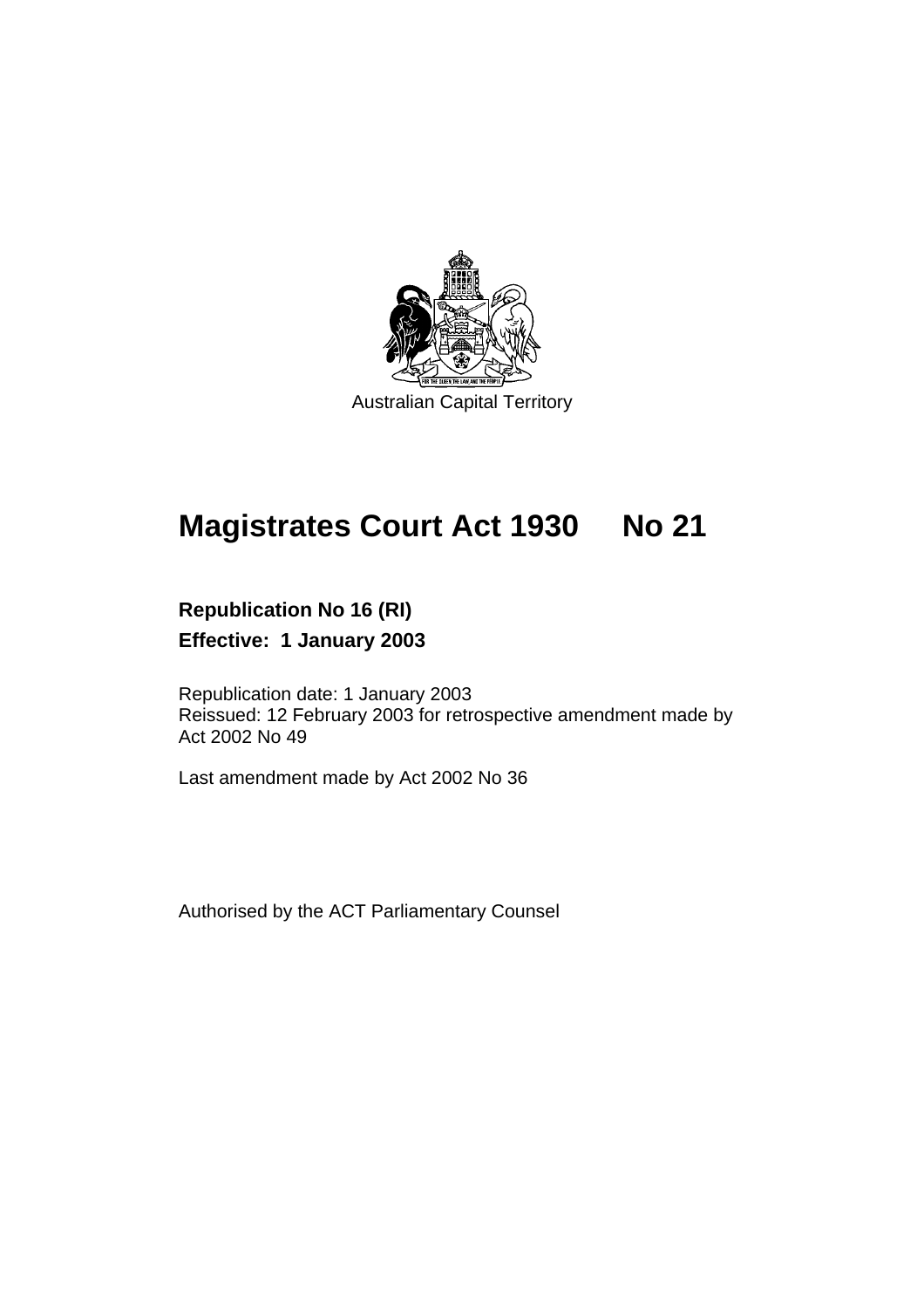#### **About this republication**

#### **The republished law**

This is a republication of the *Magistrates Court Act 1930* (including any amendment made under the *Legislation Act 2001*, part 11.3 (Editorial changes)) as in force on 1 January 2003*.* It also includes any amendment, repeal or expiry affecting the republished law to 1 January 2003.

The legislation history and amendment history of the republished law are set out in endnotes 3 and 4.

#### **Kinds of republications**

The Parliamentary Counsel's Office prepares 2 kinds of republications of ACT laws (see the ACT legislation register at www.legislation.act.gov.au):

- authorised republications to which the *Legislation Act 2001* applies
- unauthorised republications.

The status of this republication appears on the bottom of each page.

#### **Editorial changes**

The *Legislation Act 2001*, part 11.3 authorises the Parliamentary Counsel to make editorial amendments and other changes of a formal nature when preparing a law for republication. Editorial changes do not change the effect of the law, but have effect as if they had been made by an Act commencing on the republication date (see *Legislation Act 2001*, s 115 and s 117). The changes are made if the Parliamentary Counsel considers they are desirable to bring the law into line, or more closely into line, with current legislative drafting practice.

This republication does not include amendments made under part 11.3 (see endnote 1).

#### **Uncommenced provisions and amendments**

If a provision of the republished law has not commenced or is affected by an uncommenced amendment, the symbol  $|\mathbf{U}|$  appears immediately before the provision heading. The text of the uncommenced provision or amendment appears only in the last endnote.

#### **Modifications**

If a provision of the republished law is affected by a current modification, the symbol  $\vert \mathbf{M} \vert$ appears immediately before the provision heading. The text of the modifying provision appears in the endnotes. For the legal status of modifications, see *Legislation Act 2001*, section 95.

#### **Penalties**

The value of a penalty unit for an offence against this republished law at the republication date is—

- (a) if the person charged is an individual—\$100; or
- (b) if the person charged is a corporation—\$500.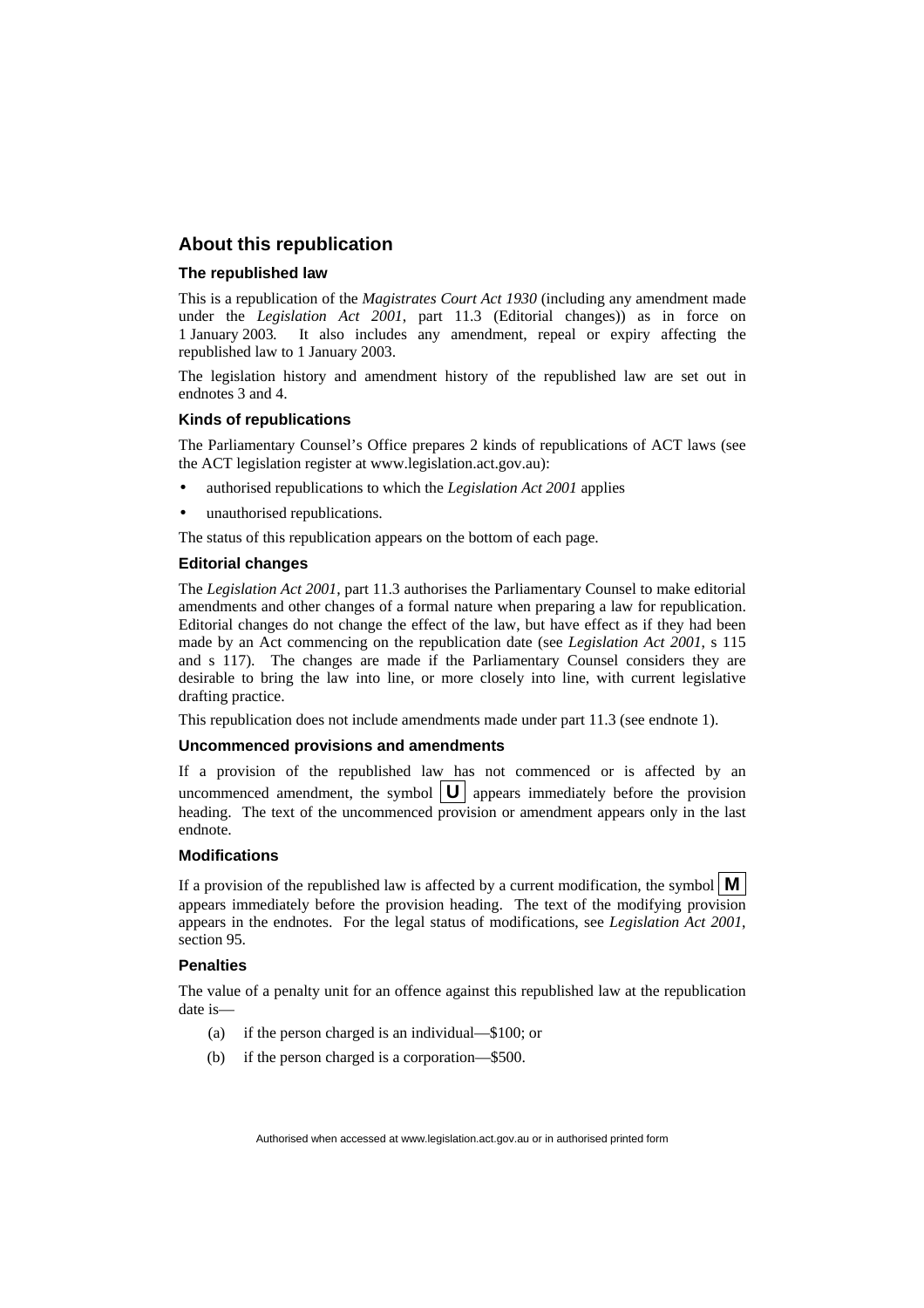

# **Magistrates Court Act 1930**

# **Contents**

|                                  |                                                        | Page       |
|----------------------------------|--------------------------------------------------------|------------|
| Part 1                           | <b>Preliminary</b>                                     |            |
| 1                                | Short title                                            | 2          |
| 5                                | Interpretation for Act                                 | 2          |
| 6                                | Application to Jervis Bay Territory                    | 4          |
| Part 2                           | Appointment and jurisdiction of<br>magistrates         |            |
| <b>Division 2.1</b>              | <b>Appointment of Chief Magistrate and magistrates</b> |            |
| 6A                               | Meaning of <i>magistrate</i> in div 2.1                | 5          |
| 7                                | Chief Magistrate and other magistrates                 | 5          |
| 8                                | Eligibility for appointment as magistrate              | 5          |
| 9                                | Seniority of magistrates                               | 6          |
| 10                               | Terms and conditions of appointment                    | 6          |
| R <sub>16</sub> (RI)<br>12/02/03 | Magistrates Court Act 1930                             | contents 1 |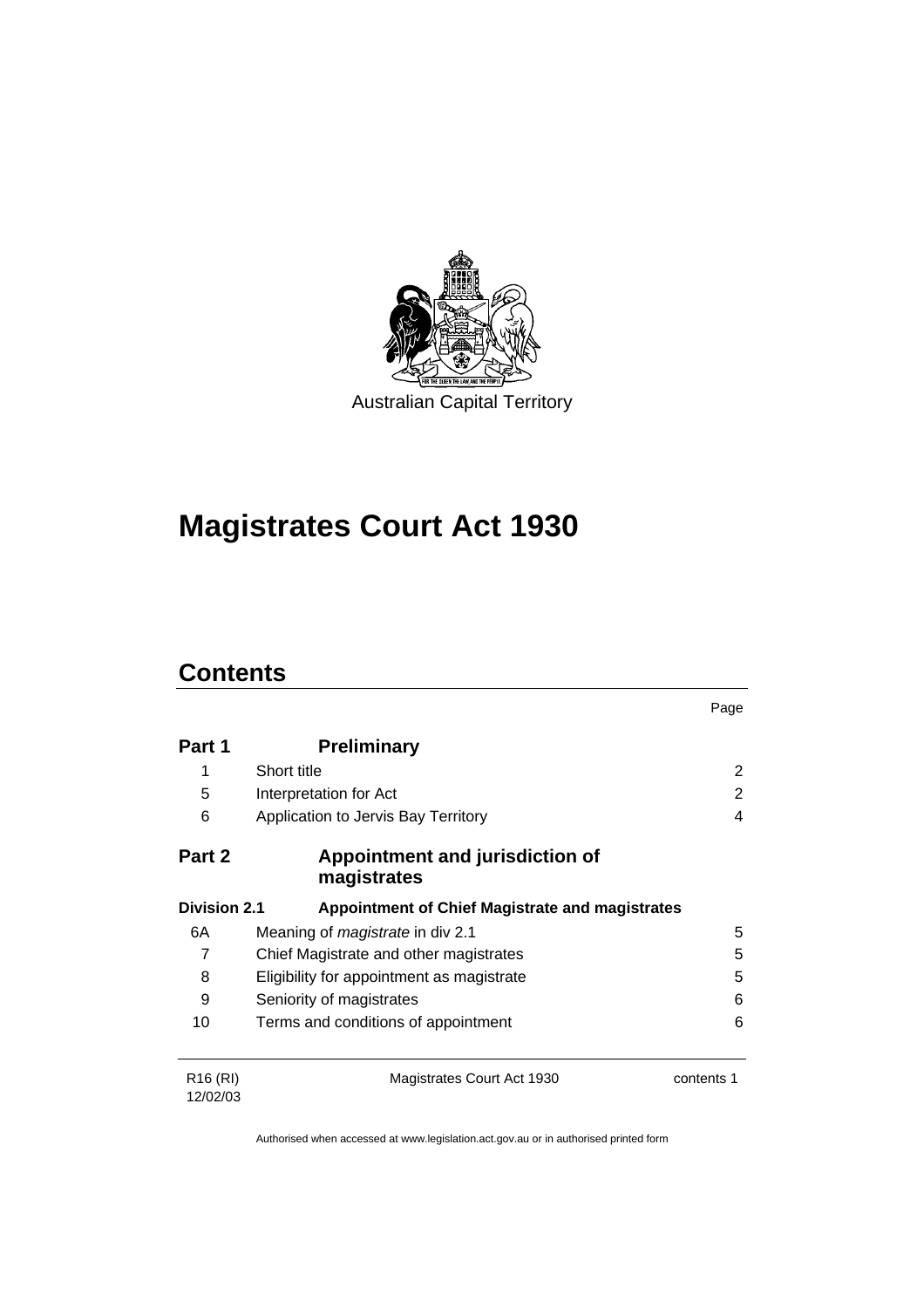| Contents |
|----------|
|----------|

| 10A                 | Tenure of office                                         | Page<br>6            |
|---------------------|----------------------------------------------------------|----------------------|
| 10B                 | Resignation                                              | 6                    |
| 10 <sub>C</sub>     | <b>Acting Chief Magistrate</b>                           | 6                    |
| 10D                 | Retirement                                               | 8                    |
| 10E                 | Magistrates not to undertake other work                  | 8                    |
| 10F                 | Rights of public servants                                | 9                    |
| 10G                 | Arrangement of business of courts                        | 9                    |
| <b>Division 2.2</b> | <b>Special magistrates</b>                               |                      |
| 10H                 | Appointment of special magistrates                       | 9                    |
| 10J                 | Tenure of office                                         | 9                    |
| 10K                 | Resignation                                              | 10                   |
| 10 <sub>L</sub>     | Terms and conditions of appointment                      | 10                   |
| <b>Division 2.3</b> | <b>Registrar and other officers of Magistrates Court</b> |                      |
| 10M                 | Appointment of registrar etc                             | 10                   |
| 10MA                | Staff assisting registrar                                | 10                   |
| 10N                 | Duties of registrar                                      | 10                   |
| <b>Division 2.4</b> | <b>Jurisdiction of magistrates</b>                       |                      |
| 10P                 | Oath etc of office                                       | 11                   |
| 10Q                 | Acts done beyond Territory                               | 11                   |
| 11                  | Authentication of acts of magistrate or registrar        | 11                   |
| 12                  | Acts by magistrate or registrar                          | 11                   |
| 13                  | Issue of warrant of commitment or writ of execution      | 12                   |
| 15                  | Process not avoided by death of magistrate or registrar  | 12                   |
| 16                  | Order instead of mandamus                                | 12 <sup>2</sup>      |
| 17                  | Powers and functions of magistrates                      | 13                   |
| Part <sub>3</sub>   | <b>Magistrates Court</b>                                 |                      |
| <b>Division 3.1</b> | <b>Establishment of Magistrates Court</b>                |                      |
| 18                  | Constitution of court                                    | 14                   |
| <b>Division 3.2</b> | <b>Jurisdiction of Magistrates Court</b>                 |                      |
| 19                  | Jurisdiction of court                                    | 14                   |
| 21                  | Jurisdiction of court if defendant absent from Territory | 15                   |
| contents 2          | Magistrates Court Act 1930                               | R <sub>16</sub> (RI) |

12/02/03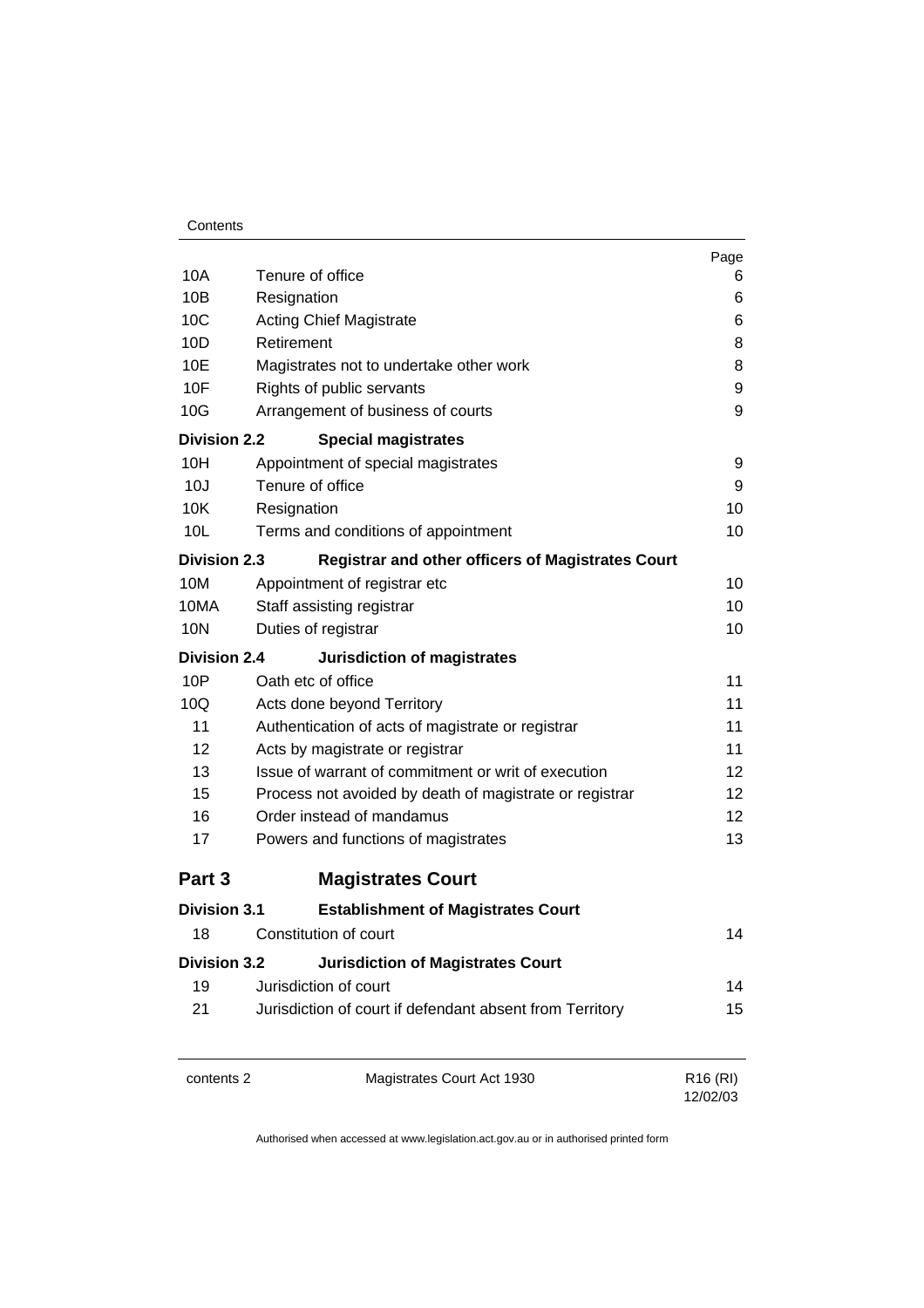|                                  |                                                                                           | Contents   |
|----------------------------------|-------------------------------------------------------------------------------------------|------------|
|                                  |                                                                                           | Page       |
| 22                               | Proceedings of court if it considers offence should be dealt with<br>on indictment        | 15         |
| 23                               | Ex parte order may be set aside                                                           | 15         |
| 23AA                             | Ex parte conviction may be set aside on application by informant                          | 16         |
| 23A                              | Requests under conventions regarding legal proceedings in civil<br>and commercial matters | 17         |
| 23B                              | Rectification of certain orders etc                                                       | 17         |
| Part 4                           | <b>Commencement of proceedings</b>                                                        |            |
| <b>Division 4.1</b>              | General                                                                                   |            |
| 25                               | Informations                                                                              | 20         |
| Division 4.2                     | <b>Informations</b>                                                                       |            |
| 26                               | Laying of informations                                                                    | 20         |
| 27                               | Description of persons and property and of offences                                       | 20         |
| 28                               | Power of court to amend information                                                       | 20         |
| 29                               | Court may adjourn hearing if amendment made                                               | 21         |
| 30                               | Form of information                                                                       | 21         |
| Division 4.4                     | <b>Summonses</b>                                                                          |            |
| 37                               | When magistrate may issue summons                                                         | 21         |
| 38                               | Form of summons                                                                           | 21         |
| 41                               | Service of summons                                                                        | 22         |
| <b>Division 4.5</b>              | <b>Warrants of arrest</b>                                                                 |            |
| 42                               | Issue of warrant and summons                                                              | 22         |
| 43                               | Procedure on filing indictment                                                            | 23         |
| 44                               | Direction of warrant                                                                      | 24         |
| 45                               | Any police officer may execute warrant                                                    | 24         |
| 47                               | Form of arrest warrant                                                                    | 24         |
| 48                               | Warrant to be in force till executed                                                      | 25         |
| 49                               | Sunday warrants                                                                           | 25         |
| Part 5                           | <b>Hearing</b>                                                                            |            |
| <b>Division 5.1</b>              | General                                                                                   |            |
| 51                               | Hearings to be in public except in special circumstances                                  | 26         |
| R <sub>16</sub> (RI)<br>12/02/03 | Magistrates Court Act 1930                                                                | contents 3 |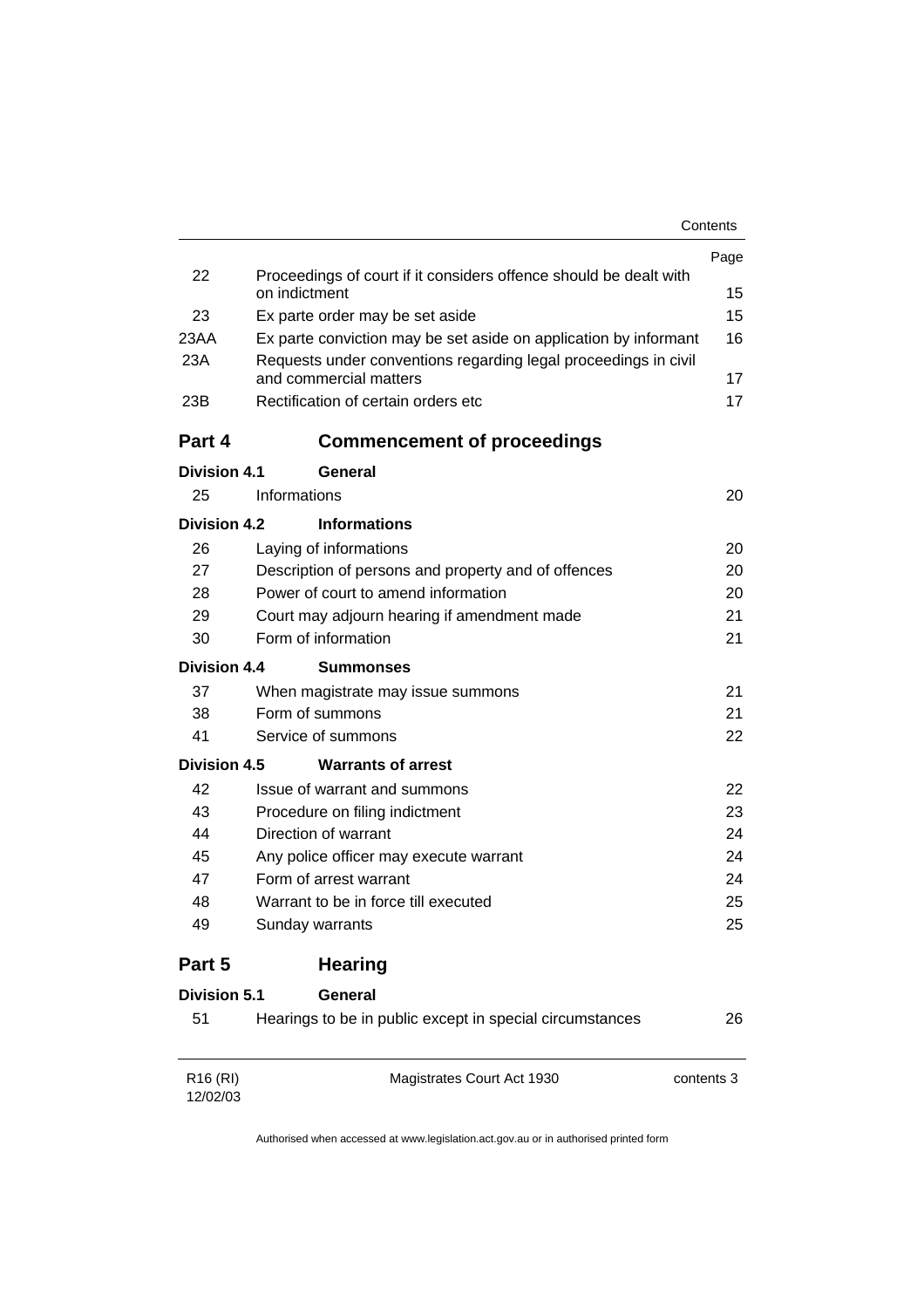| 53                  | Conduct of case                                                                       | Page<br>27                       |
|---------------------|---------------------------------------------------------------------------------------|----------------------------------|
| 54                  | If both parties present in court to hear case                                         | 27                               |
| 54A                 | Recording of proceedings                                                              | 27                               |
|                     |                                                                                       |                                  |
| Division 5.2        | <b>Evidence</b>                                                                       |                                  |
| 55                  | Examination to be on oath                                                             | 29                               |
| 58                  | Defendant and husband or wife, when competent in criminal<br>proceedings              | 29                               |
| 59                  | Proof of negative etc                                                                 | 29                               |
| 60                  | Record of proceedings and transcript                                                  | 30                               |
| 60A                 | Informant may request witnesses to attend                                             | 31                               |
| 61                  | Power of magistrate to summon witnesses                                               | 32                               |
| 62                  | Service of summons on witness                                                         | 32                               |
| 62A                 | Witnesses entitled to claim expenses                                                  | 32                               |
| 63                  | Warrant to bring witness to court                                                     | 33                               |
| 64                  | Warrant in the first instance                                                         | 33                               |
| 66                  | Production of documents before magistrate                                             | 33                               |
| 66A                 | Setting aside summons                                                                 | 34                               |
| 67                  | Person about to leave Territory may be ordered to be examined<br>or produce documents | 34                               |
| 67A                 | Examination of witnesses-application of Magistrates Court<br>(Civil Jurisdiction) Act | 35                               |
| 67B                 | Affidavits-application of Magistrates Court (Civil Jurisdiction)<br>Act               | 35                               |
| 68                  | Witnesses' rights and liabilities                                                     | 35                               |
| 69                  | Depositions to be delivered to registrar                                              | 35                               |
| <b>Division 5.3</b> | Remand                                                                                |                                  |
| 70                  | Remand of defendant                                                                   | 36                               |
| 72                  | Bringing up during remand                                                             | 37                               |
| 72A                 | Hearing of bail applications                                                          | 37                               |
| 72B                 | Defendant's appearance in proceedings other than bail<br>proceedings                  | 38                               |
| 73                  | Bail of defendant during examination                                                  | 38                               |
| <b>Division 5.4</b> | <b>Committal and recognisance</b>                                                     |                                  |
| 73A                 | Application of div 5.4                                                                | 38                               |
|                     |                                                                                       |                                  |
| contents 4          | Magistrates Court Act 1930                                                            | R <sub>16</sub> (RI)<br>12/02/03 |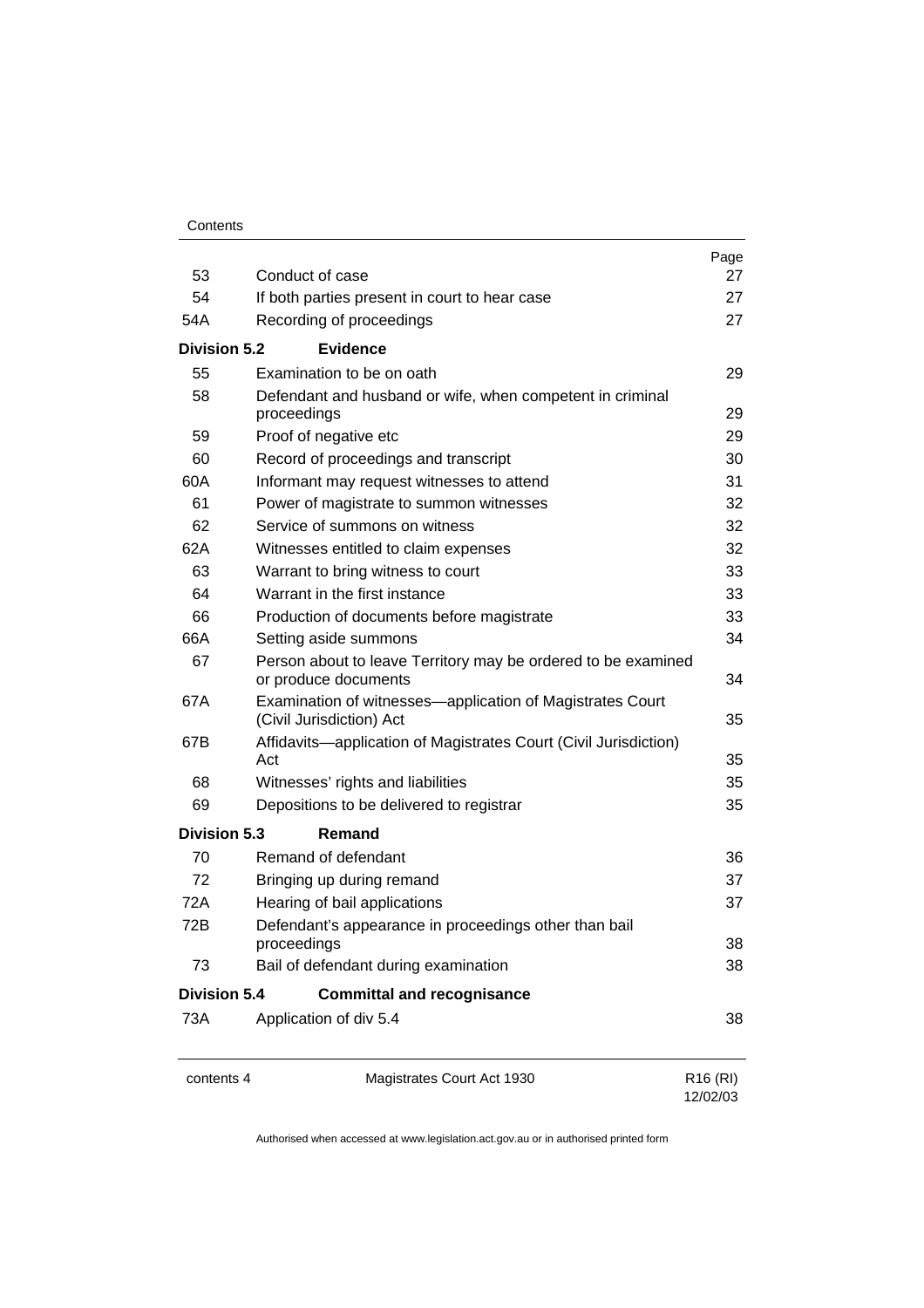|                      |                                                                 | Page       |
|----------------------|-----------------------------------------------------------------|------------|
| 74<br>75             | Committal or detention before decision                          | 38         |
|                      | Committal of witness or of defendant after decision             | 38         |
| 76                   | Witnesses may be discharged on recognisance                     | 39         |
| 77                   | Recognisances                                                   | 39         |
| 78                   | Issue of warrant for non-appearance                             | 39         |
| 79                   | Recognisances taken out of court                                | 39         |
| 80                   | Forfeited recognisances-how enforced                            | 40         |
| 82                   | Conveying persons to custody                                    | 40         |
| <b>Division 5.5</b>  | <b>Adjournment of proceedings</b>                               |            |
| 83                   | Magistrate may adjourn court generally                          | 40         |
| 84                   | Particular cases may be adjourned                               | 40         |
| 85                   | Proceedings if either party not present at adjourned hearing    | 41         |
| 86                   | Proceedings if both parties present at adjourned hearing        | 41         |
| 87                   | Witnesses to attend adjourned sittings                          | 41         |
| 88                   | Postponement of hearing                                         | 42         |
| Part 6               | Proceedings in case of indictable offences                      |            |
| Division 6.1A        | Preliminary                                                     |            |
| 88A                  | Meaning of <i>jury</i> in pt 6                                  | 43         |
| Division 6.1         | Institution of proceedings                                      |            |
| 89                   | Disobedience of summons                                         | 43         |
| 89A                  | Accused person may be excused from attendance before court      | 43         |
| 90                   | Procedure if informant proposes to tender written statements to |            |
|                      | court                                                           | 45         |
| 90AA                 | Written statements may be admitted in evidence                  | 47         |
| 90AB                 | Preliminary examination if written statements not tendered      | 49         |
| 90ABA                | Attendance not required under s 90AA or s 90AB if order made    |            |
|                      | under $s$ 89 $(1)$                                              | 49         |
| 90A                  | Plea of guilty in committal proceedings                         | 49         |
| 91                   | Court may discharge accused                                     | 52         |
| 92                   | Proceedings if evidence sufficient to put accused on trial      | 52         |
| 92A                  | Committal for sentence for indictable offence tried summarily   | 53         |
| 92B                  | Depositions as evidence                                         | 54         |
| 93                   | Admissions and confessions                                      | 54         |
| R <sub>16</sub> (RI) | Magistrates Court Act 1930                                      | contents 5 |

12/02/03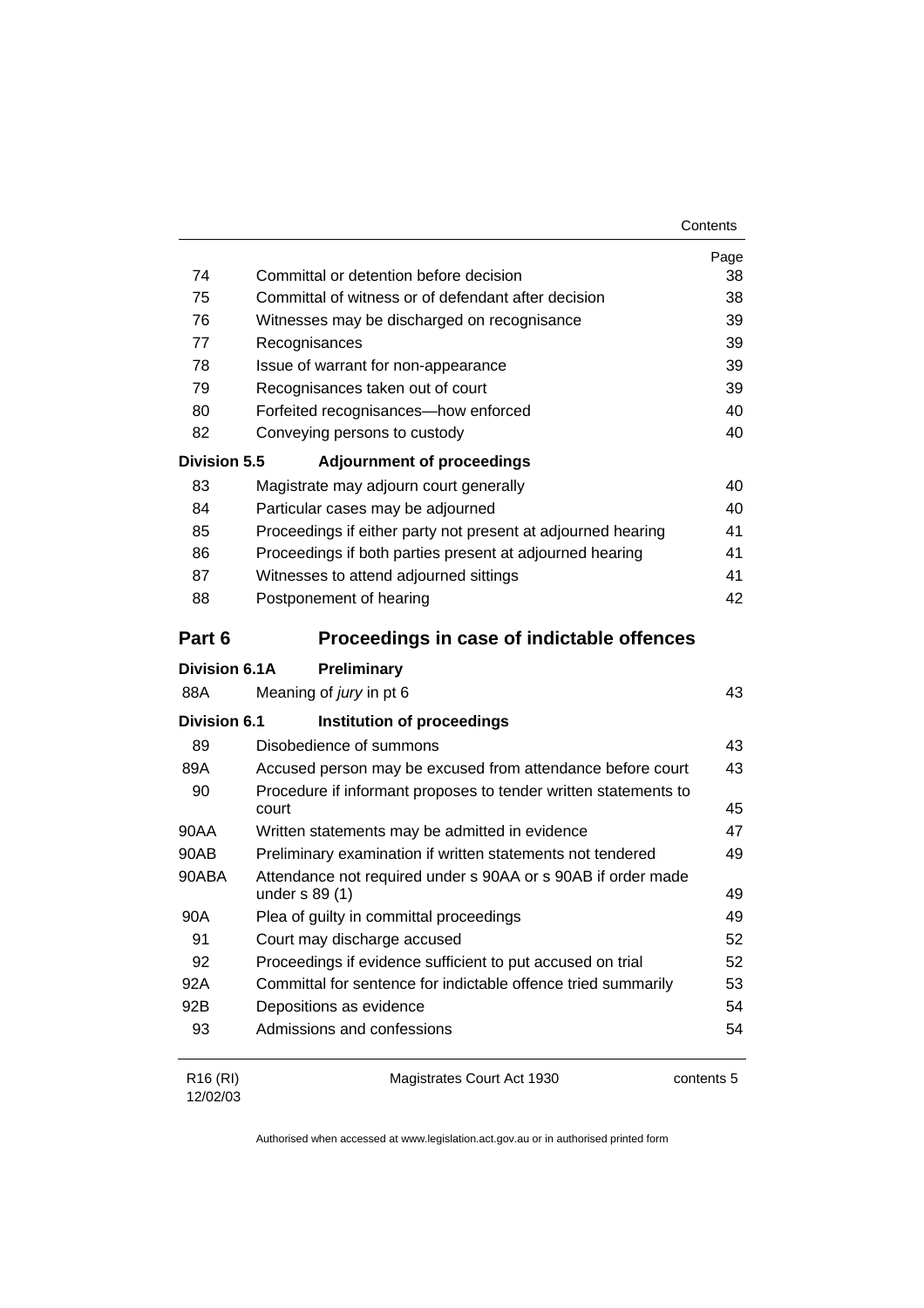#### **Contents**

| <b>Division 6.2</b>  | Proceedings subsequent to hearing of evidence                    | Page                 |
|----------------------|------------------------------------------------------------------|----------------------|
| 94                   | Discharge or committal for trial                                 | 54                   |
| 95                   | Depositions of dead or absent persons                            | 55                   |
| 96                   | Evidence for defence                                             | 56                   |
| <b>Division 6.2A</b> | Costs                                                            |                      |
| 97                   | Discontinued proceedings                                         | 56                   |
| Division 6.3         | <b>Recognisances of witnesses</b>                                |                      |
| 103                  | Recognisance of witnesses etc                                    | 56                   |
| 104                  | Signature of magistrate-notice to witnesses                      | 57                   |
| 105                  | Court may commit refractory witness                              | 57                   |
| Division 6.4         | <b>Miscellaneous</b>                                             |                      |
| 106                  | Transmission of depositions etc to director of public            |                      |
|                      | prosecutions                                                     | 58                   |
| 107                  | Delivery of documents to proper officer of court                 | 58                   |
| 108                  | Copies of depositions may be obtained by accused                 | 59                   |
| Part 7               | Proceedings for offences punishable                              |                      |
|                      | summarily                                                        |                      |
| 108A                 | Indictable offences dealt with summarily                         | 60                   |
| 109                  | Dismissal or adjournment in absence of informant                 | 60                   |
| 110                  | Ex parte hearing in absence of defendant                         | 61                   |
| 111                  | Magistrate may adjourn case                                      | 62                   |
| 112                  | Both parties appearing                                           | 62                   |
| 113                  | Proceedings at hearing on defendant's confession                 | 62                   |
| 114                  | If defendant does not admit the case                             | 62                   |
| 115                  | Court may proceed to hearing in absence of both or either of the |                      |
|                      | parties                                                          | 63                   |
| 116                  | Conduct of summary proceedings regulated                         | 63                   |
| Part 7A              | Service and pleading by post for certain                         |                      |
|                      | offences                                                         |                      |
| 116A                 | Interpretation for pt 7A                                         | 64                   |
| 116AA                | Meaning of prescribed offence for pt 7A                          | 64                   |
| 116B                 | Service of summons                                               | 65                   |
| contents 6           | Magistrates Court Act 1930                                       | R <sub>16</sub> (RI) |
|                      |                                                                  | 12/02/03             |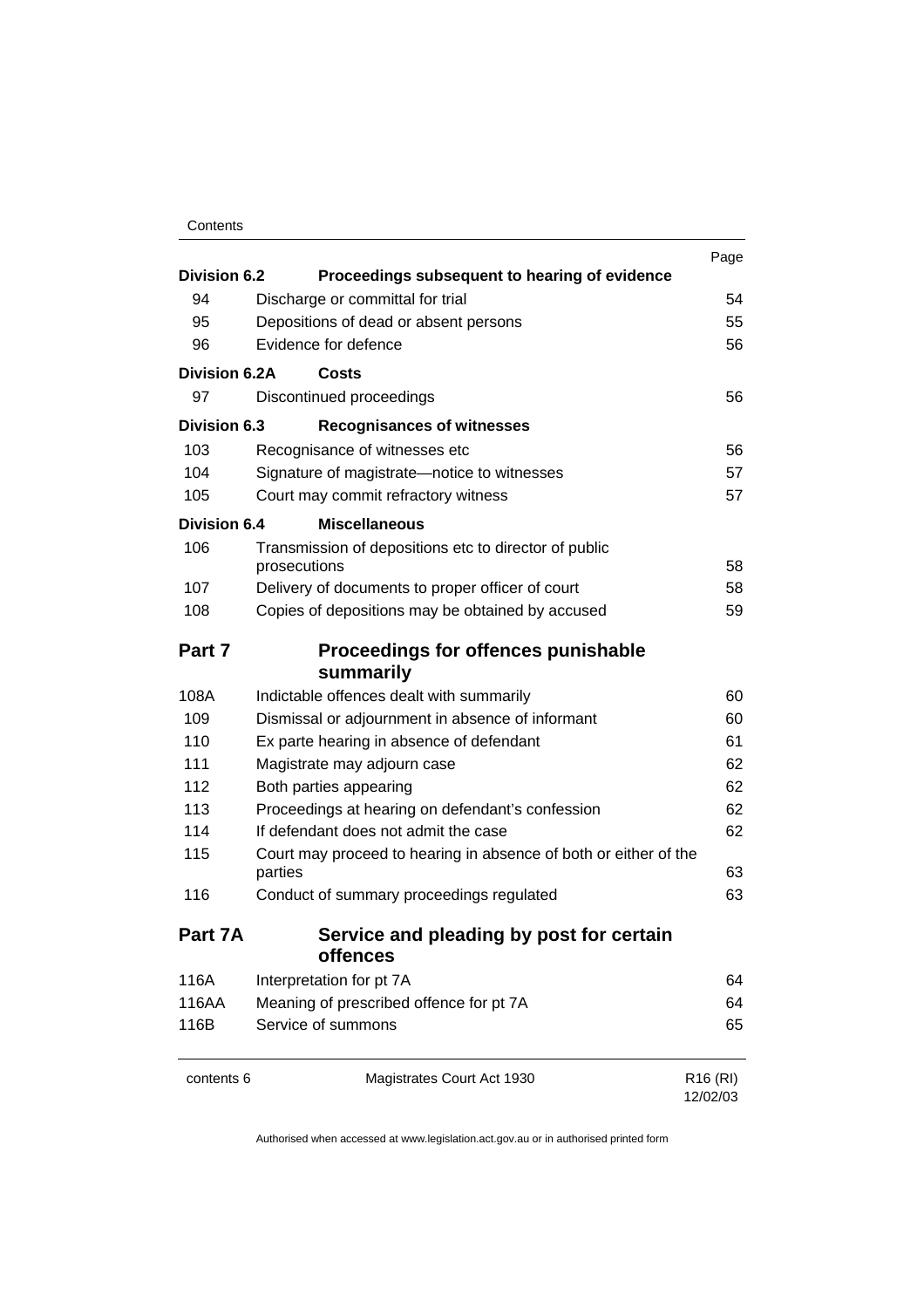| 116BA               | Giving of notice                                    | Page<br>66 |
|---------------------|-----------------------------------------------------|------------|
| 116C                | Proof of service                                    | 66         |
| 116D                | Pleas                                               | 67         |
| 116E                | Procedure if plea of guilty entered                 | 67         |
| 116F                | Procedure if notice of intention to defend given    | 68         |
| 116FA               | Procedure if defendant pleads not guilty            | 68         |
| 116G                | Procedure if defendant does not plead               | 69         |
| 116H                | Restricted penalties under pt 7A                    | 69         |
| <b>1161</b>         | Consequences of conviction ex parte                 | 70         |
| Part 8              | Infringement notices for certain offences           |            |
| <b>Division 8.1</b> | Preliminary                                         |            |
| 117                 | Definitions for pt 8                                | 72         |
| 118                 | Purpose and effect of pt 8                          | 73         |
| 119                 | Regulations about infringement notice offences      | 73         |
| <b>Division 8.2</b> | Infringement and reminder notices                   |            |
| 120                 | Service of infringement notices                     | 74         |
| 121                 | Contents of infringement notices                    | 74         |
| 122                 | Additional information in infringement notices      | 76         |
| 123                 | Time for payment of infringement notice penalty     | 77         |
| 124                 | Extension of time to pay penalty                    | 77         |
| 125                 | Effect of payment of infringement notice penalty    | 78         |
| 126                 | Application for withdrawal of infringement notice   | 79         |
| 127                 | Withdrawal of infringement notice                   | 79         |
| 128                 | Guidelines about withdrawal of infringement notices | 80         |
| 129                 | <b>Reminder notices</b>                             | 80         |
| 130                 | Contents of reminder notices                        | 81         |
| 131                 | Additional information in reminder notices          | 82         |
| <b>Division 8.3</b> | <b>Disputing liability</b>                          |            |
| 132                 | Disputing liability for infringement notice offence | 83         |
| 133                 | Extension of time to dispute liability              | 84         |
| 134                 | Procedure if liability disputed                     | 84         |

R16 (RI) 12/02/03 Magistrates Court Act 1930 contents 7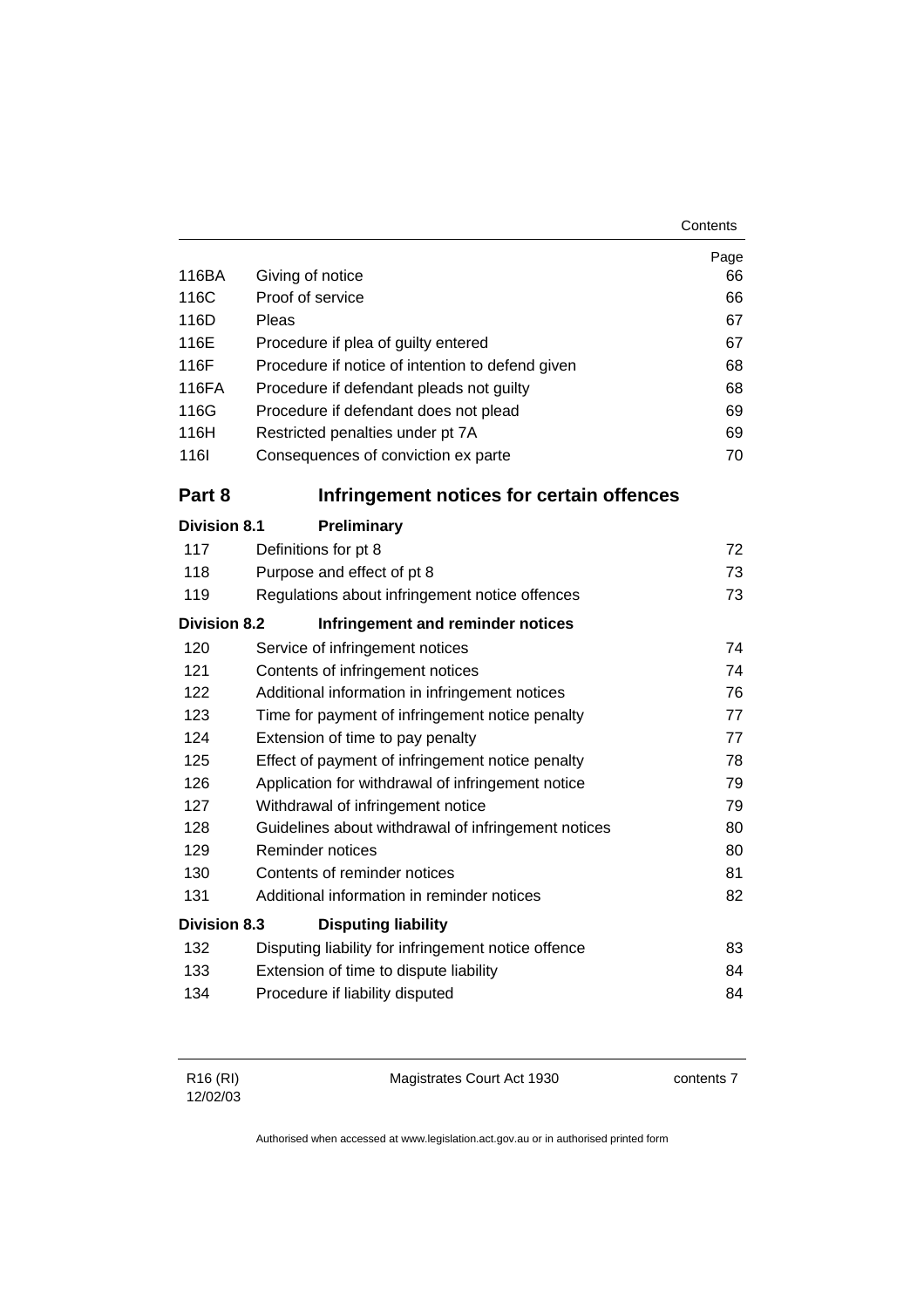| Contents |
|----------|
|----------|

| <b>Division 8.4</b> | <b>Miscellaneous</b>                                             | Page                             |
|---------------------|------------------------------------------------------------------|----------------------------------|
| 134A                | Authorised people for infringement notice offences               | 85                               |
| 135                 | Delegation of administering authority's functions                | 86                               |
| 136                 | Evidentiary certificates                                         | 87                               |
|                     |                                                                  |                                  |
| Part 9              | <b>Enforcement of decisions</b>                                  |                                  |
| <b>Division 9.1</b> | General                                                          |                                  |
| 141                 | Minute of decision and notice to defendant                       | 88                               |
| 142                 | Formal convictions and orders                                    | 88                               |
| 143                 | Proceedings in case of dismissal                                 | 89                               |
| 144                 | Copies of informations and other documents                       | 89                               |
| 145                 | Imprisonment in first instance                                   | 89                               |
| <b>Division 9.2</b> | <b>Enforcement of fines</b>                                      |                                  |
| 146                 | Definitions for div 9.2                                          | 90                               |
| 147                 | Payment of fine                                                  | 91                               |
| 147A                | Notice of address etc                                            | 92                               |
| 147B                | Access to particulars of address                                 | 92                               |
| 147C                | Doubtful service                                                 | 92                               |
| 148                 | Court may allow time to pay                                      | 93                               |
| 149                 | Penalty notice                                                   | 94                               |
| 150                 | Default                                                          | 95                               |
| 151                 | Default notice                                                   | 95                               |
| 152                 | Special arrangements                                             | 96                               |
| 153                 | Notice for suspension of driver licence etc                      | 97                               |
| 154                 | Access to personal information                                   | 98                               |
| 154A                | Ascertainment of capacity to pay fine                            | 98                               |
| 154B                | Garnishee orders and writs of execution                          | 99                               |
| 154C                | Application of Magistrates Court (Civil Jurisdiction) Act, pt 19 | 100                              |
| 154D                | Committal to prison-fine defaulters                              | 102                              |
| 155                 | Money to be paid to registrar                                    | 103                              |
| 156                 | Execution to cease on payment of amount due                      | 103                              |
| 157                 | Payment of amount to keeper or superintendent                    | 103                              |
| 158                 | Fine satisfied by imprisonment                                   | 104                              |
| 159                 | Remission                                                        | 104                              |
| contents 8          | Magistrates Court Act 1930                                       | R <sub>16</sub> (RI)<br>12/02/03 |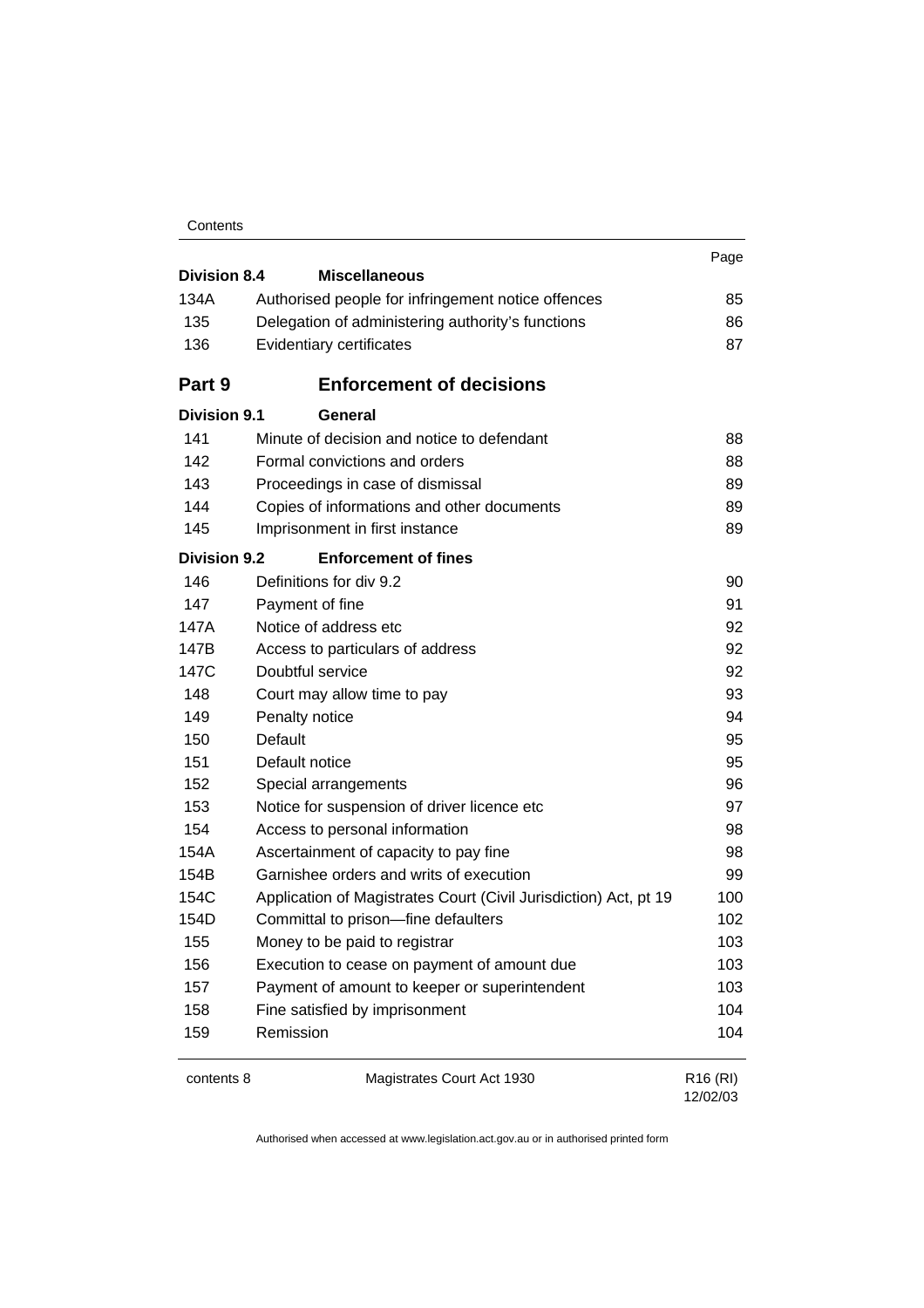|                      |                                   |                                                                 | Contents   |
|----------------------|-----------------------------------|-----------------------------------------------------------------|------------|
|                      |                                   |                                                                 | Page       |
| 160                  |                                   | Conviction or order quashed or set aside                        | 104        |
| 161                  |                                   | Other enforcement provisions not affected                       | 105        |
| <b>Division 9.2A</b> | corporate                         | Reciprocal enforcement of fines against bodies                  |            |
| 166A                 | Definitions for div 9.2A          |                                                                 | 105        |
| 166B                 |                                   | Declarations relating to reciprocating courts                   | 106        |
| 166C                 | Enforcement of fine               |                                                                 | 106        |
| 166D                 |                                   | Effect of enforcement by reciprocating court                    | 108        |
| 166E                 |                                   | Registrar to notify payment of Territory fine                   | 108        |
| <b>Division 9.6</b>  | <b>Miscellaneous</b>              |                                                                 |            |
| 184                  |                                   | Enforcement of costs against informant                          | 108        |
| 185                  |                                   | Committal to prison-orders not involving payment of money       | 109        |
| 186                  | Warrant of commitment to prison   |                                                                 | 109        |
| 187                  |                                   | Warrant of commitment if defendant already in prison            | 110        |
| 188                  | Mitigation of payment by court    |                                                                 | 110        |
| 191                  |                                   | Accounts to be kept in approved form                            | 111        |
| 193                  | Forfeited goods may be sold       |                                                                 | 111        |
| 194                  | only                              | Warrant of commitment or writ of execution not void for form    | 111        |
| 195                  |                                   | Convictions etc to be transmitted to registrar of Supreme Court | 111        |
| Part 11              |                                   | <b>Appeals to Supreme Court</b>                                 |            |
| <b>Division 11.1</b> |                                   | <b>Appellate jurisdiction of Supreme Court</b>                  |            |
| 207                  | Jurisdiction of Supreme Court     |                                                                 | 113        |
| <b>Division 11.2</b> | <b>Appeals</b>                    |                                                                 |            |
| 208                  | Appeals to which div 11.2 applies |                                                                 | 113        |
| 209                  | Institution of appeal             |                                                                 | 114        |
| 210                  |                                   | Substituted service of notice of appeal                         | 115        |
| 214                  |                                   | Appeals in cases other than civil cases                         | 115        |
| 216                  |                                   | Stay of execution pending appeal in certain cases               | 116        |
| 218                  |                                   | Orders by Supreme Court on appeals                              | 117        |
| 219                  |                                   | Barring of right of appeal under div 11.2 if order to review    |            |
|                      | granted                           |                                                                 | 117        |
| R <sub>16</sub> (RI) |                                   | Magistrates Court Act 1930                                      | contents 9 |

R16 (RI) 12/02/03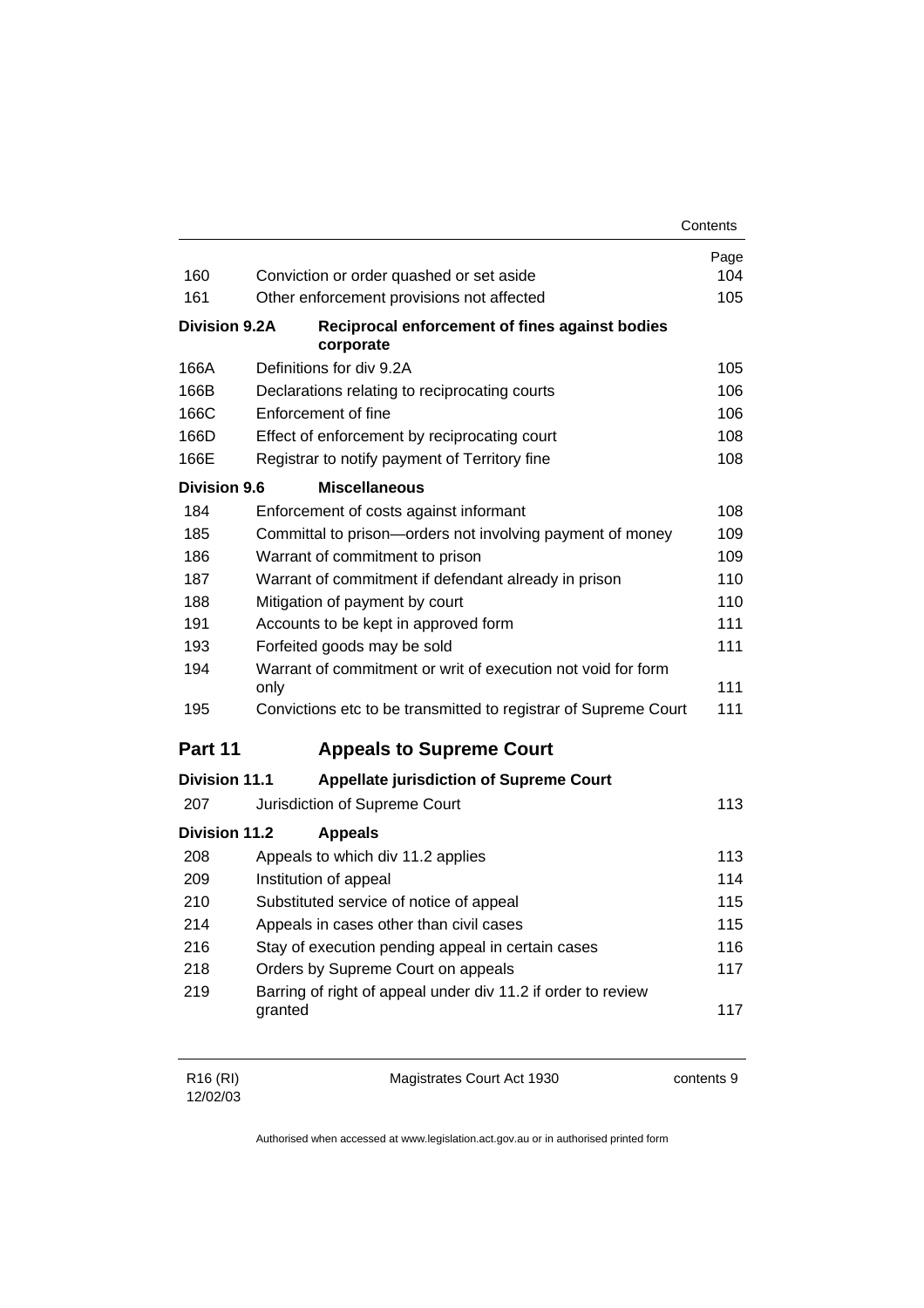#### **Contents**

|               |                                                                                                                                 | Page                 |
|---------------|---------------------------------------------------------------------------------------------------------------------------------|----------------------|
| Division 11.3 | <b>Orders to review</b>                                                                                                         |                      |
| 219B          | Appeals by way of orders to review                                                                                              | 118                  |
| 219C          | Grant of order nisi to review                                                                                                   | 119                  |
| 219D          | Security for costs and stay of execution                                                                                        | 120                  |
| 219E          | Non-appearance of applicant                                                                                                     | 121                  |
| 219F          | Powers of Supreme Court                                                                                                         | 121                  |
| Division 11.4 | <b>General provisions</b>                                                                                                       |                      |
| 222           | Control of Supreme Court over summary convictions                                                                               | 124                  |
| 223           | Amendment                                                                                                                       | 124                  |
| 224           | In cases of certiorari                                                                                                          | 125                  |
| 225           | Notice dispensed with                                                                                                           | 125                  |
| 226           | Power of court to admit to bail                                                                                                 | 125                  |
| 227           | Respecting the amendment of convictions etc                                                                                     | 126                  |
| 228           | Want of summons or information                                                                                                  | 126                  |
| 229           | Distribution of penalty                                                                                                         | 126                  |
| 230           | Provisions applicable in relation to security given for costs of                                                                |                      |
|               | appeal                                                                                                                          | 126                  |
| Part 12       | Protection of magistrates in the execution                                                                                      |                      |
|               | of their office                                                                                                                 |                      |
| 231           | Magistrate sued for act not within jurisdiction                                                                                 | 128                  |
| 232           | No action against magistrate after order nisi to quash conviction                                                               |                      |
|               | has been granted                                                                                                                | 129.                 |
| 233           | Warrant or writ by magistrate on order of court                                                                                 | 129                  |
| 234           | No action for acts done under order of Supreme Court                                                                            | 129                  |
| 235           | No action where proceedings confirmed on appeal                                                                                 | 129                  |
| 236           | Actions in cases prohibited                                                                                                     | 129                  |
| 239           | Payment of money into court                                                                                                     | 130                  |
| 240           | No action against magistrate for judicial acts in Magistrates<br>Court                                                          | 130                  |
| 241           | Magistrate sued for acts within his or her jurisdiction only liable<br>in case of malice and absence of reasonable and probable |                      |
|               | cause                                                                                                                           | 130                  |
| 242           | Verdict for defendant                                                                                                           | 131                  |
| 243           | Damages                                                                                                                         | 131                  |
| contents 10   | Magistrates Court Act 1930                                                                                                      | R <sub>16</sub> (RI) |
|               |                                                                                                                                 | 12/02/03             |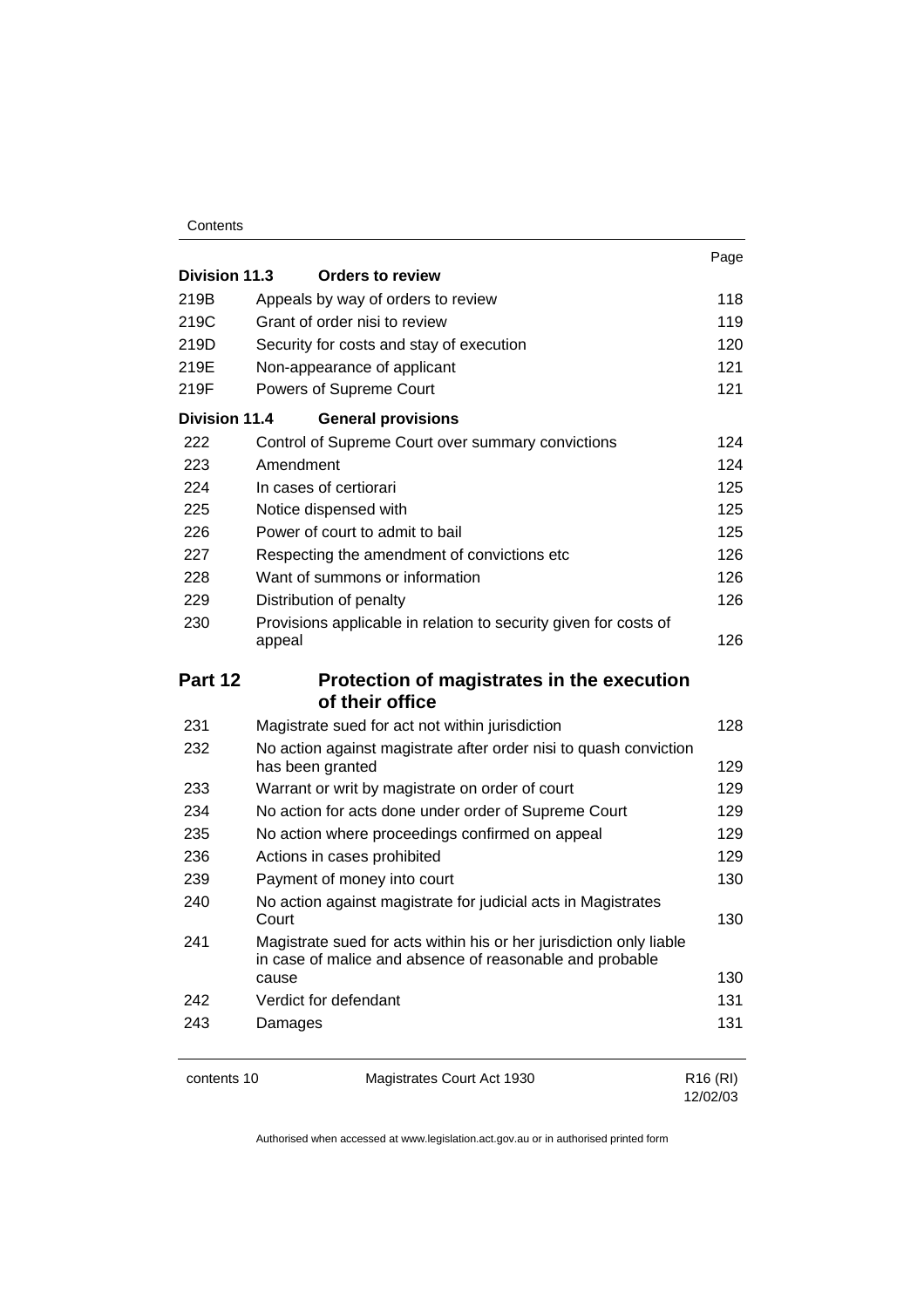|          |                                                                               | Contents |
|----------|-------------------------------------------------------------------------------|----------|
|          |                                                                               | Page     |
| Part 13  | <b>Costs</b>                                                                  |          |
| 244      | Award of costs                                                                | 132      |
| 247      | Witnesses expenses                                                            | 133      |
| Part 13A | <b>Court and tribunal fees</b>                                                |          |
| 248      | Definitions for pt 13A                                                        | 134      |
| 248A     | Determination of fees                                                         | 135      |
| 248B     | Payment of fees                                                               | 136      |
| 248C     | Remission, refund, deferral, waiver and exemption of fees                     | 136      |
| 248D     | Recovery of fees in non-criminal proceedings if fees otherwise<br>not payable | 137      |
| 248E     | Recovery of fees in criminal proceedings if fees not otherwise<br>payable     | 138      |
| 248F     | Review of decisions                                                           | 138      |
| Part 14  | <b>Securities</b>                                                             |          |
| 249      | Securities taken under Act                                                    | 141      |
| 250      | Recovery of sum due under security                                            | 141      |
| 252      | Sums paid by surety may be recovered from principal                           | 141      |
| 253      | Payment enforced by security                                                  | 141      |
| 254      | Enforcement of recognisance                                                   | 142      |
| 254A     | Directions as to procedure                                                    | 143      |
| Part 15  | <b>Miscellaneous</b>                                                          |          |
| 254B     | Appearance by audiovisual or audio links                                      | 144      |
| 255      | Contempt in face of court                                                     | 144      |
| 255AA    | Refusal or failure to give evidence-offence                                   | 146      |
| 255AB    | Refusal or failure to give evidence-committal                                 | 147      |
| 255A     | Commitment to remand centre                                                   | 148      |
| 255B     | Registrar to give directions for preparation of transcript                    | 148      |
| 255C     | Applications for transcripts                                                  | 149      |
| 256      | Forms                                                                         | 151      |
| 258      | Power to make rules or regulations                                            | 151      |
|          |                                                                               |          |

Magistrates Court Act 1930 contents 11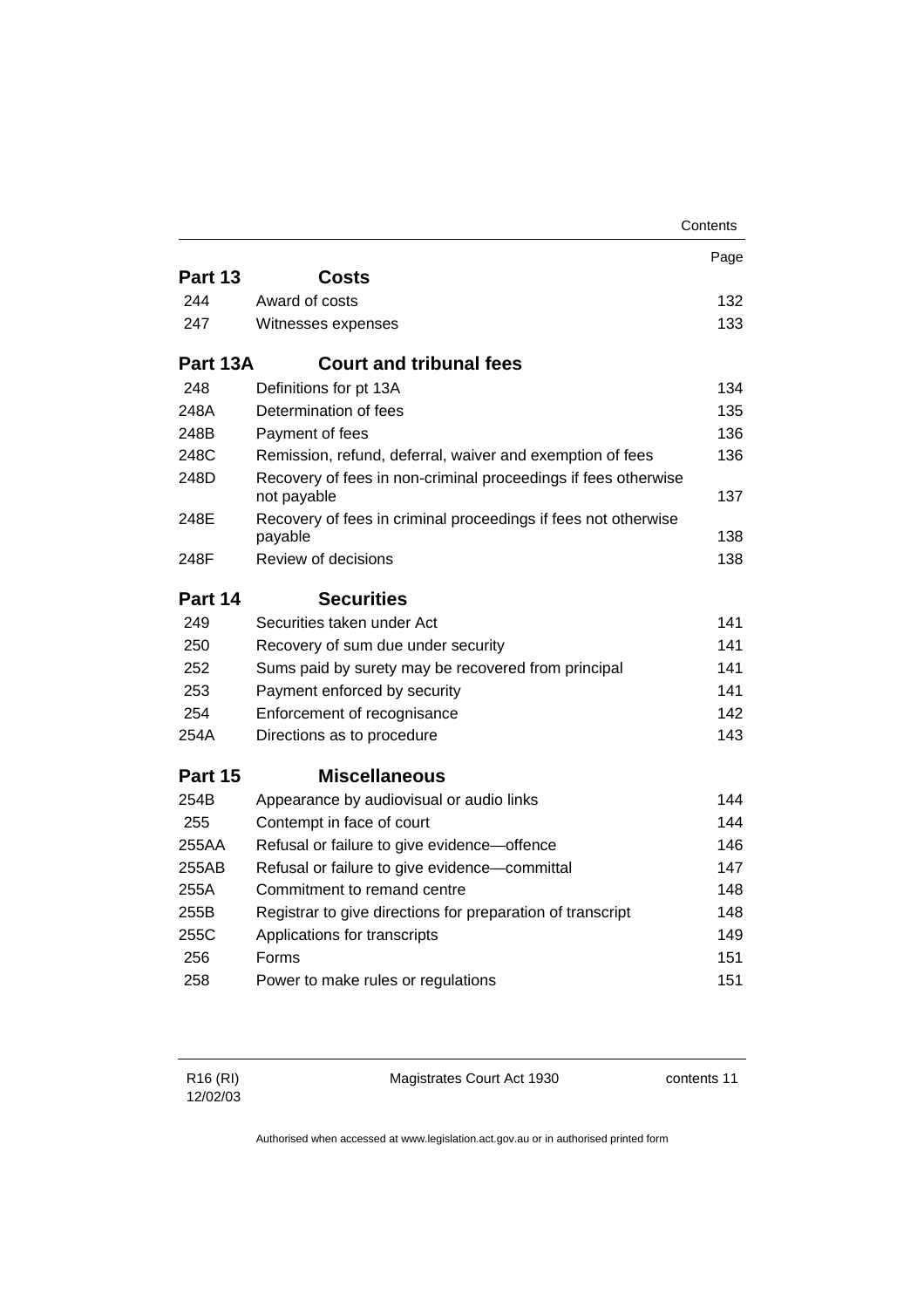**Contents** 

| <b>Schedule 1</b> |                        | Page<br>153 |
|-------------------|------------------------|-------------|
| <b>Endnotes</b>   |                        |             |
| 1                 | About the endnotes     | 154         |
| 2                 | Abbreviation key       | 154         |
| 3                 | Legislation history    | 155         |
| 4                 | Amendment history      | 169         |
| 5                 | Earlier republications | 203         |
|                   |                        |             |

contents 12 Magistrates Court Act 1930

R16 (RI)<br>12/02/03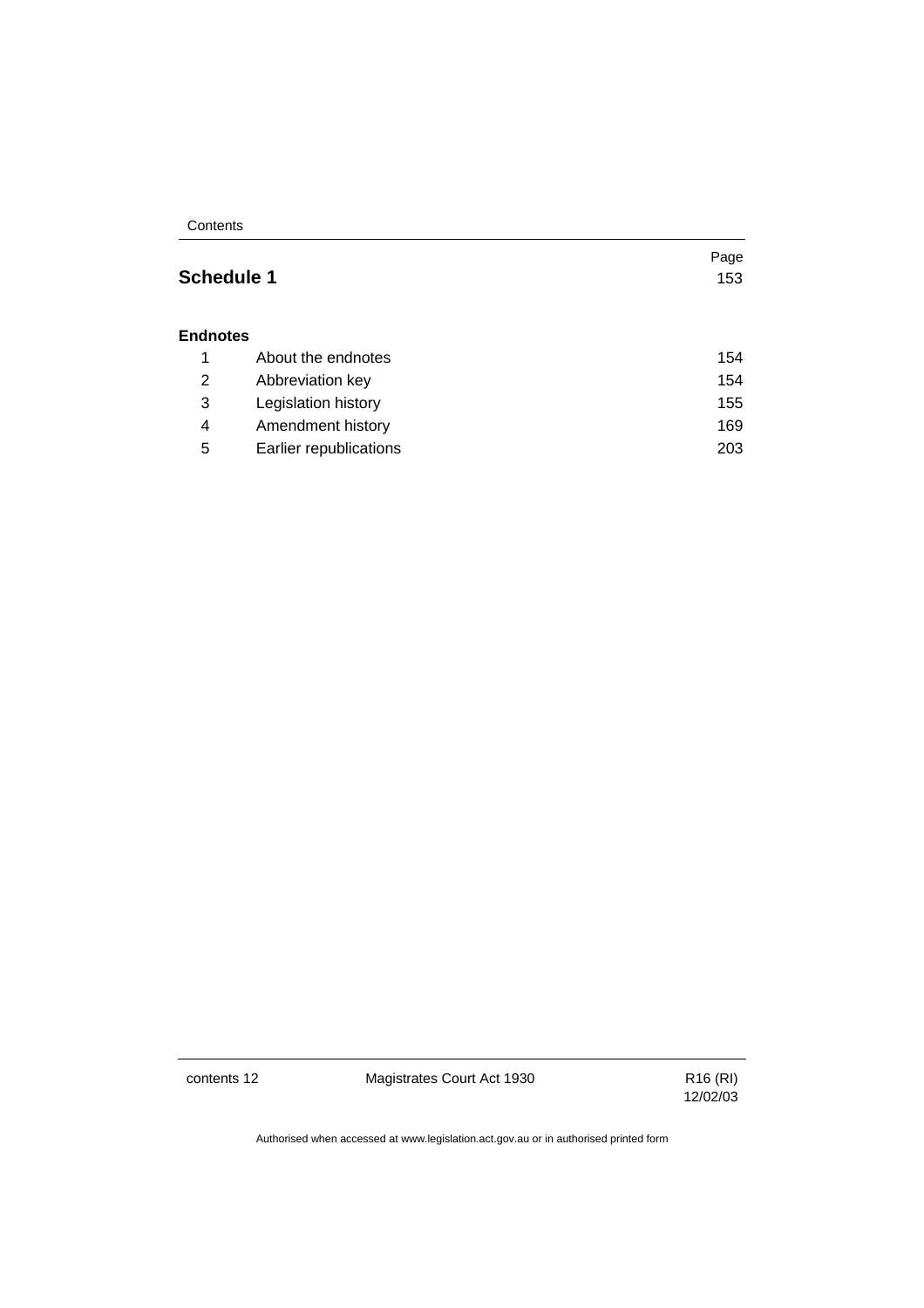

# **Magistrates Court Act 1930**

An Act to establish a Magistrates Court, to provide for the appointment of magistrates, and for other purposes

R16 (RI) 12/02/03 Magistrates Court Act 1930 **page 1**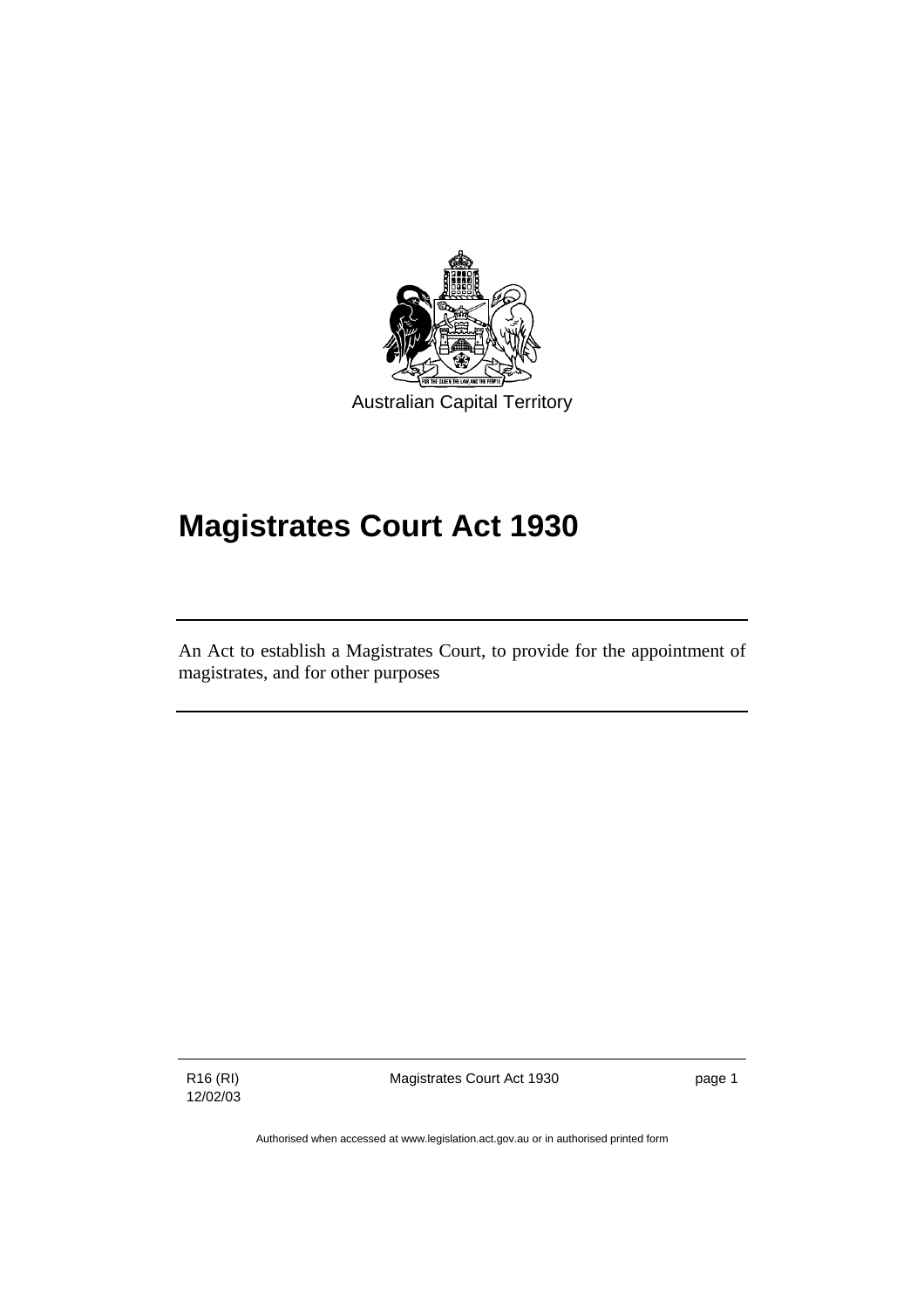#### **Part 1** Preliminary

Section 1

# **Part 1** Preliminary

#### **1 Short title**

This Act may be cited as the *Magistrates Court Act 1930.*

#### **5 Interpretation for Act**

- (1) In this Act:
	- *Note* A definition applies except so far as the contrary intention appears (see *Legislation Act 2001*, s 155).

*administrator*—see the *Remand Centres Act 1976*.

*approved form* means a form approved under section 256 (Forms).

*bail undertaking* means an undertaking given by a person charged with an offence in order to obtain bail in relation to the offence.

*bailiff* means a bailiff appointed under this Act.

*charge of an indictable offence* means charge of an indictable offence as such and an order to a committal for trial therefore.

*claim* means a claim under the *Magistrates Court (Civil Jurisdiction) Act 1982*.

*court* means Magistrates Court.

*Crimes Act* means the *Crimes Act 1900*.

*decision* includes a committal for trial and an admission to bail, and a conviction, order, order of dismissal, or other determination.

*defendant* means a person against whom an information is laid.

*escort* means an escort under the *Custodial Escorts Act 1998*.

*hearing* includes the examination of a person charged with an indictable offence.

page 2 Magistrates Court Act 1930

12/02/03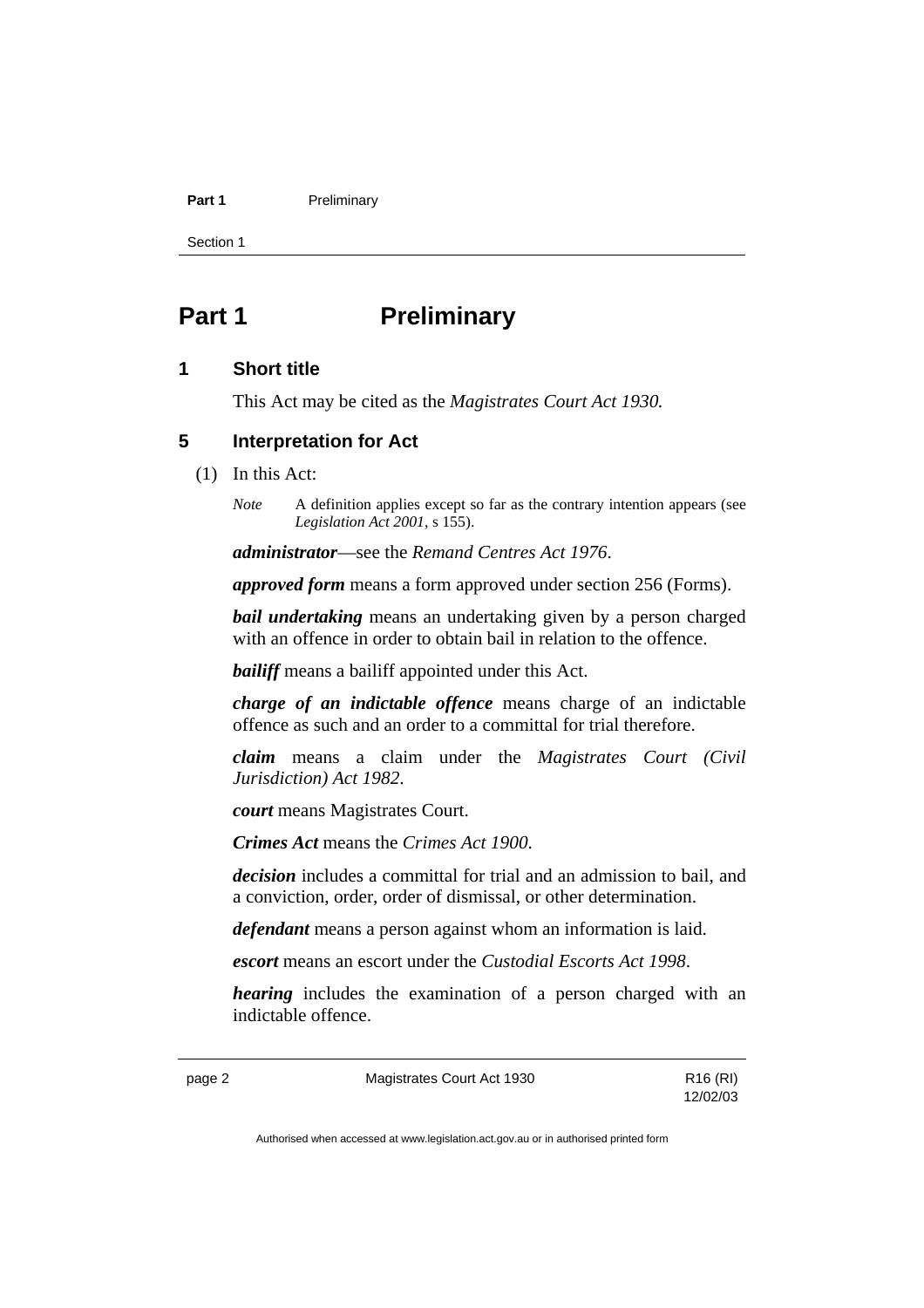*indictable offence* means an offence that may be prosecuted before the Supreme Court by charge or indictment.

*indictment* means an information for an indictable offence presented by some authorised officer to a court having jurisdiction to try the accused person.

*information* includes a complaint on which an order may be made for the payment of money under a Territory law.

*judge* means a judge of the Supreme Court.

*magistrate* means the Chief Magistrate, a magistrate or a special magistrate appointed under this Act and, where any power or function of a magistrate is exercisable by a registrar, includes a registrar.

*notice to defendant form* means the approved form containing the heading 'Notice to Defendant'.

*notice of intention to defend form* means the approved form containing the heading 'Notice of Intention to Defend'.

*plea of guilty form* means the approved form containing the heading 'Plea of Guilty'.

*registrar* means the registrar of the court, and includes a deputy registrar of the court.

*remand centre* means a remand centre or a temporary remand centre established under the *Remand Centres Act 1976*.

*summary conviction* or *conviction* means a conviction by a magistrate for an offence.

*superintendent*—see the *Remand Centres Act 1976*.

*the Territory* includes the Territory accepted by the Commonwealth under the *Jervis Bay Territory Acceptance Act 1915* (Cwlth).

R16 (RI) 12/02/03 Magistrates Court Act 1930 **page 3**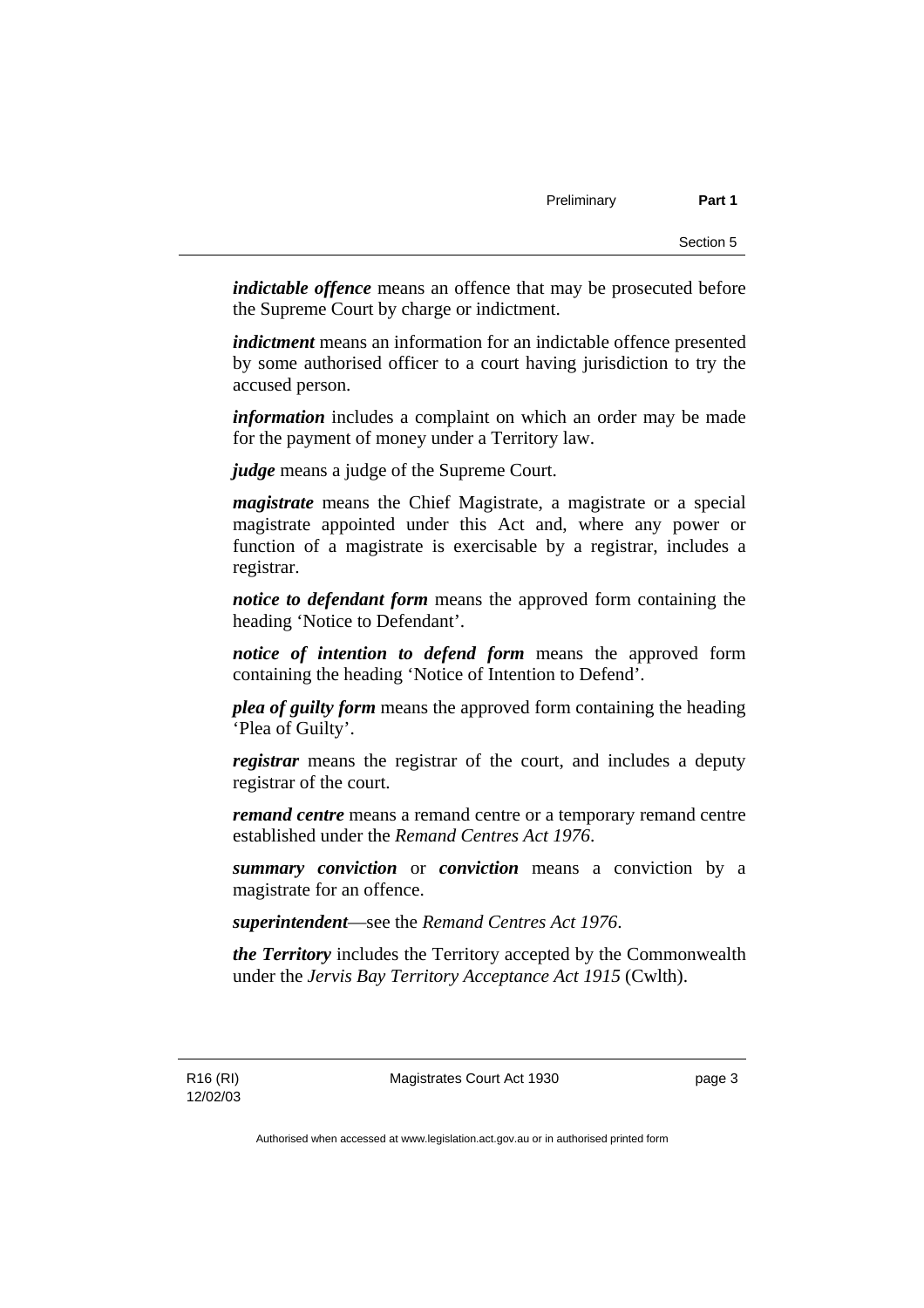#### Part 1 **Preliminary**

#### Section 6

- (2) A reference in this Act to a certified copy of depositions or to a certified copy of a statement made by a person in reply to the question referred to in section 92 (1) is a reference to—
	- (a) if a record of the depositions or statement was made in accordance with section 54A (2)—a transcript of the record certified in accordance with section 255B (2); or
	- (b) if the depositions were or the statement was taken down in writing and signed in accordance with section 54A (3)—the depositions or statement as so taken down and signed.
- (3) A reference in this Act to appearance in proceedings, whether by a party or any other person, includes, if section 254B applies, appearance in accordance with that section.

#### **6 Application to Jervis Bay Territory**

This Act extends to the Territory accepted by the Commonwealth under the *Jervis Bay Territory Acceptance Act 1915* (Cwlth).

page 4 Magistrates Court Act 1930 R16 (RI)

12/02/03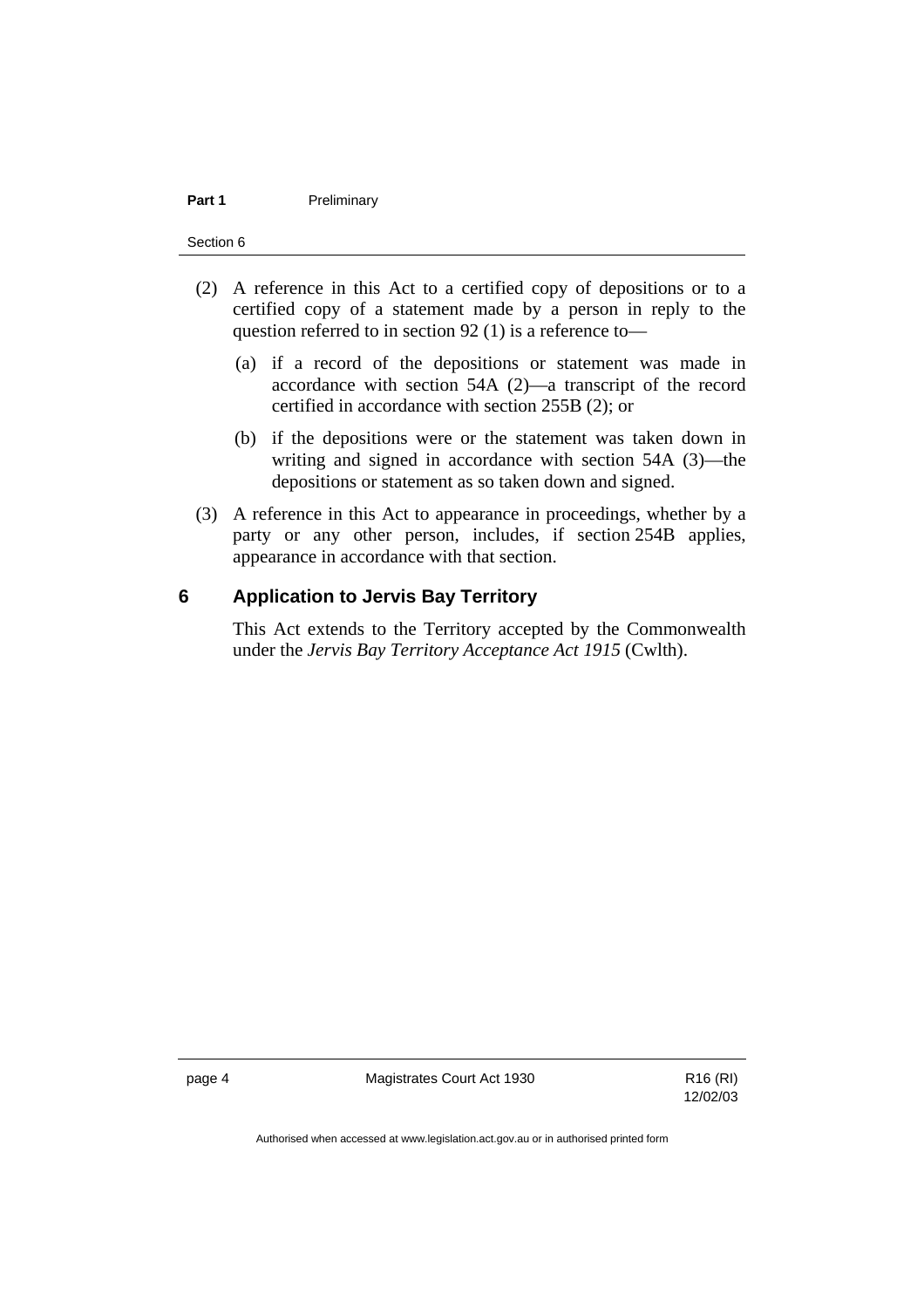# **Part 2 Appointment and jurisdiction of magistrates**

## **Division 2.1 Appointment of Chief Magistrate and magistrates**

#### **6A Meaning of** *magistrate* **in div 2.1**

In this division:

*magistrate* means—

- (a) a person who holds the office of Chief Magistrate; or
- (b) a person who is appointed under section 7 to hold an office of magistrate.

#### **7 Chief Magistrate and other magistrates**

- (1) For this Act, there shall be a Chief Magistrate and such other magistrates as from time to time hold office in accordance with this Act.
- (2) The Chief Magistrate and each other magistrate shall be appointed by the Executive.
- (3) If a person holding an office of magistrate is appointed to hold the office of Chief Magistrate, the person ceases to hold the office of magistrate.

#### **8 Eligibility for appointment as magistrate**

A person is not eligible for appointment under section 7 (2) unless he or she is a legal practitioner and has been for not less than 5 years.

Magistrates Court Act 1930 **page 5**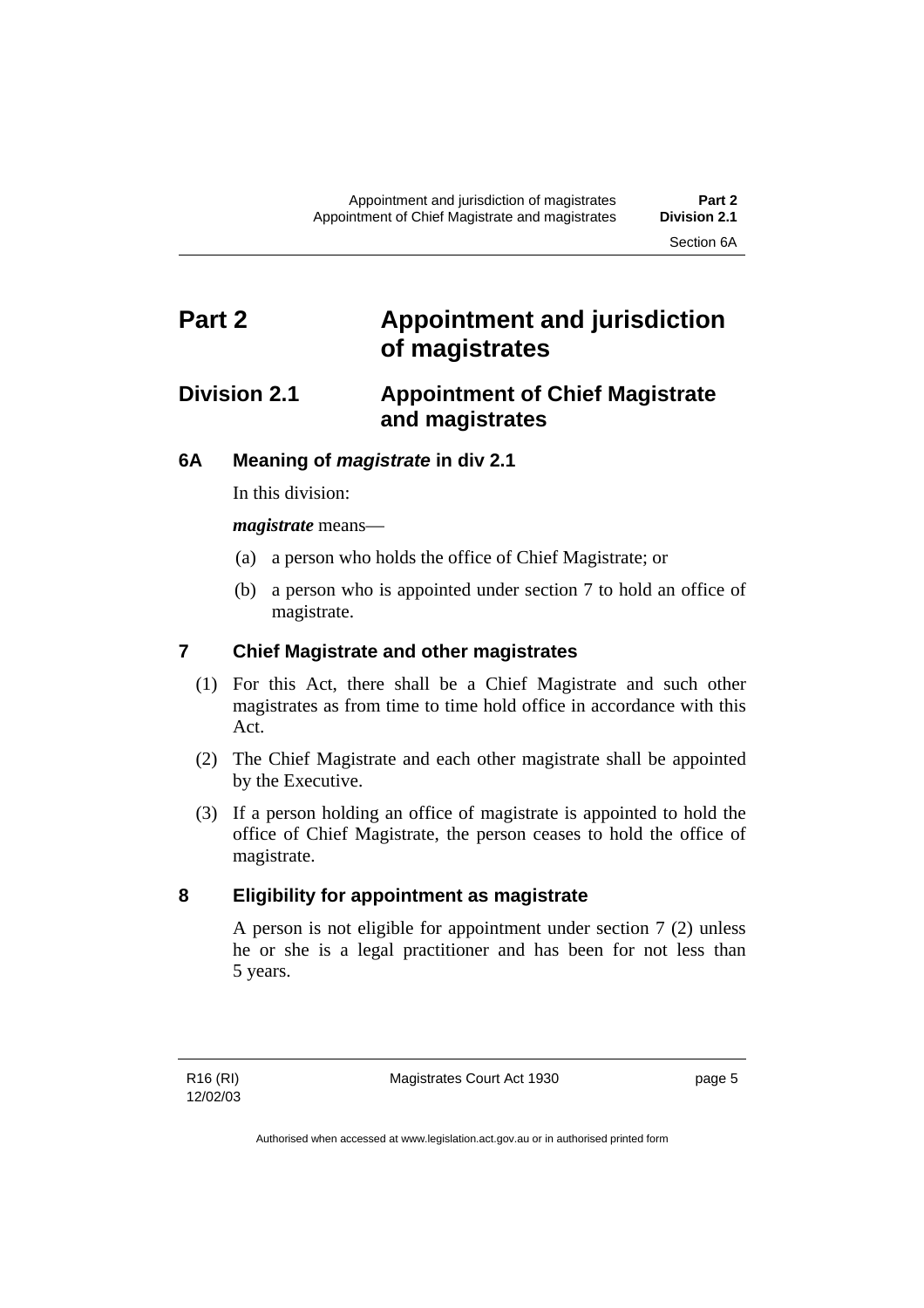| Part 2              | Appointment and jurisdiction of magistrates     |
|---------------------|-------------------------------------------------|
| <b>Division 2.1</b> | Appointment of Chief Magistrate and magistrates |
| Section 9           |                                                 |

#### **9 Seniority of magistrates**

The magistrates other than the Chief Magistrate have seniority according to the dates when their appointments took effect or, if the appointments of 2 or more of them took effect on the same date, according to the precedence assigned to them by the instruments of their appointment.

#### **10 Terms and conditions of appointment**

A magistrate holds office on such terms and conditions as the Executive, from time to time, determines.

#### **10A Tenure of office**

- (1) Subject to this Act, a magistrate holds office until he or she attains the age of 65 years.
- (2) A person who has attained the age of 65 years shall not be appointed under section 7.

#### **10B Resignation**

A magistrate may resign his or her office by writing signed by him or her and delivered to the Executive.

#### **10C Acting Chief Magistrate**

- $(1)$  If—
	- (a) there is a vacancy in the office of Chief Magistrate; or
	- (b) the Chief Magistrate is absent from duty or from the Territory or, for any other reason, is unable to carry out the duties of his or her office;

the Executive may appoint a magistrate to act as Chief Magistrate during that vacancy, absence or inability, as the case may be.

page 6 Magistrates Court Act 1930

12/02/03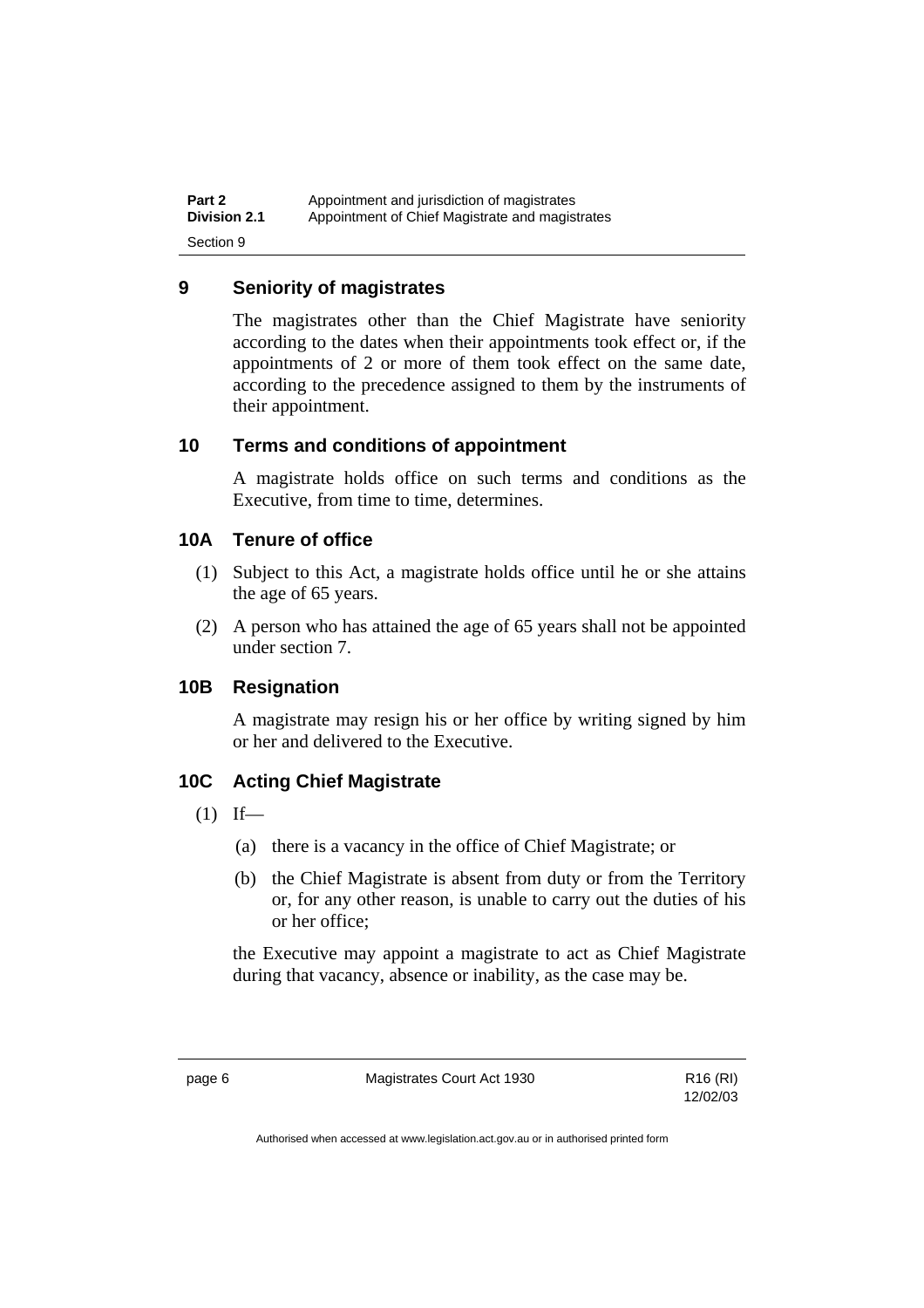#### $(2)$  If—

- (a) either—
	- (i) there is a vacancy in the office of Chief Magistrate; or
	- (ii) the Chief Magistrate is absent from duty or from the Territory or, for any other reason, is unable to carry out the duties of his or her office; and
- (b) no appointment is in force under subsection (1);

the senior magistrate who is in the Territory and is able and willing to do so shall act as Chief Magistrate.

- (3) Subject to this section, a person appointed under subsection (1) shall not continue to act as Chief Magistrate for more than 12 months.
- (4) If a person is acting as Chief Magistrate under subsection (1) or  $(2)$ —
	- (a) a reference in a law of the Territory (including this Act) to the Chief Magistrate includes a reference to that person; and
	- (b) that person has all the powers, functions and duties given to or imposed on the Chief Magistrate by this Act or by any other Territory law.
- (5) The Executive may—
	- (a) determine the terms and conditions of appointment of a person under this section; and
	- (b) at any time terminate such an appointment.
- (6) If a person is acting as Chief Magistrate under an appointment under subsection (1) and the office of Chief Magistrate becomes vacant while that person is so acting, that person may continue so to act until the Executive otherwise directs, the vacancy is filled or a period of 12 months from the date when the vacancy occurred expires, whichever first happens.

Magistrates Court Act 1930 **page 7**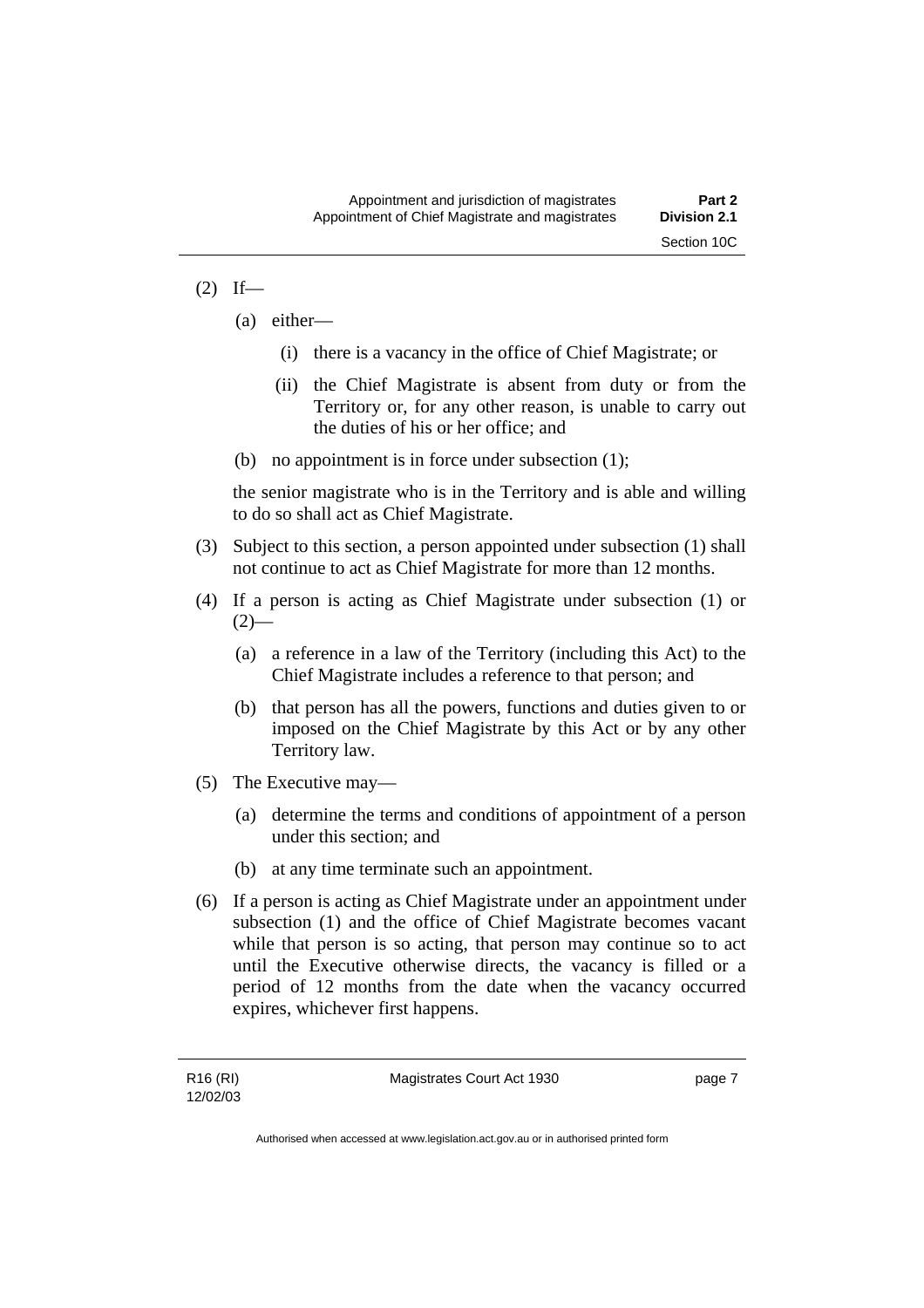| Part 2              | Appointment and jurisdiction of magistrates     |
|---------------------|-------------------------------------------------|
| <b>Division 2.1</b> | Appointment of Chief Magistrate and magistrates |
| Section 10D         |                                                 |

- (7) A person may resign an appointment under subsection (1) by writing signed by him or her and delivered to the Executive.
- (8) The validity of anything done by a person acting as Chief Magistrate under this section shall not be called in question—
	- (a) on the ground that the occasion for his or her action had not arisen or had ceased; or
	- (b) for a person acting under an appointment under subsection (1)—by reason of any defect or irregularity in, or in connection with, that appointment.

#### **10D Retirement**

The Executive may, with the consent of a magistrate who is—

- (a) an eligible employee for the *Superannuation Act 1976* (Cwlth); or
- (b) a member of the Superannuation Scheme for the *Superannuation Act 1990* (Cwlth);

retire the magistrate from office on the ground of invalidity.

#### **10E Magistrates not to undertake other work**

- (1) A magistrate shall not engage in practice as a legal practitioner.
- (2) A magistrate is not, without the written consent of the Attorney-General, entitled to—
	- (a) engage in remunerative employment otherwise than in connection with the duties of office as a magistrate; or
	- (b) accept appointment to another office under a law of the Territory, the Commonwealth, a State or another Territory.
- (3) The Attorney-General shall consult with the Chief Magistrate before giving consent.

page 8 Magistrates Court Act 1930 R16 (RI)

12/02/03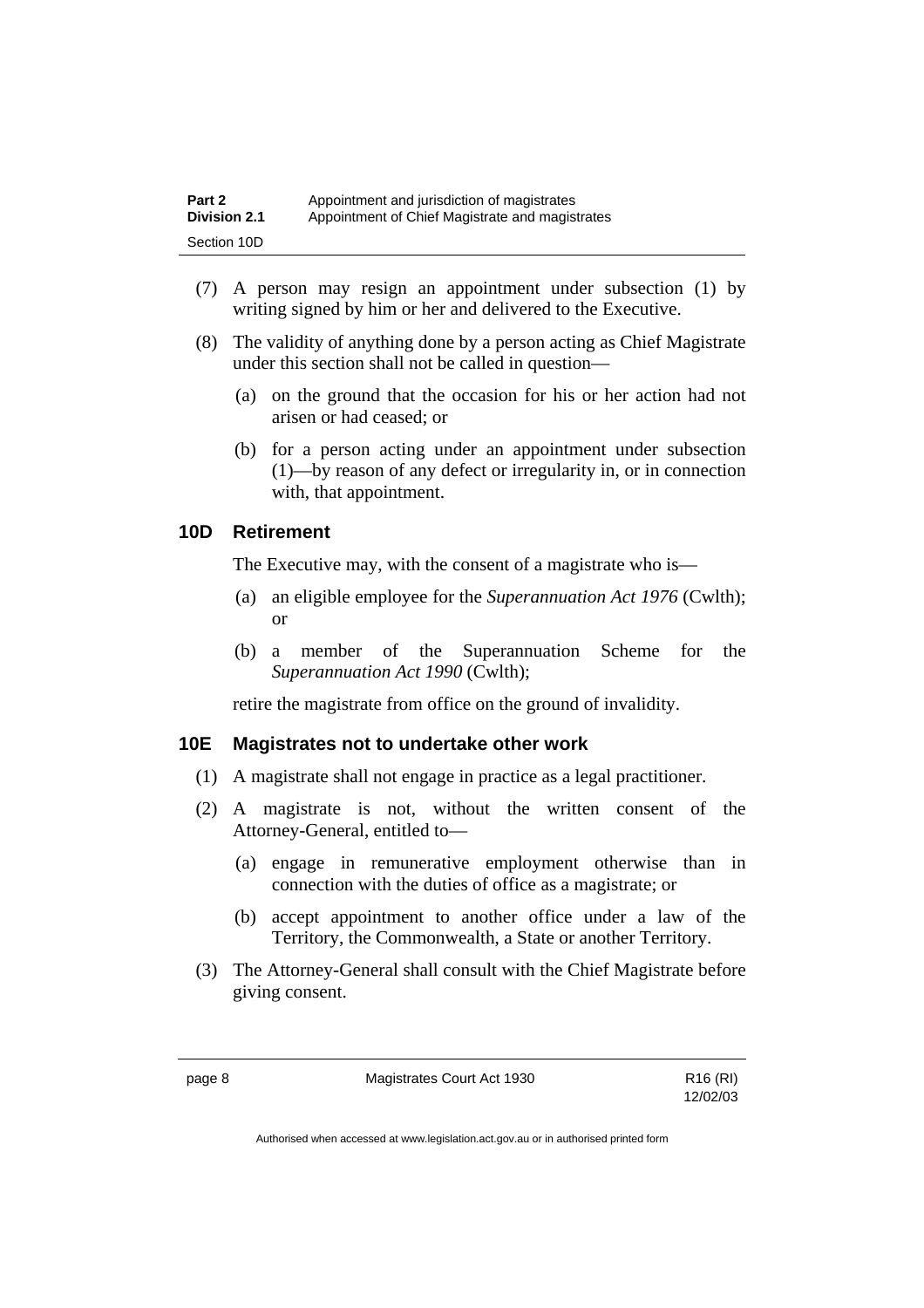#### **10F Rights of public servants**

Where a magistrate was, immediately before his or her appointment—

- (a) an officer of the public service;
- (b) an officer of the Australian Public Service; or
- (c) a person to whom the *Officers' Rights Declaration Act 1928* (Cwlth) applied;

he or she retains his or her existing and accruing rights.

#### **10G Arrangement of business of courts**

 (1) The Chief Magistrate is responsible for ensuring the orderly and prompt discharge of the business of the Magistrates Court and accordingly may, subject to such consultation with the Magistrates and special magistrates as is appropriate and practicable, make arrangements as to the magistrate or special magistrate who is to constitute that court in particular matters or classes of matters.

#### **Division 2.2 Special magistrates**

#### **10H Appointment of special magistrates**

For this Act, the Executive may appoint such special magistrates as are required.

#### **10J Tenure of office**

- (1) A special magistrate holds office—
	- (a) for the period specified in the instrument of appointment; or
	- (b) if a period is not so specified—until he or she attains the age of 70 years.
- (2) A person who has attained the age of 70 years shall not be appointed under section 10H.

Magistrates Court Act 1930 **page 9**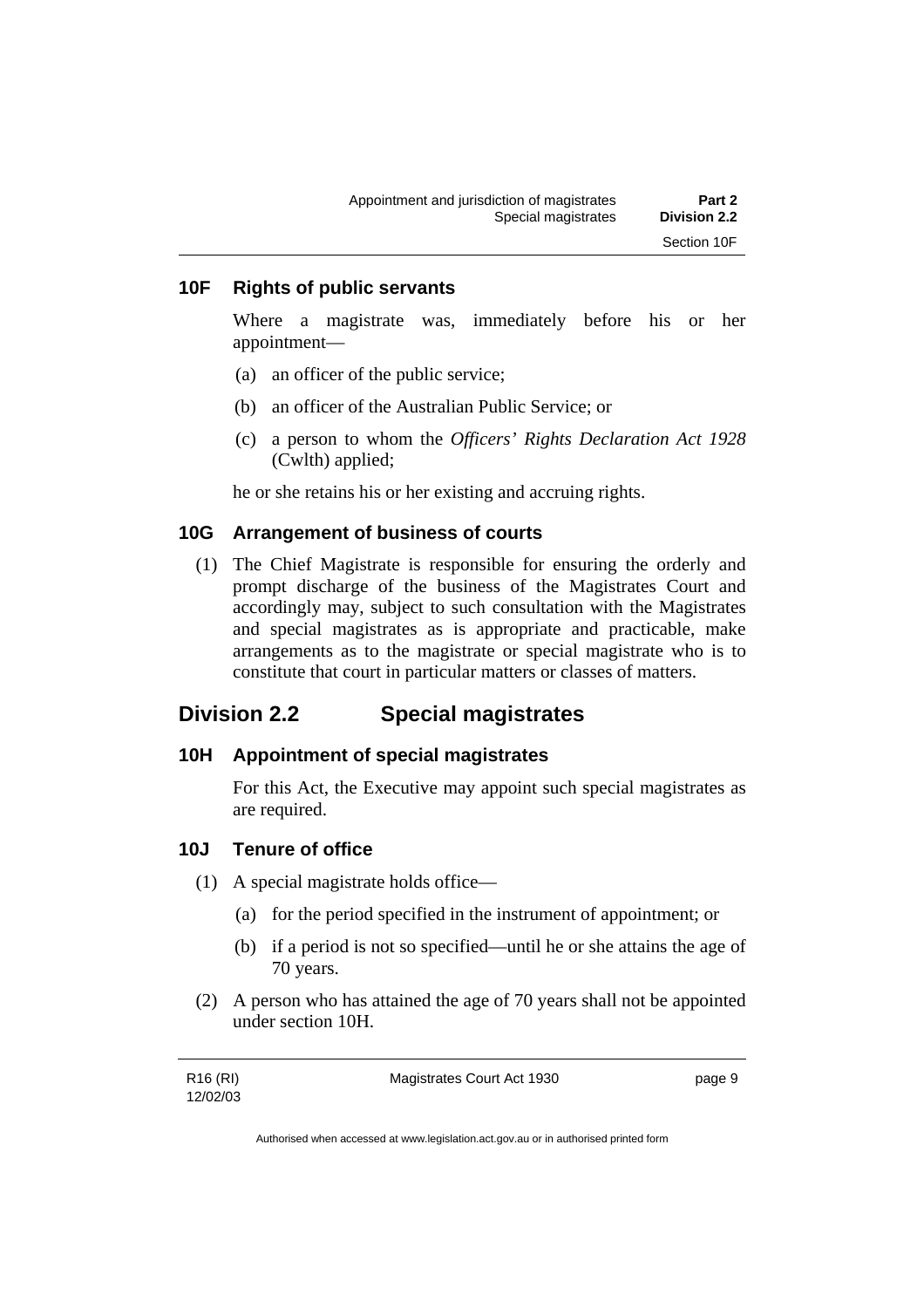(3) A person shall not be appointed under section 10H for a period that extends beyond the person's 70th birthday.

#### **10K Resignation**

A special magistrate may resign his or her office by writing signed by him or her and delivered to the Executive.

#### **10L Terms and conditions of appointment**

A special magistrate holds office on such terms and conditions as the Executive, from time to time, determines.

# **Division 2.3 Registrar and other officers of Magistrates Court**

#### **10M Appointment of registrar etc**

- (1) The Minister may appoint a registrar of the Magistrates Court.
- (2) The registrar may appoint such deputy registrars of the court, bailiffs and other officers as are required.
- (3) The power conferred by subsection (2) may not be exercised by a deputy registrar of the court.

#### **10MA Staff assisting registrar**

- (1) The staff assisting the registrar shall be employed under the *Public Sector Management Act 1994*.
- (2) The *Public Sector Management Act 1994* applies in relation to the management of the staff assisting the registrar.

#### **10N Duties of registrar**

The registrar shall perform such duties as are prescribed by or under this Act or as the Chief Magistrate directs.

page 10 Magistrates Court Act 1930

12/02/03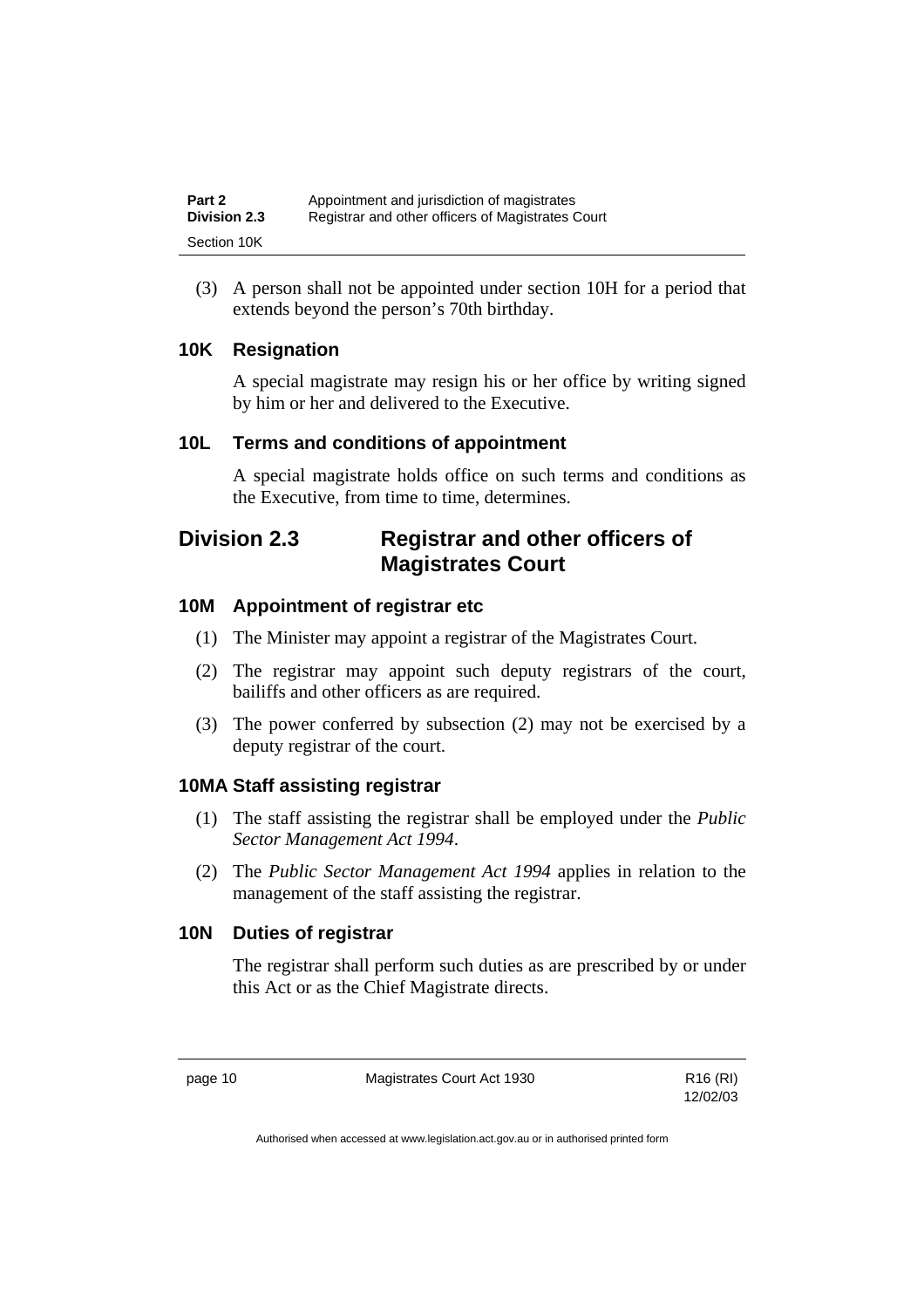# **Division 2.4 Jurisdiction of magistrates**

#### **10P Oath etc of office**

- (1) A person appointed under section 7 (2) or 10H shall not exercise any of the powers, functions or duties given to or imposed on a magistrate by any Territory law unless he or she has made an oath or affirmation in accordance with the form in schedule 1.
- (2) An oath or affirmation for subsection (1) shall be made before the Chief Justice of the Supreme Court.

#### **10Q Acts done beyond Territory**

- (1) An act done by a magistrate, by virtue of his or her office, outside the Territory for the purpose of authenticating the signature of a person to an instrument intended to take effect in the Territory shall, unless the act is required by law to be done in the Territory, be effective for any Territory law.
- (2) An oath or affirmation administered by a magistrate, by virtue of his or her office, outside the Territory in any case in which an oath or affirmation may be administered by a magistrate shall, unless the oath or affirmation is required by law to be administered in the Territory, be effective for any Territory law.

#### **11 Authentication of acts of magistrate or registrar**

- (1) Every summons, warrant, writ, conviction, and order (other than one by law authorised to be made by word of mouth only) shall be in writing signed by the magistrate or registrar issuing or making it and sealed with the court's seal.
- (2) Documents relating to court process shall not be signed in blank.

#### **12 Acts by magistrate or registrar**

 (1) Any magistrate out of court or the registrar may receive an information and grant a summons or warrant thereon and may issue

Magistrates Court Act 1930 **page 11**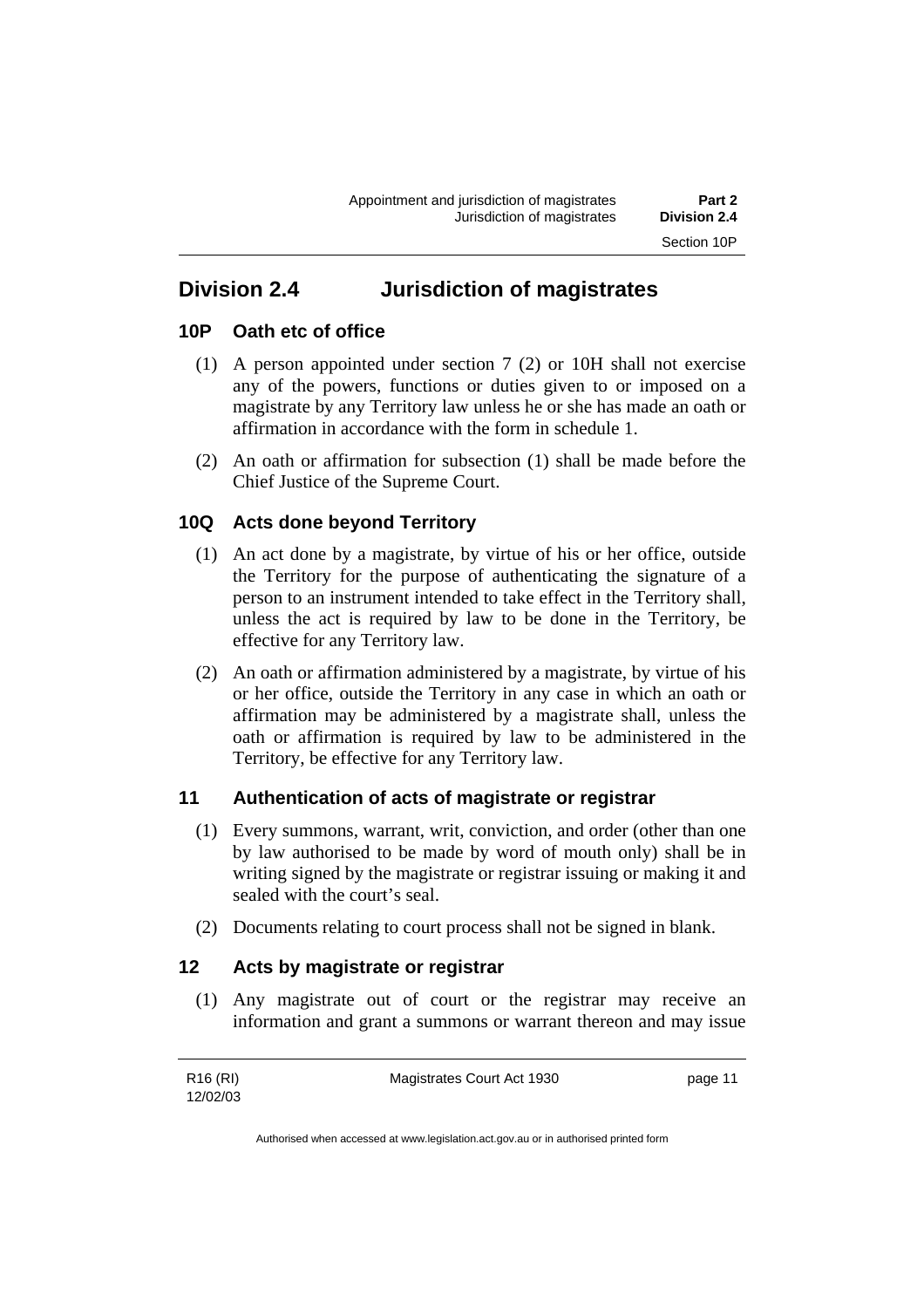| Part 2              | Appointment and jurisdiction of magistrates |
|---------------------|---------------------------------------------|
| <b>Division 2.4</b> | Jurisdiction of magistrates                 |
| Section 13          |                                             |

his or her summons or warrant to compel the attendance of witnesses and do all other necessary acts and matters preliminary to the hearing.

 (2) Without affecting the generality of subsection (1), if it is provided in any law in force in the Territory that an information or complaint may be laid or made before, or a summons or warrant issued by, a court, a justice of the peace, a clerk of petty sessions or a registrar of petty sessions, the information or complaint may be laid or made, and the summons or warrant may be issued by, a magistrate or the registrar.

#### **13 Issue of warrant of commitment or writ of execution**

After a case has been heard and determined, any magistrate or a registrar may issue any warrant of commitment or writ of execution thereon.

#### **15 Process not avoided by death of magistrate or registrar**

A summons, warrant or writ issued by a magistrate or registrar shall not be avoided by reason of the magistrate or registrar dying or ceasing to hold office.

#### **16 Order instead of mandamus**

- (1) If a magistrate or registrar refuses to do any act relating to the duties of his or her office as a magistrate or registrar, the party requiring the act to be done may apply to the Supreme Court, on affidavit of the facts, for an order calling on the magistrate or registrar and also the party to be affected by the act to show cause why the act should not be done, and if, after due service of the order, good cause is not shown against it, the Supreme Court may make the order absolute, with or without payment of costs.
- (2) A magistrate or registrar on being served with an order absolute shall obey the order, and do the act required by it to be done.

page 12 Magistrates Court Act 1930

12/02/03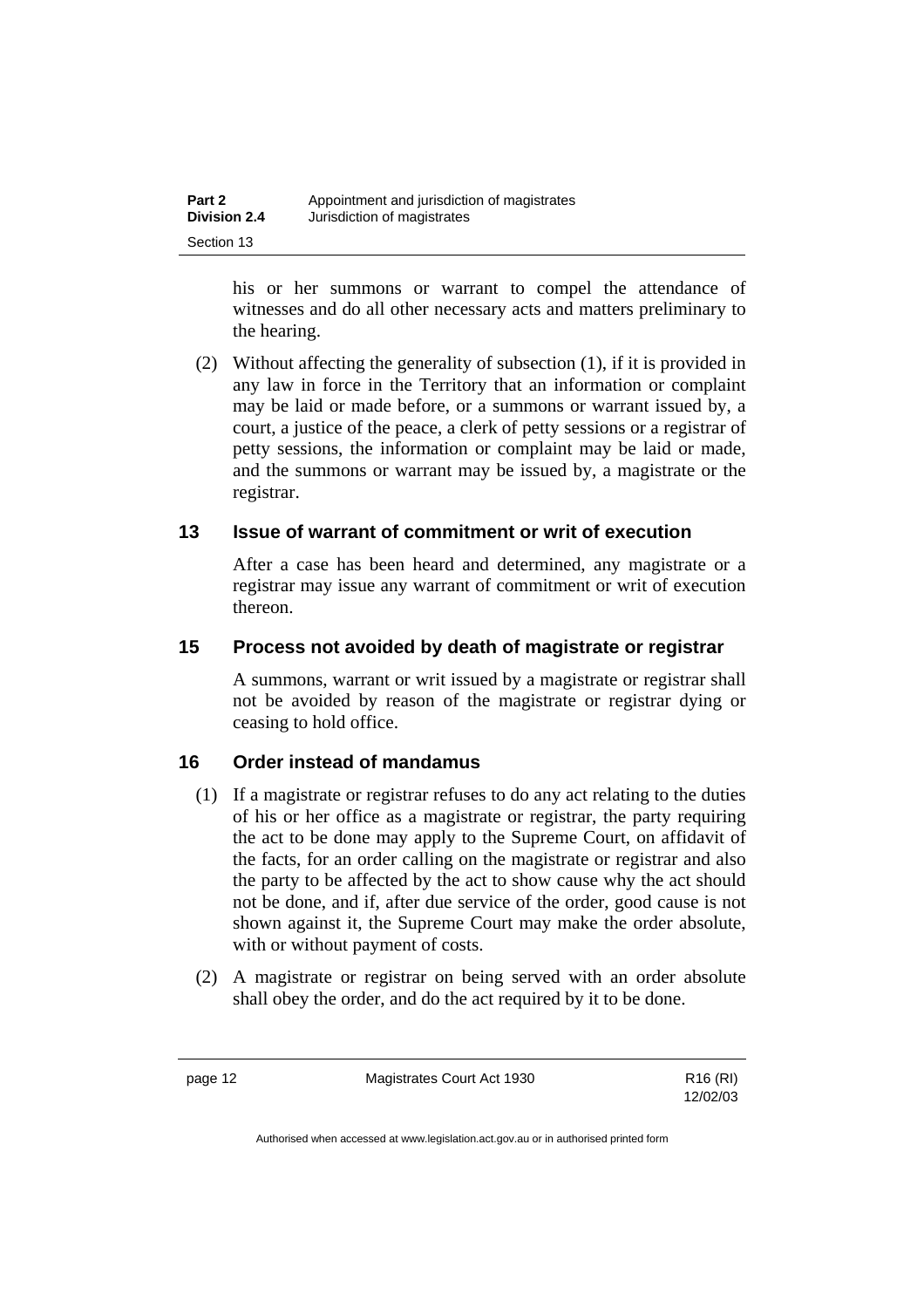- (3) If, before 28 March 1977, a magistrate or the registrar had refused to do an act relating to the duties of his or her office, subsections (1) and (2) apply, on and after that date, and proceedings under subsection (1) may be continued, as if—
	- (a) sections 7, 10H and 10M had been in operation at the time of the refusal; and
	- (b) the magistrate or registrar had held office under section 7, section 10H or section 10M, as the case may be.

#### **17 Powers and functions of magistrates**

If under any law in force in the Territory, anything is required or permitted to be done before, to or by a justice of the peace, it may be done before, to or by a magistrate.

R16 (RI) 12/02/03 Magistrates Court Act 1930 **page 13**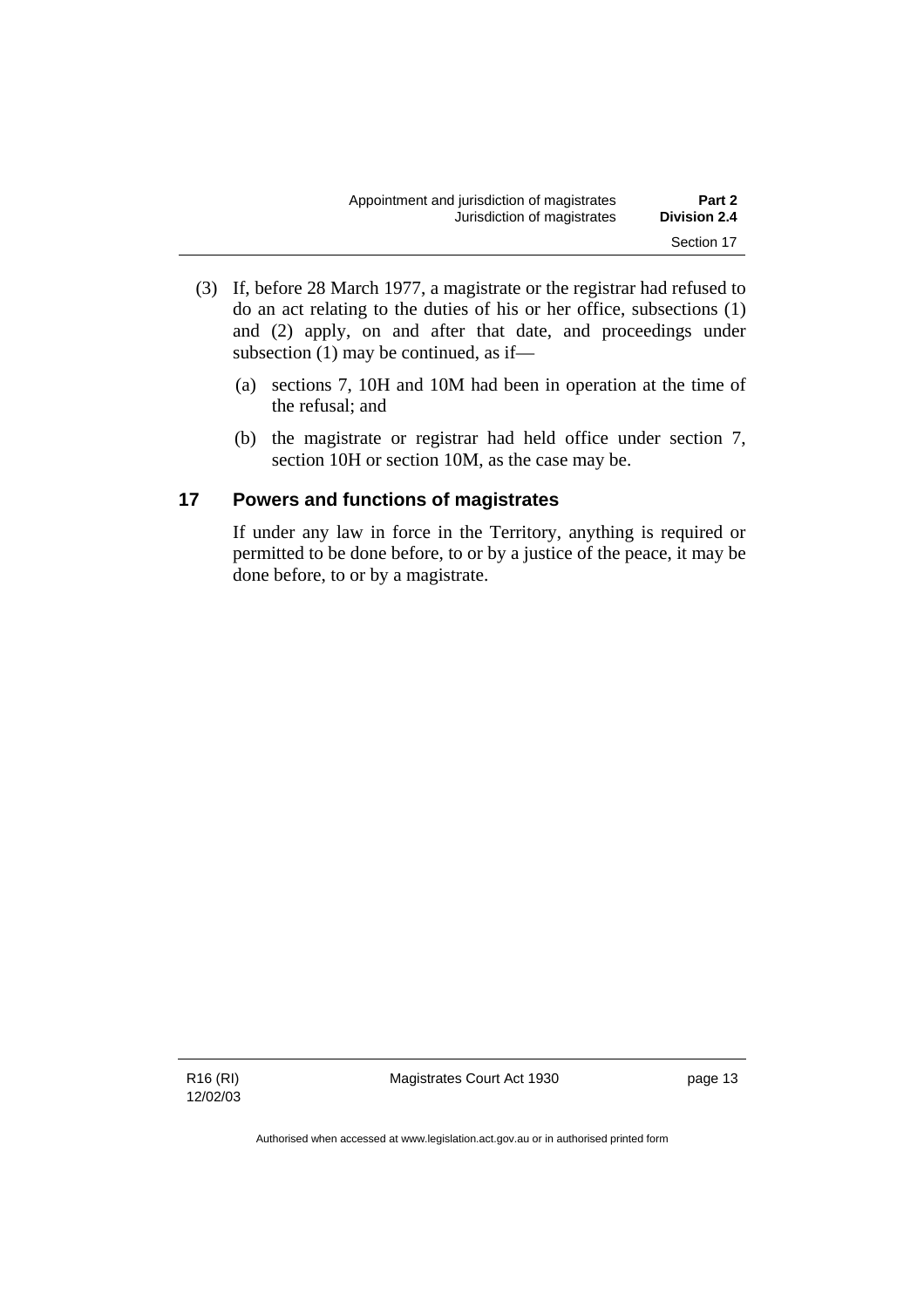# **Part 3 Magistrates Court**

## **Division 3.1 Establishment of Magistrates Court**

#### **18 Constitution of court**

- (1) There is hereby established a Magistrates Court which shall have and exercise jurisdiction in the Territory and shall sit at Canberra, Jervis Bay and such other places as are determined, in writing, by the Minister.
- (2) The jurisdiction of the court may be exercised by a magistrate (other than a special magistrate) or by 1 or more special magistrates.
- (3) When 2 or more special magistrates are divided in opinion on any case, the case shall be decided according to the decision of the majority, if there is a majority; but if the court is equally divided in opinion, the case shall be adjourned for hearing and determination by a magistrate (other than a special magistrate) on the next day appointed for the holding of the court constituted by that magistrate.

## **Division 3.2 Jurisdiction of Magistrates Court**

### **19 Jurisdiction of court**

 (1) If, by any law for the time being in force in the Territory, any offence is punishable on summary conviction or any person is made liable to a penalty or punishment or to pay a sum of money for any offence, act or omission, and no other provision is made for the trial of the person committing the offence, the matter may be heard and determined by the court in a summary manner under the provisions of this Act, and the jurisdiction shall be deemed to be conferred on and may be exercised by the court.

page 14 Magistrates Court Act 1930

12/02/03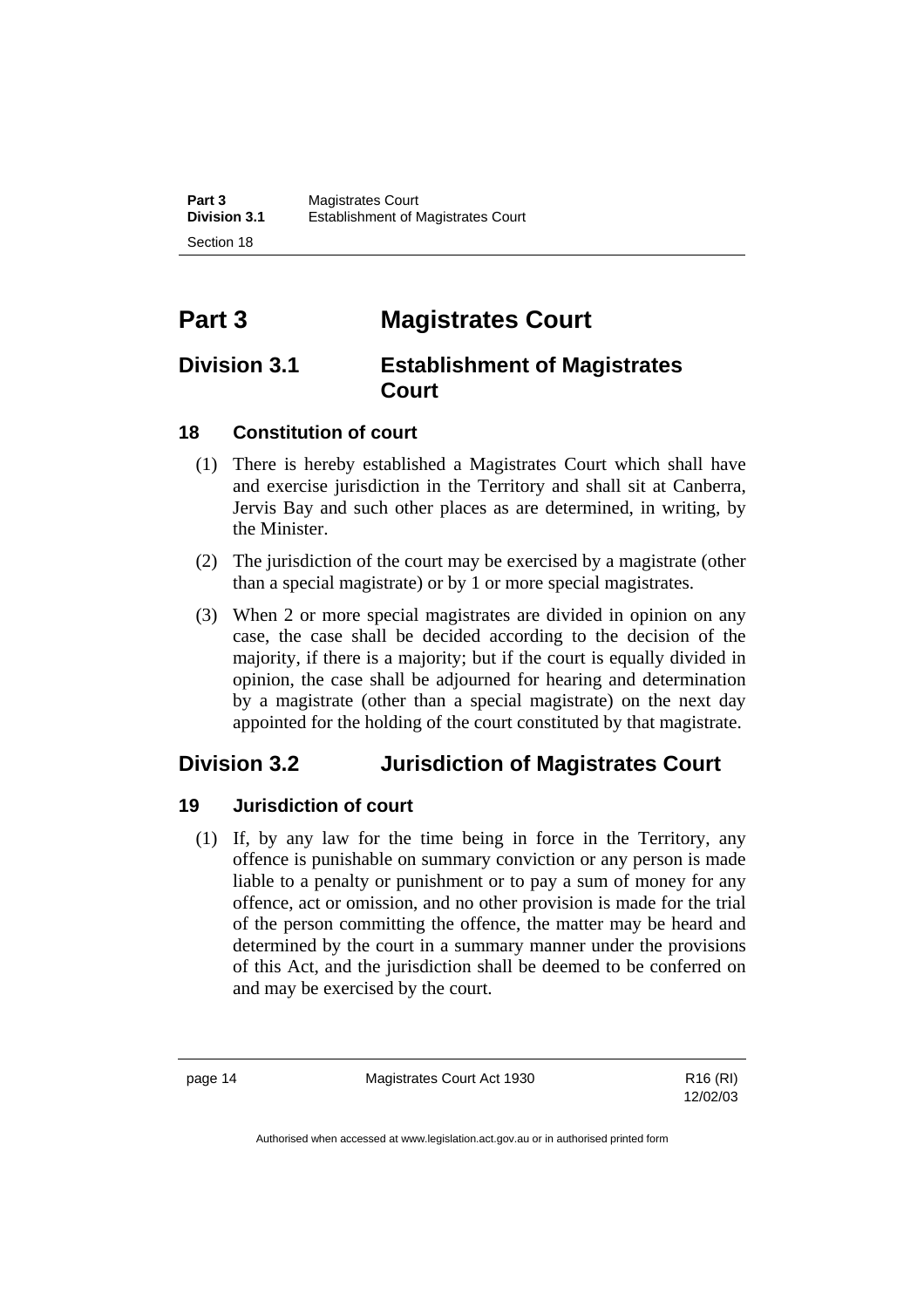#### **21 Jurisdiction of court if defendant absent from Territory**

The court shall have jurisdiction notwithstanding that the defendant is not within the Territory.

#### **22 Proceedings of court if it considers offence should be dealt with on indictment**

If, for an information with respect to an offence that is punishable either summarily or on indictment it appears to the court, on the close of the case for the prosecution, that the offence ought to be dealt with on indictment, the court shall abstain from adjudication thereon and shall deal with the case for the purpose of committal for trial only.

### **23 Ex parte order may be set aside**

- (1) If a conviction or order is made when one party does not appear, the party in whose absence the conviction or order was made may apply to the court for an order that the court set aside the conviction or order.
- (2) Subsection (1) does not apply to or in relation to a conviction or order made in the absence of a defendant who has entered a plea of guilty in accordance with section 116D and has not, before the entry of the conviction or the making of the order, withdrawn his or her plea.
- (3) If, in his or her absence, a conviction is entered or an order is made against a person who has duly been served with a summons in accordance with section 116B and—
	- (a) that person did not return the notice of intention to defend form or the plea of guilty form to the registrar before the day when he or she was required by the summons to appear before the court; or
	- (b) the court, if it has previously, in the absence of that person, adjourned the hearing under section 116E (3), is satisfied that a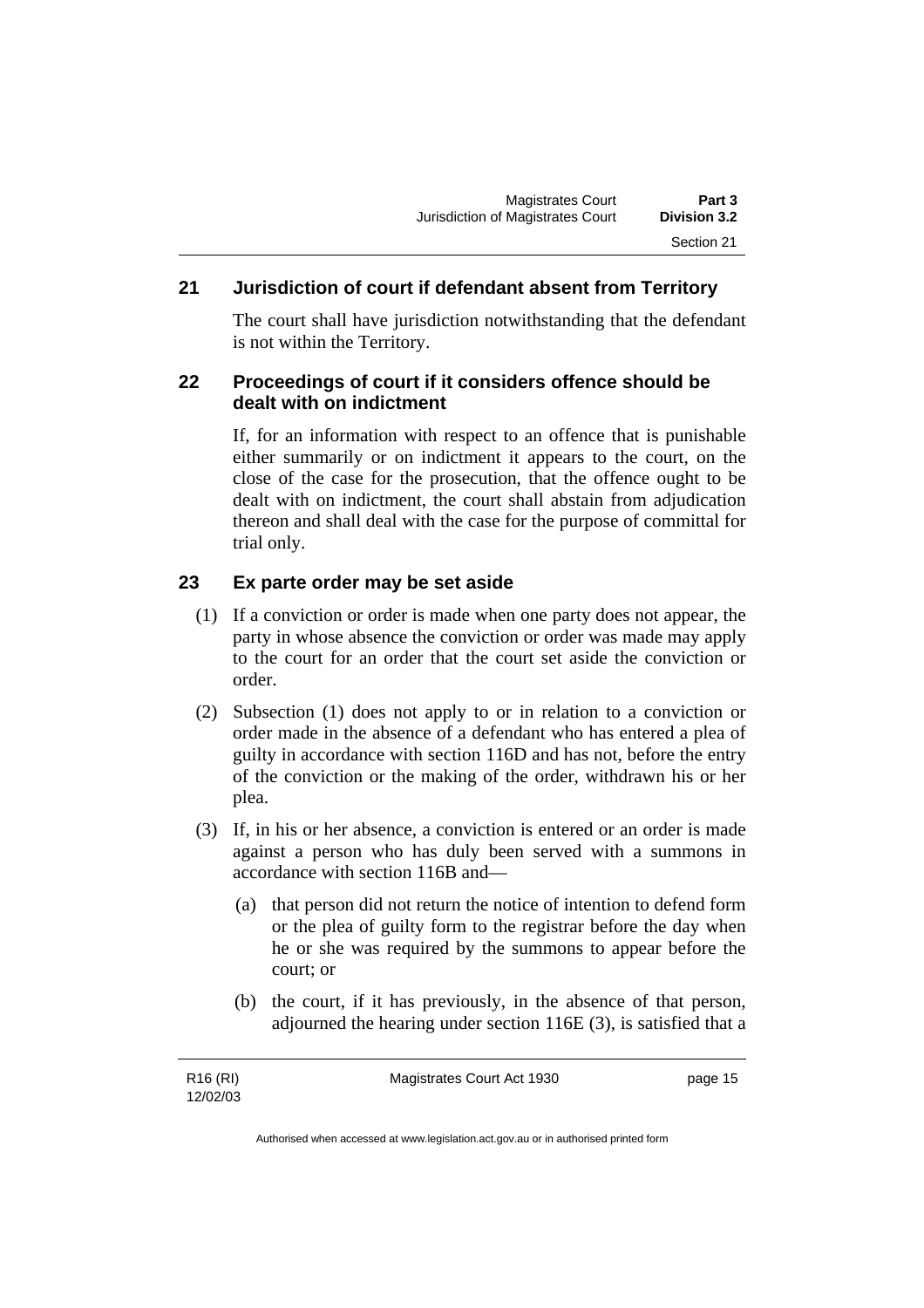notice under that subsection did not come to his or her attention before the conviction is entered or the order made; or

 (c) the court is satisfied that the notice referred to in section 116F or 116H did not come to his or her attention before the date fixed under that section for the hearing of the matter;

the court, on the application of that person, shall set aside the conviction or order.

- (4) In any case other than an application to set aside a conviction or order referred to in subsection (3), the court may set aside the conviction, order or judgment on such terms as to costs or otherwise as the court thinks just.
- (7) If, under this section, the court has set aside a conviction, the court may set aside a warrant issued under this Act in consequence of the conviction.
- (8) If, under this section, the court has set aside a conviction or order, the court may, on service of such reasonable notice on the parties as the court directs, proceed to hear and determine the matter, or may adjourn the hearing to the time and place the court thinks fit.
- (9) If the court has adjourned the hearing of a matter under subsection (8), the court shall direct such notice as the court thinks fit of the adjourned hearing to be given to the parties.

#### **23AA Ex parte conviction may be set aside on application by informant**

- (1) Subject to subsection (2), if a conviction is entered or an order is made against a person charged with an offence and the conviction is entered or the order is made in the absence of that person, the informant may apply to the court for an order that the court set aside the conviction or order.
- (2) Subsection (1) does not apply to, or in relation to, a conviction entered or an order made in the absence of a defendant who has

page 16 Magistrates Court Act 1930

12/02/03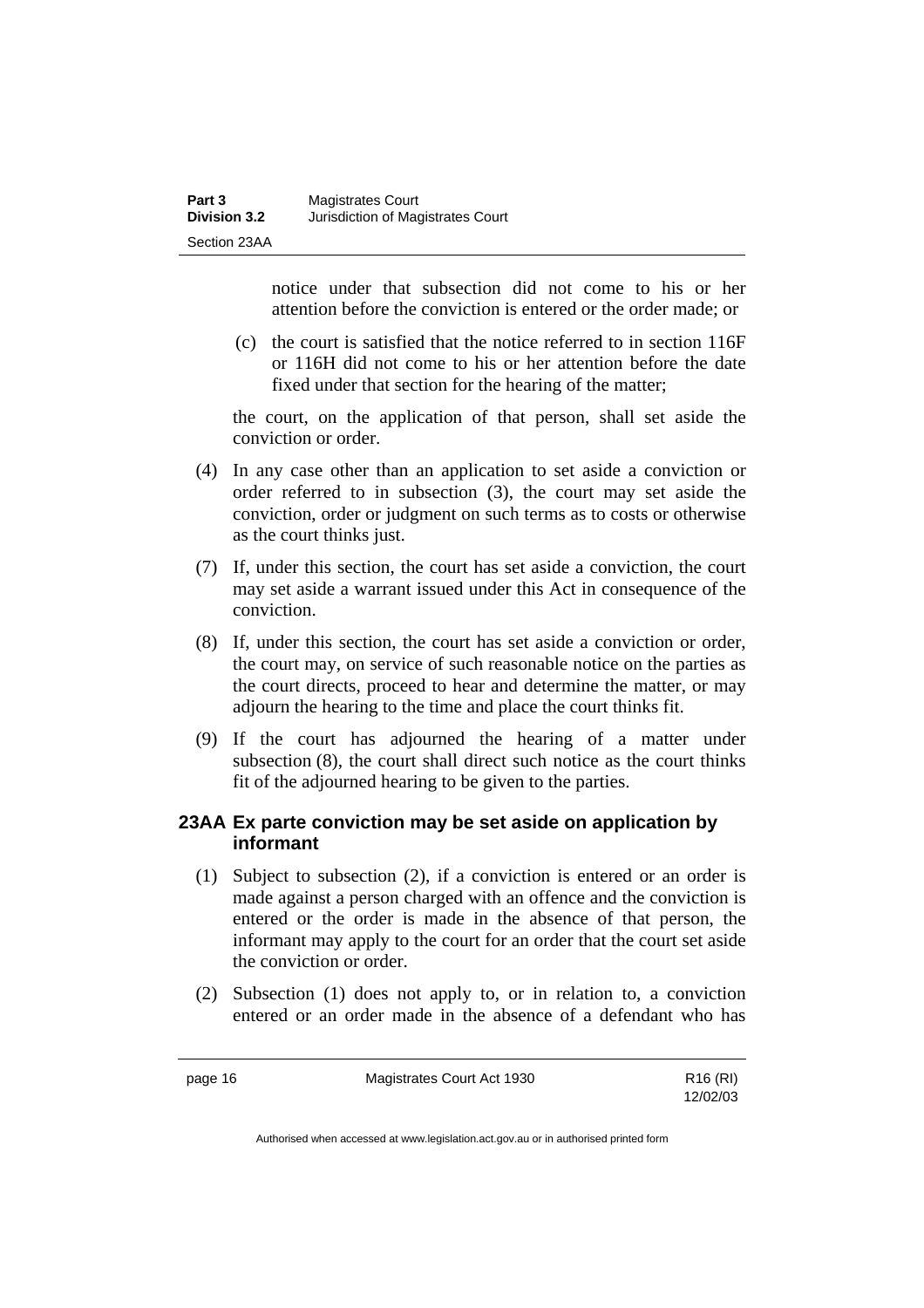| <b>Magistrates Court</b>          | Part 3              |
|-----------------------------------|---------------------|
| Jurisdiction of Magistrates Court | <b>Division 3.2</b> |
|                                   | Section 23A         |

entered a plea of guilty in accordance with section 116D and has not, before the entry of the conviction or the making of the order, withdrawn his or her plea.

- (3) If an application to set aside a conviction or order is made under this section, the court may set aside the conviction or order on such terms as to costs or otherwise as the court thinks just.
- (4) If, under this section, the court sets aside a conviction or order, the court shall dismiss the information and set aside any warrant issued under this Act in consequence of the conviction.

#### **23A Requests under conventions regarding legal proceedings in civil and commercial matters**

The court shall have jurisdiction to make any order or take any action that is necessary to comply with any request received from the consular or other authority of a foreign country, with which a convention regarding legal proceedings in civil and commercial matters has been made and extended to the Commonwealth, for the service of documents in the Territory or for the taking of evidence in the Territory.

#### **23B Rectification of certain orders etc**

- (1) In this section—
	- (a) a reference to a *penalty* includes a reference to a cancellation, forfeiture, suspension or other loss of a licence or privilege and to a disqualification of a person from obtaining, holding, using or enjoying a licence or exercising a privilege; and
	- (b) a reference to *the court* in relation to proceedings is a reference to the magistrate who convicted the defendant or made the order against the defendant; and
	- (c) a reference to a *business day* is a reference to a day other than a Saturday, a Sunday or a public holiday.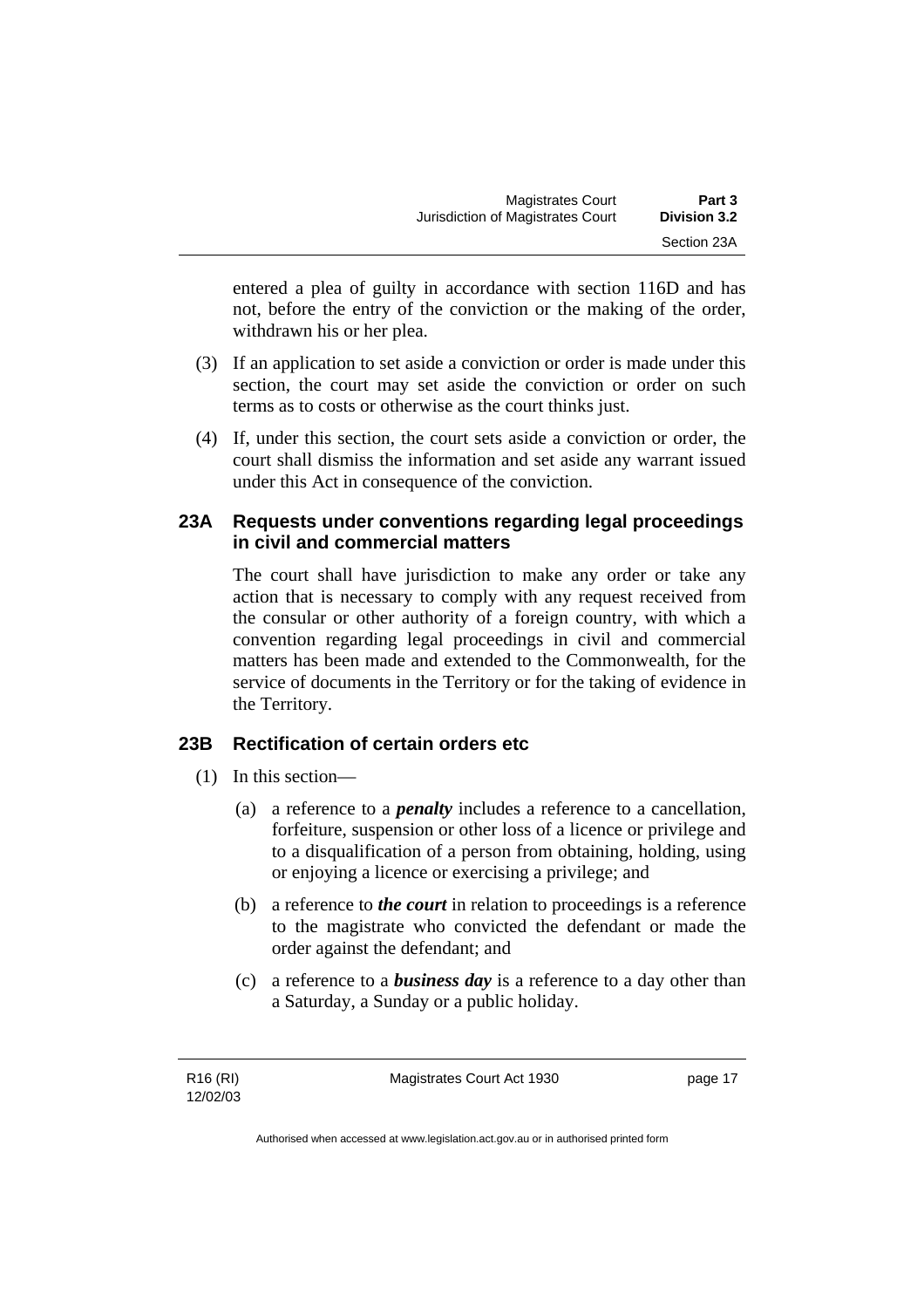- (2) Subject to subsection (3), if the court enters a conviction or makes an order against a defendant and—
	- (a) imposes a penalty that is contrary to law; or
	- (b) fails to impose a penalty that is required by law to be imposed;

the court may, of its own motion or on the application of a party to the proceedings, reopen the proceedings and, after giving the parties an opportunity of being heard, amend the conviction or order to impose a penalty that is in accordance with the law.

- (3) The court may reopen proceedings under subsection (2)—
	- (a) of its own motion before the end of 28 days after the day when the penalty was imposed, the conviction was entered or the order was made, as the case may be; or
	- (b) on application under subsection (2) before the end of 28 days after the day when the penalty was imposed, the conviction was entered or the order was made, as the case may be; or
	- (c) with the consent of the parties to the proceedings, at any time.
- (4) Subject to subsection (5)—
	- (a) the registrar shall serve on each party to the proceedings written notice of the intention of the court to reopen proceedings of its own motion under subsection (2) at least 3 business days before the proceedings are reopened; and
	- (b) an applicant shall serve on the registrar and, at least 3 business days before the day when the application is heard, on the other party to the proceedings, written notice of an application referred to in subsection (2).
- (5) The requirements of subsection (4) may be dispensed with by the court when each of the parties is before the court.
- (6) If, under subsection (2), the court reopens proceedings and, in the absence of a party to those proceedings, amends a conviction or an

page 18 Magistrates Court Act 1930

12/02/03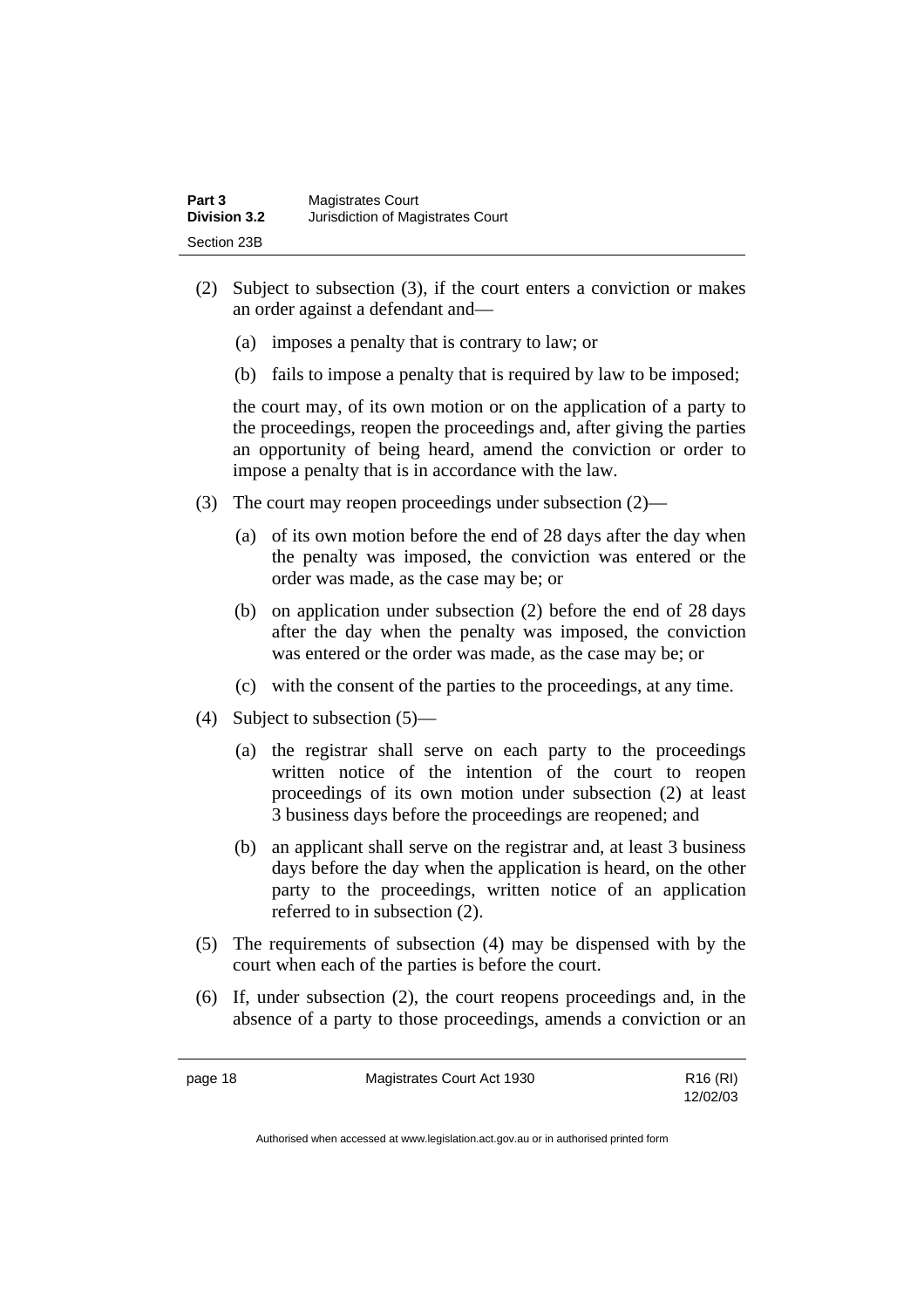| <b>Magistrates Court</b>          | Part 3              |
|-----------------------------------|---------------------|
| Jurisdiction of Magistrates Court | <b>Division 3.2</b> |
|                                   | Section 23B         |

order, the registrar shall cause written notice of the amended conviction or order to be served on that absent party forthwith.

- (7) Service of any notice referred to in subsection (4) or (6) may be effected in accordance with section 41 as if the notice were a summons issued in respect of an information.
- (8) The jurisdiction conferred on the court by subsection (2) shall be exercised only on the evidence and material before the court in the original proceedings.
- (9) Proceedings shall not be reopened under subsection (2) in respect of a conviction or order that is the subject of an appeal.
- (10) If proceedings reopened under this section have not been determined in respect of a conviction or order that, after the proceedings have been reopened but before they are determined, becomes the subject of an appeal, the reopened proceedings shall be stayed until the appeal is determined.
- (11) If the court reopens proceedings under subsection (2), the court may make such order as to costs as it thinks just and reasonable.
- (12) Subject to subsection (13), an order made or a conviction or order amended by the court in determining proceedings that have been reopened under this section shall, unless the court otherwise directs, take effect from the beginning of the day when the original conviction was entered or when the original order was made, as the case requires.
- (13) For part 11, if the court, in determining proceedings that have been reopened under this section, makes an order or amends a conviction or order, the time within which an appeal may be made from that order, amended conviction or amended order shall commence on the day when that order was made, or that conviction or order was amended, as the case may be.

Magistrates Court Act 1930 **page 19**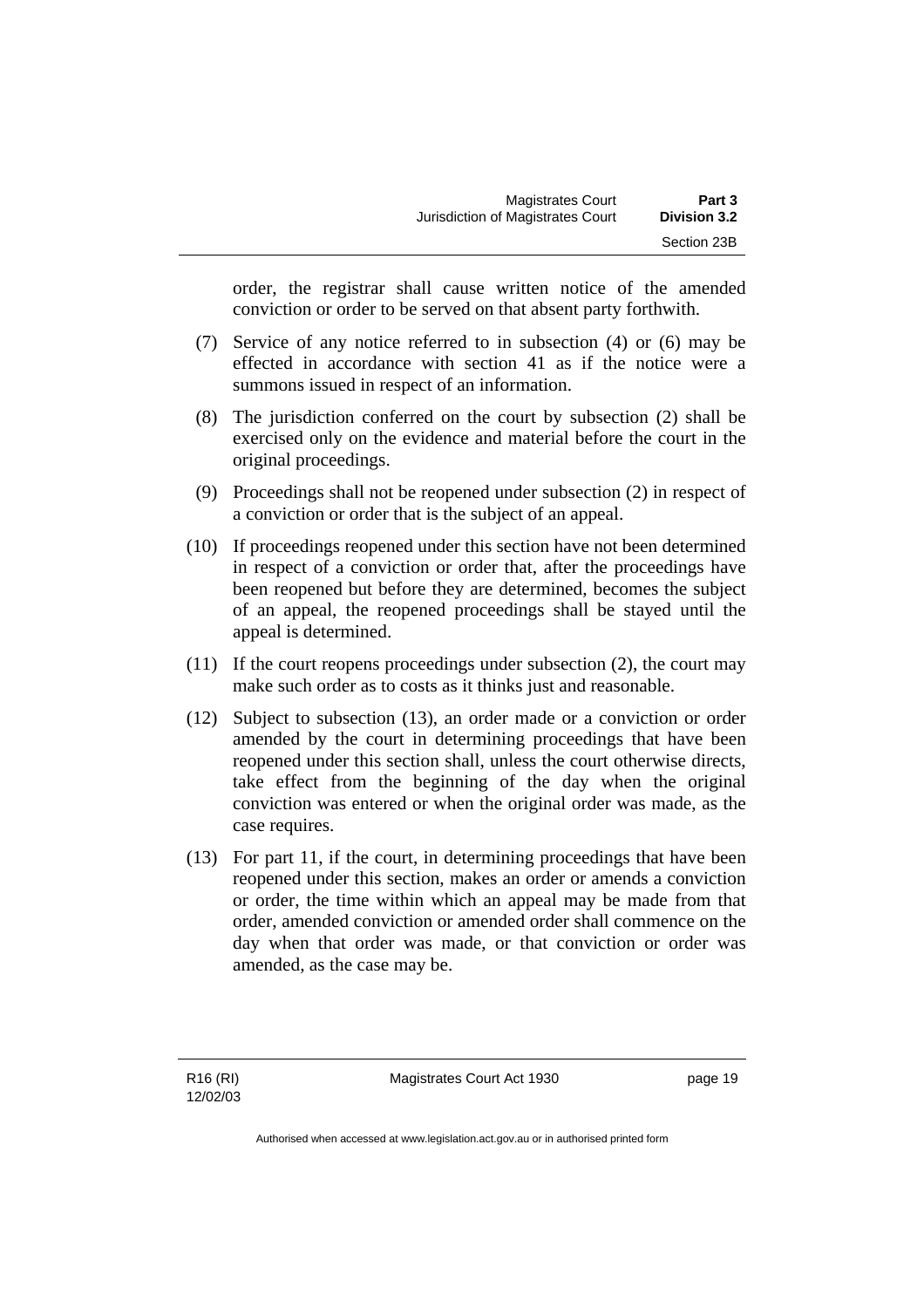# **Part 4 Commencement of proceedings**

### **Division 4.1 General**

#### **25 Informations**

Proceedings may be commenced in the court by information laid by the informant or by a legal practitioner or other person representing the informant.

# **Division 4.2 Informations**

#### **26 Laying of informations**

An information may be laid before a magistrate in any case where a person has committed or is suspected of having committed, in the Territory, an indictable offence or an offence that may be dealt with summarily as provided in section 19.

#### **27 Description of persons and property and of offences**

- (1) Such description of persons or things as would be sufficient in an indictment shall be sufficient in informations.
- (2) The description of any offence in the words of the Act, ordinance, law, order, by-law, regulation, or other instrument creating the offence, or in similar words, shall be sufficient in law.

#### **28 Power of court to amend information**

 (1) If at the hearing of any information or summons any objection is taken to an alleged defect therein in substance or form or if objection is taken to any variance between the information or summons and the evidence adduced at the hearing thereof, the court may make such amendment in the information or summons as

page 20 Magistrates Court Act 1930

12/02/03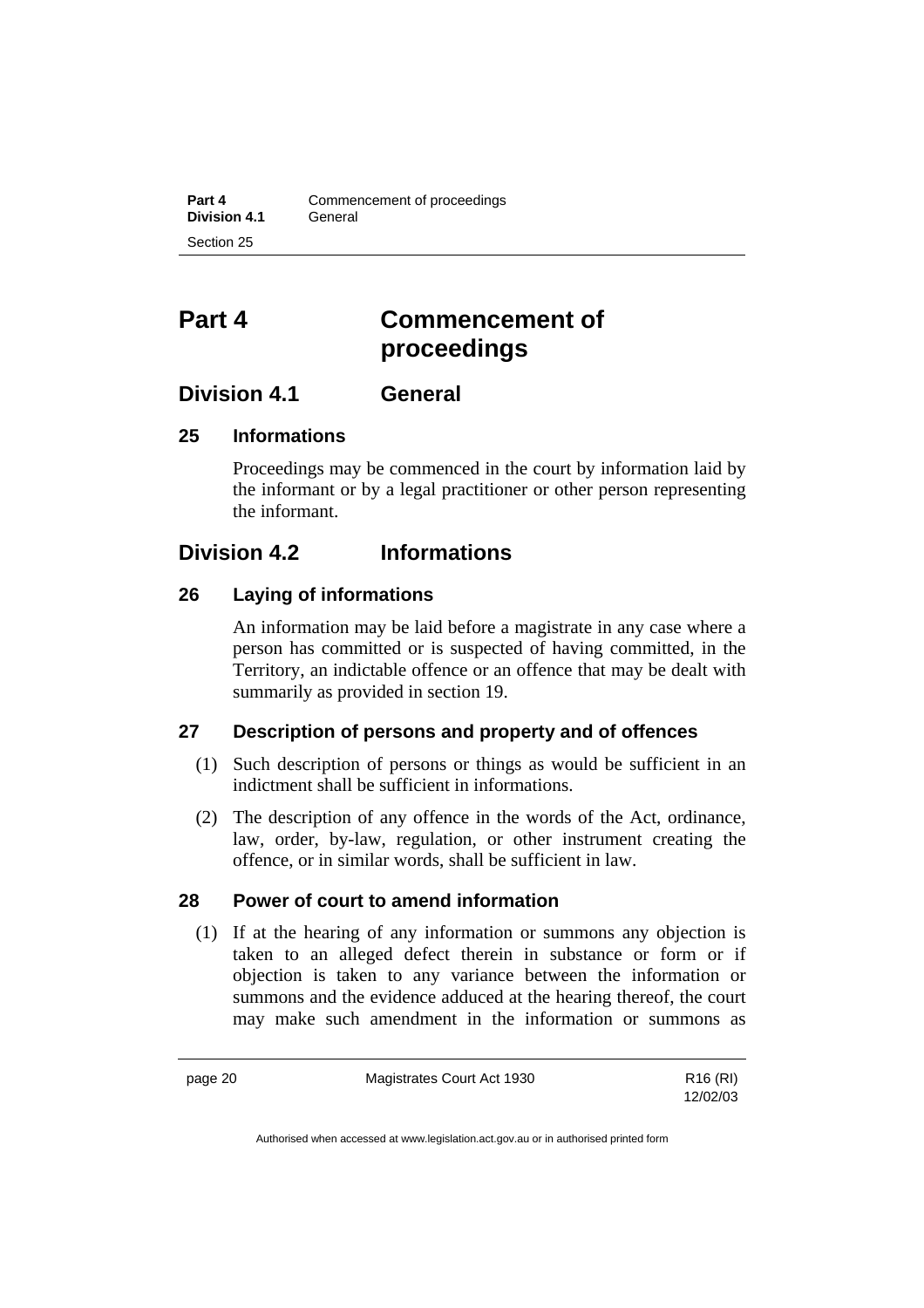appears to it to be desirable or to be necessary to enable the real question in dispute to be determined.

 (2) The court shall not make any such amendment where it considers that the amendment cannot be made without injustice to the defendant.

#### **29 Court may adjourn hearing if amendment made**

If in any case where an amendment in an information or summons has been made under section 28 the court considers that the defendant has been misled by the form in which the information or summons has been made out, it may adjourn the hearing of the case for such period as it thinks fit and may make such order as to the costs of the adjournment as it thinks proper.

#### **30 Form of information**

- (1) If it is intended to issue a warrant in the first instance against the party charged, the information shall be in writing and on oath, which oath may be made either by the informant or some other person.
- (2) If it is intended to issue a summons instead of a warrant in the first instance, the information need not be in writing or on oath, but may be verbal merely, and without oath, whether any law under which the information is laid requires it to be in writing or not.

## **Division 4.4 Summonses**

#### **37 When magistrate may issue summons**

If an information is laid before a magistrate, the magistrate may issue a summons.

#### **38 Form of summons**

A summons issued in the case of an information shall be directed to the defendant, and shall state shortly the matter of the information and require him or her to appear at a certain time and place before

Magistrates Court Act 1930 **page 21**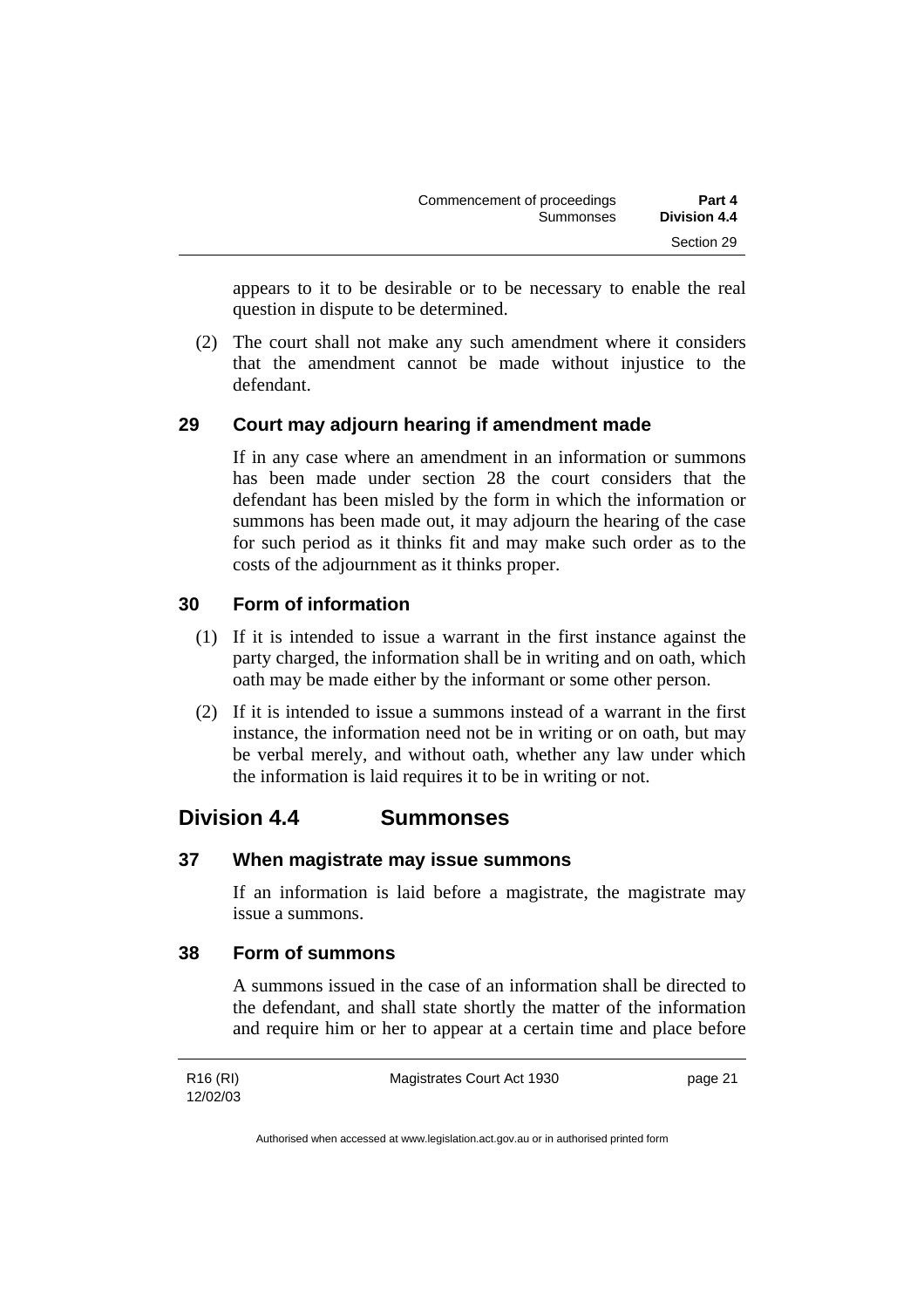| Part 4       | Commencement of proceedings |
|--------------|-----------------------------|
| Division 4.5 | Warrants of arrest          |
| Section 41   |                             |

the court, to answer to the information and to be further dealt with according to law.

#### **41 Service of summons**

- (1) A summons issued in respect of an information may be served on the person to whom it is directed by—
	- (a) delivering a copy of the summons to that person; or
	- (b) by leaving a copy of the summons at the last-known or usual place of abode or business of that person with some other person who is apparently an inmate of, or employed at, that place and apparently over the age of 16 years.
- (2) Service of a summons under subsection (1) shall be effected at least 72 hours before the time appointed in the summons for the hearing of the information.
- (3) If it appears to the court or a magistrate or the registrar, by statement on oath or by affidavit, that from any cause service in accordance with subsections (1) and (2) cannot be effected, the court or magistrate or the registrar may extend the time for hearing.
- (4) Service of a summons in accordance with this section may be proved by the oath of the person who served it or by affidavit or otherwise.

### **Division 4.5 Warrants of arrest**

#### **42 Issue of warrant and summons**

 (1) If an information is laid before a magistrate as hereinbefore provided, against any person and the matter thereof is substantiated by the oath of the informant or a witness, the magistrate may, if the person is not then in custody, issue his or her warrant in the first instance for the arrest of that person, and for bringing him or her before the court to answer to the information, and to be further dealt with according to law.

page 22 Magistrates Court Act 1930

12/02/03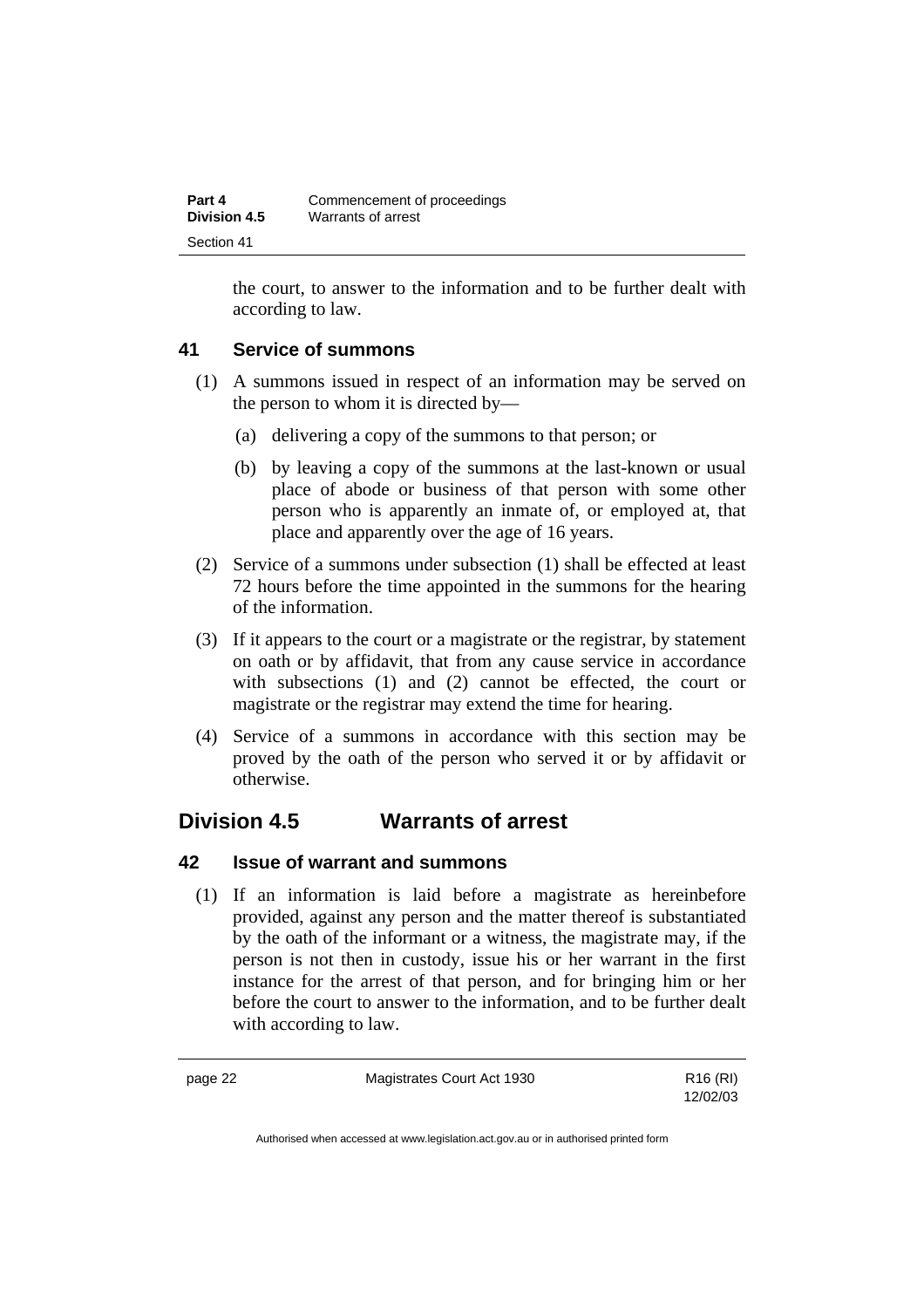| Commencement of proceedings | Part 4       |
|-----------------------------|--------------|
| Warrants of arrest          | Division 4.5 |
|                             | Section 43   |

- (2) The magistrate, if he or she thinks fit, instead of issuing his or her warrant in the first instance for the arrest of the person charged, may proceed by summons and issue a summons against him or her accordingly.
- (3) Subject to subsection (4), a magistrate may, notwithstanding the issue of a summons, issue his or her warrant at any time before or after the time mentioned in the summons for the appearance of the defendant.
- (4) Subsection (3) does not authorise the issue of a warrant for bringing a person before the court to answer to an information in relation to which a summons has been served in accordance with section 116B.

#### **43 Procedure on filing indictment**

- (1) If an indictment in respect of an offence committed in the Territory has been filed in the Supreme Court by the Attorney-General, Attorney-General of the Commonwealth or other officer, authority or person duly appointed in that behalf against any person then at large, whether on bail or not, the registrar of the Supreme Court shall at any time after the end of the then sittings of the court if the person so indicted has not already appeared and pleaded to the indictment, on application by or on behalf of the prosecutor, grant to the prosecutor or person applying on his or her behalf a certificate that the indictment has been filed.
- (2) On production of the certificate to a magistrate, the magistrate shall—
	- (a) if the person indicted is, at the time of both the application for and the production of the certificate, confined in prison for any other offence than that charged in the indictment—on proof on oath that the person so confined in prison is the person charged and named in the indictment, issue his or her warrant directed to the gaoler of the prison where the person is so confined, commanding him or her to detain the person in his or her custody until, by a writ of habeas corpus, he or she is removed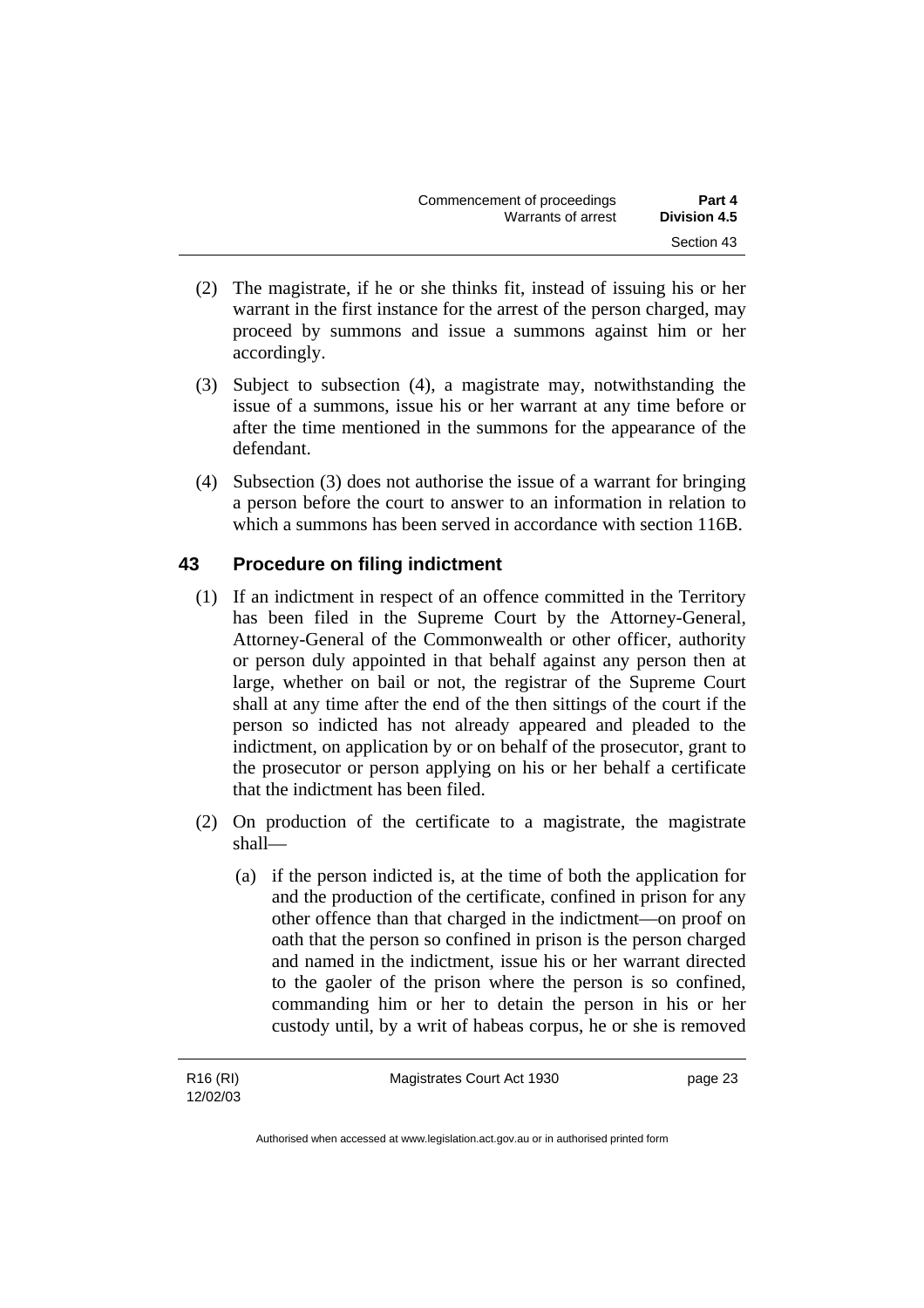| Part 4              | Commencement of proceedings |
|---------------------|-----------------------------|
| <b>Division 4.5</b> | Warrants of arrest          |
| Section 44          |                             |

from custody for the purpose of being tried on the indictment, or until he or she is otherwise removed or discharged out of custody by due course of law; and

 (b) in any other case—issue his or her warrant to apprehend the person so indicted and to cause him or her to be brought before the court to be dealt with according to law and the court when any person apprehended under any such warrant is brought before it shall on proof on oath that the person is the person charged and named in the indictment, and without further inquiry commit him or her for trial or admit him or her to bail in accordance with the provisions of the *Bail Act 1992*.

#### **44 Direction of warrant**

A warrant to apprehend a defendant that he or she may answer to an information may be directed either to any police officer by name or generally to all police officers within the Territory, without naming them, or to both.

#### **45 Any police officer may execute warrant**

When a warrant is directed to all police officers, any police officer may execute the warrant as if it were directed specially to him or her by name.

## **47 Form of arrest warrant**

A warrant shall state shortly the offence or matter of the information on which it is founded, and shall name or otherwise describe the person against whom it is issued, and it shall order the police officers to whom it is directed to apprehend the defendant, and to cause him or her to be brought before the court to answer to the information and to be further dealt with according to law.

page 24 Magistrates Court Act 1930

12/02/03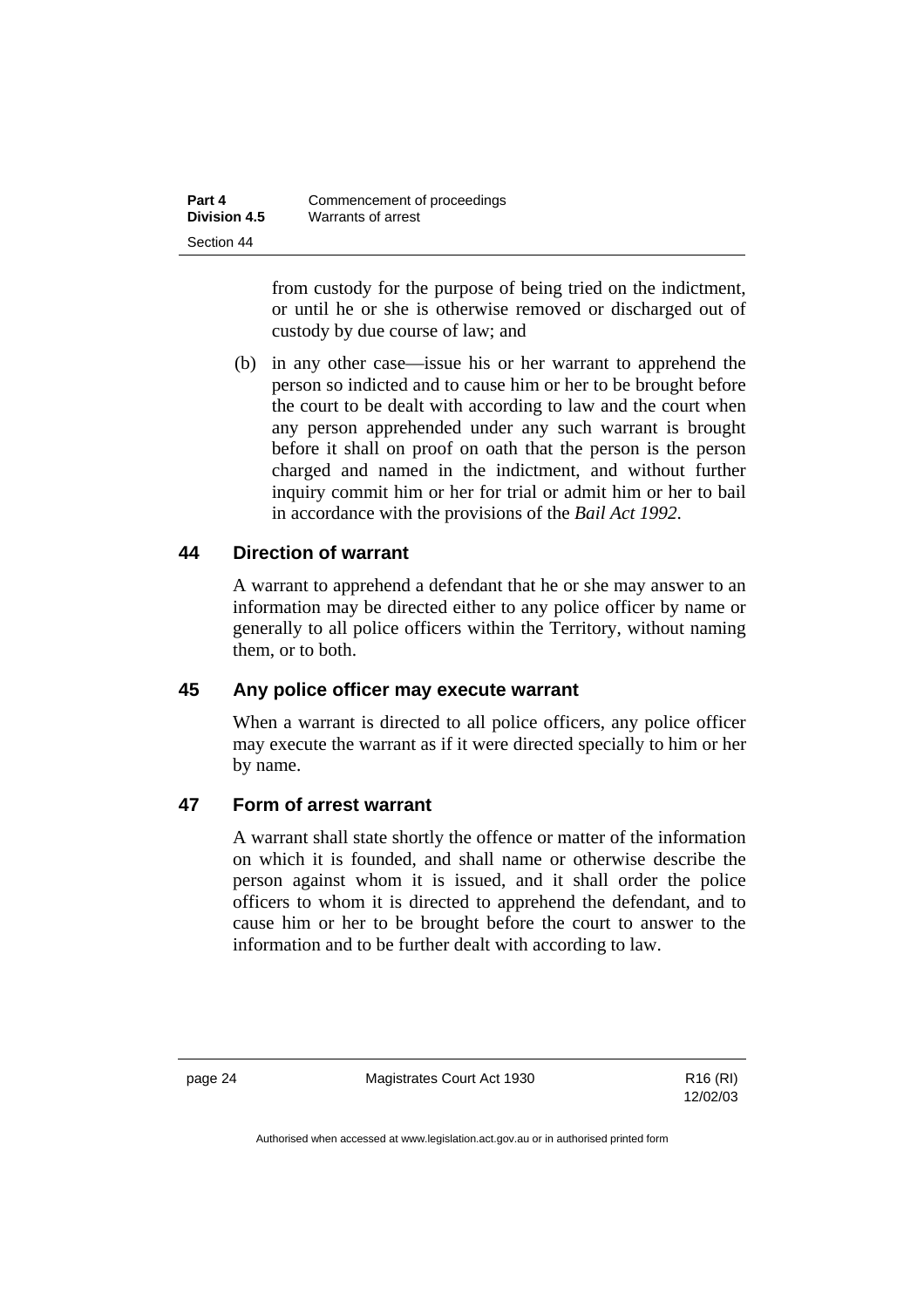| Commencement of proceedings | Part 4       |
|-----------------------------|--------------|
| Warrants of arrest          | Division 4.5 |
|                             | Section 48   |

## **48 Warrant to be in force till executed**

A warrant need not be returnable at any particular time, but may remain in force until executed.

#### **49 Sunday warrants**

A magistrate may grant or issue a warrant on an information of an indictable offence, or a search warrant, on a Sunday as on any other day.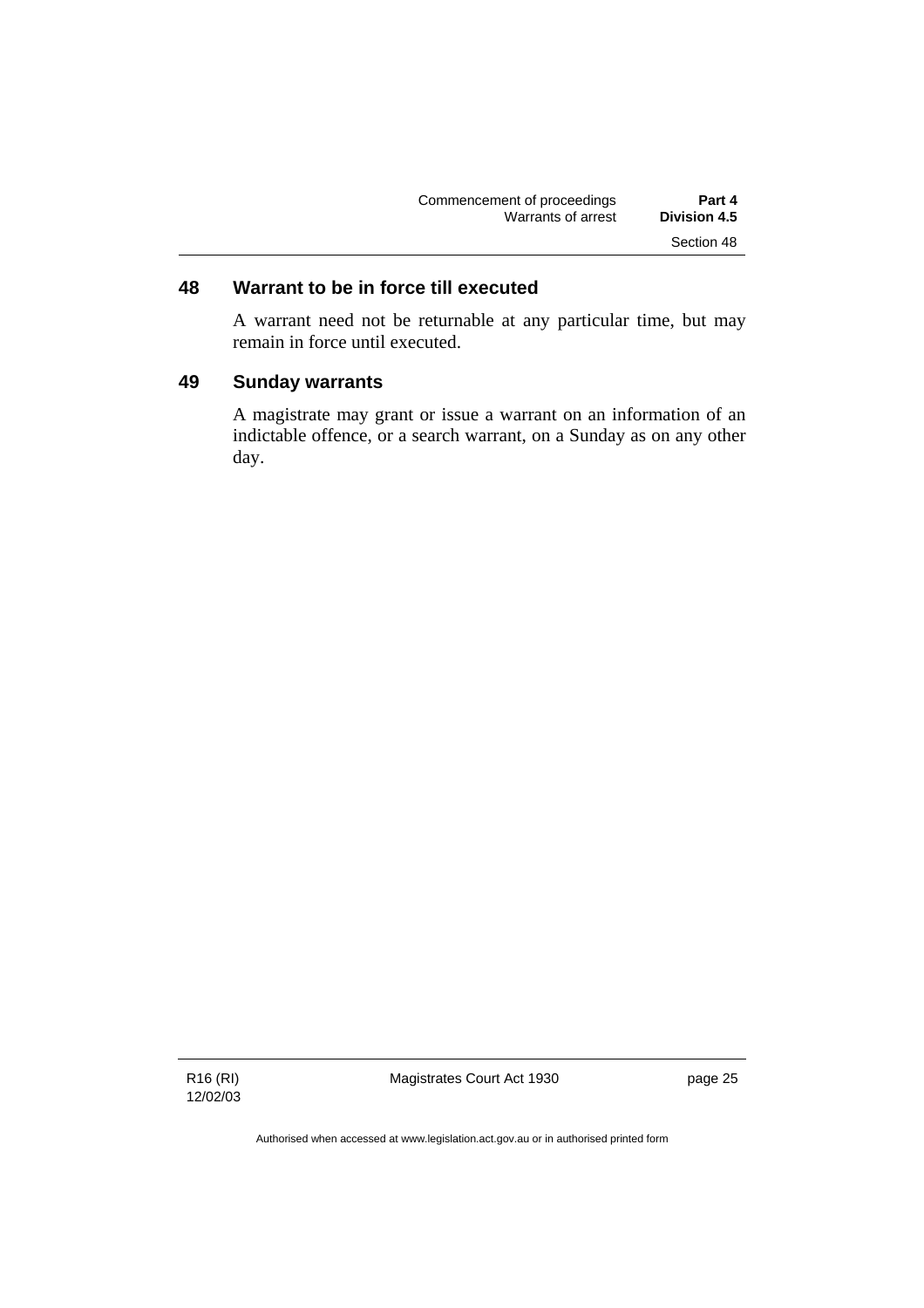Part 5 **Hearing Division 5.1** General Section 51

# **Part 5 Hearing**

## **Division 5.1 General**

#### **51 Hearings to be in public except in special circumstances**

- (1) Subject to subsection (2), the hearing of a proceeding before the court shall be in public.
- (2) If the magistrate presiding at a hearing is of the opinion that it is desirable in the public interest or in the interests of justice to do so, the magistrate may, by order—
	- (a) direct that the hearing or part of the hearing shall take place in private and give directions as to the persons who may be present; and
	- (b) give directions prohibiting or restricting the publication of evidence given at the hearing, whether in public or in private, or of matters contained in documents lodged with the court or received in evidence by the court for the purposes of the proceeding; and
	- (c) give directions prohibiting or restricting the disclosure to some or all of the parties to the proceeding of evidence given at the hearing, or of a matter contained in a document lodged with the court or received in evidence by the court for the purposes of the proceeding.

page 26 Magistrates Court Act 1930

12/02/03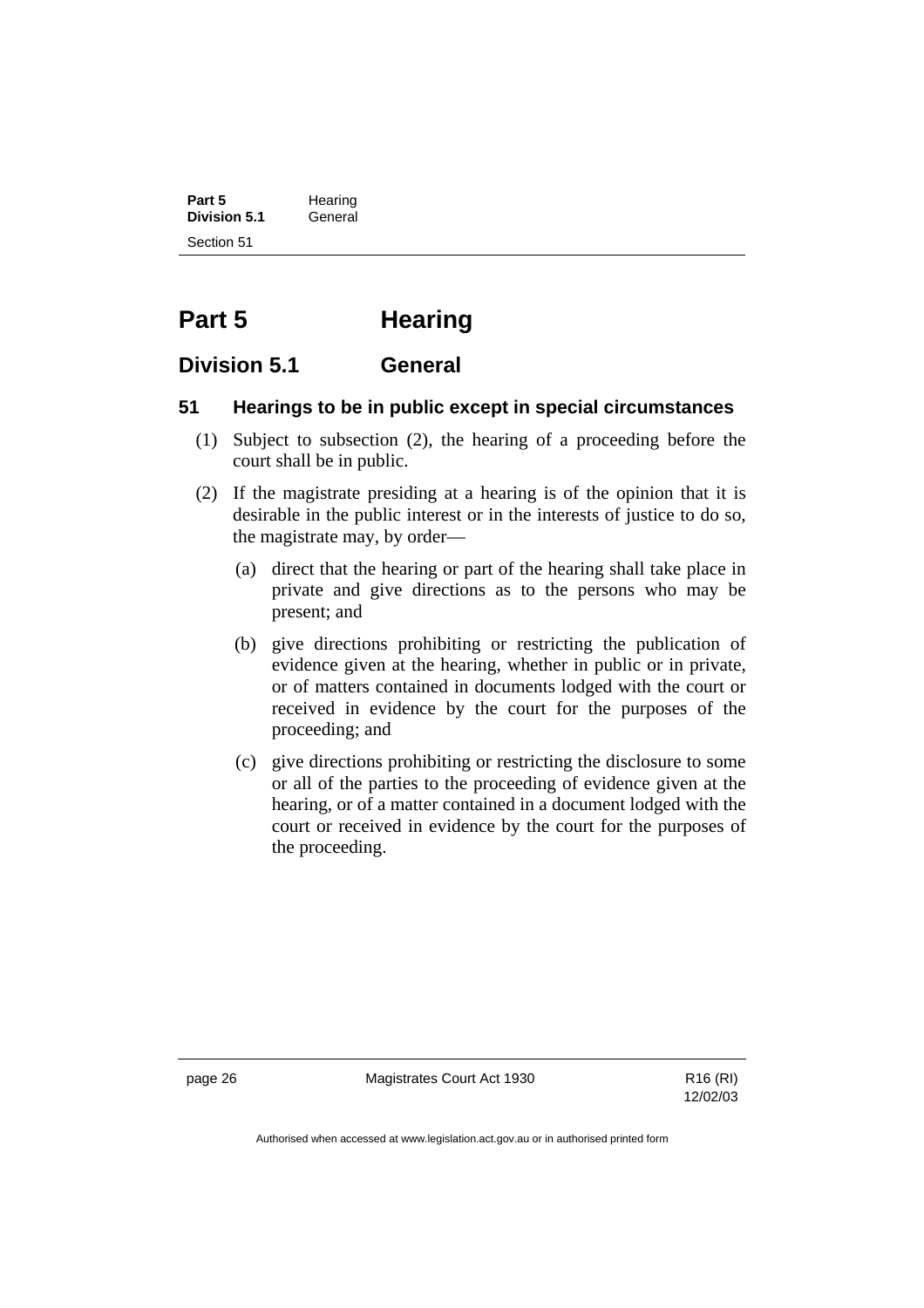| Hearing | Part 5       |
|---------|--------------|
| General | Division 5.1 |
|         | Section 53   |

 (3) A person who, without reasonable excuse, contravenes an order under subsection (2) commits an offence.

Maximum penalty: 100 penalty units, imprisonment for 1 year or both.

#### **53 Conduct of case**

- (1) The informant may himself or herself or by a legal practitioner representing the informant conduct his or her case and may examine and cross-examine the witnesses giving evidence for or against him or her and may, if the defendant gives any evidence or examines any witness as to any matter other than as to general character, call and examine witnesses in reply.
- (2) The defendant may himself or herself or by a legal practitioner representing the defendant make full answer and defence and may give evidence himself or herself and may examine and crossexamine the witnesses giving evidence for or against him or her respectively.

#### **54 If both parties present in court to hear case**

If both parties appear either personally or by legal practitioners or other persons appearing for them, the court shall proceed to hear and determine the information.

#### **54A Recording of proceedings**

(1) In this section:

*deposition* includes a statement made by an accused person in reply to the question referred to in section 92 (1), but does not include a written statement admitted under section 90AA or 110 (2).

- (2) Subject to subsection (3), a record of the depositions of a witness in any proceedings shall be made—
	- (a) in proceedings concerning bail and if, in relation to proceedings or a part of proceedings, the court has given a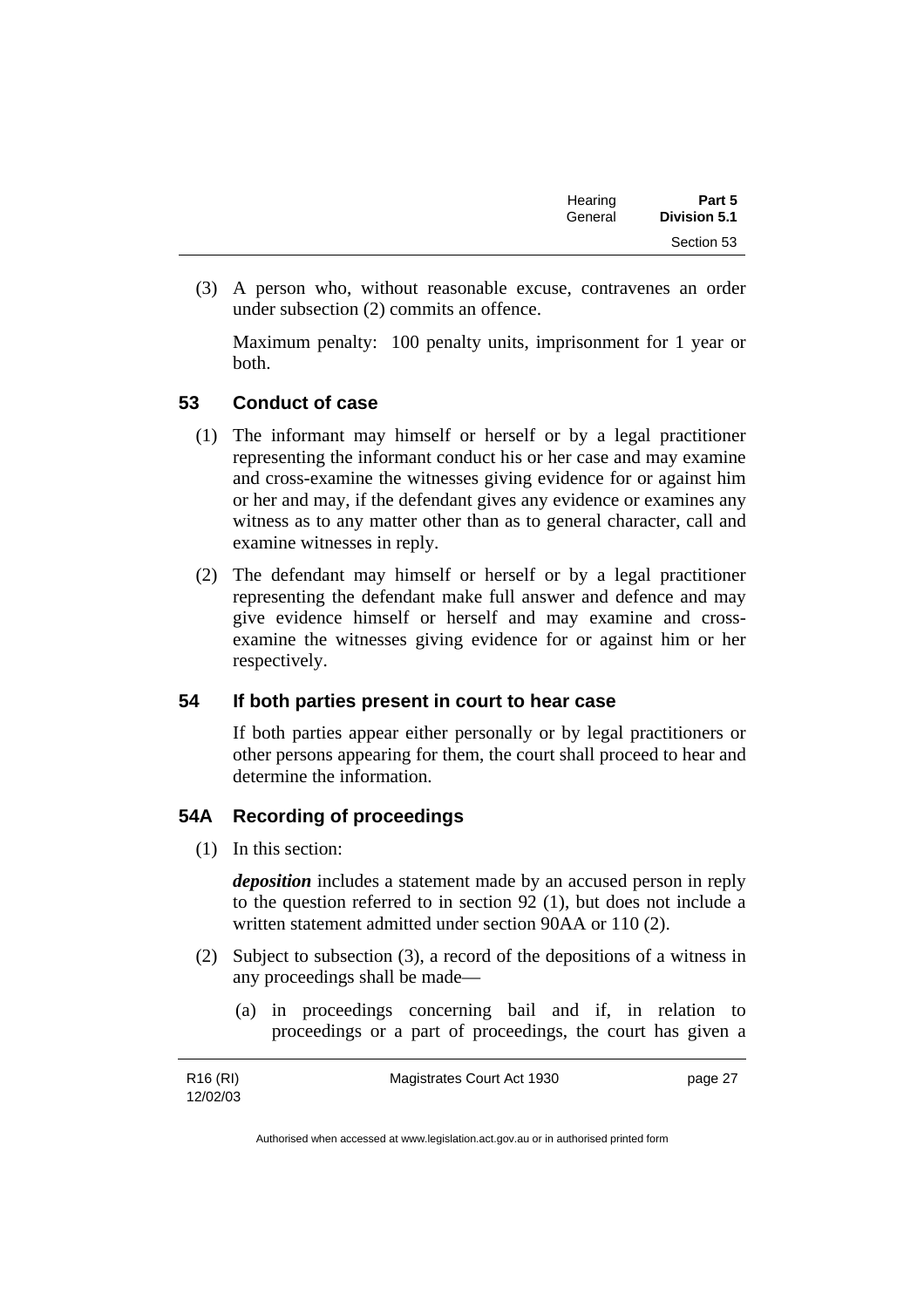| Part 5              | Hearing |
|---------------------|---------|
| <b>Division 5.1</b> | General |
| Section 54A         |         |

direction under the *Evidence (Miscellaneous Provisions) Act 1991*, section 18 (1) or 30 (1) that evidence be taken or a submission be made by audiovisual link—by means of audiovisual recording apparatus or sound-recording apparatus; and

- (b) in any other case—
	- (i) by means of sound-recording apparatus; or
	- (ii) if the court so directs, by means of shorthand or any similar means.
- (3) If the court so directs, the depositions of a witness in any proceedings shall not be recorded in accordance with subsection (2), but shall be taken down in writing, and, after being read over to the witness or given to him or her to read, signed by the witness and the magistrate constituting the court.
- (4) The registrar shall have the custody of any record of depositions made in accordance with subsection (2).
- (5) The registrar may cause to be erased the record of the depositions of a witness recorded by means of recording apparatus and the record of any other part of a proceeding made by means of recording apparatus after the end of 7 years after the date of completion of the proceedings in which the record was made.
- (6) Notwithstanding subsection (5), the sound recording of any part of proceedings—
	- (ii) in which a person charged with an indictable offence is committed to take his or her trial before the Supreme Court; or
	- (iii) in which evidence is taken under a request referred to in section 23A; or
	- (iv) under the *Safety, Rehabilitation and Compensation Act 1988* (Cwlth); or

page 28 Magistrates Court Act 1930

12/02/03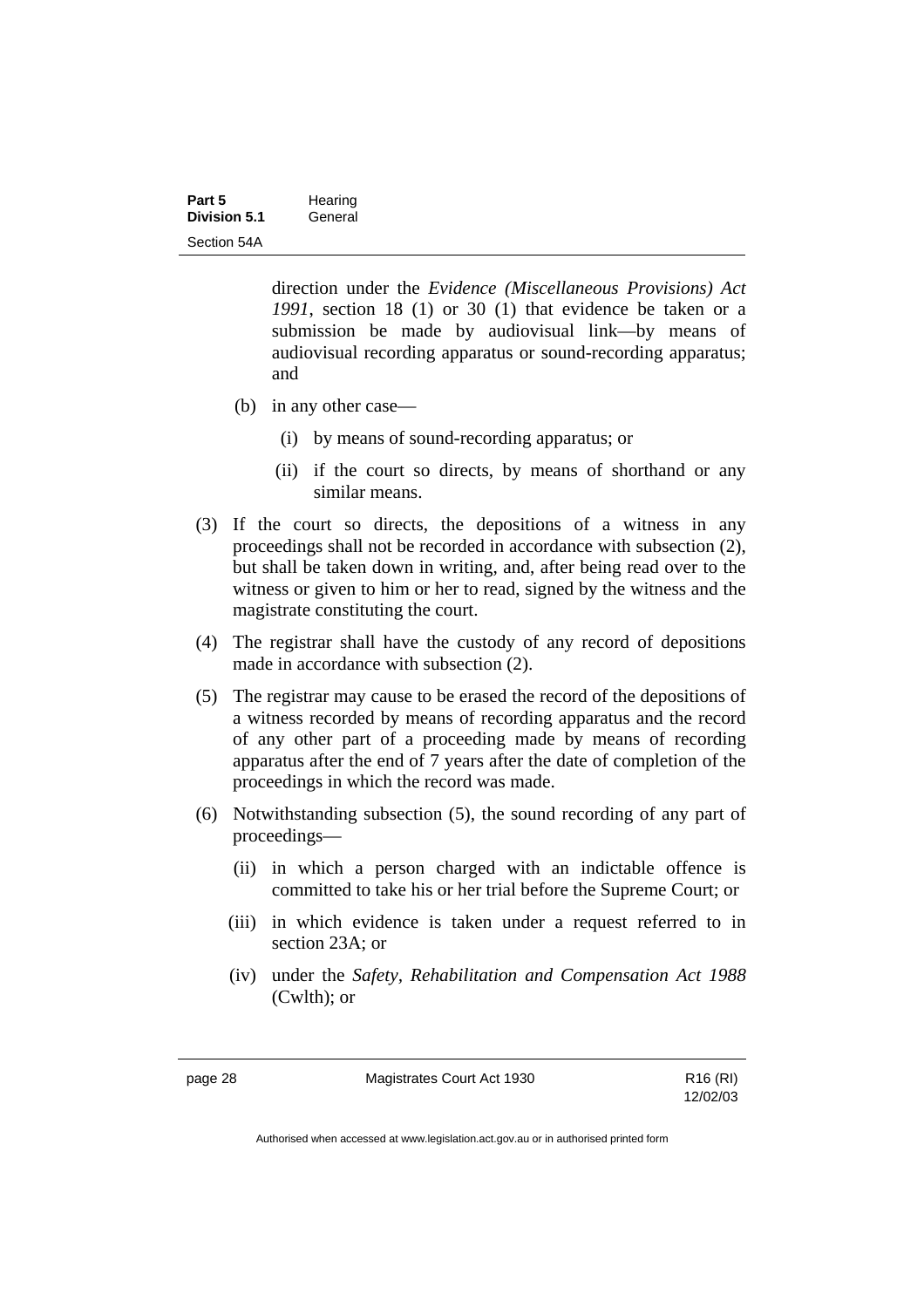| Part 5              | Hearing  |
|---------------------|----------|
| <b>Division 5.2</b> | Evidence |
| Section 55          |          |

 (v) under the *Workers Compensation Act 1951* (other than prosecutions for offences against that Act);

shall not be erased unless a transcript of the record of that part of the proceedings has been prepared.

 (7) This section applies to and in relation to proceedings before a magistrate as if a reference to the court were a reference to a magistrate.

# **Division 5.2 Evidence**

#### **55 Examination to be on oath**

- (1) Every person appearing to give evidence shall be examined on oath.
- (2) The court may administer or cause to be administered to every person so appearing the usual or other lawful oath.
- (3) It shall not be necessary to administer an oath to any person who appears solely for the purpose of producing documents.

#### **58 Defendant and husband or wife, when competent in criminal proceedings**

- (1) Every accused person in a criminal proceeding, and the husband or wife of the accused person shall be competent, but not compellable, to give evidence in the proceeding.
- (2) No such person shall be liable—
	- (a) to be called as a witness on behalf of the prosecution; or
	- (b) without the leave of the court, to be questioned on crossexamination as to his or her previous character or antecedents.

#### **59 Proof of negative etc**

If the information in any case negatives any exemption, exception, proviso, or condition contained in the Act, ordinance or law on which the information is framed, it shall not be necessary for the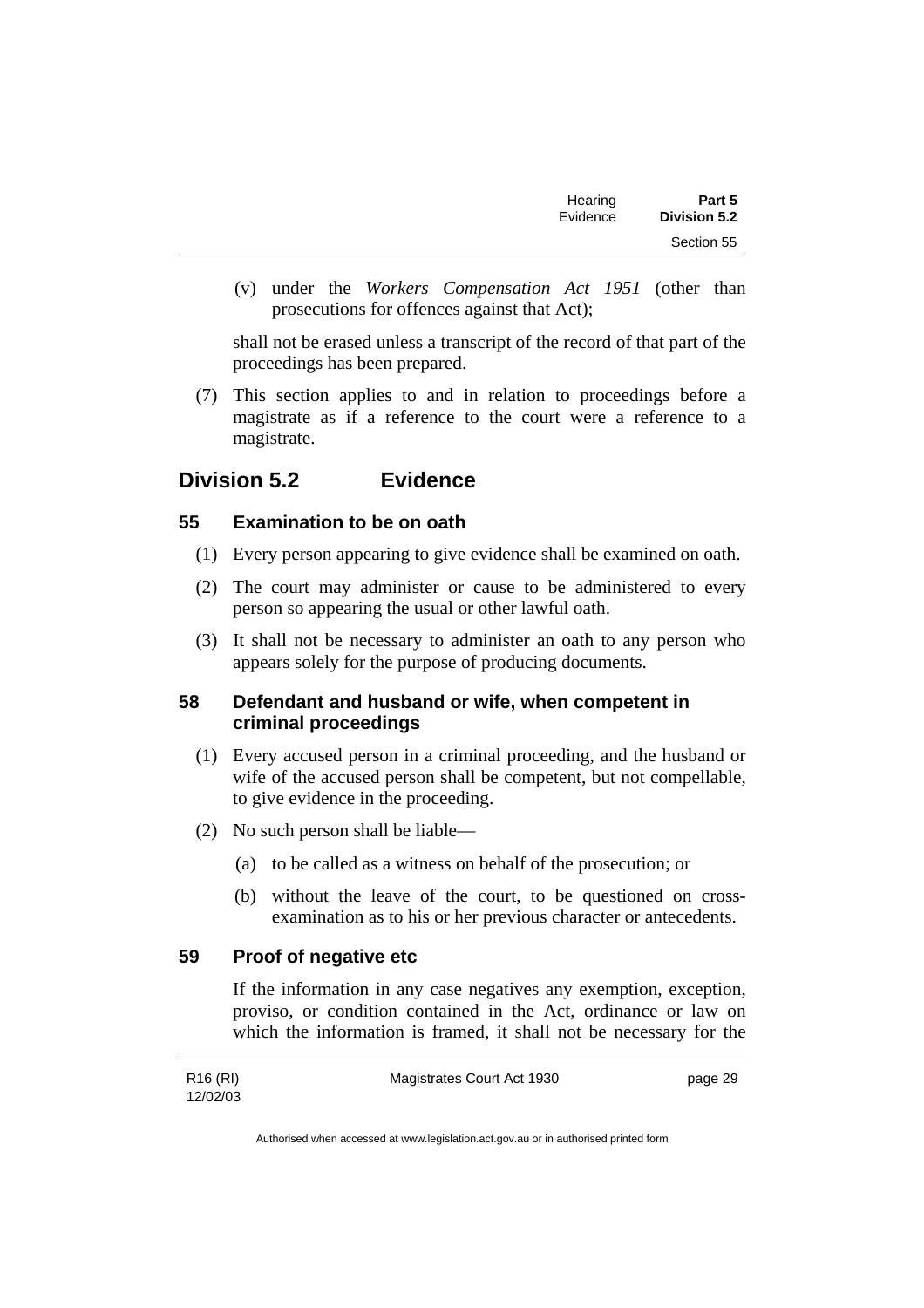| Part 5              | Hearing  |
|---------------------|----------|
| <b>Division 5.2</b> | Evidence |
| Section 60          |          |

informant to prove the negative; but the defendant may prove the affirmative in his or her defence.

#### **60 Record of proceedings and transcript**

- (1) If a record made by means of recording apparatus, shorthand or similar means is produced out of the custody of the registrar and the record purports to be a record made in accordance with section 54A (2) of the depositions of a witness in any proceedings, the record is evidence that that person made those depositions in those proceedings.
- $(2)$  If—
	- (a) a recording is produced out of the custody of the registrar; and
	- (b) the recording contains a record of comments that purport—
		- (i) to have been made at the same time as a recording made in accordance with section 54A (2) of the depositions of a person in any proceedings; and
		- (ii) to have been made for the purpose of identifying the proceedings, voices recorded on the lastmentioned recording or any other matter or thing so recorded;

the firstmentioned recording is evidence of the identity of the proceedings, of the voices or of that other matter or thing, as the case may be.

- $(3)$  If—
	- (a) a document purports to be a transcript, or a copy of a transcript, of a record made in accordance with section 54A (2) of depositions made by a person in any proceedings; and
	- (b) the document bears a certificate that purports to be a certificate given in accordance with section 255B (2) or 255C (6);

the document is evidence that the person made those depositions in those proceedings.

| page 30 | Magistrates Court Act 1930 | R <sub>16</sub> (RI)<br>12/02/03 |
|---------|----------------------------|----------------------------------|
|         |                            |                                  |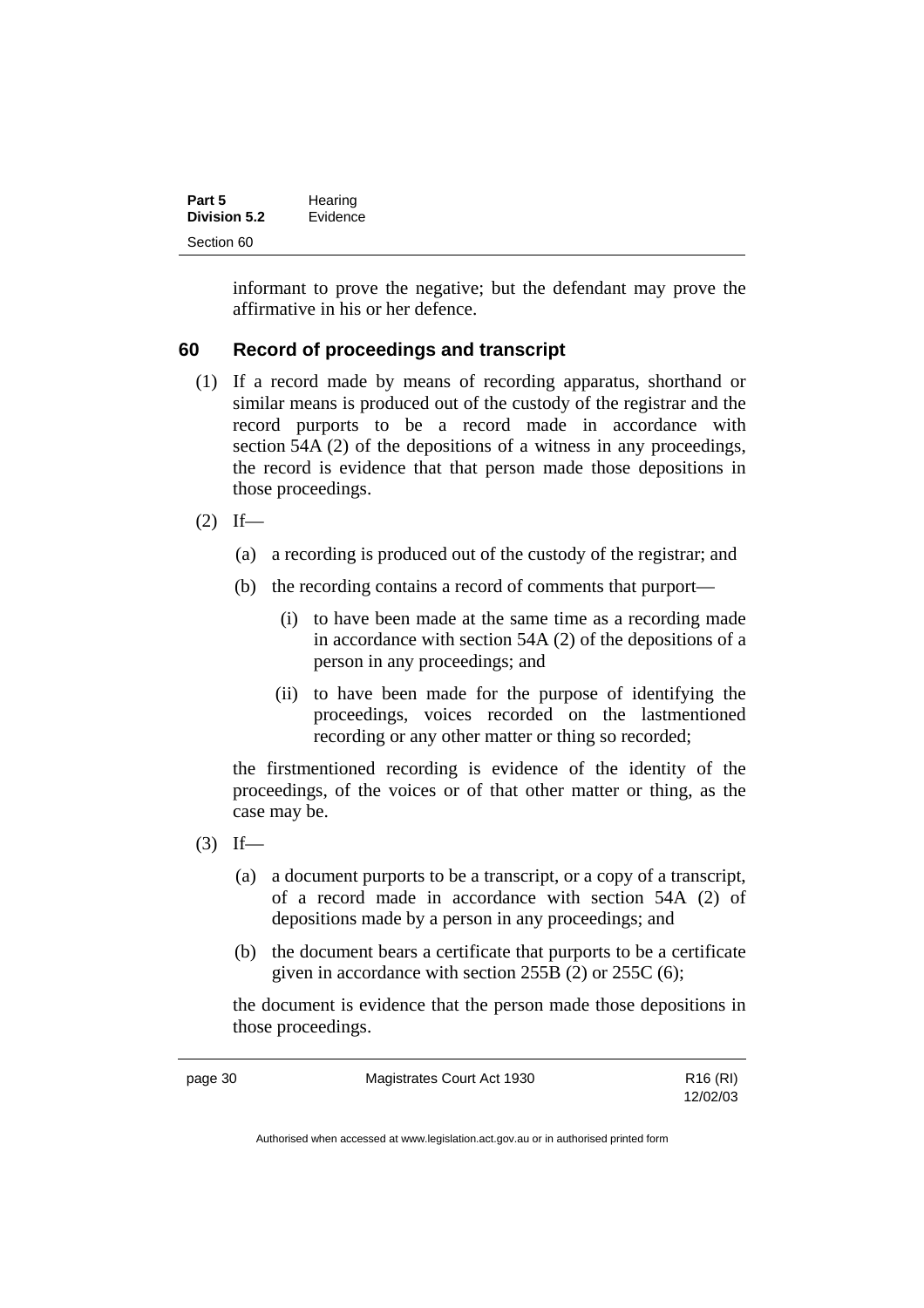| Hearing  | Part 5       |
|----------|--------------|
| Evidence | Division 5.2 |
|          | Section 60A  |

- (4) If a document—
	- (a) purports to be the depositions of a witness in any proceedings as taken down in writing and signed in accordance with section 54A (3); or
	- (b) purports to be a copy of the depositions of a witness in any proceedings as so taken down in writing and signed and bears a certificate that purports to be a certificate given in accordance with section 255C (6);

the document is evidence that the witness made those depositions in those proceedings.

(5) In this section:

*recording apparatus* means the recording apparatus, whether audiovisual or sound, by means of which a record of depositions of witnesses has been made under section 54A (2).

#### **60A Informant may request witnesses to attend**

- (1) The informant may, by letter sent by a form of post that requires a signature on receipt, request a person to appear as a witness at the hearing of an information.
- (2) The letter shall—
	- (a) set out the time and place for the hearing; and
	- (b) be accompanied by an undertaking to appear for the signature of the person and return to the informant by the date specified in the undertaking; and
	- (c) be accompanied by a form to be completed by the person to claim his or her reasonable costs and expenses of attendance at the hearing.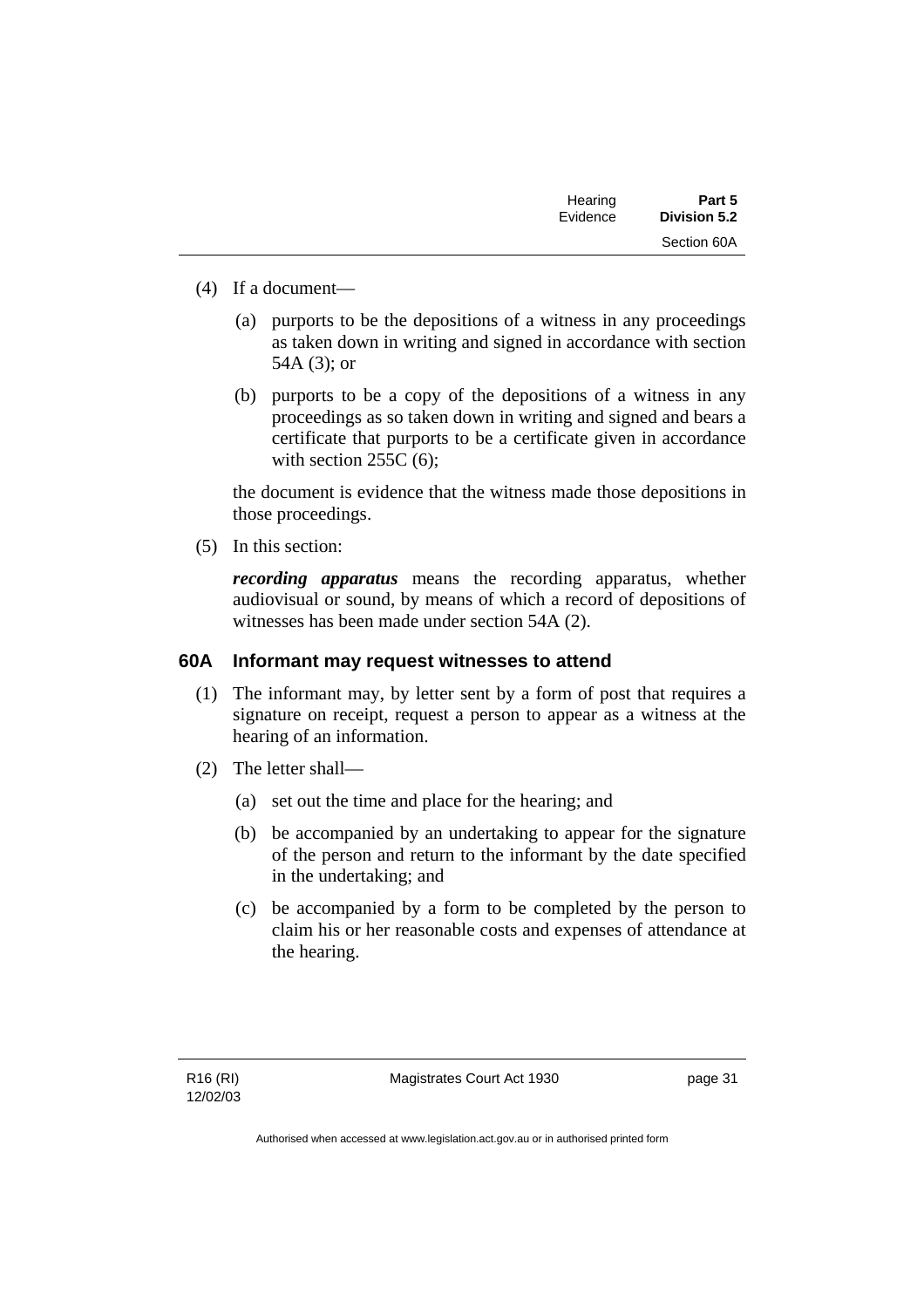| Part 5              | Hearing  |
|---------------------|----------|
| <b>Division 5.2</b> | Evidence |
| Section 61          |          |

#### **61 Power of magistrate to summon witnesses**

- (1) If it appears to a magistrate that a person who is likely to give material evidence at the hearing of an information will not voluntarily appear at the hearing, the magistrate shall issue a summons requiring the person to appear before the court at the time and place specified in the summons to give that evidence.
- (2) In considering whether a person will voluntarily appear at a hearing or not, a magistrate may take into account any response by the person to any request made of the person to appear.

#### **62 Service of summons on witness**

- (1) A summons may be served on a witness—
	- (a) personally; or
	- (b) by sending it to the witness's last-known place of residence or employment by a form of post that requires a signature on receipt; or
	- (c) by leaving it with a responsible adult at the witness's last-known place of residence or employment.
- (2) The summons shall be accompanied by—
	- (a) an undertaking to appear for the signature of the person and return to the court by the date specified in the undertaking; and
	- (b) a form to be completed by the person to claim his or her reasonable costs and expenses of attendance at the hearing.
- (3) Service of a summons on a witness may be proved by the oath of the person who served it or by affidavit.

#### **62A Witnesses entitled to claim expenses**

 (1) Any notice (however described and whether written or oral) requiring a person to appear as a witness at a hearing shall be

page 32 Magistrates Court Act 1930

12/02/03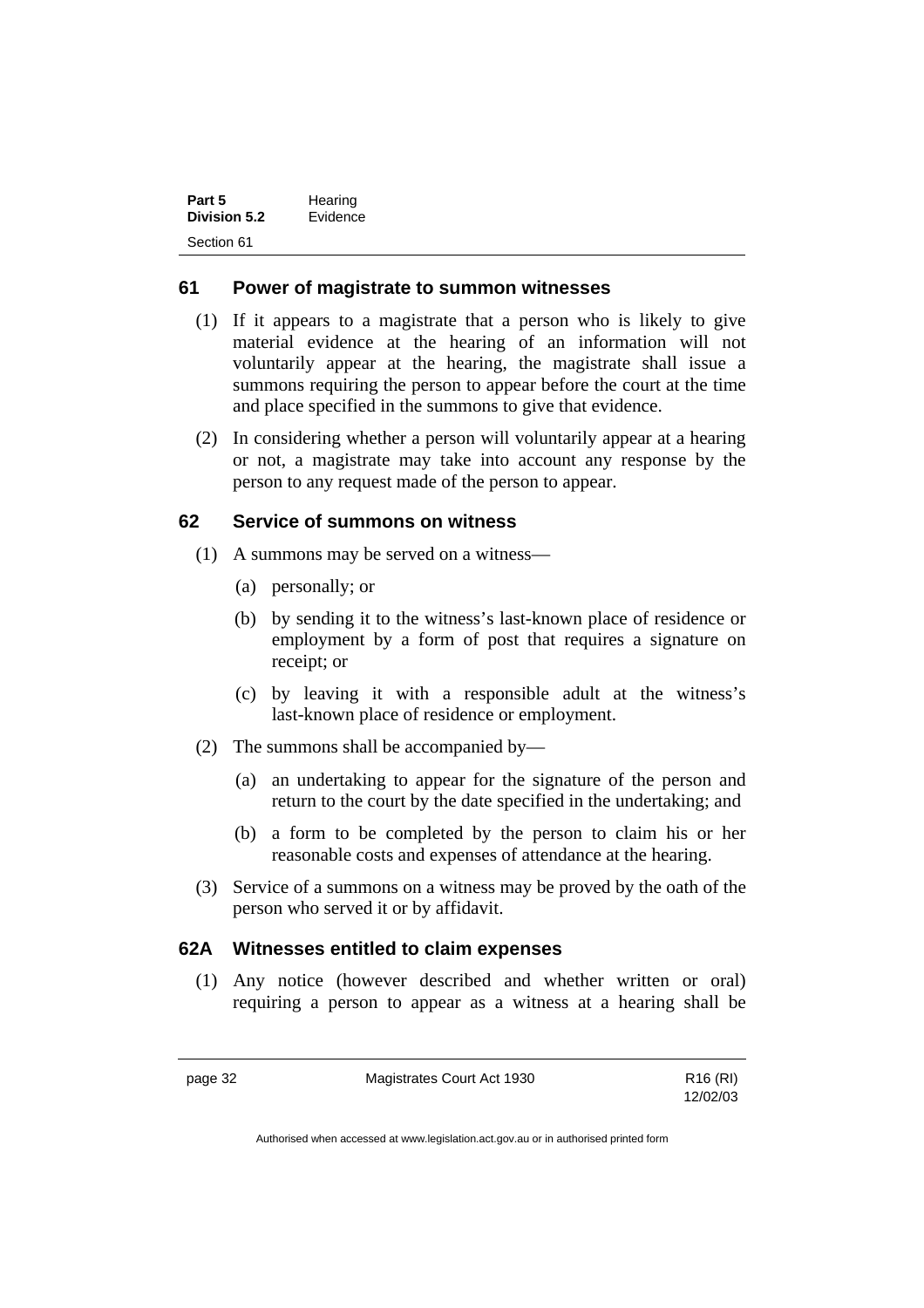| Part 5              | Hearing  |
|---------------------|----------|
| <b>Division 5.2</b> | Evidence |
| Section 63          |          |

accompanied by a form to be completed by the person to claim his or her reasonable costs and expenses of attendance at the hearing.

 (2) A person is not entitled to refuse to comply with such a notice because it was not accompanied by that form.

#### **63 Warrant to bring witness to court**

If a witness—

- (a) has been informed of the time and place for the hearing; and
- (b) has been requested, has given an undertaking, or has been served with a summons, to appear at the hearing to give evidence; and
- (c) the witness does not appear in accordance with that request, undertaking or summons and does not provide to the court a reasonable explanation for his or her non-appearance;

the court may issue a warrant requiring the witness to be brought before the court at the time and place specified in the warrant to give evidence.

#### **64 Warrant in the first instance**

If a magistrate is satisfied by evidence on oath that it is probable that a person whose evidence is desired will not attend to give evidence without being compelled to do so, then, instead of issuing a summons, he or she may issue a warrant in the first instance.

#### **66 Production of documents before magistrate**

 (1) If a magistrate has authority to summon any person as a witness, he or she shall have the like authority to require and compel him or her to bring and produce, for the purposes of evidence, all documents and writings in his or her possession or power, and to proceed against him or her, in case of neglect or refusal so to do, in the same manner as in case of neglect or refusal to attend or refusal to be examined.

R16 (RI) 12/02/03 Magistrates Court Act 1930 **page 33**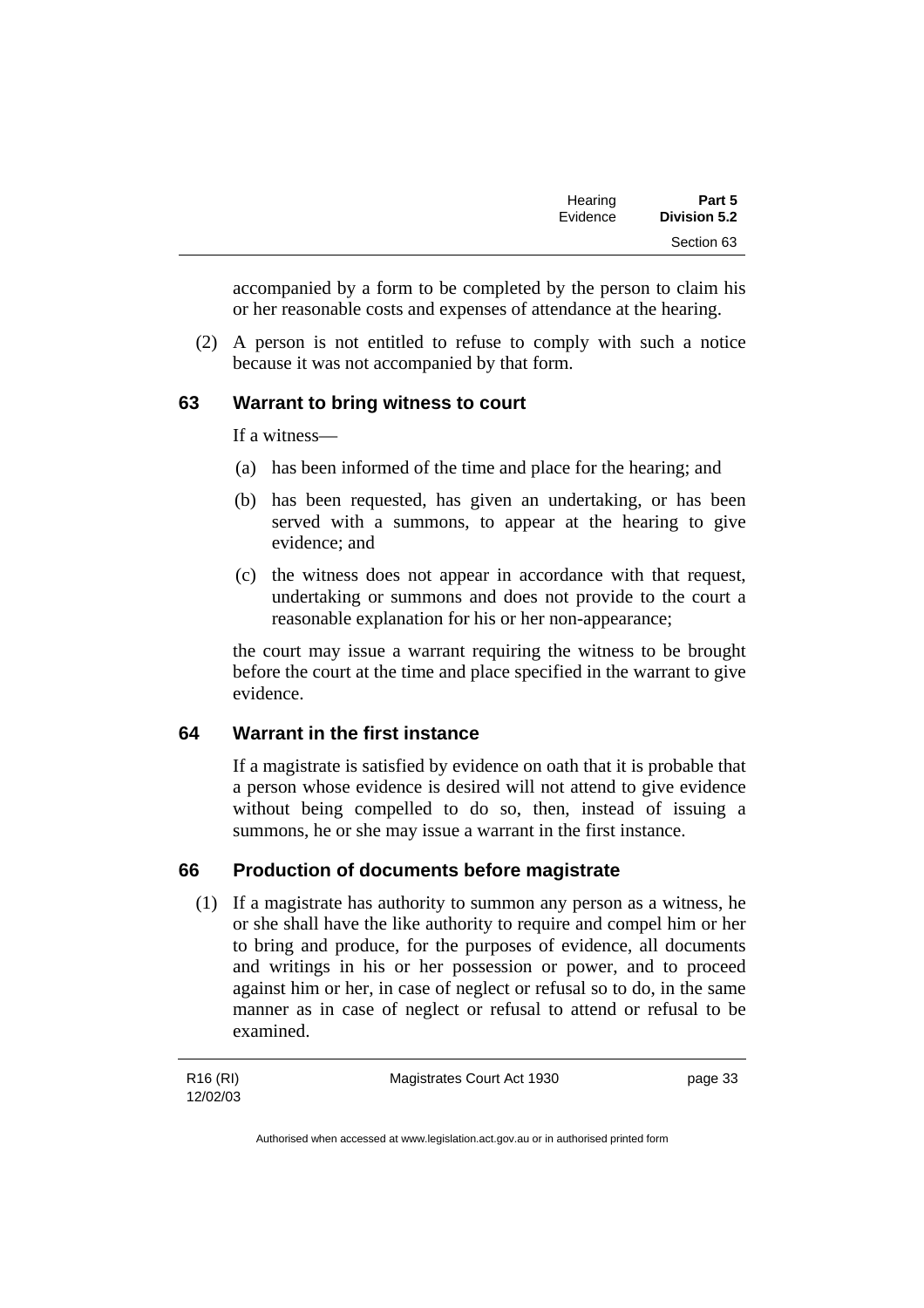| Part 5              | Hearing  |
|---------------------|----------|
| <b>Division 5.2</b> | Evidence |
| Section 66A         |          |

 (2) A person shall not be bound to produce any document or writing not specified or otherwise sufficiently described in the summons, or that he or she would not be bound to produce on a subpoena duces tecum in the Supreme Court.

#### **66A Setting aside summons**

- (1) A summons issued under section 61 or 66 may be set aside, wholly or in part, by the court on the application of the person to whom the summons is addressed.
- (2) An applicant shall serve a copy of the application on the party to the proceedings on whose request the summons was issued.

#### **67 Person about to leave Territory may be ordered to be examined or produce documents**

- (1) If, by evidence on oath, a magistrate is satisfied that any person is able to give material evidence or to produce relevant or material documents relating to any information or claim pending before a court, and that that person is likely to be absent from the Territory when the case comes on for hearing, the magistrate may, on the application of any party, order that the evidence of that person be taken or the documents be produced before him or her, at any time before the hearing, in the same manner as the evidence would be taken or the documents be produced at the hearing and after reasonable notice of the intended examination or production is given to the other party.
- (2) When an order under subsection (1) is served on a person, it shall be accompanied by a form to be completed by the person to claim his or her reasonable costs and expenses of attending the examination or production.
- (3) A person is not entitled to refuse to comply with an order under subsection (1) because the person was not given the form mentioned in subsection (2) at the time the order was served on him or her.

page 34 Magistrates Court Act 1930

12/02/03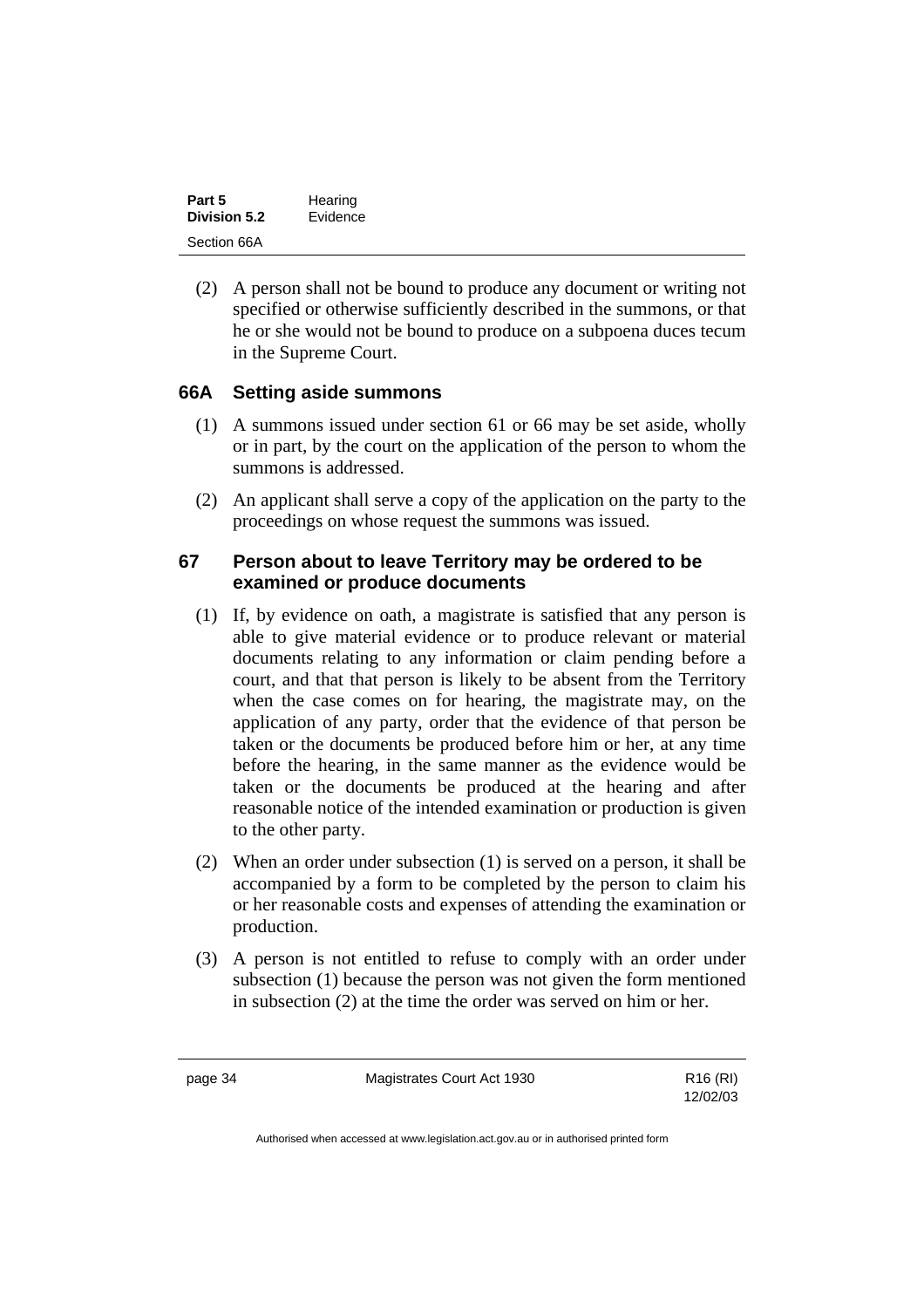| Hearing  | Part 5       |
|----------|--------------|
| Evidence | Division 5.2 |
|          | Section 67A  |

 (4) The taking of depositions before a magistrate under subsection (1) is a proceeding for section 54A.

#### **67A Examination of witnesses—application of Magistrates Court (Civil Jurisdiction) Act**

The *Magistrates Court (Civil Jurisdiction) Act 1982*, section 202 applies in relation to proceedings on an information in respect of the alleged commission of an offence against a law in force in the Territory, as if references in that section to proceedings were references to proceedings on an information.

### **67B Affidavits—application of Magistrates Court (Civil Jurisdiction) Act**

The *Magistrates Court (Civil Jurisdiction) Act 1982*, sections 203, 204, 205, 210, 211, 212, 213 and 214 apply in relation to affidavits for use in proceedings under this Act.

## **68 Witnesses' rights and liabilities**

On service on any person of an order made under section 67, that person shall attend at the time and place thereby appointed, and shall have all the rights and liabilities that he or she would have if he or she was duly summoned to appear to give evidence or to produce documents on the hearing.

## **69 Depositions to be delivered to registrar**

- (1) Where depositions are taken before a magistrate under section 67 there shall be delivered to the registrar—
	- (a) the record of the depositions made in accordance with section 54A (2) or the document containing the depositions as taken down in writing and signed in accordance with section 54A (3); and
	- (b) any documents produced to the magistrate.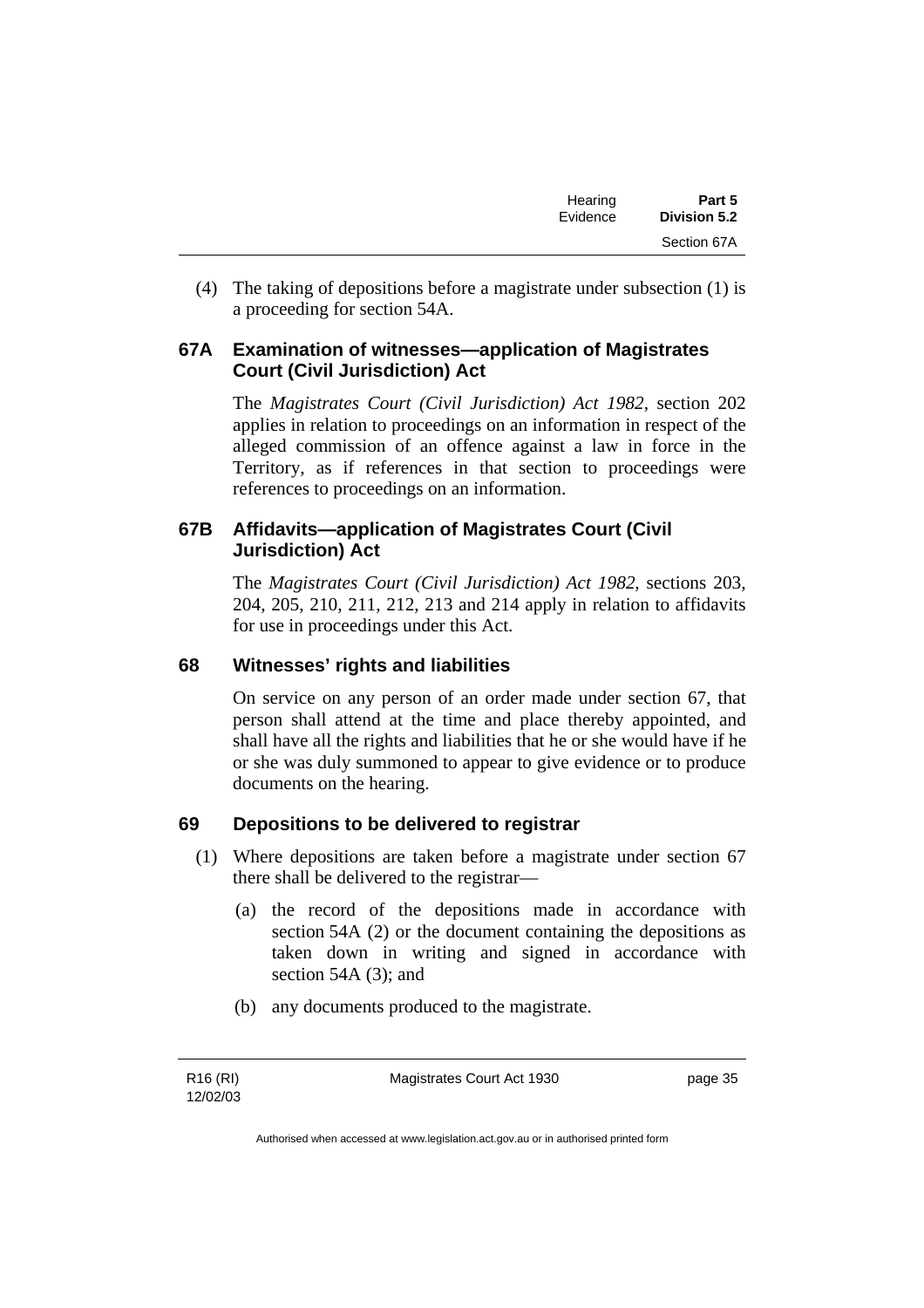| Part 5       | Hearing |
|--------------|---------|
| Division 5.3 | Remand  |
| Section 70   |         |

- (2) If documents are produced by a person not giving evidence, the documents, shall, on delivery to the registrar, be accompanied by a certificate signed by the magistrate stating the name of the person producing them.
- (3) If the court is satisfied that the person who made the depositions is not in the Territory, his or her depositions may be read by any party.
- (4) Any documents so delivered to the registrar may, subject to all just exceptions, be put in at the hearing as if produced at the hearing by the person producing them.

# **Division 5.3 Remand**

#### **70 Remand of defendant**

- $(1)$  If—
	- (a) because of the absence of witnesses; or
	- (b) for any other reasonable cause;

it becomes necessary or advisable to defer the hearing of proceedings for an indictable offence, the court may adjourn the hearing and may by warrant or, if the period of remand is not to exceed 3 days, by order made orally, remand the defendant into the custody of the administrator for the period (not exceeding 15 days at any one time) that the court considers reasonable.

- (2) A warrant or order under subsection (1) shall direct the administrator to—
	- (a) keep the defendant in custody for the specified period; and
	- (b) bring the defendant before the court at the specified time and place for the hearing.
- (3) A warrant or order under subsection (1) in which a transfer direction is given to all police officers or all escorts—

page 36 Magistrates Court Act 1930

12/02/03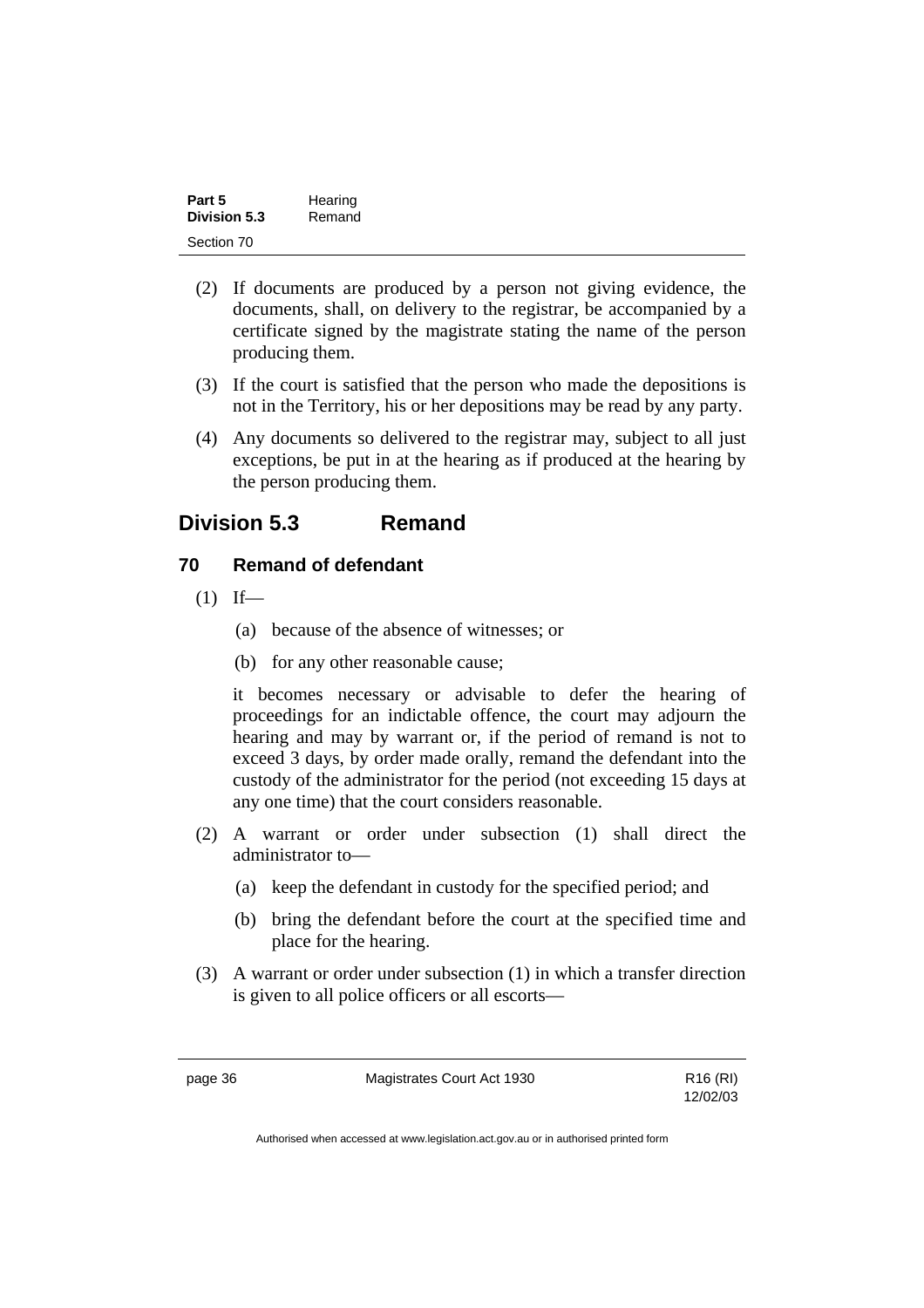| Hearing<br>Remand | Part 5<br><b>Division 5.3</b> |
|-------------------|-------------------------------|
|                   | Section 72                    |

- (a) shall be taken in that respect to be directed to each police officer, or each escort, respectively; and
- (b) may be executed in that respect by any police officer, or any escort, respectively.
- (4) In this section:

*transfer direction* means a direction to the effect that the remandee is to be taken, safely conveyed and delivered into the custody of the administrator.

#### **72 Bringing up during remand**

The court may order the defendant to be brought before it at any time before the end of the time for which he or she was so remanded, and the officer in whose custody he or she then is shall duly obey the order.

#### **72A Hearing of bail applications**

- (1) Unless the court otherwise directs, if—
	- (a) a person who is in custody is required or entitled to appear, or is required to be brought, before the court for the hearing of an application in relation to bail; and
	- (b) an audiovisual link is available between the place where the court is sitting and a place where the person is in custody;

the proceeding shall be conducted by the audiovisual link.

- (2) The court may at any time vary or revoke a direction made under subsection (1), either on its own motion or on the application of a party to the proceeding.
- (3) In this section:

*audiovisual link*—see the *Evidence (Miscellaneous Provisions) Act 1991*, section 14.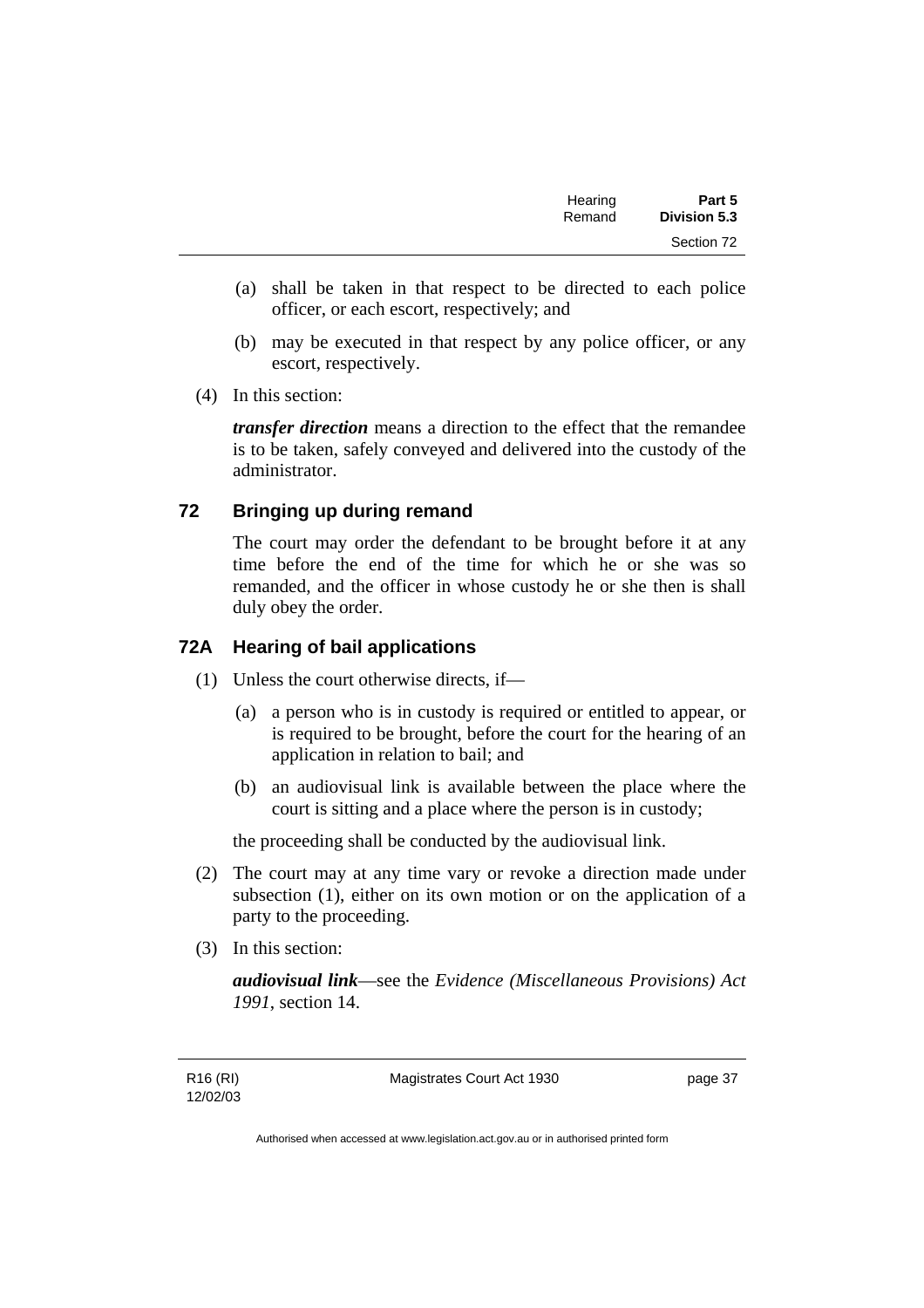| Part 5              | Hearing                    |
|---------------------|----------------------------|
| <b>Division 5.4</b> | Committal and recognisance |
| Section 72B         |                            |

# **72B Defendant's appearance in proceedings other than bail proceedings**

For sections 70 and 72, a person who is directed by warrant or order to bring a person before the court shall ensure that, where section 254B applies, the person appears before the court in accordance with that section.

# **73 Bail of defendant during examination**

Instead of detaining the defendant in custody during the period for which he or she is remanded, the magistrate before whom he or she appears or is brought may admit the defendant to bail in accordance with the provisions of the *Bail Act 1992*.

# **Division 5.4 Committal and recognisance**

# **73A Application of div 5.4**

This division applies in relation to a person in respect of whom a warrant has been issued under the *Magistrates Court (Civil Jurisdiction) Act 1982*, section 187 (8).

# **74 Committal or detention before decision**

If the court commits a defendant by way of remand or on adjournment, or at any time before the decision, it may remand the defendant into the custody of the administrator.

# **75 Committal of witness or of defendant after decision**

- (1) If the court commits a witness, or a person sought to be made a witness, it shall remand him or her into the custody of the administrator.
- (2) If the court commits a defendant after the decision, it shall remand the defendant into the custody of the administrator.

page 38 Magistrates Court Act 1930 R16 (RI)

12/02/03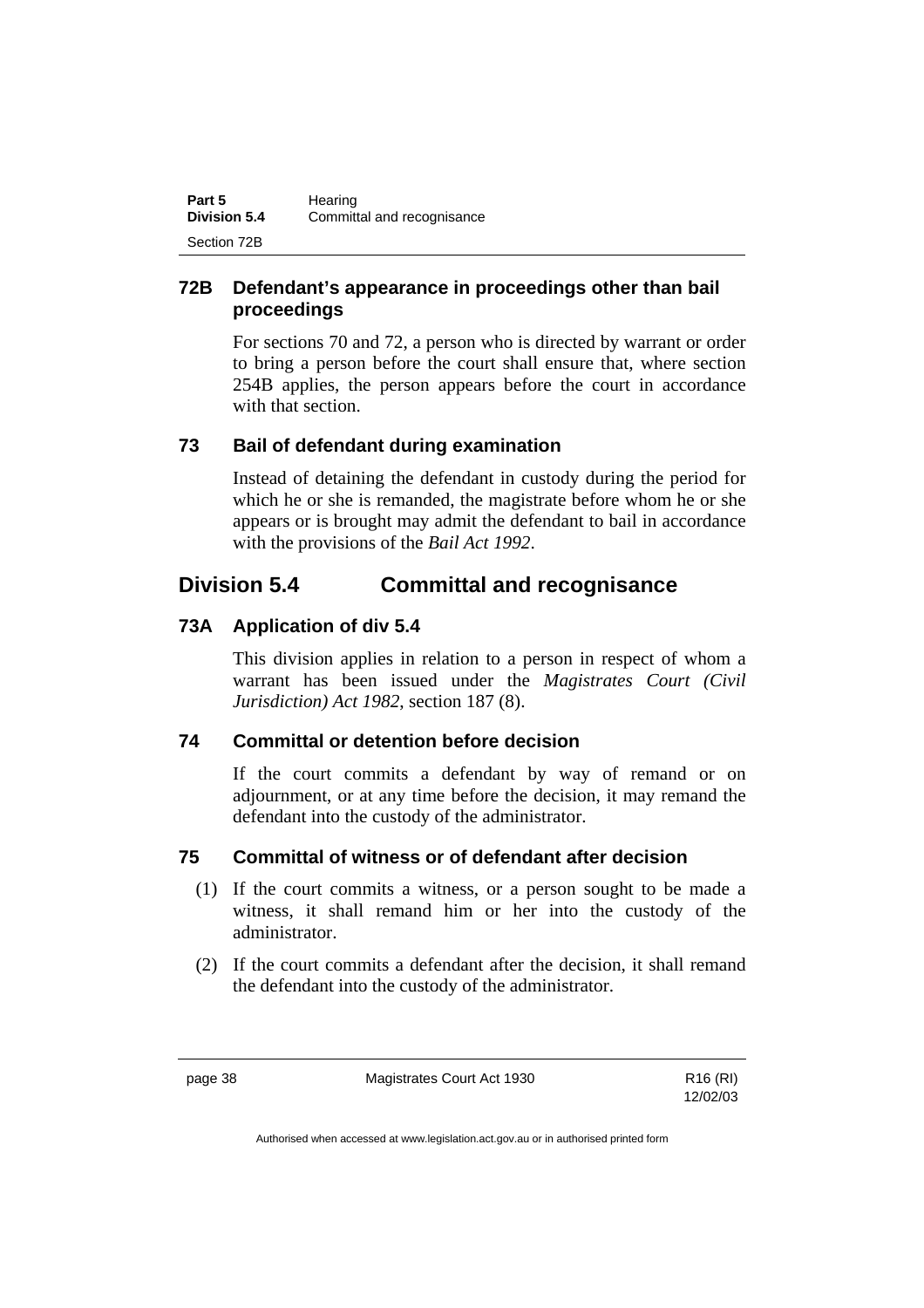#### **76 Witnesses may be discharged on recognisance**

A witness, other than a witness committed under section 255AB, or person sought to be made a witness may be discharged on recognisance.

#### **77 Recognisances**

If the court is authorised to discharge the witness, or person sought to be made a witness, on recognisance, it may order his or her discharge on his or her entering into a recognisance, with or without a surety or sureties at its discretion, conditioned for his or her appearance at the time and place to which the hearing is adjourned, or that is named in the recognisance.

#### **78 Issue of warrant for non-appearance**

If the witness, or person sought to be made a witness does not appear at the time and place mentioned in the recognisance the court may adjourn the hearing, and may issue a warrant for his or her apprehension in accordance with the provisions of division 4.5.

#### **79 Recognisances taken out of court**

Notwithstanding anything in this or any other Act, a recognisance under this Act need not be entered into before the court, but may be entered into by the parties before any magistrate or before any registrar, or before a police officer who is in charge of a police station, or, if any one of the parties is in gaol or in a remand centre, before the keeper of the gaol or superintendent of the remand centre, as the case requires; and thereupon all the consequences of the law shall ensue, and the provisions of this Act with respect to recognisances taken before the courts shall apply, as if the recognisance had been entered into before the court in accordance with section 77.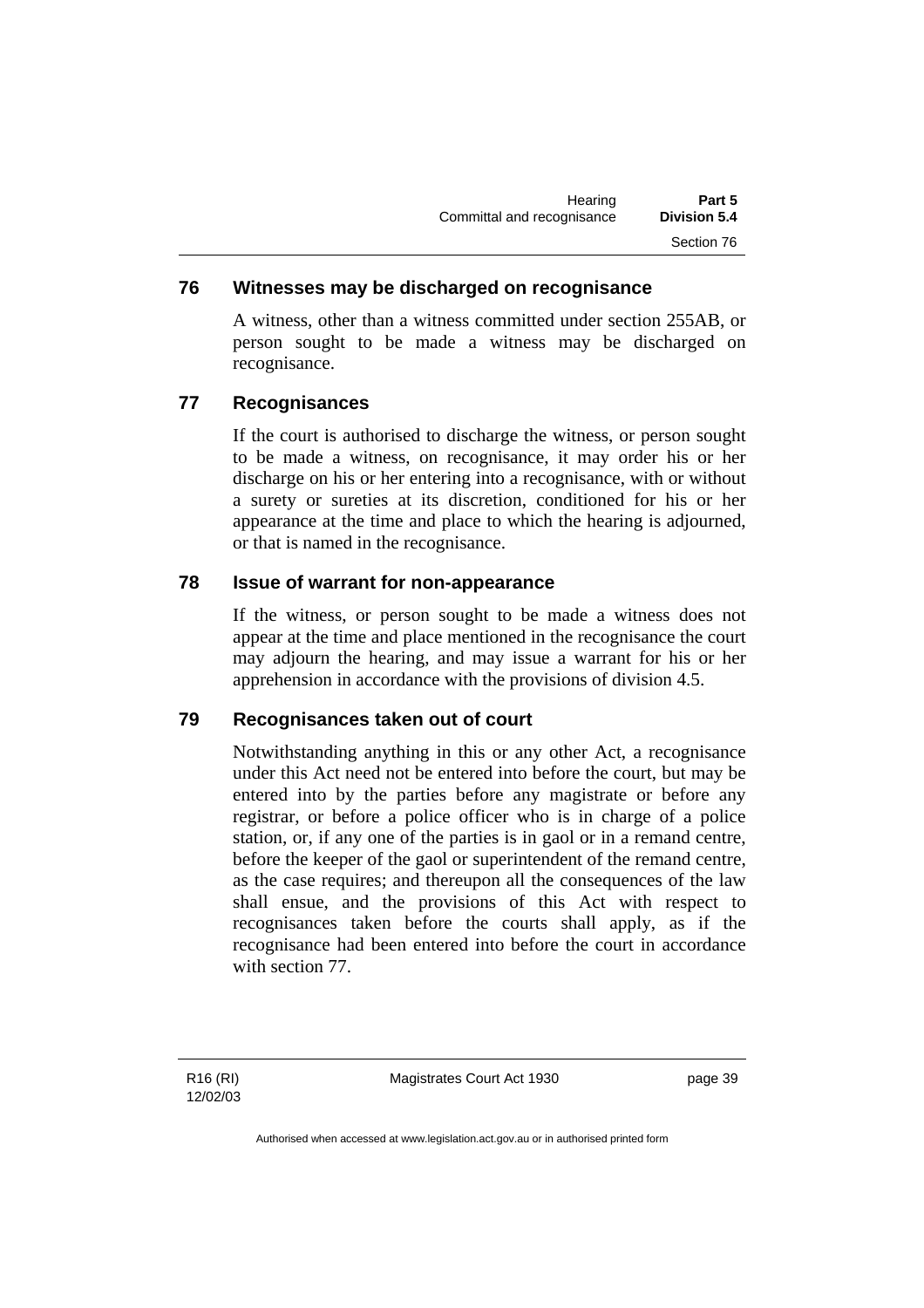| Part 5              | Hearing                    |
|---------------------|----------------------------|
| <b>Division 5.5</b> | Adjournment of proceedings |
| Section 80          |                            |

#### **80 Forfeited recognisances—how enforced**

If the conditions, or any of them, in a recognisance entered by a witness or a person sought to be made a witness are not complied with, any magistrate may certify on the back of the recognisance in what respect the conditions have not been observed, and transmit it to the proper officer, to be proceeded on in like manner as other recognisances, and that certificate shall be deemed sufficient prima facie evidence of the recognisance having been forfeited.

#### **82 Conveying persons to custody**

- (1) The person to whom a warrant of remand or commitment is directed shall convey and deliver the person named in the warrant into the custody of the administrator, and shall also deliver the warrant to the administrator.
- (2) If a person is delivered to the administrator in accordance with subsection (1), the administrator shall give a written acknowledgment of the delivery stating the condition of the person at the time.

# **Division 5.5 Adjournment of proceedings**

#### **83 Magistrate may adjourn court generally**

If all the cases have not been heard and determined at any sitting of the court, the magistrate may adjourn the cases remaining unheard or undetermined, either to the next day appointed for the holding of the court or to the other time he or she thinks fit.

#### **84 Particular cases may be adjourned**

 (1) If, before or during the hearing or further hearing of any information, it appears advisable, the magistrate may, in his or her discretion, adjourn the hearing or further hearing to a certain time and place to be then appointed and stated in the presence and

page 40 Magistrates Court Act 1930 R16 (RI)

12/02/03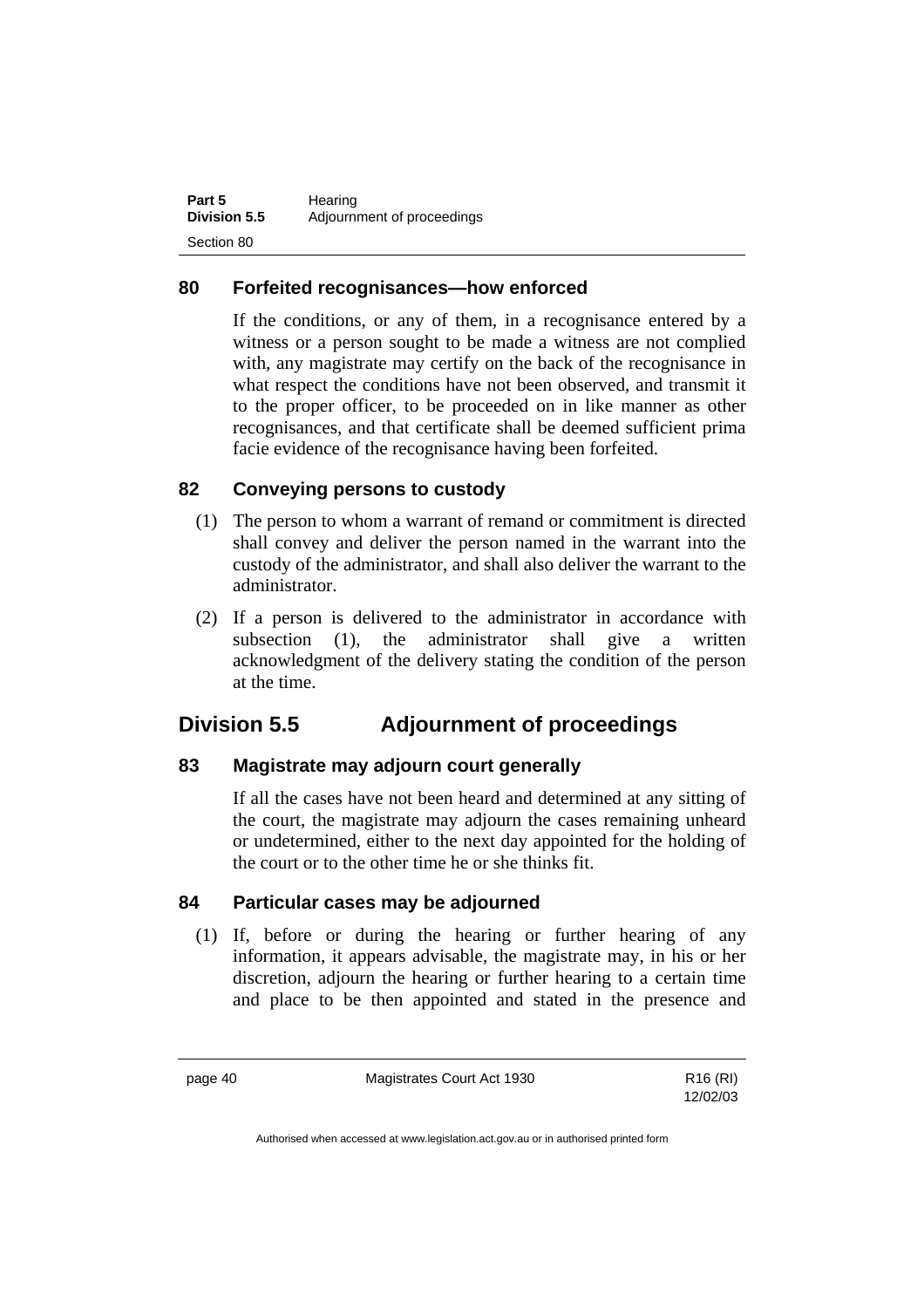hearing of the parties or the legal practitioners or other persons appearing for them.

 (2) The magistrate may, in the meantime, suffer the defendant to go at large or commit him or her to gaol or a place of security, or to any other safe custody the magistrate thinks fit, or may admit the defendant to bail in accordance with the provisions of the *Bail Act 1992*.

## **85 Proceedings if either party not present at adjourned hearing**

If, at the time and place to which the hearing or further hearing is so adjourned, either or both of the parties do not appear personally or by legal practitioners or other persons appearing for them, the court may proceed to the hearing or further hearing as if the party or parties were present, or, if the informant does not appear, the court may dismiss the information, with or without costs as to the court appears just.

# **86 Proceedings if both parties present at adjourned hearing**

If, at the time and place to which the hearing or further hearing is so adjourned, the parties appear personally or by legal practitioners or other persons appearing for them, the court may, subject to the provisions of this Act, proceed with the further hearing.

## **87 Witnesses to attend adjourned sittings**

All persons whose attendance to give evidence or produce documents has been required by summons in any cases that have been adjourned or postponed, shall attend at the time and place to which the case has been adjourned or postponed without the issue or service of any further summons, but shall nevertheless be entitled to their additional expenses for so attending.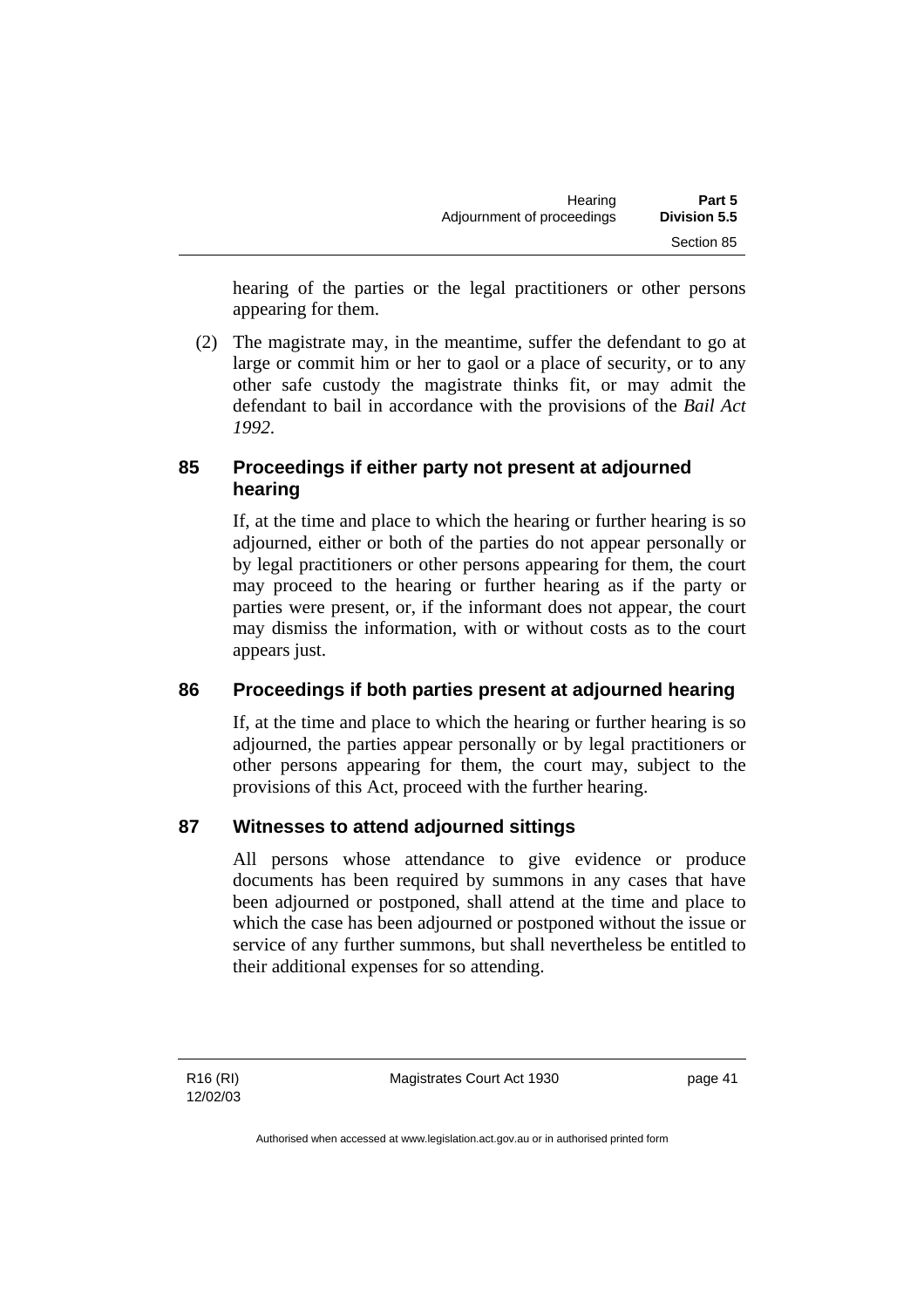| Part 5              | Hearing                    |
|---------------------|----------------------------|
| <b>Division 5.5</b> | Adjournment of proceedings |
| Section 88          |                            |

## **88 Postponement of hearing**

If, on the return of any summons or at any adjournment of the hearing or at the time to which the hearing is postponed, a magistrate is not present, the registrar may, and after the lapse of an hour, at the request of the informant, shall, postpone the hearing until the next day when a court will be held at the place mentioned in the summons or to which the case has been so adjourned.

page 42 Magistrates Court Act 1930 R16 (RI)

12/02/03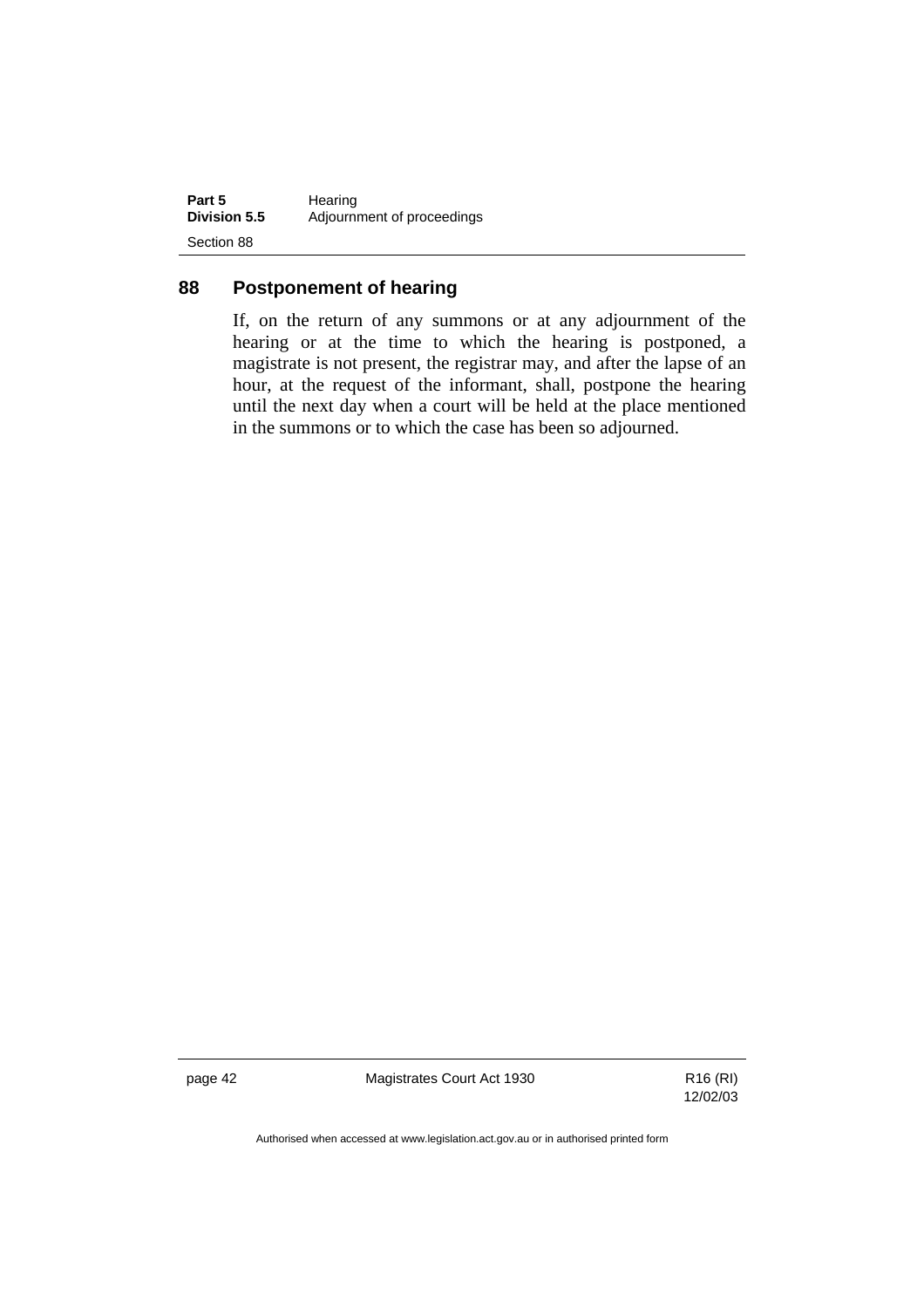# **Part 6 Proceedings in case of indictable offences**

# **Division 6.1A Preliminary**

#### **88A Meaning of** *jury* **in pt 6**

In this part:

*jury* means a reasonable jury properly instructed.

# **Division 6.1 Institution of proceedings**

#### **89 Disobedience of summons**

- (1) Subject to subsection (2), if a person who is alleged by an information to have committed an indictable offence and against whom a summons has been issued does not appear before the court at the time and place mentioned in the summons, and it is made to appear to the court, by oath, that the summons was duly served on him or her a reasonable time before the time therein appointed for appearing to it, the court, on oath being made before it substantiating the matter of the information to its satisfaction, may issue its warrant for the arrest of the defendant and to bring him or her before the court to answer to the information and to be further dealt with according to law.
- (2) Subsection (1) does not apply where an order has been made under section 89A (1).

#### **89A Accused person may be excused from attendance before court**

- $(1)$  If—
	- (a) an information for an indictable offence has been laid; and

Magistrates Court Act 1930 **page 43**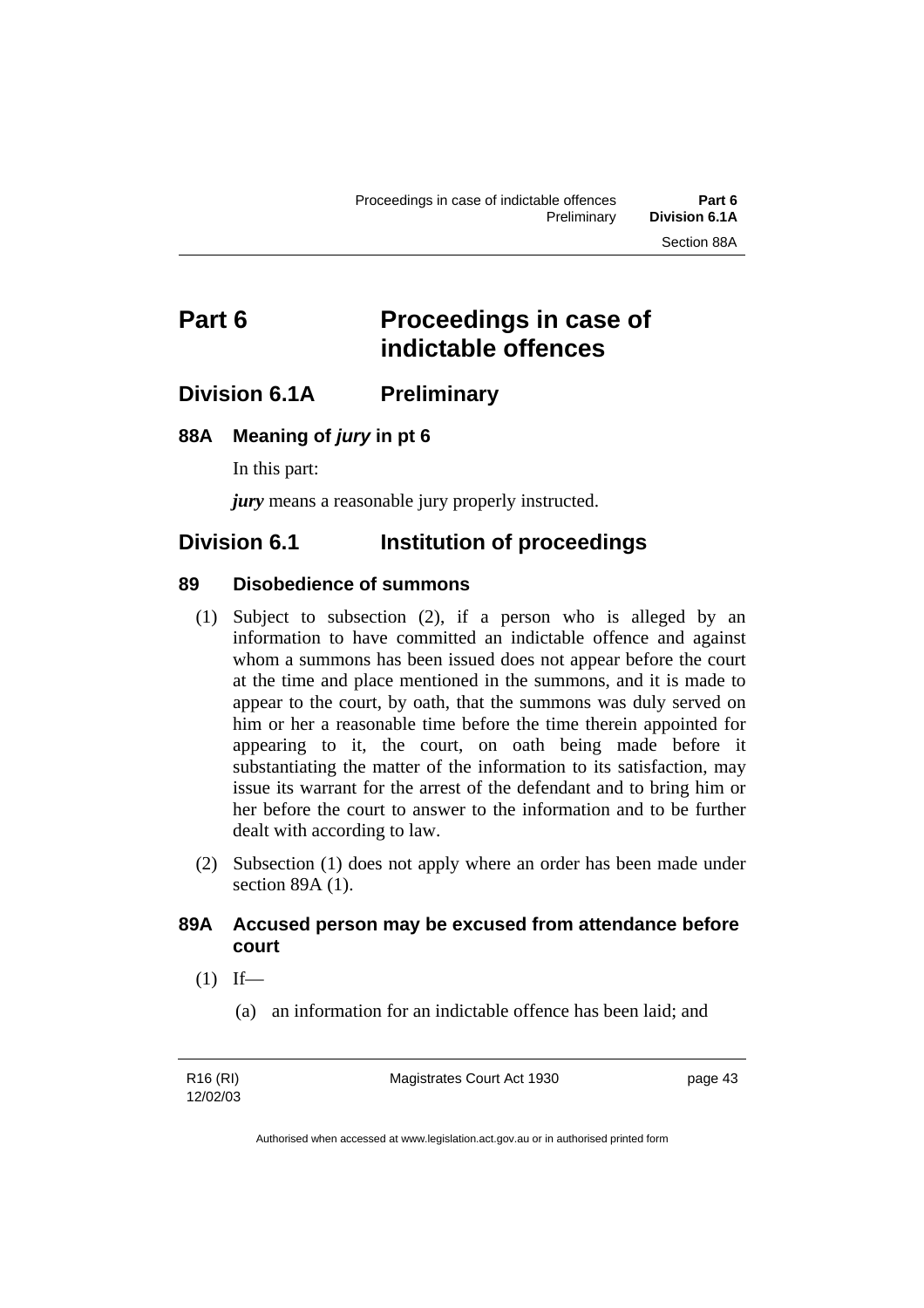(b) a summons has been issued against the person named in the information;

the court may, on an application made by or on behalf of that person, by order excuse that person from attendance before the court to answer the information or for any other purpose in connection with the proceedings commenced by the information.

- (2) An order under subsection (1) may be made—
	- (a) at any time after the issue of the summons and before the completion of the taking of evidence for the prosecution; and
	- (b) whether or not any evidence has been taken in the proceedings; and
	- (c) whether or not the applicant for the order is before the court or has attended before the court in connection with the proceedings.
- (3) The court shall not make an order under subsection (1) unless the court has been informed, by or on behalf of the applicant, that the applicant is represented by a legal practitioner for the purposes of the proceedings.
- (4) The court may, at any time during proceedings commenced by an information for an indictable offence, direct the informant to give to a person in respect of whom an order has been made under subsection (1) written notice requiring him or her to attend before the court, for the purposes of those proceedings, at the time and place specified by the court.
- $(5)$  If—
	- (a) a person has been excused, under subsection (1), from attendance before the court; and
	- (b) after all the evidence for the prosecution has been taken, the court is of the opinion, having regard to all the evidence before it, that the evidence is capable of satisfying a jury beyond

| page 44 | Magistrates Court Act 1930 | R <sub>16</sub> (RI)<br>12/02/03 |
|---------|----------------------------|----------------------------------|
|         |                            |                                  |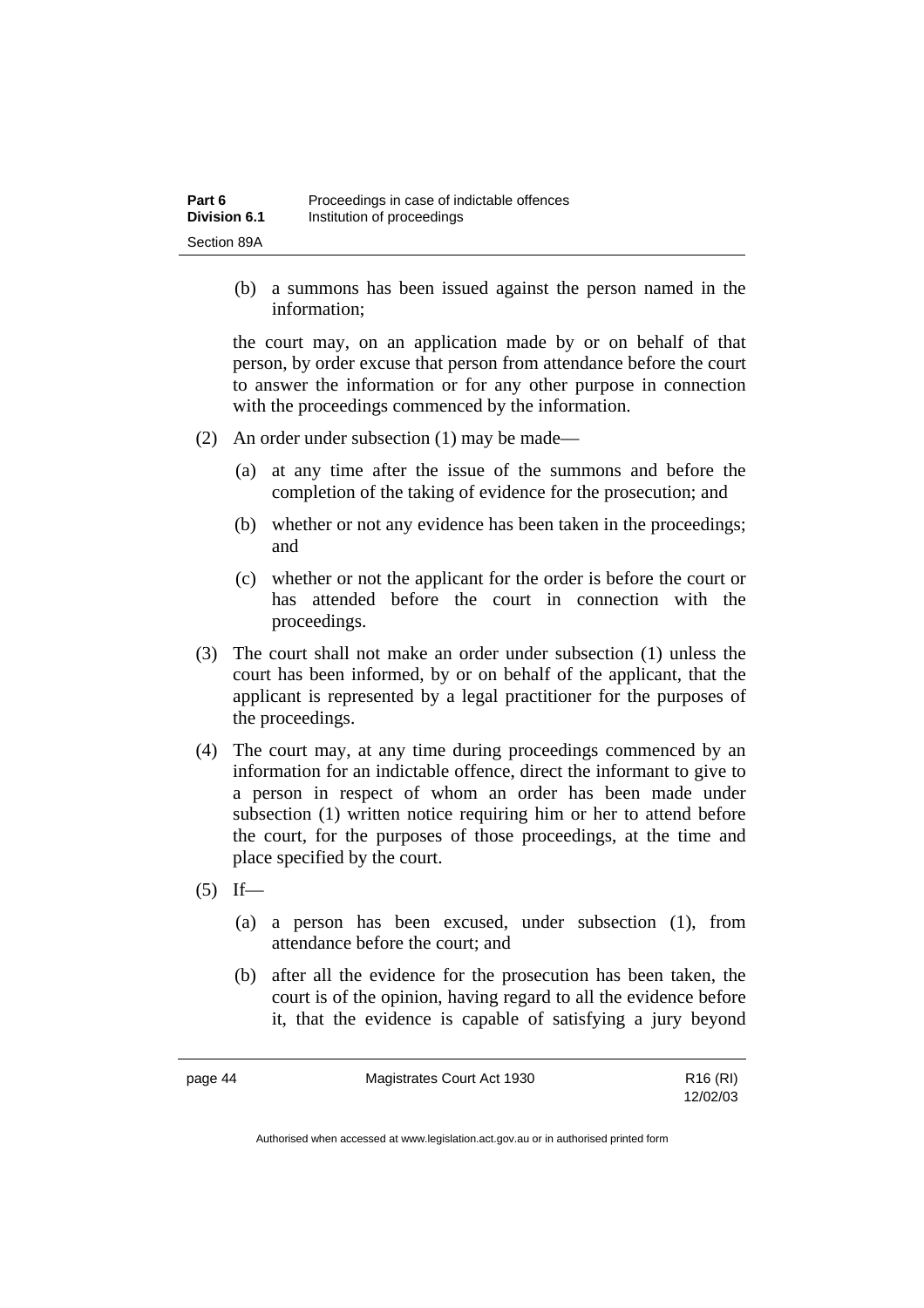reasonable doubt that the person has committed an indictable offence;

the court shall direct the informant to give to the person a written notice requiring him or her to attend, at the time and place specified by the court, to be dealt with in accordance with section 92.

- (6) A notice under subsection (4) or (5) may be given to a person by delivering a copy of the notice to him or her or by leaving a copy of the notice at his or her last-known or usual place of residence or business with a person who is apparently an inmate of, or employed at, that place and is apparently over the age of 16 years.
- (7) The giving of a notice under subsection (4) or (5) may be proved in the same manner as the service of a summons.
- (8) If an accused person does not attend before the court in accordance with a notice under subsection (4) or (5), the court may issue a warrant for the arrest of the person and for bringing him or her before the court at the time and place specified in the warrant.

#### **90 Procedure if informant proposes to tender written statements to court**

- (1) If a person is alleged to have committed an indictable offence, the informant, not later than 14 days, or such shorter period as the court may approve, before the date fixed for the taking of the preliminary examination, may give to that person a written notice—
	- (a) informing him or her of the time and place of the preliminary examination; and
	- (b) stating that the court will be asked to admit written statements as evidence without requiring the attendance of the persons who made the statements; and
	- (c) setting out the terms of this section and section 90AA.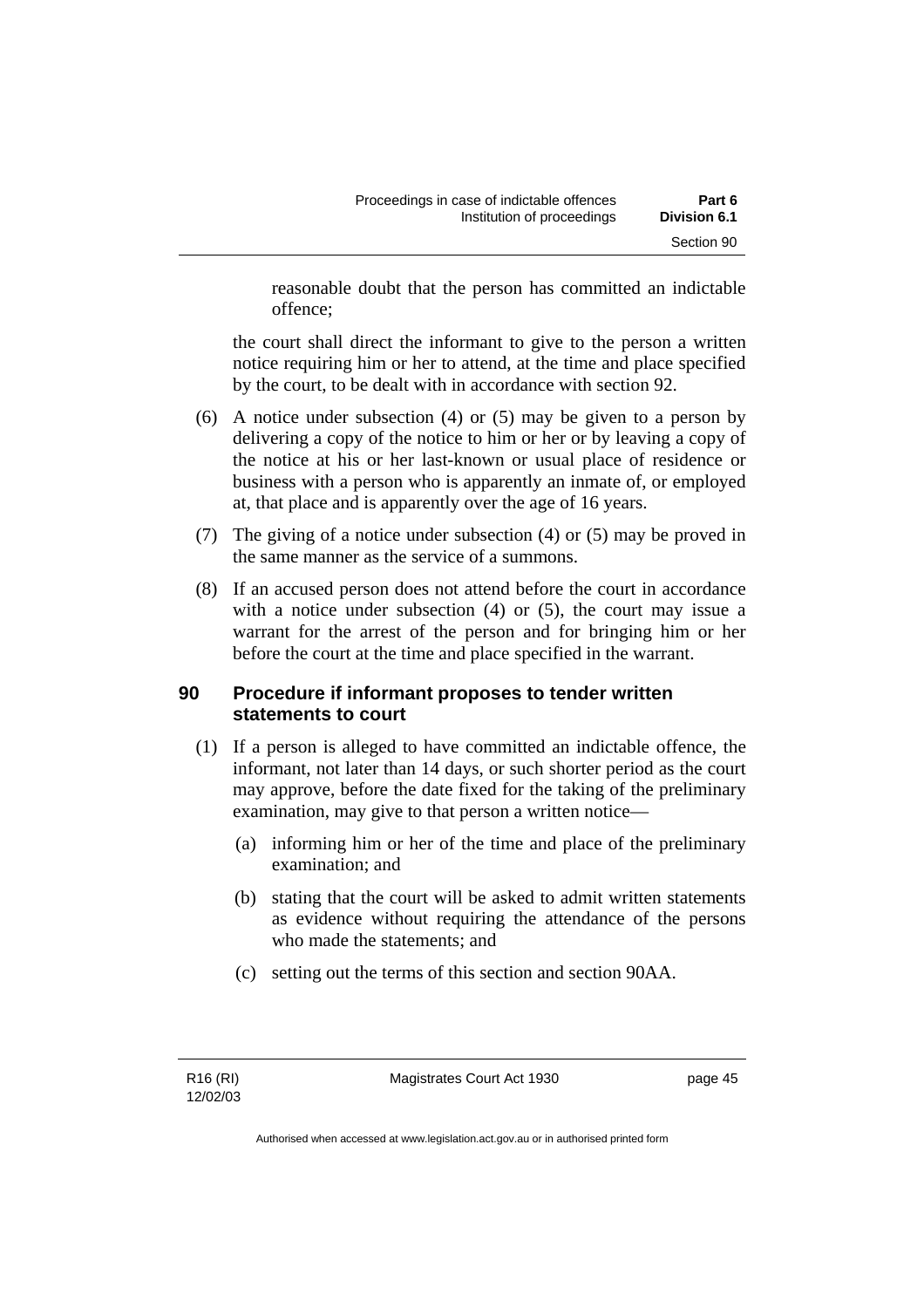- (2) A notice under subsection (1) is not duly given unless it is accompanied by—
	- (a) a copy of the information; and
	- (b) a list of persons who have made written statements that the informant proposes to tender to the court at the preliminary examination; and
	- (c) a copy of each of those statements; and
	- (d) a list of the documents and things (if any) referred to in those statements that the informant proposes to tender to the court at the preliminary examination; and
	- (e) if a thing, other than a document, cannot adequately be described in that list—a photograph of that thing; and
	- (f) a copy of each document mentioned in the list.
- (3) A notice and accompanying documents may be given to an accused person in any manner in which a summons issued in respect of an information may be served under any provision of this Act.
- (4) The giving of a notice under subsection (3) may be proved in the same manner as the service of a summons.
- (5) If a notice has been given to an accused person under this section, the informant, not later than 7 days, or any shorter period the court may approve, before the date set down for the preliminary examination, shall file with the registrar a copy of the notice together with a copy of each document and photograph accompanying the notice.
- (6) If copies are filed with the registrar under subsection (5), he or she shall transmit them before the preliminary examination to the magistrate constituting the court for the preliminary examination.
- (7) The informant, if so requested by the accused person or a legal practitioner representing the accused person shall, before the taking of the preliminary examination, permit the accused person or his or

page 46 Magistrates Court Act 1930 12/02/03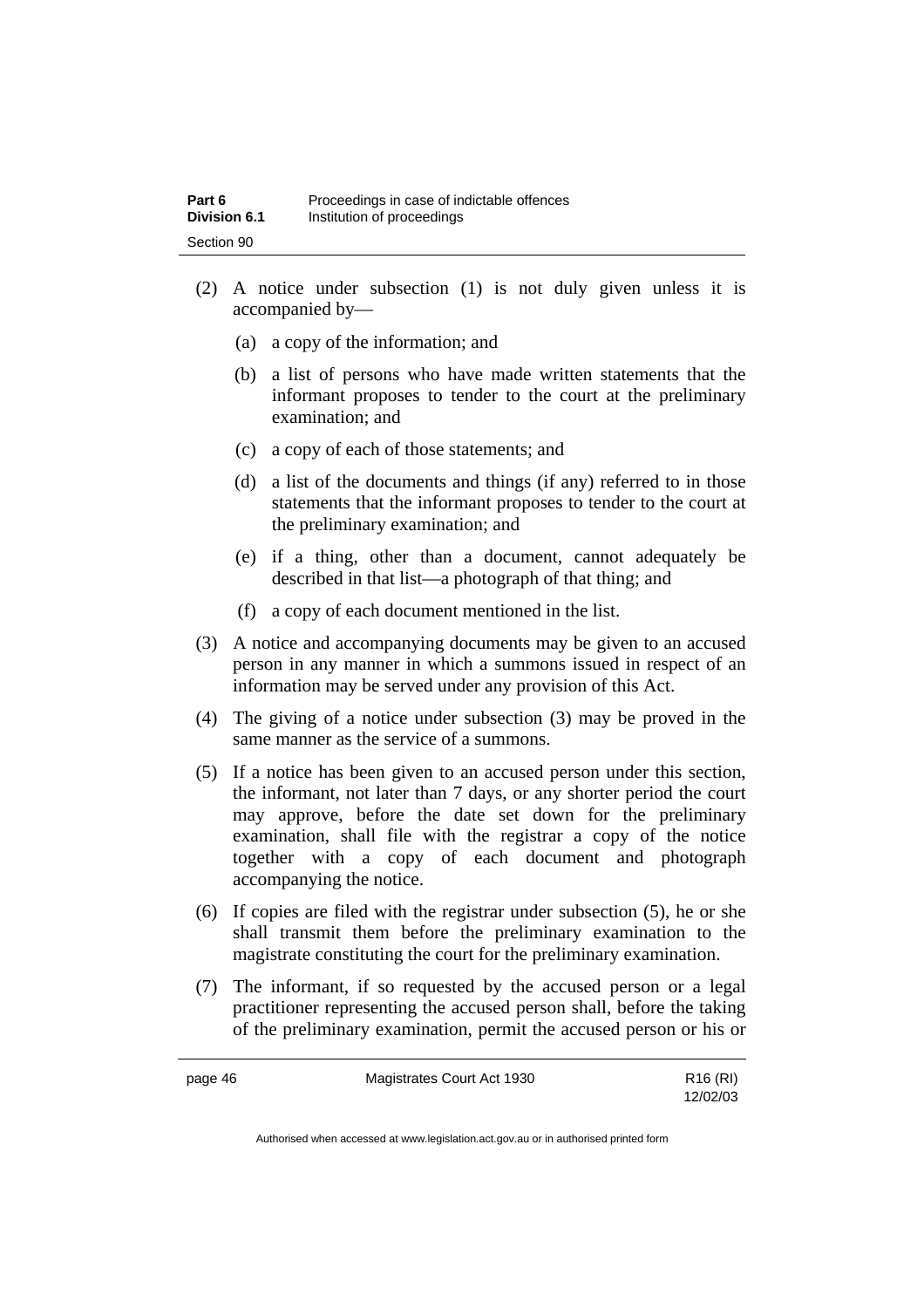her legal practitioner to inspect the documents and things referred to in the list (if any) given to the accused person under subsection (2) (d).

#### **90AA Written statements may be admitted in evidence**

- (1) Subject to this section, if an informant has duly given notice to an accused person under section 90, the court at the preliminary examination may admit a written statement, a copy of which accompanied that notice, as evidence of the matters stated in the statement, and the statement shall thereupon constitute depositions of the person who made it.
- (2) A written statement shall not be admitted in evidence by the court unless—
	- (a) it is made in the form of a statutory declaration; and
	- (b) it contains a statement that the person who made it—
		- (i) has attained the age of 18 years; or
		- (ii) has attained the age of 14 years but not the age of 18 years; and
	- (c) it contains a statement that before he or she signed it, the person who made it read the statement or had it read to him or her.
- (3) If a person has made a written statement that, but for this subsection, would be admissible under subsection (1), that statement shall not be admissible where the accused person, not later than 5 days before the date set down for the preliminary examination, gives written notice to the informant that he or she requires the attendance at the preliminary examination of the person who made the statement.
- (4) If the accused person gives written notice to the informant under subsection (3), he or she shall file a copy of that notice with the registrar.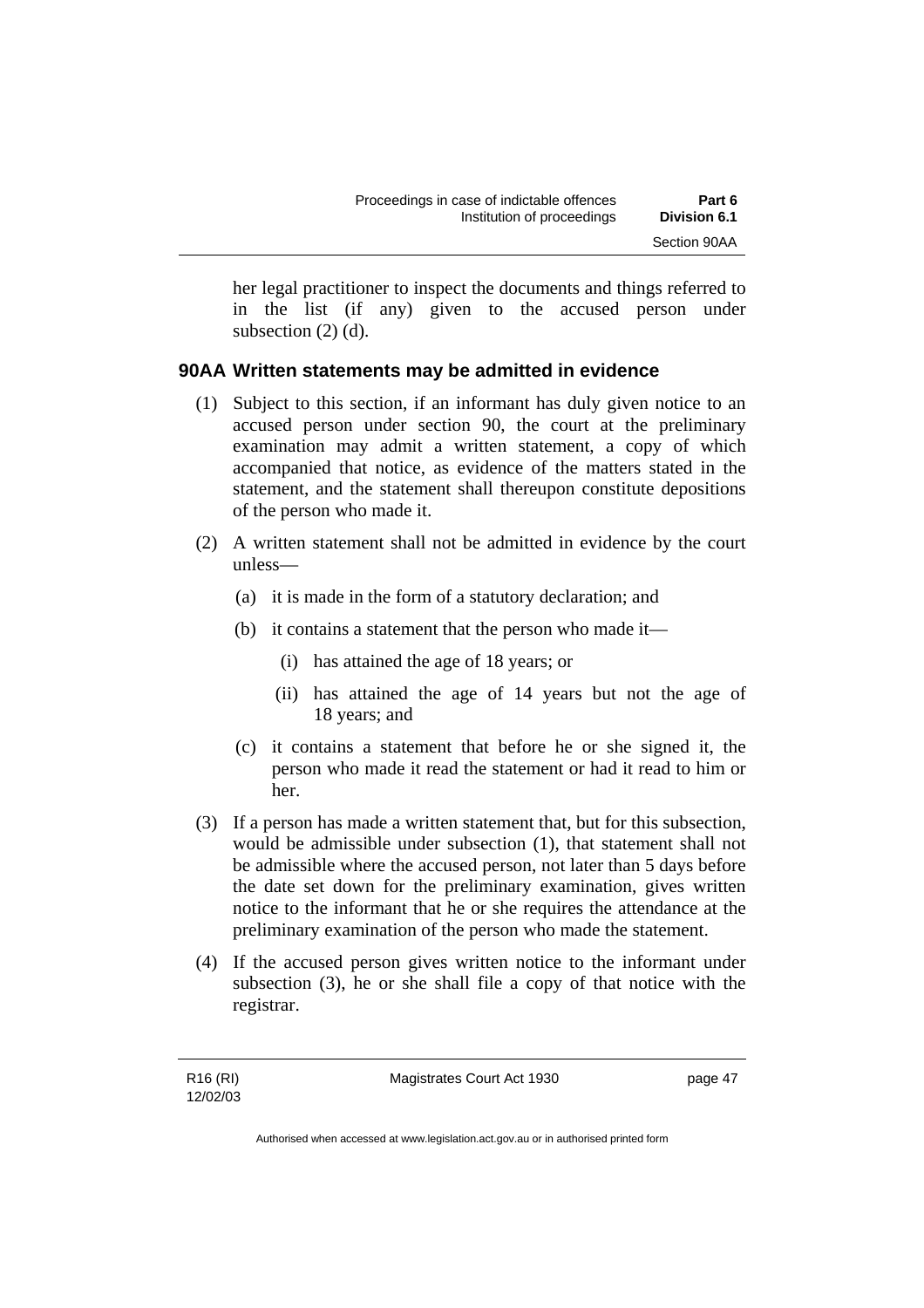| Part 6       | Proceedings in case of indictable offences |
|--------------|--------------------------------------------|
| Division 6.1 | Institution of proceedings                 |
| Section 90AA |                                            |

- (5) If an accused person has given notice under subsection (3), he or she may, at any time before the preliminary examination, notify the informant in writing that he or she withdraws that notice and this section shall apply as if the notice under subsection (3) had not been given.
- (6) Notwithstanding the failure by an accused person to give notice under subsection (3), he or she may object at the preliminary examination to a written statement being tendered in evidence and the court may, if it thinks fit, uphold the objection and require the person who made the statement to attend and give evidence to the court.
- (7) If, under this section, the court admits a written statement, the court may, of its own motion, require the person who made the statement to attend before the court to give evidence.
- (8) If it appears to the court that any part of a written statement tendered in evidence under this section is inadmissible according to the rules of evidence, the court may, if the statement is otherwise admissible under this section, admit that statement, but, if it does so, shall identify the part that is inadmissible and shall, with reference to that part, write on the statement the words 'ruled inadmissible' or words to that effect.
- (9) If the court admits a written statement under this section, the informant, or a legal practitioner representing the informant, may call the person who made the statement to give oral evidence and that person and any other witnesses, other than witnesses called by the accused person, who attend before the court—
	- (a) shall be examined in the presence or hearing of the accused person and, if the accused person so desires, in the presence or hearing of a legal practitioner representing the accused person; and
	- (b) may be cross-examined by the accused person or his or her legal practitioner.

page 48 Magistrates Court Act 1930

12/02/03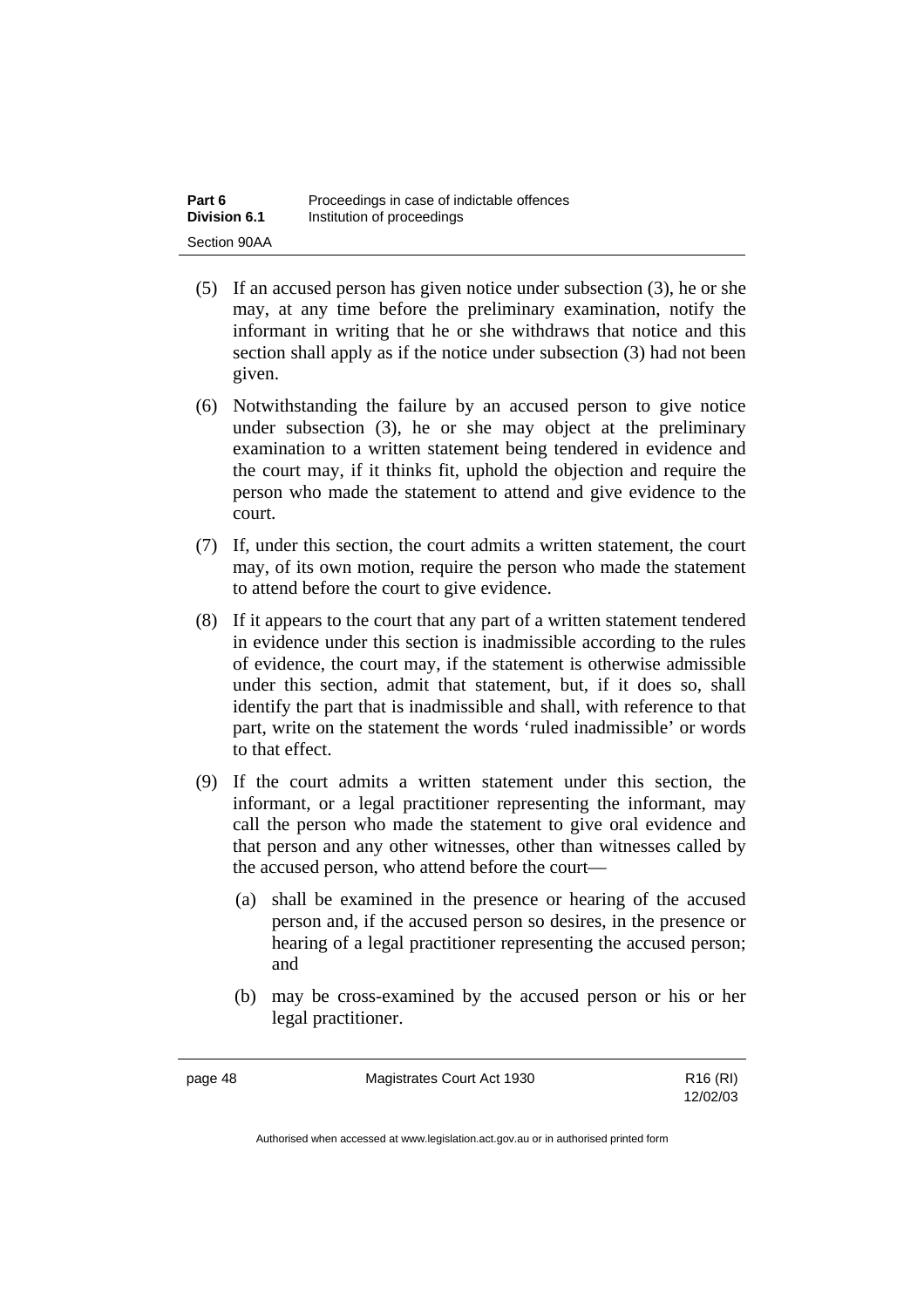### **90AB Preliminary examination if written statements not tendered**

If a person is alleged to have committed an indictable offence and a notice has not been given to that person in accordance with section 90, the court shall, in the presence or hearing of the accused person and, if the accused person so desires, in the presence or hearing of a legal practitioner representing the accused person, take the preliminary examination or statement on oath of any persons who know the facts and circumstances of the case, and the accused person or his or her legal practitioner may cross-examine those persons.

## **90ABA Attendance not required under s 90AA or s 90AB if order made under s 89 (1)**

An accused person is not required to be present during the preliminary examination under section 90AA (9) or 90AB if he or she is excused from attendance during that examination under section 89A.

## **90A Plea of guilty in committal proceedings**

- (1) This section does not apply in relation to a person charged with an indictable offence punishable by imprisonment for life.
- (2) Subsections (3), (4), (5) and (6) do not apply in relation to a person charged with an offence in relation to which the Crimes Act, section 375 applies.
- (3) A person (the *accused person*) who is before the court charged with an indictable offence may at any stage of the proceedings plead guilty to the charge.
- (4) The court may accept or reject the plea but the rejection of the plea at any stage of the proceedings does not prevent the accused person from pleading guilty under this section at a later stage of the proceedings and the court may accept or reject the plea at that later stage.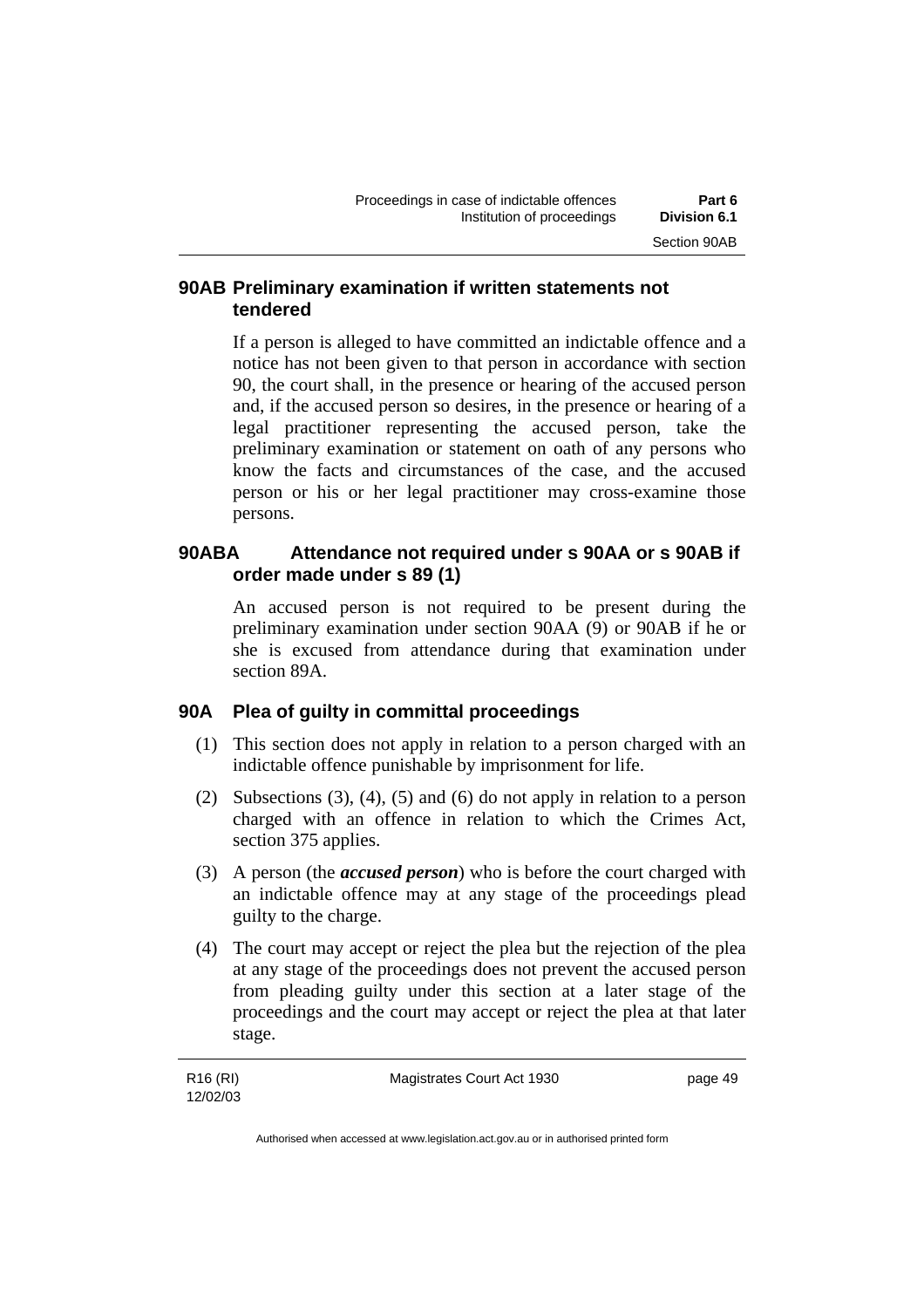- (5) If the court rejects the plea, the proceedings before the court shall continue as if the plea had not been made.
- (6) If the court accepts the plea and—
	- (a) the offence is one that, under any law in force in the Territory is punishable either on indictment or on summary conviction; or
	- (b) the offence is one that may be dealt with summarily without the consent of the accused person; or
	- (c) the offence is one that may be dealt with summarily if the accused person consents to its being so dealt with and the accused person does so consent; or
	- (d) the offence is one that may, on the request of the prosecutor, be dealt with summarily and the prosecutor requests that it be so dealt with;

and it appears to the court that it is proper to deal with the case summarily, the court may, without hearing further evidence, sentence or otherwise deal with the accused person and finally dispose of the charge and all incidental matters.

- (7) If the court accepts the plea and—
	- (a) it does not appear to the court that it is proper to deal with the case summarily; or
	- (b) the offence is one that is punishable only on indictment; or
	- (c) the offence is one that may be dealt with summarily if the accused person consents to it being so dealt with and the accused person does not so consent; or
	- (d) the offence is one that may, on the request of the prosecutor, be dealt with summarily and the prosecutor does not so request; or
	- (e) this section applies to an accused person under the Crimes Act, section 375;

page 50 Magistrates Court Act 1930

12/02/03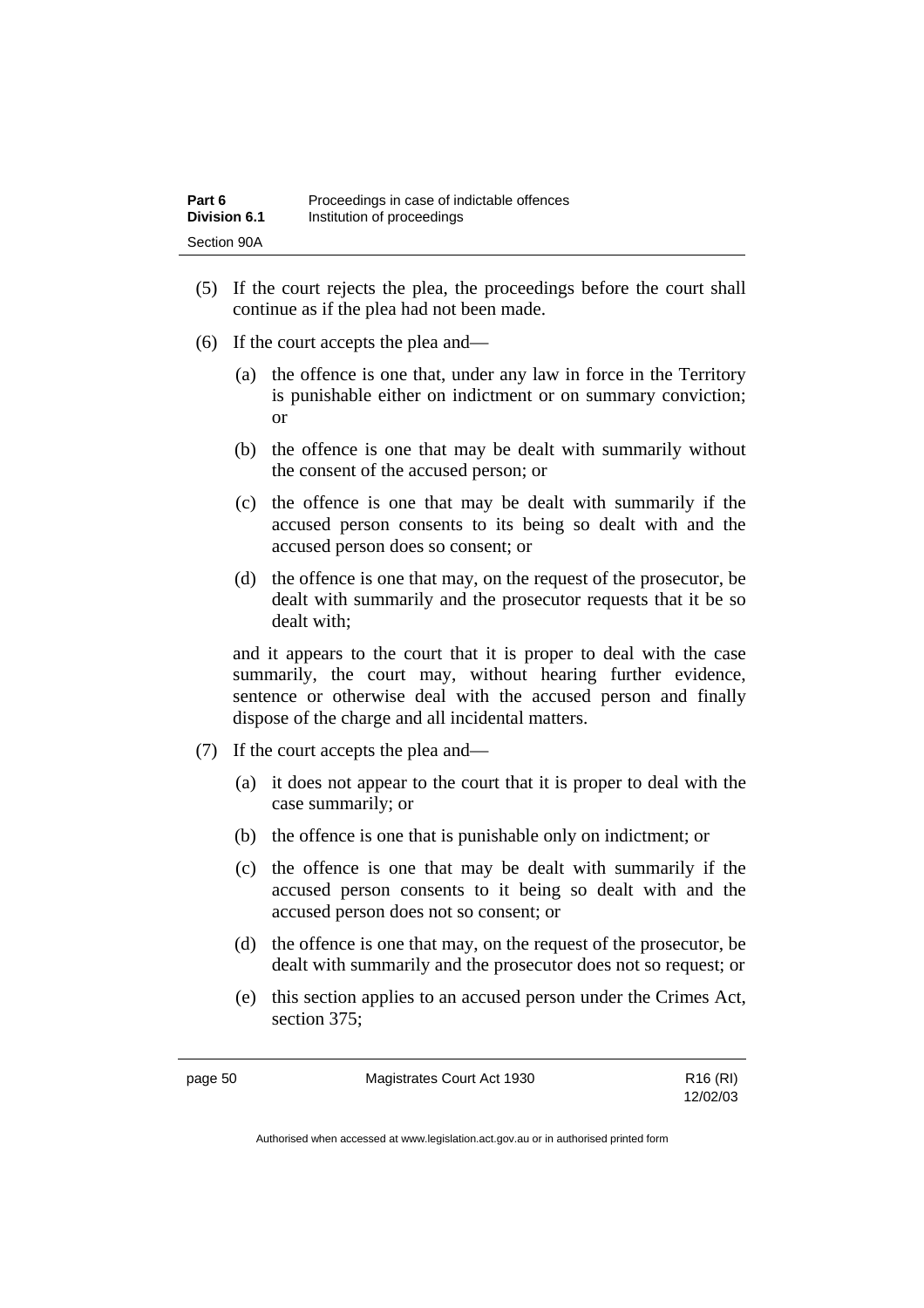the court shall commit the accused person to the sittings of the Supreme Court that the court directs and the Supreme Court shall deal with the accused person in accordance with subsections (8) to  $(12)$ .

- (8) A committal under subsection (7) shall, for all purposes relating to the venue or change of venue of proceedings consequent on that committal, be deemed to be a committal for trial.
- (9) The Supreme Court shall, if it appears to the Supreme Court from the information or evidence given to or before it that the facts in respect of which the accused person was charged before the court do not support the charge to which the accused person pleaded guilty or if the accused person or a legal practitioner representing either the accused person or the informant requests that an order be made under this subsection, and may, if for any other reason it sees fit so to do, order that the proceedings before the court where the accused pleaded guilty be continued at a time or place specified in the order.
- (10) Except where an order is made under subsection (9), the Supreme Court has the same powers of sentencing or otherwise dealing with the accused person and of finally disposing of the charge and of all incidental matters as it would have had if the accused person, or arraignment at any sittings of the court, had pleaded guilty to the offence charged on an indictment filed by the Attorney-General or the Attorney-General of the Commonwealth.
- (11) The procedure relating to committal for trial applies, as nearly as may be, to a committal under subsection (7) and bail may be granted as on a committal for trial, but a person shall not be bound over to give evidence on a committal under that subsection unless the court otherwise orders.
- (12) If an order is made by the Supreme Court under subsection (9) that proceedings before a court where an accused person pleaded guilty be continued at a time and place specified in the order—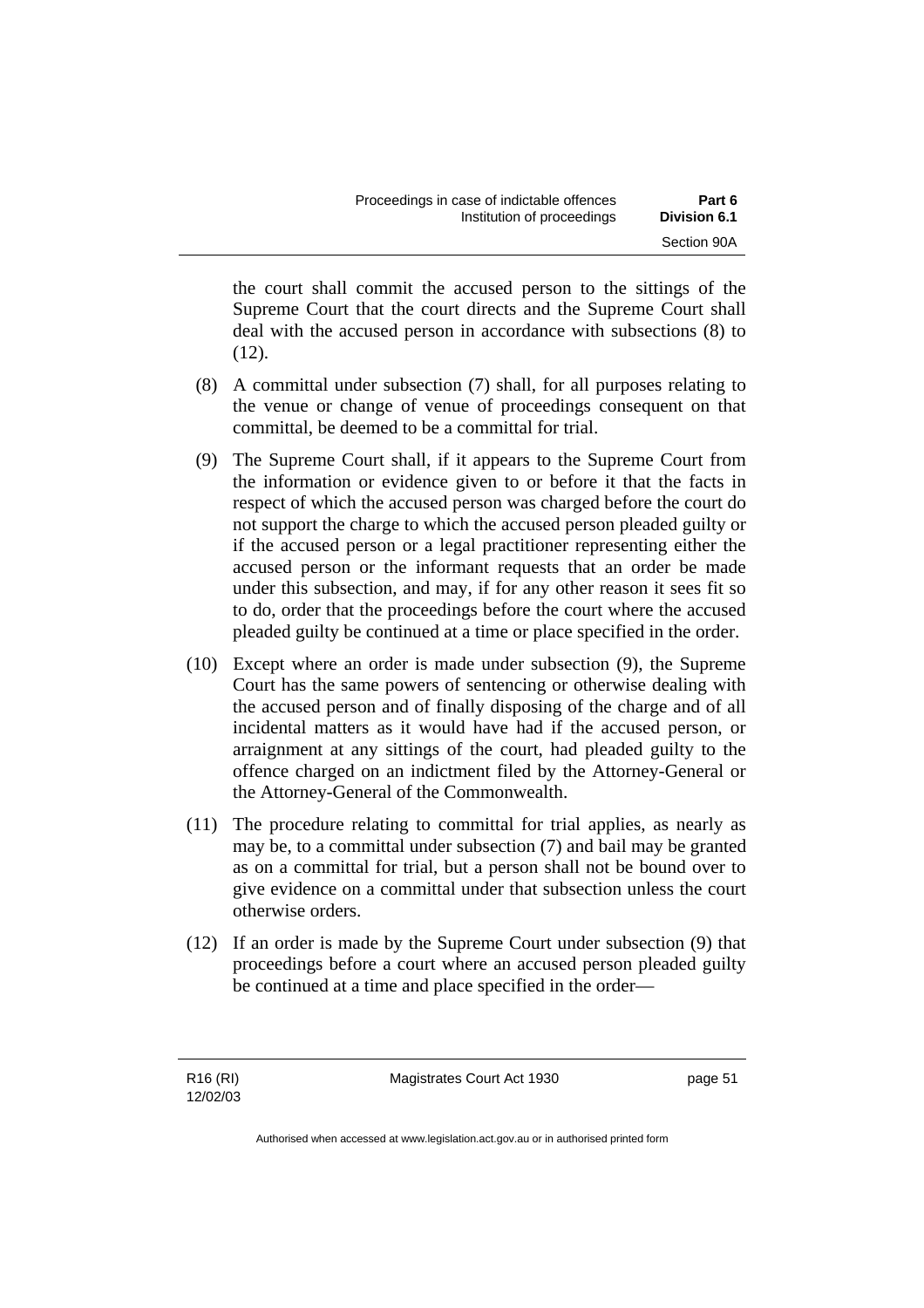- (a) those proceedings shall be continued in all respects as if the accused person had not pleaded guilty and as if those proceedings had been adjourned by the court to the time and place so specified; and
- (b) the Supreme Court may exercise any power that the court might have exercised under division 5.3 if the order had been an order made by the court adjourning the proceedings to the time and place so specified, and the provisions of division 5.3 apply to and in respect of the accused person.

# **91 Court may discharge accused**

When all the evidence offered on the part of the prosecution against a person charged with an indictable offence has been taken, the court shall—

- (a) if the court is not of the opinion referred to in paragraph  $(b)$  forthwith order the accused person, if in custody, to be discharged from custody in respect of that offence; or
- (b) if the court is of the opinion, having regard to all the evidence before it, that the evidence is capable of satisfying a jury beyond reasonable doubt that the accused person has committed an indictable offence—proceed as hereinafter provided.

## **92 Proceedings if evidence sufficient to put accused on trial**

 (1) If the court is of the opinion, having regard to the evidence for the prosecution, that the evidence is capable of satisfying a jury beyond reasonable doubt that the accused person has committed an indictable offence, the court shall charge the accused person with the offence and shall say to the accused person these words, or words to the like effect:

'Do you wish to say anything in answer to the charge? You are not obliged to say anything unless you desire to do so; but whatever you say may be given in evidence against you on your trial. You are

| page 52 | Magistrates Court Act 1930 | R <sub>16</sub> (RI)<br>12/02/03 |
|---------|----------------------------|----------------------------------|
|         |                            |                                  |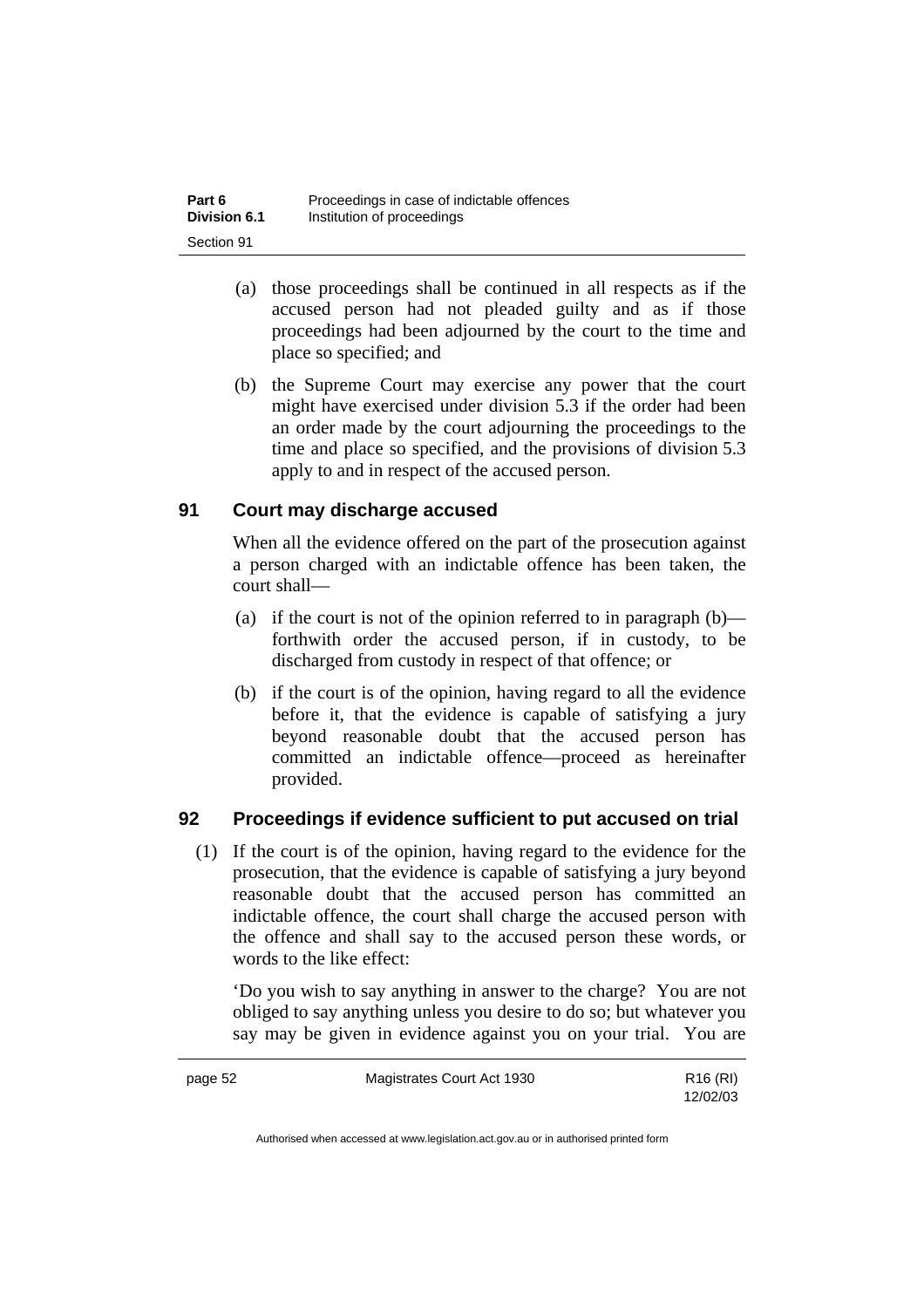| Proceedings in case of indictable offences | Part 6       |
|--------------------------------------------|--------------|
| Institution of proceedings                 | Division 6.1 |
|                                            | Section 92A  |

clearly to understand that you have nothing to hope from any promise or favour, and nothing to fear from any threat that may have been held out to you to induce you to make any admission or confession of your guilt; but whatever you now say may be given in evidence against you on your trial, notwithstanding any such promise or threat.'.

- (2) Subsection (1) does not apply in relation to a person charged with an indictable offence if the court has decided to dispose of the case summarily under a law in force in the Territory.
- (3) If the court commits the accused person for trial before the Supreme Court, any statement made by the person in reply to the question referred to in subsection (1) is on the trial of the accused person, admissible as evidence.
- (4) Whether or not the accused person makes a statement in reply to the question referred to in subsection (1), the magistrate shall ask him or her if he or she desires to give evidence himself or herself or to call any witnesses on his or her behalf and, if the accused person or any other person then gives evidence, the prosecutor is at liberty to cross-examine the witness and to adduce evidence in reply.

#### **92A Committal for sentence for indictable offence tried summarily**

- (1) On the summary conviction of a person charged with an indictable offence, the court may, if it appears to it that by reason of the character and antecedents of that person it is desirable that sentence be passed upon him or her by the Supreme Court, commit him or her for sentence to such sittings of the Supreme Court as the court directs.
- (2) If the court commits a person for sentence under subsection (1), the court shall deal with him or her in the same way as a person who is committed for trial under section 94 (b).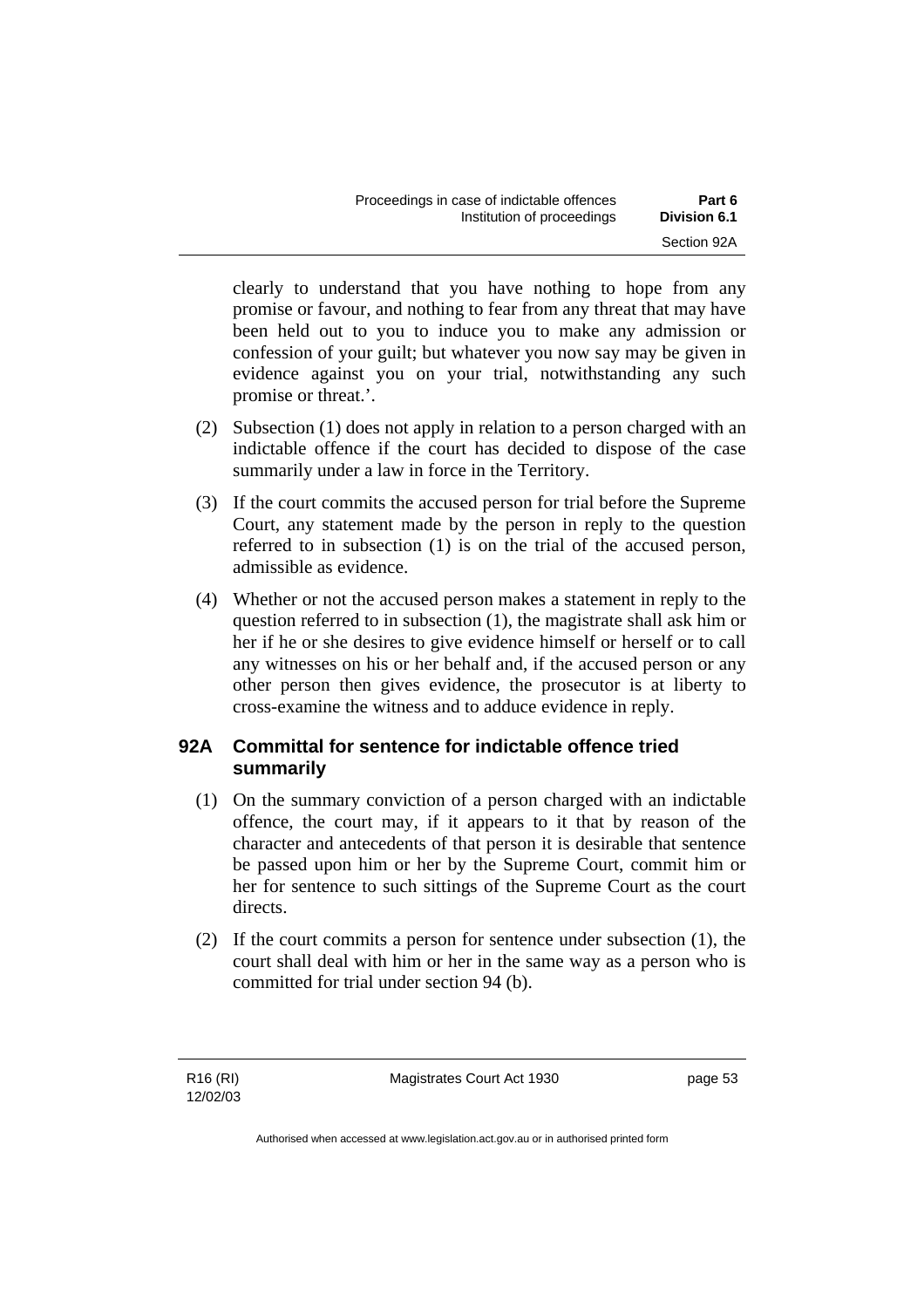| Part 6              | Proceedings in case of indictable offences    |
|---------------------|-----------------------------------------------|
| <b>Division 6.2</b> | Proceedings subsequent to hearing of evidence |
| Section 92B         |                                               |

 (3) The Supreme Court has the same powers of sentencing or otherwise dealing with a person committed for sentence under this section as it would have had if that person had been convicted in that court.

#### **92B Depositions as evidence**

 $If$ —

- (a) a person is charged with an indictable offence; and
- (b) the person has not admitted the truth of the charge; and
- (c) the court has decided to dispose of the case summarily under a law in force in the Territory;

the depositions of the witnesses who gave evidence for the prosecution at the preliminary hearing shall be deemed to be evidence given on the hearing of the charge and those witnesses, or any of them, shall, if so required by the prosecutor or the defendant, be called or recalled, as the case requires, for examination or cross-examination.

#### **93 Admissions and confessions**

Nothing in this Act shall prevent the prosecutor in any case from giving in evidence any admission or confession or other statement of the defendant made at any time, which by law would be admissible as evidence against that person.

# **Division 6.2 Proceedings subsequent to hearing of evidence**

#### **94 Discharge or committal for trial**

When all the evidence for the prosecution and the defence has been taken—

 (a) if the court is of opinion, having regard to all the evidence before it, that a jury would not convict the defendant of an

page 54 Magistrates Court Act 1930 R16 (RI)

12/02/03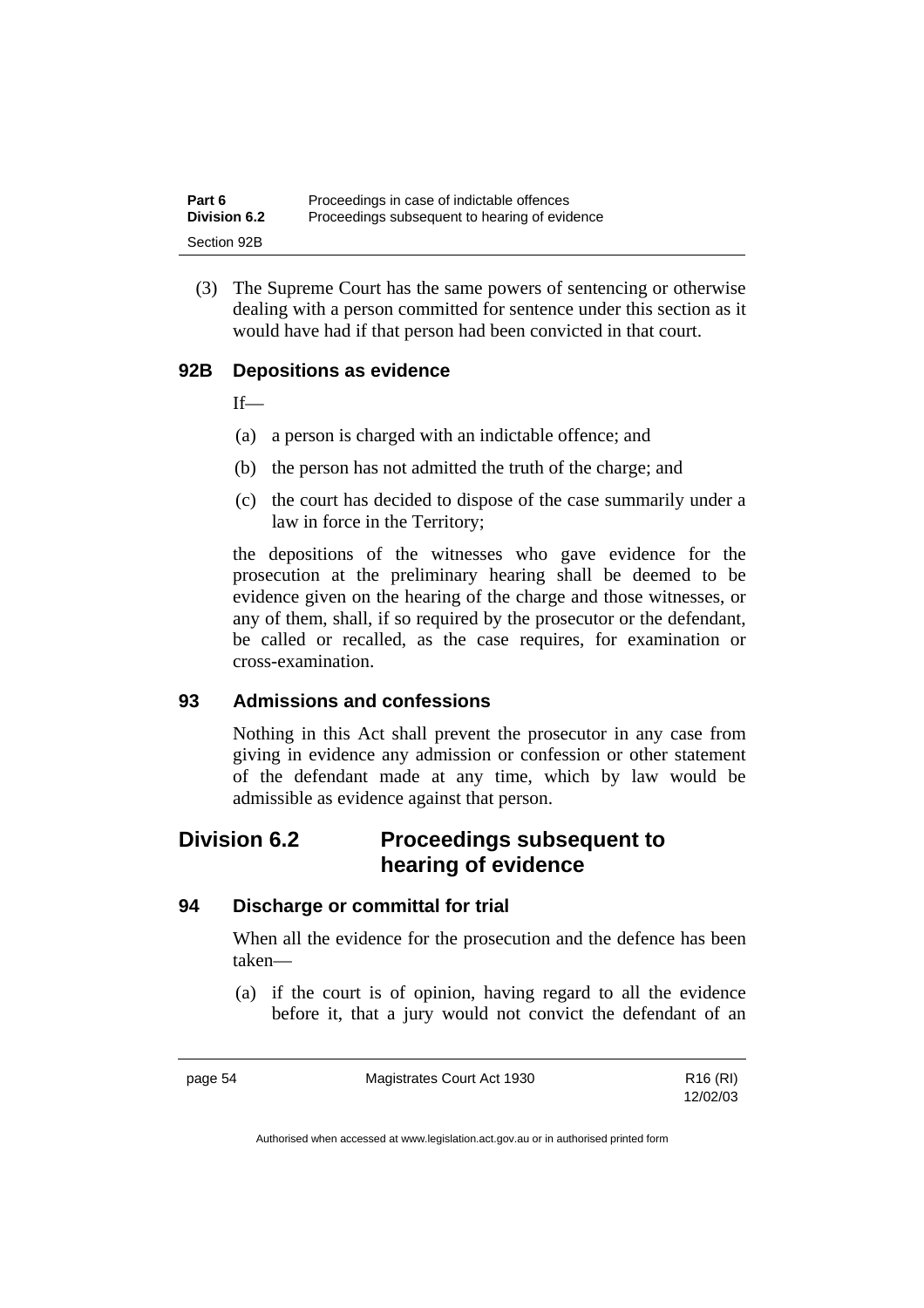indictable offence—it shall forthwith order the defendant, if he or she is in custody, to be discharged as to the information then under inquiry; and

 (b) if the court is not of the opinion referred to in paragraph (a)—it shall commit him or her to take his or her trial for the offence before the Supreme Court, and in the meantime either shall by warrant commit him or her to gaol, a lockup or a remand centre, to be there safely kept until the sittings of the court before which he or she is to be tried, or until he or she is delivered by due course of law or admitted to bail in accordance with the *Bail Act 1992*.

#### **95 Depositions of dead or absent persons**

If, on the trial of a person who has previously been charged before the court with an indictable offence and committed for trial, it is proved—

- (a) that a witness whose depositions were taken at the hearing of the charge before the magistrate is dead or so ill as not to be able to travel or to give evidence, or is absent from Australia; and
- (b) that the depositions of the witness were taken in the presence of the accused person; and
- (c) that the accused person or a legal practitioner representing the accused person had a full opportunity of cross-examining the witness;

the depositions are admissible as evidence—

 (d) if taken in the manner specified in section 54A (3)—be read as evidence at the trial of the accused person without further proof unless it is proved that the magistrate by whom the depositions purport to have been signed did not in fact sign them; or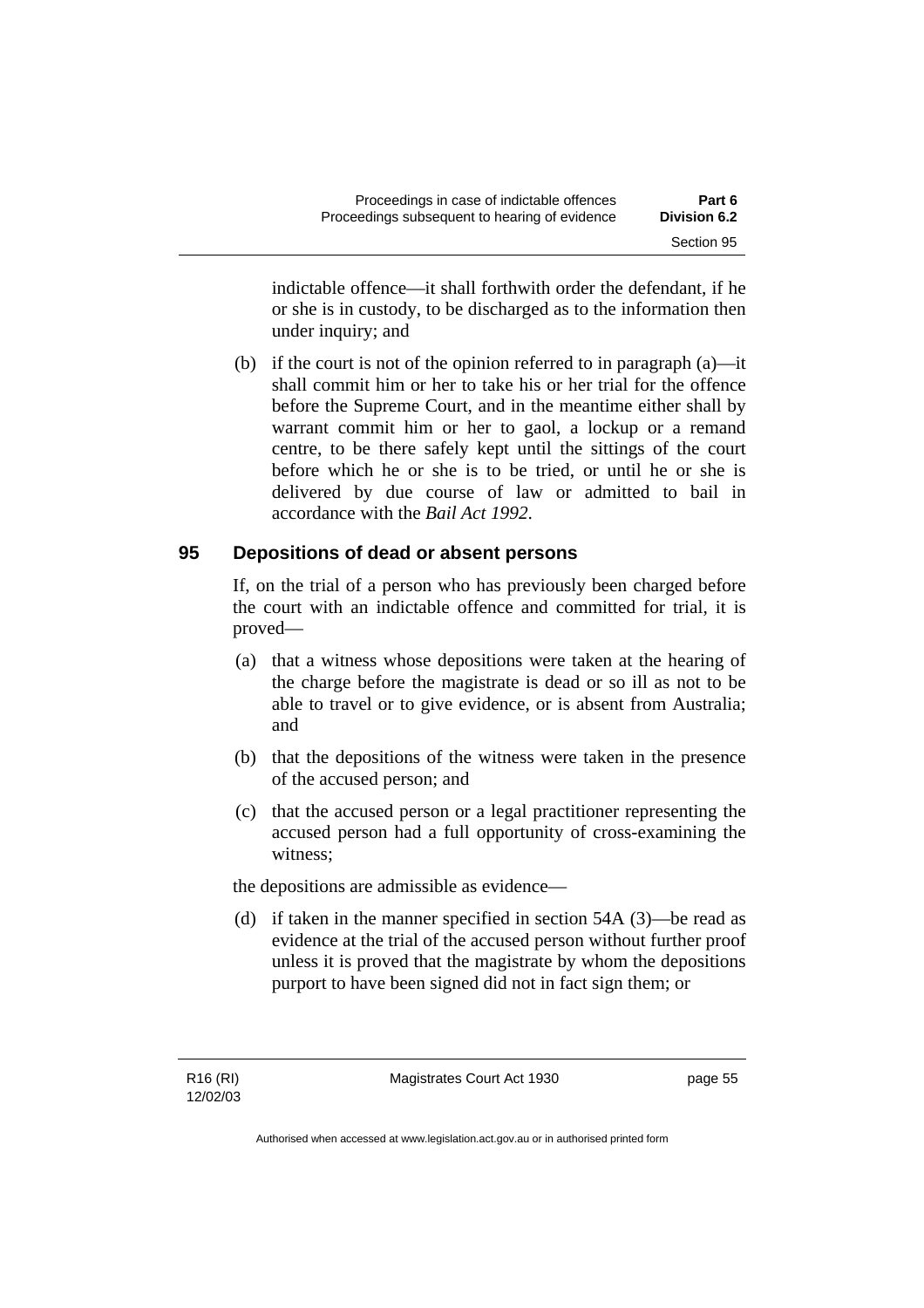| Part 6               | Proceedings in case of indictable offences |
|----------------------|--------------------------------------------|
| <b>Division 6.2A</b> | Costs                                      |
| Section 96           |                                            |

 (e) if recorded by 1 of the means specified in section 54A (2)—be read as evidence at the trial of the accused person if it is proved that the record is a correct record of the depositions and that the transcript is a correct transcript of that record.

#### **96 Evidence for defence**

If a person is charged with an indictable offence as such, the court shall be bound to hear any evidence tendered on his or her behalf tending to show that the defendant is not guilty of the offence with which he or she is charged.

# **Division 6.2A Costs**

#### **97 Discontinued proceedings**

 $If$ —

- (a) in proceedings under this part, the court is of the opinion that the evidence for the prosecution is not capable of satisfying a jury beyond reasonable doubt that the accused person has committed an indictable offence or is of the opinion, having regard to all the evidence before it, that a jury would not convict the defendant of an indictable offence; or
- (b) proceedings under this part are discontinued for any other reason;

the court may order that the informant shall pay to the defendant the costs the court thinks just.

# **Division 6.3 Recognisances of witnesses**

#### **103 Recognisance of witnesses etc**

 (1) The court may bind by recognisance every person whose written statement was admitted in evidence under section 90AA, or who was examined before it, to appear at the court at which the

page 56 Magistrates Court Act 1930

12/02/03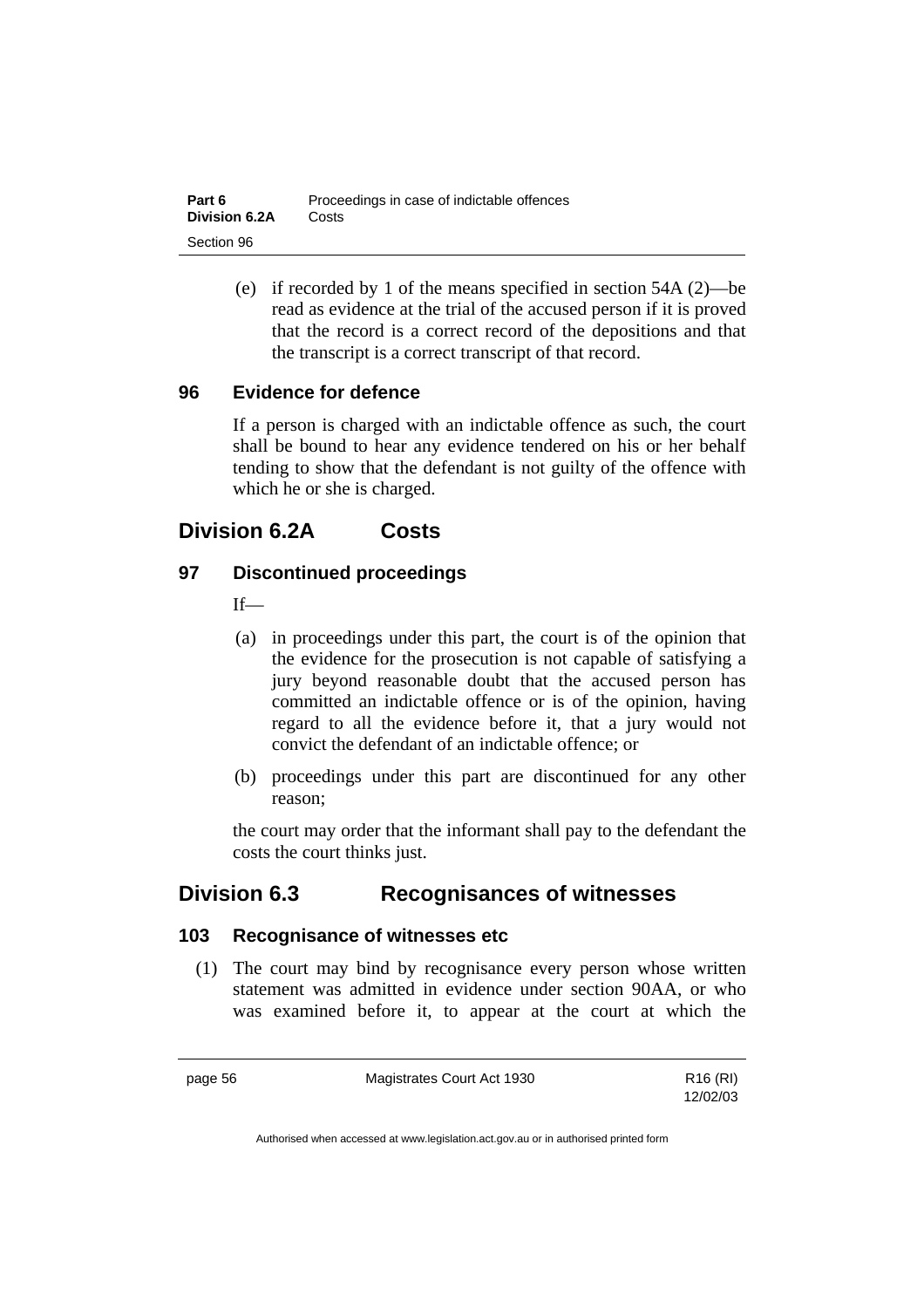defendant is to be tried, and then and there to give evidence against the defendant.

 (2) The recognisance shall particularly specify the profession, trade, or calling of every person who enters into it, together with his or her full name and place of residence.

#### **104 Signature of magistrate—notice to witnesses**

Every such recognisance shall be duly acknowledged by every person who enters into it, and shall be subscribed by the magistrate before whom it is acknowledged, and a notice thereof signed by the magistrate shall at the same time be given to every person bound thereby.

#### **105 Court may commit refractory witness**

- (1) If a witness refuses to enter into the recognisance, the court may by warrant commit him or her to gaol or to a remand centre, there to be safely kept until after the trial of the defendant, unless in the meantime the witness duly enters into the recognisance before a magistrate.
- (2) If afterwards, the defendant is not committed for trial for the offence with which he or she is charged, or if the duly appointed officer declines to file an information against the defendant for the offence, any magistrate, on being duly informed of the fact, may, by his or her order in that behalf, order and direct the keeper of the goal or superintendent of the remand centre, as the case requires where the witness is in custody to discharge him or her from custody, and the keeper or superintendent shall thereupon forthwith discharge him or her accordingly, as to that warrant.

R16 (RI) 12/02/03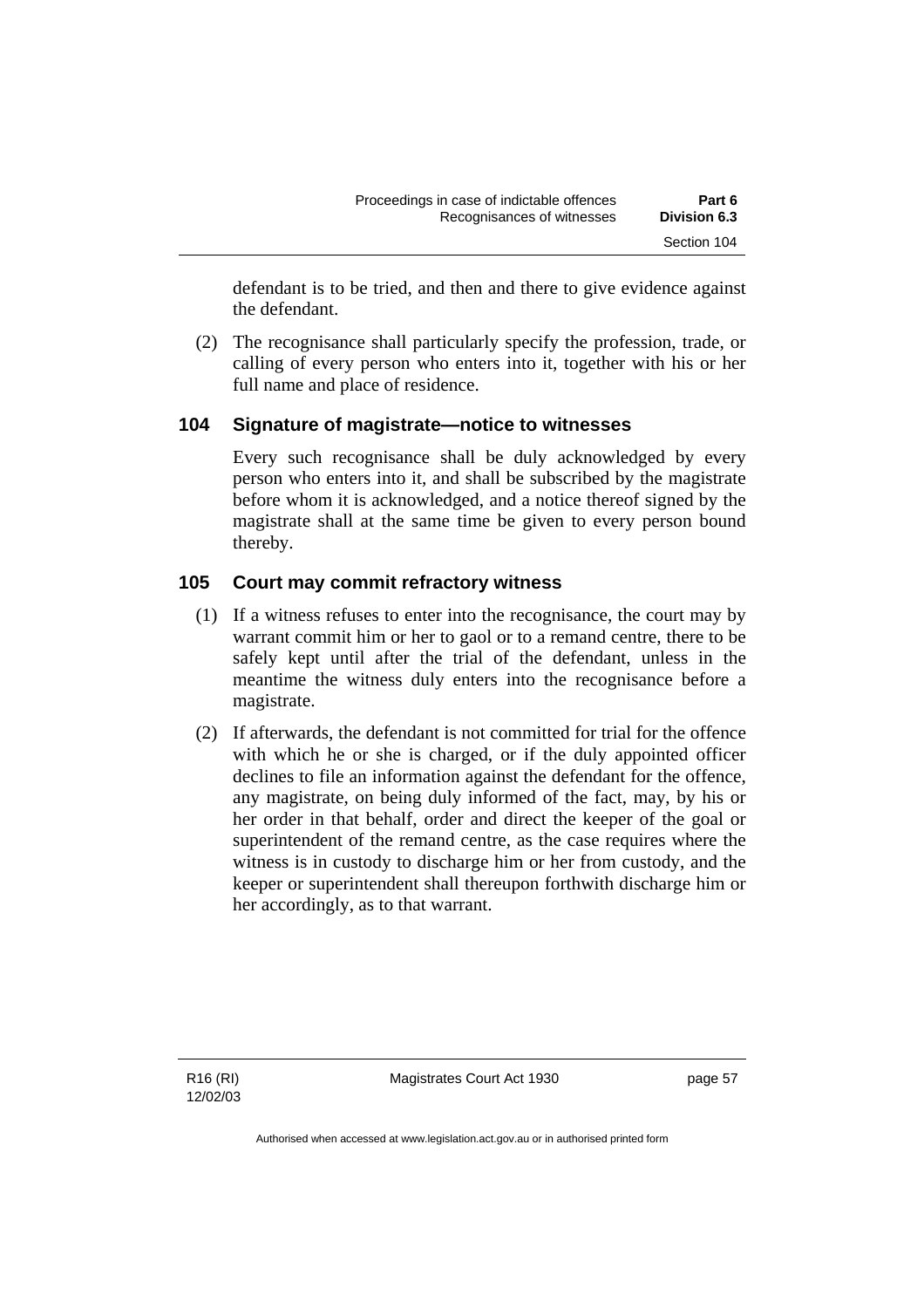# **Division 6.4 Miscellaneous**

## **106 Transmission of depositions etc to director of public prosecutions**

- (1) If a defendant is committed for trial or for sentence the court shall as soon as possible after the conclusion of the case before it, transmit to the director of public prosecutions or a person authorised by the director of public prosecutions all informations, examinations, depositions, statements, bail undertakings and other documents sworn taken or acknowledged in the case.
- (2) The reference in subsection (1) to depositions is a reference to a certified copy of depositions and the reference in that subsection to statements includes a reference to a certified copy of the statement (if any) made by a defendant in reply to the question referred to in section 92 (1).

## **107 Delivery of documents to proper officer of court**

- (1) After the transmission of the documents and before the day of trial, the director of public prosecutions or a person authorised by the director of public prosecutions shall have and be subject to the same duties and liabilities with respect to the documents on a certiorari directed to him or her, or on a rule or order directed to him or her instead of that writ, as the court would have had and been subject to on a certiorari to it if the documents had not been transmitted.
- (2) The director of public prosecutions, a person authorised by the director of public prosecutions, the person representing the director of public prosecutions or the person representing the informant, shall, at any time after the opening of the Supreme Court at the sitting at which the trial is to be had, deliver or cause to be delivered the documents or any of them to the proper officer of the Supreme Court, if the presiding judge so directs.

page 58 Magistrates Court Act 1930

12/02/03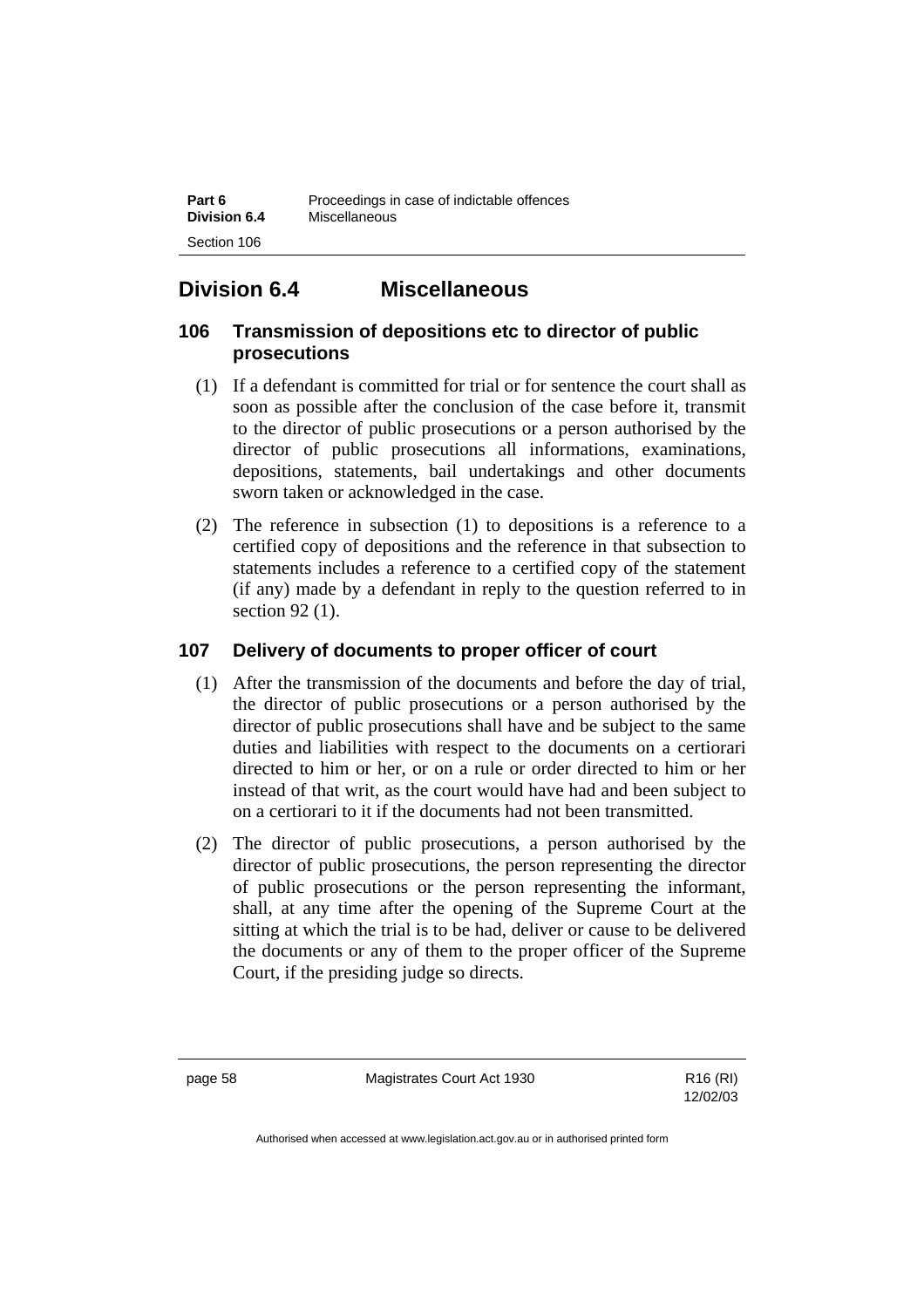| Proceedings in case of indictable offences | Part 6       |
|--------------------------------------------|--------------|
| Miscellaneous                              | Division 6.4 |
|                                            | Section 108  |

## **108 Copies of depositions may be obtained by accused**

- (1) If any person charged with any indictable offence is directed by the Magistrates Court to be tried, if that person, at any time after the examinations in his or her case have been concluded and before the first sitting of the Supreme Court at which he or she is to be tried, makes application to the officer having the custody thereof, that person shall receive from the officer certified copies of the depositions on which he or she has been directed to be tried, and of the evidence given on the cross-examination or the examination of any witnesses that have been cross-examined or called and examined by or on behalf of that person.
- (2) Any gaoler or officer having that person in his or her custody shall convey or cause to be conveyed any such application to the officer having the custody of the depositions and evidence.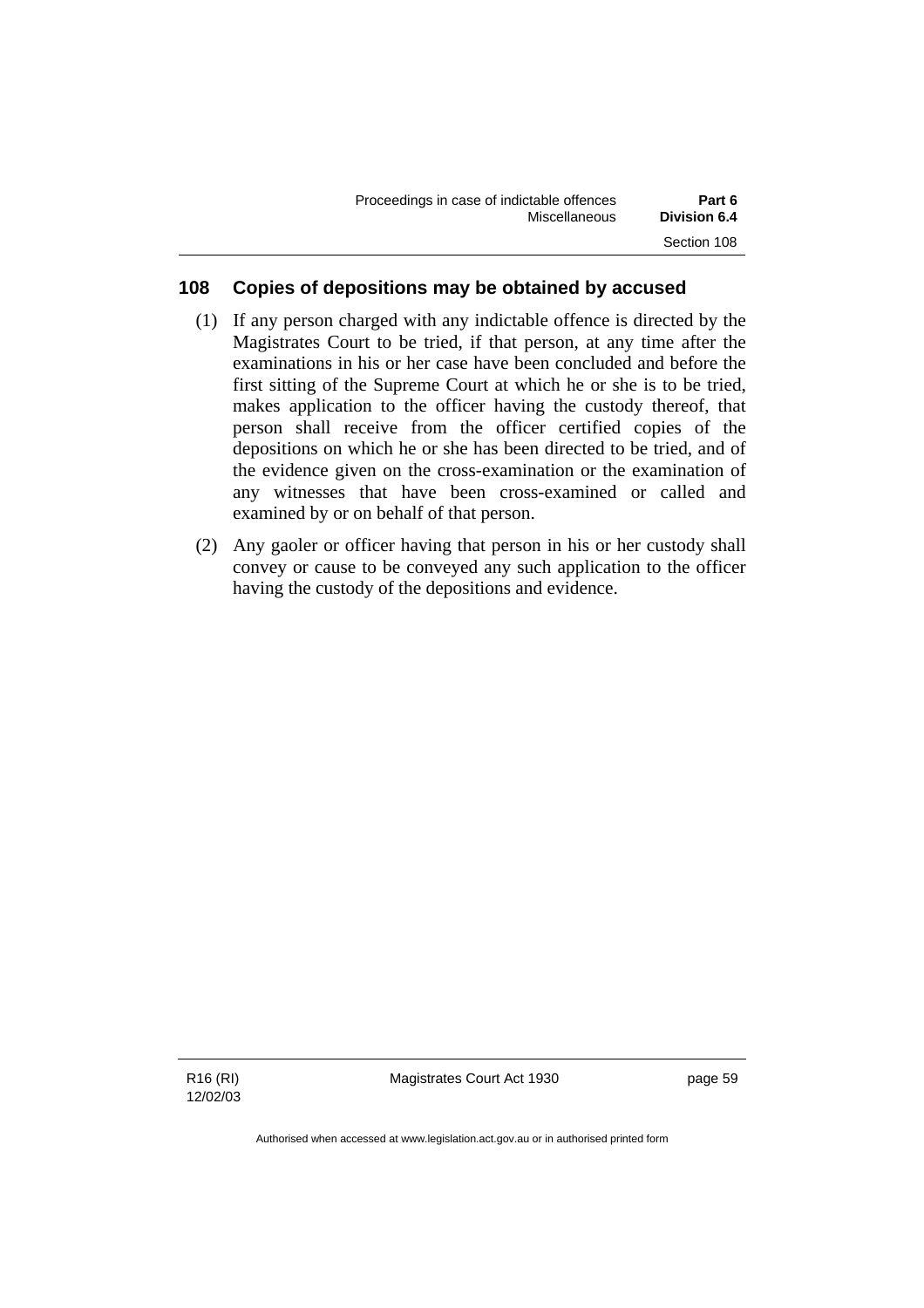Section 108A

# **Part 7** Proceedings for offences **punishable summarily**

## **108A Indictable offences dealt with summarily**

 $If$ —

- (a) a person is charged with an indictable offence; and
- (b) the court has decided to dispose of the case summarily under a law in force in the Territory;

this part applies, so far as it is applicable, to the summary disposal of the case.

## **109 Dismissal or adjournment in absence of informant**

- $(1)$  If—
	- (a) the defendant appears (whether voluntarily, in accordance with a summons or under a warrant) at the time and place for the hearing of an information in respect of an offence punishable summarily; and
	- (b) the informant, having been notified of the time and place for the hearing, does not appear either personally or by a legal practitioner appearing for him or her;

the court shall, subject to subsection (2), dismiss the information.

 (2) The court may, if it thinks it is appropriate to do so, adjourn to another day the hearing of an information that would otherwise be dismissed under subsection (1).

page 60 Magistrates Court Act 1930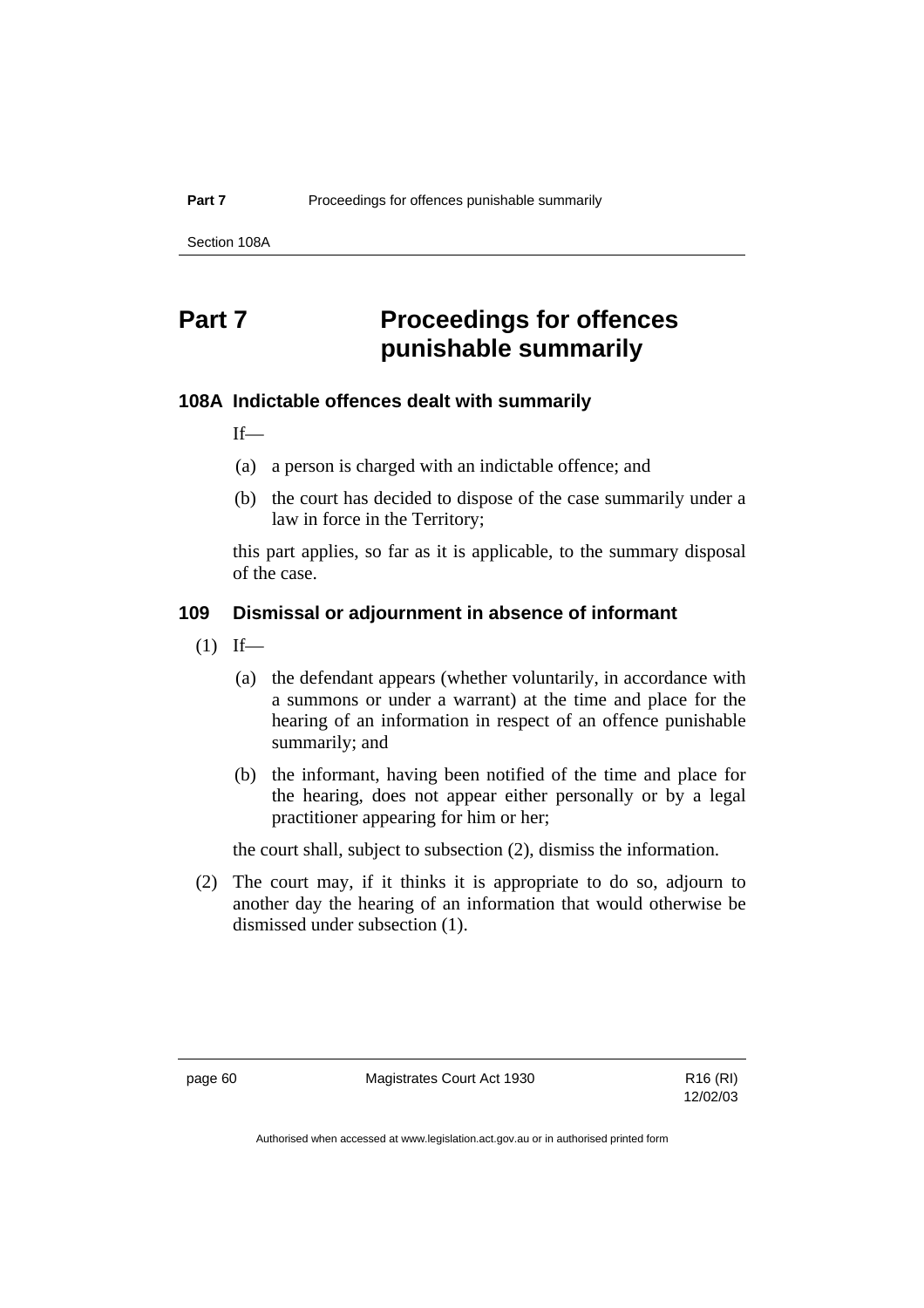## **110 Ex parte hearing in absence of defendant**

- (1) If a summons has been served in accordance with section 41 and the defendant does not appear when called, the court may either—
	- (a) proceed ex parte to hear and determine the case in the absence of the defendant; or
	- (b) on oath being made before it, substantiating the matter of the information to its satisfaction, issue its warrant for the arrest of the defendant and to bring him or her before the court to answer to the information and be further dealt with according to law.
- (2) If the court proceeds under subsection (1) (a)—
	- (a) the evidence of the informant or another person may be given orally; or
	- (b) a written statement made by the informant or another person may be admitted as evidence of the matters contained in it.
- (3) A written statement admitted in evidence shall constitute the depositions of the person who made the statement.
- (4) A written statement shall not be admitted in evidence unless it is sworn before—
	- (a) a legal practitioner; or
	- (b) a justice of the peace; or
	- (c) the registrar; or
	- (d) a prescribed person.
- (5) If the court admits a written statement in evidence it may, of its own motion, adjourn the hearing of the information and require the person who made the statement to attend before the court to give evidence.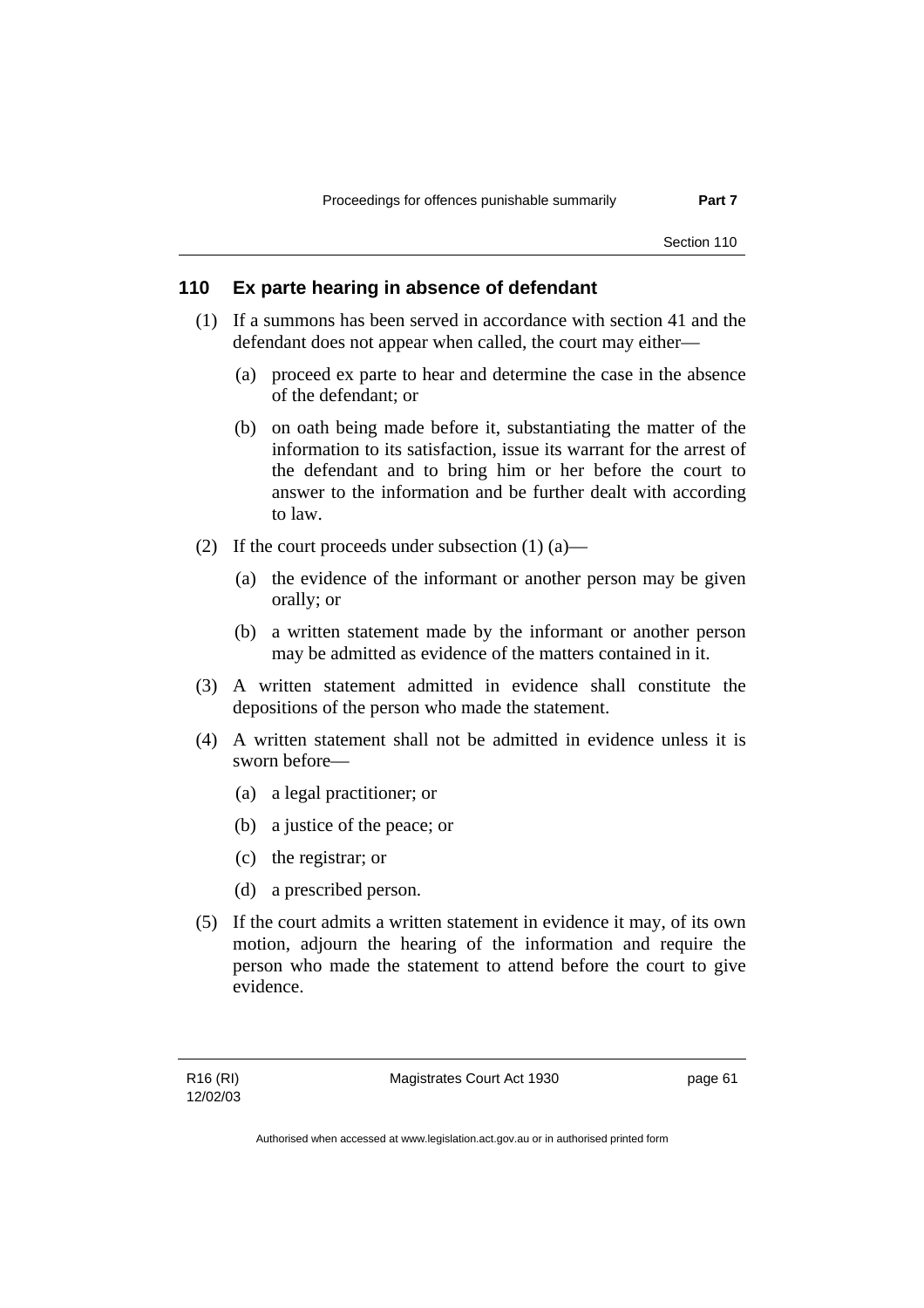Section 111

 (6) Although a part of a written statement tendered in evidence under this section is inadmissible according to the rules of evidence, that statement is nevertheless admissible under this section as evidence of the matters contained in the remainder of that statement, but if the court admits such a statement, the court shall identify the part that is inadmissible and shall, with reference to that part, write on the statement 'ruled inadmissible' or words to that effect.

## **111 Magistrate may adjourn case**

If the court on the non-appearance of the defendant issues its warrant, it shall adjourn the hearing of the information until the defendant is arrested, and if the defendant is afterwards arrested under the warrant he or she shall be detained in safe custody until he or she can be brought up before the court at a convenient time and place of which the informant shall have due notice.

## **112 Both parties appearing**

If both parties appear either personally or by legal practitioners appearing for them, the court shall proceed to hear and determine the information.

#### **113 Proceedings at hearing on defendant's confession**

If the defendant is present at the hearing, the substance of the information shall be stated to the defendant, and the defendant shall be asked if he or she has any cause to show why he or she should not be convicted or why an order should not be made against him or her, and if the defendant has no cause to show, the court may convict the defendant, or make an order against the defendant accordingly.

## **114 If defendant does not admit the case**

If the defendant does not admit the truth of the information, the court shall proceed to hear the informant and his or her witnesses and also the defendant and his or her witnesses and also such

page 62 Magistrates Court Act 1930

12/02/03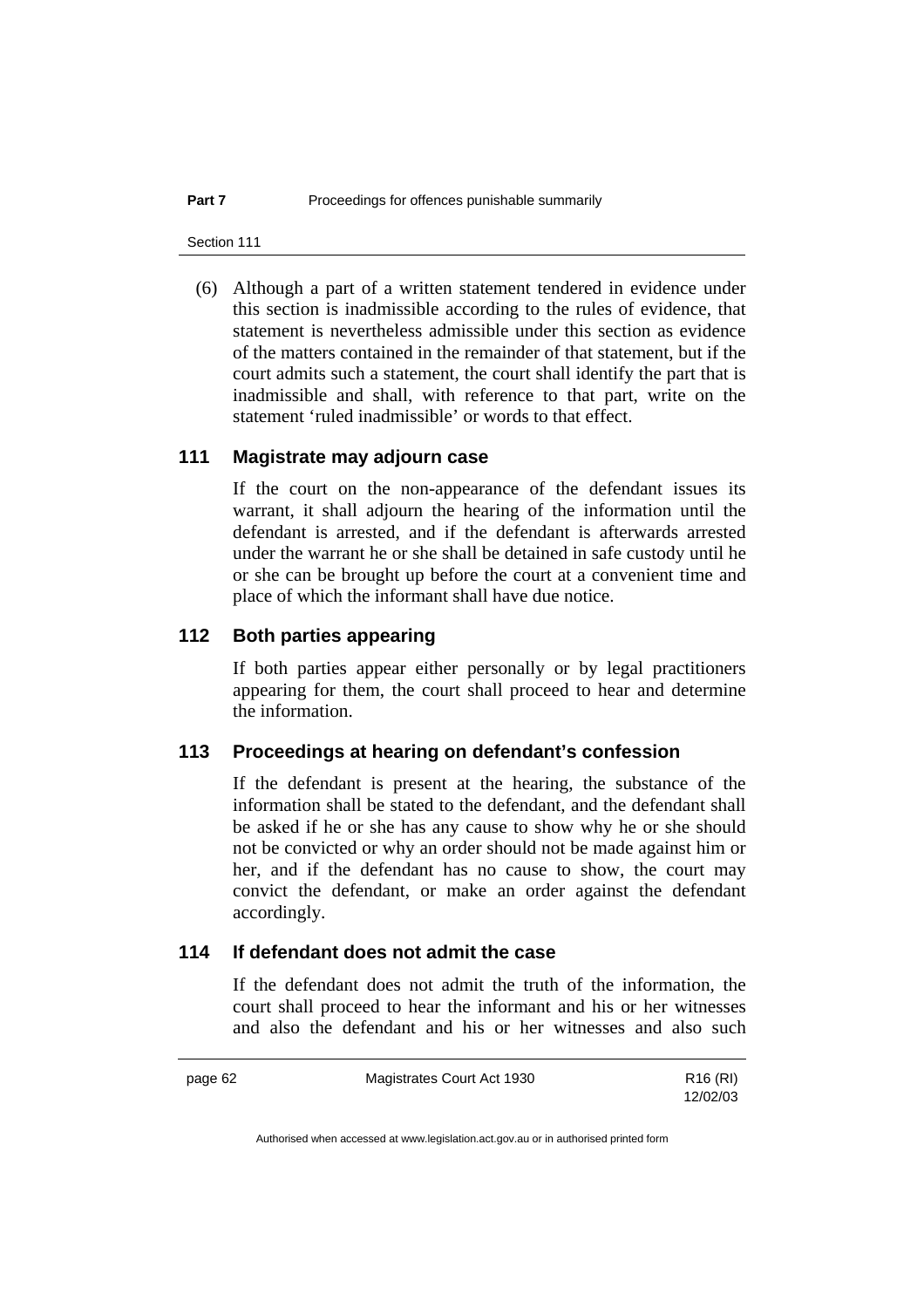witnesses as the informant may examine in reply, if the defendant has given any evidence other than as to his or her general character; and the court having heard what each party has to say, and the evidence so adduced, shall consider the whole matter and determine it, and shall convict or make an order on the defendant or dismiss the information as justice requires.

## **115 Court may proceed to hearing in absence of both or either of the parties**

If at the time or place to which a hearing or further hearing is adjourned, either or both of the parties does not or do not appear personally or by legal practitioners appearing for them, the court may proceed to the hearing or further hearing as if the party or parties were present, or if the informant does not appear the court may dismiss the information with or without costs.

#### **116 Conduct of summary proceedings regulated**

The defendant or a legal practitioner representing the defendant may address the court after all the evidence for the informant and the evidence (if any) for the defendant and for the informant in reply has been given and the informant or a legal practitioner representing the informant shall have a closing address.

R16 (RI) 12/02/03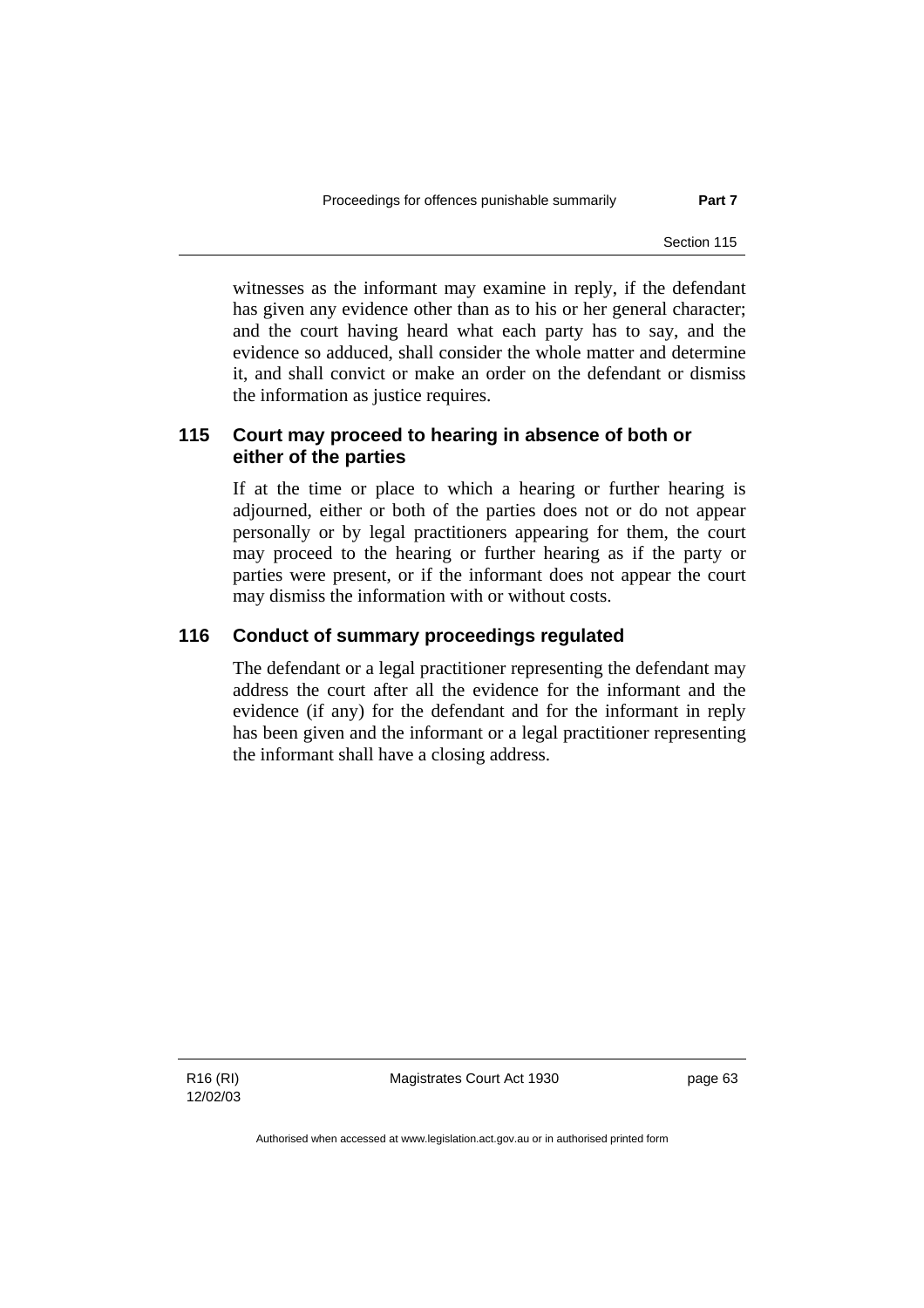Section 116A

# **Part 7A Service and pleading by post for certain offences**

## **116A Interpretation for pt 7A**

(1) In this part:

*defendant* means a person who has been duly served with a summons in accordance with section 116B.

- (2) A reference in this part, other than in section 116B (2), to the notice to defendant form, the notice of intention to defend form or the plea of guilty form is a reference to a copy of that form printed on the back of a copy of a summons.
- (4) In this part, a reference to a law in force in the Territory includes a reference to—
	- (a) the Australian National University Parking and Traffic Statute as amended and in force from time to time; and
	- (b) if that statute is repealed and remade—the remade statute as amended and in force from time to time.

#### **116AA Meaning of prescribed offence for pt 7A**

- (1) For this part, an offence against a law in force in the Territory is a *prescribed offence* in relation to a person if—
	- (a) for an offence against the road transport legislation—the maximum fine that can be imposed on the person for the offence is 30 penalty units; or
	- (b) for any other offence—the maximum fine that can be imposed on the person for the offence is 10 penalty units.

page 64 Magistrates Court Act 1930 R16 (RI)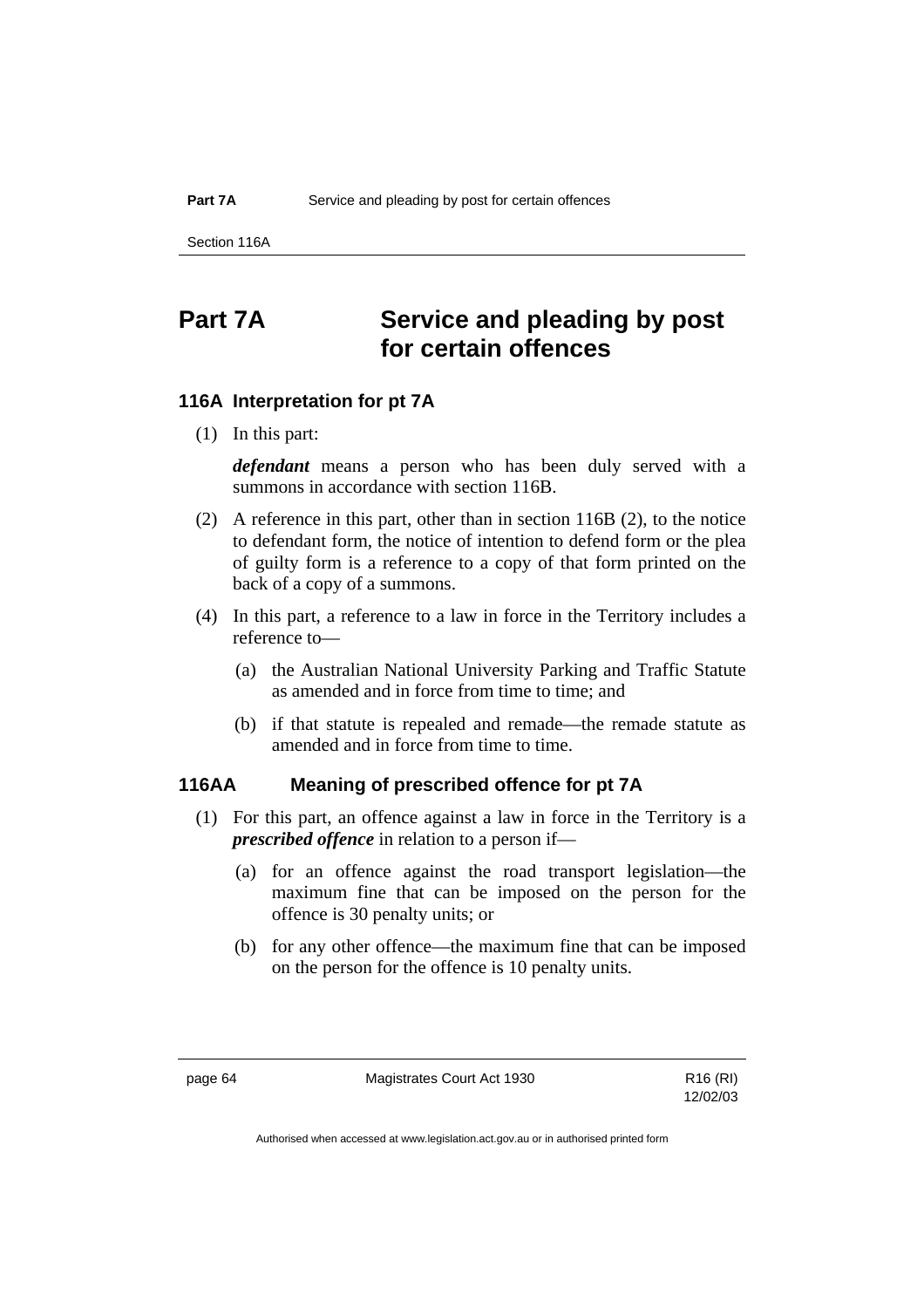(2) In subsection (1):

*road transport legislation* means the following:

- (a) the *Road Transport (Dimensions and Mass) Act 1990*;
- (b) the *Road Transport (Driver Licensing) Act 1990*;
- (c) the *Road Transport (General) Act 1990*;
- (d) the *Road Transport (Public Passenger Services) Act 2001*;
- (e) the *Road Transport (Safety and Traffic Management) Act 1999*;
- (f) the *Road Transport (Vehicle Registration) Act 1999*;
- (g) any other Act or any regulations (or provision of an Act or regulations) prescribed under the regulations;
- (h) any regulations made under an Act mentioned in paragraphs (a) to (g) or any provisions of such an Act.

## **116B Service of summons**

- (1) Without prejudice to the methods of service provided for by section 41 (1), a summons with respect to a prescribed offence may be served on the person to whom it is directed—
	- (a) by delivering 2 copies of the summons to him or her personally; or
	- (b) by sending 2 copies of the summons by post addressed to him or her at his or her last-known place of residence or business; or
	- (c) by leaving 2 copies of the summons at his or her last-known place of residence or business with a person apparently resident or employed at that place and apparently over the age of 16 years.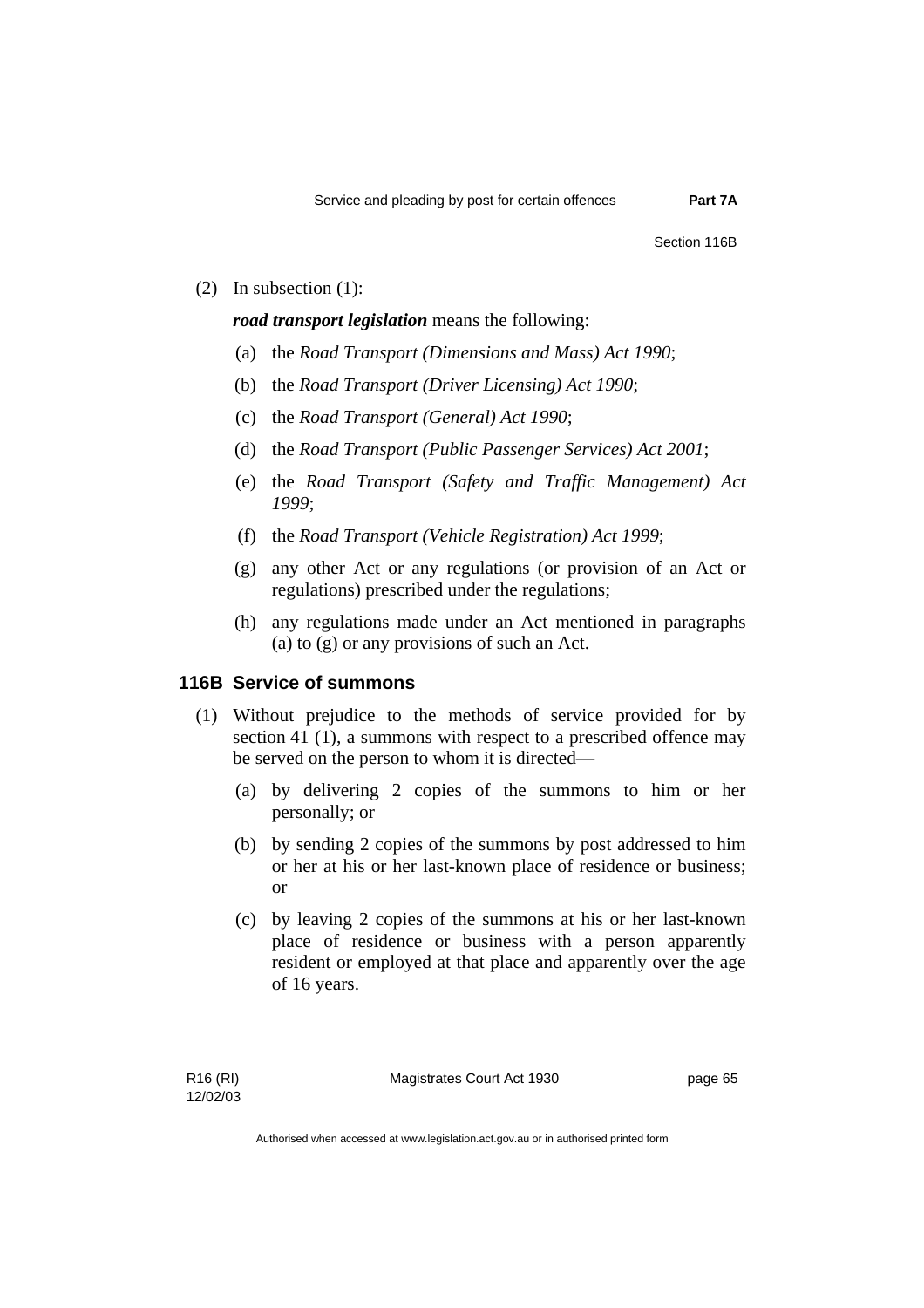Section 116BA

- (2) One copy of a summons with respect to a prescribed offence served in accordance with this section shall have the notice to defendant form printed on the back of it, and the other copy of that summons so served shall have the notice of intention to defend form and the plea of guilty form printed on the back of it.
- (3) Service in accordance with this section of a summons with respect to a prescribed offence, being service in a manner referred to in paragraph (1) (a) or (c), shall be effected not less than 14 days before the day when the person to whom it is directed is required by the summons to appear before the court.
- (4) If a summons with respect to a prescribed offence is served in accordance with this section in the manner referred to in subsection (1) (b), the 2 copies of the summons shall be sent by post not less than 21 days before the day when the person to whom it is directed is required by the summons to appear before the court.

#### **116BA Giving of notice**

If the registrar is required to give notice to a person under this part, the notice may be served by sending a copy by post addressed to the person at his or her last-known place of residence or business.

## **116C Proof of service**

- (1) Service of a summons or notice for this part may be proved by the oath of the person who served it, by affidavit or otherwise.
- (2) For this part, if—
	- (a) a summons has been served in accordance with section 116B; and
	- (b) a copy of the summons is returned to the registrar with the notice of intention to defend form or the plea of guilty form completed;

page 66 Magistrates Court Act 1930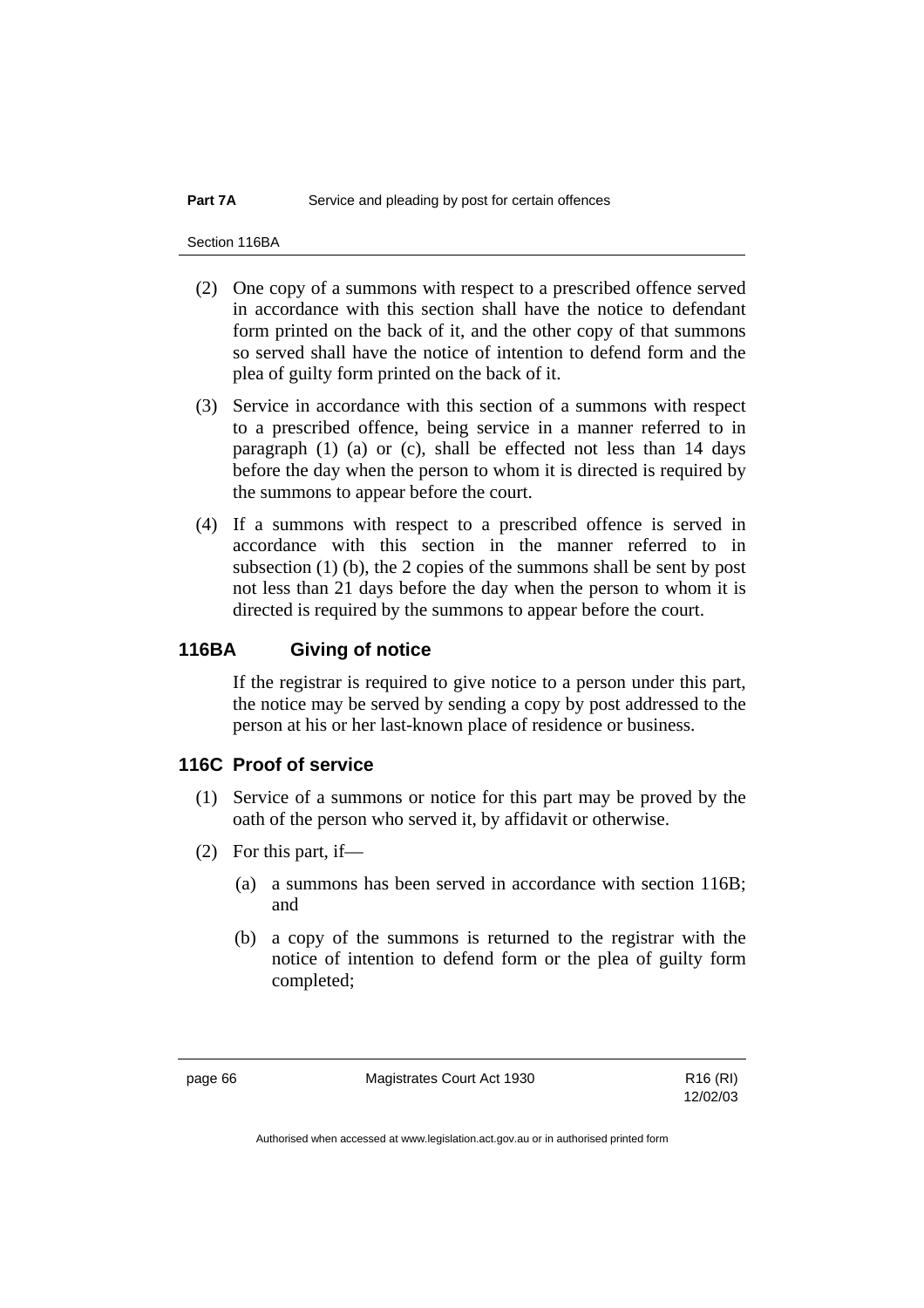the defendant shall, unless the contrary is proved, be taken to have completed and signed the form so completed and to have returned the form to the registrar.

- (3) The plea of guilty form shall be signed in the presence of one of the following persons:
	- (a) the registrar;
	- (b) a legal practitioner;
	- (c) a justice of the peace;
	- (d) a prescribed person.

## **116D Pleas**

A defendant may—

- (a) without prejudice to any other means of pleading guilty, enter a plea of guilty by completing the plea of guilty form and returning the form, whether by post or otherwise, to the registrar; or
- (b) give notice of his or her intention to defend by completing the notice of intention to defend form and returning the form, whether by post or otherwise, to the registrar.

#### **116E Procedure if plea of guilty entered**

- $(1)$  If—
	- (a) a defendant enters a plea of guilty in accordance with section 116D; and
	- (b) the defendant—
		- (i) does not appear at the hearing; or
		- (ii) appears but does not withdraw his or her plea of guilty; and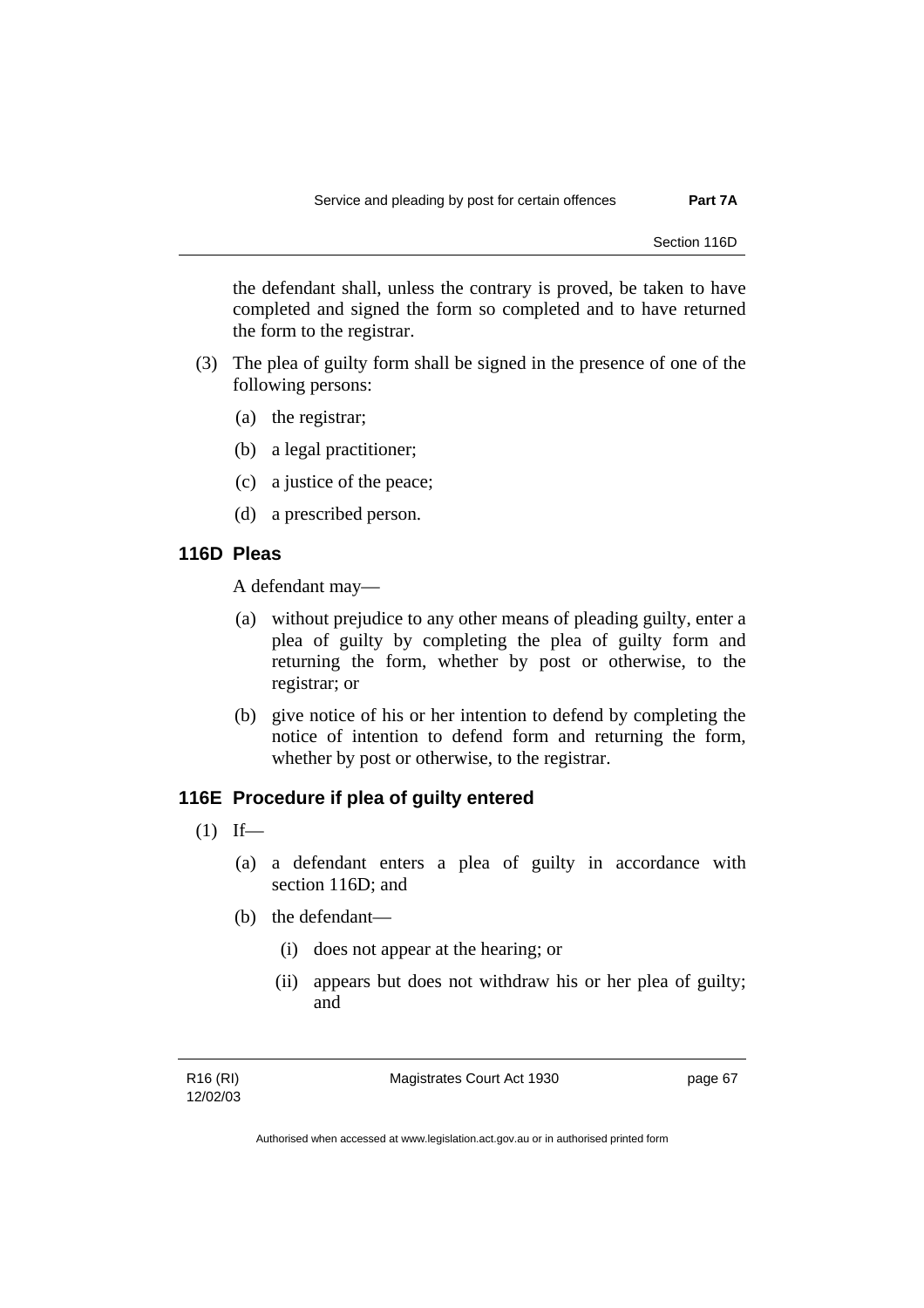Section 116F

(c) the court accepts the plea of guilty;

the court shall record a plea of guilty and determine the proceedings accordingly.

- (2) The court shall, in determining proceedings under subsection (1), have regard to the matters (if any) drawn to the attention of the court in the plea of guilty and shall give to those matters the weight that to the court seems proper.
- (3) If the court declines to accept a plea of guilty entered in accordance with section 116D—
	- (a) the court shall adjourn the hearing and fix a time and place for the hearing of the proceedings; and
	- (b) if the defendant is not before the court—the registrar shall give to the defendant notice of the time and place so fixed.
- (4) If a defendant does not appear at the time and place fixed under subsection (3), the court may hear and determine the proceedings in the absence of the defendant.

#### **116F Procedure if notice of intention to defend given**

If a defendant returns the notice of intention to defend form to the registrar before the day when he or she is required by the summons to appear before the court—

- (a) the court shall fix a time and place for the hearing of the proceedings; and
- (b) the registrar shall give to the defendant notice of the time and place so fixed.

## **116FA Procedure if defendant pleads not guilty**

If the defendant appears before the court at the time and place at which he or she is required by the summons to appear and pleads not guilty, the court shall adjourn the hearing, fix a time and place

page 68 Magistrates Court Act 1930

12/02/03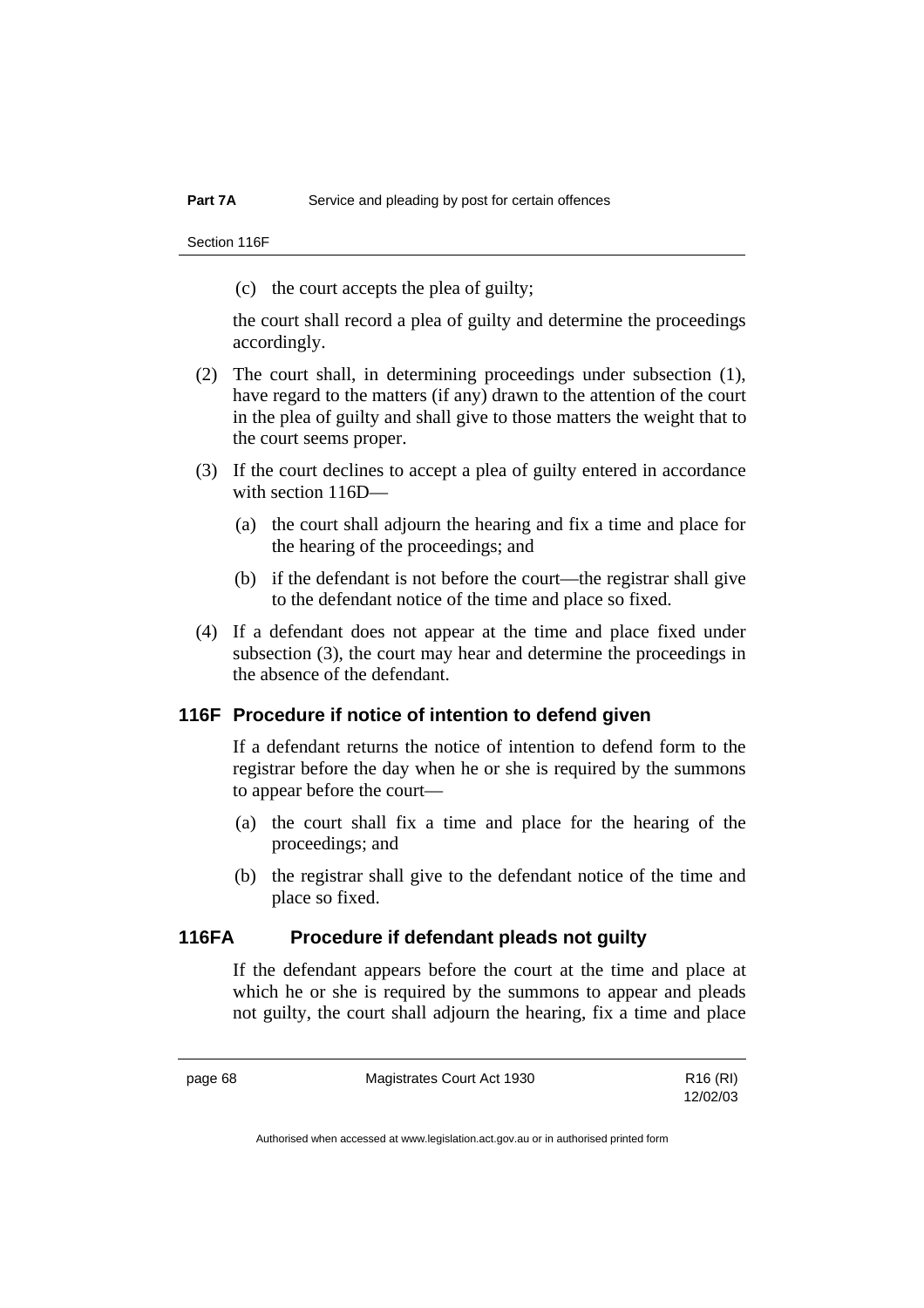for the hearing of the proceedings and inform the defendant of the time and place so fixed.

## **116G Procedure if defendant does not plead**

If—

- (a) a summons has been served in accordance with section 116B; and
- (b) either—
	- (i) the defendant does not enter a plea of guilty in accordance with section 116D or return the notice of intention to defend form to the registrar before the day when he or she is required by the summons to appear before the court, and does not appear before the court at the time and place specified in the summons; or
	- (ii) the defendant does not appear before the court at the time and place specified in the notice given to him or her in accordance with section 116F or fixed by the court in accordance with section 116FA; and
- (c) the court is satisfied—
	- (i) that the matters alleged in the summons are reasonably sufficient to inform the defendant of the offence alleged against him or her; and
	- (ii) that the matters so alleged constitute the offence charged in the summons;

the court may convict the defendant of the offence charged in the summons.

## **116H Restricted penalties under pt 7A**

(1) Subject to subsection (3), if—

R16 (RI) 12/02/03 Magistrates Court Act 1930 **page 69**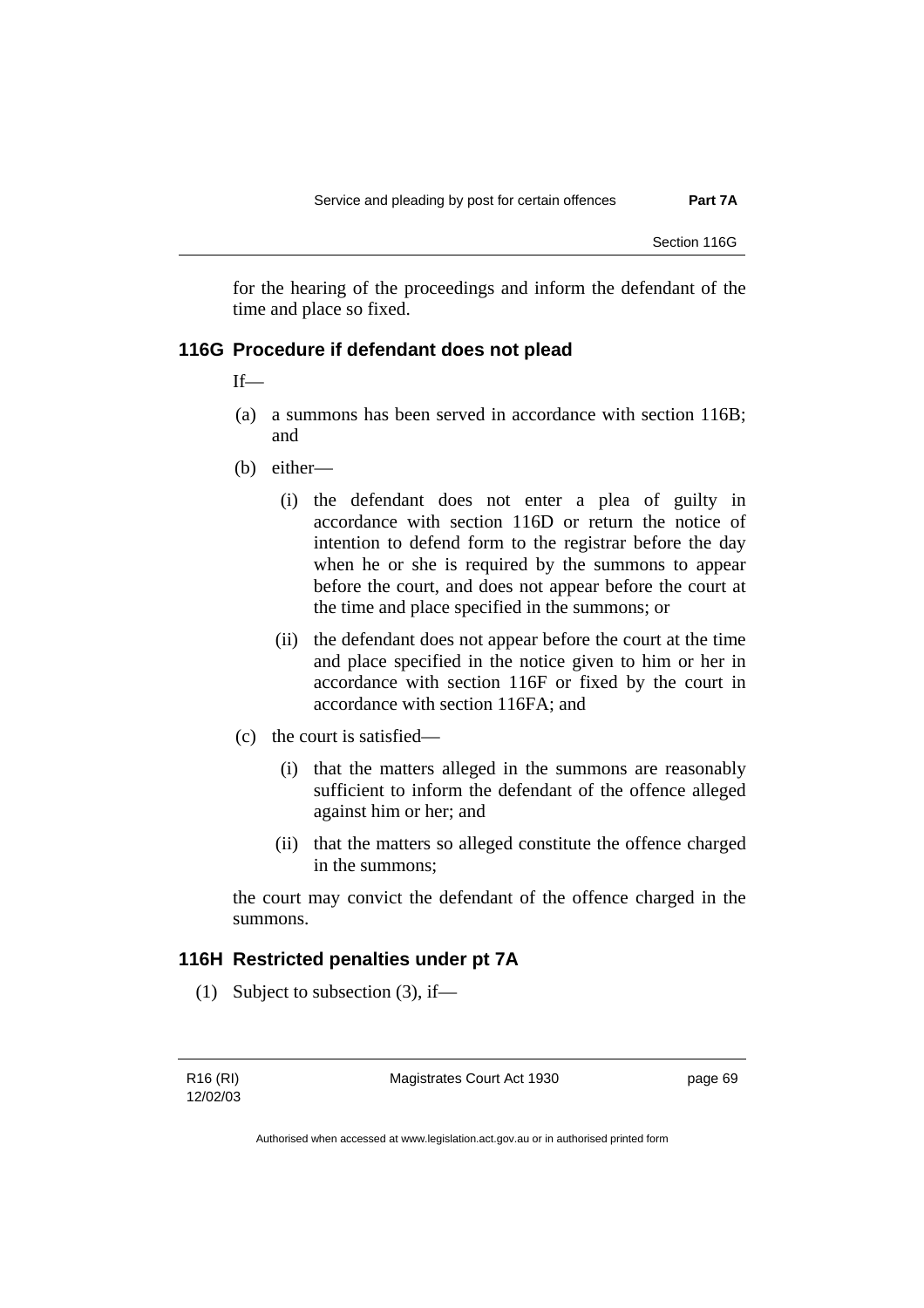- (a) a defendant is convicted under this part of an offence against a law referred to in a paragraph of section 116A (3); and
- (b) at the time that the defendant is sentenced, the defendant is not before the court or is not represented before the court by a legal practitioner;

the only penalty that the court may impose is a fine of an amount not exceeding the amount referred to in that paragraph.

- $(2)$  If—
	- (a) the court convicts a defendant of an offence against a law referred to in a paragraph of section 116A (3); and
	- (b) the law provides in effect that a penalty other than a fine may be imposed on the defendant; and
	- (c) at the time that the defendant is sentenced, the defendant is not before the court or is not represented before the court by a legal practitioner;

and the court considers that a penalty other than a fine may be appropriate—

- (d) the court shall adjourn the hearing and fix a time and place for sentence; and
- (e) the registrar shall give to the defendant notice of the time and place so fixed.
- (3) If a defendant convicted of an offence against a law referred to in a paragraph of section 116A (3) does not appear at the time and place fixed under subsection (2), the court, in the absence of the defendant, may impose on the defendant any penalty that is applicable under that law.

#### **116I Consequences of conviction ex parte**

If a defendant is, in his or her absence, convicted of an offence, the registrar shall give to the defendant written notice of—

| page 70 | Magistrates Court Act 1930 | R <sub>16</sub> (RI)<br>12/02/03 |
|---------|----------------------------|----------------------------------|
|         |                            |                                  |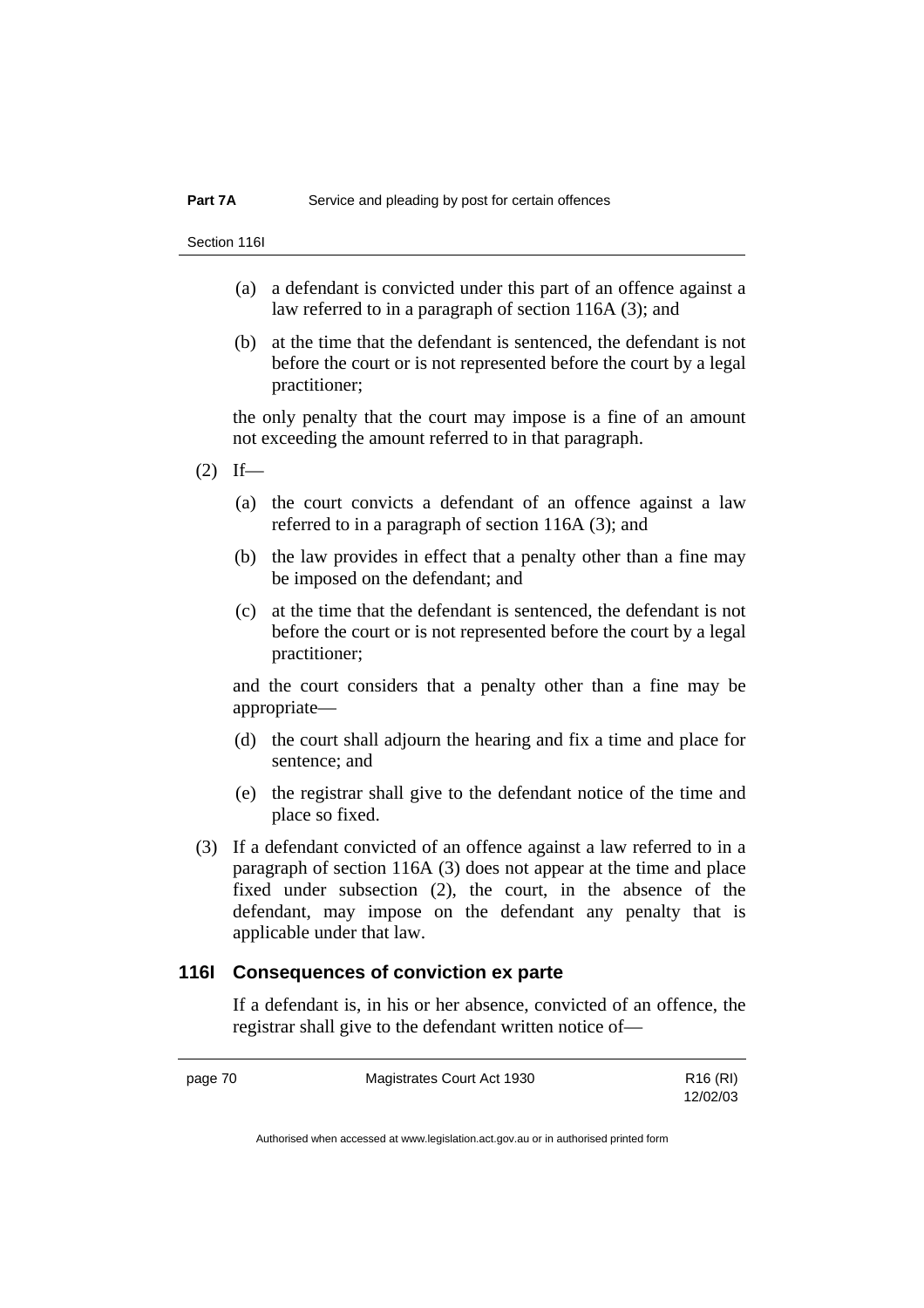Section 116I

- (a) the conviction and order of the court; and
- (b) the penalty (if any) imposed by the court, and the means by which and the time by which the penalty is required to be discharged; and
- (c) except where the proceedings are determined in accordance with section 116E (1), the defendant's right to apply for the setting aside of the conviction or order in accordance with section 23.

R16 (RI) 12/02/03 Magistrates Court Act 1930 **page 71**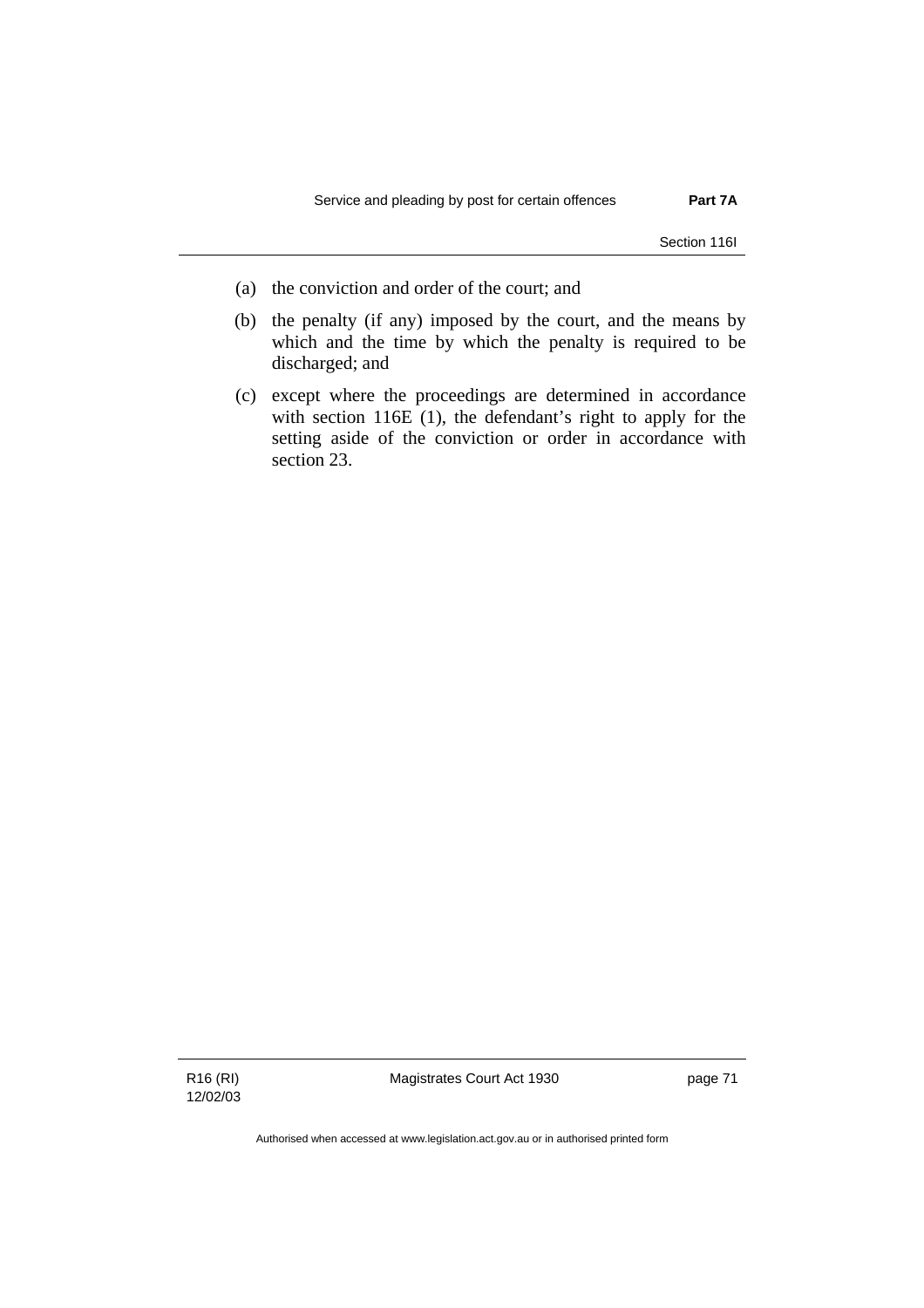# **Part 8 Infringement notices for certain offences**

# **Division 8.1 Preliminary**

## **117 Definitions for pt 8**

In this part:

*administering authority*, for an infringement notice offence, means the entity that, under the regulations, is the administering authority for the offence.

*authorised person*, for part 8 (Infringement notices for certain offences)—see section 134A (3).

*date of service*, of an infringement notice or reminder notice that has been, or is to be, served on a person, means the date the notice is served on the person.

*infringement notice* means a notice under section 120 (Service of infringement notices).

*infringement notice offence* means an offence declared under the regulations to be an offence to which this part applies.

*infringement notice penalty*, for a person for an infringement notice offence, means—

- (a) the amount prescribed under the regulations as the penalty payable by the person for the offence under an infringement notice for the offence; or
- (b) if a reminder notice has also been served on the person for the offence—the total of the amount mentioned in paragraph (a) and the amount prescribed under the regulations as the amount payable by the person for the cost of serving the reminder notice.

page 72 Magistrates Court Act 1930 R16 (RI)

12/02/03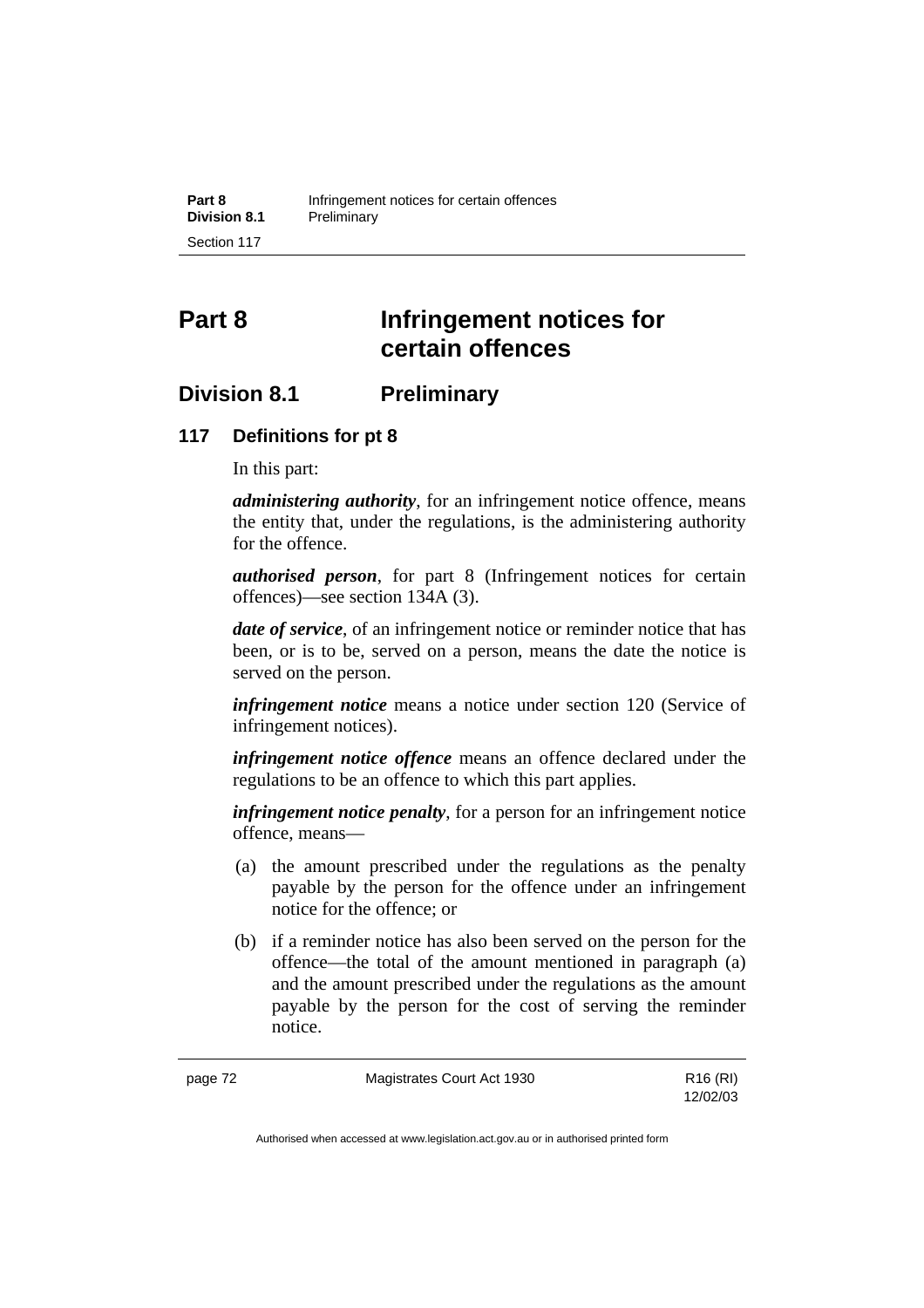*reminder notice* means a notice under section 129 (Reminder notices).

## **118 Purpose and effect of pt 8**

- (1) The purpose of this part is to create a system of infringement notices for certain offences as an alternative to prosecution.
- (2) This part does not—
	- (a) require an infringement or reminder notice to be served on a person; or
	- (b) affect the liability of a person to be prosecuted for an offence if—
		- (i) an infringement or reminder notice is not served on the person for the offence; or
		- (ii) the person does not comply with an infringement or reminder notice served on the person for the offence; or
		- (iii) an infringement notice served on the person for the offence is withdrawn; or
	- (c) prevent the service of 2 or more infringement notices on a person for an offence; or
	- (d) limit or otherwise affect the penalty that may be imposed by a court on a person for an offence.

## **119 Regulations about infringement notice offences**

- (1) The regulations may prescribe an offence, other than an offence for which a penalty of imprisonment may be imposed, for the definition of infringement notice offence in section 117 (Definitions for pt 8)  $by-$ 
	- (a) stating the offence; or
	- (b) referring to the provision creating the offence; or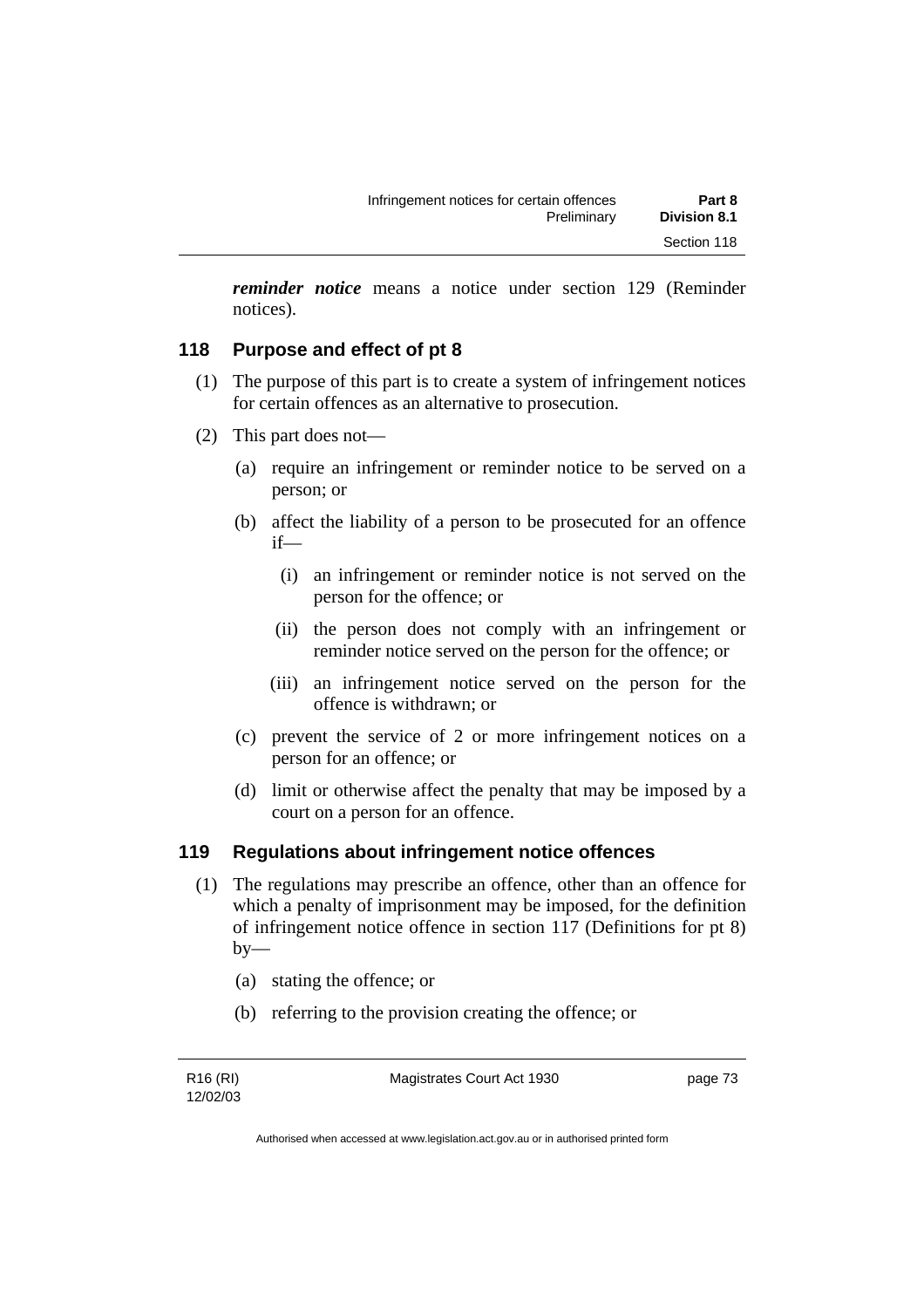- (c) providing that all offences, or all offences except for stated offences, against an Act or subordinate law are infringement notice offences.
- (2) Subsection (1) does not limit the ways that the regulations may prescribe an offence for that definition.
- (3) The regulations may, for the definition of infringement notice penalty in section 117, prescribe—
	- (a) an amount as the penalty payable by anyone for an offence if it is dealt with under this part; or
	- (b) different amounts as the penalties payable for different offences if they are dealt with under this part; or
	- (c) different amounts as the penalties payable for the same kind of offence committed by different people or in different circumstances if the offence is dealt with under this part.
- (4) However, an infringement notice penalty prescribed for a person for an offence must not exceed the maximum fine that could be imposed by a court on the person for the offence.
- (5) Subsection (3) does not limit the ways that the regulations may prescribe an amount for that definition.

# **Division 8.2 Infringement and reminder notices**

## **120 Service of infringement notices**

If an authorised person believes, on reasonable grounds, that a person has committed an infringement notice offence, the authorised person may serve a notice (an *infringement notice*) on the person for the offence.

## **121 Contents of infringement notices**

 (1) An infringement notice served on a person by an authorised person for an infringement notice offence must—

page 74 Magistrates Court Act 1930

12/02/03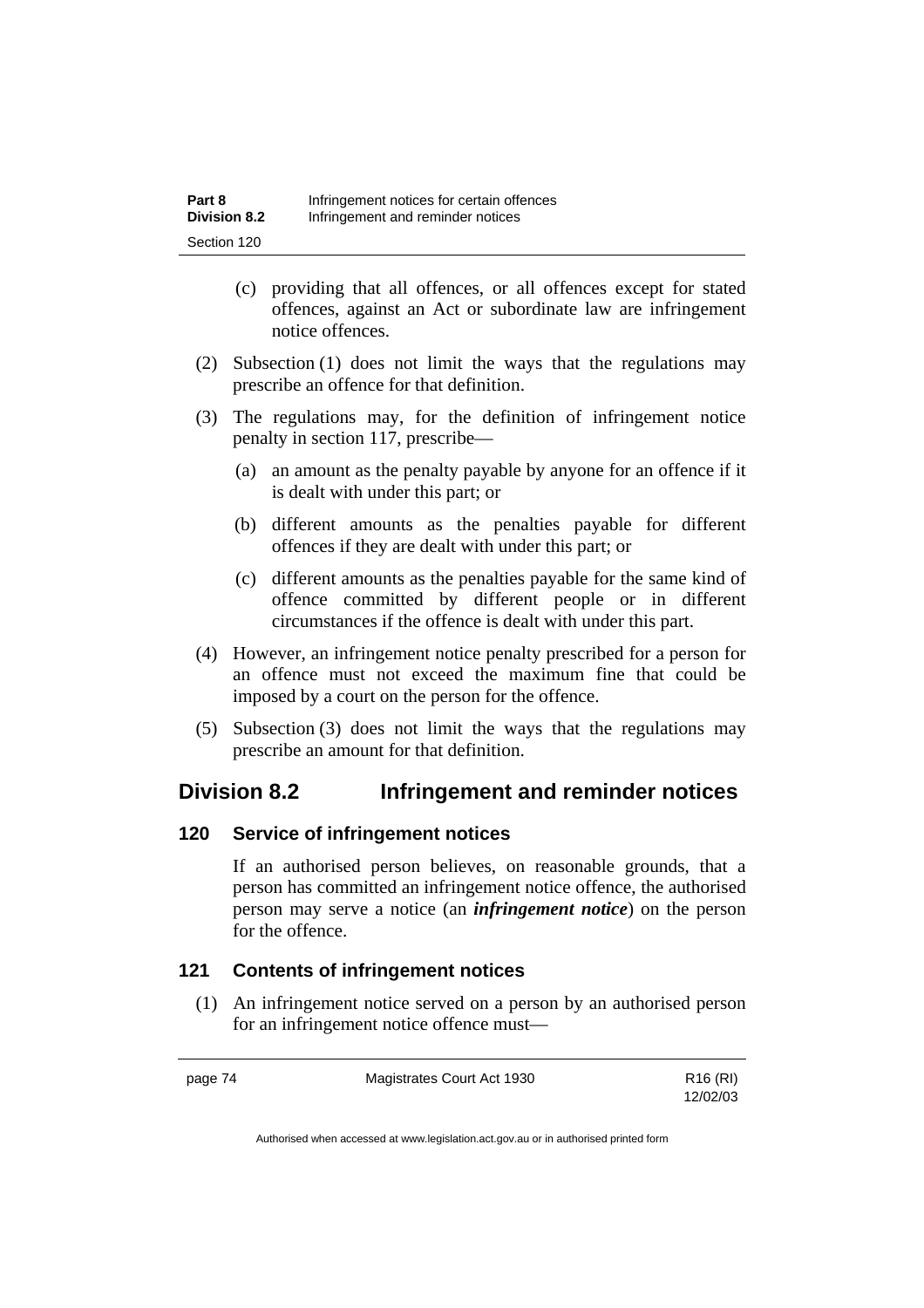- (a) be identified by a unique number; and
- (b) state the date of service of the notice; and
- (c) state—
	- (i) the full name, or surname and initials, and address of the person on whom the notice is served; or
	- (ii) the particulars that are, under the regulations, identifying particulars for the person; and
- (d) give brief details of the offence, including the Act or subordinate law, and the provision of it, contravened by the person, and—
	- (i) if the offence took place over a period—the period, or approximate period, when the offence was committed; or
	- (ii) in any other case—the place where the offence was committed and the date and approximate time of the offence; and
- (e) state the infringement notice penalty payable by the person for the offence; and
- (f) contain the information required by section 122 (Additional information in infringement notices); and
- (g) identify the authorised person in accordance with the regulations; and
- (h) include any other information required under the regulations and any additional information that the administering authority considers appropriate.
- (2) The regulations may provide that subsection (1) (c) does not apply to an infringement notice.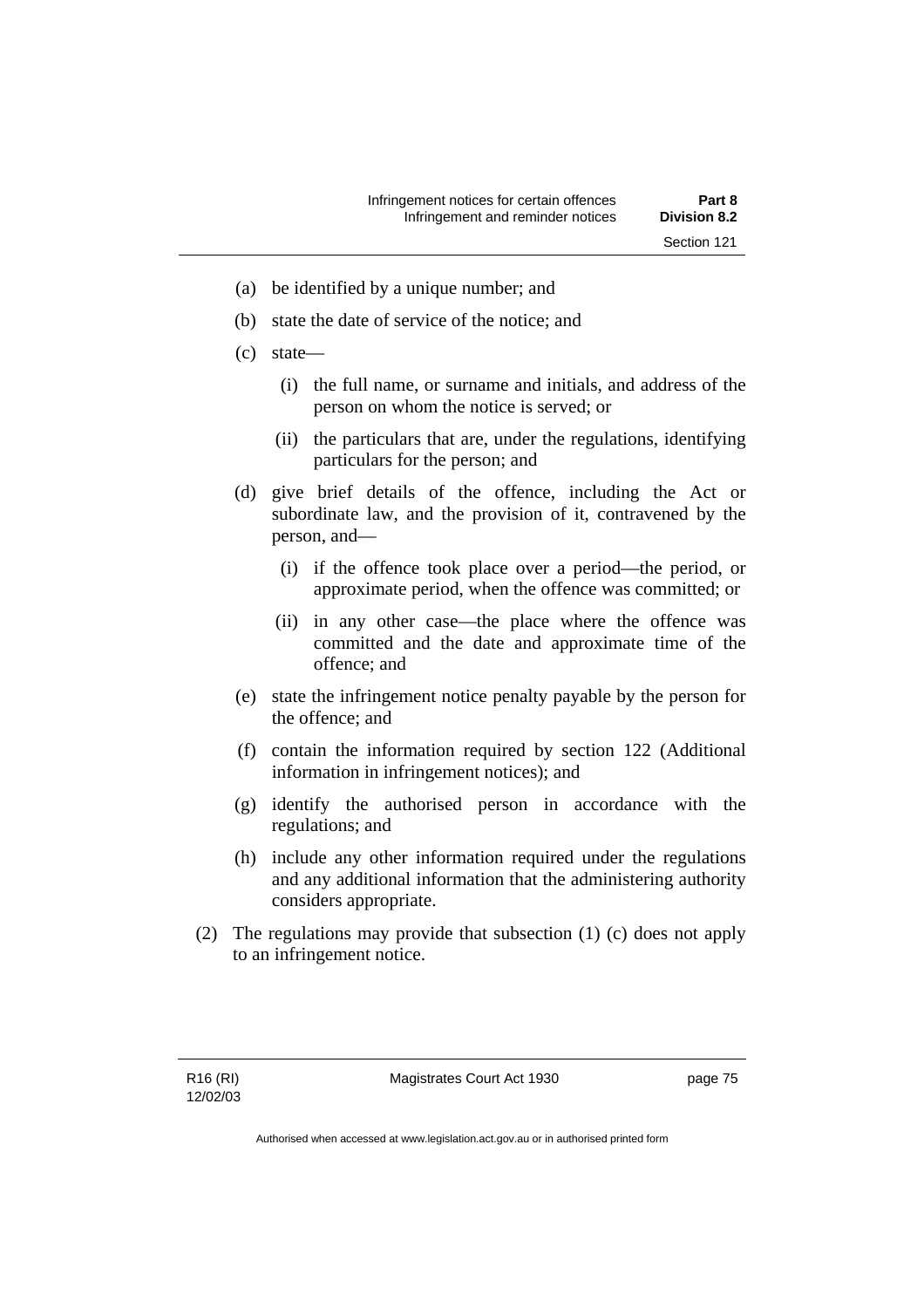## **122 Additional information in infringement notices**

- (1) The infringement notice must also tell the person on whom it is served that—
	- (a) the person may pay the infringement notice penalty for the offence or dispute liability for the offence within 28 days after the day when the notice is served on the person (the *date of service* of the notice); and
	- (b) the person may apply to the administering authority for additional time in which to pay the penalty or dispute liability for the offence; and
	- (c) the notice may be withdrawn before or after the penalty is paid; and
	- (d) if the person pays the penalty within the 28 days (or any additional time allowed by the administering authority), then, unless the infringement notice is withdrawn and any penalty refunded—
		- (i) any liability of the person for the offence is discharged; and
		- (ii) the person will not be prosecuted in court for the offence; and
		- (iii) the person will not be taken to have been convicted of the offence; and
	- (e) if the person wishes to dispute liability for the offence, the issue may be referred to the Magistrates Court; and
	- (f) if the Magistrates Court finds against the person or the person is prosecuted in court for the offence, the person may be convicted of the offence and ordered to pay a penalty and costs, and be subject to other court orders; and
	- (g) if the person does not pay the infringement notice penalty, or disputes liability for the offence, within the 28 days (or any

page 76 Magistrates Court Act 1930 12/02/03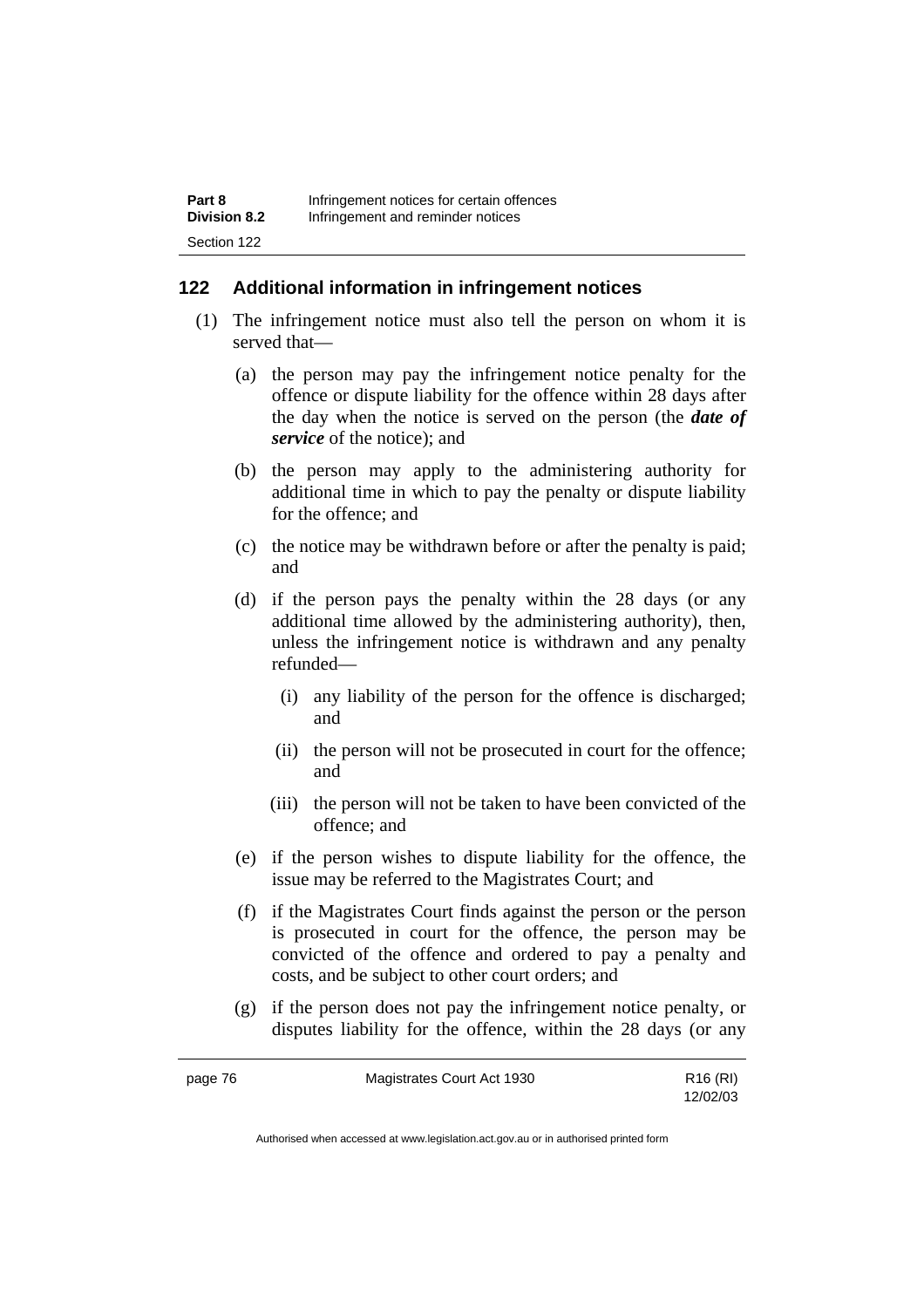additional time allowed by the administering authority), a reminder notice may be served on the person for the offence or the person may be prosecuted in court for the offence; and

- (h) if a reminder notice is served on the person, the infringement notice penalty is increased by the amount payable by the person for the cost of serving the reminder notice.
- (2) In addition, the infringement notice must—
	- (a) explain how the person may pay the infringement notice penalty or dispute liability for the offence; and
	- (b) explain how the person may apply for additional time to pay the infringement notice penalty or dispute liability for the offence.

## **123 Time for payment of infringement notice penalty**

The infringement notice penalty payable by a person under an infringement notice or reminder notice is payable—

- (a) within 28 days after the date of service of the notice; or
- (b) if the person applies to the administering authority within the 28 days for additional time to pay and the additional time is allowed—within the additional time allowed by the administering authority; or
- (c) if the person applies to the administering authority within the 28 days for additional time to pay and the application is refused—within 7 days after the day the person is told of the refusal or 28 days after the date of service of the notice, whichever is later.

## **124 Extension of time to pay penalty**

 (1) The person on whom an infringement notice or reminder notice is served may apply, in writing, to the administering authority, within 28 days after the date of service of the notice, for a stated additional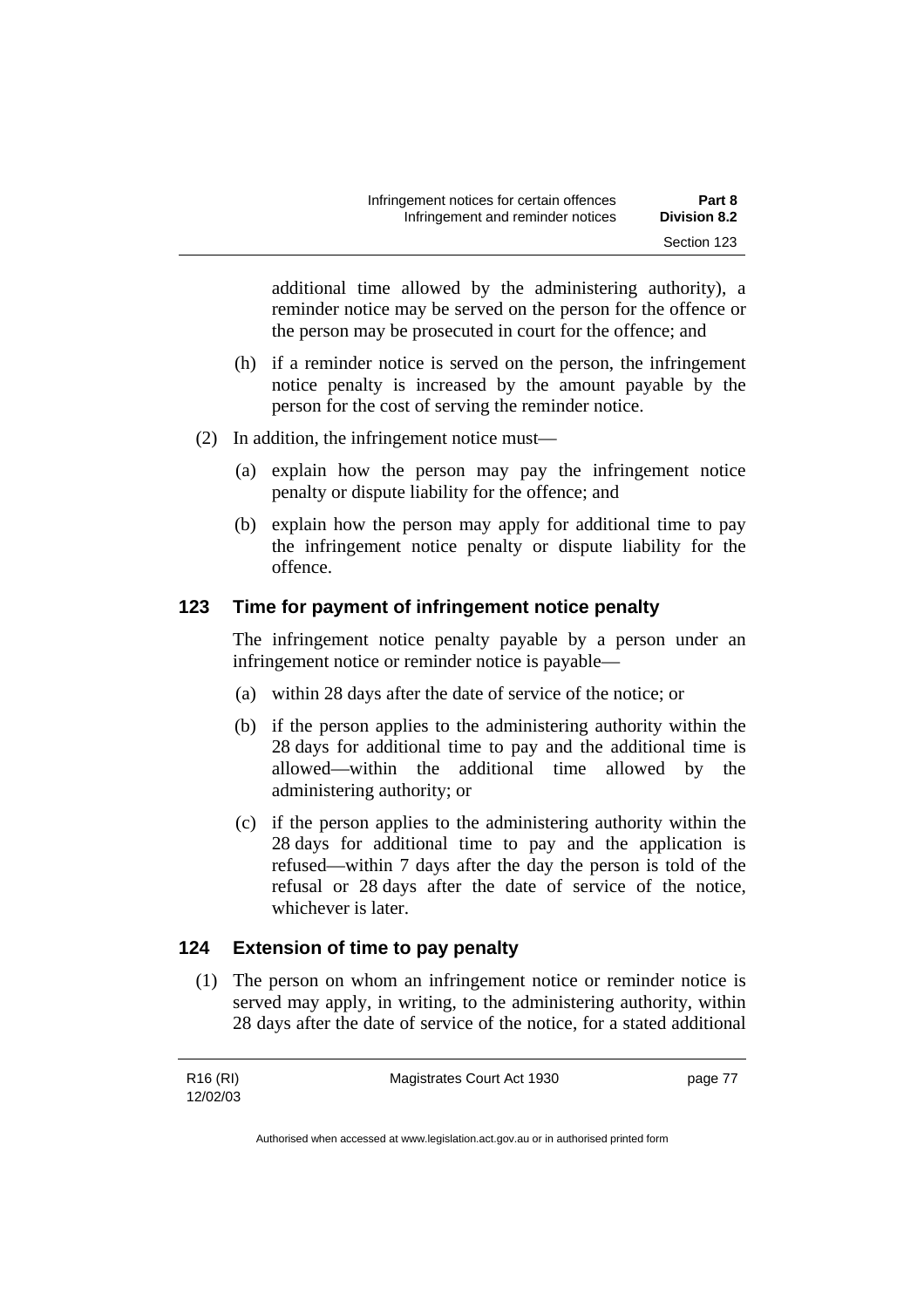time (of not longer than 6 months) in which to pay the infringement notice penalty.

- (2) The administering authority must—
	- (a) allow or refuse to allow the additional time; and
	- (b) tell the person in writing of the decision and, if the decision is a refusal, the reasons for it.

## **125 Effect of payment of infringement notice penalty**

- (1) This section applies if—
	- (a) an infringement notice has been served on a person for an infringement notice offence; and
	- (b) the person pays the infringement notice penalty for the offence in accordance with this part; and
	- (c) when the payment is made, the infringement notice had not been withdrawn and an information had not been laid in the Magistrates Court against the person for the offence.
	- *Note* Section 127 (Withdrawal of infringement notice) provides for the withdrawal at any time of an infringement notice that has been served on a person. If s 125 applied to the infringement notice offence, it ceases to apply, and is taken never to have applied, on the withdrawal of the notice (see s  $127(4)$ ).
- (2) If this section applies—
	- (a) any liability of the person for the offence is discharged; and
	- (b) the person must not be prosecuted in a court for the offence; and
	- (c) the person is not taken to have been convicted of the offence.
- (3) If 2 or more infringement notices were served on the person for the offence, then, unless all the infringement notices have been withdrawn, subsection (2) applies to the person in relation to the offence if the person pays, in accordance with this part, the

| page 78 | Magistrates Court Act 1930 | R <sub>16</sub> (RI) |
|---------|----------------------------|----------------------|
|         |                            | 12/02/03             |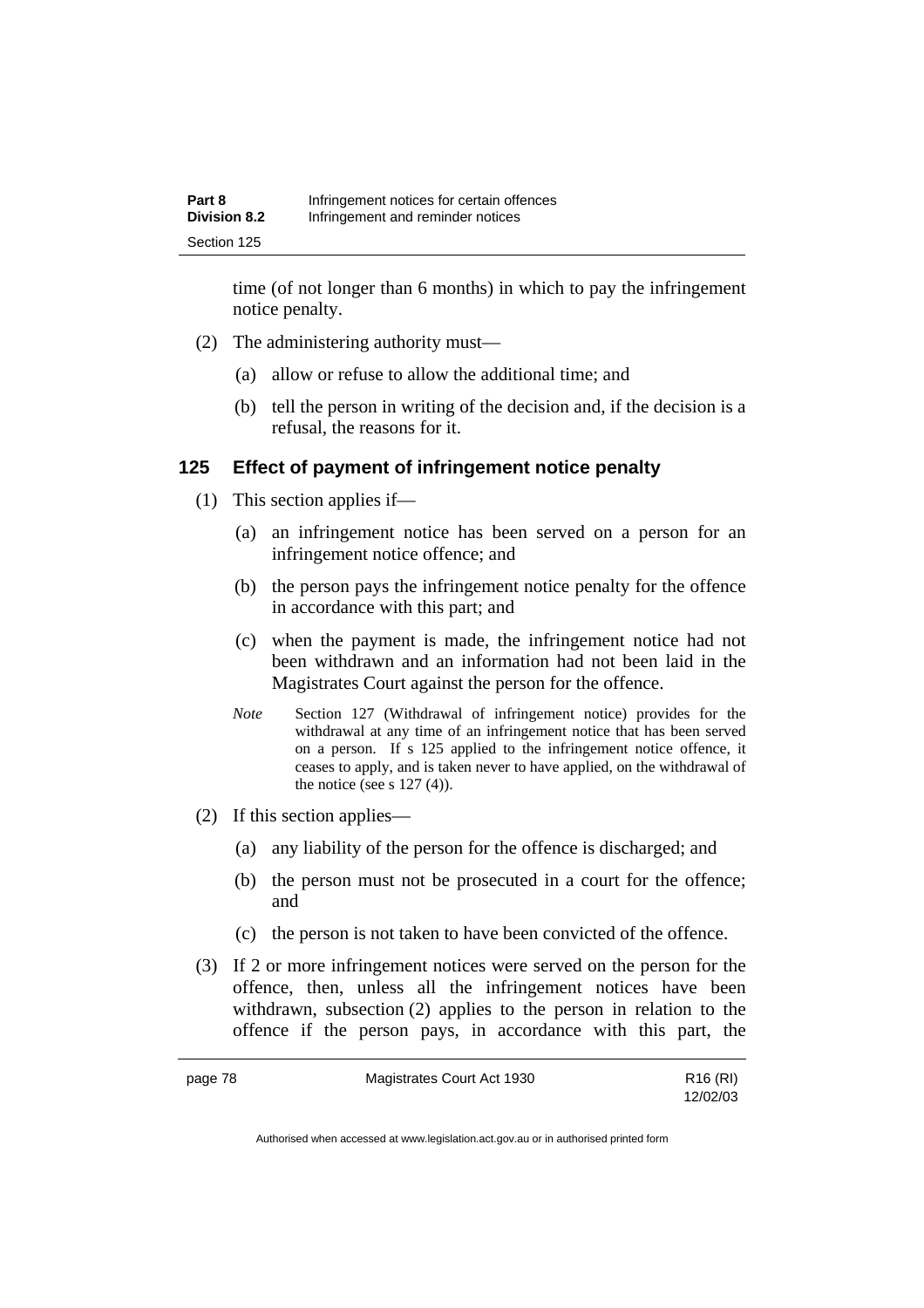infringement notice penalty in relation to any of the notices (together with any costs and disbursements payable under this part in relation to the notice).

## **126 Application for withdrawal of infringement notice**

- (1) The person on whom an infringement notice for an infringement notice offence is served may apply to the administering authority, in writing, for the withdrawal of the notice within 28 days after the day when the infringement notice, or a reminder notice for the offence, is served on the person (or any additional time allowed by the administering authority).
- (2) The administering authority must—
	- (a) withdraw the notice or refuse to withdraw the notice; and
	- (b) tell the person in writing of the decision and, if the decision is a refusal, the reasons for it.

## **127 Withdrawal of infringement notice**

- (1) This section applies to an infringement notice that has been served on a person for an infringement notice offence.
- (2) The administering authority may, by notice served on the person, withdraw the infringement notice, whether or not—
	- (a) the person has made an application for the withdrawal of the infringement notice; or
	- (b) the infringement notice penalty (or part of it) has been paid for the offence; or
	- (c) the person has disputed liability for the infringement notice offence.
- (3) The notice must—
	- (a) include the number of the infringement notice and the date of service of the infringement notice; and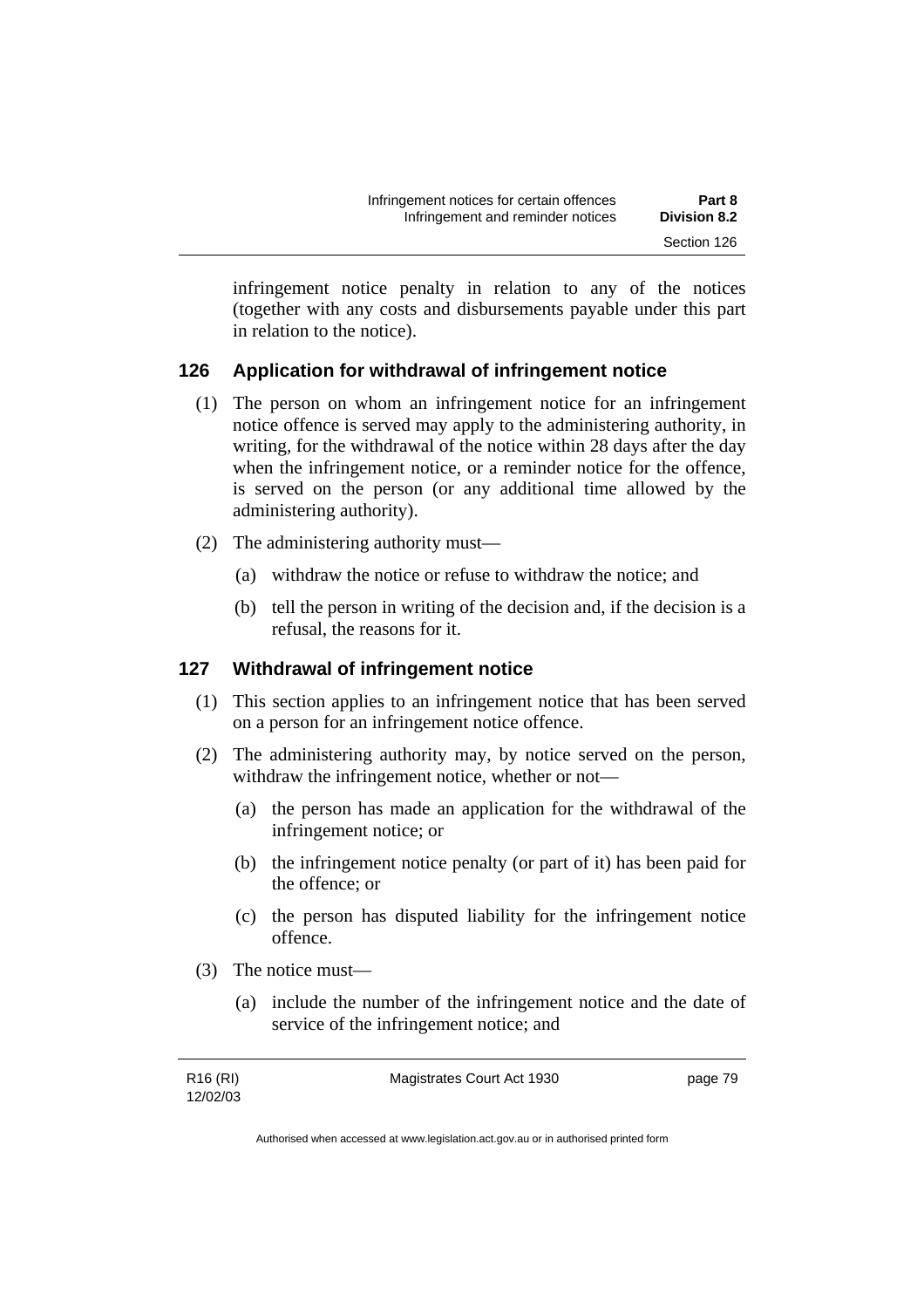- (b) tell the person that the infringement notice is withdrawn and, in general terms, about subsection (4).
- (4) On service of the notice—
	- (a) this part ceases to apply to the infringement notice; and
	- (b) if the infringement notice penalty (or part of it) has been paid—the amount paid must be repaid by the administering authority; and
	- (c) if section 125 (Effect of payment of infringement notice penalty) applies to the offence—the section ceases to apply, and is taken never to have applied, to the offence; and
	- (d) a proceeding for the offence may be taken in a court against anyone (including the person) as if the infringement notice had not been served on the person.

## **128 Guidelines about withdrawal of infringement notices**

- (1) The Minister may, in writing, issue guidelines about the exercise of an administering authority's functions under section 126 (Application for withdrawal of infringement notice), section 127 (Withdrawal of infringement notice) or section 133 (Extension of time to dispute liability).
- (2) The administering authority for an infringement notice offence must comply with any guidelines applying to the offence.
- (3) Guidelines are a disallowable instrument.
	- *Note* A disallowable instrument must be notified, and presented to the Legislative Assembly, under the *Legislation Act 2001*.

## **129 Reminder notices**

An authorised person may serve a notice (a *reminder notice*) on a person if—

page 80 Magistrates Court Act 1930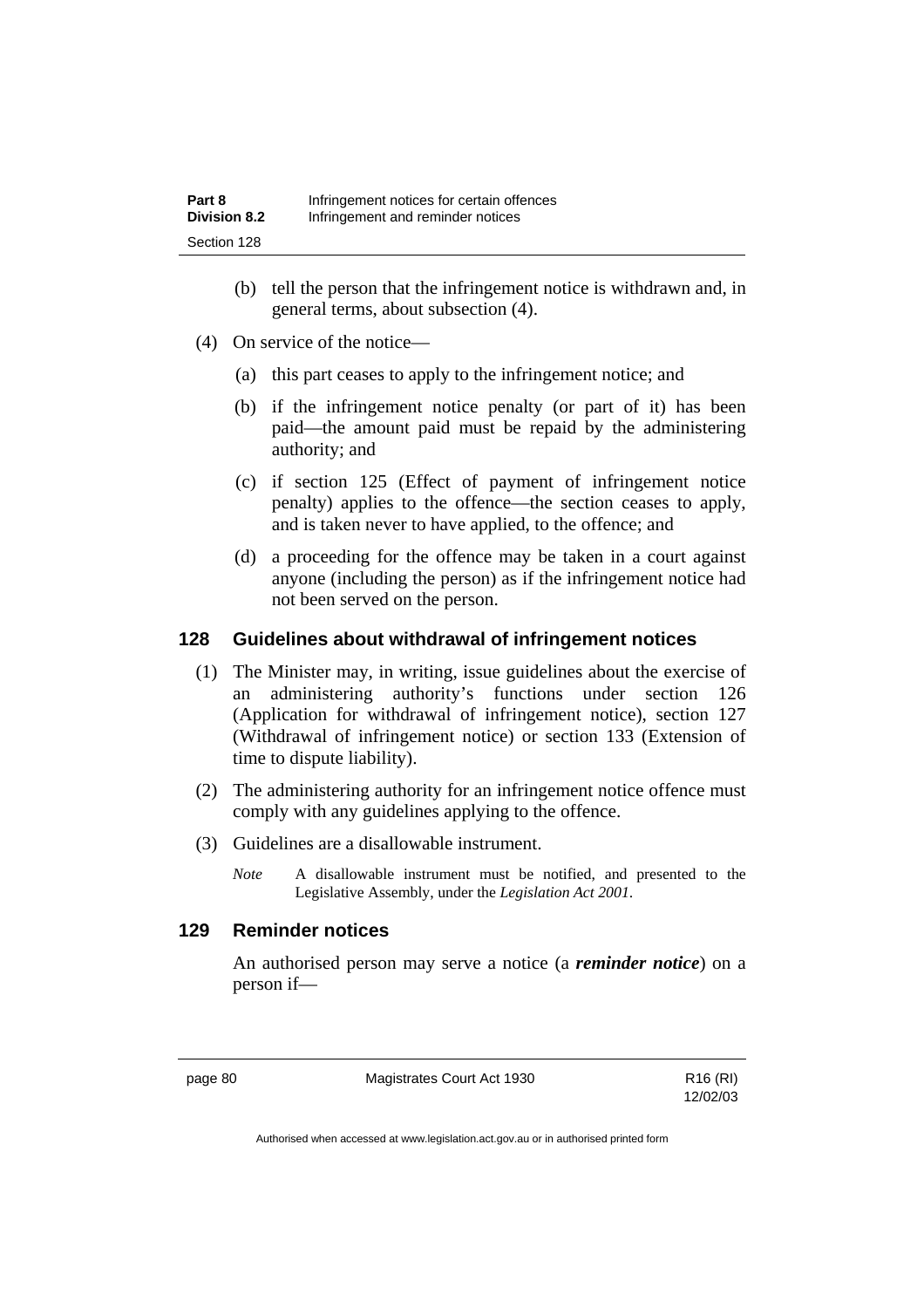- (a) an infringement notice has been served on the person for an infringement notice offence; and
- (b) the infringement notice has not been withdrawn; and
- (c) the infringement notice penalty has not been paid to the administering authority within the time for payment under this part; and
- (d) written notice disputing liability has not been given to the administering authority in accordance with this part; and
- (e) a reminder notice has not previously been served on the person for the offence.

## **130 Contents of reminder notices**

A reminder notice served on a person by an authorised person for an infringement notice offence must—

- (a) be identified by a unique number; and
- (b) include the following information:
	- (i) the Act or subordinate law, and the provision of it, contravened by the person;
	- (ii) the number of the infringement notice served on the person for the offence;
	- (iii) the date of service of the infringement notice; and
- (c) state the date of service of the reminder notice; and
- (d) state the infringement notice penalty that is now payable by the person for the offence; and
- (e) contain the information required by section 131 (Additional information in reminder notices); and
- (f) identify the authorised person in accordance with the regulations; and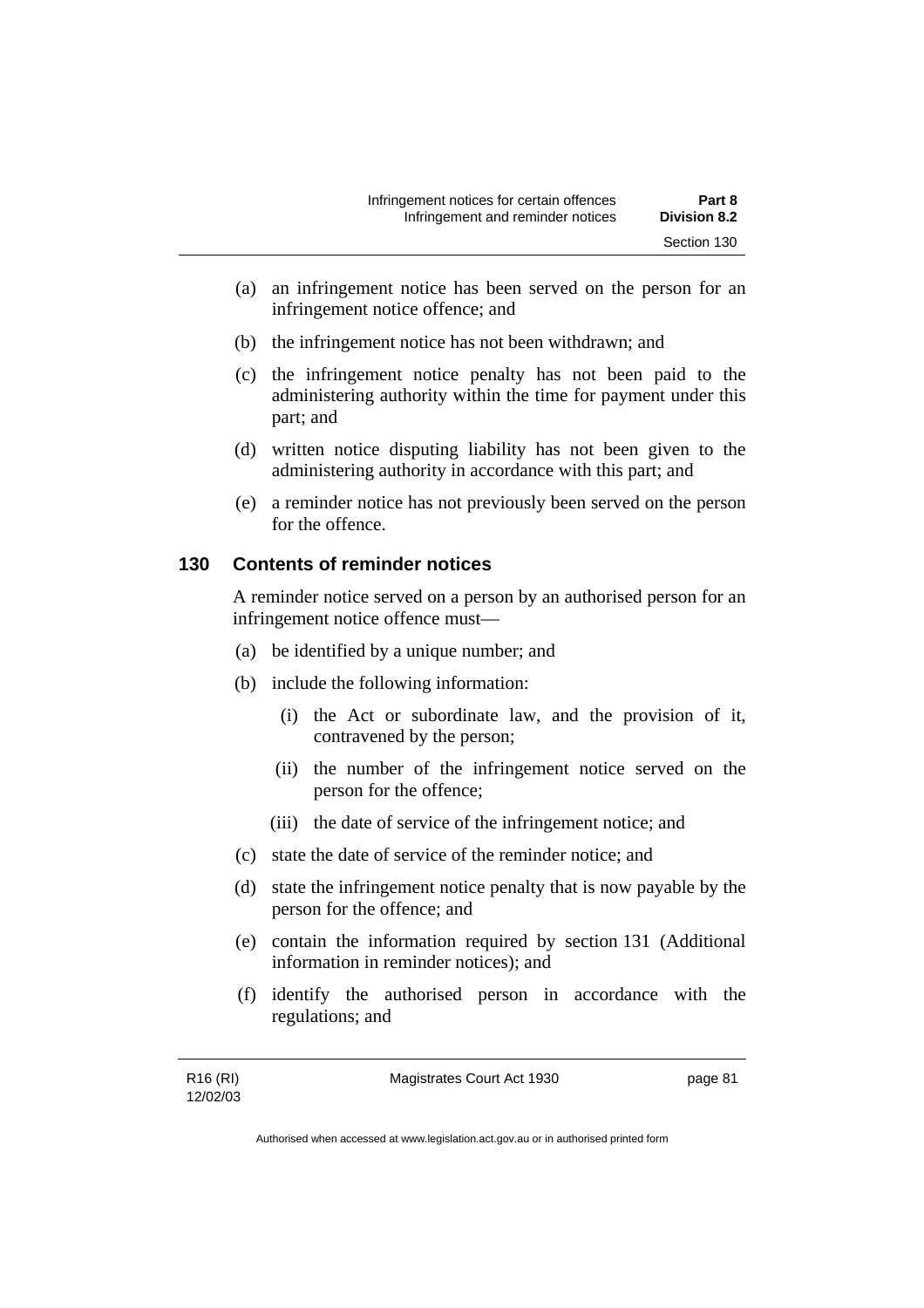(g) include any other information required under the regulations and any additional information that the administering authority considers appropriate.

## **131 Additional information in reminder notices**

- (1) The reminder notice must also tell the person on whom it is served that—
	- (a) the infringement notice penalty for the offence has not been paid; and
	- (b) the infringement notice has not been withdrawn; and
	- (c) written notice disputing liability has not been received by the administering authority from the person for the offence; and
	- (d) the infringement notice penalty for the offence has been increased by the amount payable by the person for the cost of serving the reminder notice; and
	- (e) the person may pay the infringement notice penalty that is now payable by the person for the offence or dispute liability for the offence within 28 days after the day when the reminder notice is served on the person (the *date of service* of the notice); and
	- (f) the person may apply to the administering authority for additional time in which to pay the penalty or dispute liability for the offence; and
	- (g) the infringement notice may be withdrawn before or after the penalty is paid; and
	- (h) if the person pays the penalty within the 28 days (or any additional time allowed by the administering authority), then, unless the infringement notice is withdrawn and any penalty refunded—
		- (i) any liability of the person for the offence is discharged; and

page 82 Magistrates Court Act 1930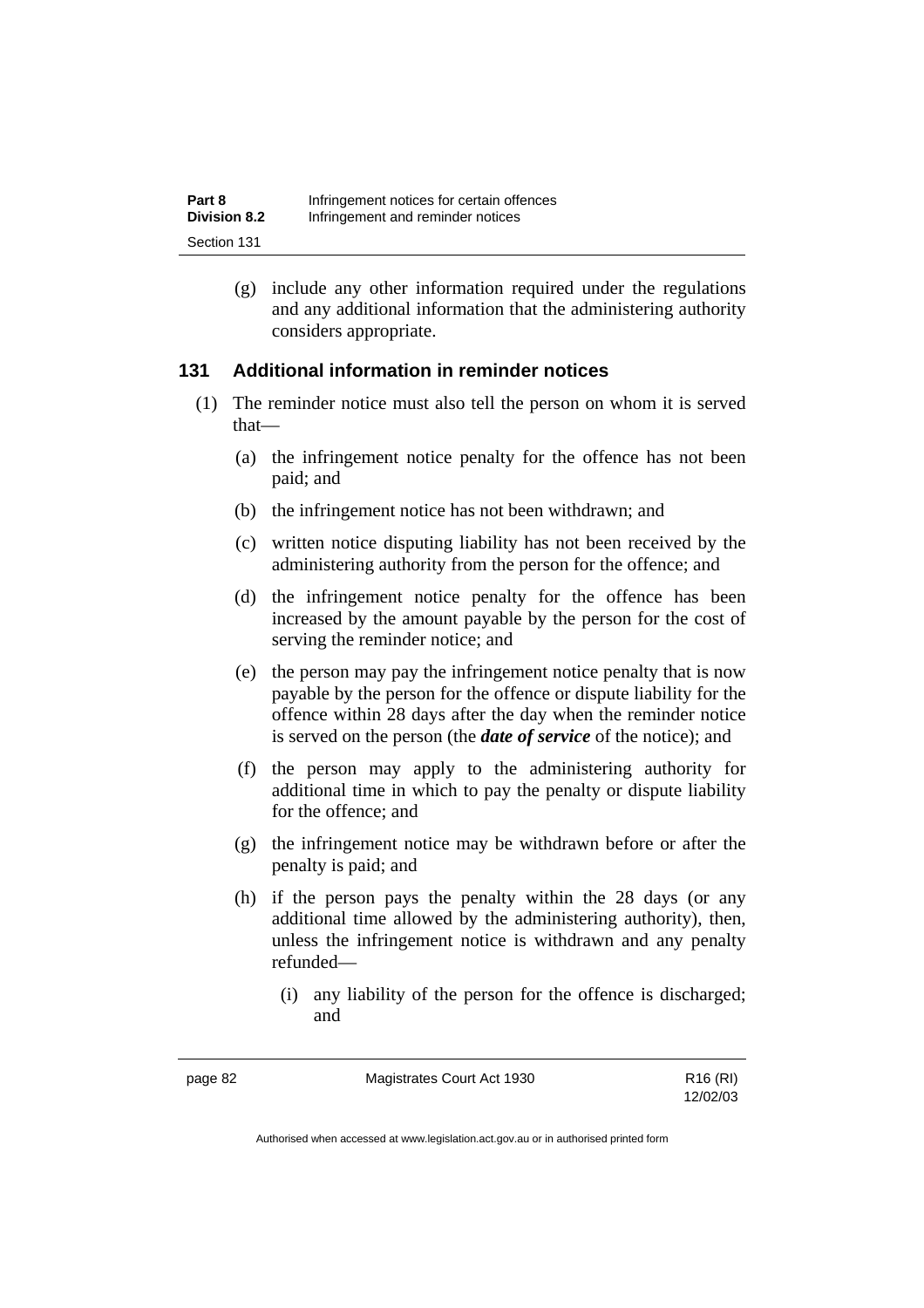- (ii) the person will not be prosecuted in court for the offence; and
- (iii) the person will not be taken to have been convicted of the offence; and
- (i) if the person wishes to dispute liability for the offence, the issue may be referred to the Magistrates Court; and
- (j) if the Magistrates Court finds against the person or the person is prosecuted in court for the offence, the person may be convicted of the offence and ordered to pay a penalty and costs, and be subject to other court orders; and
- (k) if the person does not pay the infringement notice penalty, or dispute liability for the offence, within the 28 days (or any additional time allowed by the administering authority), the person may be prosecuted in court for the offence.
- (2) In addition, the reminder notice must—
	- (a) explain how the person may pay the infringement notice penalty or dispute liability for the offence; and
	- (b) explain how the person may apply for additional time to pay the infringement notice penalty or dispute liability for the offence.

# **Division 8.3 Disputing liability**

## **132 Disputing liability for infringement notice offence**

- (1) A person on whom an infringement notice or reminder notice has been served for an infringement notice offence may dispute liability for the offence by written notice given to the administering authority.
- (2) The notice must set out the grounds on which the person relies.
- (3) The notice must be given to the administering authority—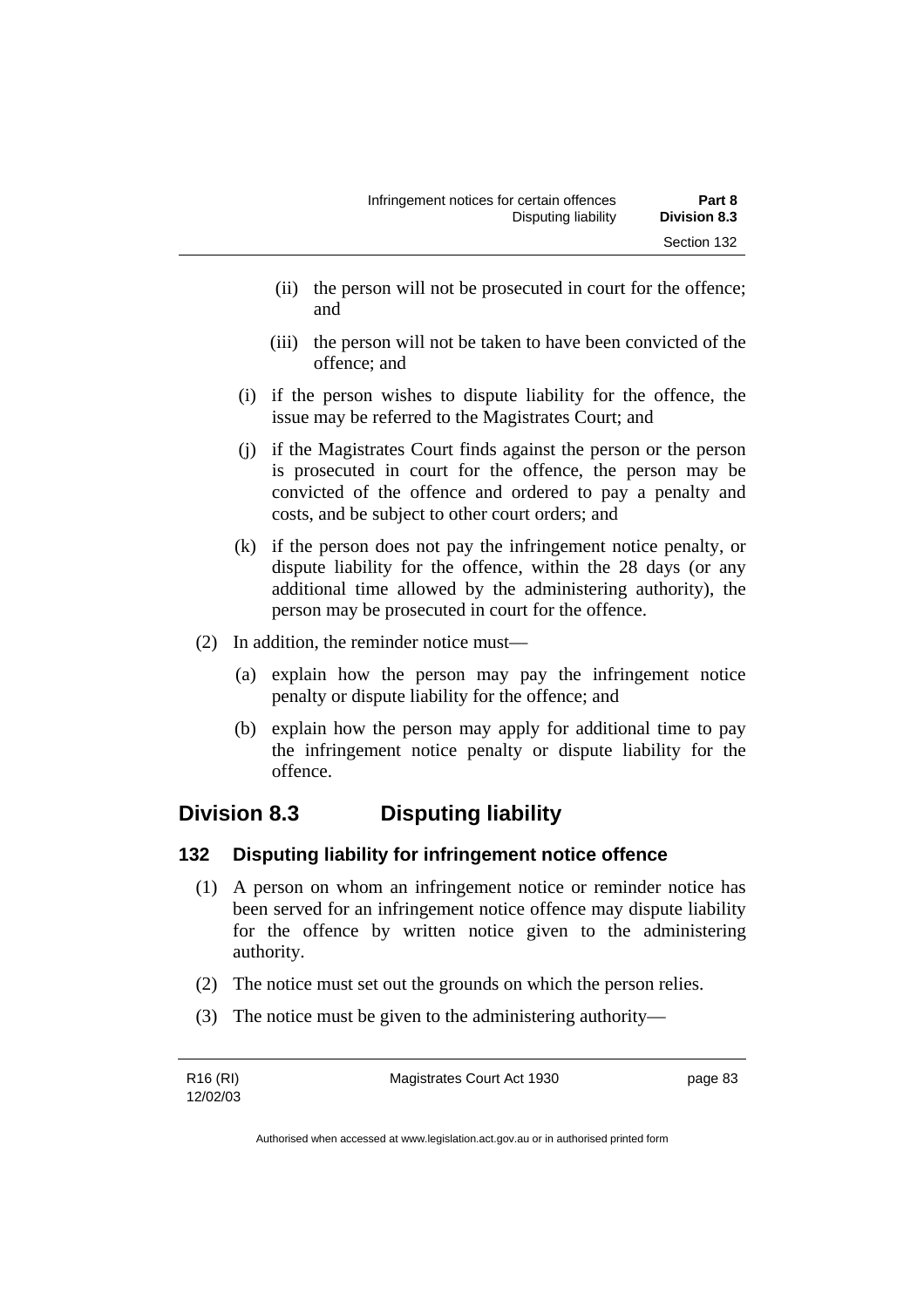| Part 8              | Infringement notices for certain offences |
|---------------------|-------------------------------------------|
| <b>Division 8.3</b> | Disputing liability                       |
| Section 133         |                                           |

- (a) within 28 days after the date of service of the infringement notice or reminder notice; or
- (b) if the person applies to the administering authority within the 28 days for additional time to dispute liability for the offence and the additional time is allowed—within the additional time allowed by the administering authority; or
- (c) if the person applies to the administering authority within the 28 days for additional time to dispute liability for the offence and the application is refused—within 7 days after the day the person is told of the refusal or 28 days after the date of service of the infringement notice or reminder notice, whichever is later.

## **133 Extension of time to dispute liability**

- (1) The person on whom an infringement notice or reminder notice is served may apply, in writing, to the administering authority, within 28 days after the date of service of the notice, for a stated additional time in which to dispute liability for the offence.
- (2) The administering authority must—
	- (a) allow or refuse to allow the additional time; and
	- (b) tell the person in writing of the decision and, if the decision is a refusal, the reasons for it.

## **134 Procedure if liability disputed**

- (1) This section applies if a person disputes liability for an infringement notice offence by giving the administering authority a notice in accordance with section 132 (Disputing liability for infringement notice offence).
- (2) The administering authority may lay an information in the Magistrates Court against the person for the offence within 60 days after being given the notice.

page 84 Magistrates Court Act 1930

12/02/03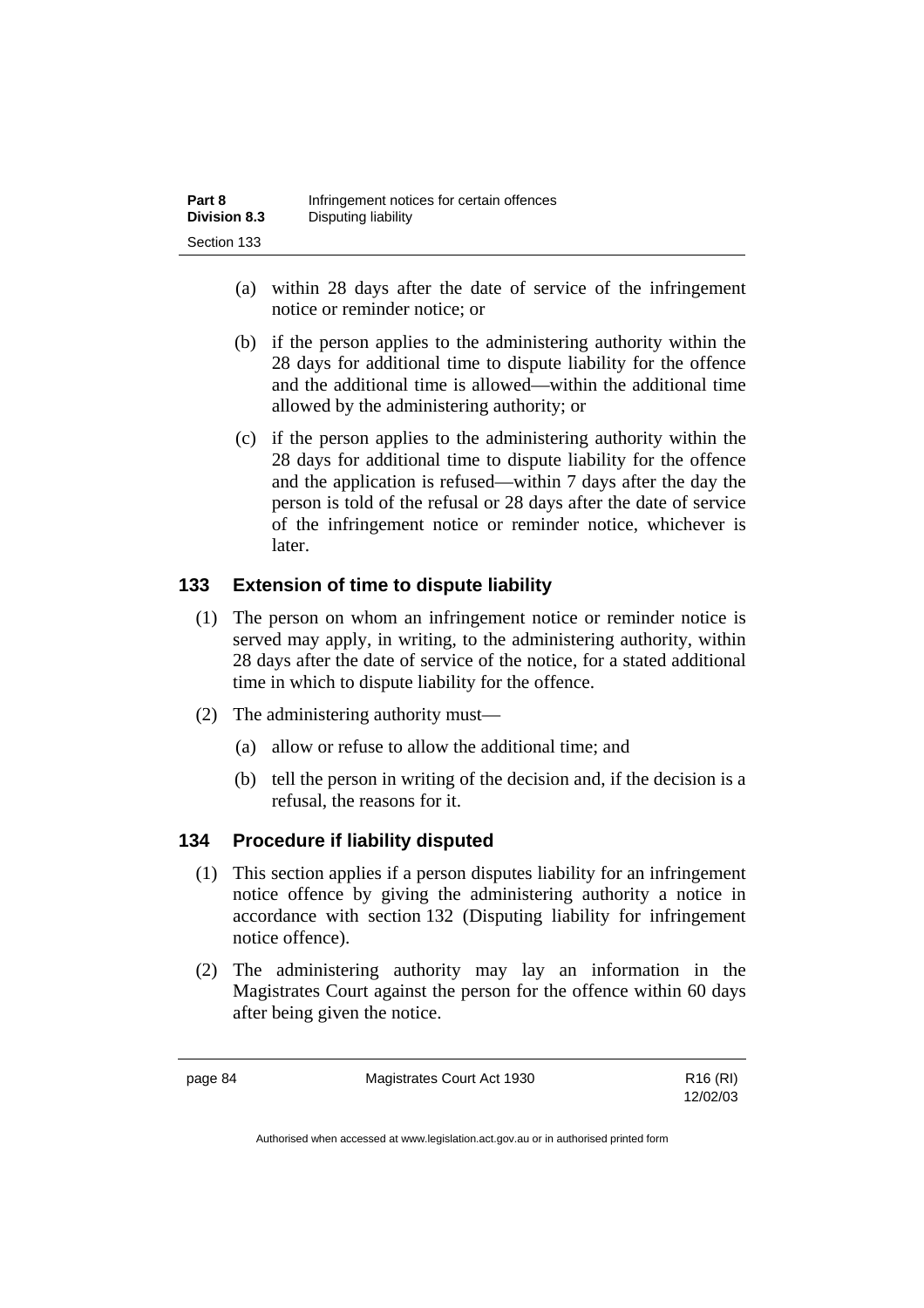- (3) The administering authority must discontinue a proceeding brought against the person for the offence if, before the hearing of the proceeding, the person pays the total of—
	- (a) the infringement notice penalty; and
	- (b) the costs (if any) prescribed under the regulations for beginning the proceeding; and
	- (c) the disbursements (if any) incurred by the administering authority up to the day payment is made.
- (4) If subsection (3) applies, section 125 (Effect of payment of infringement notice penalty) also applies to the person in relation to the offence, even though the person paid the infringement notice penalty for the offence after an information had been laid in the Magistrates Court against the person for the offence.
- (5) If the administering authority does not lay an information in the Magistrates Court against the person for the offence within 60 days after being given the notice, the administering authority must—
	- (a) tell the person, in writing, that no further action will be taken against the person for the offence; and
	- (b) take no further action against the person for the offence.

# **Division 8.4 Miscellaneous**

## **134A Authorised people for infringement notice offences**

- (1) The administering authority for an infringement notice offence may appoint a person to be an authorised person to serve infringement notices or reminder notices.
	- *Note 1* For the making of appointments (including acting appointments), see *Legislation Act 2001*, pt 19.3.
	- *Note 2* In particular, a person may be appointed for a particular provision of a law (see *Legislation Act* 2001, s 7 (3)) and an appointment may be made by naming a person or nominating the occupant of a position (see s 207).

R16 (RI) 12/02/03 Magistrates Court Act 1930 **page 85**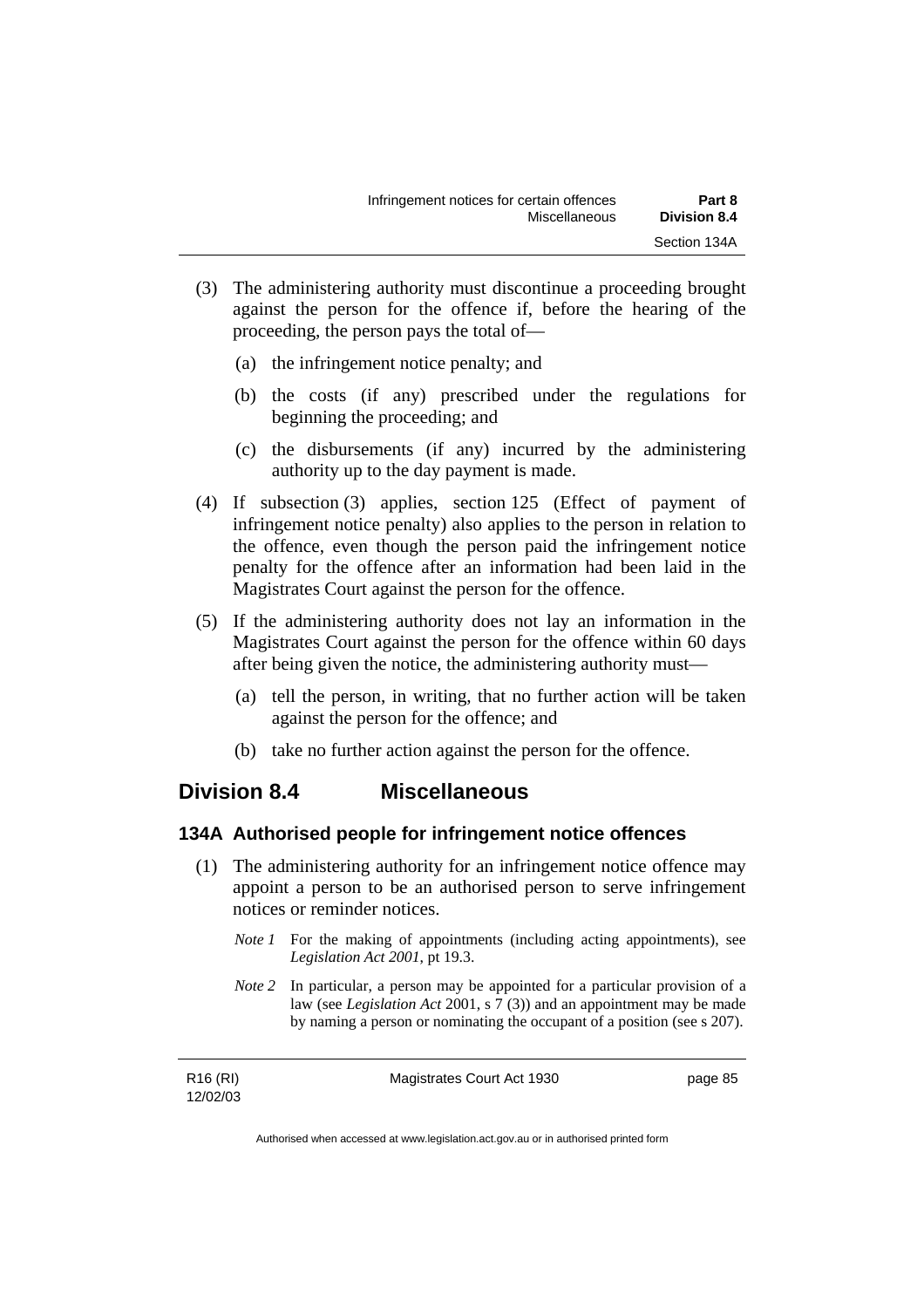| Part 8              | Infringement notices for certain offences |
|---------------------|-------------------------------------------|
| <b>Division 8.4</b> | <b>Miscellaneous</b>                      |
| Section 135         |                                           |

- (2) The regulations may prescribe a person to be an authorised person for the service of infringement notices or reminder notices.
- (3) In this part:

#### *authorised person* means—

- (a) for an infringement notice for an infringement notice offence—
	- (i) the administering authority; or
	- (ii) a person who is appointed under this section by the administering authority to serve an infringement notice for the offence; or
	- (iii) anyone else who, under the regulations, may serve an infringement notice for the offence; or
- (b) for a reminder notice for an infringement notice offence—
	- (i) the administering authority; or
	- (ii) a person who is appointed under this section by the administering authority to serve a reminder notice for the offence; or
	- (iii) anyone else who, under the regulations, may serve a reminder notice for the offence.

## **135 Delegation of administering authority's functions**

- (1) The administering authority for an infringement notice offence may delegate the administering authority's functions under this part to an authorised person or a person prescribed under the regulations.
- (2) A person prescribed under the regulations for subsection (1) may delegate the functions delegated to the person under that subsection to anyone else.

page 86 Magistrates Court Act 1930

*Note* For the making of delegations and the exercise of delegated functions, see *Legislation Act 2001*, pt 19.4.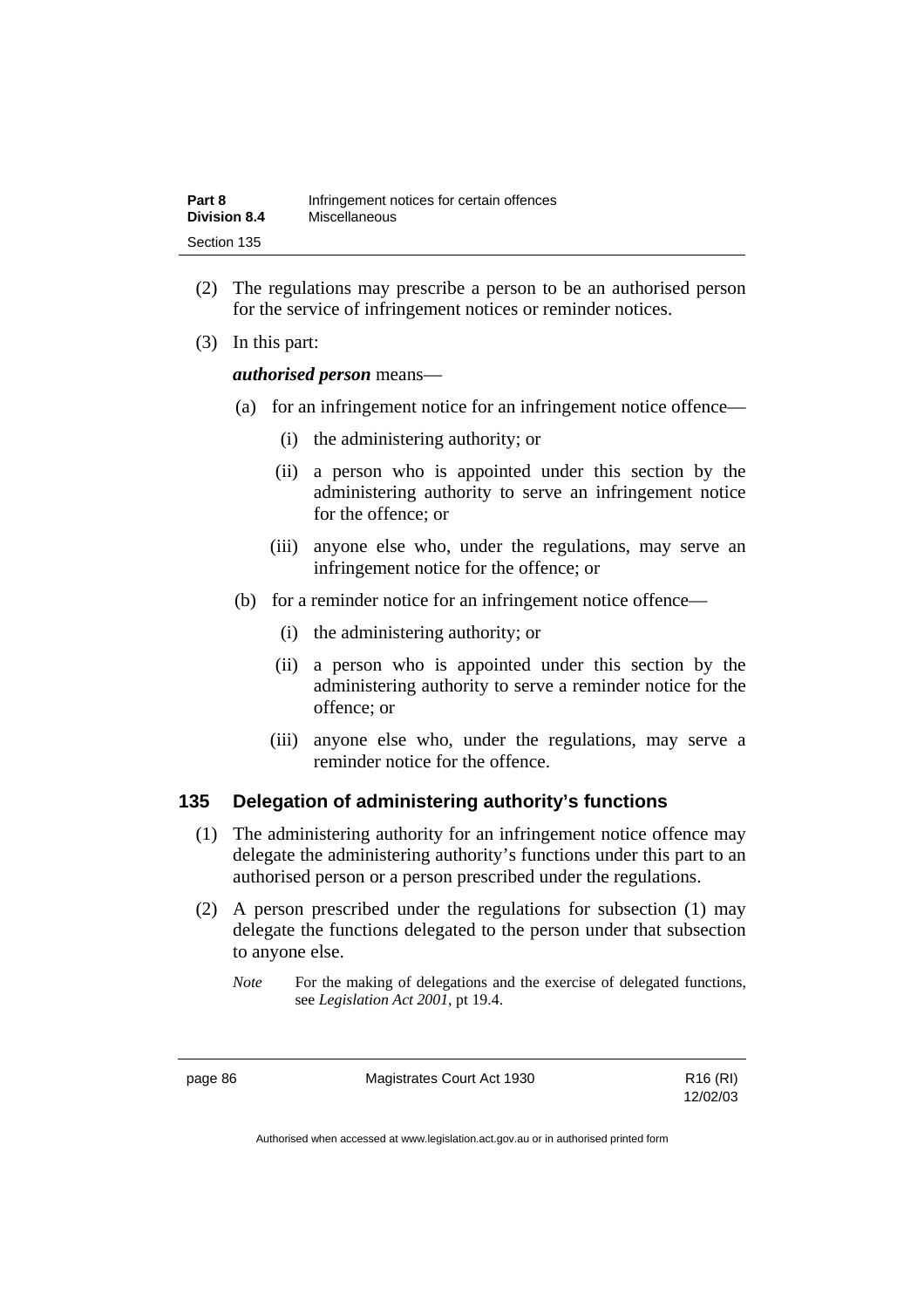#### **136 Evidentiary certificates**

- (1) This section applies to a proceeding for an infringement notice offence.
- (2) A certificate that appears to be signed by or on behalf of the administering authority, and states any matter relevant to anything done or not done under this part in relation to the offence, is evidence of the matter.
- (3) Without limiting subsection (2), a certificate given under that subsection may state any of the following:
	- (a) a stated infringement notice or reminder notice was served by a stated authorised person in a stated way on a stated person on a stated date for a stated infringement notice offence;
	- (b) the administering authority did not allow additional time, or allowed stated additional time, for payment of the infringement notice penalty or to dispute liability for the offence;
	- (c) the infringement notice penalty was not paid within the time in which it was required to be paid under this part;
	- (d) the infringement notice has not been withdrawn or was withdrawn on a stated date;
	- (e) a stated address was, on a stated date, the latest business, home or email address, or fax number, of a stated person recorded in a register or other record kept by the administering authority;
	- (f) an infringement notice penalty has not been paid by, or a penalty has not been imposed on, a stated person or anyone for the offence.
- (4) A court must accept a certificate given under this section as proof of the matters stated in it if there is no evidence to the contrary.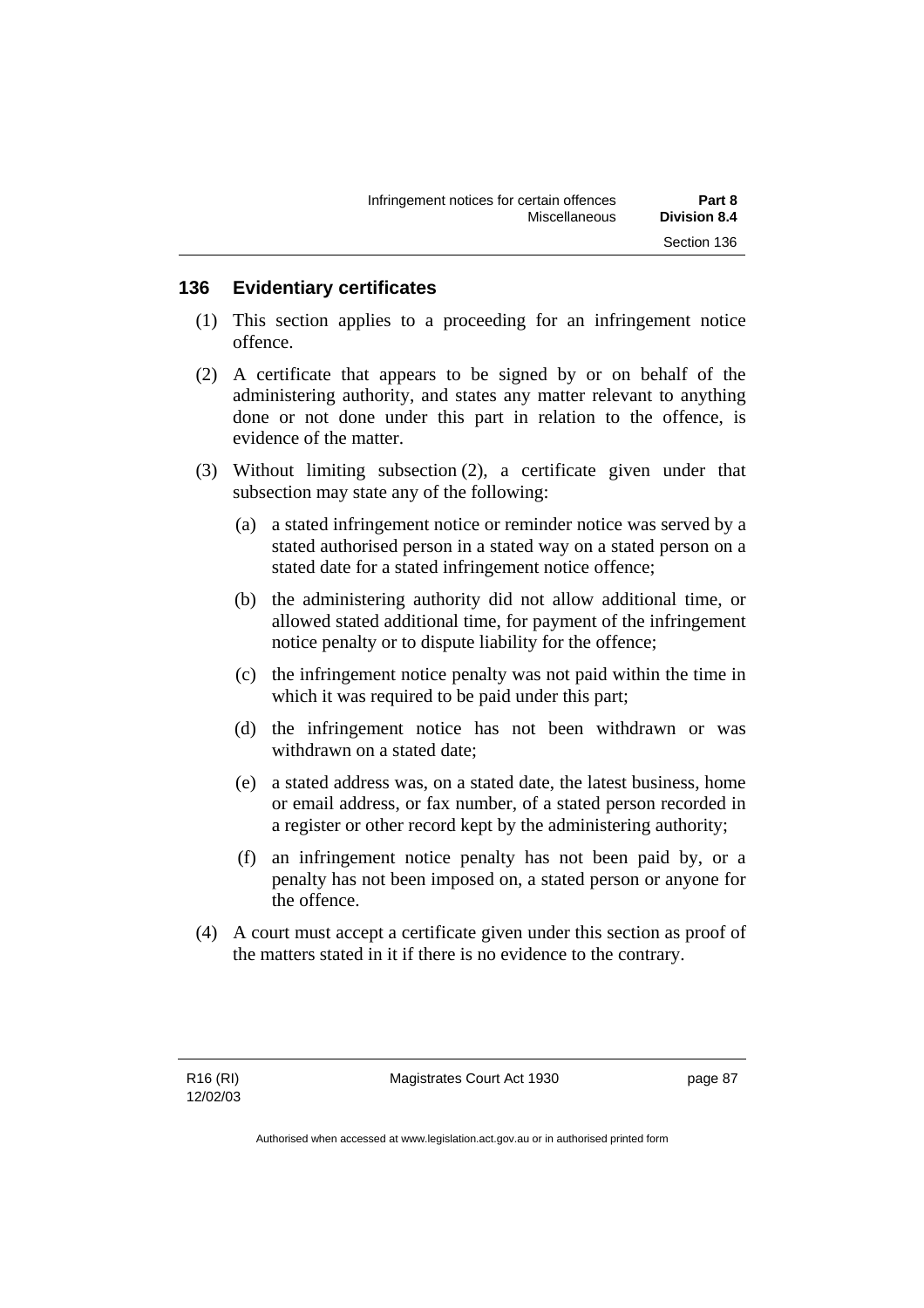**Part 9 Enforcement of decisions Division 9.1** General Section 141

# **Part 9 Enforcement of decisions**

## **Division 9.1 General**

#### **141 Minute of decision and notice to defendant**

- (1) If the court convicts or makes an order against a defendant—
	- (a) a minute or memorandum of the conviction or order shall be made and signed by the magistrate exercising the jurisdiction of the court; and
	- (b) the defendant shall be notified in writing of the conviction or order.
- (2) A minute or memorandum under subsection (1) (a) shall specify the amount of any levy imposed under the *Victims of Crime (Financial Assistance) Act 1983*, part 5.
- (3) Failure to comply with subsection (1) does not invalidate a conviction or order or the enforcement of a conviction or order.
- (4) The minute shall not form any part of the warrant of commitment or of execution.
- (5) A document purporting to be a copy of the minute or memorandum signed by the registrar shall be prima facie evidence in all courts of law of the making of the conviction or order.

#### **142 Formal convictions and orders**

- (1) The conviction or order shall afterwards, if required, be drawn up by the court in proper form, and it shall cause the conviction or order to be lodged with the registrar, to be by him or her filed among the records of the court.
- (2) It shall not be necessary for a court formally to draw up a conviction or order or any other record of a decision, unless it is demanded by a

page 88 Magistrates Court Act 1930

12/02/03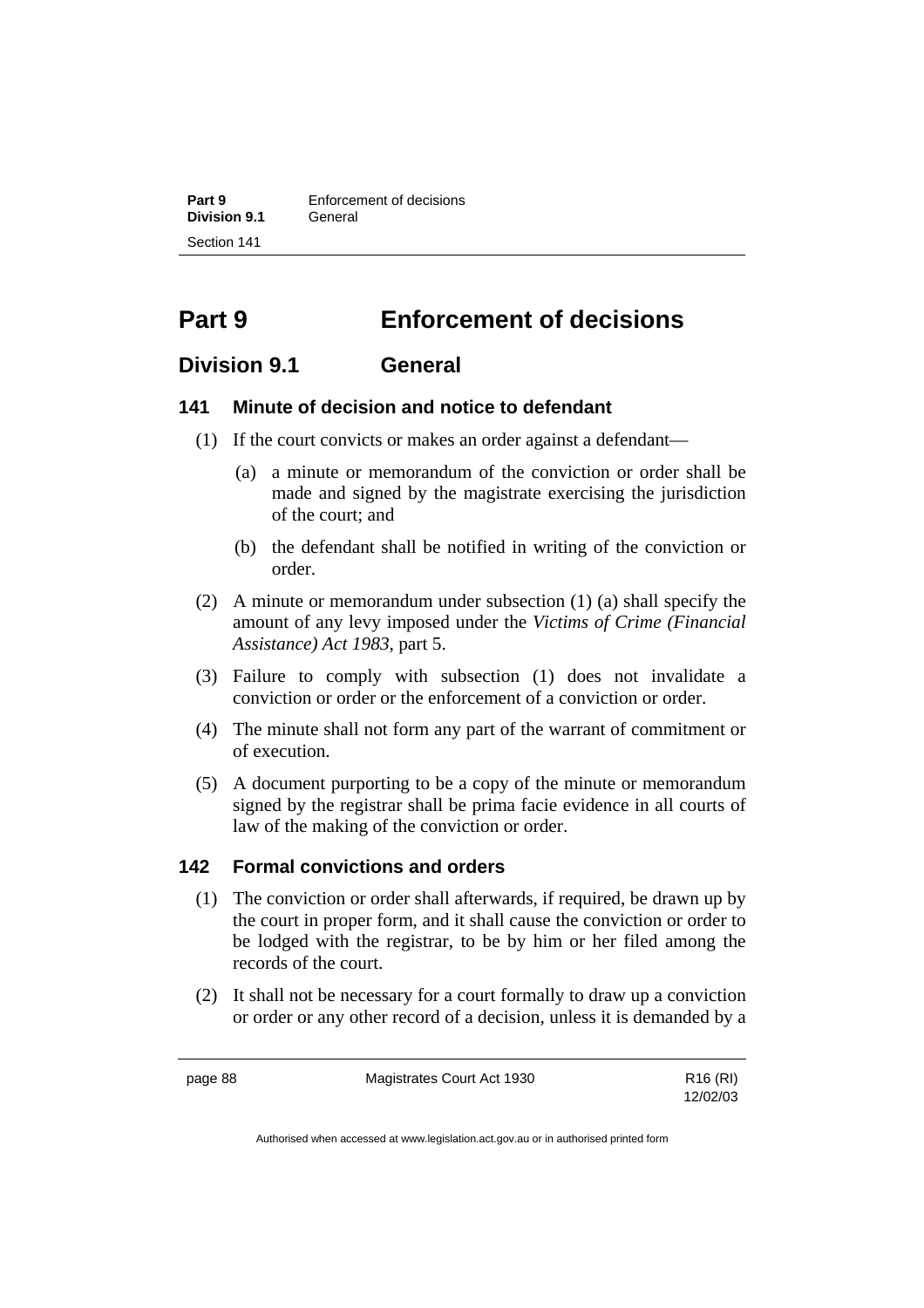| Enforcement of decisions | Part 9              |
|--------------------------|---------------------|
| General                  | <b>Division 9.1</b> |
|                          | Section 143         |

party to the proceedings for the purpose of an appeal against the decision, or is required for the purpose of a return to a writ of habeas corpus or other writ from the Supreme Court.

## **143 Proceedings in case of dismissal**

- (1) If the court dismisses the information the court shall make an order of dismissal, and shall, on application, give the defendant a certificate thereof signed by the adjudicating magistrate or the registrar.
- (2) The certificate, without further proof, shall, on its production be a bar to any other information or legal proceeding in any court (other than proceedings on appeal) for the same matters respectively against the same party.

## **144 Copies of informations and other documents**

- (1) On application, the registrar shall give the applicant a copy of—
	- (a) an information; or
	- (c) a minute or memorandum of a conviction or order; or
	- (d) a formal conviction or order.
- (2) The registrar may refuse an application under subsection (1) if—
	- (a) the applicant is not a party to the relevant proceedings; and
	- (b) the registrar or a magistrate is not satisfied that the applicant has a good reason for being given that copy.

## **145 Imprisonment in first instance**

If the court on a conviction sentences the defendant to a term of imprisonment, it shall issue its warrant of commitment accordingly.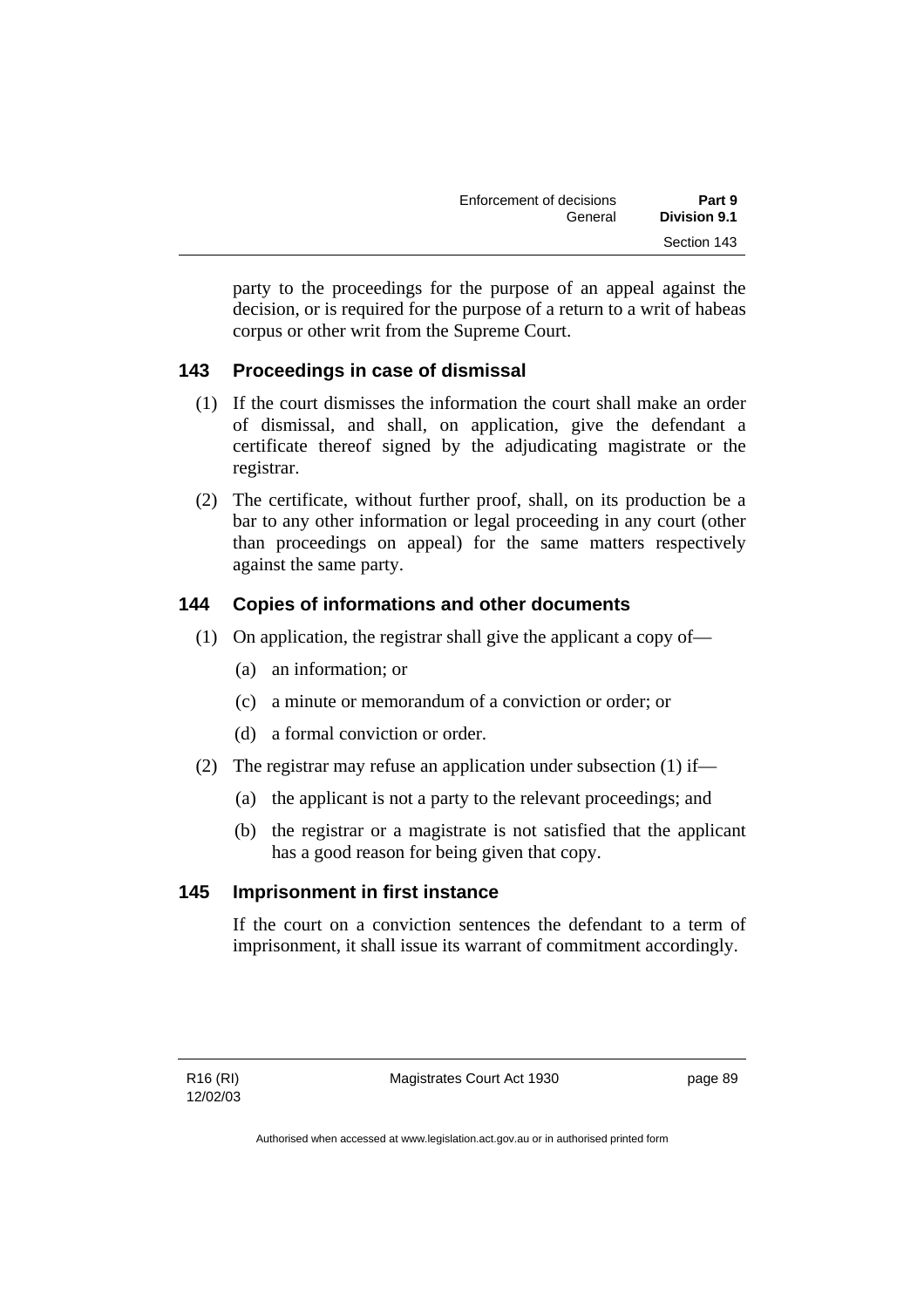**Part 9 Enforcement of decisions**<br>**Division 9.2 Enforcement of fines Enforcement of fines** Section 146

# **Division 9.2 Enforcement of fines**

## **146 Definitions for div 9.2**

In this division:

*chief police officer* means the police officer who is responsible for the day-to-day administration and control of police services in the Territory.

*default notice* means a notice in force under section 151 including any variation under section 152.

*fine* means—

- (a) a pecuniary penalty imposed by a court in respect of an offence; or
- (b) a fee or charge payable to the Territory that is imposed by a court in proceedings for an offence; or
- (c) costs payable to the Territory under a court order in proceedings for an offence; or
- (d) a levy imposed under the *Victims of Crime (Financial Assistance) Act 1983*; or
- (e) an amount payable to the Territory under an order for reparation under the Crimes Act, section 350.

*fine defaulter* means a person to whom a default notice has been given who subsequently defaults in payment of the relevant outstanding fine.

*government agency* means—

- (a) an administrative unit; or
- (b) ACTEW Corporation Limited; or
- (c) a prescribed Territory entity.

page 90 Magistrates Court Act 1930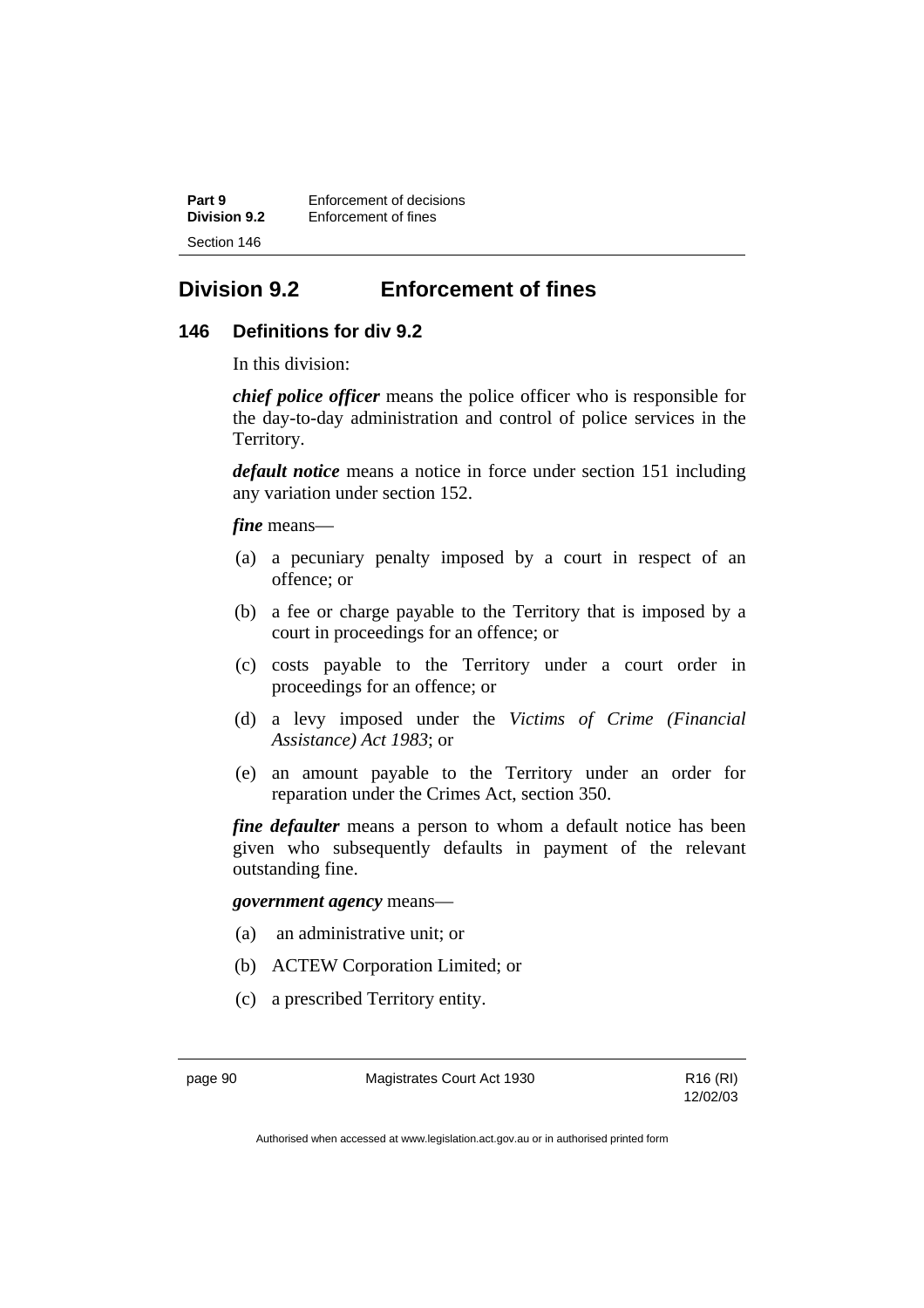*outstanding fine* means the sum of—

- (a) the whole or any part of a fine; and
- (b) the whole or any part of an administrative fee payable in relation to the fine;

that a person is liable to pay.

*penalty notice* means a notice in force under section 149 including any variation under section 152.

*Territory entity*—see the *Auditor-General Act 1996*.

## **147 Payment of fine**

A fine is payable in accordance with this division to the registrar.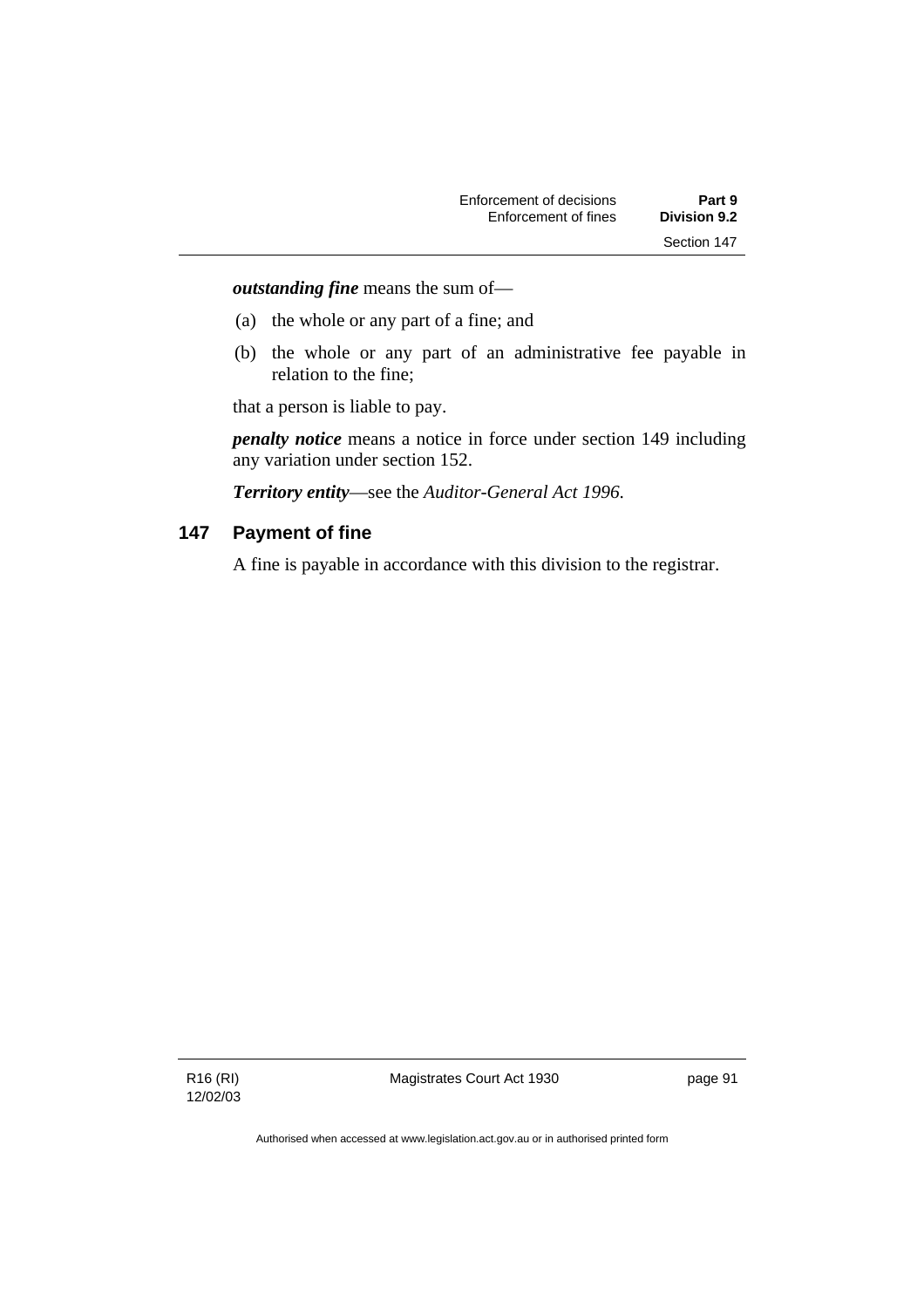| Part 9              | Enforcement of decisions |
|---------------------|--------------------------|
| <b>Division 9.2</b> | Enforcement of fines     |
| Section 147A        |                          |

#### **147A Notice of address etc**

 (1) A person on whom a fine is imposed shall not, without reasonable excuse, fail to give to the registrar particulars of his or her address within 7 days after the day when the fine is imposed.

Maximum penalty: 5 penalty units.

 (2) A person who is liable to pay a fine and who changes address before the fine and any relevant administrative fee are paid shall not, without reasonable excuse, fail to give to the registrar particulars of the new address within 7 days after changing address.

Maximum penalty: 5 penalty units.

 (3) A person who is liable to pay a fine, and any relevant administrative fee, shall not, without reasonable excuse, fail to give the registrar evidence of his or her address when required to do so by the registrar.

Maximum penalty: 5 penalty units.

## **147B Access to particulars of address**

- (1) For this division, the registrar may, in writing, require—
	- (a) the commissioner for housing; or
	- (b) the chief police officer; or
	- (c) the chief executive (however described) of a government agency;

to give the registrar any particulars held by that person concerning an address of a specified person who is liable to pay a fine.

 (2) A person to whom such a requirement is given shall comply with it as far as practicable.

## **147C Doubtful service**

(1) This section applies if—

page 92 Magistrates Court Act 1930

12/02/03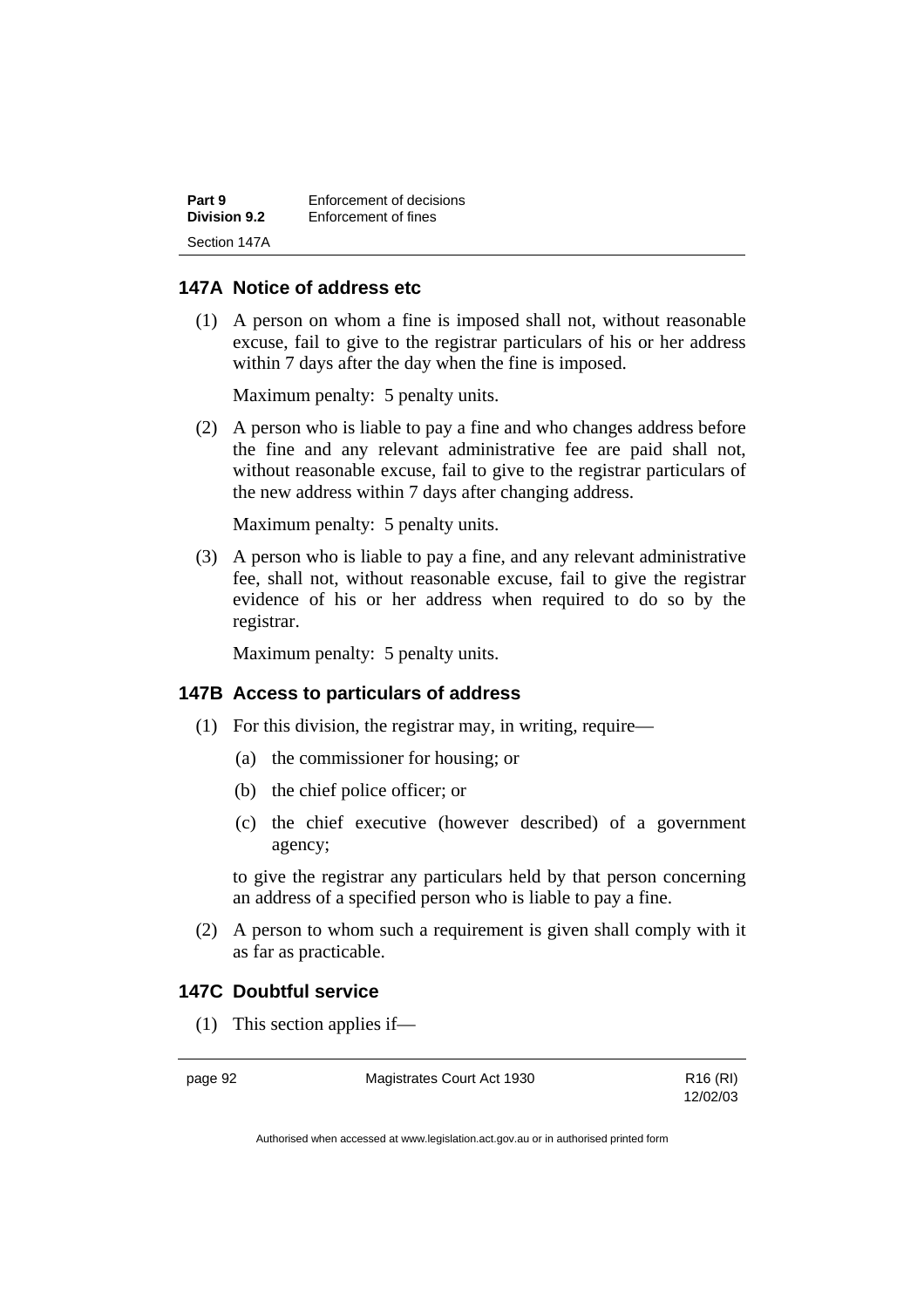- (a) a document has been served on a person for this division, other than by personal service; and
- (b) the registrar is satisfied that—
	- (i) the document has not come to the knowledge of the person; or
	- (ii) doubt exists whether the document has come to the knowledge of the person.
- (2) If this section applies, the registrar shall not take any further action under this division in relation to the person unless—
	- (a) the document has been served again on the person in the manner the registrar thinks fit; and
	- (b) the registrar is satisfied that the document has come to the knowledge of the person.

## **148 Court may allow time to pay**

- (1) If the court imposes a fine on a person—
	- (a) the court shall, for a fine imposed on conviction for an offence where the summons was served in accordance with section 116B; and
	- (b) the court may, in any other case;

allow time for the payment of the amount.

- (2) For a fine referred to in subsection (1) (a), the time allowed by the court shall be not less than 14 days from the date of conviction.
- (3) In addition to allowing time for the payment of an amount, the court may direct that the person liable to pay the amount give security, to the satisfaction of the person specified by the court, with or without sureties, for the payment of the amount.
- (4) The security referred to in subsection (3) shall be given, and may be enforced, in the manner provided by this Act.

R16 (RI) 12/02/03 Magistrates Court Act 1930 **page 93**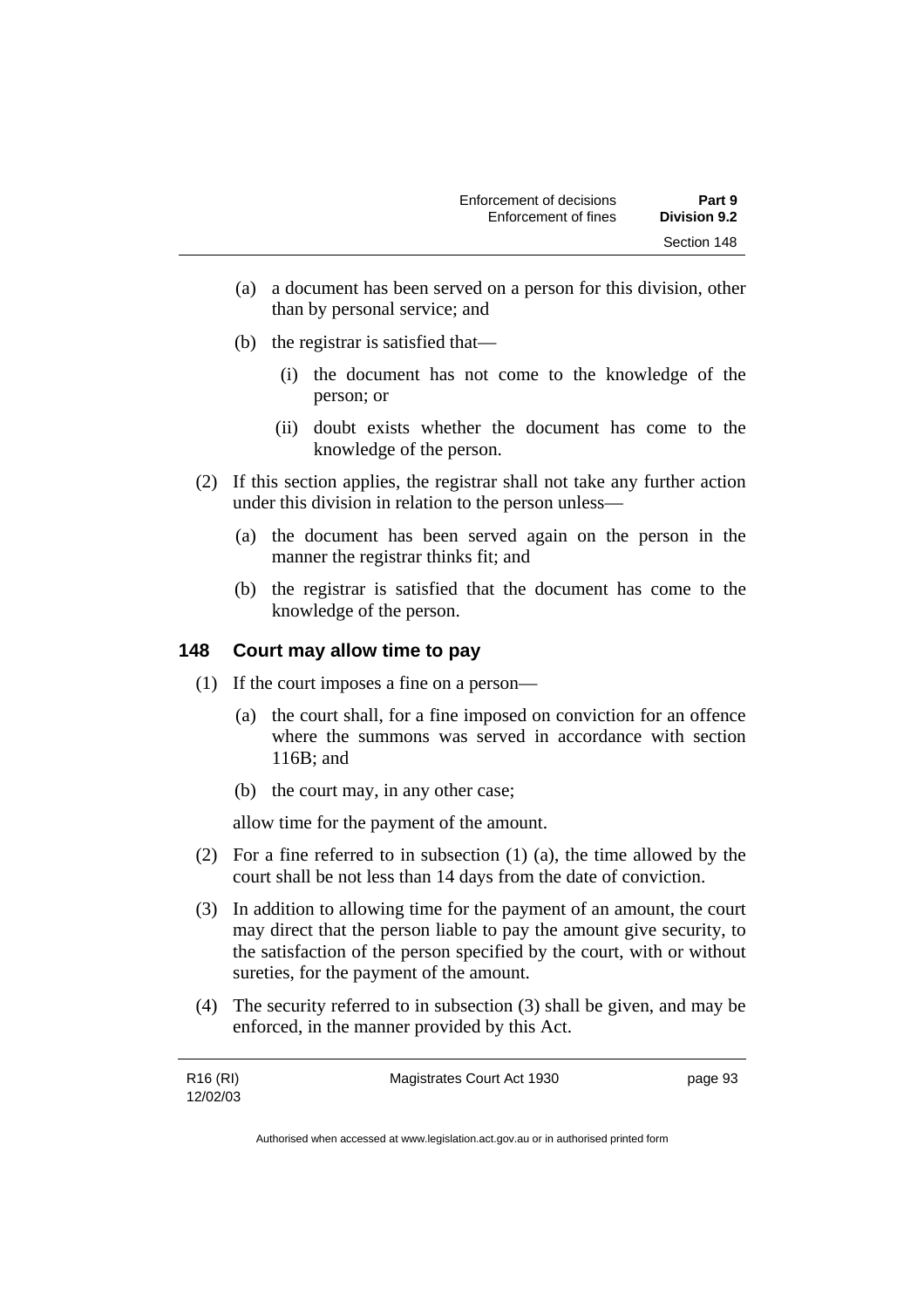| Part 9              | Enforcement of decisions |
|---------------------|--------------------------|
| <b>Division 9.2</b> | Enforcement of fines     |
| Section 149         |                          |

## **149 Penalty notice**

- (1) If the registrar of the Supreme Court gives to the registrar a certificate of conviction that indicates that a person is liable to pay a fine as a result of a conviction or order made by the Supreme Court, the registrar shall give the person a penalty notice concerning the fine.
- (2) If a person is liable to pay a fine as a result of a conviction or order by the court, the notice of the conviction or order required by section 116I or 141 (1) (b) shall contain a penalty notice concerning the fine.
- (3) A penalty notice concerning a fine shall—
	- (a) specify the amount of the fine and the due date for payment; and
	- (b) if the fine is payable by instalments—specify the amount of each instalment and the due date for payment; and
	- (c) contain a statement to the effect that if the fine or any instalment is not paid by the due date the person shall be liable for the administrative fee under section 150 in addition to the fine; and
	- (d) contain a statement to the effect that, under section 152, the registrar may, on application, approve an arrangement concerning the payment of the fine; and
	- (e) indicate the obligation to notify the registrar of any change of address under section 147A.
- (4) If a penalty notice is varied under section 152, the notice shall specify particulars of the approved arrangement for payment as so varied.

page 94 Magistrates Court Act 1930 R16 (RI)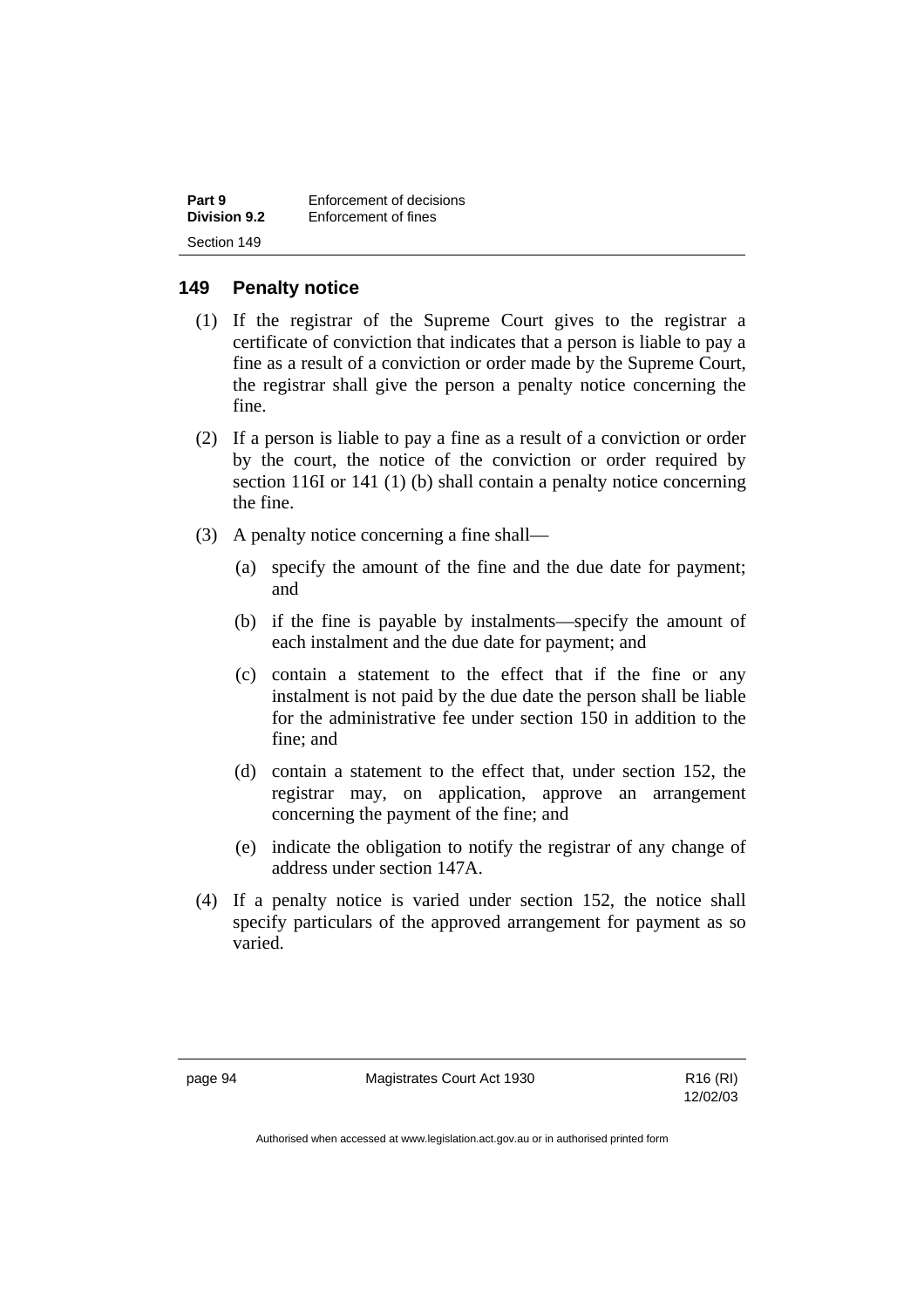#### **150 Default**

- (1) If a person defaults in payment of a fine to which a penalty notice relates—
	- (a) the person is liable to pay to the Territory, in addition to the amount of the fine that remains unpaid, the administrative fee determined under section 248A (1) for this paragraph; and
	- (b) the registrar shall give a default notice to the person.
- (2) If a person to whom a default notice has been given subsequently defaults in payment of the fine, the registrar must give notice of the default to the road transport authority under section 153.
- (3) For this division, a person defaults in payment of a fine or any relevant administrative fee if the person fails to pay any part of the amount payable by—
	- (a) the due date specified in the relevant penalty notice; or
	- (b) if a default notice has been issued in relation to the amount the due date specified in the default notice.

#### **151 Default notice**

- (1) A default notice under section 150 shall—
	- (a) specify the default to which the notice relates; and
	- (b) indicate that, subject to section 152, the amount of the fine remaining unpaid and the relevant administrative fee are due on the date or dates specified in the notice; and
	- (c) contain a statement indicating the consequences under section 150 (2) of a default in payment of an amount to which the notice relates; and
	- (d) contain a statement to the effect that, under section 152, the registrar may, on application, approve an arrangement concerning the payment of the fine; and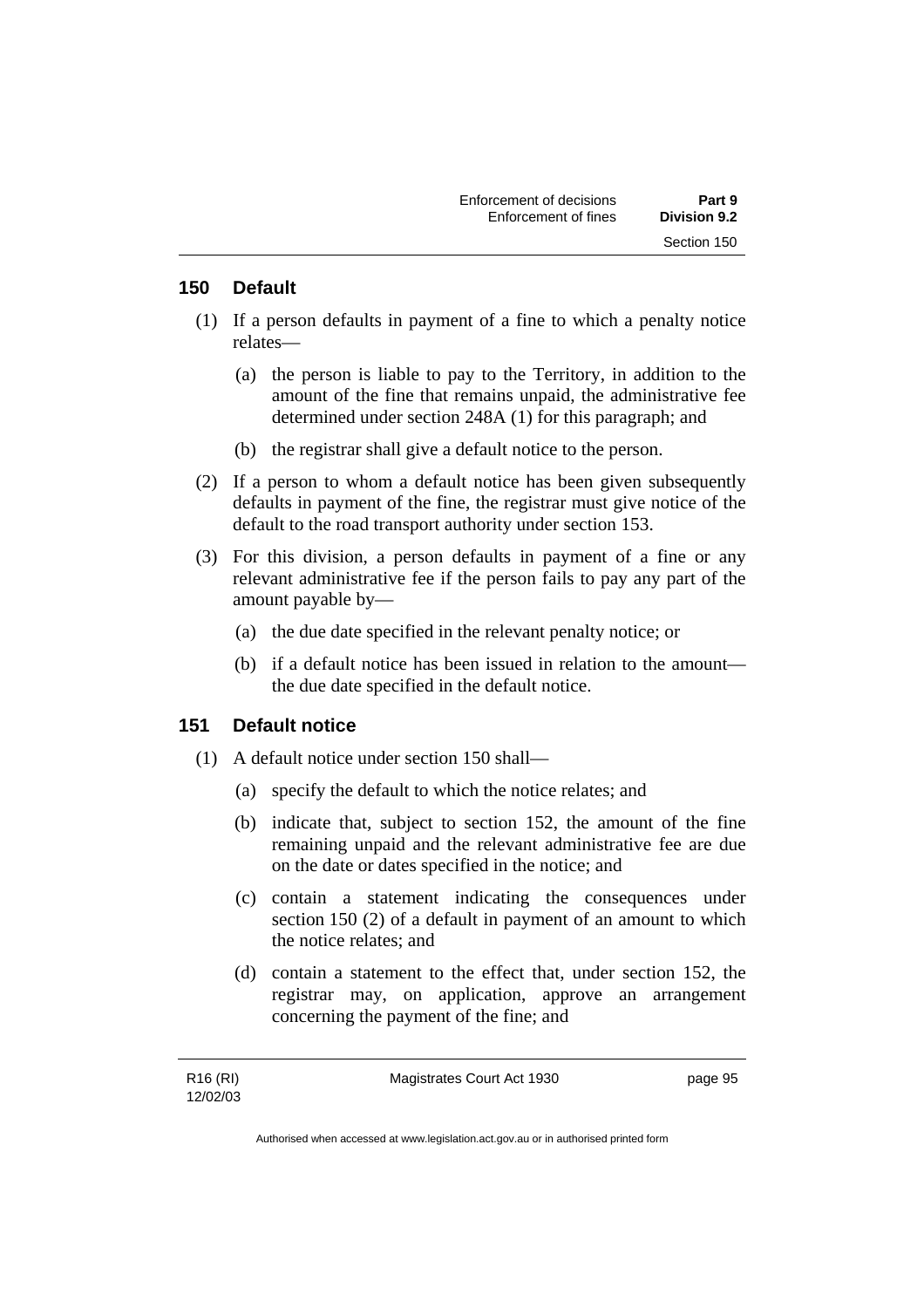| Part 9              | Enforcement of decisions |
|---------------------|--------------------------|
| <b>Division 9.2</b> | Enforcement of fines     |
| Section 152         |                          |

- (e) indicate the obligation to notify the registrar of any change of address under section 147A.
- (2) The registrar may specify in a default notice matters concerning a person's property or financial circumstances that are to be set out in any application by the person for approval of a special arrangement under section 152.
- (3) If a default notice is varied under section 152, the notice shall specify particulars of the approved arrangement for payment as so varied.

#### **152 Special arrangements**

- (1) The registrar may, on application, approve in writing an arrangement for—
	- (a) further time for the payment of all or any part of a fine or administrative fee, or an instalment of such an amount; or
	- (b) payment of all or any part of a fine or administrative fee by instalments.
- (2) An arrangement under subsection (1) (a) may also be made in respect of an amount that is overdue for payment under a previous approved arrangement.
- (3) To the extent to which an approval for time to pay all or any part of a fine or instalment is inconsistent with an order of a court, the order has no effect.
- (4) An application for an approval shall—
	- (a) be made in writing; and
	- (b) specify the grounds on which it is made; and
	- (c) be lodged with the registrar by the date, or within the period, ascertained in accordance with the current penalty notice, or current default notice, concerning the fine; and

page 96 Magistrates Court Act 1930 R16 (RI)

12/02/03

Authorised when accessed at www.legislation.act.gov.au or in authorised printed form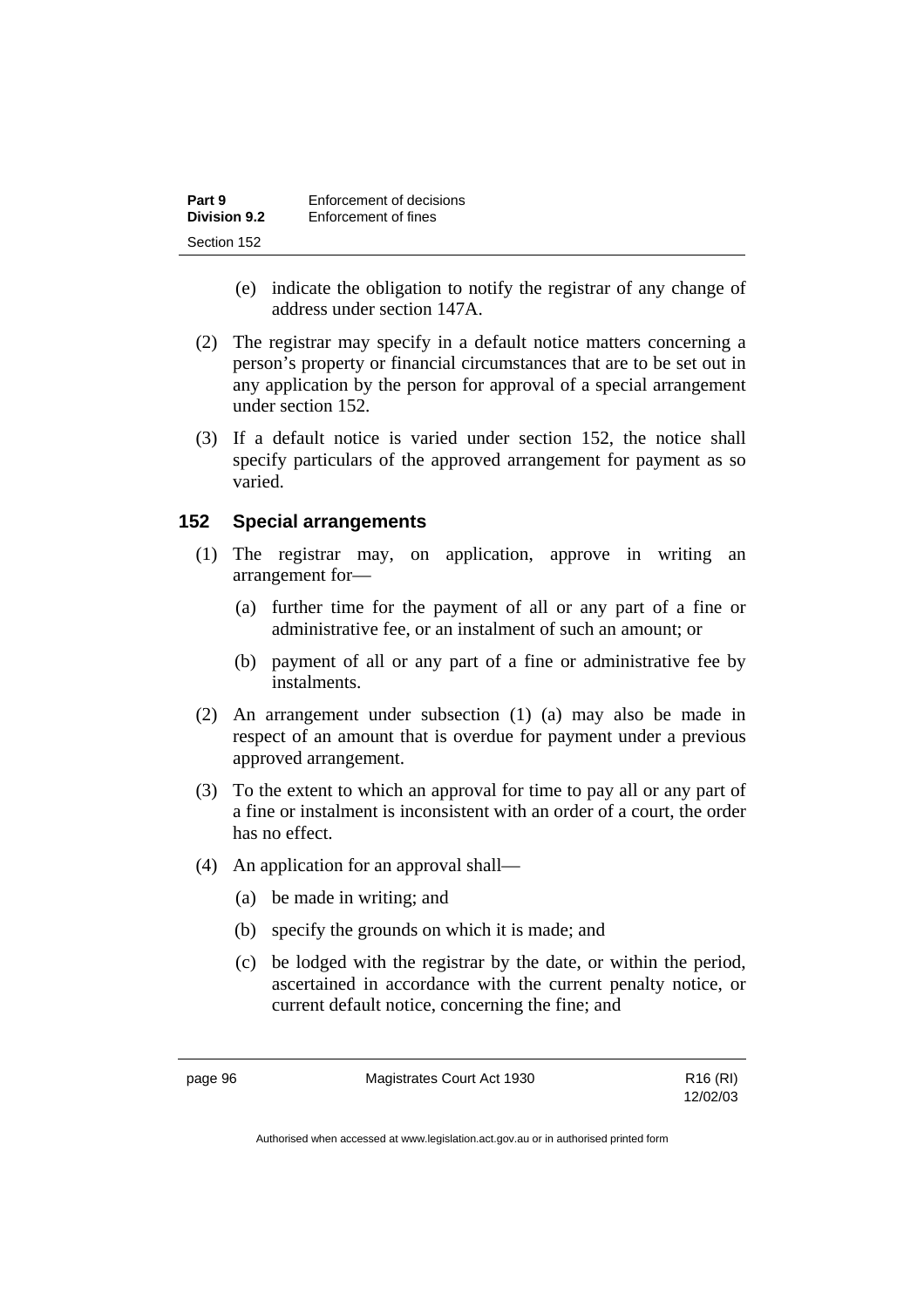- (d) for an applicant to whom a default notice has been given contain any particulars requested by the registrar in the notice.
- (5) A person committed to prison under section 154D is not entitled to make an application.
- (6) If an approval concerns a fine for which a penalty notice or a default notice has been given to a person, the registrar shall vary the notice  $by-$ 
	- (a) altering the notice in accordance with the approval; or
	- (b) reissuing the notice, revised in accordance with the approval.

#### **153 Notice for suspension of driver licence etc**

- (1) The registrar must notify the road transport authority of the name, address and date of birth of each person who, after being given a default notice for a fine, defaults in payment of the outstanding fine.
- (2) If notice is given under subsection (1) and the registrar subsequently approves an arrangement under section 152, the registrar must notify the road transport authority of the approval.
- (3) If notice has been given under subsection (1) and no later notice has been given under subsection (2), the registrar must notify the road transport authority if—
	- (a) the outstanding fine is paid; or
	- (b) the outstanding fine is remitted under section 159; or
	- (c) the person has completed serving a period of imprisonment under a committal under section 154D; or
	- (d) the conviction or order that gave rise to the liability to pay the fine is quashed or set aside.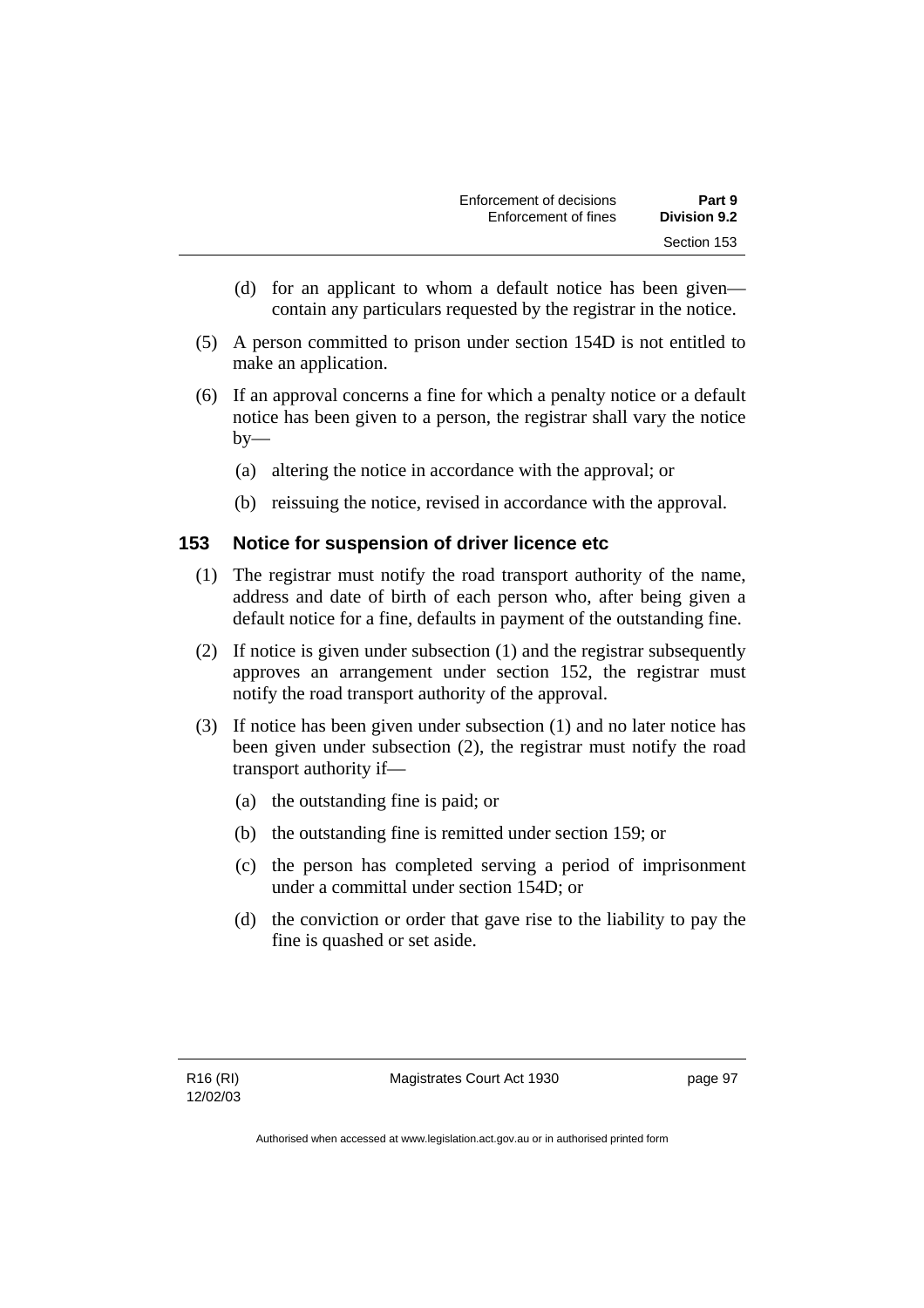| Part 9              | Enforcement of decisions |
|---------------------|--------------------------|
| <b>Division 9.2</b> | Enforcement of fines     |
| Section 154         |                          |

# **154 Access to personal information**

- (1) For the purpose of ensuring the payment of an outstanding fine, the registrar may, in writing, require any of the following persons to give the registrar specified particulars of personal information held by that person concerning the relevant fine defaulter:
	- (a) the commissioner for housing;
	- (b) the chief police officer;
	- (c) the chief executive (however described) of a government agency.
- (2) A person to whom such a requirement is given shall comply with it as far as practicable.
- (3) In this section:

*personal information* means particulars concerning the financial circumstances or criminal record of a fine defaulter.

#### **154A Ascertainment of capacity to pay fine**

- (1) The registrar may orally examine a person who is liable to pay a fine—
	- (a) as to the person's property or other means of satisfying the fine; and
	- (b) generally as to the person's financial circumstances.
- (2) An examination—
	- (a) shall be taken on oath administered by the registrar; and
	- (b) may be conducted in open court or in chambers, as the registrar directs.
- (3) If at the time set down (whether originally or on an adjournment) for the examination of a person to whom an examination summons is directed—

page 98 Magistrates Court Act 1930 R16 (RI)

12/02/03

Authorised when accessed at www.legislation.act.gov.au or in authorised printed form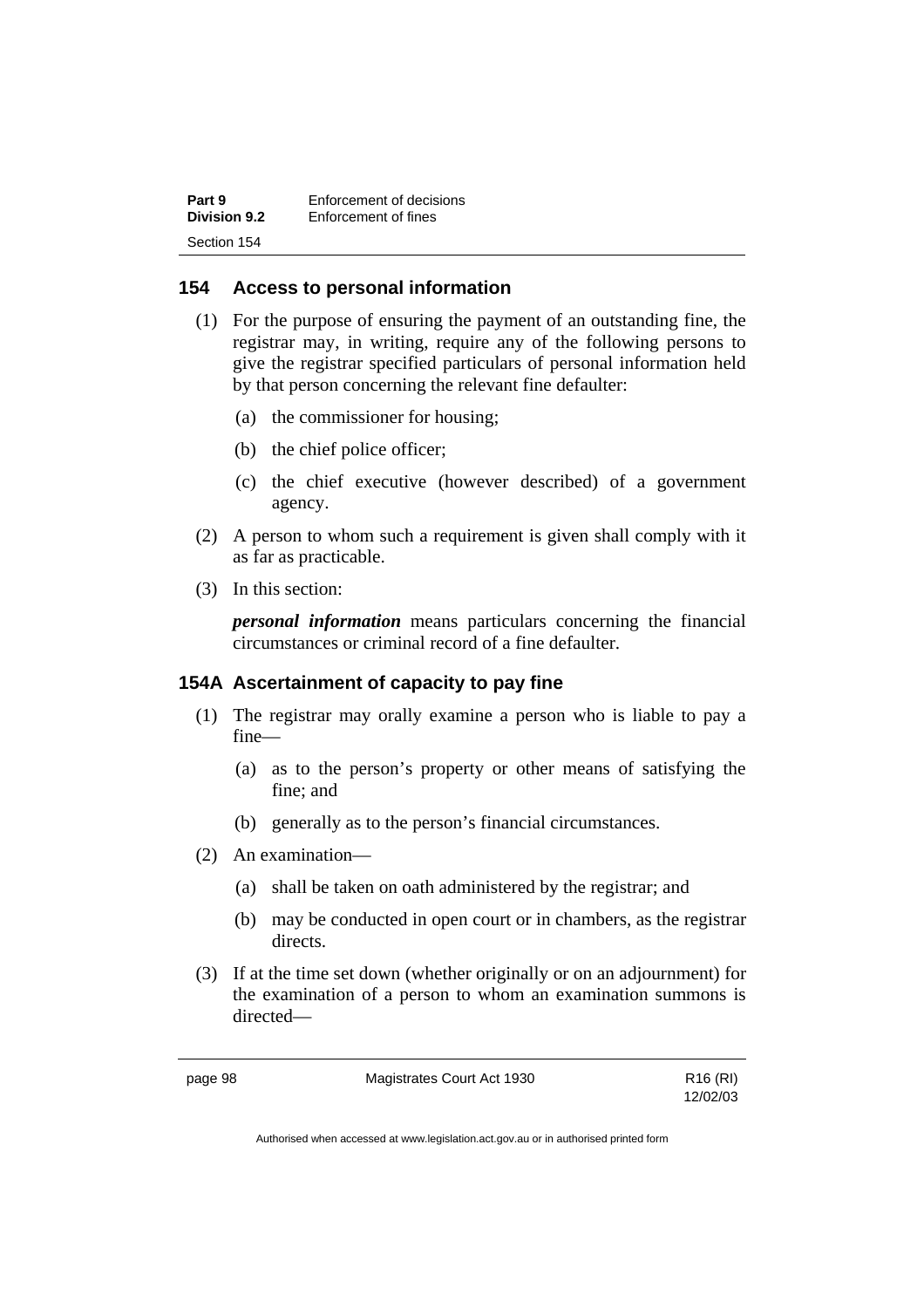- (a) the person fails to attend before the registrar; and
- (b) the registrar is satisfied that—
	- (i) the person has been served with the summons in accordance with the *Magistrates Court (Civil Jurisdiction) Act 1982*, section 297 as applied by section 154C; or
	- (ii) if the examination has been adjourned—the person has been notified of the date, time and place fixed for the examination;

the registrar shall issue a warrant in accordance with the *Magistrates Court (Civil Jurisdiction) Act 1982*, section 303 as applied by section 154C for the apprehension of the person to whom the summons was directed.

 (4) A person apprehended under such a warrant shall be brought before the registrar for the purposes of examination under subsection (1).

# **154B Garnishee orders and writs of execution**

- (1) If the registrar is satisfied that a fine defaulter has the capacity to pay an outstanding fine, the registrar may—
	- (a) make a garnishee order in accordance with the *Magistrates Court (Civil Jurisdiction) Act 1982*, section 319 as applied by section 154C in respect of the outstanding fine; or
	- (b) issue a writ of execution in accordance with the *Magistrates Court (Civil Jurisdiction) Act 1982*, section 343 (2) and (3) as applied by section 154C against goods of the fine defaulter to enforce the outstanding fine.
- (2) If the registrar issues a writ of execution in respect of 2 or more outstanding fines payable by a person, the writ operates in respect of the amount of each outstanding fine separately.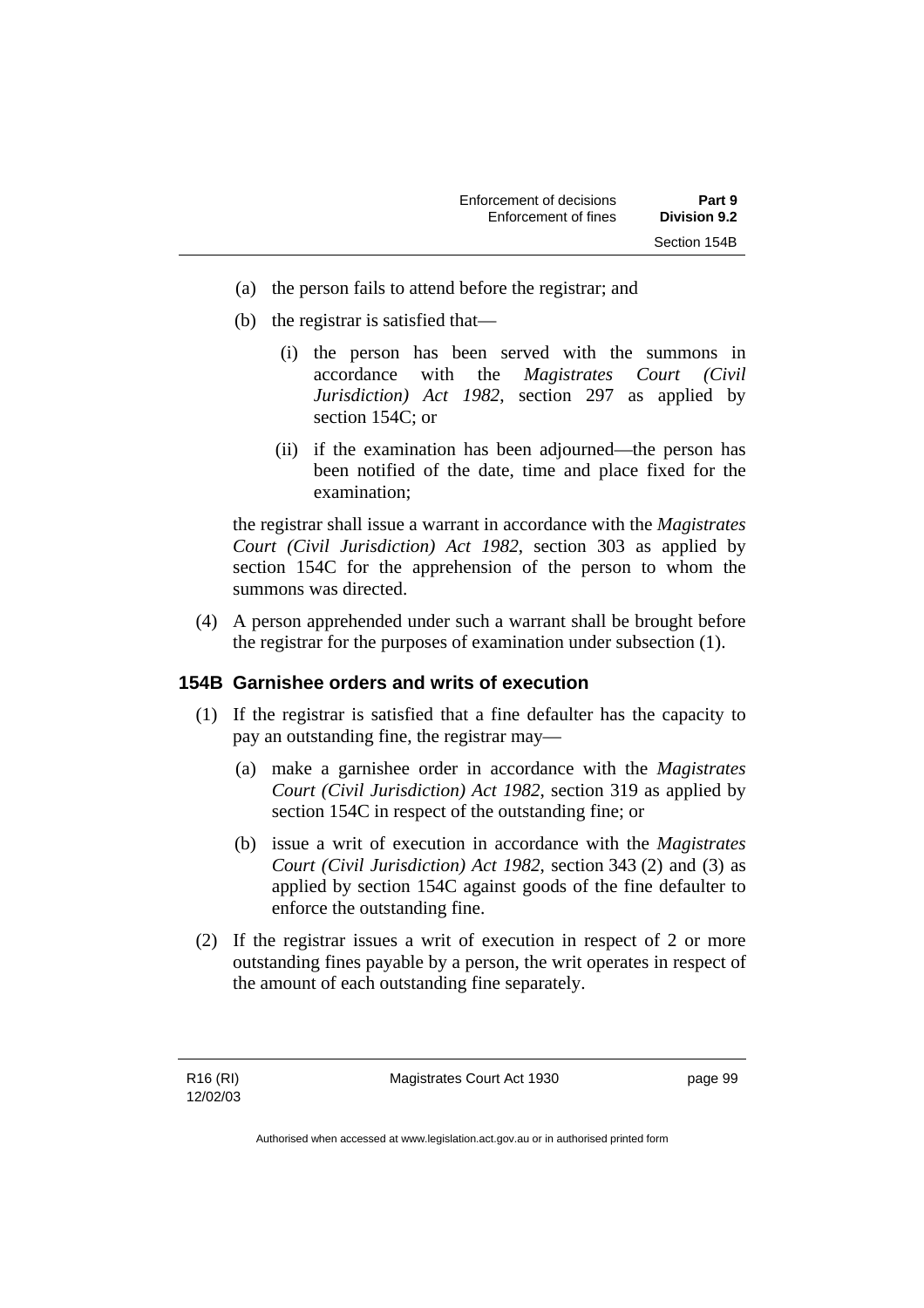| Part 9              | Enforcement of decisions |
|---------------------|--------------------------|
| <b>Division 9.2</b> | Enforcement of fines     |
| Section 154C        |                          |

# **154C Application of Magistrates Court (Civil Jurisdiction) Act, pt 19**

- (1) The purpose of this section is to ensure, as far as practicable, that—
	- (a) a fine defaulter may be examined under section 154A and dealt with in the same manner as a judgment debtor in respect of whom an examination summons has been issued; and
	- (b) a garnishee order under section 154B has the same effect as a garnishee order in respect of a judgment debtor; and
	- (c) a writ of execution under section 154B has the same effect as a writ of execution against goods of a judgment debtor.
- (2) For subsection (1) (a), the *Magistrates Court (Civil Jurisdiction) Act 1982*, division 19.3, other than sections 294, 298, 300, 302, 305 and 306, applies so far as applicable, with the necessary changes.
- (3) For subsection (1) (b), the *Magistrates Court (Civil Jurisdiction) Act 1982*, division 19.5, other than sections 317, 321 and 331, applies so far as applicable, with the necessary changes, and in particular, as if—
	- (a) sections  $319(1)$  (c) (i) and (e) (i) and  $340(2)$  (a) were omitted; and
	- (b) a reference in sections 320 and 329 (1) to the judgment creditor were a reference to the registrar; and
	- (c) the words 'may order the registrar to repay' were omitted from section 325 (8) and 'shall repay' were substituted; and
	- (d) the reference in section 330 to an application in accordance with section 123 were a reference to an application to the registrar; and
	- (e) sections 332 and 334 (1) did not refer to the judgment creditor.
- (4) For subsection (1) (c), the *Magistrates Court (Civil Jurisdiction) Act 1982*, division 19.6, other than sections 344, 355, 357, 358, 359, 377

page 100 Magistrates Court Act 1930 R16 (RI)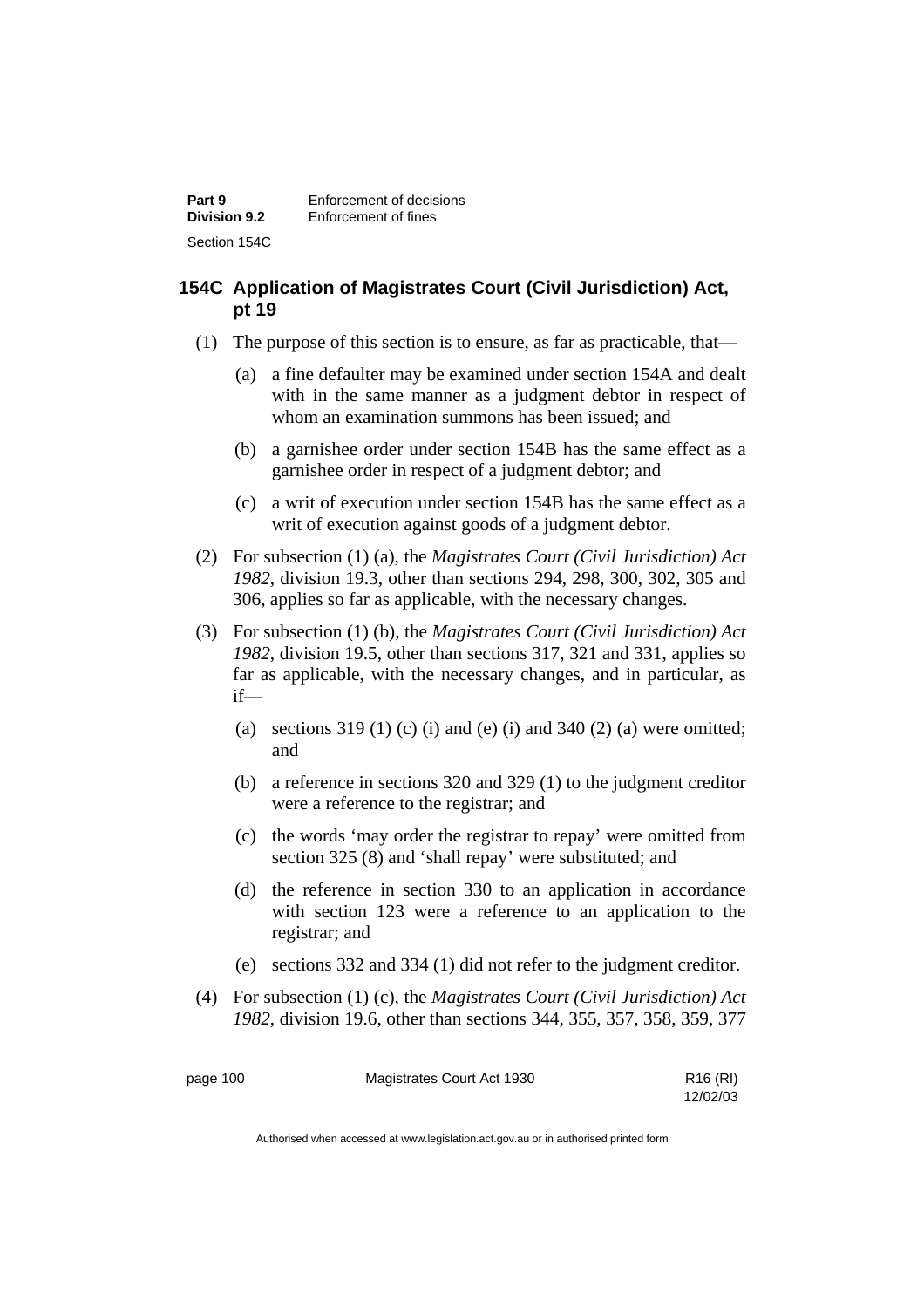and 378, applies so far as applicable, with the necessary changes, and in particular, as if—

- (a) section 343 (1) were omitted; and
- (b) the reference in section 346 (3) to a writ that issues out of the Magistrates Court included a reference to a writ issued by the registrar; and
- (c) section 363 (2) (a) and 363 (3) were omitted; and
- (d) section 376 (2) were omitted.
- (5) The provisions applied by subsections (2), (3) and (4) have effect as if, in addition to any other necessary changes—
	- (a) a reference in such a provision to an examination summons were a reference to an examination summons under applied section 295; and
	- (b) a reference in such a provision to a garnishee order were a reference to a garnishee order under section 154B (1) (a); and
	- (c) a reference in such a provision to a writ of execution were a reference to a writ of execution under section 154B (1) (b) or applied section 333; and
	- (d) a reference in such a provision to a bailiff included a reference to the sheriff or a deputy sheriff under the *Supreme Court Act 1933*; and
	- (e) a reference in such a provision to a judgment debt were a reference to an outstanding fine; and
	- (f) a reference in such a provision to a judgment debtor were a reference to a fine defaulter; and
	- (g) a reference in such a provision to a judgment creditor, other than in applied section 320 or 329 (1), were a reference to the Territory; and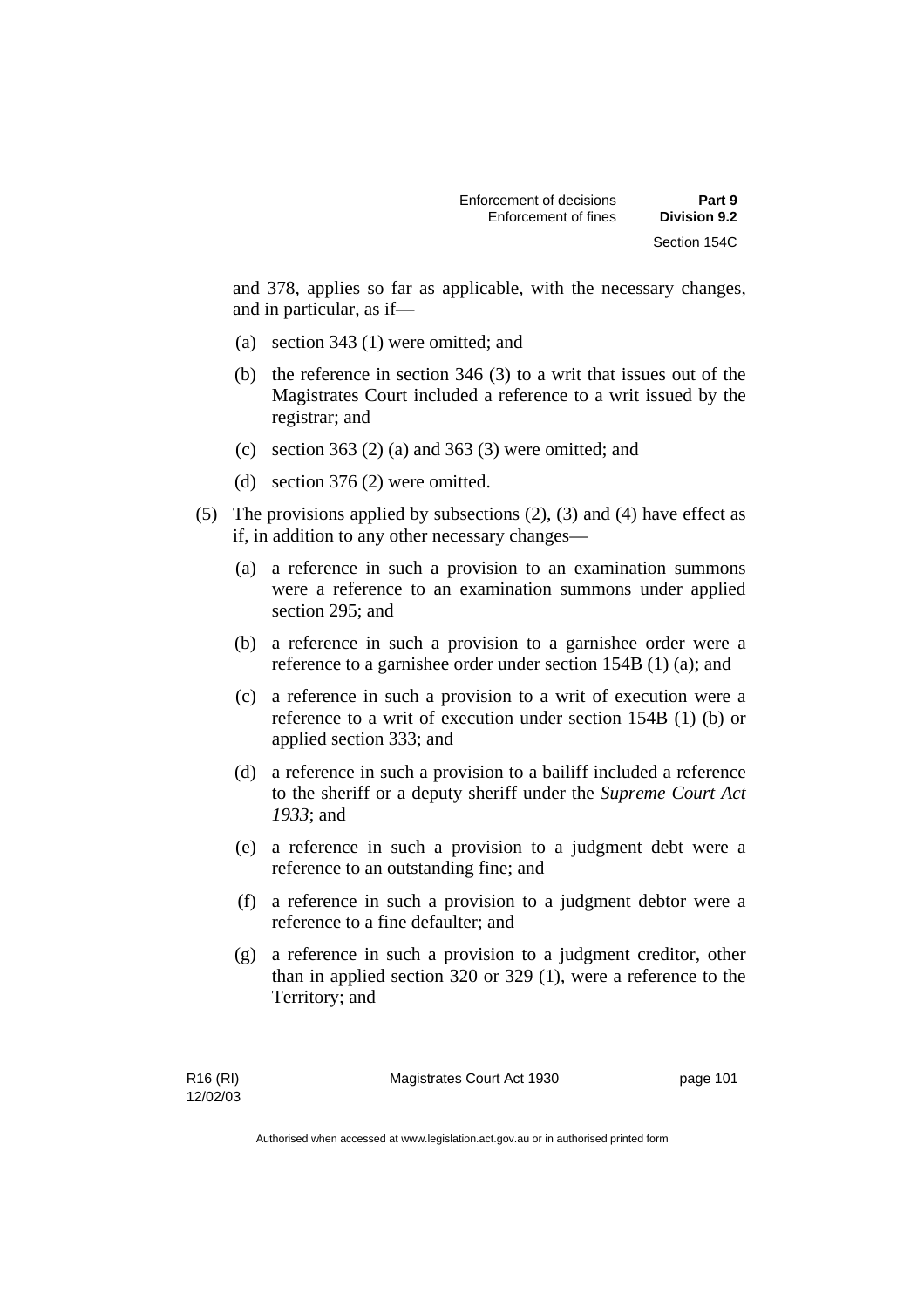| Part 9              | Enforcement of decisions |
|---------------------|--------------------------|
| <b>Division 9.2</b> | Enforcement of fines     |
| Section 154D        |                          |

- (h) a reference to the court in such a provision, other than in applied section 349, were a reference to the registrar.
- (6) If, but for this subsection, a power of the registrar under a provision applied by subsection (2), (3) or (4) would be dependent on action being taken by the judgment creditor, the registrar may act on his or her own initiative in the exercise of the power.
- (7) The registrar shall not make an order under a provision applied by subsection (2), (3) or (4) for the payment of a fine or administrative fee by instalments.
- $(8)$  If—
	- (a) a provision of the *Magistrates Court (Civil Jurisdiction) Act 1982* applies in relation to a matter; and
	- (b) a regulation or determination under this Act or that Act also applies in relation to that matter; and
	- (c) the provision of the *Magistrates Court (Civil Jurisdiction) Act 1982* is applied in relation to a corresponding matter by subsection  $(2)$ ,  $(3)$  or  $(4)$ ;

a reference in this section to the applied provision referred to in paragraph (c) includes a reference to the relevant regulation or determination.

 (9) A reference in this section to an applied provision by number is a reference to the provision so numbered of the *Magistrates Court (Civil Jurisdiction) Act 1982*, as applied by subsection (2), (3) or (4).

#### **154D Committal to prison—fine defaulters**

 (1) The registrar shall, by warrant, commit a fine defaulter to prison if—

page 102 Magistrates Court Act 1930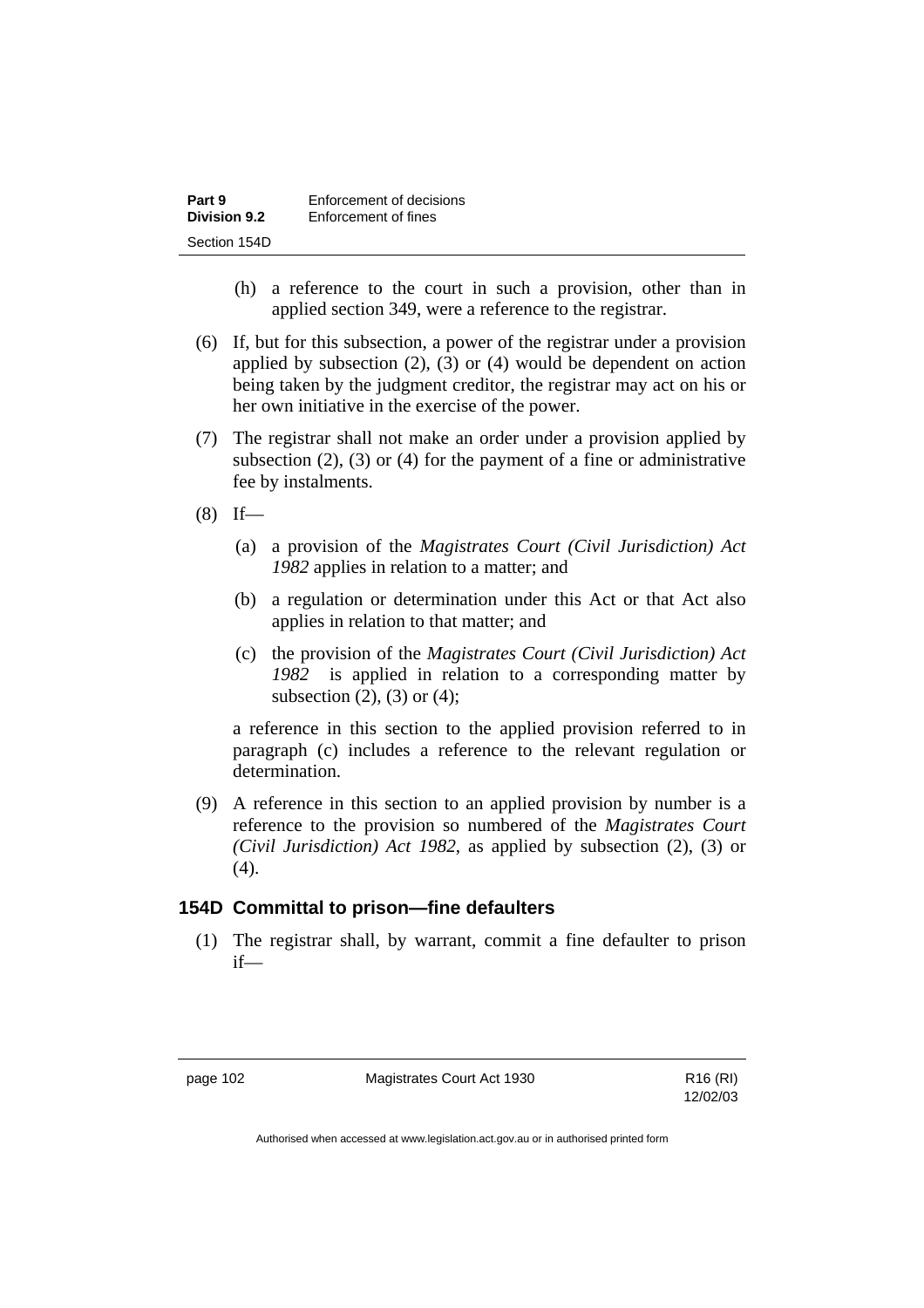| Enforcement of decisions | Part 9              |
|--------------------------|---------------------|
| Enforcement of fines     | <b>Division 9.2</b> |
|                          | Section 155         |

- (a) the registrar is satisfied that all reasonable action has been taken under this division to secure payment and there is no reasonable likelihood of the outstanding fine being paid; and
- (b) the outstanding fine has not been remitted under section 159.
- (2) The period for which the fine defaulter is to be committed to prison shall be the lesser of—
	- (a) a period calculated at the rate of 1 day for each \$100, or part of \$100, of the outstanding fine; and
	- (b) 6 months.
- (3) Subsection (1) does not apply to a person whose liability to pay the fine is derived from an order under the Crimes Act, section 350.

#### **155 Money to be paid to registrar**

If a person adjudged by the conviction or order of a court or magistrate to pay any amount of money pays the amount to any police officer or other person, the police officer or other person shall forthwith pay the amount to the registrar.

#### **156 Execution to cease on payment of amount due**

In any case where a warrant of commitment has been issued, the defendant pays or tenders to the police officer having the execution of the warrant the sum or sums mentioned in it, the police officer shall cease to execute the warrant.

#### **157 Payment of amount to keeper or superintendent**

 (1) If a person is imprisoned for nonpayment of an outstanding fine, the person may pay, or cause to be paid, to the keeper of the prison or, for a person in respect of whom a warrant under section 255A has been issued, the superintendent of the remand centre, and the keeper or superintendent shall receive—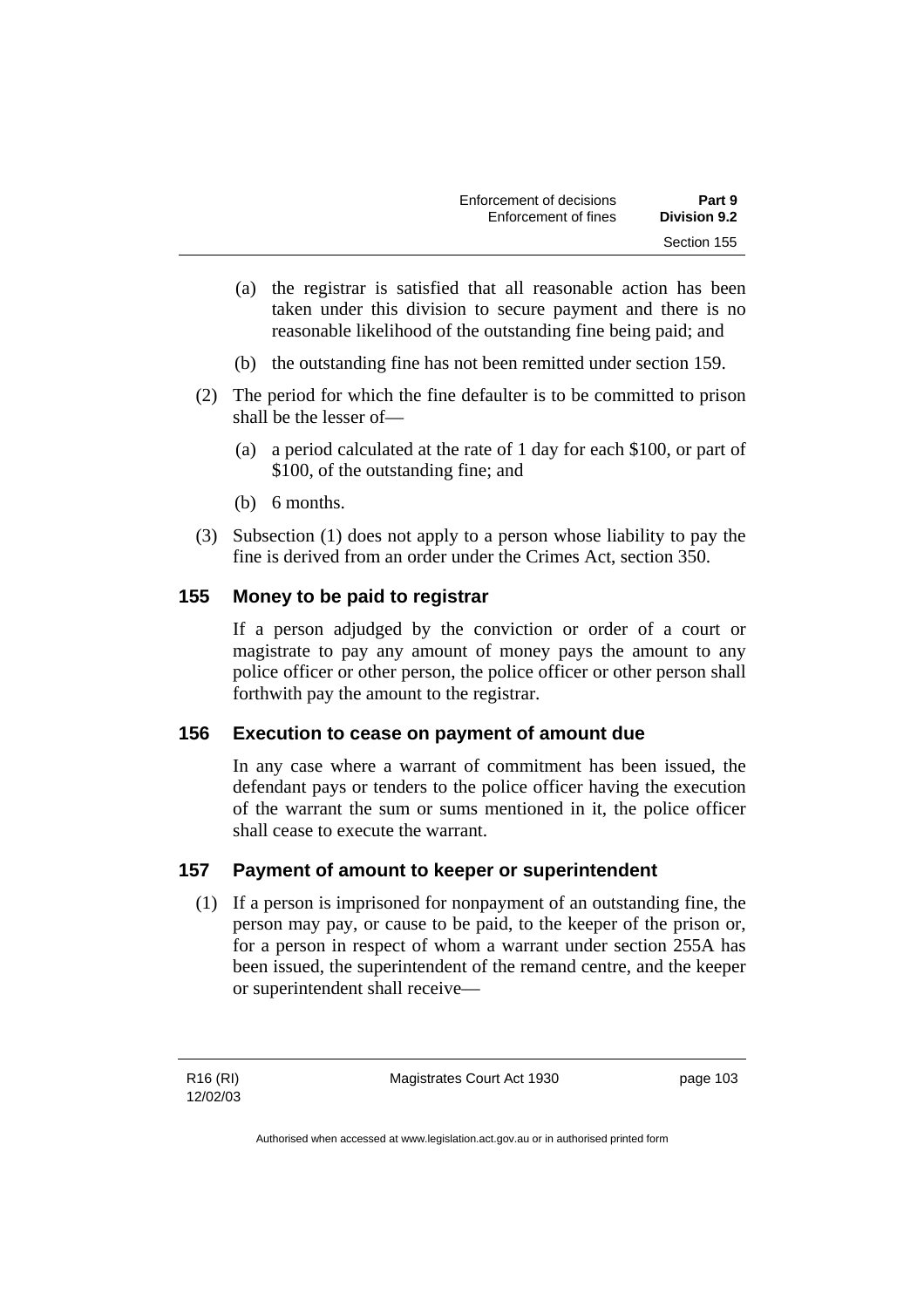| Part 9              | Enforcement of decisions |
|---------------------|--------------------------|
| <b>Division 9.2</b> | Enforcement of fines     |
| Section 158         |                          |

- (a) the sum mentioned in the warrant of commitment and the keeper or superintendent shall thereupon discharge the person unless he or she is in custody for some other matter; or
- (b) any sum in part satisfaction of the outstanding fine and thereupon the term of imprisonment shall be reduced by a number of days bearing as nearly as possible the same proportion to the total number of days for which he or she was committed as the sum so paid bears to the sum for which he or she is so liable and the keeper or superintendent shall at the end of the term so reduced discharge the person unless he or she is in custody for some other matter.
- (2) The keeper or superintendent shall forthwith pay all sums received by him or her under the subsection (1) to the registrar.

#### **158 Fine satisfied by imprisonment**

A person who is committed to prison under a warrant issued under section 154D discharges his or her liability to pay the outstanding fine—

- (a) at the rate of \$100 for each day or part of a day for which the person is so imprisoned; or
- (b) if the person is so committed to prison for 6 months—on the completion of the 6 months.

#### **159 Remission**

The Executive may, in writing, remit all or any part of a fine.

#### **160 Conviction or order quashed or set aside**

If the conviction or order that gave rise to a person's liability to pay a fine is quashed or set aside, the registrar shall, in addition to notifying the road transport authority under section 153 (3) (d)—

(a) refund to the person any amount paid in respect of the fine; and

page 104 Magistrates Court Act 1930

12/02/03

Authorised when accessed at www.legislation.act.gov.au or in authorised printed form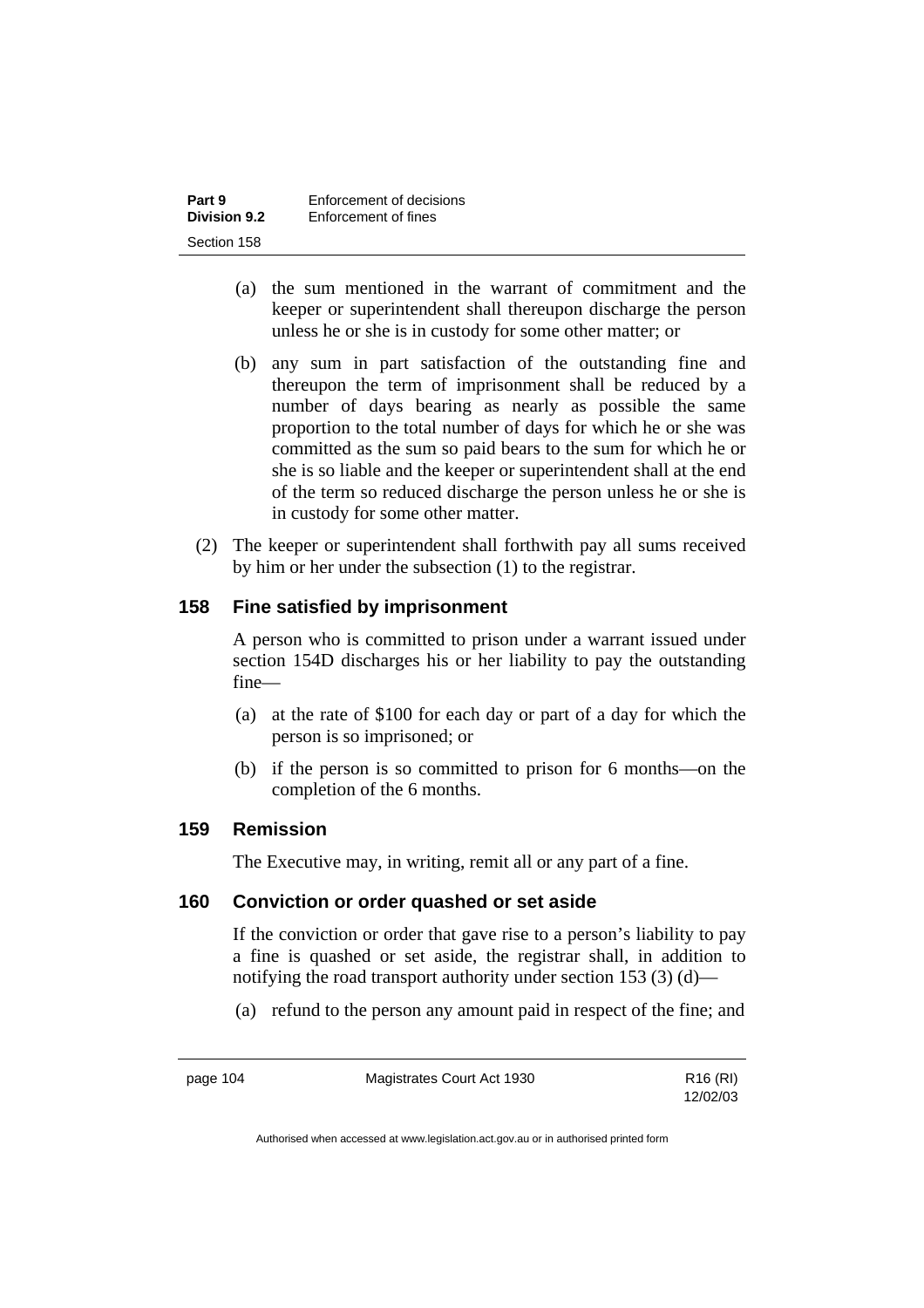(b) refund to the person any amount paid in respect of a relevant administrative fee.

# **161 Other enforcement provisions not affected**

This division shall not be taken to affect the operation of any other law in force in the Territory that provides for the recovery or enforcement of a fine.

# **Division 9.2A Reciprocal enforcement of fines against bodies corporate**

# **166A Definitions for div 9.2A**

In this division:

*conviction* means a conviction or order entered or made by a court in the exercise of summary jurisdiction in proceedings for an offence.

*fine* includes—

- (a) a pecuniary penalty, pecuniary forfeiture and pecuniary compensation; and
- (b) fees, charges and costs payable by a body corporate under an order made in proceedings in which a conviction was entered in respect of the body corporate.

*reciprocating court* means—

- (a) a court declared under section 166B to be a reciprocating court; and
- (b) a court included in a class of courts declared under section 166B to be a class of reciprocating courts.

*relevant officer*, in relation to a reciprocating court, means the registrar or other corresponding officer of the court.

R16 (RI) 12/02/03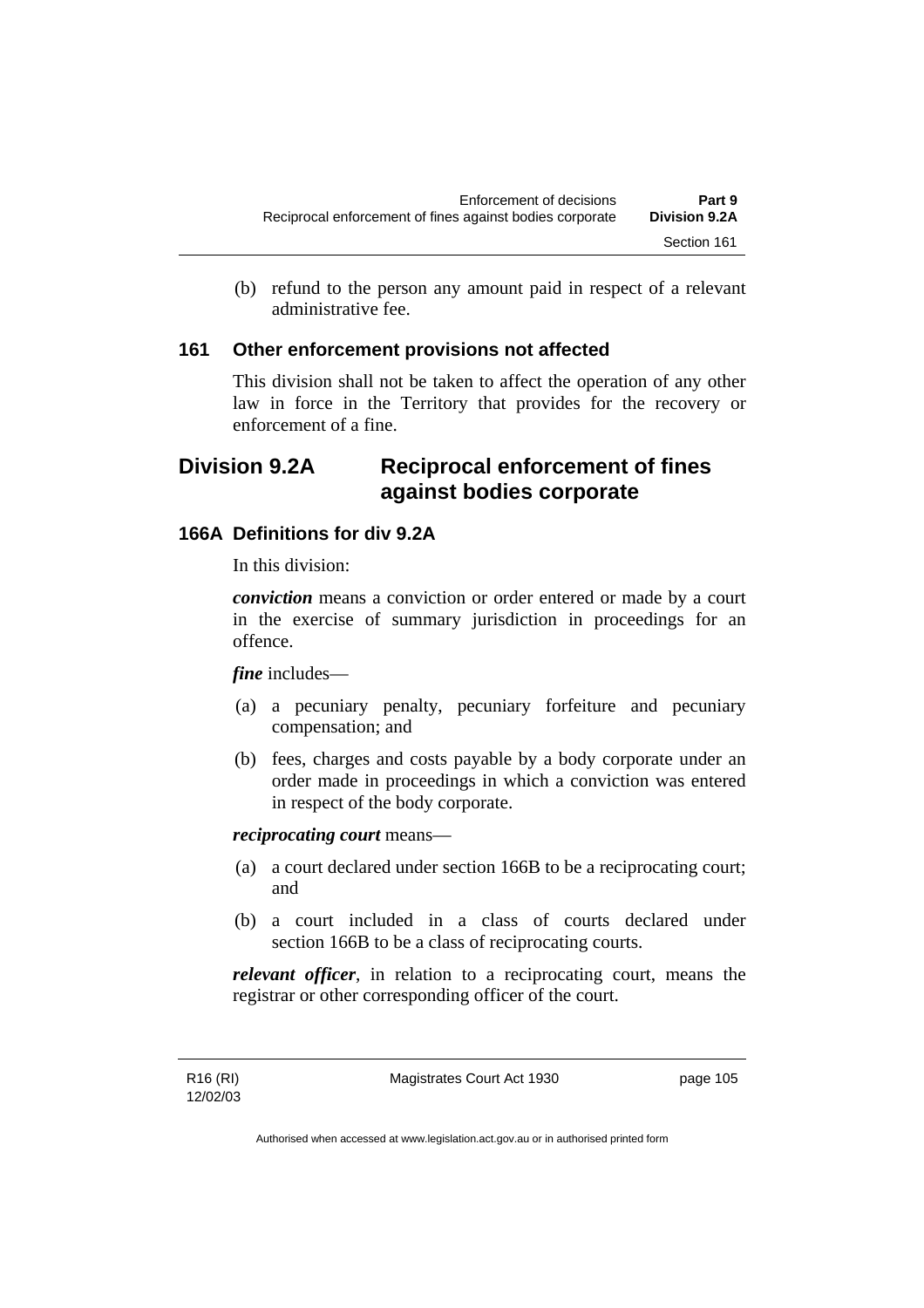| Part 9               | Enforcement of decisions                                 |
|----------------------|----------------------------------------------------------|
| <b>Division 9.2A</b> | Reciprocal enforcement of fines against bodies corporate |
| Section 166B         |                                                          |

*State* includes a Territory other than the Australian Capital Territory and the Jervis Bay Territory.

*Territory fine* means a fine payable under a conviction of the court.

# **166B Declarations relating to reciprocating courts**

- (1) If a State has laws providing for enforcement in the State of a Territory fine against a body corporate, the Attorney-General may, in writing—
	- (a) declare a court of summary jurisdiction in the State to be a reciprocating court; or
	- (b) declare a class of courts of summary jurisdiction in the State to be a class of reciprocating courts.
- (2) A declaration is a notifiable instrument.
	- *Note* A notifiable instrument must be notified under the *Legislation Act 2001*.

#### **166C Enforcement of fine**

- (1) If a fine is payable by a body corporate under a conviction of a reciprocating court and the registrar receives a written request from the relevant officer of the reciprocating court for the enforcement of the conviction accompanied by—
	- (a) a copy, certified by the relevant officer to be correct, of the conviction; and
	- (b) a certificate signed by the relevant officer specifying the amount of the fine that remains unpaid;

the registrar shall—

- (c) register the conviction by filing in the court the certified copy of the conviction; and
- (d) note the date of the registration on the copy.

page 106 Magistrates Court Act 1930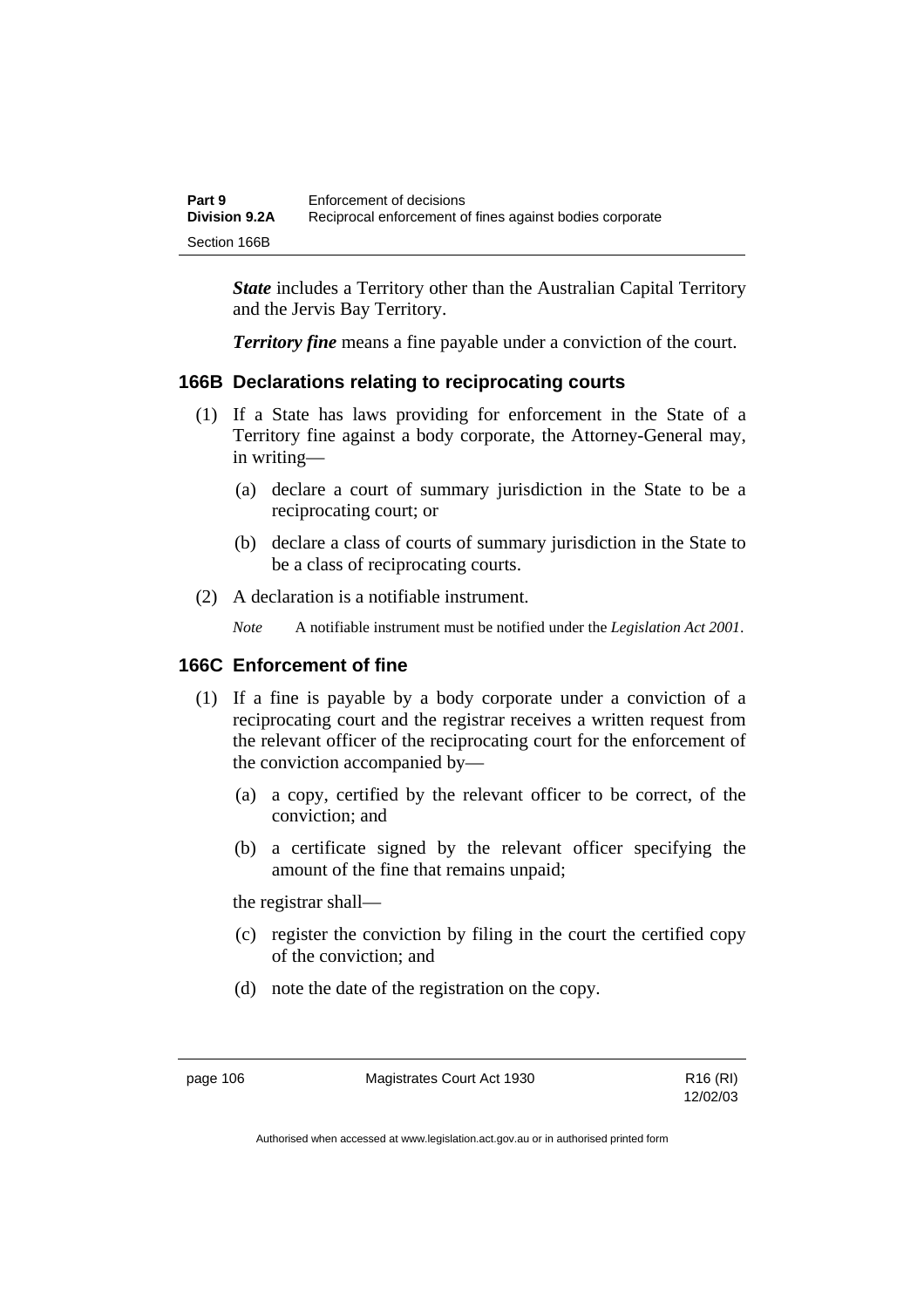- (2) On the registration of a conviction under subsection (1)—
	- (a) the conviction shall, for this part, be deemed to be a conviction of the court adjudging payment of a fine by the body corporate in the amount specified as unpaid in the certificate referred to in subsection (1) (b); and
	- (b) the registrar shall issue a writ of execution for the purpose of recovering the amount referred to in paragraph (a); and
	- (c) subject to this section, this Act and the *Magistrates Court (Civil Jurisdiction) Act 1982* apply in relation to a writ issued under paragraph (b) as if the writ had been issued in connection with a conviction of the court.
- (3) If a request is made under this section in respect of a fine payable under a conviction of a reciprocating court and the registrar later receives a notification from the relevant officer of the reciprocating court of payment of an amount in satisfaction in whole or part of the amount of the fine, the registrar shall note the particulars of the payment on the certified copy of the conviction filed in the court.
- (4) Notwithstanding anything in this part, if—
	- (a) a writ is issued under subsection (2) in respect of a fine; and
	- (b) before execution, the registrar receives a notification referred to in subsection (3) relating to the fine;

the registrar shall arrange for the return of the writ and, on its return, he or she shall—

- (c) if the amount of the fine has been paid in full—withdraw the writ; or
- (d) if part of the amount of the fine remains unpaid—amend the writ to show the amount still unpaid.
- (5) If a writ is amended under subsection (4), the writ shall be enforced in respect of the amount of the fine for the time being shown in the writ as unpaid.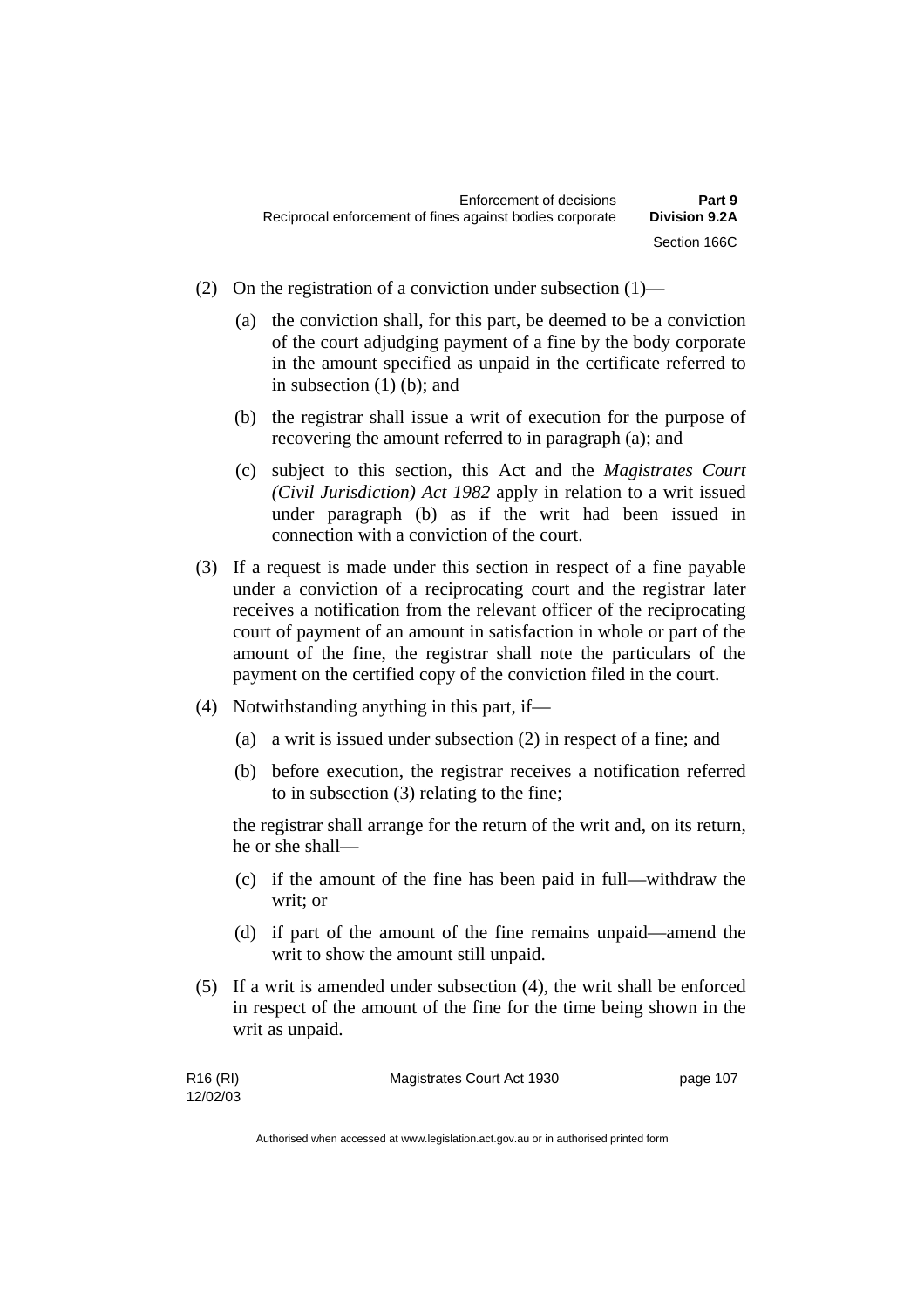| Part 9              | Enforcement of decisions |
|---------------------|--------------------------|
| <b>Division 9.6</b> | Miscellaneous            |
| Section 166D        |                          |

- (6) Notwithstanding section 190, if a sum of money is paid to the registrar in satisfaction in whole or in part of a fine payable under a conviction registered under subsection (1), the registrar shall remit the sum of money to the relevant officer of the reciprocating court by which the conviction was entered.
- (7) For this section, a document that purports to have been signed by the relevant officer of a reciprocating court shall be taken to have been so signed unless the contrary is proved.

#### **166D Effect of enforcement by reciprocating court**

A sum of money received by the registrar from a reciprocating court in satisfaction in whole or in part of a Territory fine shall be applied to the registrar as if the sum had been paid to him or her by the body corporate by which the fine was payable in satisfaction in whole or in part of the fine.

#### **166E Registrar to notify payment of Territory fine**

If—

- (a) a conviction of the court under which a fine is payable is registered by the relevant officer of a reciprocating court; and
- (b) a sum of money is received by the registrar in satisfaction in whole or in part of the fine;

the registrar shall, as soon as practicable, notify the relevant officer of the amount of that payment.

# **Division 9.6 Miscellaneous**

#### **184 Enforcement of costs against informant**

If a court orders an informant in criminal proceedings to pay costs to a defendant, the order operates as a judgment given or entered in respect of a claim for the payment of money and is enforceable as such.

page 108 Magistrates Court Act 1930

12/02/03

Authorised when accessed at www.legislation.act.gov.au or in authorised printed form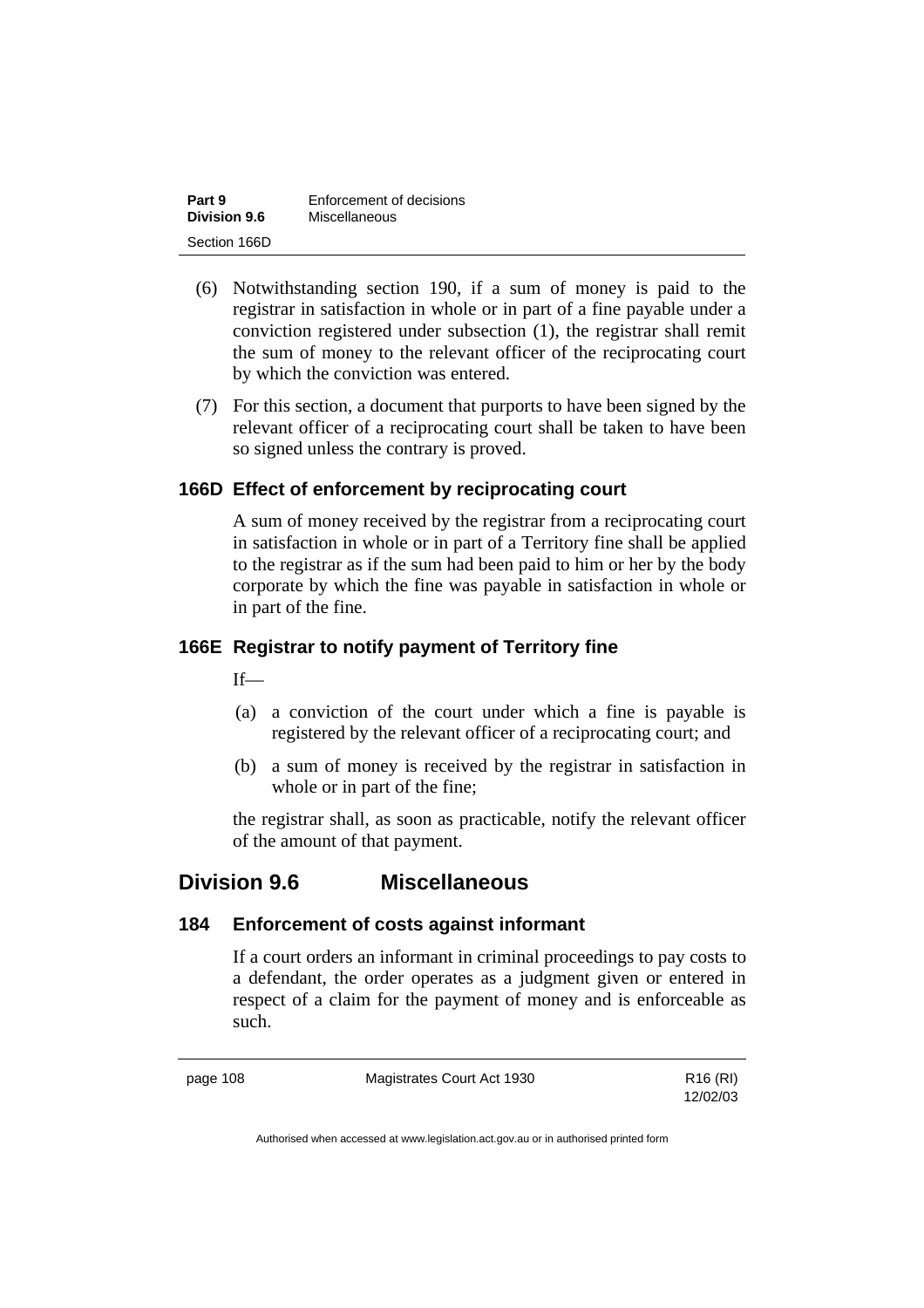# **185 Committal to prison—orders not involving payment of money**

- $(1)$  If—
	- (a) a conviction does not order the payment of any fine or penalty but orders that the defendant be imprisoned for his or her offence; or
	- (b) an order is not for the payment of money but for the doing of some other act and directs that, if he or she neglects or refuses to do the act, the defendant be imprisoned and the defendant neglects or refuses to do the act;

the court or a magistrate may by warrant commit the defendant to prison there to be kept according to the terms in that behalf of the conviction or order.

 (2) A reference in subsection (1) (b) to an *order* does not include a reference to an order under the Crimes Act, section 350.

# **186 Warrant of commitment to prison**

- (1) A warrant of commitment—
	- (a) shall require the police officer or escort to whom it is directed to take the person named in the warrant to a prison mentioned in the warrant; and
	- (b) shall require the person in charge of the prison to which the person is taken to imprison the person in accordance with the warrant.
- (2) A warrant of commitment in which the direction referred to in subsection (1) (a) is given to all police officers or all escorts—
	- (a) shall be taken in that respect to be directed to each police officer, or each escort, respectively; and
	- (b) may be executed in that respect by any police officer, or any escort, respectively.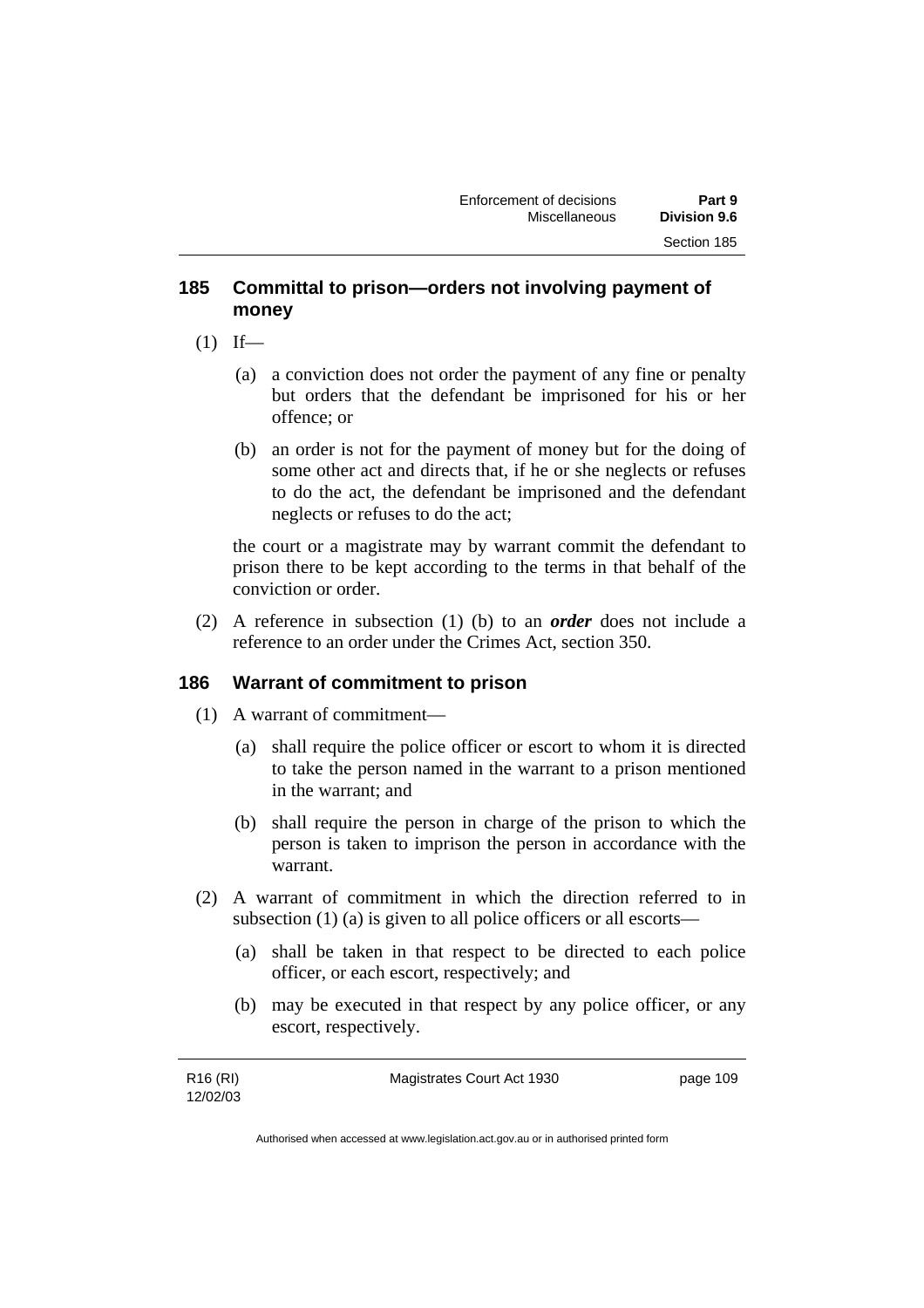| Part 9              | Enforcement of decisions |
|---------------------|--------------------------|
| <b>Division 9.6</b> | Miscellaneous            |
| Section 187         |                          |

- (3) On the arrival at the prison of the person named in the warrant, the person in charge of the prison or a person authorised by him or her—
	- (a) shall sign the receipt on the warrant for the person; and
	- (b) shall complete the report on the warrant about the person's apparent physical condition and state of health.

#### **187 Warrant of commitment if defendant already in prison**

- (1) If by any conviction or order it is adjudged that the defendant be imprisoned and the defendant is then undergoing imprisonment on a conviction for another offence, the warrant of commitment in respect of the subsequent offence shall be forthwith delivered to the gaoler to whom it is directed.
- (2) The court or magistrate issuing the warrant of commitment may order thereby that the imprisonment for the subsequent offence shall commence at the termination of the imprisonment that the defendant is then undergoing.

#### **188 Mitigation of payment by court**

- (1) If in a case when either imprisonment or a fine is imposed there is prescribed a requirement for the defendant to enter into his or her recognisance and to find sureties for keeping the peace, or being of good behaviour, and observing some other condition, or to do any of such things, the court may dispense with the requirement or any part thereof.
- (2) If the court has authority under any law in force in the Territory (other than this Act), whether past or future, to impose imprisonment for an offence punishable on summary conviction, and has no authority to impose a fine for that offence, it may notwithstanding, when adjudicating on that offence, if it thinks that the justice of the case will be better met by a fine than by imprisonment, impose a penalty not exceeding 50 penalty units, and not being of such an amount as will subject the offender under the

| page 110 | Magistrates Court Act 1930 | R <sub>16</sub> (RI)<br>12/02/03 |
|----------|----------------------------|----------------------------------|
|          |                            |                                  |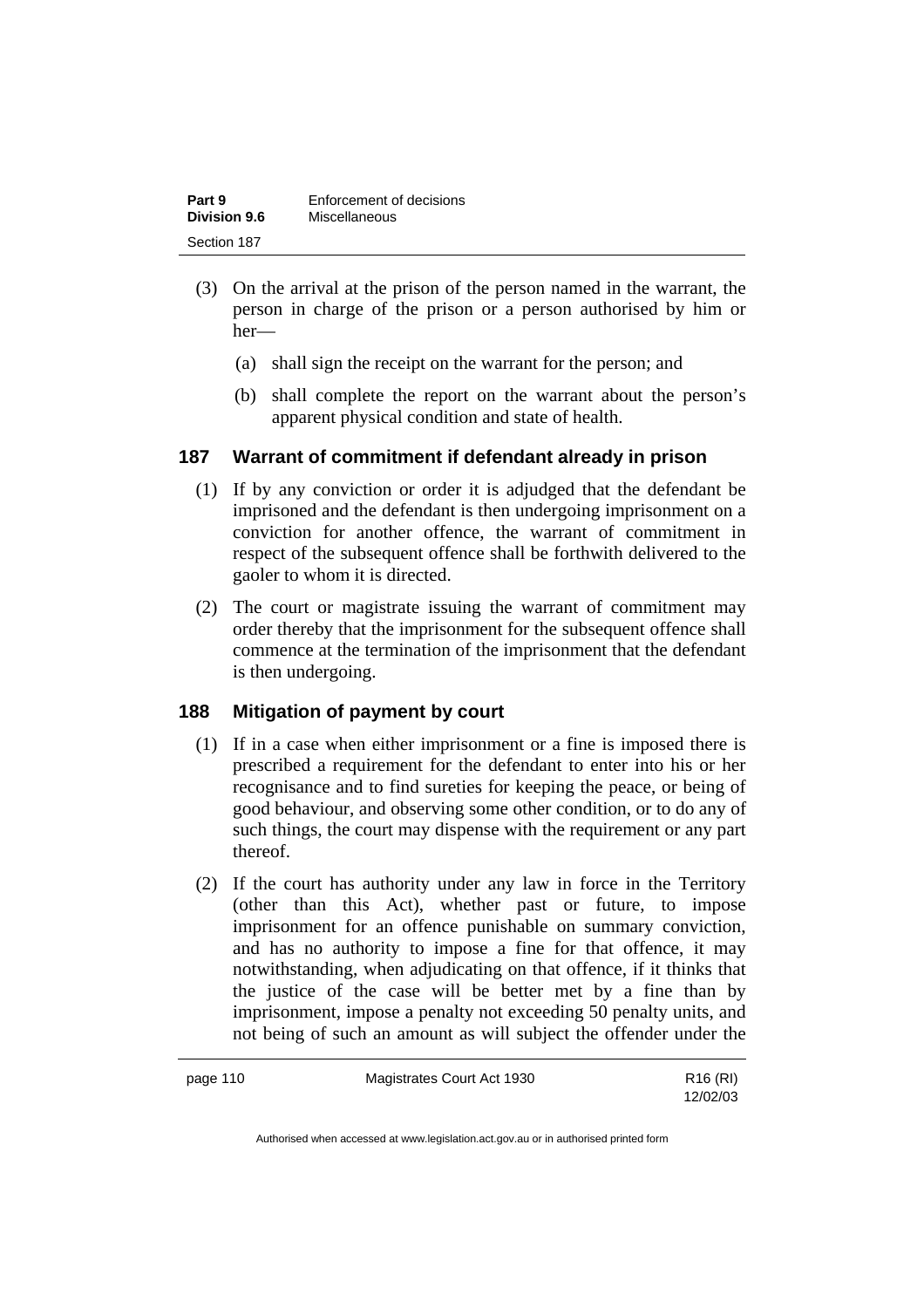| Enforcement of decisions | Part 9       |
|--------------------------|--------------|
| Miscellaneous            | Division 9.6 |
|                          | Section 191  |

provisions of this Act in default of payment of the penalty, to any greater term of imprisonment than that to which he or she is liable under the law authorising the imprisonment.

#### **191 Accounts to be kept in approved form**

Every registrar, keeper of a gaol and superintendent of a remand centre shall keep a true and exact account of all money received by him or her under or by virtue of any conviction or order, showing the persons from whom and the time when the sums were received and to whom and when the sums were paid, in accordance with the approved form.

Maximum penalty: 1 penalty unit.

# **193 Forfeited goods may be sold**

Except where otherwise provided, all forfeitures, not pecuniary, that are incurred in respect of an offence triable by the court or that may be enforced by the court, may be sold or disposed of or dealt with in such a manner as the court directs, and the proceeds of the sale shall be applied in like manner as if the proceeds were a fine imposed under the Act, ordinance or law on which the proceeding for forfeiture is founded.

# **194 Warrant of commitment or writ of execution not void for form only**

A warrant of commitment or writ of execution shall not be held void by reason only of any defect or error in it if there is a conviction or order that is good and valid or that may be amended and made good and valid under this Act to sustain it.

# **195 Convictions etc to be transmitted to registrar of Supreme Court**

If any person is convicted before, or an information is dismissed by, the court in respect of any prosecution for an indictable offence, the

R16 (RI) 12/02/03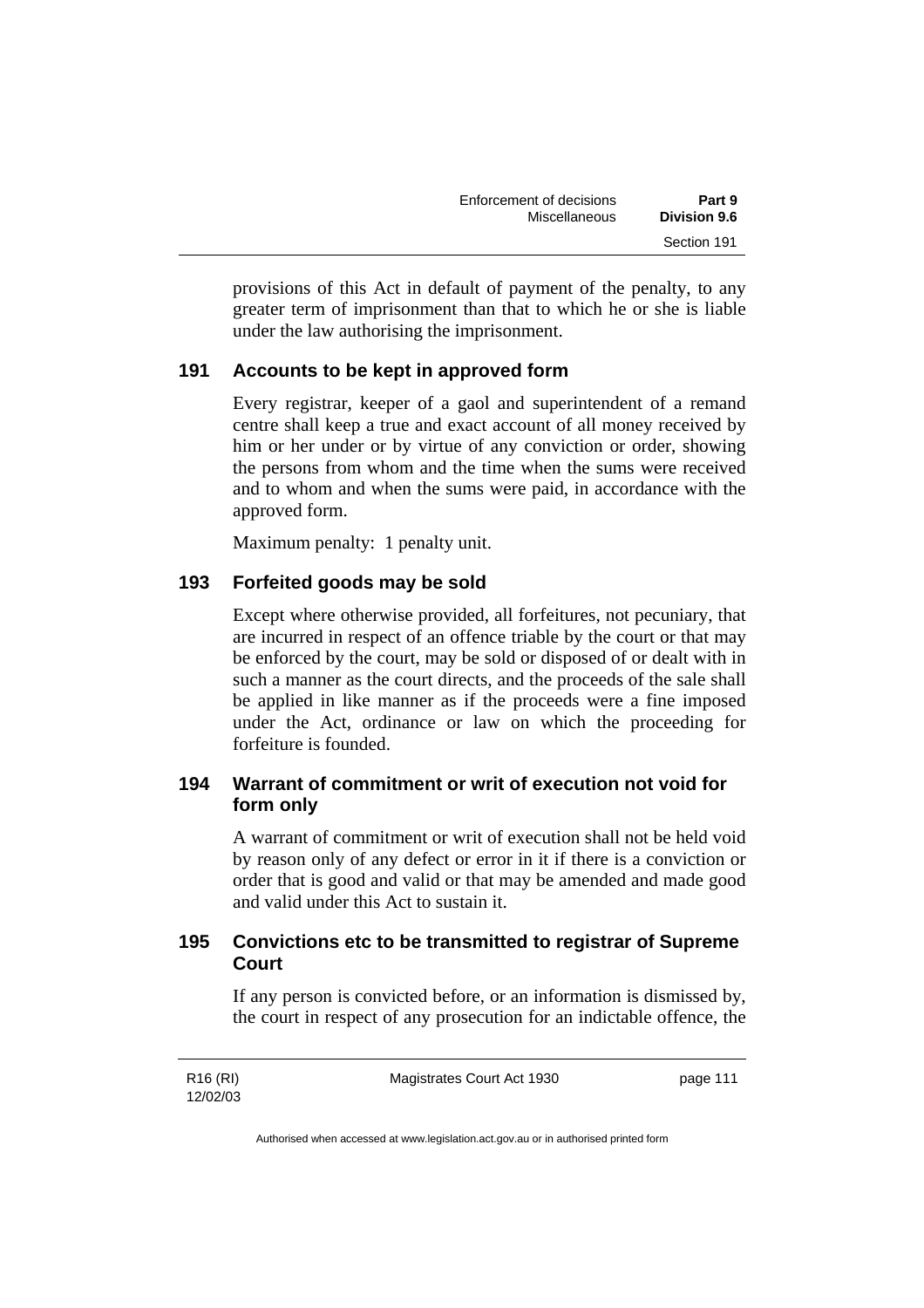| Part 9              | Enforcement of decisions |
|---------------------|--------------------------|
| <b>Division 9.6</b> | Miscellaneous            |
| Section 195         |                          |

court shall forthwith thereafter transmit the conviction and recognisances, or a copy of the certificate of dismissal (if any), as the case may be, to the registrar of the Supreme Court, to be kept by the registrar among the records of the Supreme Court; and the court shall also cause all such decisions to be registered in a book to be kept of the purpose.

page 112 Magistrates Court Act 1930 R16 (RI)

12/02/03

Authorised when accessed at www.legislation.act.gov.au or in authorised printed form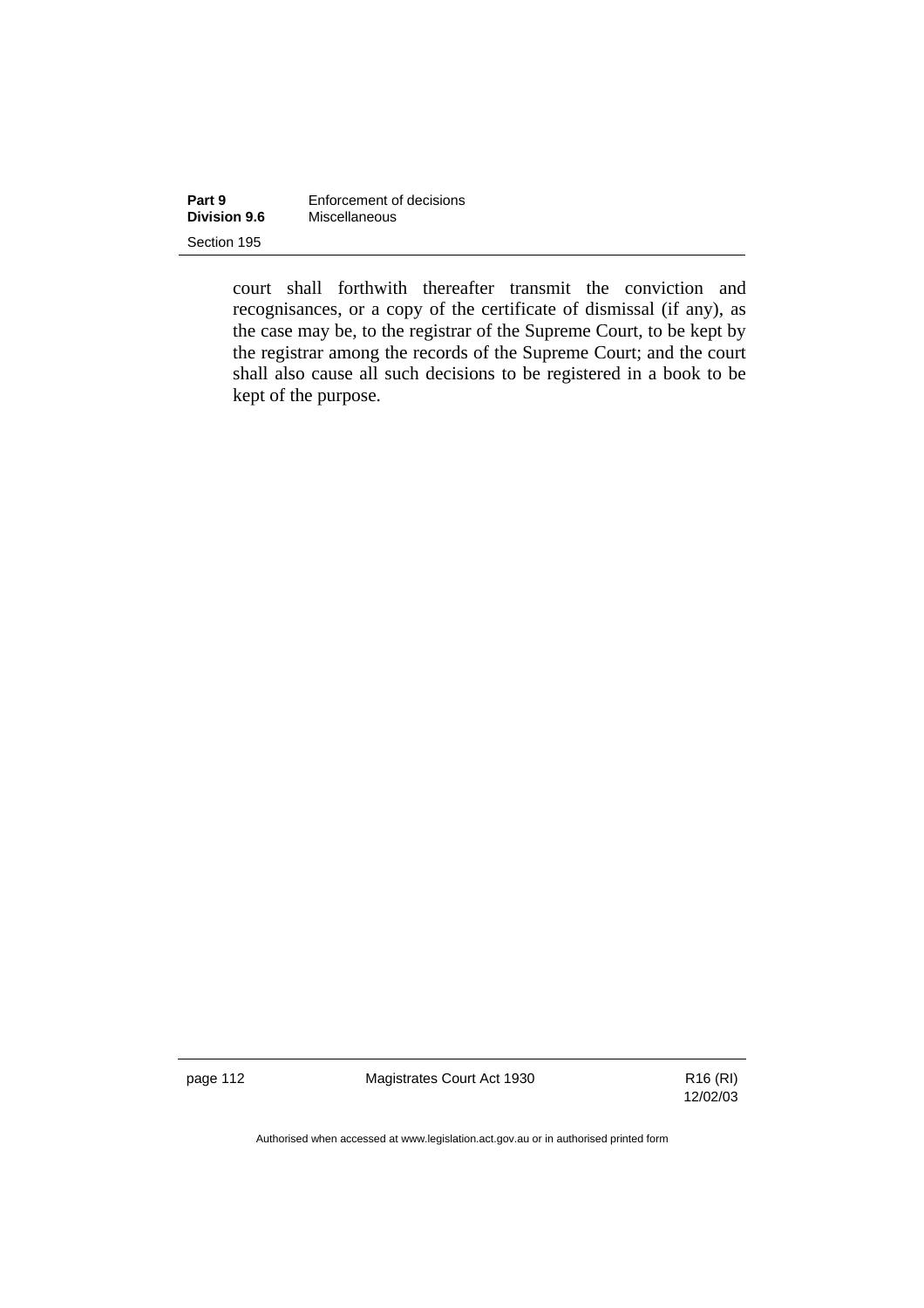# **Part 11 Appeals to Supreme Court**

# **Division 11.1 Appellate jurisdiction of Supreme Court**

# **207 Jurisdiction of Supreme Court**

- (1) The appellate jurisdiction of the Supreme Court with respect to decisions of the Magistrates Court under this Act extends to the hearing and determination of the following appeals and to no others:
	- (a) appeals to which division 11.2 applies;
	- (b) appeals from decisions of the Magistrates Court by way of orders to review made in accordance with division 11.3.
- (2) Nothing in this part limits the operation of any other Act that makes provisions with respect to the appellate jurisdiction of the Supreme Court.

# **Division 11.2 Appeals**

#### **208 Appeals to which div 11.2 applies**

- (1) Each of the following appeals is an appeal to which this division applies:
	- (a) an appeal, by the person convicted, from a conviction for an offence dealt with by the Magistrates Court under this Act, part 7, part 7A or section 255 or under the Crimes Act, section 375:
	- (b) an appeal, by the person against whom the order is made, from an order made under this Act, section 113 or 114 in proceedings dealt with by the Magistrates Court under this Act, part 7 or under the Crimes Act, section 375;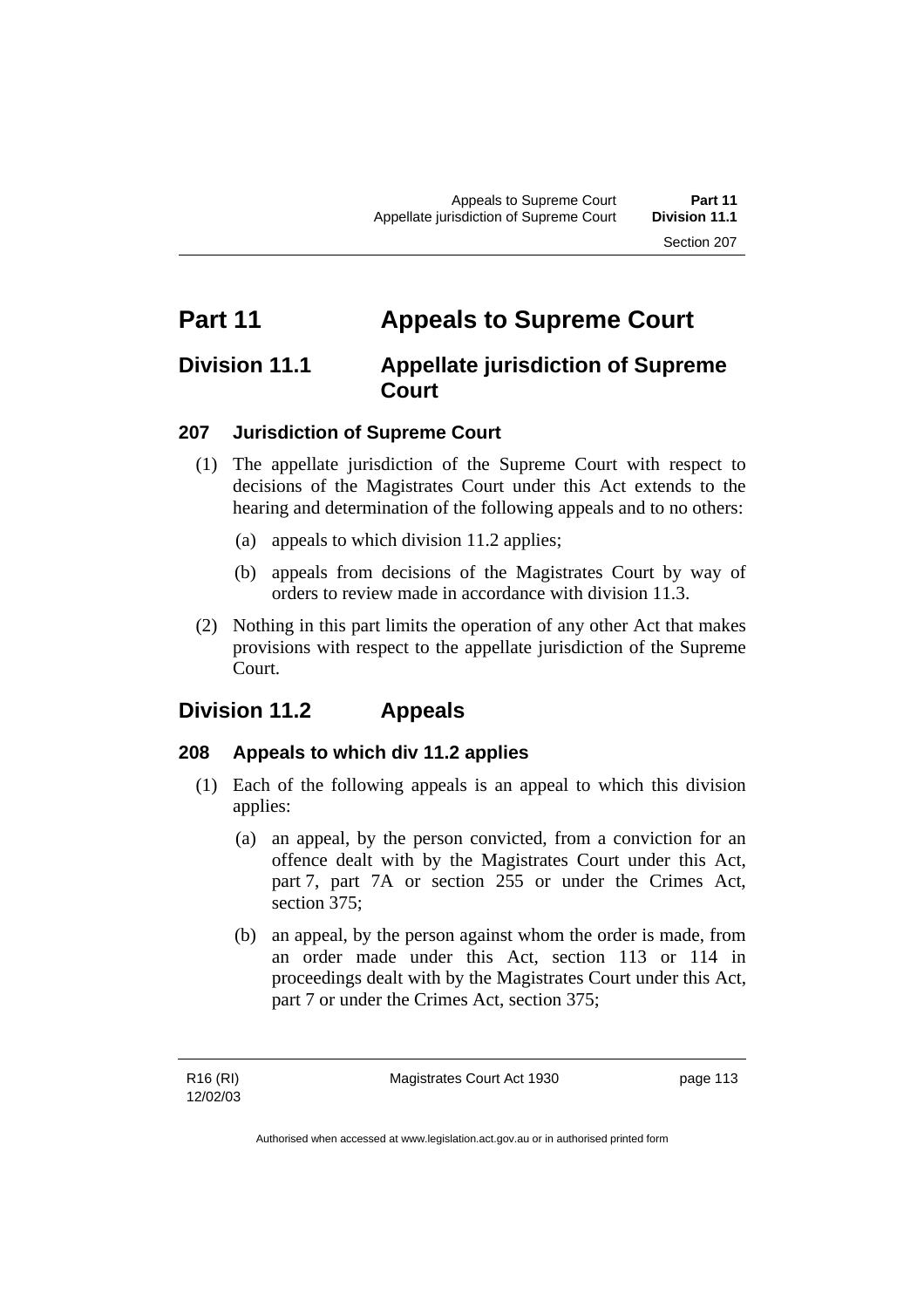| Part 11       | Appeals to Supreme Court |
|---------------|--------------------------|
| Division 11.2 | Appeals                  |
| Section 209   |                          |

- (c) an appeal from a sentence or penalty imposed by the Magistrates Court by a person convicted of an offence dealt with by that court under this Act, section 90A or 255, or part 7 or 7A, or under the Crimes Act, section 375, whether or not that person appeals against the conviction in respect of which the sentence or penalty was imposed;
- (d) an appeal, by the person charged, from a decision of the Magistrates Court made under—
	- (i) the Crimes Act, section 402 (1); or
	- (ii) the Crimes Act, section 402 (3); or
	- (iii) the Crimes Act, section 403 (1); or
	- (iv) the Crimes Act, section  $407(7)$  (b);
- (e) an appeal, by a person who has given a recognisance under the Crimes Act, section 402 or 403 or by his or her surety, from a decision of the Magistrates Court on an application made under that Act, section 405 to that court.
- (3) Nothing in subsection (1) shall be taken to affect any power that the Supreme Court has, apart from this Act, to grant bail or to vary the conditions of bail.

#### **209 Institution of appeal**

- (1) An appeal shall be instituted by the appellant filing a notice of appeal in the office of the registrar of the Supreme Court within the period of 21 days after the conviction was entered, the order or decision was made or the sentence or penalty imposed, as the case requires, or within such further time as the Supreme Court allows.
- (2) As soon as practicable after the appeal has been instituted, the appellant shall—
	- (a) lodge a copy of the notice of appeal in the office of the Magistrates Court for inclusion in the records of that court; and

page 114 Magistrates Court Act 1930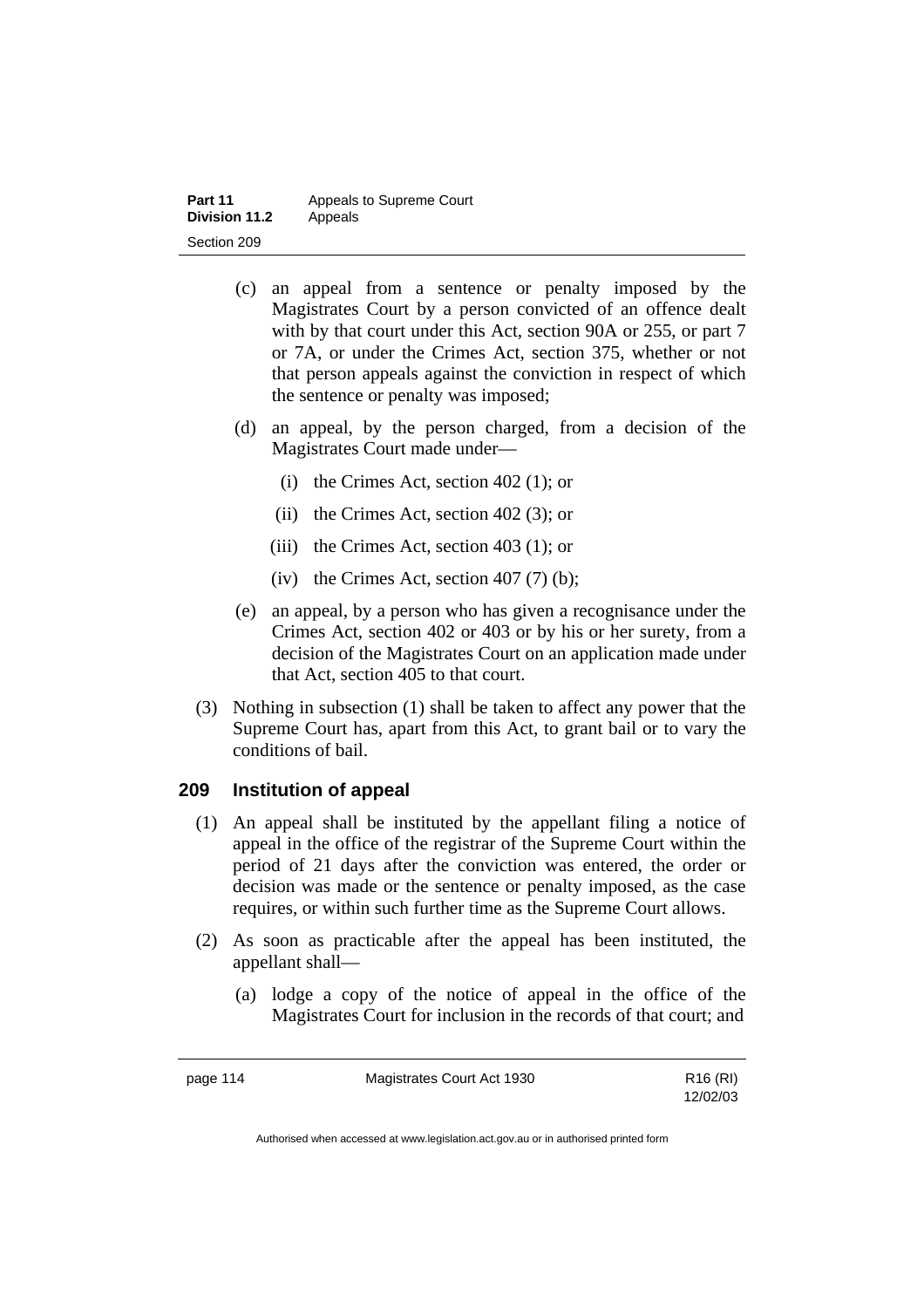(b) serve a copy of the notice of appeal on the informant.

#### **210 Substituted service of notice of appeal**

- (1) If it appears to the Supreme Court, on an application made for an order under this section, that personal service of a notice of appeal under section 209 on a person on whom it is required to be served cannot be effected, the Supreme Court may make the order for substituted or other service that the Supreme Court thinks just.
- (2) The Supreme Court may, on an application made for an order under this subsection, dispense with service of a notice of appeal if the court thinks it necessary or expedient to do so.
- (3) An order under subsection (2) may be made subject to the conditions (if any) the Supreme Court thinks fit.

#### **214 Appeals in cases other than civil cases**

- (1) This section applies to an appeal referred to in section 208 (1) (a), (b), (c), (d), (e) or (g).
- (2) In an appeal to which this section applies, the Supreme Court shall have regard to the evidence given in the proceedings out of which the appeal arose, and has power to draw inferences of fact.
- (3) In an appeal to which this section applies, the Supreme Court shall—
	- (a) if it thinks it necessary or expedient to do so in the interests of justice—
		- (i) order the production of any document or other thing that was an exhibit in, or was otherwise connected with, the proceedings out of which the appeal arose, being a document or thing the production of which appears to it to be necessary for the determination of the appeal; and
		- (ii) order any person who was, or would have been if he or she had been called, a compellable witness in those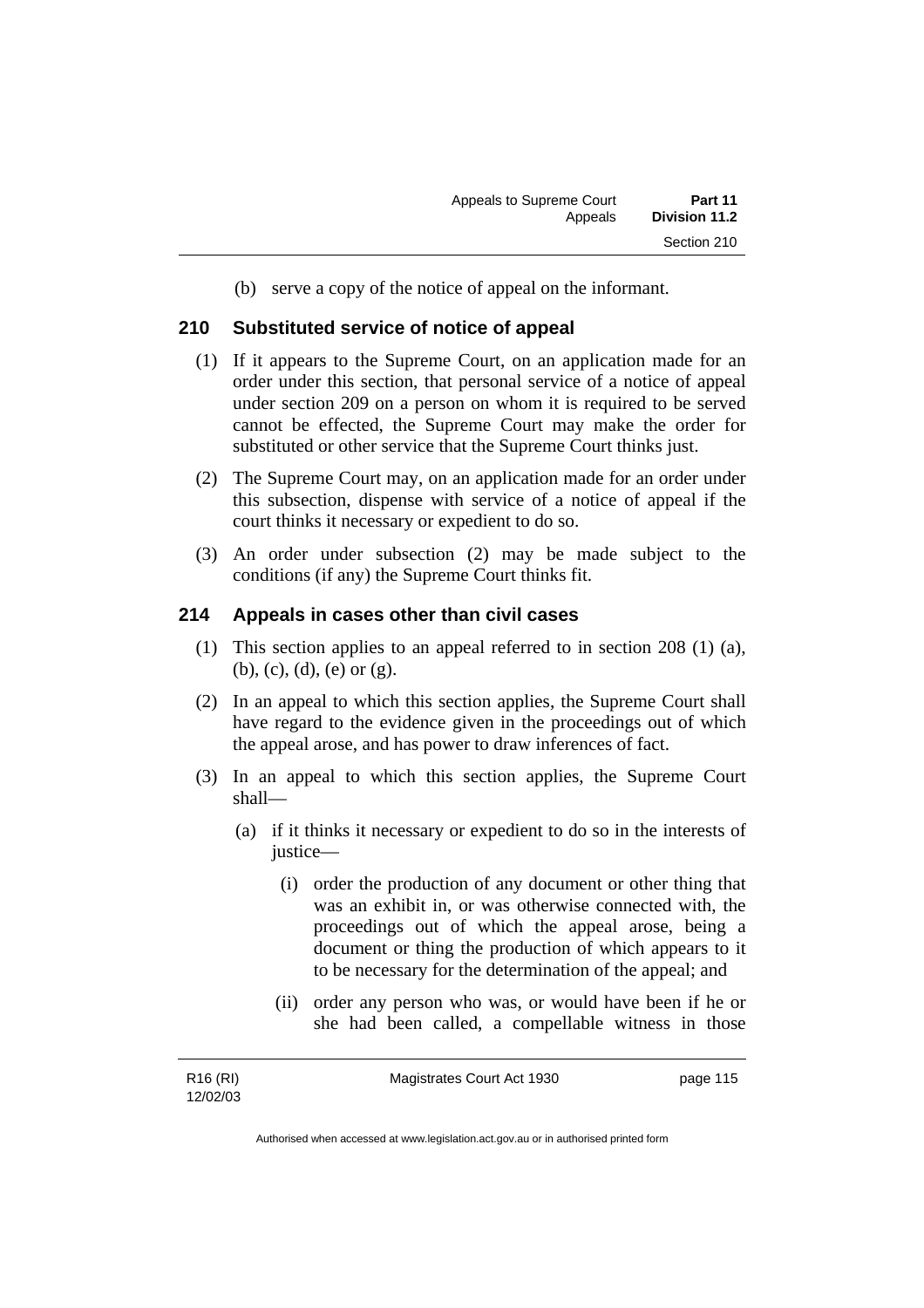| Part 11       | Appeals to Supreme Court |
|---------------|--------------------------|
| Division 11.2 | Appeals                  |
| Section 216   |                          |

proceedings to attend for examination before the Supreme Court; and

- (iii) receive the evidence, if tendered, of any witness; and
- (b) receive evidence with the consent of the parties to the appeal.
- (4) If evidence is tendered in an appeal to which this section applies, the Supreme Court shall, unless it is satisfied that the evidence would not afford any ground for allowing the appeal, receive the evidence if—
	- (a) it appears to the Supreme Court that the evidence is likely to be credible and would have been admissible in the proceedings out of the which the appeal arose on an issue relevant to the appeal; and
	- (b) the Supreme Court is satisfied that the evidence was not adduced in those proceedings and there is a reasonable explanation for the failure to adduce it.

#### **216 Stay of execution pending appeal in certain cases**

- (1) If an appeal to which this division applies has been duly instituted, the enforcement or execution of the conviction, order, sentence or penalty appealed from shall be stayed until the appeal is concluded or is abandoned or discontinued and, if the appellant is in custody, he or she may, if not detained for any other cause, be granted bail in accordance with the provisions of the *Bail Act 1992*.
- (2) If the appellant in custody in respect of whom the enforcement or execution of a conviction is stayed—
	- (a) is not granted bail under the *Bail Act 1992*; or
	- (b) is not detained for any other cause;

the court or a magistrate may, by warrant, commit the person to a remand centre.

page 116 Magistrates Court Act 1930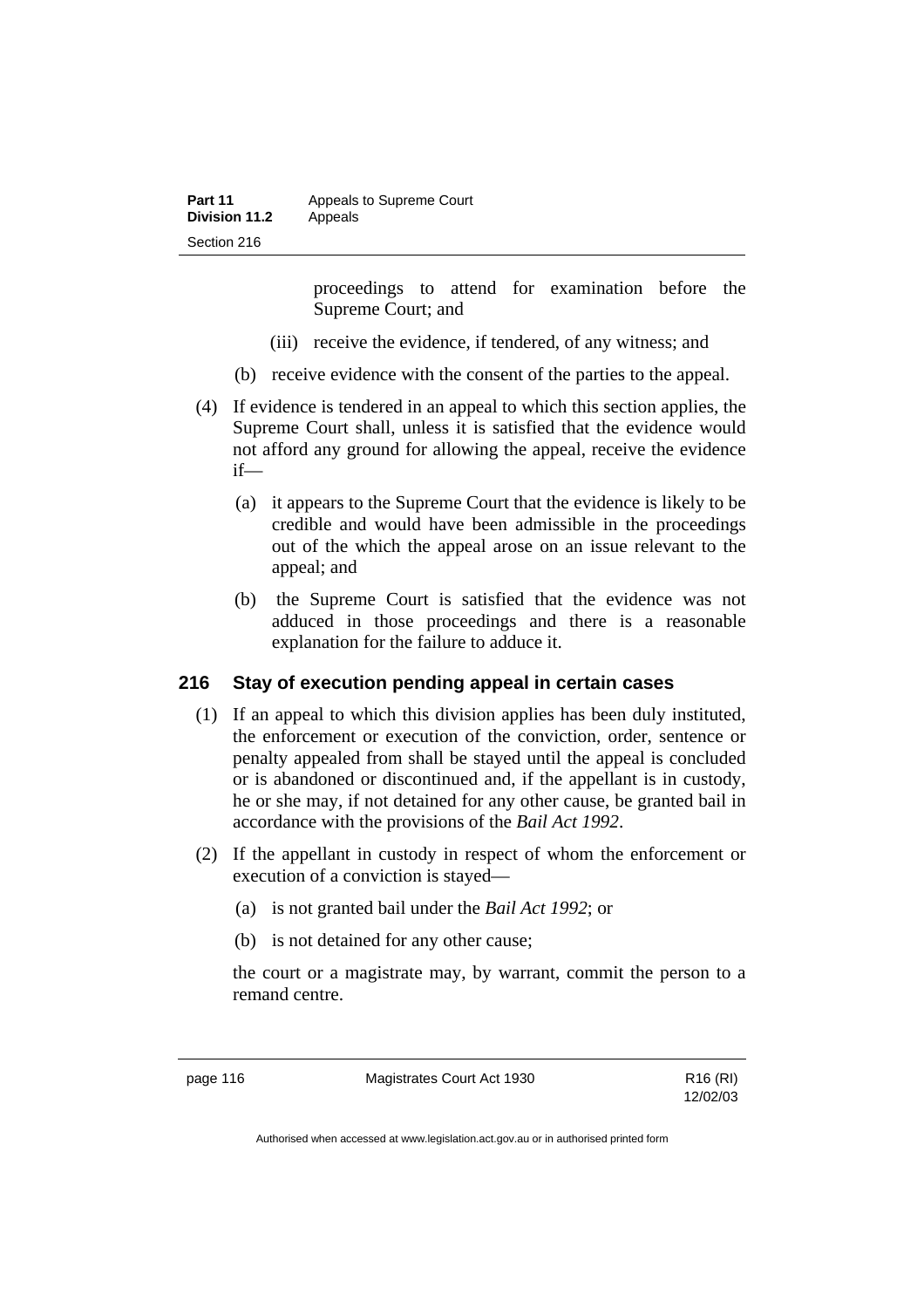#### **218 Orders by Supreme Court on appeals**

- (1) On an appeal to which this division applies, the Supreme Court may—
	- (a) affirm, reverse or vary the conviction, order, sentence, penalty or decision appealed from; or
	- (b) give such judgment, or make such order, as, in all the circumstances, it thinks fit, or refuse to make an order; or
	- (c) set aside the conviction, order, sentence, penalty or decision appealed from, in whole or in part, and remit the proceedings to the Magistrates Court for further hearing and determination, subject to the directions the Supreme Court thinks fit.
- (2) A judgment or order of the Supreme Court under subsection (1) (a) or (b) shall have effect as if it were a decision of the Magistrates Court and may be enforced by the Magistrates Court accordingly.

#### **219 Barring of right of appeal under div 11.2 if order to review granted**

- (1) If an order nisi to review a decision of the Magistrates Court has been granted under division 11.3 to a person entitled to appeal against that decision to the Supreme Court under this division, that person ceases to be entitled to appeal to the Supreme Court under this division.
- (2) If an order nisi to review a decision of the Magistrates Court is granted under division 11.3 to a person after the person has instituted an appeal to the Supreme Court under this division against that decision, the appeal shall be deemed to have been withdrawn.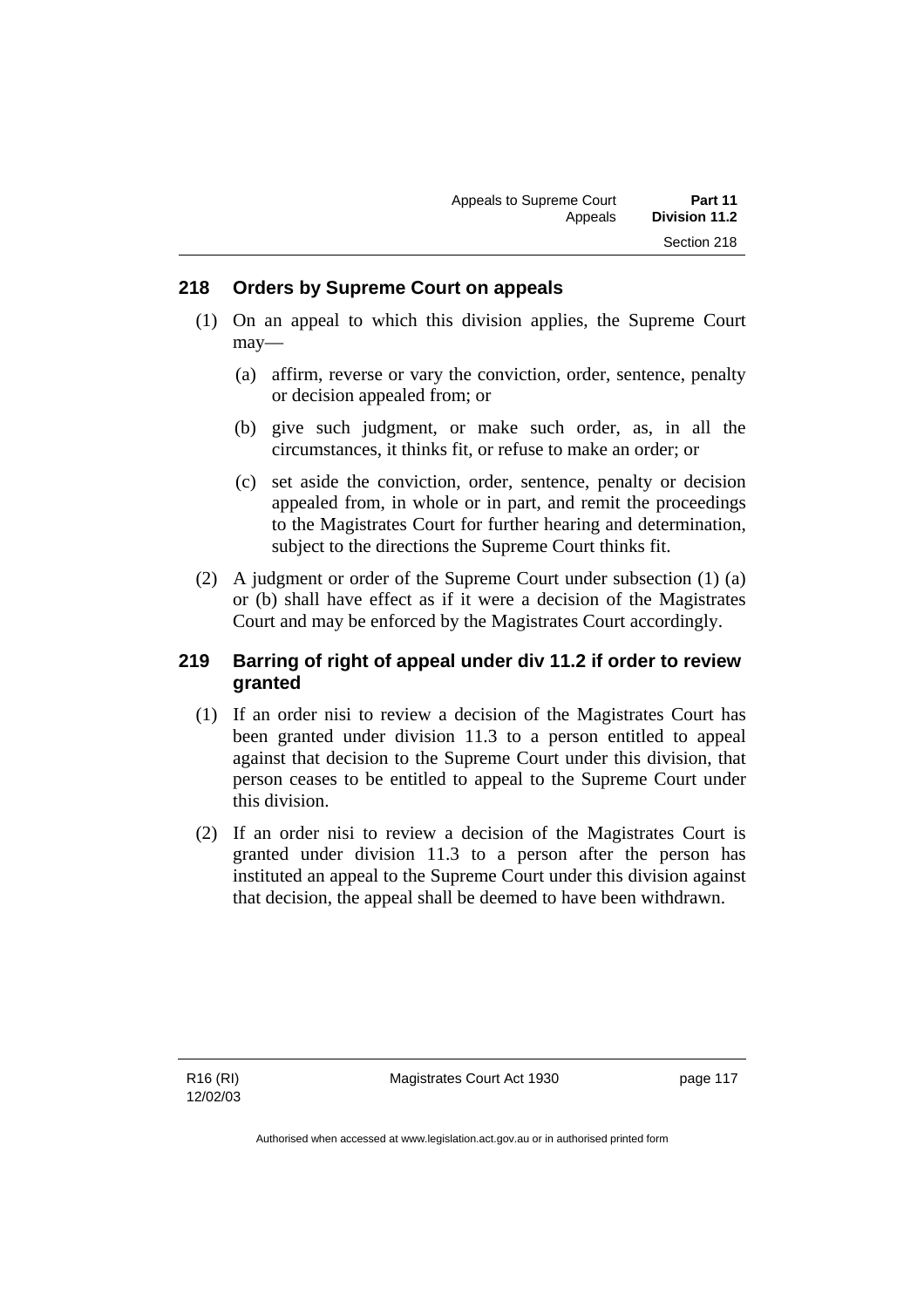| Part 11       | Appeals to Supreme Court |
|---------------|--------------------------|
| Division 11.3 | Orders to review         |
| Section 219B  |                          |

# **Division 11.3 Orders to review**

# **219B Appeals by way of orders to review**

- (1) Each of the following is a decision of the Magistrates Court from which an appeal by way of order to review may be made in accordance with this division:
	- (a) an order of the Magistrates Court dismissing an information dealt with by that court under this Act, part 7 or 7A or under the Crimes Act, section 375;
	- (b) a conviction by the Magistrates Court for an offence dealt with by that court under this Act, part 7 or 7A or under the Crimes Act, section 375;
	- (c) an order made under this Act, section 113 or 114 in proceedings dealt with by the Magistrates Court under this Act, part 7 or under the Crimes Act, section 375;
	- (d) a decision of the Magistrates Court not to commit a person to the Supreme Court for sentence under section 92A;
	- (e) a decision of the Magistrates Court to dispose of a case summarily under the Crimes Act, section 375 (6) or (7);
	- (f) a sentence or penalty imposed by the Magistrates Court for an offence dealt with by that court under this Act, section 90A or part 7 or 7A or section 255 or under the Crimes Act, section 375.
- (2) For subsection (1) (f), a reference to a *sentence or penalty* includes a reference to a decision order made under the Crimes Act, section 402 (1) or (3), 403 (1), 404 (4) or (7) or 405 (1) or (3), whether or not the person is convicted of the offence.

page 118 Magistrates Court Act 1930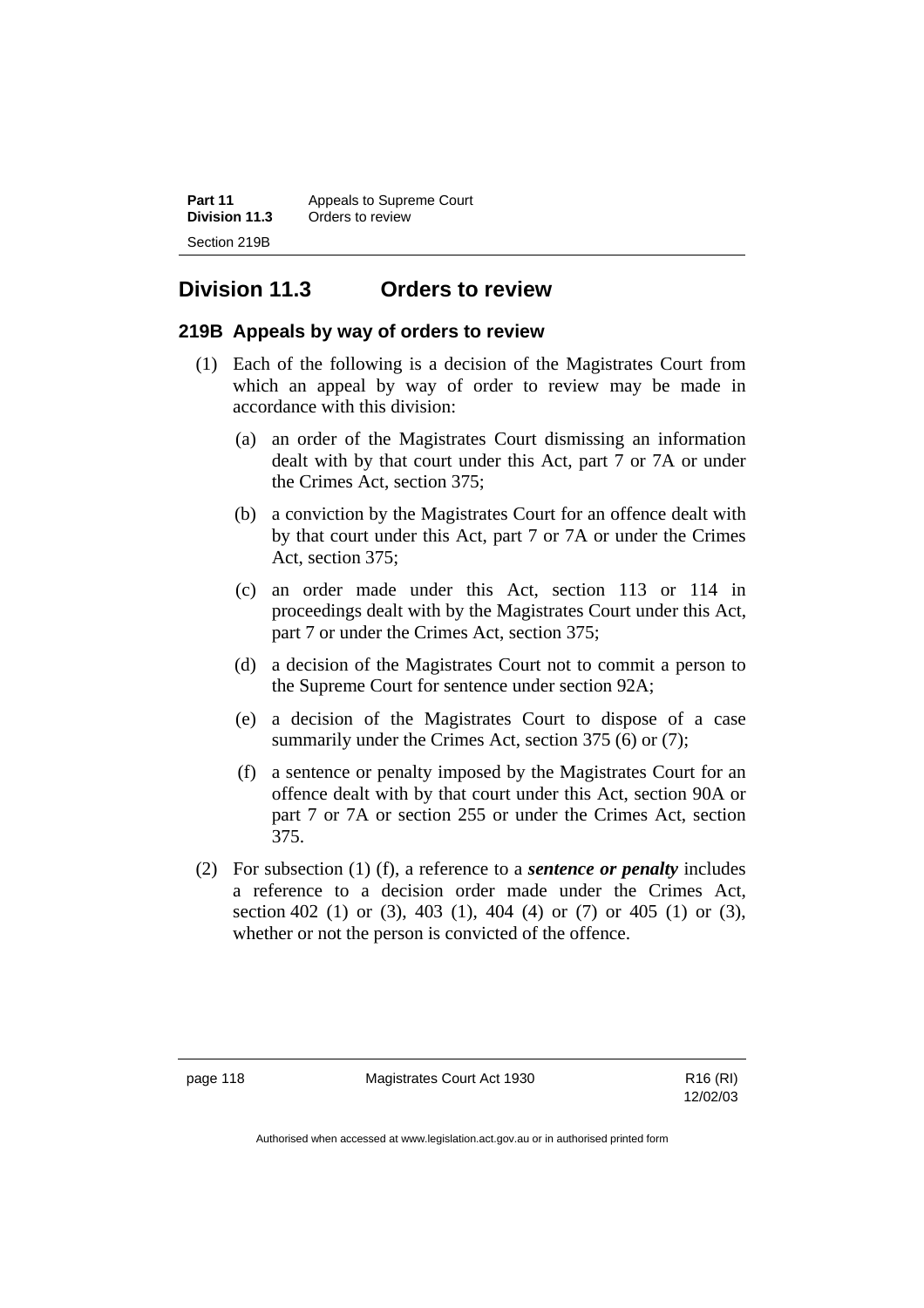#### **219C Grant of order nisi to review**

- $(1)$  If—
	- (a) within 21 days of the making of an order of a kind referred to in section 219B (1) (a) or within any further time the Supreme Court allows, an application is made by the informant in the proceedings before the Magistrates Court; or
	- (b) within 21 days of the making of a decision of a kind referred to in section 219B  $(1)$   $(d)$ ,  $(e)$  or  $(f)$ , an application is made by the informant in the proceedings before the Magistrates Court; or
	- (c) within 21 days after—
		- (i) the entering of a conviction of a kind referred to in section 219B (1) (b); or
		- (ii) the making of an order of a kind referred to in section 219B (1) (c);

or within such further time as the Supreme Court allows, an application is made by the defendant in the proceedings before the Magistrates Court;

the Supreme Court may grant an order nisi calling on the other party to the proceedings to show cause, on a date specified in the order nisi, why the decision of the Magistrates Court should not be reviewed on any 1 or more of the following grounds:

- (d) that there was a prima facie case of error or mistake on the part of the Magistrates Court;
- (e) that the Magistrates Court did not have jurisdiction or authority to make the decision;
- (f) that the decision of the Magistrates Court should not in law have been made;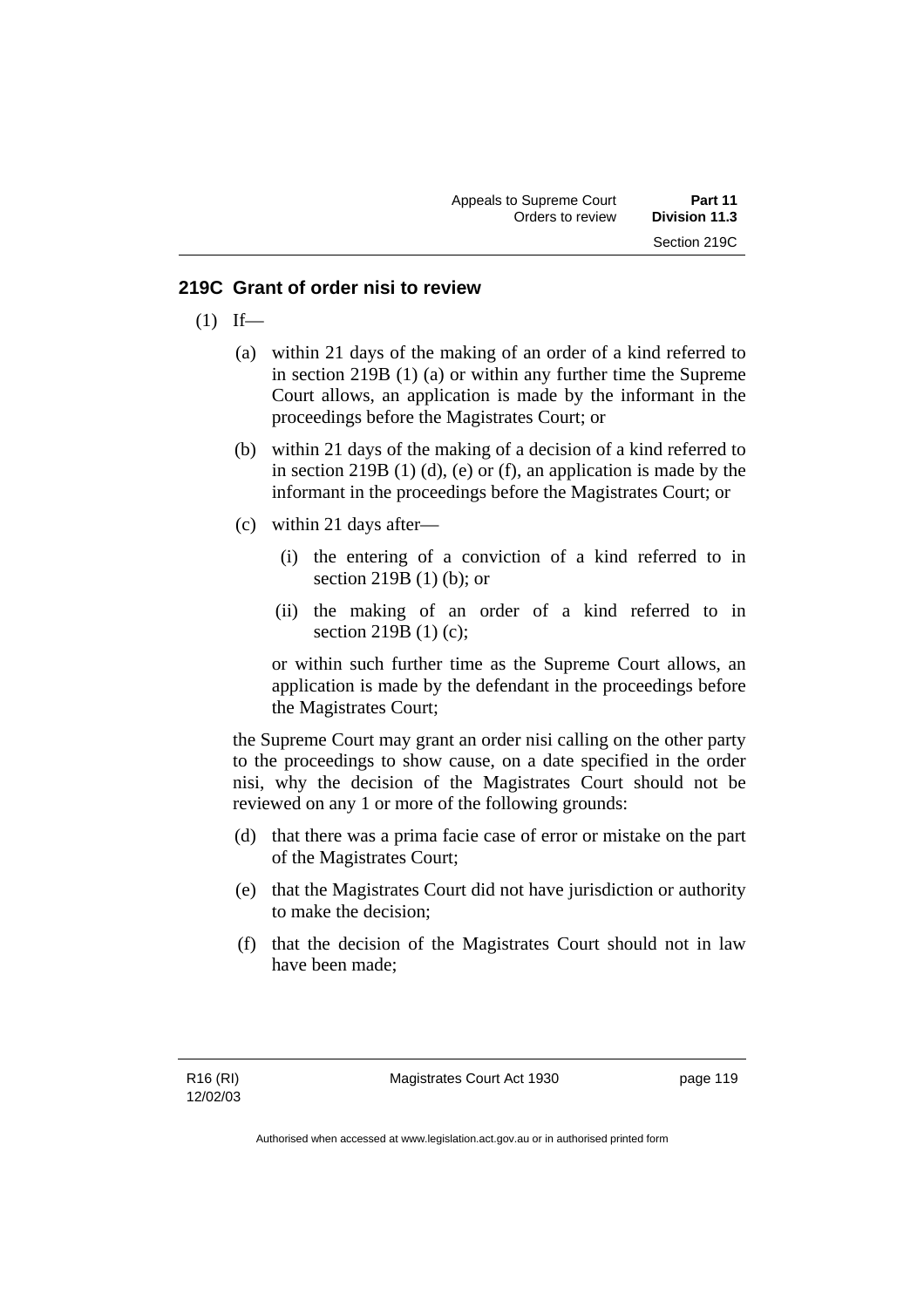| Part 11       | Appeals to Supreme Court |
|---------------|--------------------------|
| Division 11.3 | Orders to review         |
| Section 219D  |                          |

- (g) that, in the circumstances of the case, a decision of a kind referred to in section 219B (1) (d) or (e) should not have been made;
- (h) that a sentence or penalty of a kind referred to in section 219B (1) (f) was manifestly inadequate or otherwise in error.
- (2) On an application for an order to review a decision of the Magistrates Court or on an application made after the making of such an order, the Supreme Court may, if it thinks fit, make an order requiring the magistrate by whom the Magistrates Court was constituted to give to the Supreme Court a report setting out the reasons for the decision of the Magistrates Court and any facts or matters that in the view of the magistrate were relevant to the decision of the Magistrates Court.

#### **219D Security for costs and stay of execution**

- (1) The Supreme Court, in granting an order nisi under section 219C (1)—
	- (a) may order that the person on whose application the order is made give, within the time specified in the order or within any further time the Supreme Court allows, security in the amount the Supreme Court thinks fit for the costs of the appeal; and
	- (b) may order that the enforcement or execution of the decision of the Magistrates Court be stayed pending the hearing of the appeal; and
	- (c) may, if the appellant is in custody and is not detained for any other cause, grant the appellant bail in accordance with the provisions of the *Bail Act 1992*; and
	- (d) if the order nisi is made in respect of a decision of a kind referred to in section 219B (1) (d) or (e) and, after making that decision, the Magistrates Court has, under the Crimes Act, section 375, heard and determined a case and sentenced or

| page 120 | Magistrates Court Act 1930 | R <sub>16</sub> (RI) |
|----------|----------------------------|----------------------|
|          |                            | 12/02/03             |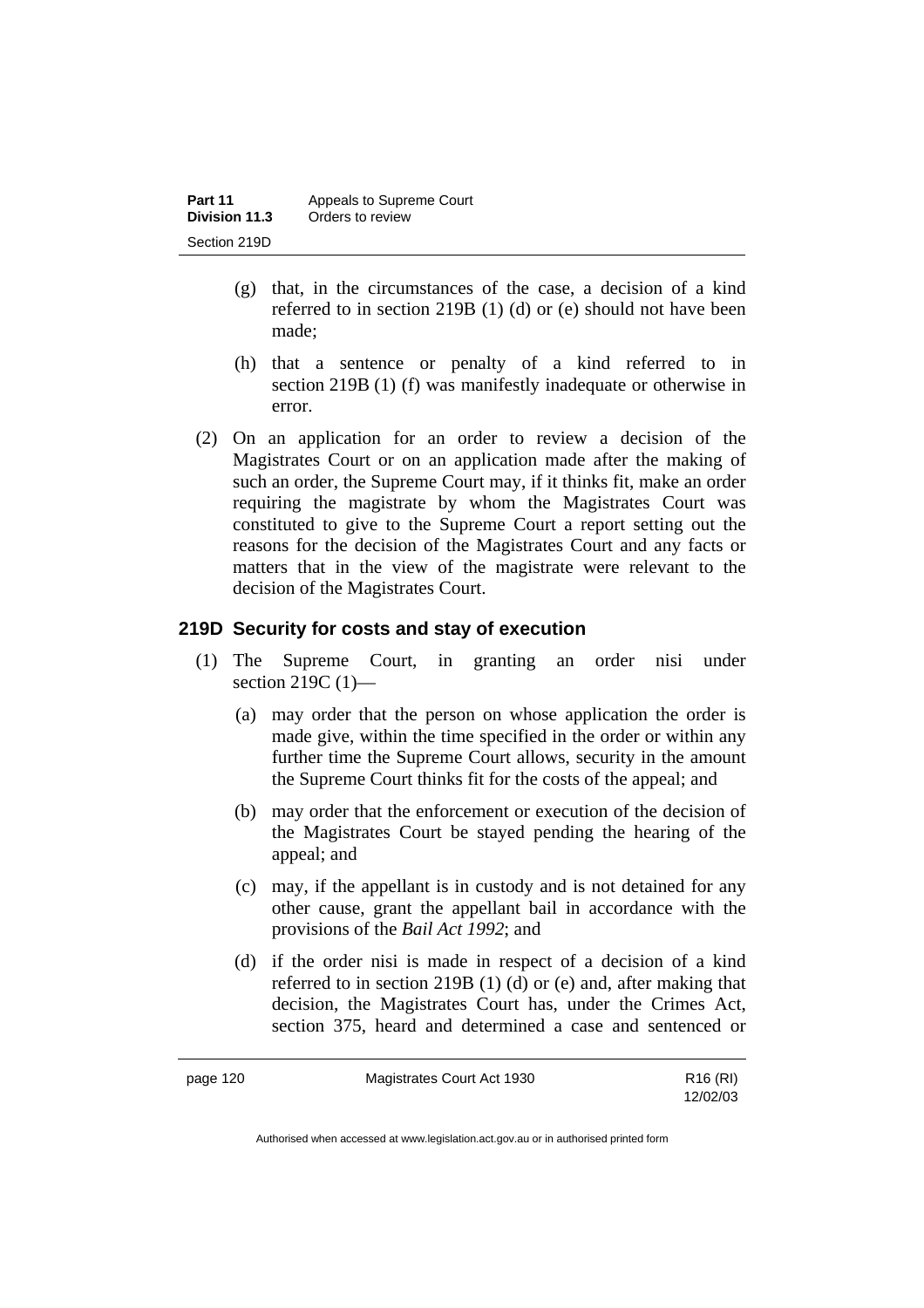| Part 11       | Appeals to Supreme Court |
|---------------|--------------------------|
| Division 11.3 | Orders to review         |
| Section 219E  |                          |

otherwise dealt with the defendant according to law—may order that the enforcement of any further decision made by the Magistrates Court in relation to the case be stayed.

- (2) If the Supreme Court grants an order nisi in relation to an application by the informant in respect of a decision of the Magistrates Court of a kind referred to in section 219B (1) (d) or (e), the proceedings in the Magistrates Court shall be stayed until the appeal is concluded, abandoned or discontinued.
- (3) If security for the costs of the appeal is not given in accordance with the order of the Supreme Court, the Supreme Court may, on an application made by the person called upon to show cause by the order nisi, revoke the order nisi.

#### **219E Non-appearance of applicant**

If the person on whose application the order nisi has been granted under section 219C (1) fails to appear on the date specified in the order or on any date to which the hearing is adjourned, the Supreme Court may discharge the order.

#### **219F Powers of Supreme Court**

- (1) On the return of an order nisi to review a decision of the Magistrates Court, the Supreme Court, on consideration of the evidence before the Magistrates Court, and any further evidence called by leave of the Supreme Court—
	- (a) may, if satisfied that the decision of the Magistrates Court should be confirmed, discharge the order nisi; or
	- (b) may set aside or quash, in whole or in part, or otherwise vary or amend, the decision of the Magistrates Court.
- (2) If, under subsection (1) (b), the Supreme Court sets aside, quashes or otherwise varies or amends a decision of the Magistrates Court, the Supreme Court may—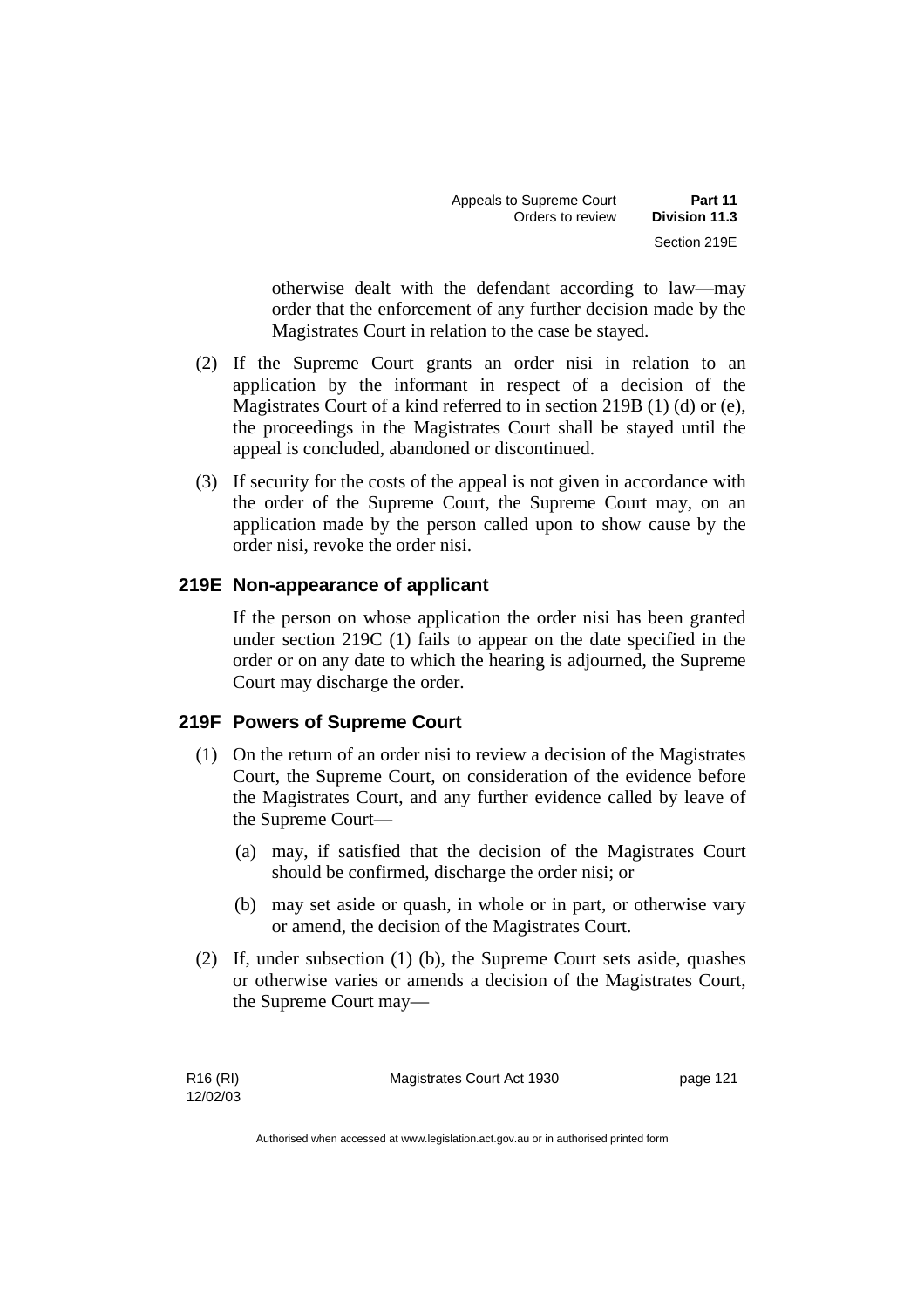- (a) for a decision specified in section 219B (1) (d)—order that the Magistrates Court commit the person to whom the decision relates to the Supreme Court for sentence under section 92A; or
- (b) for a decision specified in section 219B (1) (e)—order that the Magistrates Court continue the preliminary examination of the person to whom the decision relates in accordance with part 6; or
- (c) in the case of a decision specified in section 219B (1) (f)—
	- (i) impose the sentence or penalty the Supreme Court thinks fit; or
	- (ii) by order, exercise any power that the Magistrates Court might have exercised; or
- (d) in any other case—
	- (i) remit the matter to the Magistrates Court for rehearing or for further hearing with or without directions of law; or
	- (ii) make any further order, including an order granting any relief that the Supreme Court is empowered to grant on certiorari, mandamus, prohibition or habeas corpus, the Supreme Court thinks necessary to determine the matter finally.
- (3) For the purpose of—
	- (a) correcting any defect or error in the proceedings before the Magistrates Court; or
	- (b) enabling the matter to be determined on the merits;

the Supreme Court may make the amendments of the proceedings in the Magistrates Court it thinks appropriate.

(4) For subsections (1) (b) and (2) (c), the Supreme Court shall not—

page 122 Magistrates Court Act 1930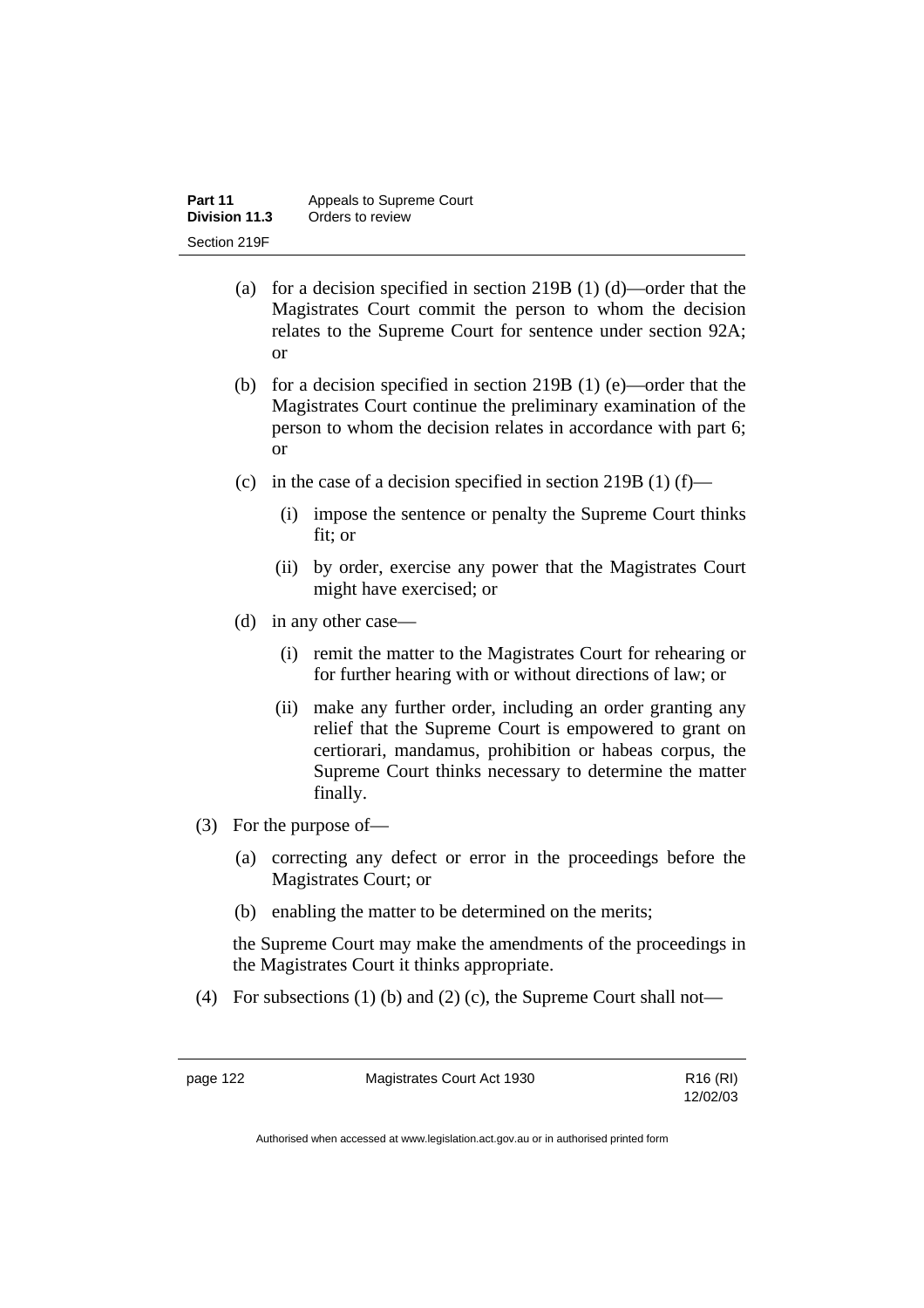- (a) vary a sentence or penalty such that the sentence or penalty as varied could not have been imposed by the Magistrates Court; or
- (b) impose a sentence or penalty that could not have been imposed by the Magistrates Court.
- (5) The Supreme Court may, notwithstanding the ground or any of the grounds on which the order nisi to review a decision of the Magistrates Court was granted has been established, discharge the order nisi if the Supreme Court is of the opinion that no substantial miscarriage of justice has occurred.
- (6) On the discharge of an order nisi to review a decision of the Magistrates Court, that decision may be enforced, executed or given effect to as if the order nisi had not been granted.
- (7) If, in respect of a sentence or penalty referred to in section 219B (1) (f), the Supreme Court—
	- (a) varies a sentence or penalty under subsection (1) (b); or
	- (b) imposes a sentence or penalty or makes an order under subsection  $(2)$  (b);

the sentence or penalty as varied or imposed or the order made shall have effect as if it were a decision of the Magistrates Court and may be enforced by the Magistrates Court accordingly.

- (8) On an appeal under this division from an order, decision, sentence or penalty referred to in section 219B (1) (a), (d), (e) or (f), the Supreme Court shall order that the costs of and incidental to the appeal shall be paid by the appellant.
- (9) Subsection (8) applies whether the Supreme Court orders that the order nisi be discharged or exercises any of the other powers conferred on it by this section.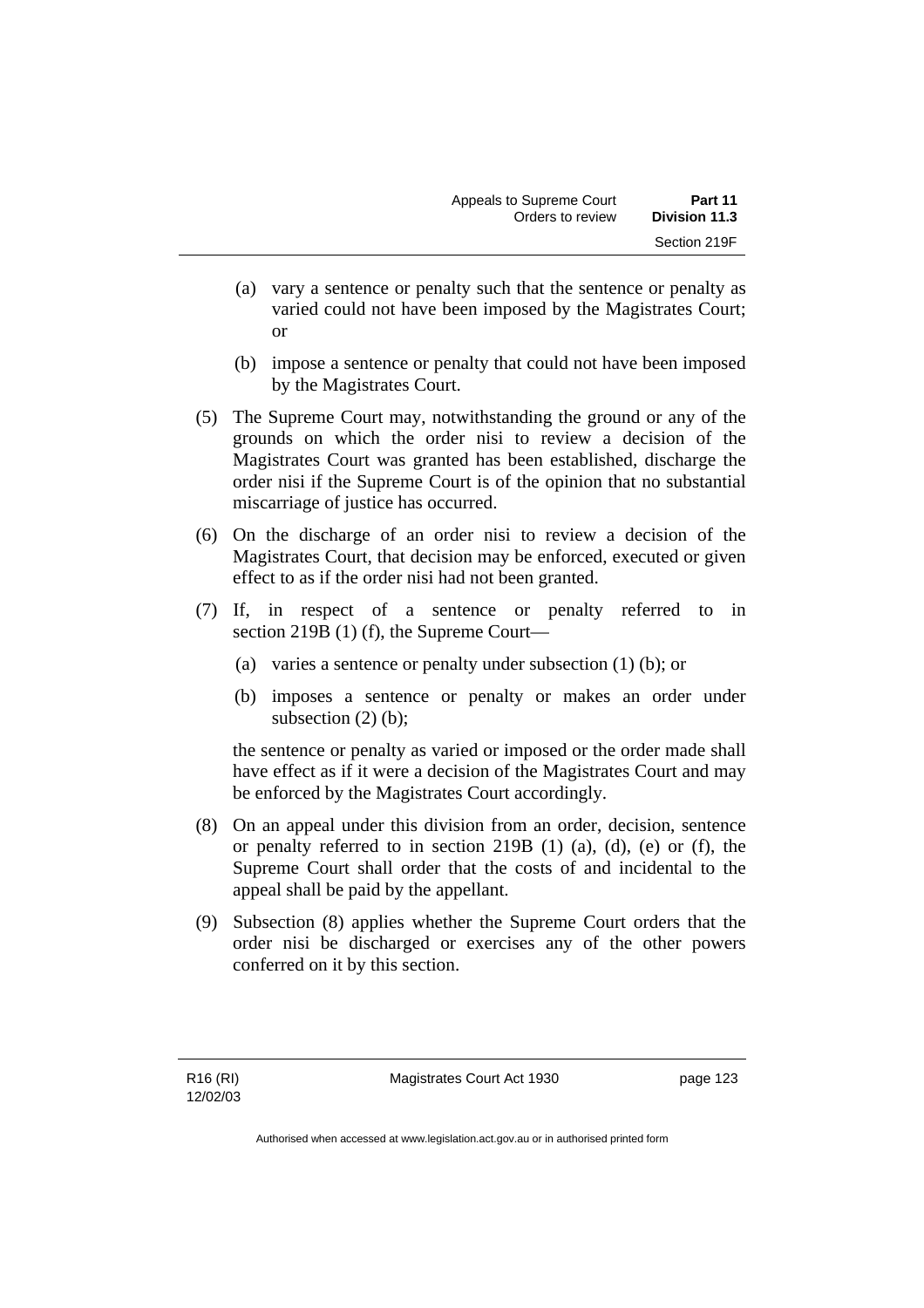| Part 11       | Appeals to Supreme Court |
|---------------|--------------------------|
| Division 11.4 | General provisions       |
| Section 222   |                          |

# **Division 11.4 General provisions**

# **222 Control of Supreme Court over summary convictions**

- (1) A person brought before the Supreme Court or the judge, on habeas corpus, shall not be discharged from custody by reason of any defect or error in a warrant of commitment of the Magistrates Court, unless the court, or the magistrate constituting the court, and the prosecutor or other party interested in supporting the warrant have received reasonable and sufficient notice of the intention to apply for the discharge.
- (2) The notice shall require them to transmit or cause to be transmitted to the Supreme Court or the judge the conviction, judgment or order (if any) on which the commitment was founded, together with the depositions and information or claim (if any) intended to be relied on in support of the conviction, judgment or order, or certified copies thereof.

# **223 Amendment**

If any such conviction, judgment or order, information or claim and depositions or certified copies, are so transmitted, and the offence charged or intended to be charged thereby or the cause of action mentioned therein appears to have been established, and the judgment of the court thereupon to have been in substance warranted, and the defects or errors appear to be defects of form only, or mistakes not affecting the substantial merits of the proceedings before the Magistrates Court, the Supreme Court or the judge shall allow the warrant of commitment, and may allow the conviction, judgment or order also, to be forthwith amended in all necessary particulars in accordance with the facts, and the person committed shall thereupon be remanded to his or her former custody.

page 124 Magistrates Court Act 1930 R16 (RI)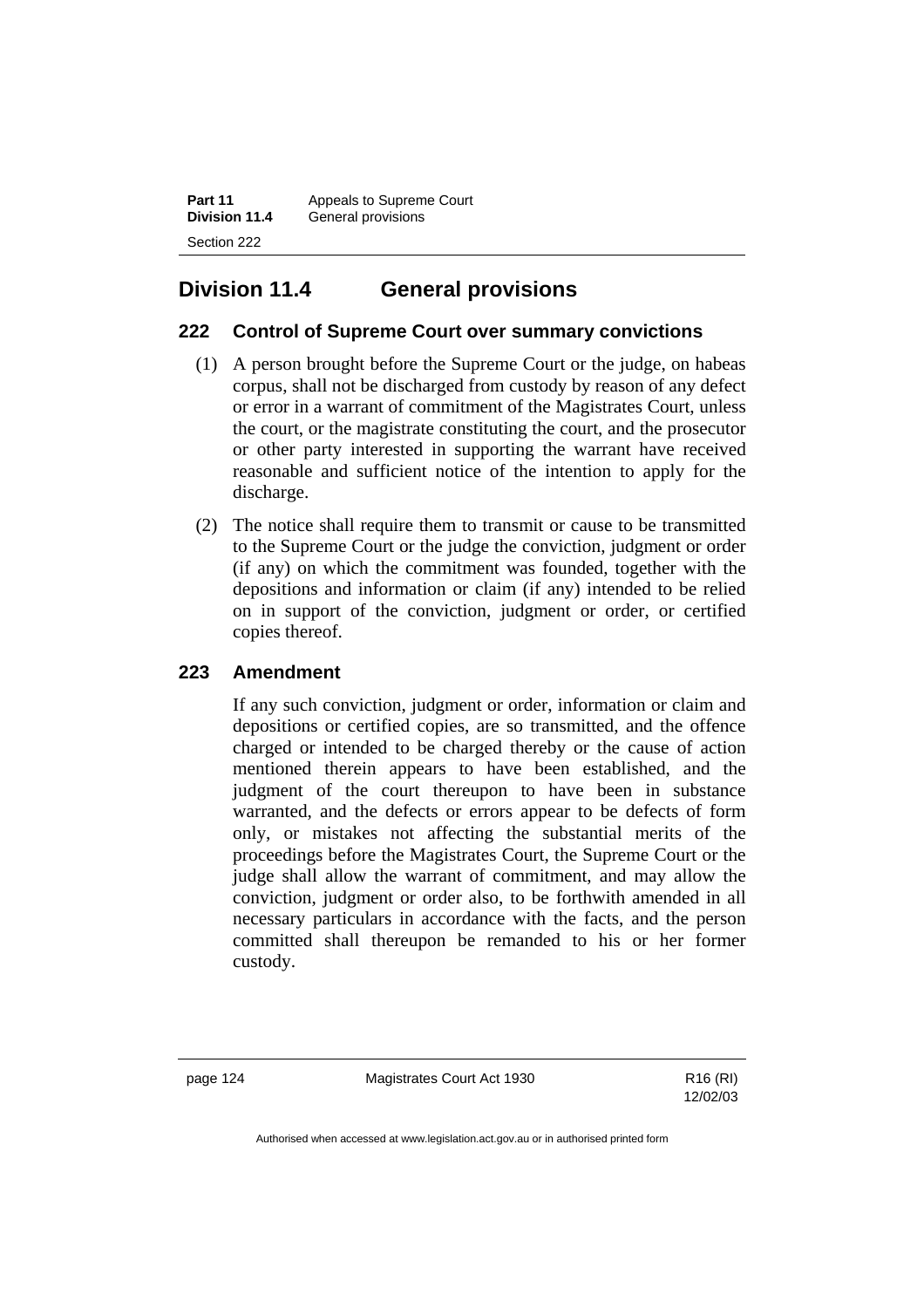# **224 In cases of certiorari**

The like proceedings as mentioned in sections 223 and 224 shall be had, and the like amendments may and shall be allowed to be made, in respect of every order brought before the Supreme Court or the judge by writ of certiorari, and after amendment in any such case the order may be enforced in the proper manner, and shall in all respects and for all purposes be regarded and dealt with as if it had been drawn up originally as amended.

# **225 Notice dispensed with**

- (1) The notice prescribed by section 222 may be given either before or after the issue of the writ of habeas corpus, or certiorari.
- (2) When at the time of applying for the writ—
	- (a) copies of the conviction or order and depositions are produced; or
	- (b) in cases of committal for trial or for sentence all informations, depositions, and statements have been transmitted, as provided in section 106, to the director of public prosecutions or a person authorised by the director of public prosecutions;

the Supreme Court or the judge may dispense with the notice.

#### **226 Power of court to admit to bail**

- (1) If any person committed to gaol under a summary conviction or order is brought up by writ of habeas corpus, and the Supreme Court or the judge postpones the final decision of the case, the Supreme Court or the judge may admit the person to bail in accordance with the provisions of the *Bail Act 1992*.
- (2) If the judgment of the Supreme Court or the judge is against any person so brought up, the Supreme Court or the judge may remand him or her to his or her former custody, there to serve the rest of the term for which he or she was committed.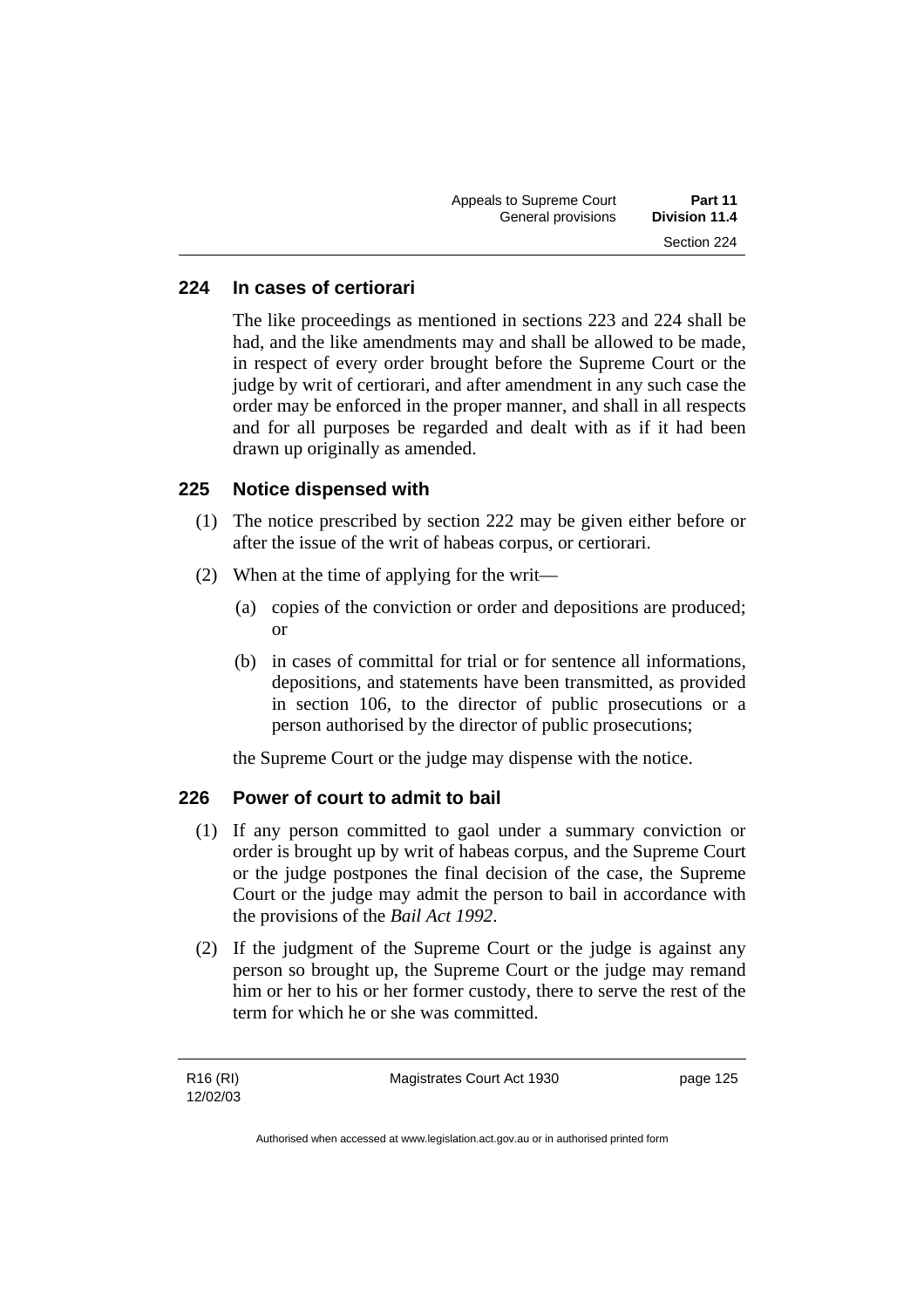| Part 11       | Appeals to Supreme Court |
|---------------|--------------------------|
| Division 11.4 | General provisions       |
| Section 227   |                          |

# **227 Respecting the amendment of convictions etc**

- (1) Whenever the facts or evidence appearing by the depositions in substance support the decision of the Magistrates Court, if the decision does not extend beyond the information, and if the facts or evidence would have justified the court in making any necessary allegation or finding omitted in the decision, or in the formal conviction or order, or any warrant issued under the adjudication, the powers of amendment given by section 223 may be exercised, and if in a conviction there is some excess that may (consistently with the merits of the case) be corrected, the conviction shall be amended accordingly and shall stand good for the remainder.
- (2) All amendments shall be subject to the order as to costs and otherwise the Supreme Court or the judge thinks fit.

#### **228 Want of summons or information**

If the person convicted, or against whom an order has been made, or any person whose goods have been condemned or directed to be sold as forfeited, was present at the hearing of the case, the conviction or order shall be sustained, although there may not have been any information or summons or amendment thereof unless he or she objected at the hearing that there was no information or summons or amendment thereof.

#### **229 Distribution of penalty**

A conviction or an order shall not be defeated for the want of any distribution, or for a wrong distribution of the penalty or forfeiture.

#### **230 Provisions applicable in relation to security given for costs of appeal**

 (1) If security is given, in accordance with an order made under section 219D, by deposit of money with the registrar, the registrar shall—

page 126 Magistrates Court Act 1930 R16 (RI)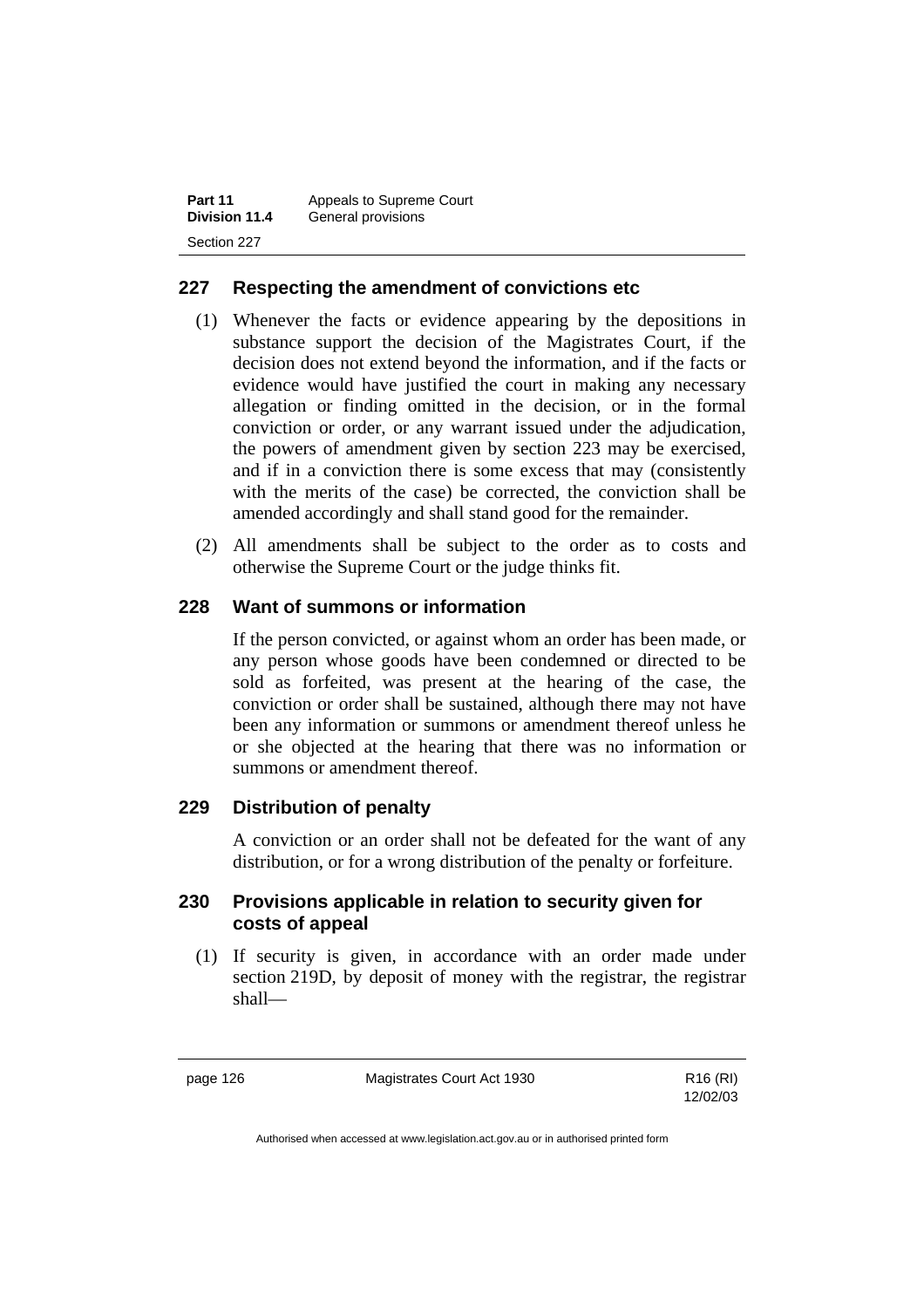| Appeals to Supreme Court | Part 11       |
|--------------------------|---------------|
| General provisions       | Division 11.4 |
|                          | Section 230   |

- (a) if, on the determination of the appeal, the costs of and incidental to the appeal are not ordered to be paid by the appellant to the respondent—repay the amount deposited to the person by whom it was deposited; or
- (b) if, on determination of the appeal, the costs of and incidental to the appeal are ordered to be paid by the appellant to the respondent, the amount payable has been ascertained and the whole or any portion of that amount has not been paid to the respondent—apply the amount deposited in, or towards, satisfaction of the amount of costs unpaid and repay the balance (if any) to the person by whom it was deposited.
- (2) If security is given by bond, the registrar shall, if the costs of and incidental to the appeal are ordered to be paid by the appellant to the respondent, deliver the bond to the respondent who may enforce the bond according to its tenor.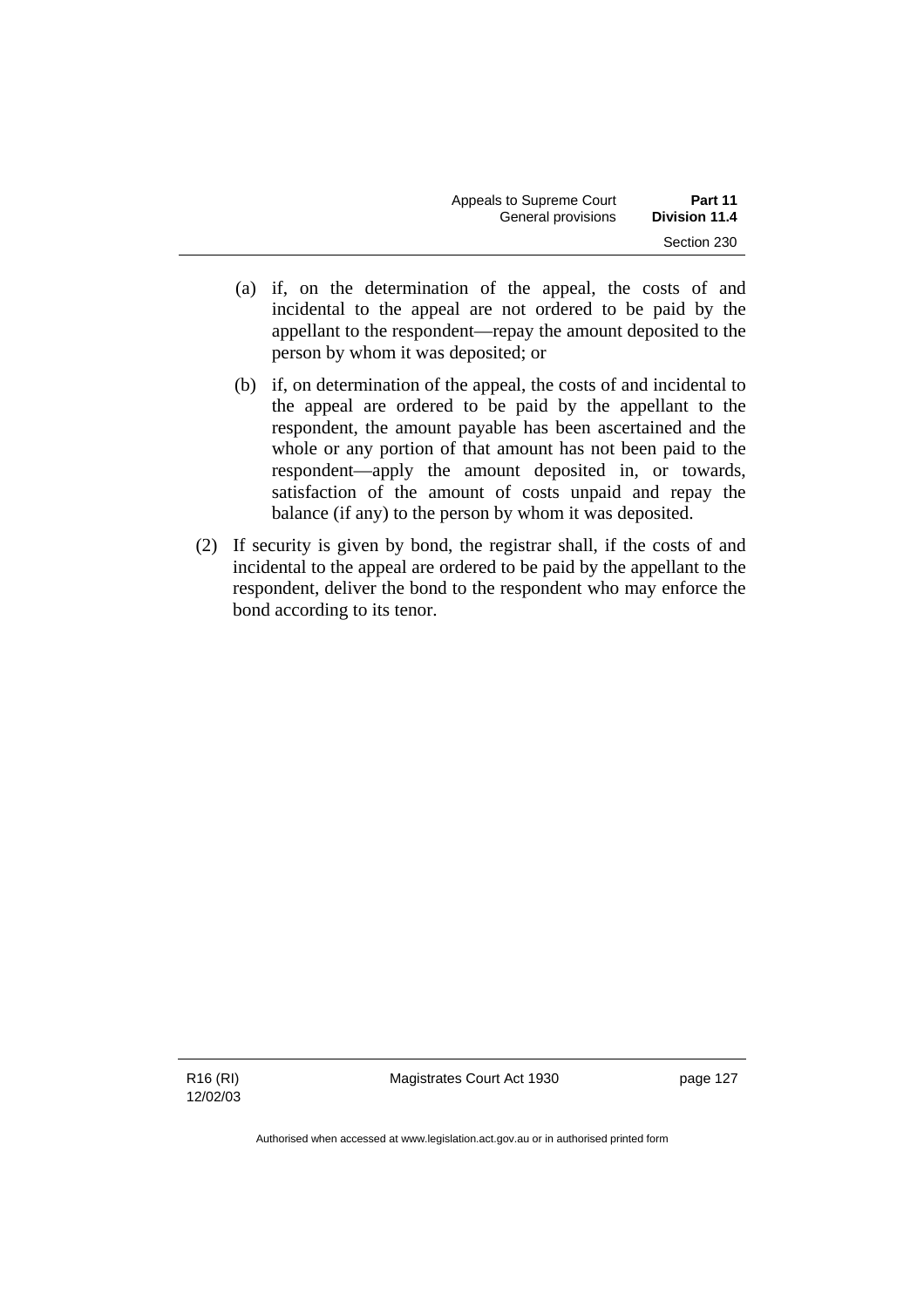# **Part 12 Protection of magistrates in the execution of their office**

#### **231 Magistrate sued for act not within jurisdiction**

- (1) Any person injured by an act done by a magistrate in a matter in which by law he or she has no jurisdiction or in which he or she has exceeded his or her jurisdiction, or by an act done under any conviction or order made or warrant or writ issued by a magistrate in any such matter, may maintain in the Supreme Court an action against the magistrate without alleging in his or her statement of claim or plaint that the act complained of was done maliciously and without reasonable and probable cause.
- (2) No such action shall be maintainable for anything done under any such conviction or order until after the conviction or order has been quashed or set aside on appeal.
- (3) No such action shall be maintainable for anything done under any such warrant that was issued by the magistrate to procure the appearance of the person charged, and that has been followed by a conviction or order in the same matter, until after the conviction or order has been so quashed or set aside.
- (4) If the lastmentioned warrant has not been followed by a conviction or order, or if it is a warrant on an information of an alleged indictable offence, and if a summons was issued previously to the warrant being issued, and the summons was served on the person charged either personally or by leaving it for him or her with some person at his or her last-known or usual place of abode or business, and he or she did not appear according to the exigency of the summons, in that case no action shall be maintainable against the magistrate for anything done under the warrant.

page 128 Magistrates Court Act 1930

12/02/03

Authorised when accessed at www.legislation.act.gov.au or in authorised printed form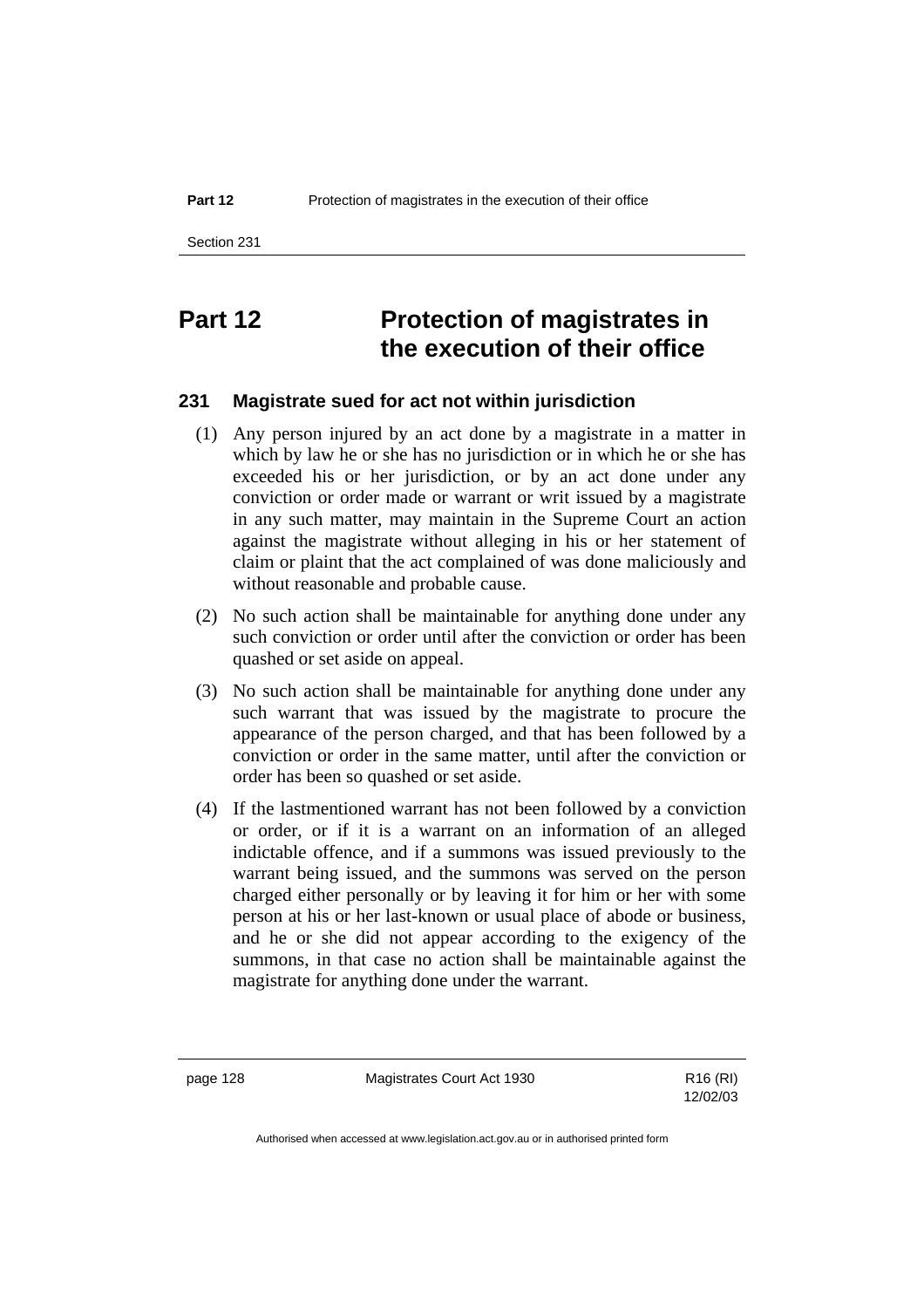Section 232

#### **232 No action against magistrate after order nisi to quash conviction has been granted**

If an order to show cause why a conviction or order should not be quashed has been granted an action shall not be maintainable against the magistrate constituting the court by which the conviction or order in question was made in respect of any proceeding taken under, or matter arising out of, the conviction or order.

#### **233 Warrant or writ by magistrate on order of court**

If a conviction or order is made by the court and a warrant of commitment or writ of execution is granted on it by a magistrate bona fide and without collusion, an action in respect of any defect in the conviction or order or any want of jurisdiction in the court making the conviction or order shall be maintainable only against the magistrate constituting the court that made the conviction or order.

#### **234 No action for acts done under order of Supreme Court**

If a magistrate does an act in obedience to an order of the Supreme Court or the judge, an action shall not be maintainable against him or her for obeying the order and doing the act thereby required.

#### **235 No action where proceedings confirmed on appeal**

If a warrant of commitment or writ of execution is granted by a magistrate on a conviction or order that, either before or after the granting of the warrant or writ, is confirmed on appeal, an action shall not be maintainable against the magistrate who granted the warrant or writ for anything done under it by reason of any defect in the conviction or order.

#### **236 Actions in cases prohibited**

If any action, which by this Act is declared to be not maintainable, is brought against a magistrate, the judge, on application of the

R16 (RI) 12/02/03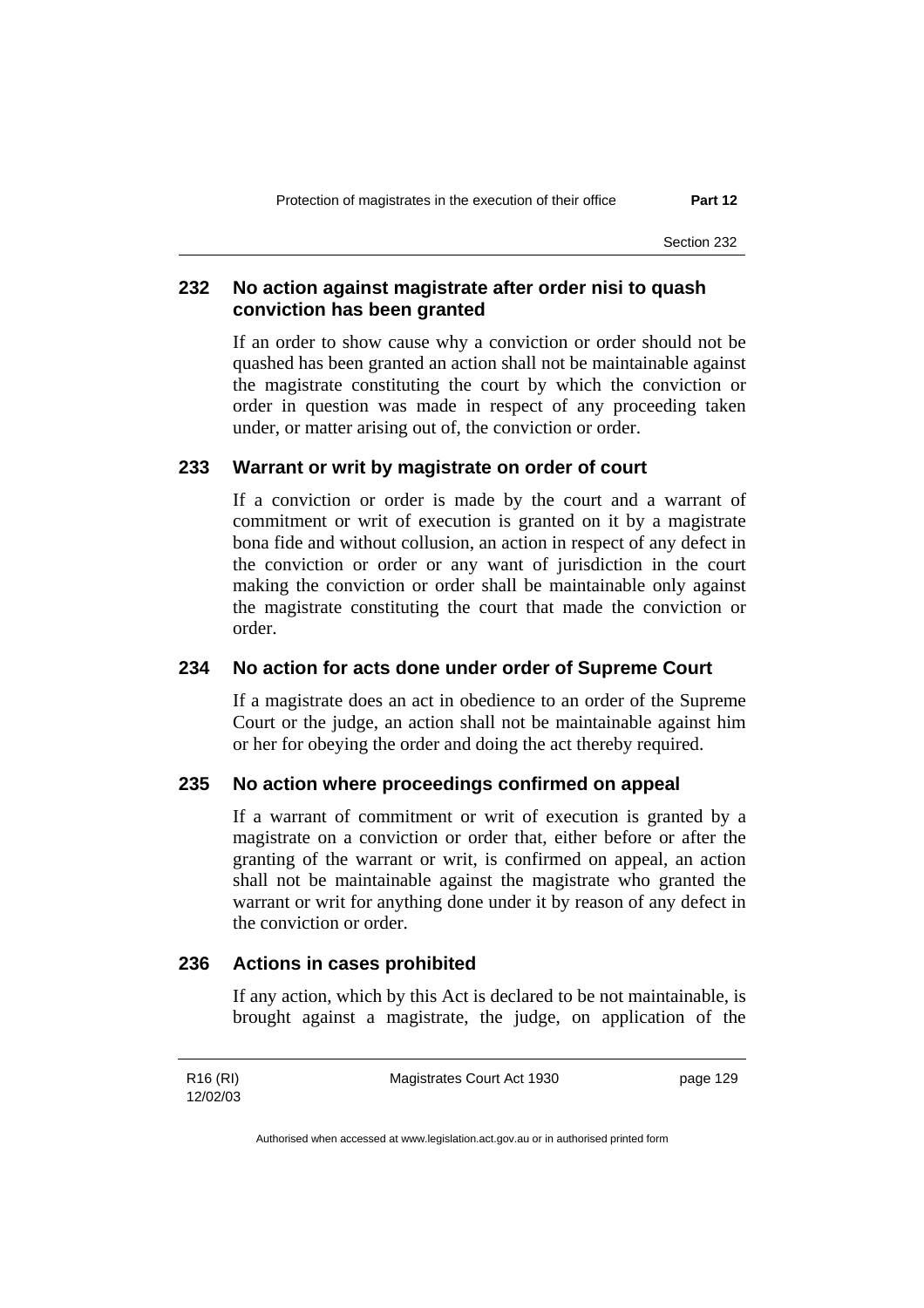defendant, and on affidavit of the facts, may set aside or stay the proceedings in the action with or without costs.

#### **239 Payment of money into court**

- (1) After an action under this part has been commenced but before issue is joined, the defendant may pay into court the sum of money he or she thinks fit.
- (2) If the court at the trial is of opinion that the plaintiff is not entitled to damages beyond the sum so paid into court, judgment shall be given for the defendant; and the sum of money so paid into court, or so much thereof as is sufficient to pay or satisfy the defendant's costs in that behalf, shall thereupon be paid out of court to him or her, and the residue (if any) shall be paid to the plaintiff.
- (3) If when money is so paid into court the plaintiff elects to accept it in satisfaction of his or her damages in the action, he or she may apply to the judge for an order for the payment of the money out of court to him or her, with or without costs, and the judge may make the order, and thereupon the action shall be determined and the order shall be a bar to any other action for the same cause.

#### **240 No action against magistrate for judicial acts in Magistrates Court**

An action shall not be brought in the Magistrates Court against a magistrate in respect of anything done by him or her in the execution of his or her office.

# **241 Magistrate sued for acts within his or her jurisdiction only liable in case of malice and absence of reasonable and probable cause**

In an action against a magistrate for any act done by him or her in the execution of his or her duty as a magistrate with respect to any matter within his or her jurisdiction as a magistrate, it must be expressly alleged in the statement of claim or plaint that the act was

page 130 Magistrates Court Act 1930 R16 (RI)

12/02/03

Authorised when accessed at www.legislation.act.gov.au or in authorised printed form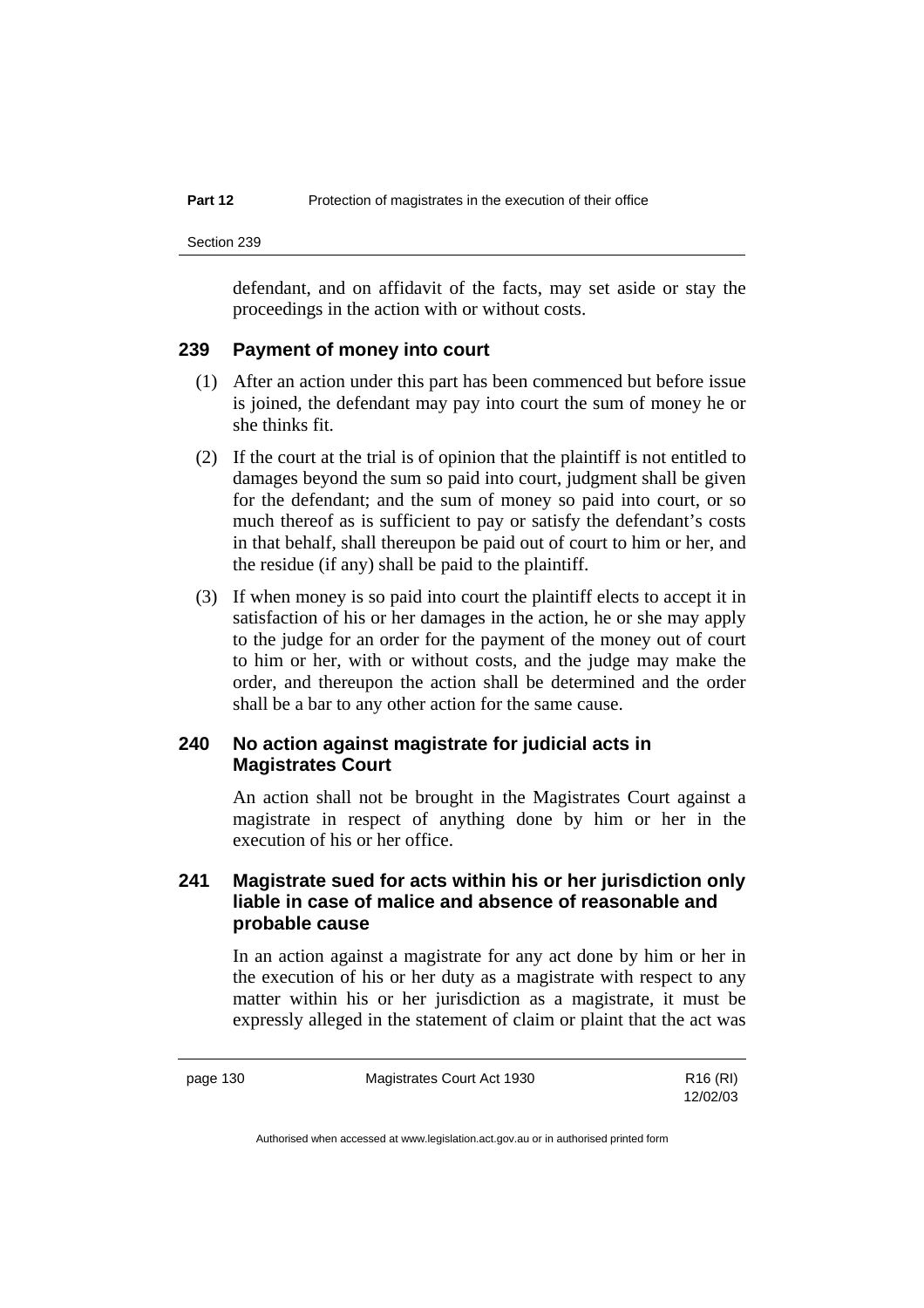done maliciously and without reasonable and probable cause, and if the allegations are denied, and at the trial of the action the plaintiff fails to prove them, judgment shall be given for the defendant.

## **242 Verdict for defendant**

If the plaintiff in an action against a magistrate does not prove the cause of action at the trial, judgment shall be given for the defendant.

## **243 Damages**

If—

- (a) the plaintiff in an action against a magistrate is entitled to recover, and seeks to recover a penalty or other sum paid or raised as a result of a conviction, judgment or order or to recover damages for imprisonment; and
- (b) it is proved that the plaintiff was guilty of the offence or liable to pay the sum or, for imprisonment, did not undergo any greater punishment than could have been imposed for the offence of which he or she was convicted;

the plaintiff is not entitled to recover the penalty or other sum paid or raised or, for imprisonment, damages greater than 1 cent, or any costs in the action.

R16 (RI) 12/02/03 Magistrates Court Act 1930 **page 131**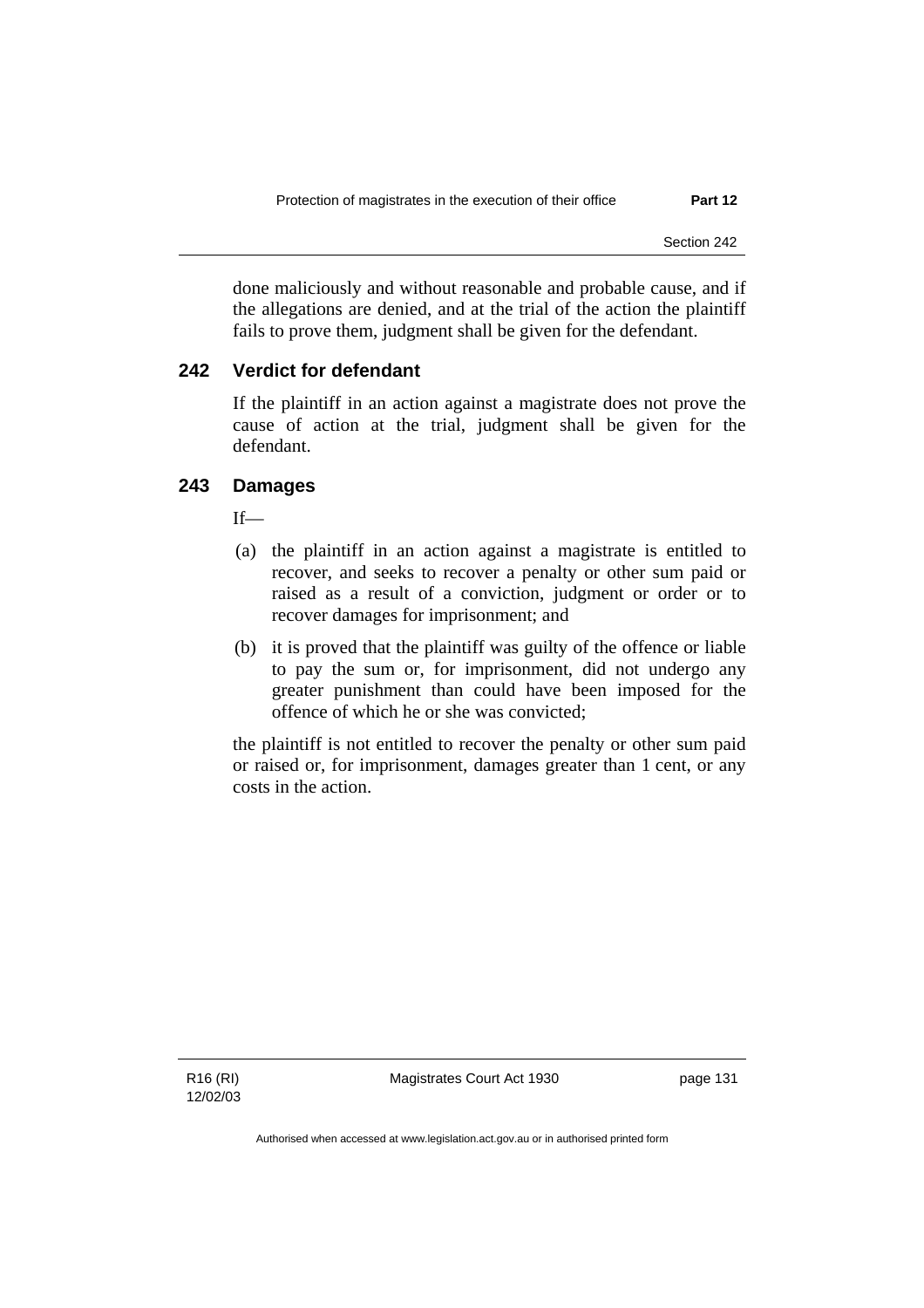### Part 13 **Costs**

Section 244

# **Part 13 Costs**

## **244 Award of costs**

The power of the court to award costs and the award of costs by the court shall be subject to the following provisions:

- (a) if the court makes a conviction or order in favour of the informant—it may in its discretion award and order that the defendant shall pay to the informant the costs it thinks just and reasonable;
- (b) if the court dismisses the information, or makes an order in favour of the defendant—it may in its discretion award and order that the informant shall pay to the defendant the costs it thinks just and reasonable;
- (c) the sums so allowed for costs shall in all cases be specified in the conviction or order or order of dismissal;
- (d) any sum awarded or ordered to be paid by an informant or to a defendant for costs, may be recovered under the *Magistrates Court (Civil Jurisdiction) Act 1982*, part 19;
- (e) if any case is adjourned—the court may in its discretion order that the costs of and occasioned by the adjournment be paid by any party to any other party;
- (f) the costs of persons present to give evidence or produce documents, whether they have been examined or not, or have or have not produced documents shall, unless otherwise ordered by the court, be allowed to them though they have not been summoned; but their allowance for attendance shall in no case exceed the highest rate of allowance prescribed;

page 132 Magistrates Court Act 1930

12/02/03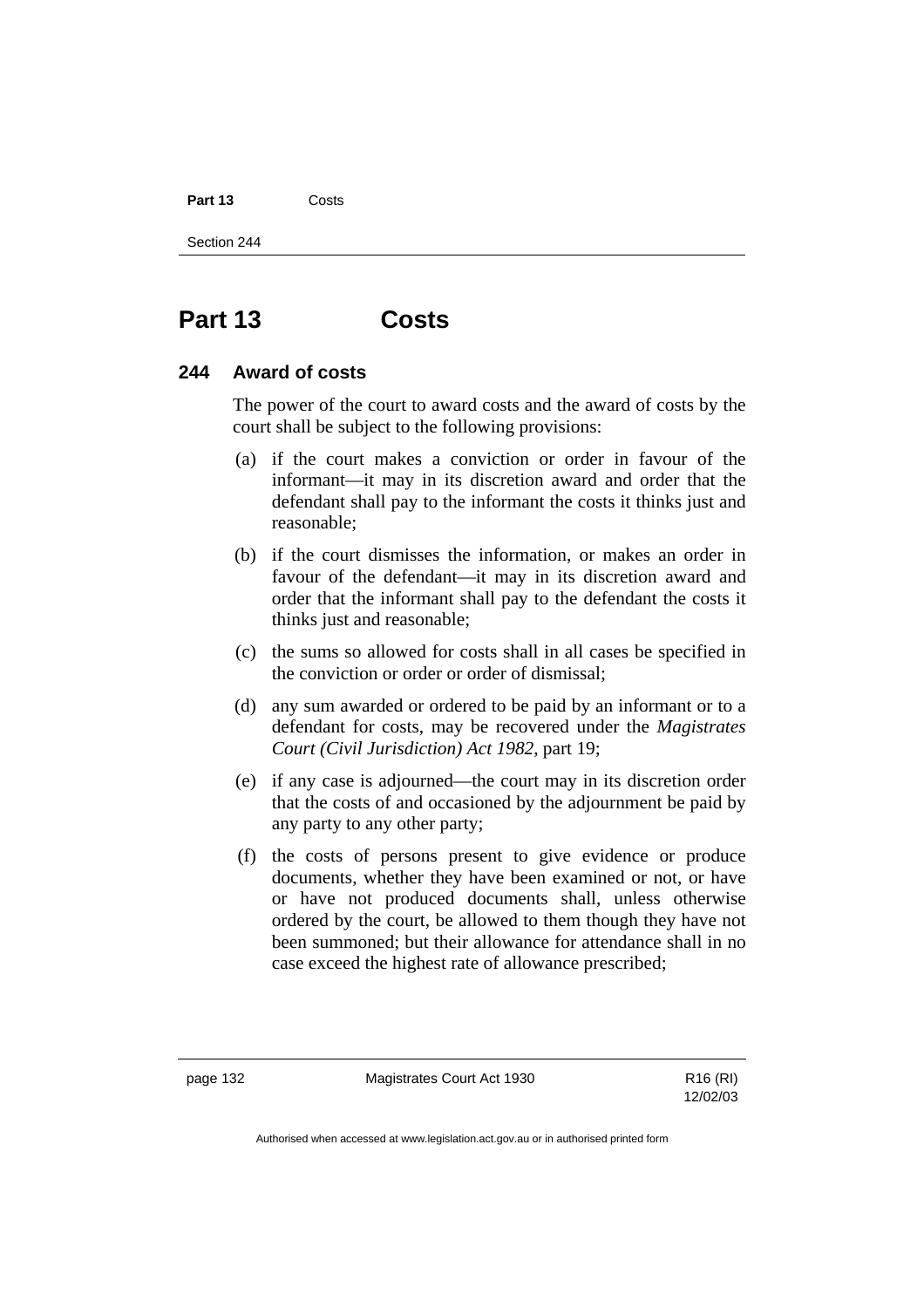Costs **Part 13** 

Section 247

 (g) the amount of costs to be paid by one party to another whether for the attendance of those persons or otherwise shall in all cases be fixed by the court.

## **247 Witnesses expenses**

The amount of costs that may be awarded under section 244 in respect of the attendance of a person who attends for the purpose of giving evidence before the court is the amount the court directs in accordance with the scale and conditions applicable in relation to persons who attend as witnesses before the Supreme Court.

R16 (RI) 12/02/03 Magistrates Court Act 1930 **page 133**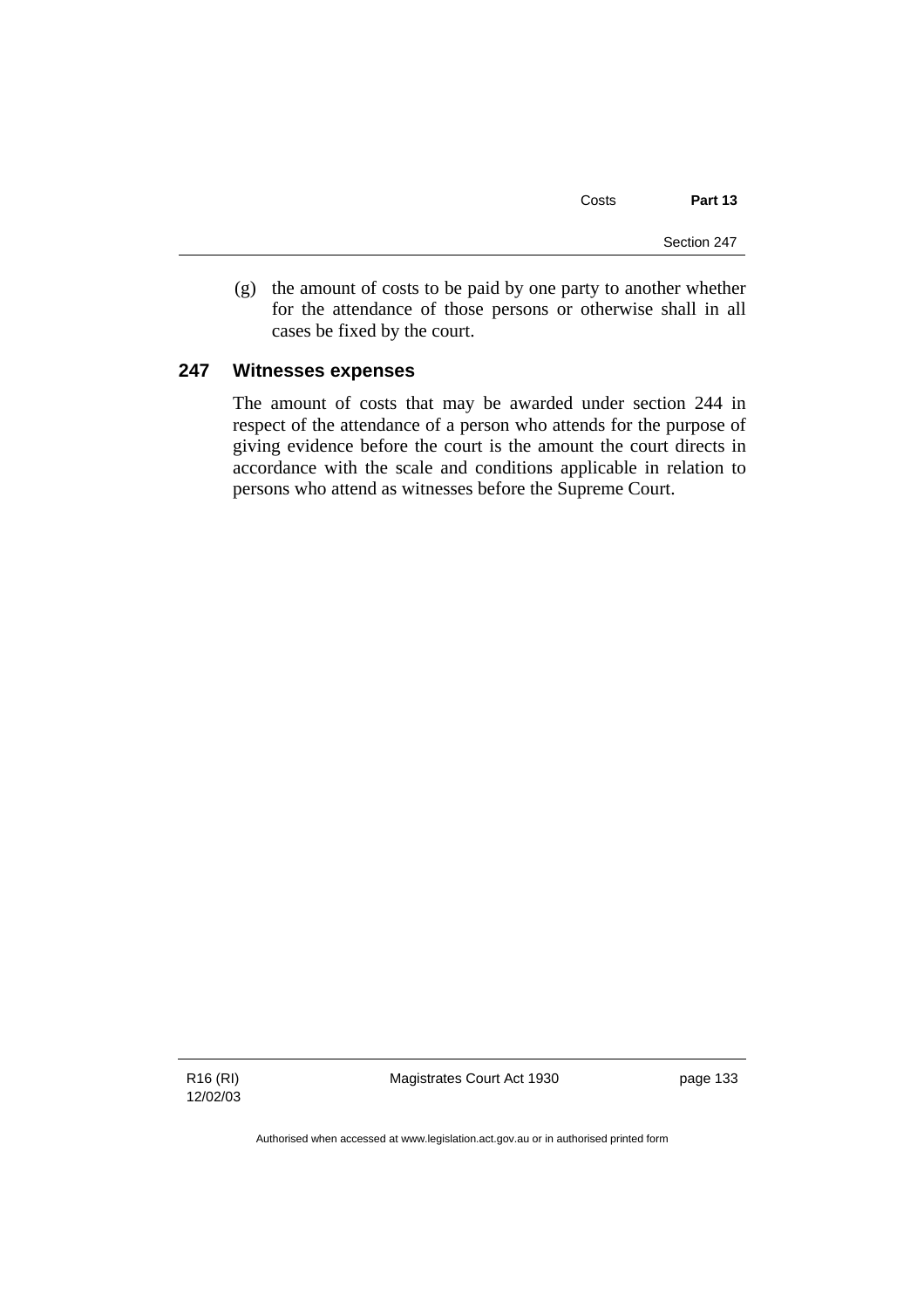# **Part 13A Court and tribunal fees**

## **248 Definitions for pt 13A**

In this part:

*court* means—

- (a) the Coroner's Court; or
- (b) the Magistrates Court.

*determined fee* means a fee determined under this part.

*fee* includes a charge and a tax.

*relevant legislation* means any of the following:

- (a) the *Administrative Appeals Tribunal Act 1989*;
- (b) the *Consumer Credit (Administration) Act 1996*;
- (c) the *Coroners Act 1997*;
- (d) the *Discrimination Act 1991*;
- (e) this Act;
- (f) the *Magistrates Court (Civil Jurisdiction) Act 1982*;
- (g) the *Residential Tenancies Act 1997*;
- (h) the *Leases (Commercial and Retail) Act 2001*;
- (i) regulations or other subordinate legislation made or in force under an Act mentioned in paragraphs (a) to (h).

*tribunal* means any of the following:

- (a) the administrative appeals tribunal;
- (b) the credit tribunal;

page 134 Magistrates Court Act 1930

12/02/03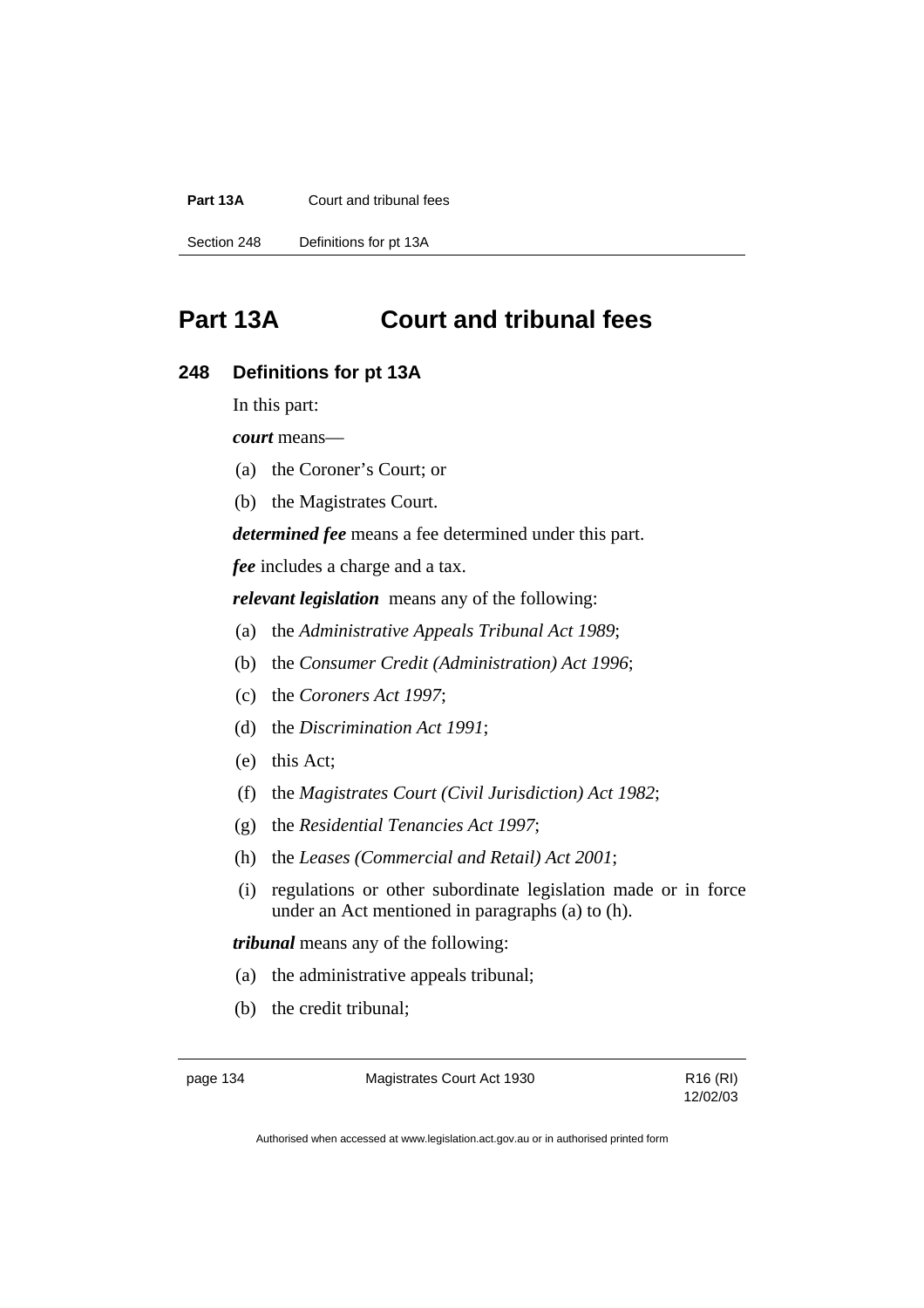- (c) the discrimination tribunal;
- (d) the residential tenancies tribunal.

## **248A Determination of fees**

- (1) The Minister may, in writing, determine fees for any of the following purposes:
	- (a) proceedings in a court or tribunal, and matters incidental to such proceedings, including—
		- (i) the service and execution of the process of a court or tribunal; and
		- (ii) the taxation of costs by the registrar or other officers of a court or tribunal;
	- (b) facilities and services provided by a court or tribunal, including the service and execution of the process of a court of the Commonwealth, a State, another Territory or a foreign country;
	- (c) the general purposes of relevant legislation.
- (2) A determination under subsection (1) may make provision for or with respect to—
	- (a) exempting persons, in whole or part, from liability to pay determined fees in all or particular circumstances; or
	- (b) remitting, refunding or waiving determined fees, in whole or part, by the registrar of a court or tribunal in particular circumstances; or
	- (c) deferring by the registrar of a court or tribunal of liability, in whole or part, to pay determined fees in particular circumstances.
- (3) A determination under subsection (1) is a disallowable instrument.
	- *Note* A disallowable instrument must be notified, and presented to the Legislative Assembly, under the *Legislation Act 2001*.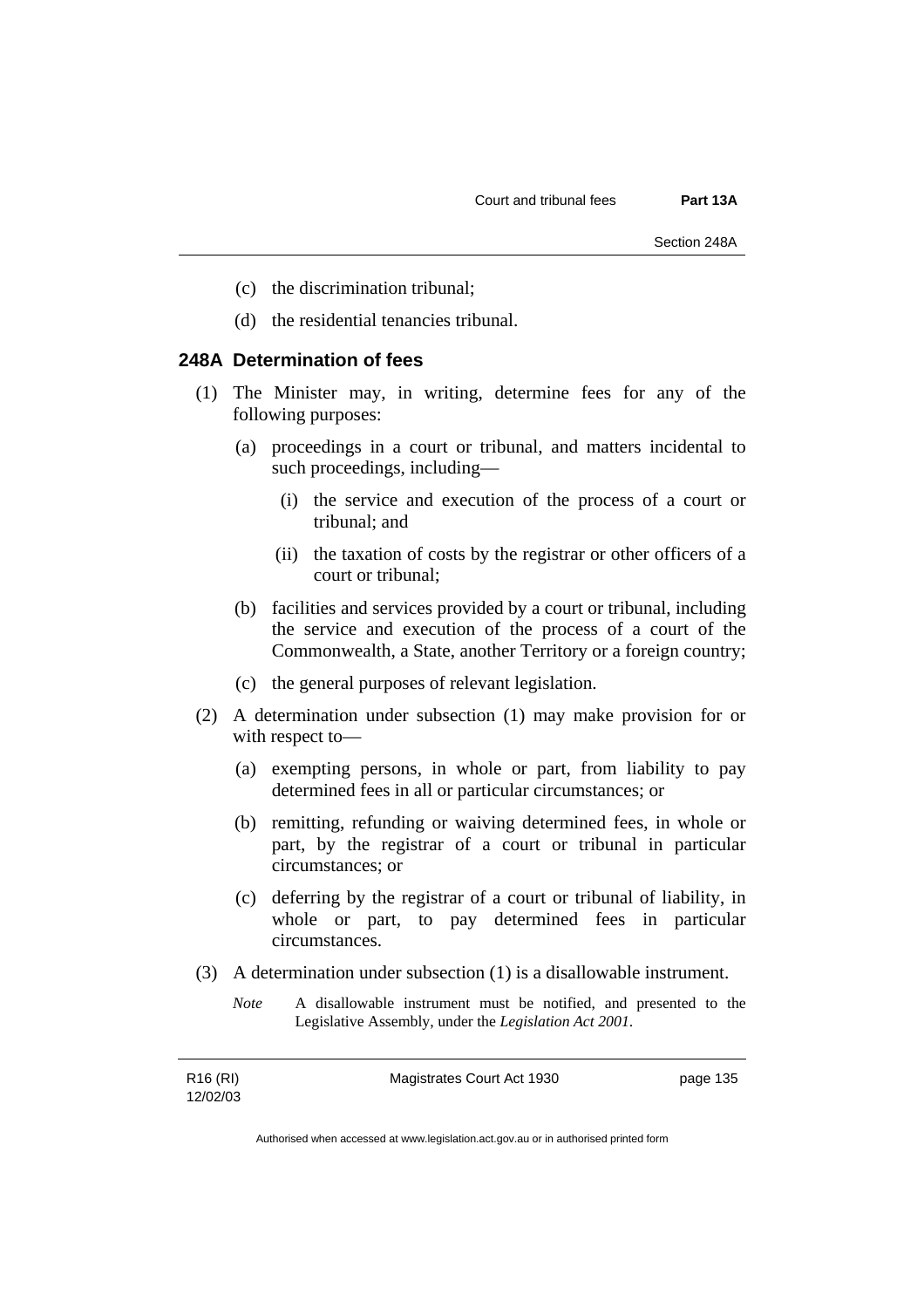#### **Part 13A** Court and tribunal fees

Section 248B

## **248B Payment of fees**

- (1) A determined fee is payable, in advance, in accordance with the determination that determined the fee, but subject to this section.
- (2) A determined fee is payable on notice from the registrar of the court or tribunal if it is calculated by reference to expenses actually incurred in performing the function, or in providing the facility or service, for which the fee is payable.

## **248C Remission, refund, deferral, waiver and exemption of fees**

- (1) A determined fee may be remitted or refunded, or liability for its payment deferred, in accordance with the determination that determined the fee.
- (2) A determined fee is not payable—
	- (a) if the person otherwise liable to pay the fee is—
		- (i) exempt from liability to pay the fee under the determination that determined the fee; or
		- (ii) exempt from paying the fee under the *Legal Aid Act 1977*, section 93 (1); or
		- (iii) legally assisted under a scheme or service provided or approved by the Attorney-General; or
	- (b) if the registrar of the court or tribunal waives payment by a person of the fee in whole or part because the registrar considers that payment of the fee would impose hardship on the person—to the extent of the waiver; or
	- (c) for the laying of an information—
		- (i) by the director of public prosecutions acting in the performance of an official function under a Territory law; or

page 136 Magistrates Court Act 1930

12/02/03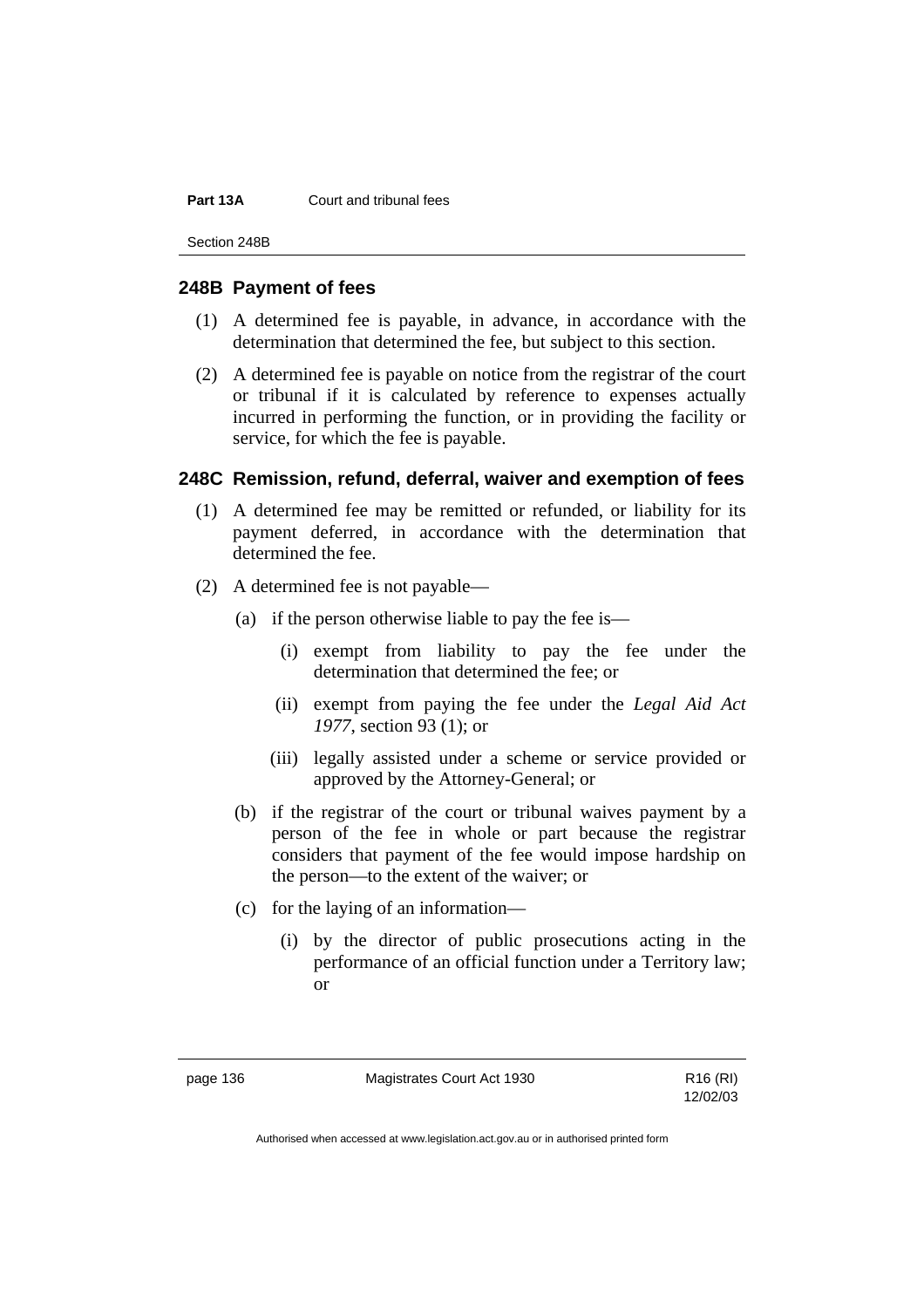- (ii) by a police officer acting in the performance of an official function under a Territory law; or
- (iii) for an offence against section 255 (1) (which is about contempt in the face of the court).
- (3) If the administrative appeals tribunal is satisfied that a proceeding ends in a way that is favourable to an applicant for a review by the tribunal of a decision, it may order another party to the proceeding to pay the amount of the application fee to the applicant.
- (4) Subsection (3) applies to an application that ends after subsection (3) commences, whether the application was made before or after the commencement of subsection (3).
- (5) Subsection (4) and this subsection expire 1 year after subsection (3) commences.

## **248D Recovery of fees in non-criminal proceedings if fees otherwise not payable**

- (1) This section applies in relation to a civil proceeding in the Magistrates Court, or a proceeding in a tribunal, between at least 2 parties (the *first party* and the *second party*) if—
	- (a) a filing fee, or a fee for the service and execution of process, otherwise payable by the first party is—
		- (i) not payable in whole or part because of the exemption of the first party under this part; or
		- (ii) remitted, refunded or waived in whole or part under this part; and
	- (b) judgment is given or entered, or an order is made, in favour of the first party; and
	- (c) the first party's costs are payable by the second party.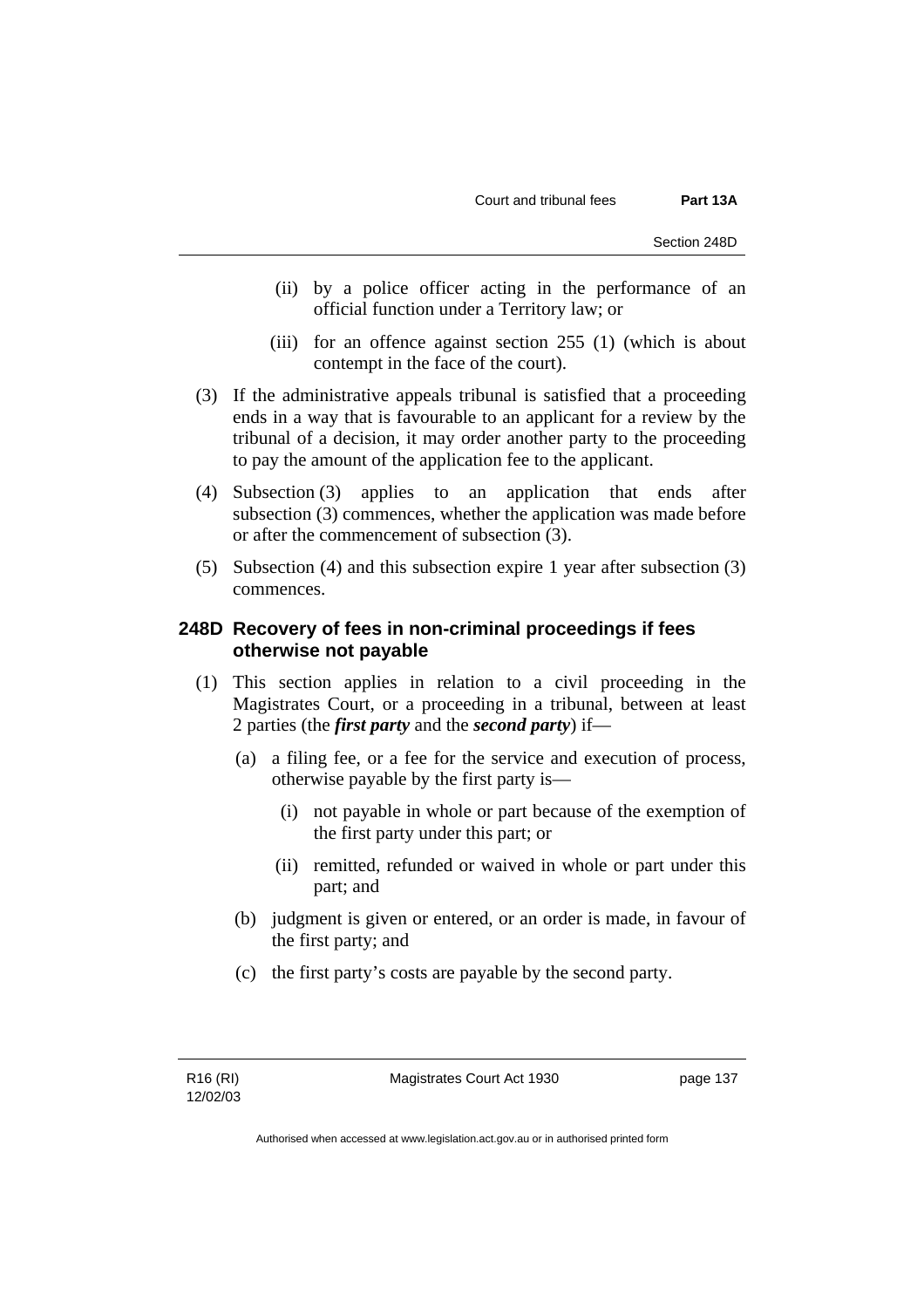#### **Part 13A Court and tribunal fees**

Section 248E

 (2) If this section applies, the second party must pay to the registrar of the court or tribunal the amount of the exemption, remission, refund or waiver.

## **248E Recovery of fees in criminal proceedings if fees not otherwise payable**

- (1) This section applies in relation to a criminal proceeding in the Magistrates Court if—
	- (a) the fee (the *information fee*) that would otherwise be payable by the informant for the laying of the information in the proceeding is not payable in whole or part under this part; and
	- (b) the defendant is convicted of the offence alleged in the information and ordered to pay a fine.
- (2) If this section applies, the defendant must pay to the registrar of the Magistrates Court, in addition to the fine—
	- (a) if payment of the fee is waived in part under this part—the amount of the waiver; or
	- (b) in any other case—the information fee.

## **248F Review of decisions**

- (1) This section applies to any of the following decisions made under this part by the registrar of a court or tribunal in relation to a person (the *eligible person*):
	- (a) a decision refusing to remit, in whole or part, a determined fee payable by the person;
	- (b) a decision refusing to refund, in whole or part, a determined fee paid by the person;
	- (c) a decision refusing to defer, in whole or part, the person's liability to pay a determined fee;

page 138 Magistrates Court Act 1930 R16 (RI)

12/02/03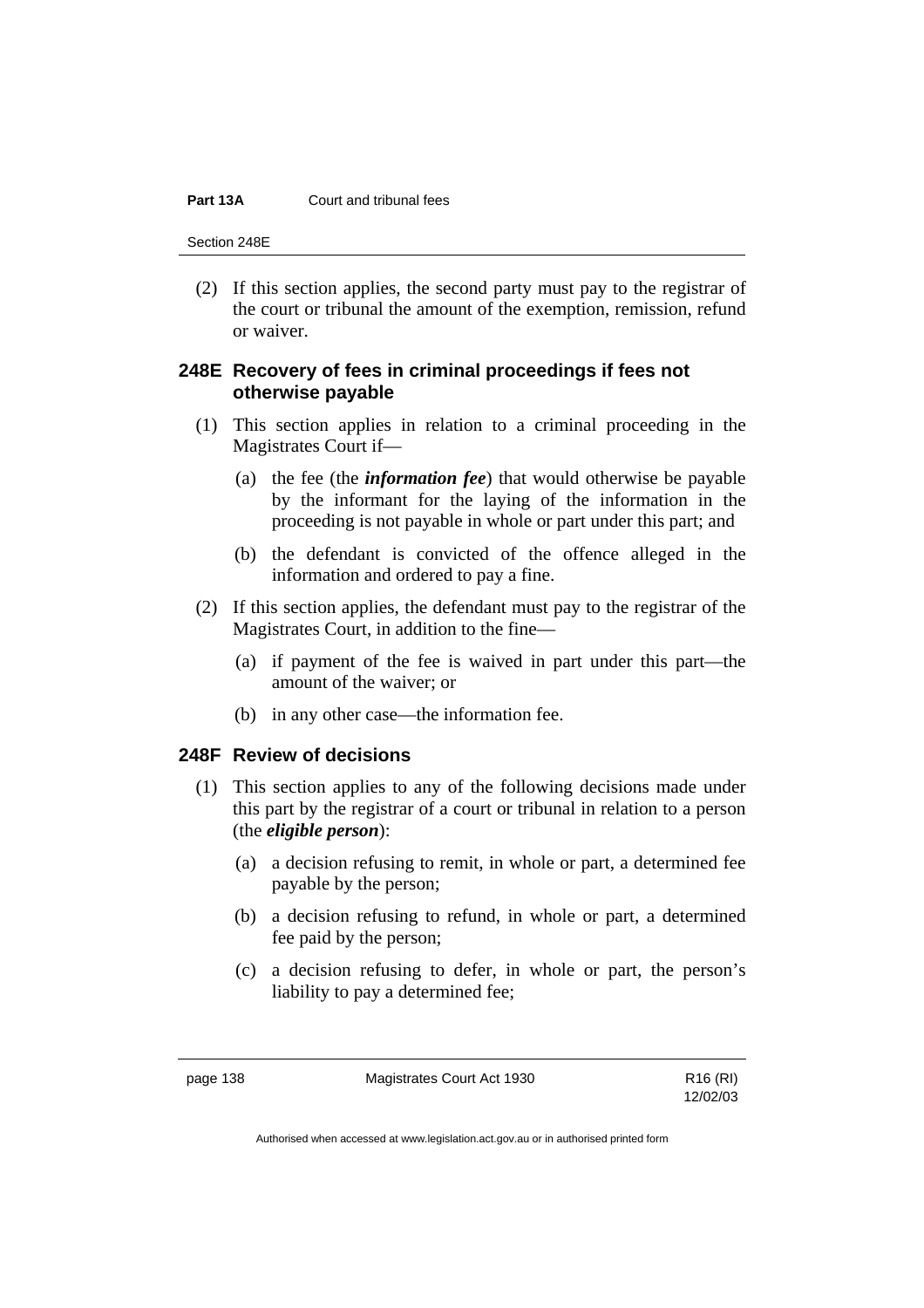- (d) a decision refusing to waive, in whole or part, payment of a determined fee by the person;
- (e) a decision refusing to allow the person the benefit of an exemption to pay a determined fee.
- (2) If the registrar makes a decision to which this section applies, the registrar must give written notice of the decision to the eligible person.
- (3) The notice must tell the eligible person that the person may—
	- (a) apply to the registrar for a statement of reasons for the decision; and
	- (b) apply for review of the decision under this section.
- (4) The eligible person may apply to the registrar for a statement of reasons for the decision within 28 days after the day when the person is given notice of the decision by the registrar.
- (5) The eligible person may apply to the court or tribunal for review of the decision within—
	- (a) 28 days after the day when the person is given notice of the decision by the registrar; or
	- (b) if the person applies within that 28 days for a statement of reasons for the decision—28 days after the day when the person is given the statement of reasons.
- (6) On the review, the court or tribunal—
	- (a) must be constituted by—
		- (i) for a court—a magistrate; or
		- (ii) for a tribunal—a member of the tribunal; and
	- (b) may make the orders the court or tribunal considers appropriate.
- (7) A fee is not payable for an application under this section.

| R <sub>16</sub> (RI) | Magistrates Court Act 1930 | page 139 |
|----------------------|----------------------------|----------|
| 12/02/03             |                            |          |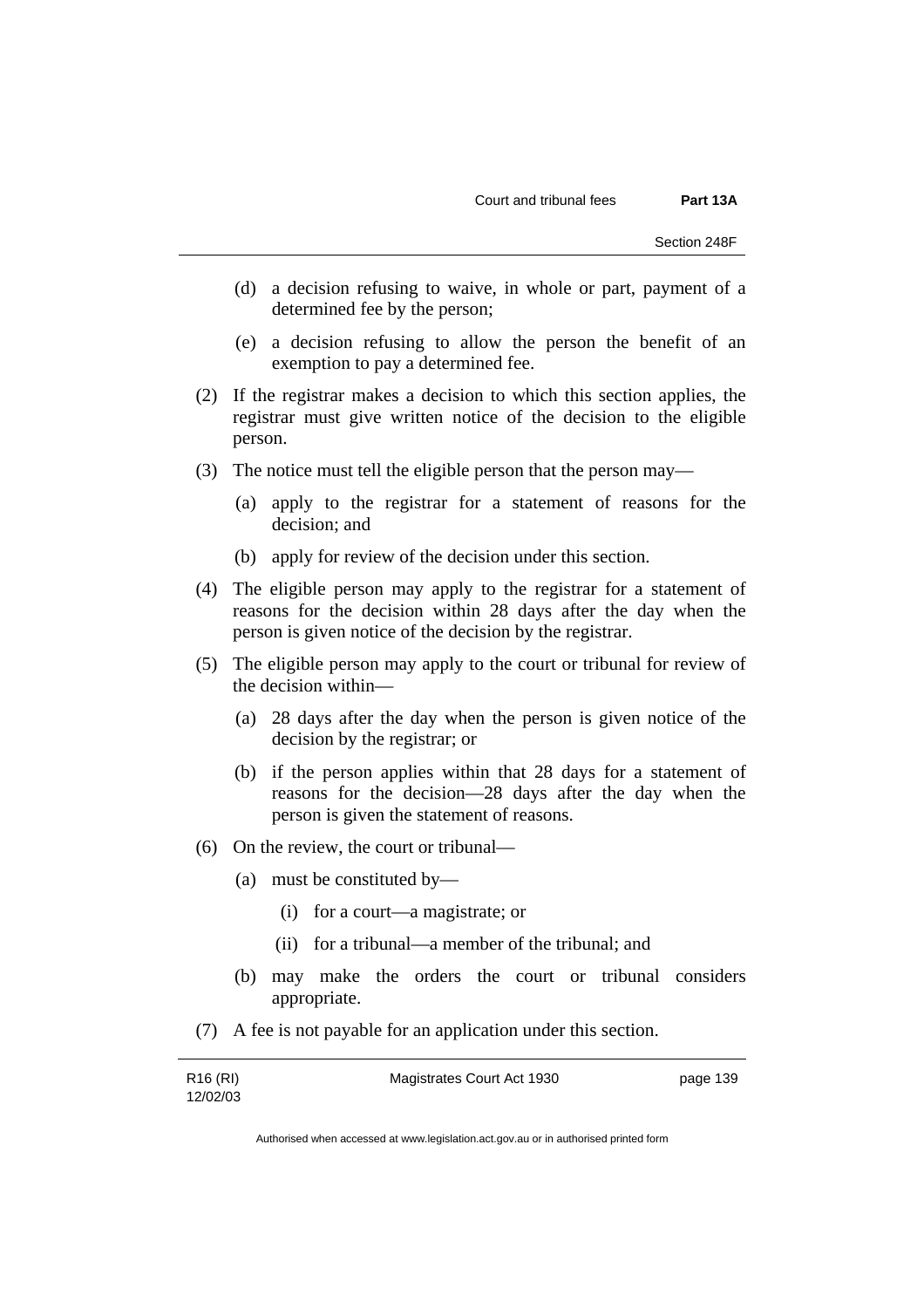## **Part 13A Court and tribunal fees**

Section 248F

page 140 Magistrates Court Act 1930

R16 (RI)<br>12/02/03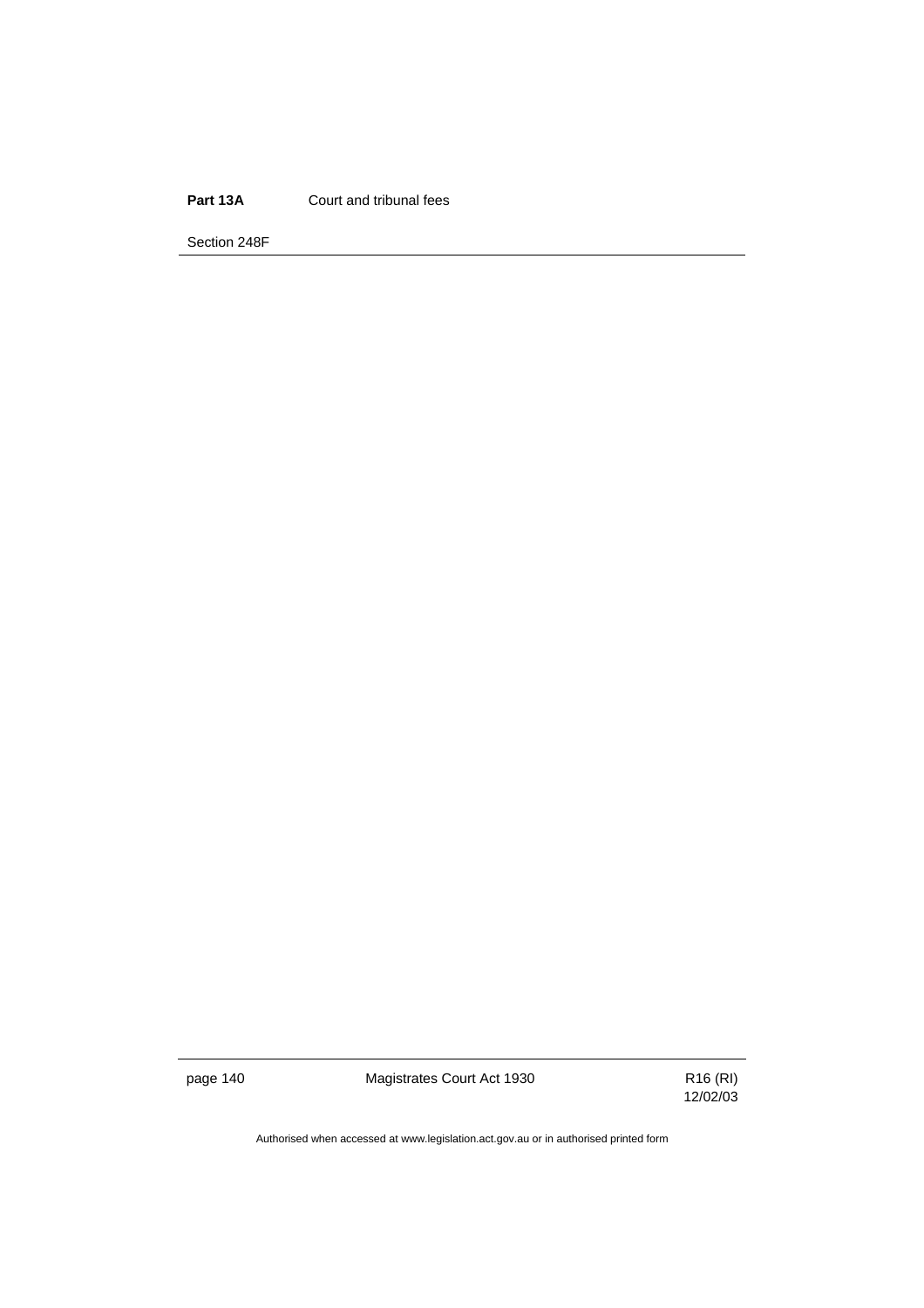# **Part 14 Securities**

## **249 Securities taken under Act**

- (1) A person shall give security under this Act, whether as principal or surety, either by the deposit of money with the registrar, or by an oral or written acknowledgment of the undertaking or condition by which, and of the sum for which, he or she is bound, in such manner and form as are prescribed.
- (2) Record of the security having been made may be provided by entry of it in the register under this Act or proceedings of the court or as is prescribed.

## **250 Recovery of sum due under security**

Any sum becoming due under a security under this Act or the *Bail Act 1992* shall be recoverable on a claim by a member of the police force or by the registrar or by some other person thereto authorised by the court.

## **252 Sums paid by surety may be recovered from principal**

Any sum paid by a surety on behalf of his or her principal in respect of a security under this Act or the *Bail Act 1992*, together with all costs, charges and expenses incurred by the surety in respect of the security, shall be deemed to be a debt due to him or her from the principal, and may be recovered on a claim by the surety.

## **253 Payment enforced by security**

If security is given under this Act or the *Bail Act 1992* for payment of a sum of money, the payment shall be enforced by means of the security in substitution for other means of enforcing the payment.

R16 (RI) 12/02/03 Magistrates Court Act 1930 page 141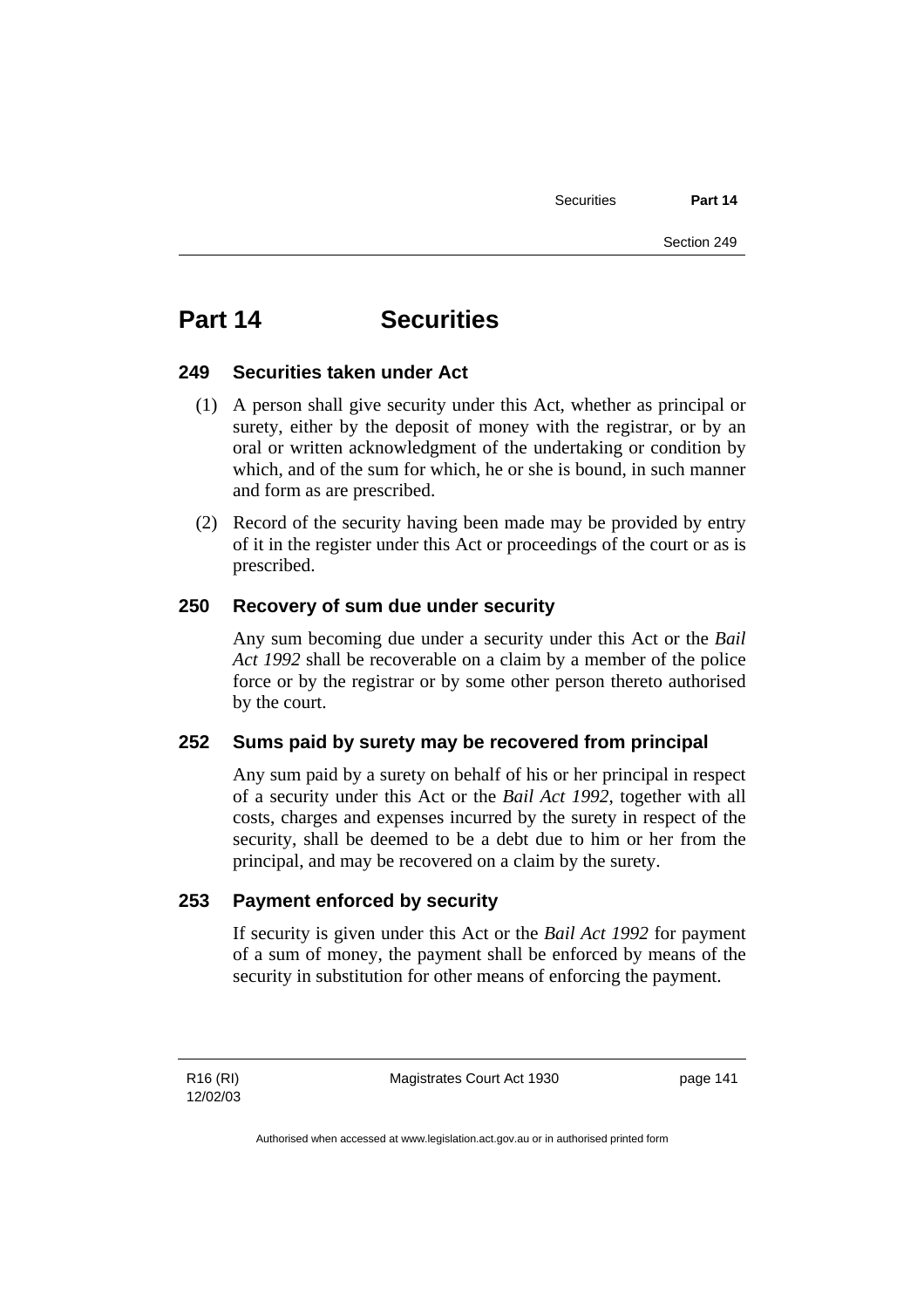#### **Part 14** Securities

Section 254

## **254 Enforcement of recognisance**

- $(1)$  If—
	- (a) a witness or a person sought to be made a witness has entered into a recognisance for this Act; and
	- (b) the court is satisfied that the witness or person sought to be made a witness has failed to comply with a condition of the recognisance;

the court may declare the recognisance to be forfeited and may make an order that the witness or person sought to be made a witness pay the whole or a part of the sum in which he or she is bound under the recognisance.

- $(2)$  If—
	- (a) the court has declared a recognisance to be forfeited under subsection (1); and
	- (b) a person is bound by the recognisance as surety for the performance of that condition;

the court may make an order that the person referred to in paragraph (b) pay the whole or a part of the sum in which he or she is bound under the recognisance.

- (3) An order made under subsection (1) or (2) may be enforced as if it were a judgment entered on a claim by the registrar.
- (4) Subject to subsection (5), the court may, on application by a person against whom an order has been made under subsection (1) or (2) or under the *Bail Act 1992*, section 36 (1)—
	- (a) vary the order by reducing the amount payable under the order; or
	- (b) revoke the order and, if the order was made under subsection (1), revoke the declaration that the recognisance is forfeited.

page 142 Magistrates Court Act 1930

12/02/03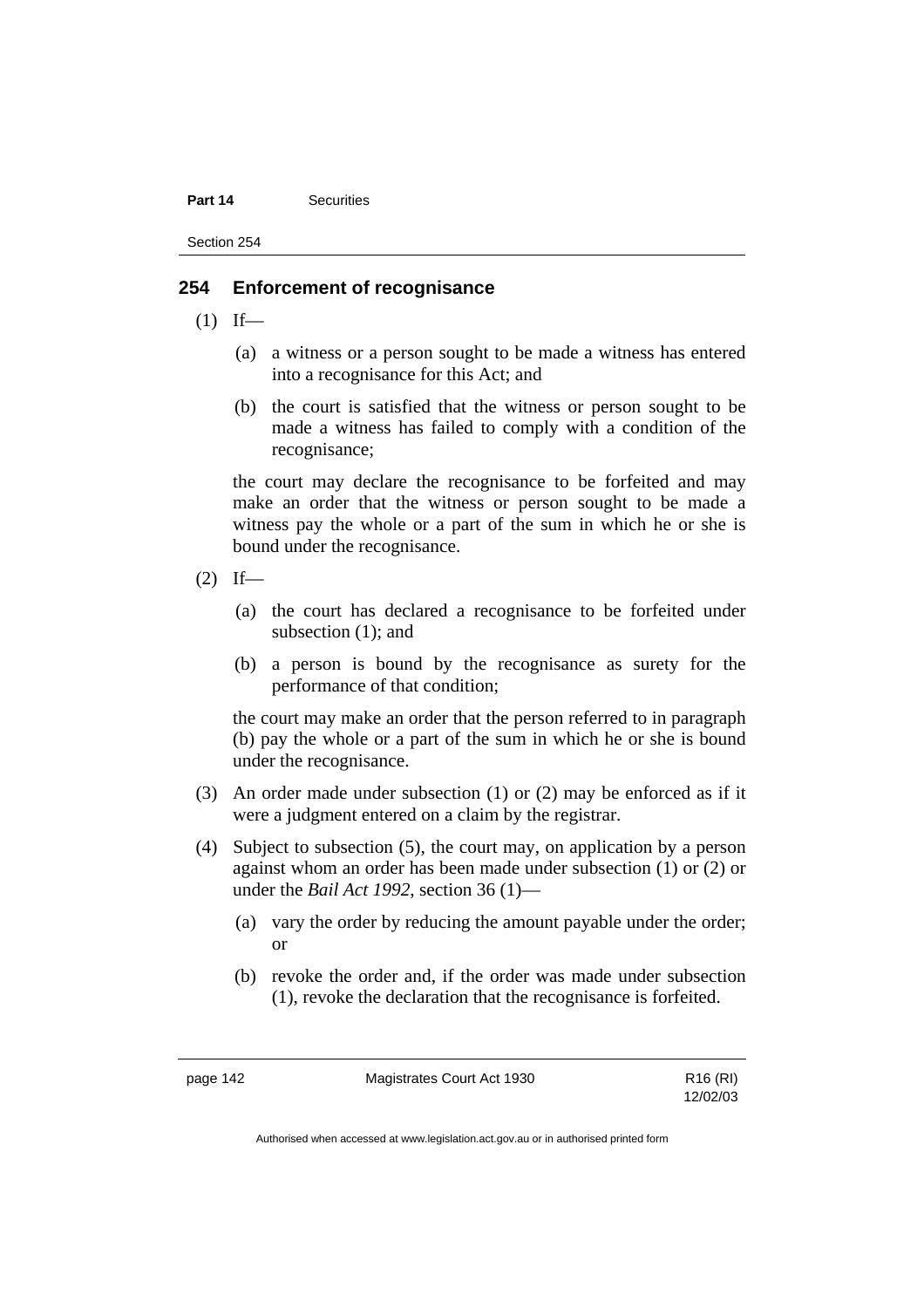## $(5)$  If—

- (a) the court has made an order under subsection (1) or (2); and
- (b) a writ of execution has been issued; and
- (c) property has been sold under the writ;

the court shall not make an order under subsection (4).

 (6) It is not necessary that, for the purpose of hearing an application under subsection (4), the court be constituted by the magistrate who made the order to which the application relates.

## **254A Directions as to procedure**

If the procedure for taking any step in proceedings is not prescribed in this Act or the law under which the step is to be taken, the court may give directions with respect to the procedure to be followed as regards that step.

R16 (RI) 12/02/03 Magistrates Court Act 1930 **page 143**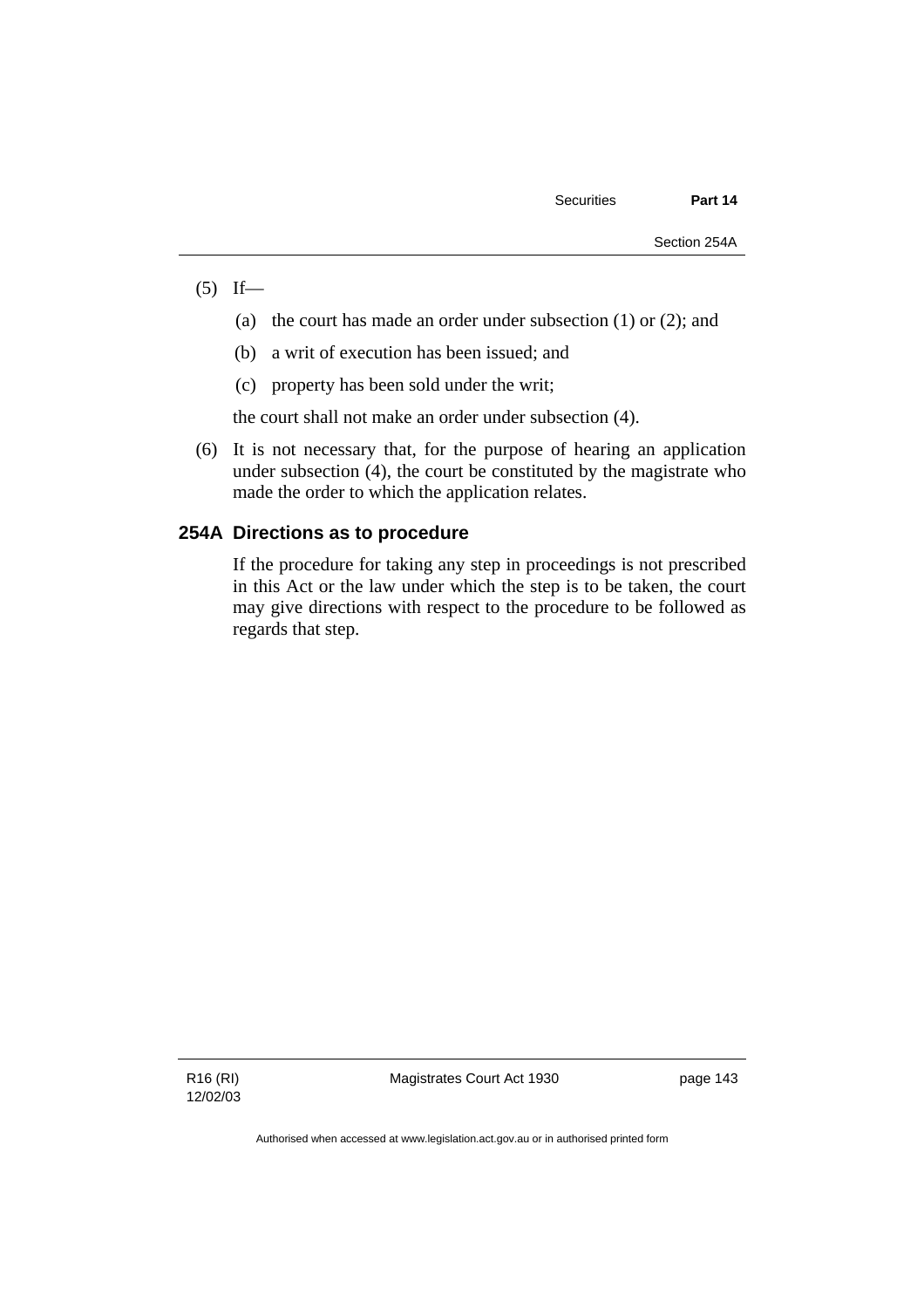#### **Part 15** Miscellaneous

Section 254B

# **Part 15 Miscellaneous**

## **254B Appearance by audiovisual or audio links**

- (1) This section applies if, in relation to a proceeding or a part of a proceeding (the *relevant proceeding*), the court has given a direction under the *Evidence (Miscellaneous Provisions) Act 1991*, section 18 (1) or 30 (1).
- (2) If this section applies a person who, in a relevant proceeding—
	- (a) is required or entitled to appear personally, whether as a party or as a witness; or
	- (b) is entitled to appear for another person;

may appear in the relevant proceeding and participate or give evidence, as the case requires, in accordance with the direction.

- (3) A person who appears in a relevant proceeding in accordance with this section shall be taken to be before the court.
- (4) In this section, a reference to a *proceeding* does not include a reference to a proceeding concerning bail.

## **255 Contempt in face of court**

- (1) A person shall not—
	- (a) wilfully threaten, disturb or insult the court; or
	- (b) wilfully interrupt, interfere with or obstruct the proceedings of the court; or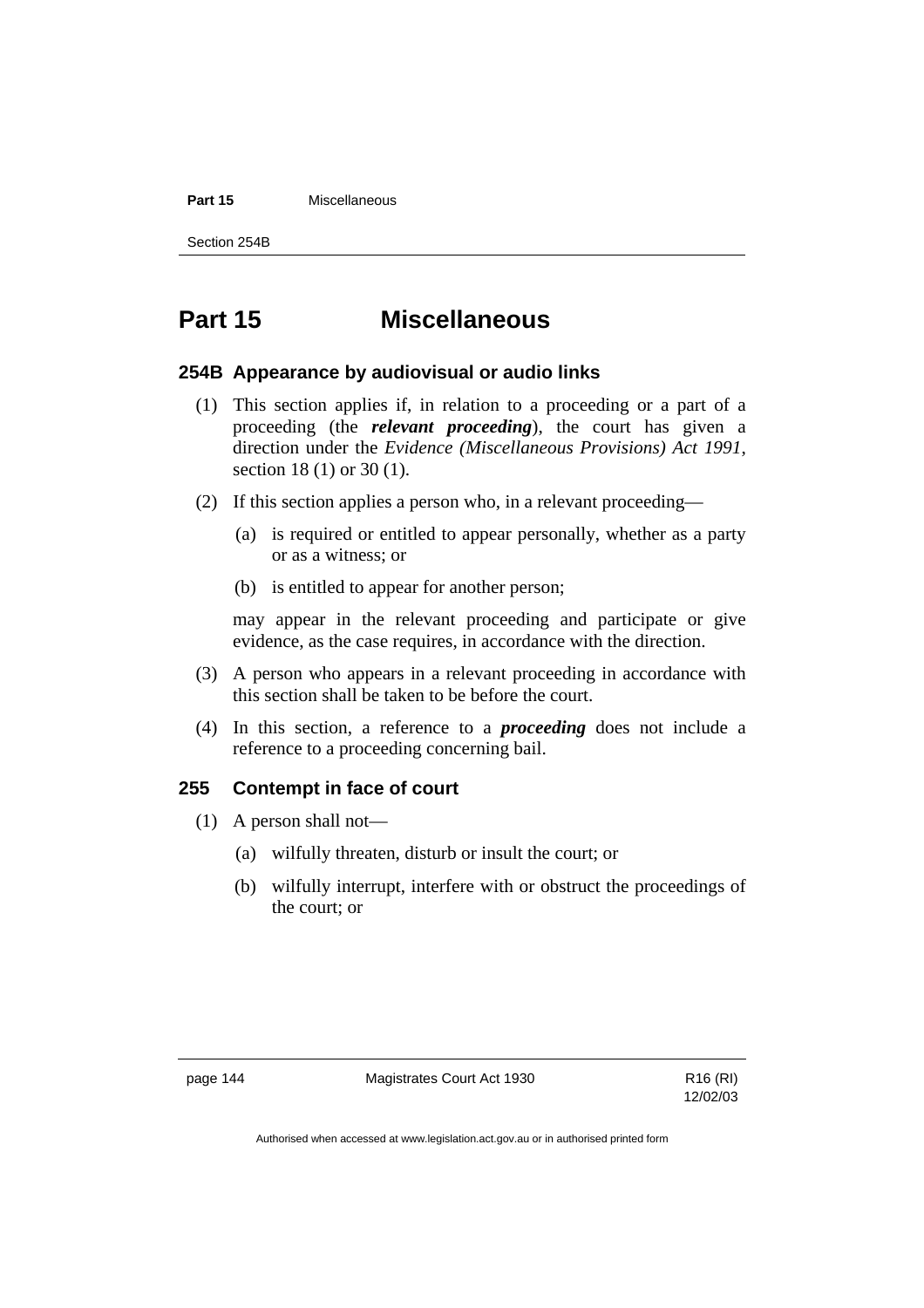(c) commit any other act that is a wilful contempt of the court.

Maximum penalty: 50 penalty units, imprisonment for 6 months or both.

- (2) Subsection (1) only applies to acts in the face, or within the hearing, of the court.
- (3) For this section, if a person appears in proceedings in accordance with section 254B, the acts of that person and of any other person who is visible or audible to the court by means of audiovisual or audio link (as the case requires) shall be taken to be in the face of the court.
- (4) Without limiting the operation of any other provision of this Act, if a person commits an offence against subsection (1), a magistrate may proceed to charge the person and hear and dispose of the matter immediately and for that purpose receive evidence including unsworn evidence.
- $(5)$  If—
	- (a) a person has been charged under subsection (4) but the matter has not been disposed of; and
	- (b) a magistrate has reasonable grounds to believe that the person has committed an offence against subsection (1); and
	- (c) the magistrate considers that it is reasonable in all the circumstances—
		- (i) to order that the person be taken into custody to appear before the court; or
		- (ii) to order that the person be remanded in custody from time to time for periods not exceeding 15 clear days at any one time; or
		- (iii) to release the person on bail; or

Magistrates Court Act 1930 **page 145**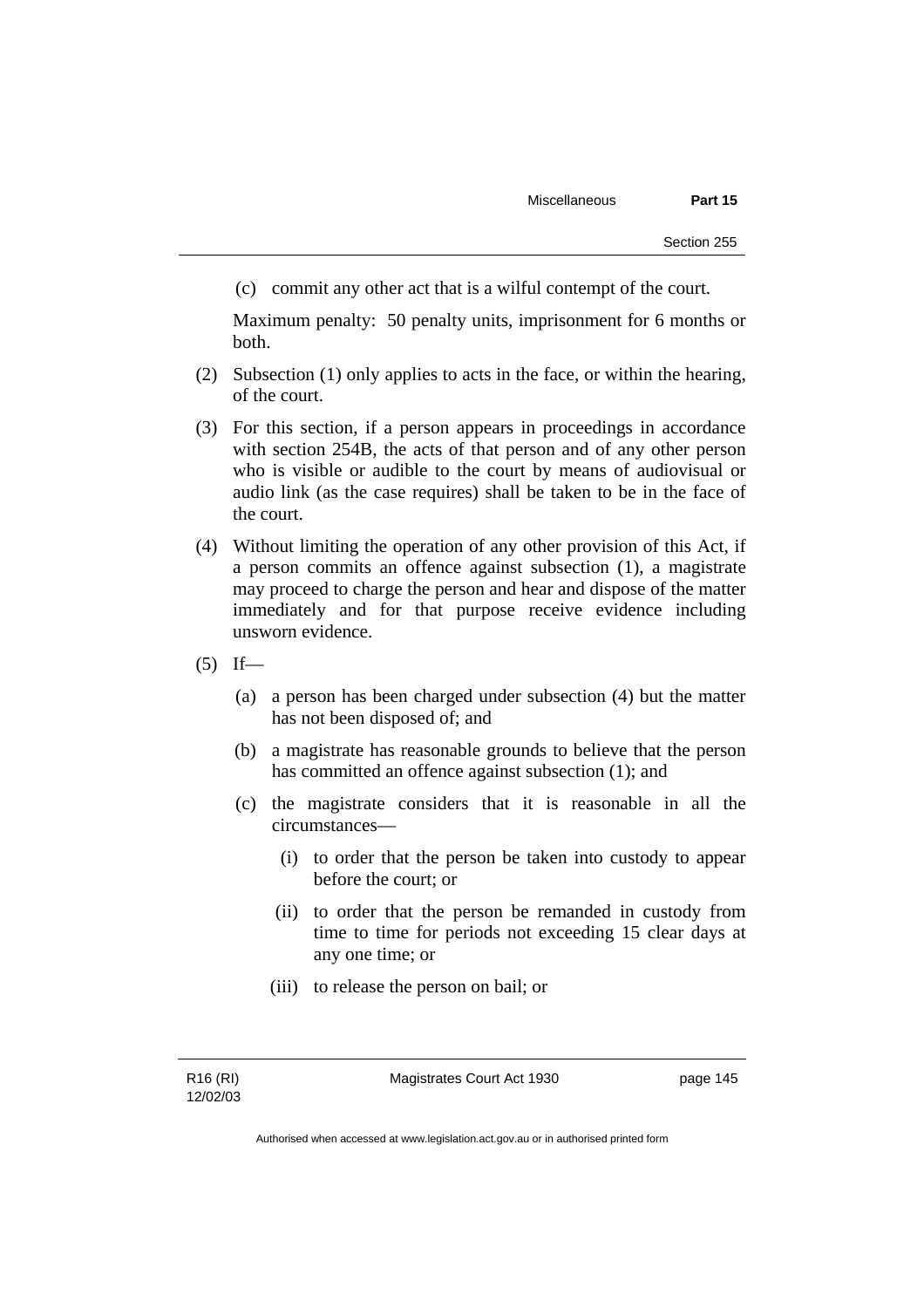#### **Part 15** Miscellaneous

Section 255AA

 (iv) to make an order in respect of the person under subsection (8) before the alleged offence has been heard;

the magistrate may make such an order.

- (6) An order under subsection (5) need not be in writing but such an order shall be reduced to writing, and a copy served on the alleged offender, as soon as practicable.
- (7) Failure to comply with subsection (6) does not invalidate an order.
- (8) If a person is convicted of an offence against subsection (1), the court, in addition to any penalty provided for under that subsection that it imposes, may make an order in relation to the person under subsection (9).
- (9) An order under this subsection may provide for—
	- (a) the exclusion of the person from any building where the court sits or the environs of such a building; or
	- (b) prohibiting the person from approaching a magistrate, an officer of the court or a witness; or
	- (c) the imposition of any reasonable condition on the person.
- (10) In this section:

*court* includes—

- (a) a magistrate when exercising the jurisdiction of the court; or
- (b) the registrar in the exercise of a judicial function.

## **255AA Refusal or failure to give evidence—offence**

- (1) This section applies to a person who—
	- (a) appears as a witness in proceedings in the court; or
	- (b) attends, or is brought, before the registrar for examination under the *Magistrates Court (Civil Jurisdiction) Act 1982*, section 154A or section 298*.*

page 146 Magistrates Court Act 1930 12/02/03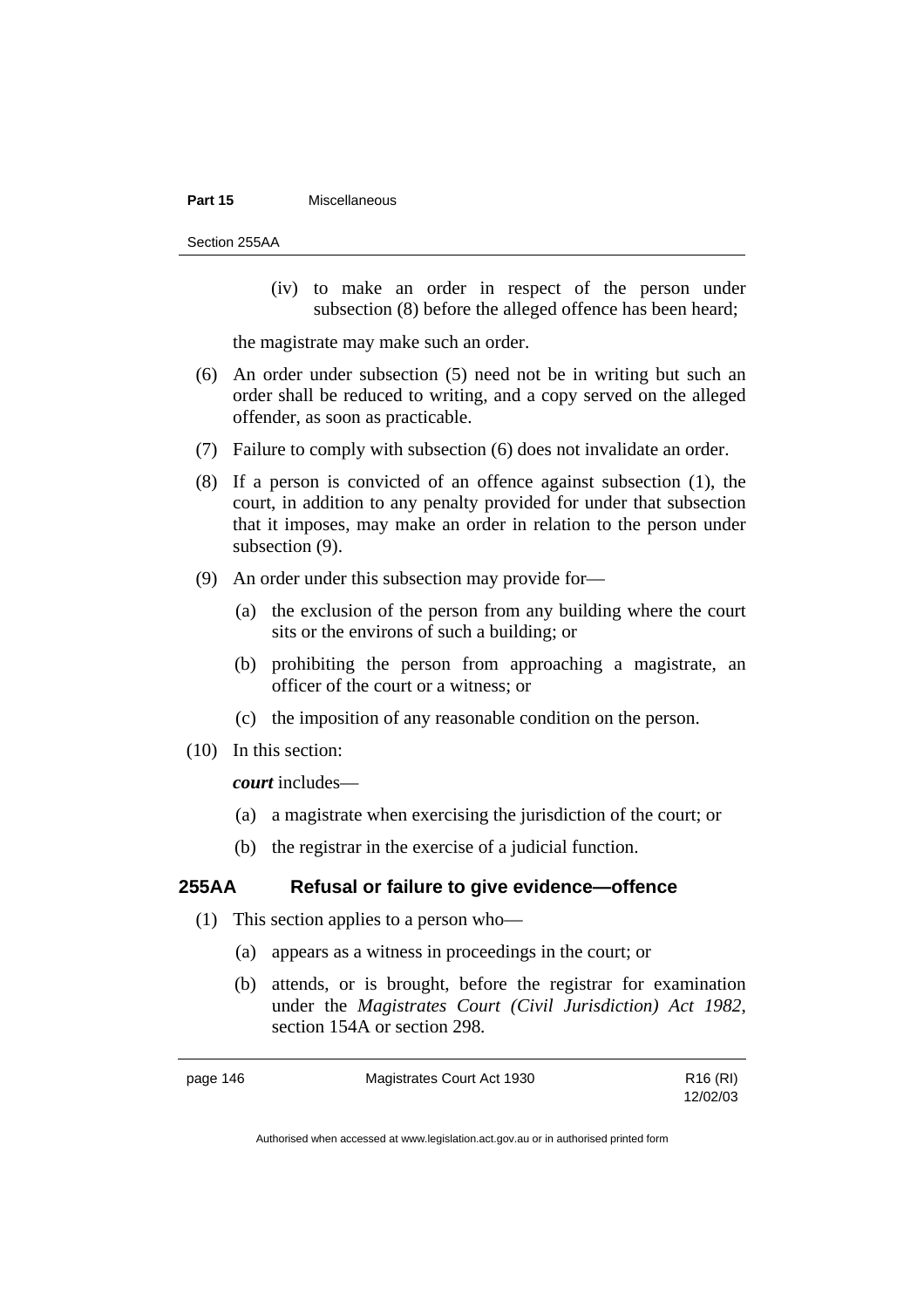- (2) A person shall not, without reasonable excuse—
	- (a) refuse or fail to take an oath; or
	- (b) refuse or fail to answer a question that he or she is required to answer by the court or registrar; or
	- (c) refuse or fail to produce a document required by the court or registrar, or by a summons or warrant, to be produced.
- (3) A person shall not give false information.

Maximum penalty: 50 penalty units, imprisonment for 6 months or both.

## **255AB Refusal or failure to give evidence—committal**

- $(1)$  If—
	- (a) a person appearing as a witness in a proceeding in the court contravenes section 255AA; or
	- (b) on hearing a matter referred to it under the *Magistrates Court (Civil Jurisdiction) Act 1982*, section 306, the court is satisfied that the person who is the subject of the referral has contravened section 255AA;

the court may, subject to subsection (4)—

- (c) adjourn the proceedings or hearing for a period not exceeding 8 days; and
- (d) issue a warrant for the committal of that person to a gaol, lockup or remand centre until—
	- (i) the date to which the proceedings or hearing is adjourned; or
	- (ii) the person consents to comply with section 255AA;

whichever occurs first.

 $(2)$  If—

R16 (RI) 12/02/03 Magistrates Court Act 1930 **page 147**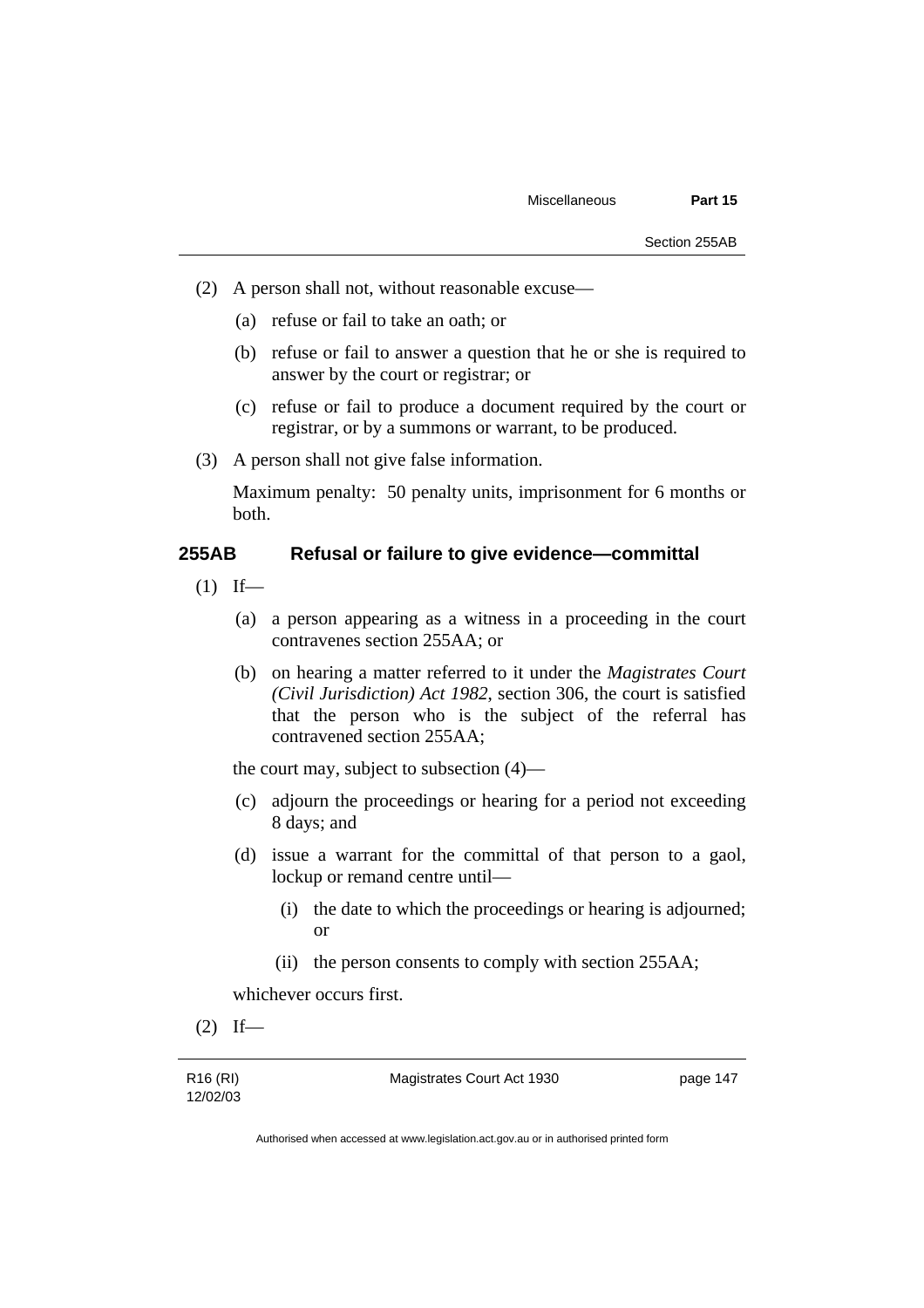#### **Part 15** Miscellaneous

Section 255A

- (a) the court has adjourned proceedings or a hearing, and committed a person, under subsection (1) or this subsection; and
- (b) the person who was committed is brought before the court; and
- (c) the person does not consent to comply with section 255AA;

the court may, subject to subsection (4), exercise the powers referred to in subsection (1) (c) and (d) in respect of that person.

- (3) The periods for which a person is committed under this section shall not, in the aggregate, exceed 1 month.
- (4) The court shall not commit a person pursuant to subsection (1) or (2) if the person is punished for an offence against section 255AA.

## **255A Commitment to remand centre**

- $(1)$  If—
	- (a) a warrant has been issued for the commitment of a person to prison under this Act, section 145, 154D or 185 or the Crimes Act, section 397 (2); and
	- (b) a warrant under the *Removal of Prisoners Act 1968*, section 5 is not in force in respect of that person on the day when the person is taken into custody under the warrant referred to in paragraph (a);

the court or a magistrate may, by warrant, commit the person to a remand centre.

 (2) If a warrant is issued under subsection (1), the warrant referred to in subsection (1) (a) ceases, by virtue of this section, to have any effect.

## **255B Registrar to give directions for preparation of transcript**

 (1) If an application has been made for a copy of a transcript of depositions of which a record was made in accordance with

page 148 Magistrates Court Act 1930

12/02/03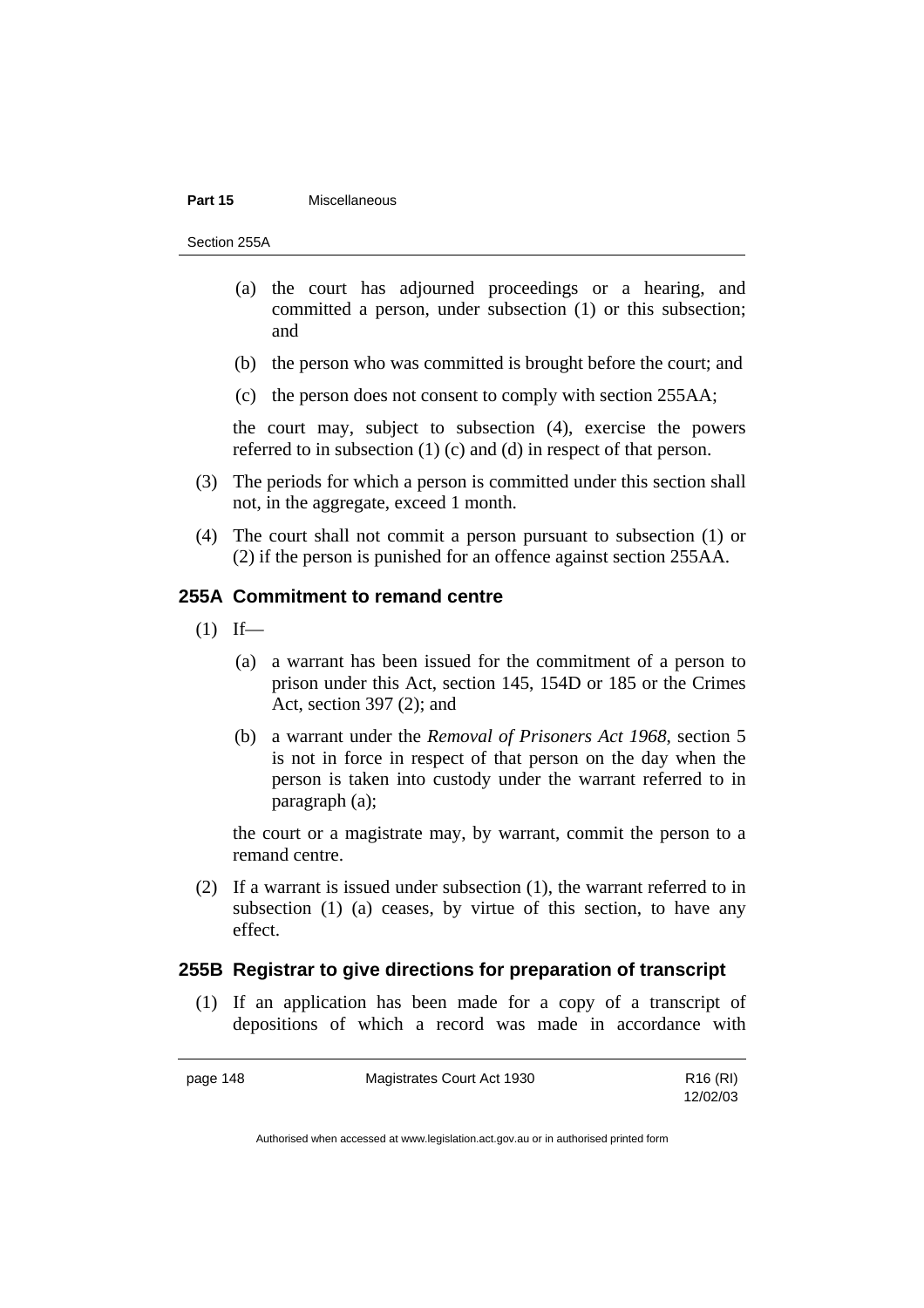section 54A (2), the registrar shall give the directions he or she considers necessary for ensuring that a transcript of the record is prepared and, for the purpose of enabling the transcript to be prepared, the record shall be produced out of the custody of the registrar.

 (2) If a transcript of a record is prepared in accordance with directions given under subsection (1), the person who prepared the transcript, or under whose supervision the transcript was prepared, shall certify on the transcript, by signed writing, that the transcript is a true transcript of a record produced out of the custody of the registrar.

## **255C Applications for transcripts**

- (1) Subject to this section, where a record of any proceedings is constituted by—
	- (a) an audiovisual or a sound recording made in accordance with section 54A (2); or
	- (b) a shorthand or similar record made in accordance with section 54A (2); or
	- (c) writing taken down in accordance with section 54A (3); or
	- (d) a written statement or statements in accordance with section 90AA or 110 (2);

a person may make application to the registrar for a copy or a transcript, as the case may be, of all or part of that record.

- (2) The registrar shall give the applicant a copy of the record or a transcript or a copy of the transcript of the record if—
	- (a) the applicant is a party to the proceedings; or
	- (b) for an applicant who is not a party to the proceedings—the registrar or a magistrate is satisfied that he or she has good reason for applying.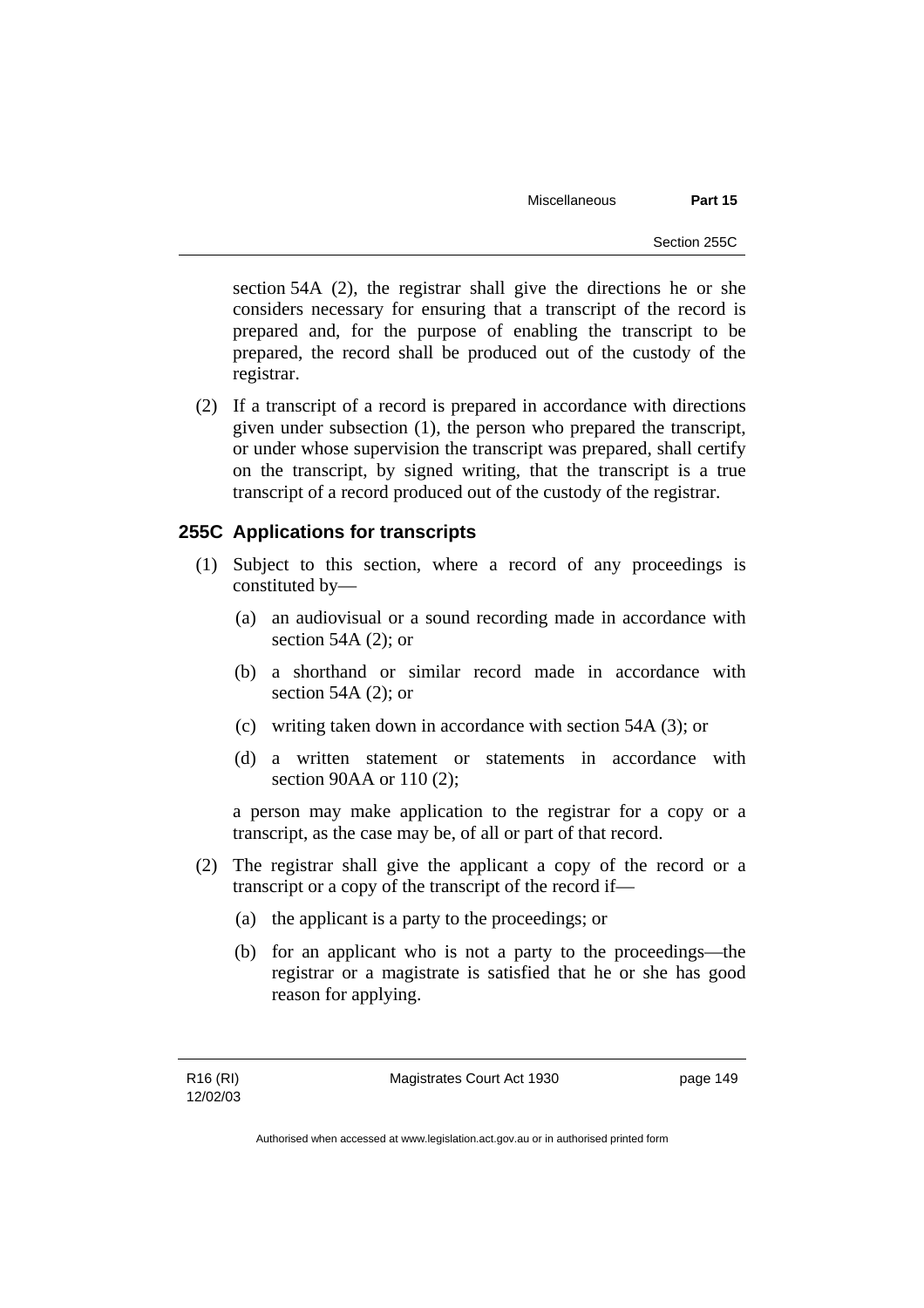#### **Part 15** Miscellaneous

Section 255C

- (4) If a person applies for a transcript that has not been prepared, the registrar may require the applicant to deposit with him or her in advance an amount that the registrar considers will not exceed the amount of the fee determined under section 248A (1) for the preparation of the transcript.
- (5) Subject to subsections (6) and (7), if the registrar receives an application in accordance with this section—
	- (a) he or she shall, for an application relating to depositions; and
	- (b) he or she may, in any other case;

give to the applicant a copy of the record or a copy of a transcript of the record relating to those depositions or other matter, as the case may be.

- (6) The registrar shall not give a copy of the record or a copy of a transcript under subsection (5) (a) unless there is written on the copy a certificate signed by the registrar stating that the copy is a true copy of the record or a true copy of a transcript of the record, as the case may be, produced out of the custody of the registrar.
- (7) Nothing in this section requires the registrar to give a copy of a transcript of any proceedings if—
	- (a) the proceedings were recorded by means of an audiovisual or a sound recording made in accordance with section 54A (2); and
	- (b) the application for the copy was made after the end of 7 years after the date of completion of the proceedings to which the record relates; and
	- (c) the registrar does not have the record or a transcript of that record in his or her custody.
- (8) If an amount deposited by a person under subsection (4) exceeds the fee determined under section 248A (1) for the preparation of the transcript, there is payable to the person an amount equal to the amount of the excess.

page 150 Magistrates Court Act 1930

12/02/03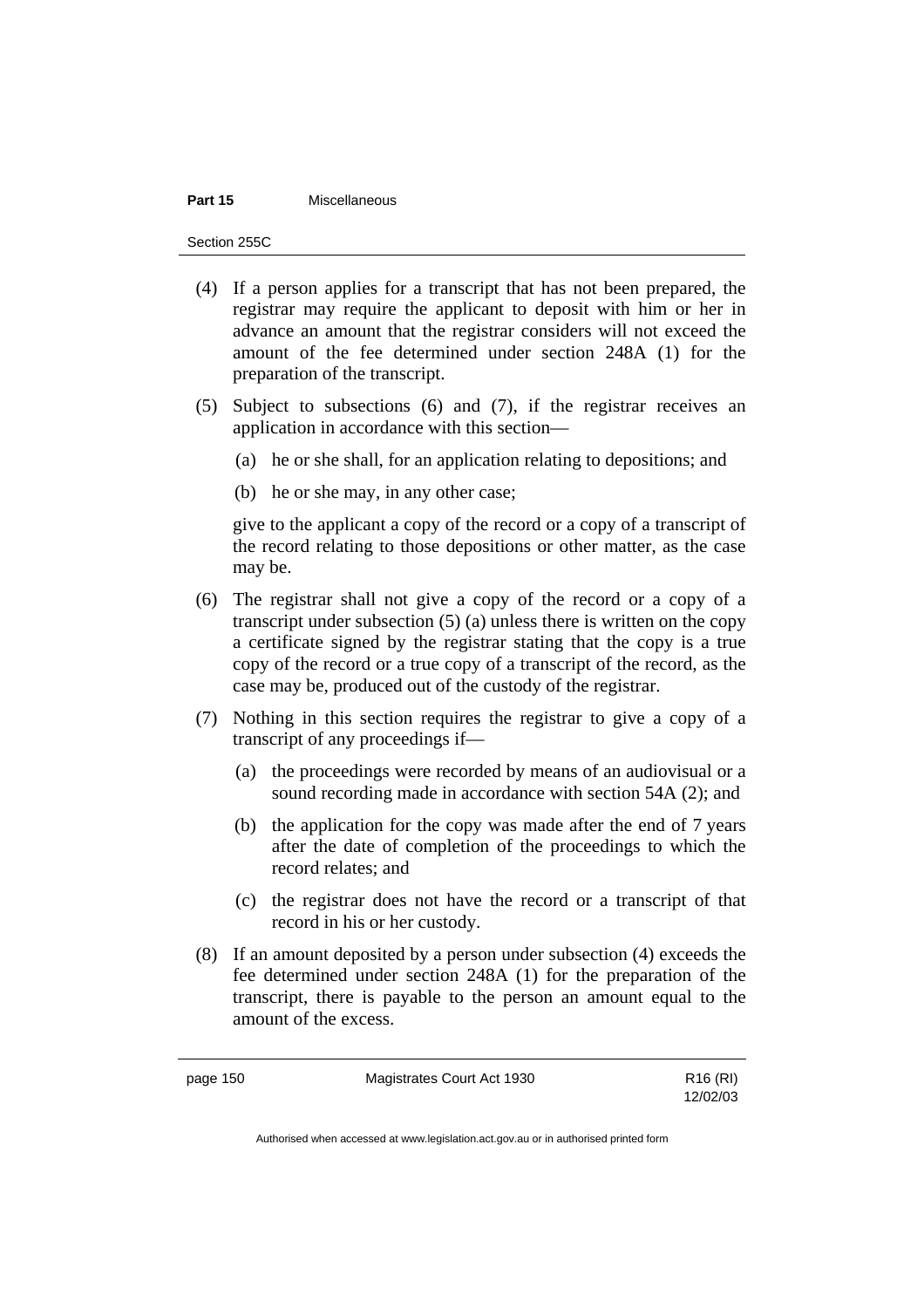## **256 Forms**

- (1) A form approved under subsection (5), or a form to the like effect, may be used for the purposes to which it applies, and an instrument in such a form is sufficient in law.
- (2) However, a form approved under subsection (5) (other than the notice to defendant form, the notice of intention to defend form or the plea of guilty form) may be adapted to suit the purposes for which the form is to be used.
- (3) Substantial compliance is required with the notice to defendant form, the notice of intention to defend form or the plea of guilty form.
- (4) No conviction, order or judgment shall be vacated, quashed or set aside for want of form, or be impeached or affected by reason of any defect, mistake or omission in it, if the proceeding or matter to which the form relates is sufficient in substance and effect.
- (5) The Minister may, in writing, approve forms for this Act.
- (6) If the Minister approves a form for a particular purpose, the approved form must be used for that purpose.
- (7) An approved form is a notifiable instrument.

*Note* A notifiable instrument must be notified under the *Legislation Act 2001*.

#### **258 Power to make rules or regulations**

- (1) The Executive may make rules or regulations for this Act.
	- *Note* Rules and regulations must be notified, and presented to the Legislative Assembly, under the *Legislation Act 2001*.
- (2) The rules or regulations may make provision in relation to—
	- (a) the practice and procedure before magistrates and in the court; and
	- (b) the giving of security under this Act; and

R16 (RI) 12/02/03 Magistrates Court Act 1930 **page 151**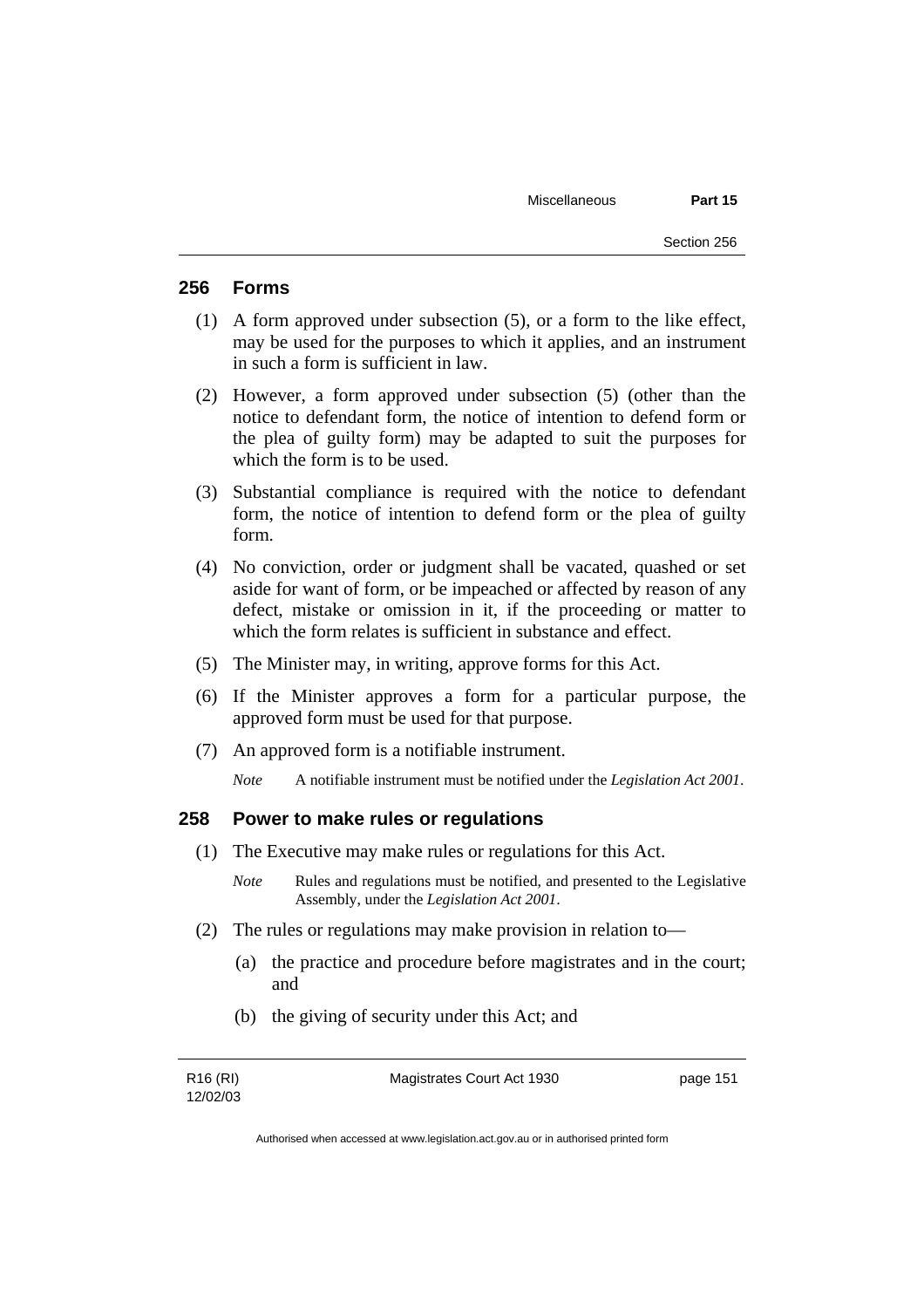#### **Part 15** Miscellaneous

Section 258

- (c) the fees, costs and charges in respect of proceedings under any other law for the time being in force so far as the other law relates to any matter or proceeding as to which the court or any magistrate has jurisdiction; and
- (d) the service of documents, and the taking of evidence, in the Territory, under any request from the consular or other proper authority of a foreign country under the terms of any convention relating to legal proceedings in civil and commercial matters to which the Commonwealth is a party.

page 152 Magistrates Court Act 1930 R16 (RI)

12/02/03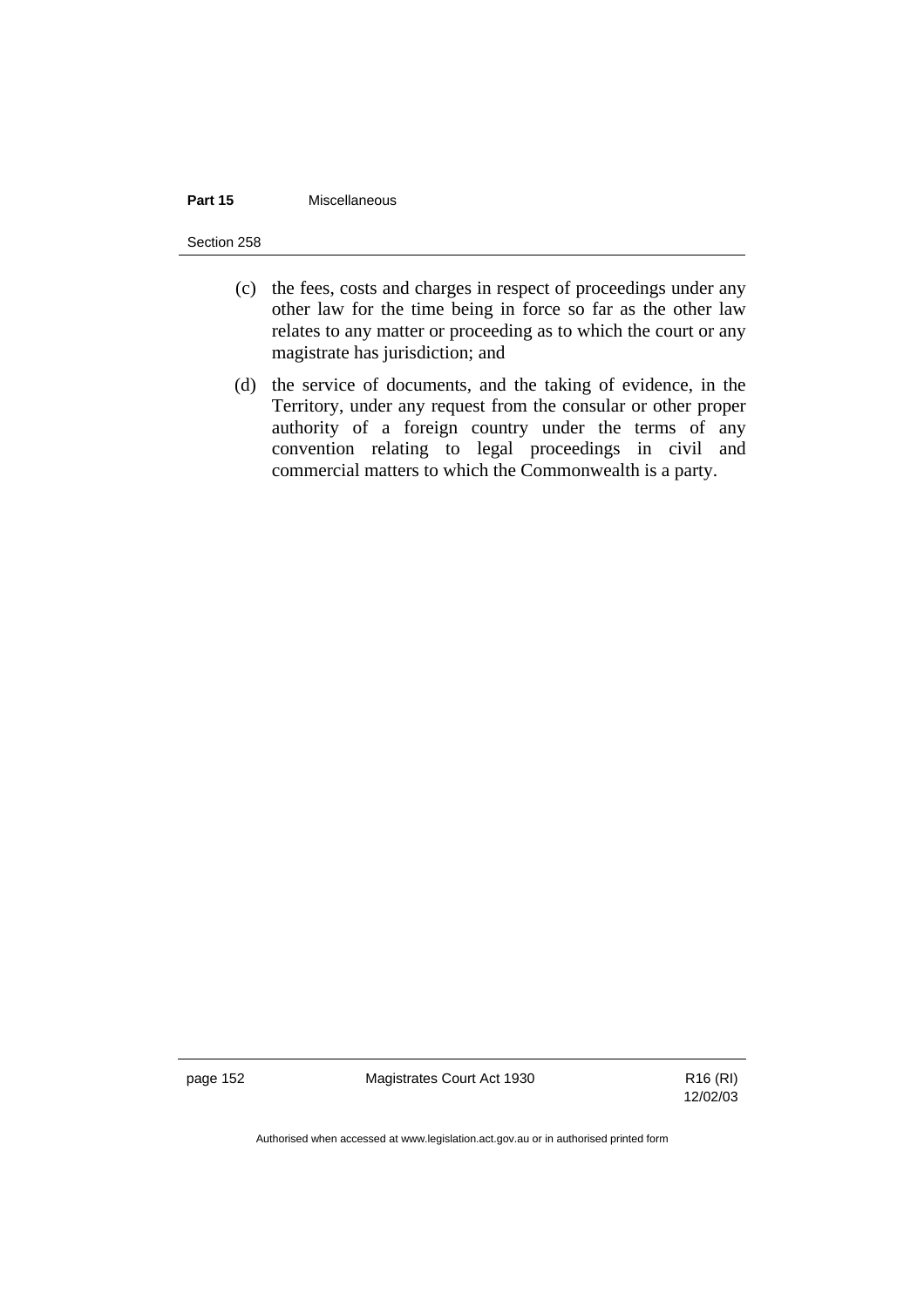# **Schedule 1**

(see s 10P)

Oath

I, [*name*], do swear that I will well and truly serve in the office of and that I will do right to all manner of people according to law, without fear or favour, affection or ill will. So help me God!

Affirmation

I, [*name*], do solemnly and sincerely affirm and declare that I will well and truly serve in the office of and that I will do right to all manner of people, according to law, without fear or favour, affection or ill will.

R16 (RI) 12/02/03 Magistrates Court Act 1930 **page 153**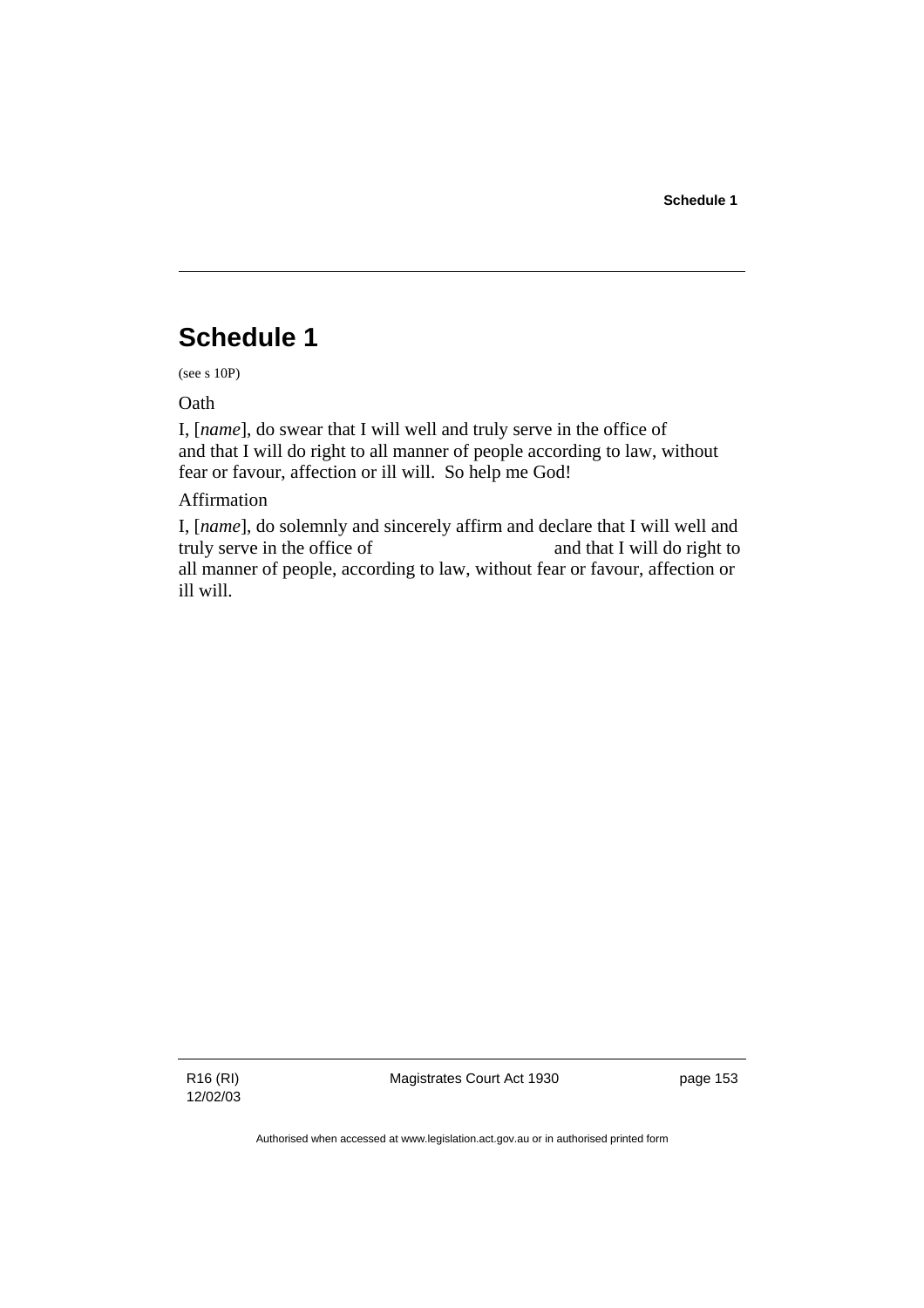1 About the endnotes

## **Endnotes**

## **1 About the endnotes**

Amending and modifying laws are annotated in the legislation history and the amendment history. Current modifications are not included in the republished law but are set out in the endnotes.

Not all editorial amendments made under the *Legislation Act 2001*, part 11.3 are annotated in the amendment history. Full details of any amendments can be obtained from the Parliamentary Counsel's Office.

Uncommenced amending laws and expiries are listed in the legislation history and the amendment history. These details are underlined. Uncommenced provisions and amendments are not included in the republished law but are set out in the last endnote.

If all the provisions of the law have been renumbered, a table of renumbered provisions gives details of previous and current numbering.

The endnotes also include a table of earlier republications.

If the republished law includes penalties, current information about penalty unit values appears on the republication inside front cover.

## **2 Abbreviation key**

| $am = amended$                               | $ord = ordinance$                         |
|----------------------------------------------|-------------------------------------------|
| $amdt = amendment$                           | $orig = original$                         |
| $ch = chapter$                               | $p = page$                                |
| $cl = clause$                                | $par = paragraph$                         |
| $def = definition$                           | $pres = present$                          |
| $dict = dictionary$                          | $prev = previous$                         |
| disallowed = disallowed by the Legislative   | $(\text{prev}) = \text{previously}$       |
| Assembly                                     | $prov = provision$                        |
| $div = division$                             | $pt = part$                               |
| $exp = expires/expired$                      | $r = rule/subrule$                        |
| $Gaz = Gazette$                              | $reg = regulation/subregulation$          |
| $hdg =$ heading                              | $renum = renumbered$                      |
| $IA = Interpretation Act 1967$               | $reloc = relocated$                       |
| $ins = inserted/added$                       | $R[X]$ = Republication No                 |
| $LA =$ Legislation Act 2001                  | $RI =$ reissue                            |
| $LR =$ legislation register                  | s = section/subsection                    |
| $LRA =$ Legislation (Republication) Act 1996 | $sch = schedule$                          |
| $mod = modified / modified$                  | $sdiv = subdivision$                      |
| $No = number$                                | $sub =$ substituted                       |
| $num = numbered$                             | $SL = Subordinate Law$                    |
| $o = order$                                  | underlining = whole or part not commenced |
| $om = omitted/repealed$                      | or to be expired                          |
|                                              |                                           |

page 154 Magistrates Court Act 1930 R16 (RI)

12/02/03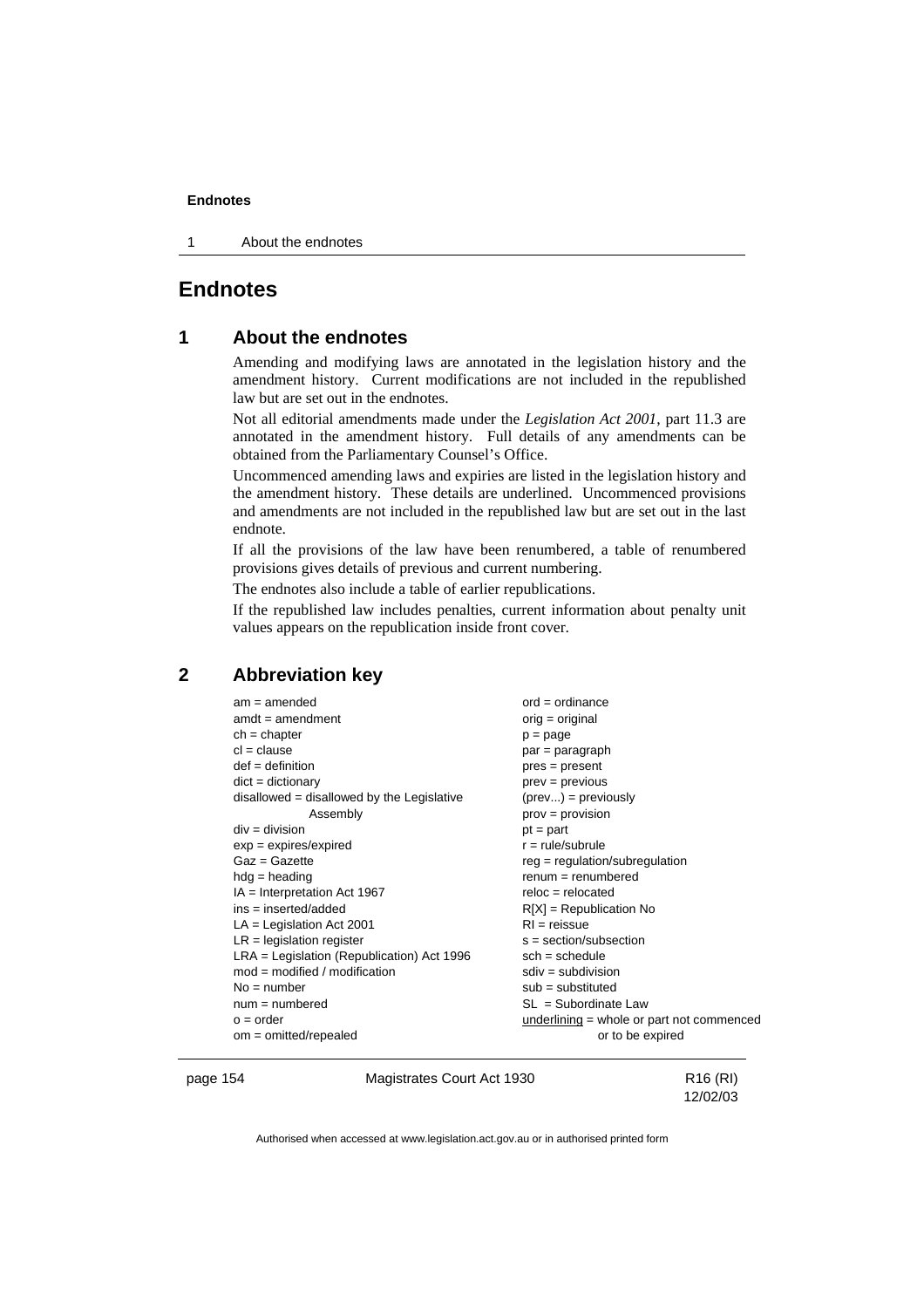## **3 Legislation history**

This Act was originally a Commonwealth ordinance—the *Magistrates Court Act 1930* No 21 (Cwlth).

The *ACT Self-Government (Consequential Provisions) Act 1988 No 109* (Cwlth), s 12) converted some former Commonwealth ordinances in force in the ACT into ACT enactments. This allowed the ACT Legislative Assembly to amend and repeal the laws. This Act was converted into an ACT enactment on 1 July 1990.

As with most ordinances in force in the ACT, the name was changed from *Ordinance* to *Act* by the *Self-Government (Citation of Laws) Act 1989* No 21, s 5 on its conversion to an ACT enactment on 1 July 1990.

Before 11 May 1989, ordinances commenced on their notification day unless otherwise stated (see *Seat of Government (Administration) Act 1910* (Cwlth), s 12).

After 11 May 1989 and before 10 November 1999, Acts commenced on their notification day unless otherwise stated (see *Australian Capital Territory (Self-Government) Act 1988* (Cwlth) s 25).

#### **Legislation before becoming Territory enactment**

#### **Magistrates Court Act 1930 No 21**

notified 21 November 1930 commenced 21 November 1930

as amended by

#### **Court of Petty Sessions Ordinance 1932 No 21**

notified 17 November 1932 commenced 17 November 1932

#### **Court of Petty Sessions Ordinance 1934 No 17**

notified 19 July 1934 commenced 19 July 1934

## **Money Lenders Ordinance 1936 No 13**

notified 9 April 1936 commenced 1 May 1936

#### **Court of Petty Sessions Ordinance 1937 No 5**  notified 27 May 1937

commenced 27 May 1937

R16 (RI) 12/02/03 Magistrates Court Act 1930 **page 155**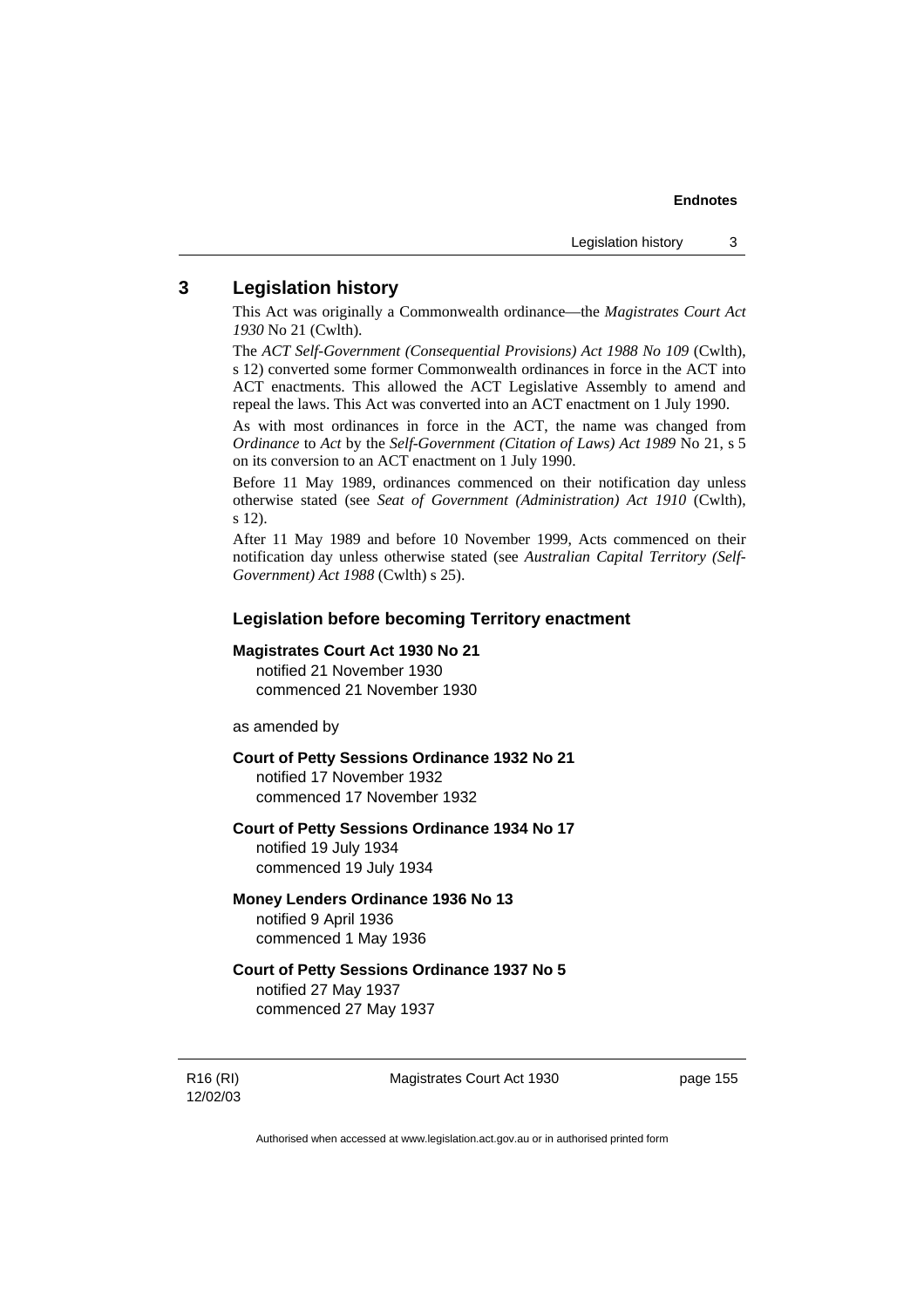| 3 | Legislation history |  |
|---|---------------------|--|
|---|---------------------|--|

## **Court of Petty Sessions Ordinance (No 2) 1937 No 28**  notified 23 December 1937 commenced 23 December 1937 **Seat of Government (Designation) Ordinance 1938 No 25 (as amd by Ord 1938 No 35)**  notified 8 September 1938 commenced 8 September 1938 **Ordinances Revision Ordinance 1938 No 35**  notified 15 December 1938 commenced 15 December 1938 **Court of Petty Sessions Ordinance 1940 No 20**  notified 7 November 1940 commenced 7 November 1940 **Court of Petty Sessions Ordinance (No 2) 1940 No 22**  notified 12 December 1940 commenced 12 December 1940 **Court of Petty Sessions Ordinance 1949 No 13**  notified 1 December 1949 commenced 1 December 1949 **Court of Petty Sessions Ordinance 1951 No 7**  notified 26 July 1951 commenced 26 July 1951 **Court of Petty Sessions Ordinance (No 2) 1951 No 12**  notified 14 December 1951 commenced 14 December 1951 **Court of Petty Sessions Ordinance 1953 No 14**  notified 12 November 1953 commenced 3 December 1953 **Court of Petty Sessions Ordinance 1958 No 12**  notified 24 July 1958

commenced 24 July 1958

page 156 Magistrates Court Act 1930 R16 (RI)

12/02/03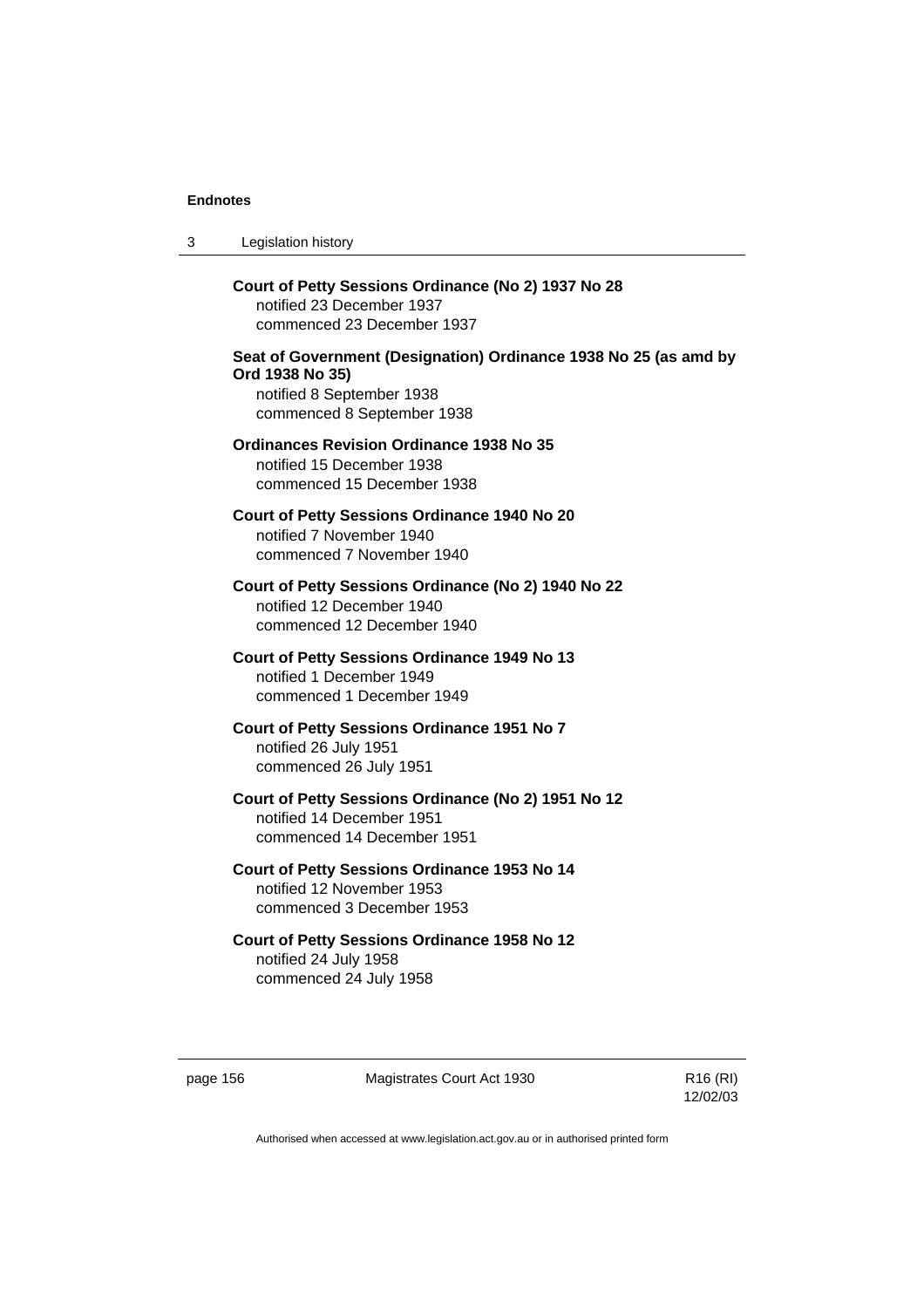Legislation history 3

**Court of Petty Sessions Ordinance 1961 No 2**  notified 29 March 1961 commenced 29 March 1961 **Court of Petty Sessions Ordinance 1966 No 2**  notified 10 February 1966 commenced 14 February 1966 **Court of Petty Sessions Ordinance 1967 No 1**  notified 9 February 1967 commenced 9 February 1967 **Court of Petty Sessions Ordinance 1968 No 25**  notified 19 December 1968 commenced 1 January 1969 (Cwlth Gaz 1968 p 7565) **Court of Petty Sessions Ordinance 1969 No 12**  notified 20 June 1969 commenced 20 June 1969 **Court of Petty Sessions Ordinance 1970 No 15**  notified 19 March 1970 commenced 19 March 1970 **Court of Petty Sessions Ordinance 1972 No 37**  notified 16 November 1972 s 1, s 2, s 6, s 14, commenced 16 November 1972 remainder commenced 1 February 1973 (Cwlth Gaz 1972 No 118) **Court of Petty Sessions Ordinance 1973 No 48**  notified 17 December 1973 commenced 17 December 1973 **Court of Petty Sessions Ordinance 1974 No 14**  notified 17 April 1974 commenced 17 April 1974 **Ordinances Revision (Age of Majority) Ordinance 1974 No 47**  notified 24 October 1974 commenced 1 November 1974

R16 (RI) 12/02/03 Magistrates Court Act 1930 **page 157**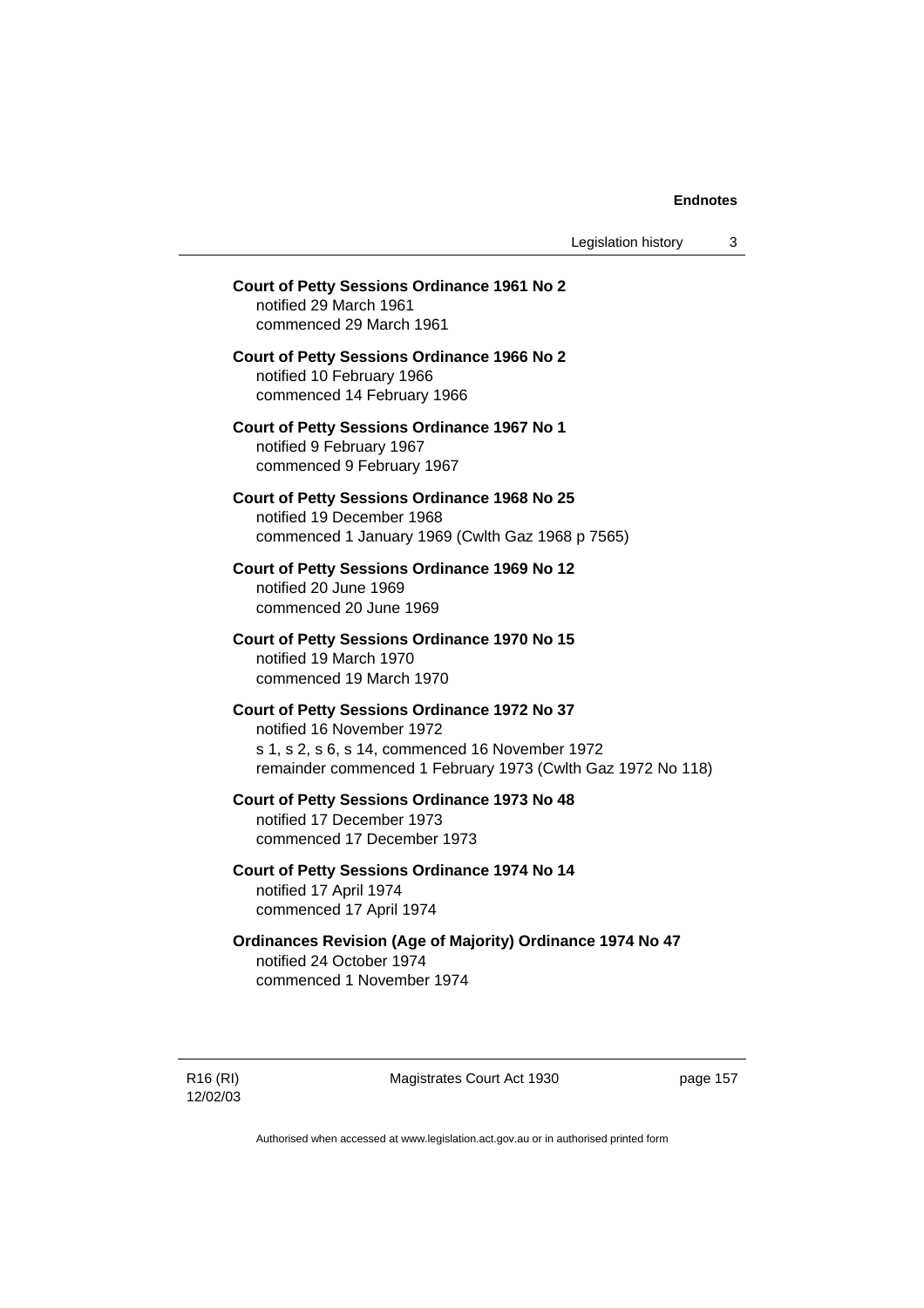| Legislation history<br>-3 |  |
|---------------------------|--|
|---------------------------|--|

| Court of Petty Sessions (Amendment) Ordinance 1976 No 42<br>notified 13 September 1976<br>commenced 13 September 1976                                                                |
|--------------------------------------------------------------------------------------------------------------------------------------------------------------------------------------|
| Court of Petty Sessions (Amendment) Ordinance 1977 No 4<br>notified 24 March 1977<br>ss 1-3, 10 commenced 24 March 1977<br>remainder commenced 28 March 1977 (Cwlth Gaz 1977 No S52) |
| Court of Petty Sessions (Amendment) Ordinance (No 2) 1977 No 34<br>notified 28 July 1977<br>commenced 28 July 1977                                                                   |
| Court of Petty Sessions (Amendment) Ordinance (No 3) 1977 No 56<br>notified 6 October 1977<br>ceased to have effect because not tabled                                               |
| Court of Petty Sessions (Amendment) Ordinance (No 4) 1977 No 61<br>notified 21 November 1977<br>commenced 21 November 1977                                                           |
| <b>Ordinances Revision Ordinance 1978 No 46</b><br>notified 28 December 1978<br>commenced 28 December 1978                                                                           |
| Court of Petty Sessions (Amendment) Ordinance 1979 No 33<br>notified 14 November 1979<br>commenced 14 November 1979                                                                  |
| Court of Petty Sessions (Amendment) Ordinance (No 2) 1979 No 41<br>notified 18 December 1979<br>commenced 18 December 1979                                                           |
| Court of Petty Sessions (Amendment) Ordinance 1980 No 4<br>notified 20 March 1980<br>commenced 1 April 1980 (Cwlth Gaz 1980 No S66)                                                  |

**Court of Petty Sessions (Amendment) Ordinance (No 2) 1980 No 10**  notified 26 March 1980 commenced 26 March 1980

page 158 Magistrates Court Act 1930 R16 (RI)

12/02/03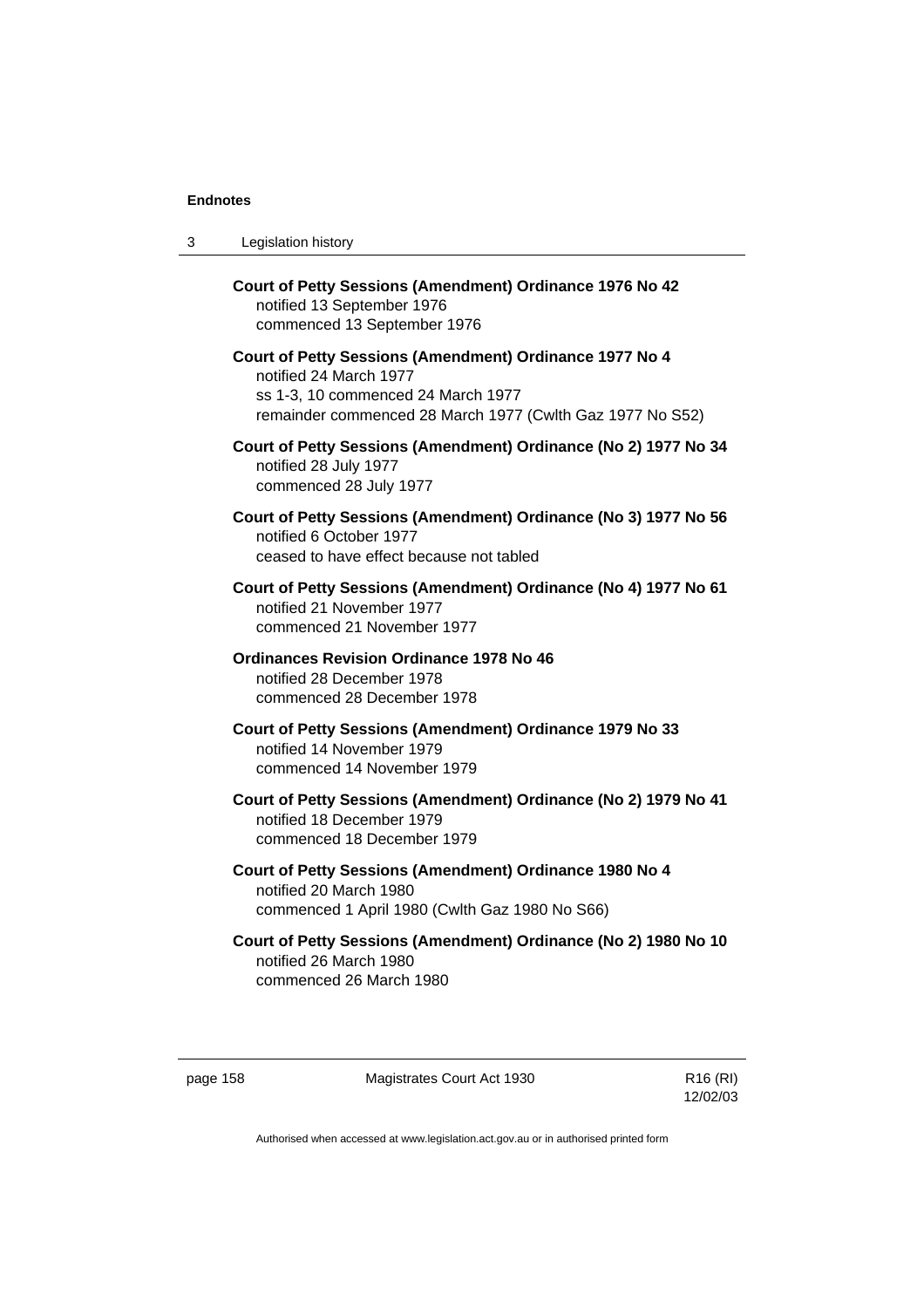| Court of Petty Sessions (Amendment) Ordinance 1982 No 2<br>notified 26 February 1982<br>commenced 1 September 1982 (Cwlth Gaz 1982 No S178) |
|---------------------------------------------------------------------------------------------------------------------------------------------|
|                                                                                                                                             |
| Court of Petty Sessions (Amendment) Ordinance (No 2) 1982 No 3<br>notified 26 February 1982<br>commenced 26 February 1982                   |
| Court of Petty Sessions (Amendment) Ordinance 1984 No 9<br>notified 11 April 1984<br>commenced 11 April 1984                                |
| Court of Petty Sessions (Amendment) Ordinance (No 2) 1984 No 10<br>notified 11 April 1984<br>commenced 11 April 1984                        |
| Court of Petty Sessions (Amendment) Ordinance (No 3) 1984 No 16<br>notified 1 June 1984<br>commenced 1 June 1984                            |
| Court of Petty Sessions (Amendment) Ordinance (No 4) 1984 No 61<br>notified 2 November 1984<br>commenced 2 November 1984                    |
| Court of Petty Sessions (Amendment) Ordinance (No 5) 1984 No 62<br>notified 2 November 1984<br>commenced 2 November 1984                    |
| Court of Petty Sessions (Amendment) Ordinance 1985 No 17<br>notified 17 April 1985<br>commenced 17 April 1985                               |
| Court of Petty Sessions (Amendment) Ordinance (No 2) 1985 No 18<br>notified 17 April 1985<br>commenced 17 April 1985                        |
| Court of Petty Sessions (Amendment) Ordinance (No 3) 1985 No 41<br>notified 5 September 1985<br>commenced 5 September 1985                  |
| <b>Limitation Ordinance 1985 No 66</b><br>notified 19 December 1985<br>commenced 19 December 1985                                           |

R16 (RI) 12/02/03 Magistrates Court Act 1930 **page 159**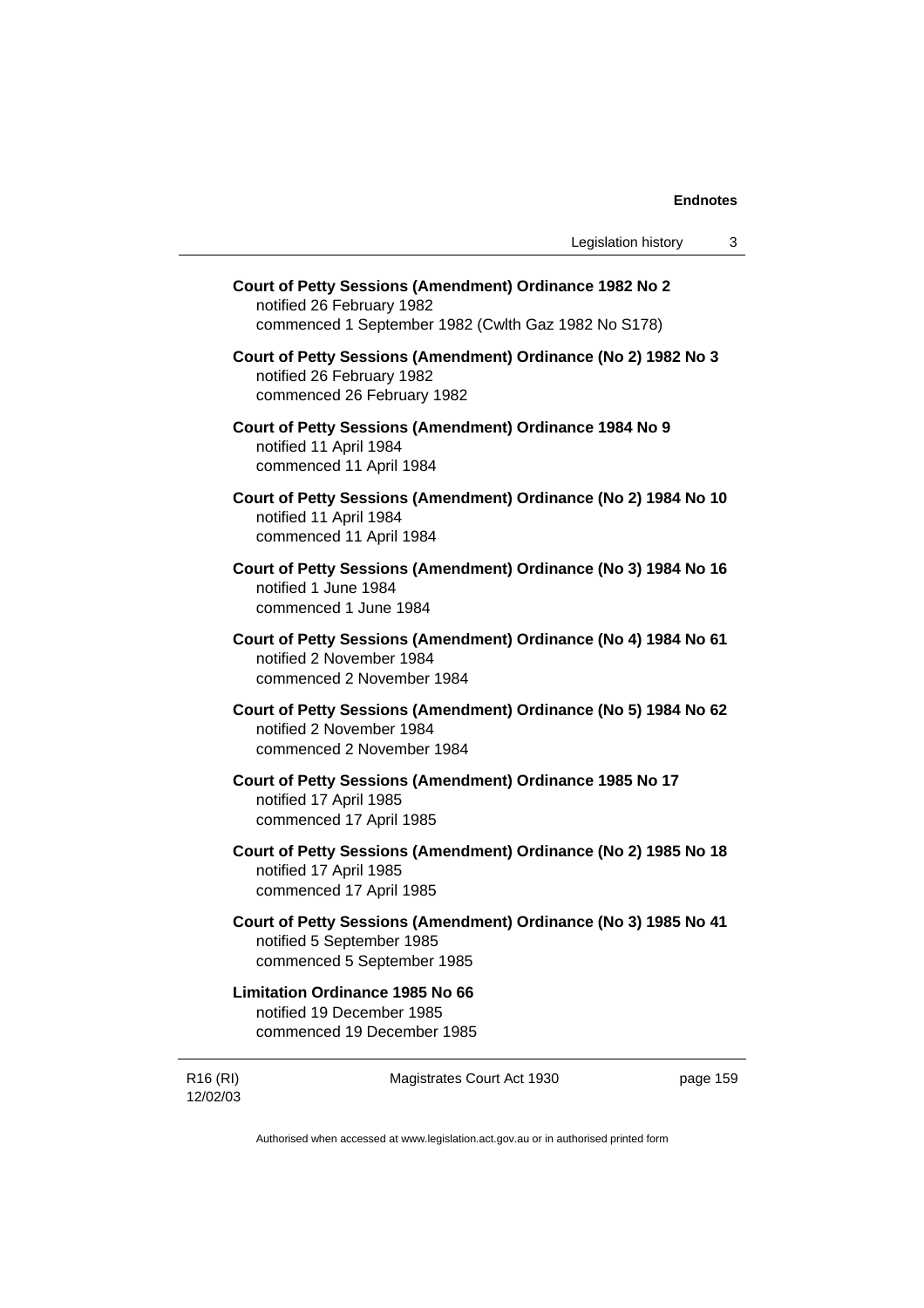| 3 | Legislation history |  |
|---|---------------------|--|
|---|---------------------|--|

| <b>Magistrates Court Ordinance 1985 No 67</b><br>notified 19 December 1985<br>commenced 1 February 1986 (Cwlth Gaz 1986 No G3)                                |
|---------------------------------------------------------------------------------------------------------------------------------------------------------------|
| <b>Magistrates Court (Amendment) Ordinance 1986 No 33</b><br>notified 7 August 1986<br>commenced 7 August 1986                                                |
| Domestic Violence (Miscellaneous Amendments) Ordinance 1986<br><b>No 53</b><br>notified 4 September 1986<br>commenced 1 October 1986 (Cwlth Gaz 1986 No S484) |
| Crimes (Amendment) Ordinance (No 4) 1986 No 57<br>notified 3 October 1986<br>commenced 3 October 1986                                                         |
| Magistrates Court (Amendment) Ordinance (No 2) 1986 No 71<br>notified 30 October 1986<br>commenced 1 April 1987 (Cwlth Gaz 1987 No S52)                       |
| Magistrates Court (Amendment) Ordinance (No 3) 1986 No 74<br>notified 14 November 1986<br>commenced 14 November 1986                                          |
| Magistrates Court (Amendment) Ordinance (No 4) 1986 No 83<br>notified 22 December 1986<br>commenced 22 December 1986                                          |
| Magistrates Court (Amendment) Ordinance 1987 No 56<br>notified 21 October 1987<br>commenced 21 October 1987                                                   |
| <b>Magistrates Court (Amendment) Ordinance 1988 No 45</b><br>notified 27 July 1988<br>commenced 27 July 1988                                                  |

#### **Magistrates Court (Amendment) Ordinance 1989 No 55**  notified 30 June 1989 commenced 1 July 1989

page 160 Magistrates Court Act 1930 R16 (RI)

12/02/03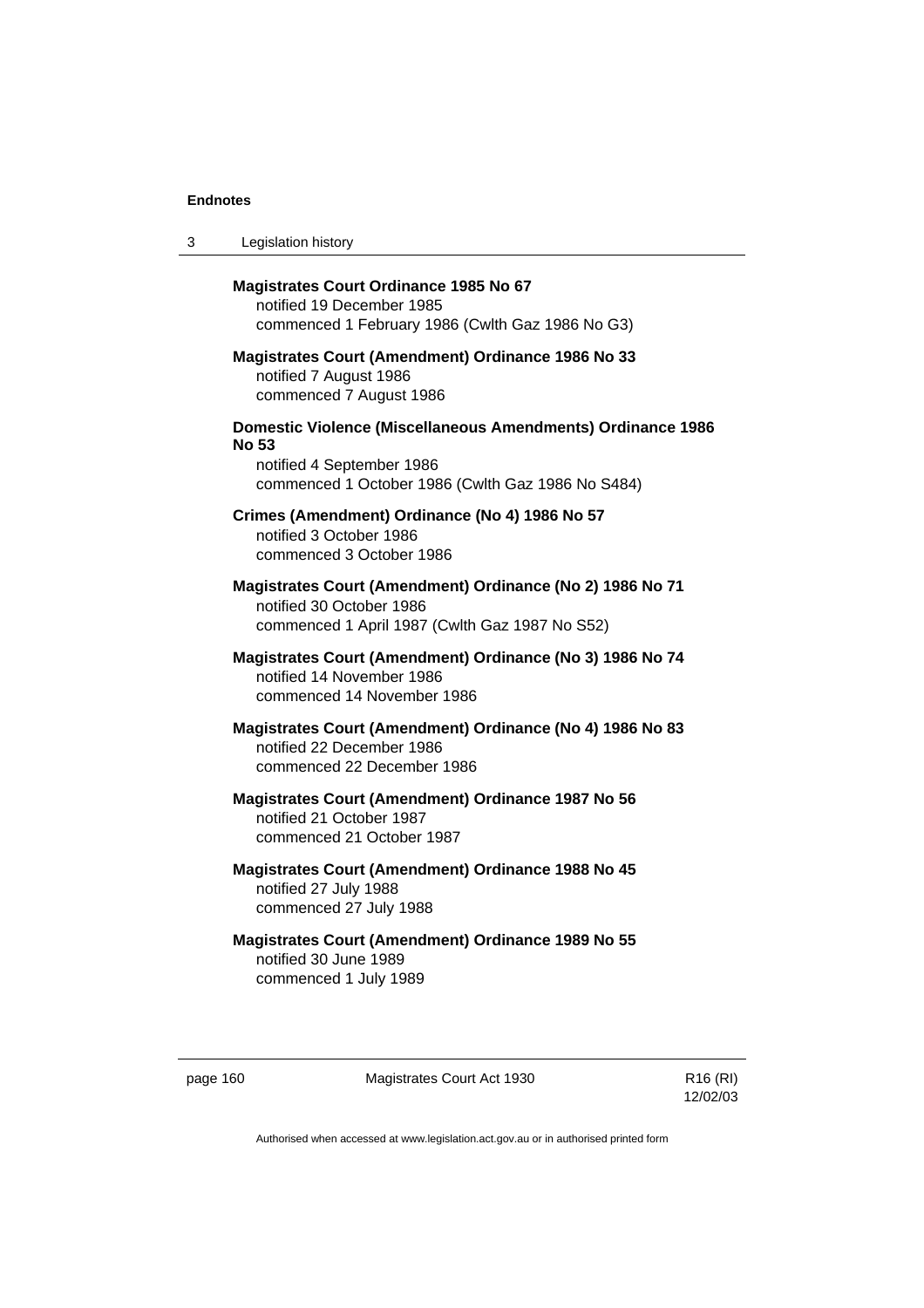| Legislation history |  |
|---------------------|--|
|---------------------|--|

#### **Magistrates Court (Amendment) Ordinance (No 2) 1989 No 59**  notified 25 October 1989

s 11, s 12, s 14 commenced 27 June 1990 (Cwlth Gaz 1990 No GN25) remainder commenced 25 October 1989

## **Magistrates Court (Amendment) Ordinance (No 3) 1989 No 60**  notified 20 December 1989 commenced 14 February 1990 (Cwlth Gaz 1990 No GN5)

## **Crimes (Amendment) Ordinance 1990 No 1**  notified 23 May 1990

commenced 23 May 1990

#### **Self-Government (Consequential Amendments) Ordinance 1990 No 5**  notified 27 June 1990

s 1, s 2 commenced 27 June 1990 remainder commenced 1 July 1990

#### **Magistrates Court (Appeals Against Sentence) Ordinance 1990 No 9**  notified 29 June 1990 commenced 29 June 1990

## **Legislation after becoming Territory enactment**

## **Magistrates Court (Amendment) Act 1990 No 65**

notified 24 December 1990 commenced 24 December 1990

#### **Weapons (Consequential Amendments) Act 1991 No 9 sch**

notified 3 April 1991 (Gaz 1991 No S19) s 1, s 2 commenced 3 April 1991 (s 2 (1)) sch commenced 3 October 1991 (s 2 (2))

#### **Magistrates Court (Amendment) Act 1991 No 38**

notified 20 September 1991 ss 1-3 commenced 20 September 1991 remainder commenced 25 September 1991 (Gaz 1991 No S103)

R16 (RI) 12/02/03 Magistrates Court Act 1930 **page 161**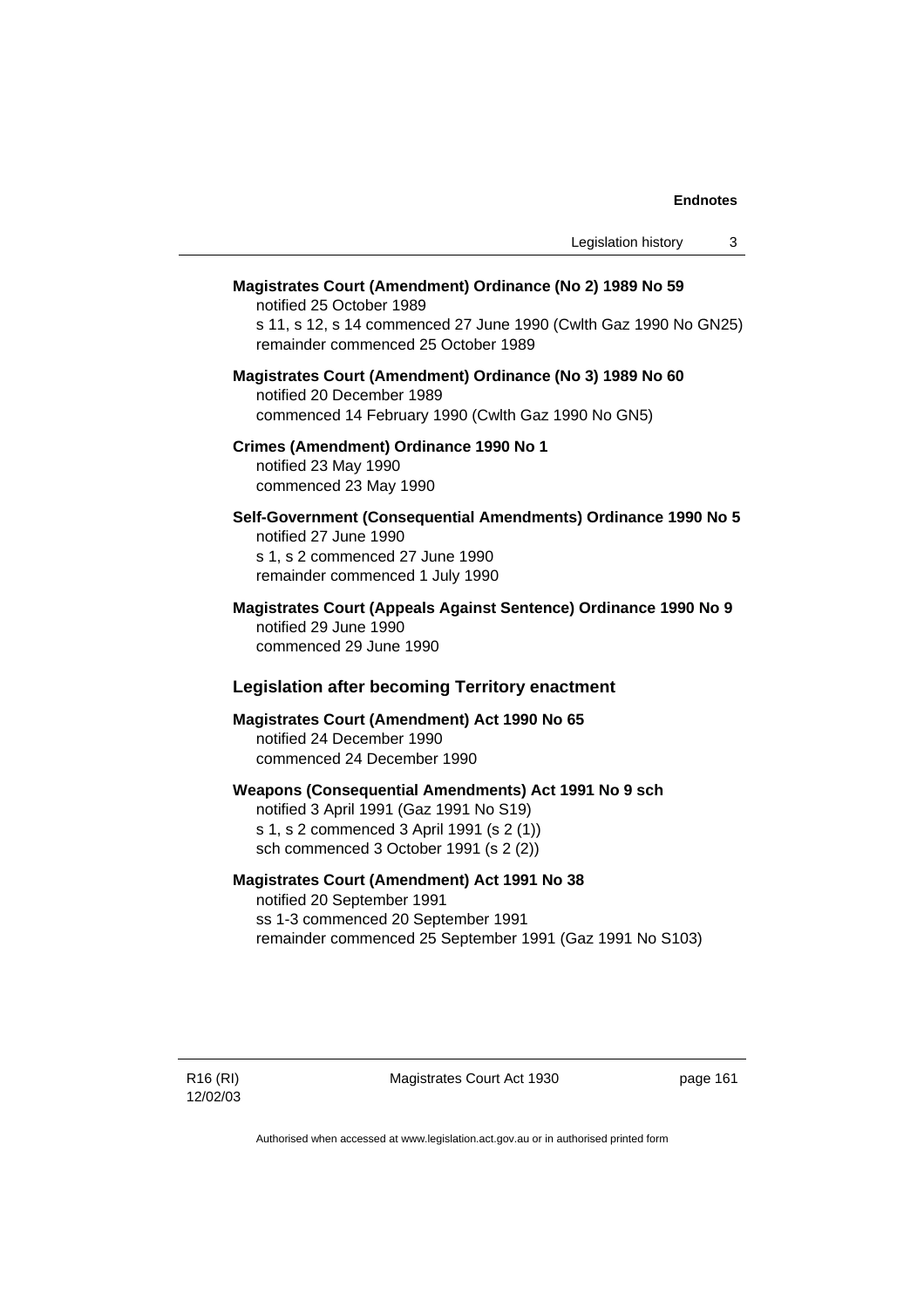3 Legislation history

#### **Magistrates and Coroner's Courts (Registrar) Act 1991 No 44**

notified 20 September 1991 (Gaz 1991 No S95) s 1, s 2 commenced 20 September 1991 (s 2 (1)) remainder commenced 25 September 1991 (s 2 (2) and Gaz 1991 No S103)

#### **Magistrates Court (Amendment) Act (No 2) 1991 No 79**

notified 11 December 1991 ss 1-3 commenced 11 December 1991 remainder commenced 11 June 1992

#### **Workers' Compensation (Consequential Amendments) Act 1991 No 106 sch**

notified 15 January 1991 (Gaz 1992 No S3) s 1, s 2 commenced 15 January 1992 (s 2 (1)) remainder commenced 22 January 1992 (s 2 (2) and Gaz 1992 No S9)

## **Magistrates Court (Amendment) Act (No 3) 1991 No 112**

notified 10 January 1992 s 1, s 2 commenced 10 January 1992 remainder commenced 18 May 1992 (Gaz 1992 No S57)

## **Bail (Consequential Amendments) Act 1992 No 9**

notified 28 May 1992 (Gaz 1992 No S59) s 1, s 2 commenced 28 May 1992 (s 2 (1)) remainder commenced 28 November 1992 (s 2 (3))

## **Statute Law Revision (Miscellaneous Provisions) Act 1992 No 23 sch 1**

notified 4 June 1992 (Gaz 1992 No S71) commenced 4 June 1992

#### **Protection Orders (Reciprocal Arrangements) (Consequential Amendments) Act 1992 No 37 pt 3**

notified 8 July 1992 (Gaz 1992 No S103) ss 1-6 and 8-11 commenced 8 July 1992 (s 2 (1)) s 7, s 12 commenced 3 August 1992 (s 2 (2) and Gaz 1992 No S130)

#### **Evidence (Amendment) Act 1993 No 2**  notified 1 March 1993

commenced 1 March 1993

page 162 Magistrates Court Act 1930

12/02/03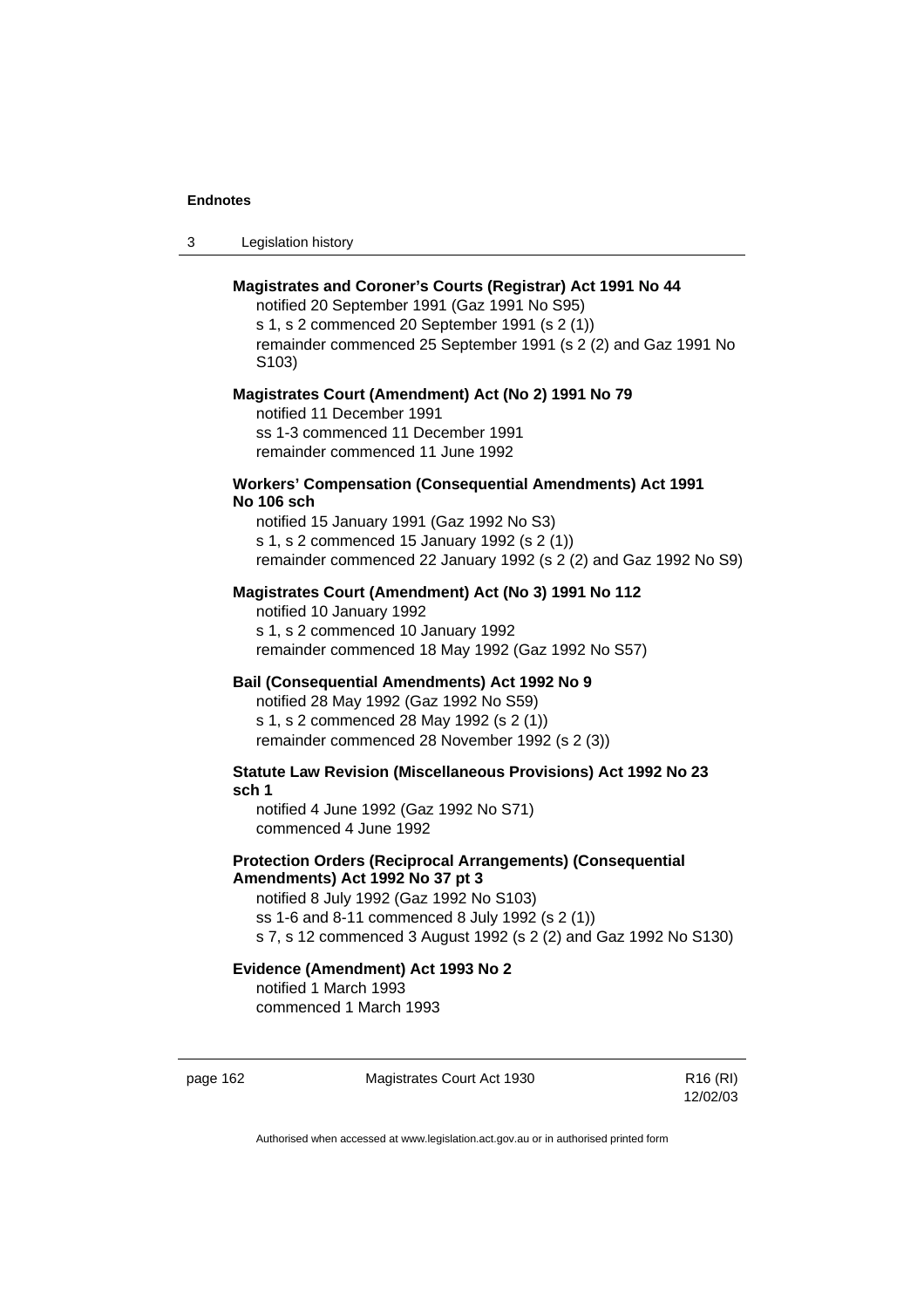#### **Magistrates Court (Amendment) Act 1993 No 4**

notified 1 March 1993 ss 1-3 commenced 1 March 1993 ss 4-19, 21-24, 26-32 commenced 8 March 1993 (Gaz 1993 No 32) remainder commenced 1 September 1993

#### **Magistrates Court (Amendment) Act (No 2) 1993 No 48**

notified 27 August 1993 ss 1-3 commenced 27 August 1993 remainder commenced 27 September 1993 (s 2 (2) and Gaz 1993 No S201)

## **Supreme Court (Amendment) Act (No 2) 1993 No 91**

notified 17 December 1993 commenced 17 December 1993

## **Magistrates Court (Amendment) Act 1994 No 4**

notified 14 March 1994 ss 1-4, s 10, s 12, s 13 commenced 14 March 1994 remainder commenced 1 July 1994 (s 2 (2))

#### **Judicial Commissions (Consequential Amendments) Act 1994 No 10**  notified 14 March 1994 (Gaz 1994 No S44) commenced 14 March 1994 (s 2)

#### **Public Sector Management (Consequential and Transitional Provisions) Act 1994 No 38**

notified 30 June 1994 (Gaz 1994 No S121) s 1, s 2 commenced 30 June 1994 (s 2 (1)) remainder commenced 1 July 1994 (s 2 (2) and Gaz 1994 No S142)

#### **Mental Health (Consequential Provisions) Act 1994 No 45**

notified 7 September 1994 (Gaz 1994 No S177) s 1, s 2 commenced 7 September 1994 (s 2 (1)) remainder commenced 6 February 1995 (s 2 (2) and Gaz 1995 No S33)

## **Magistrates Court (Enforcement of Judgments) Act 1994 No 61**  notified 11 October 1994

s 1, s 2 commenced 11 October 1994 remainder commenced 10 April 1995 (Gaz 1995 No S75)

R16 (RI) 12/02/03 Magistrates Court Act 1930 **page 163**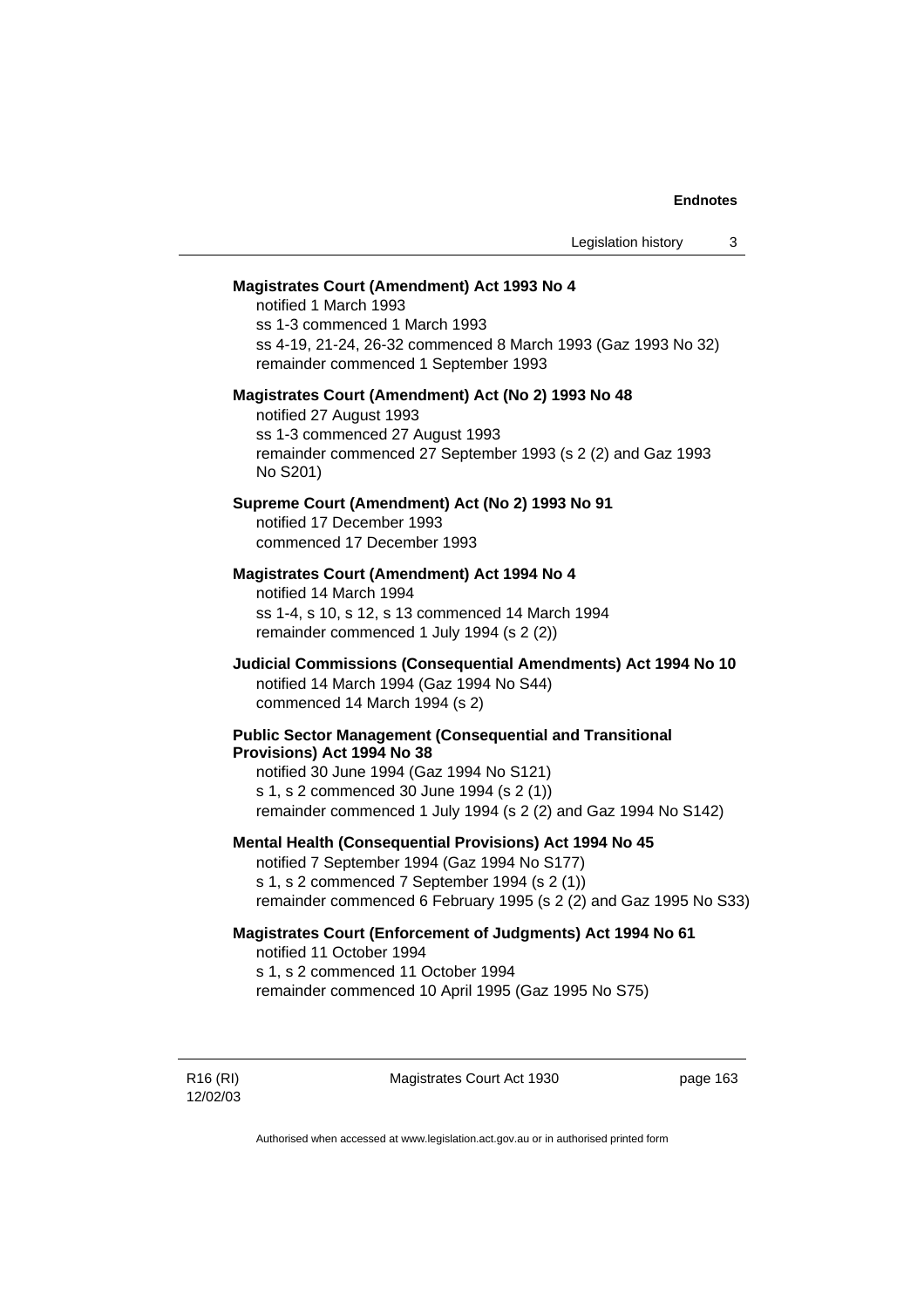3 Legislation history

#### **Coroners (Amendment) Act (No 2) 1994 No 66**

notified 11 October 1994 commenced 11 October 1994

#### **Statute Law Revision (Penalties) Act 1994 No 81 sch**

notified 29 November 1994 (Gaz 1994 No S253) s 1, s 2 commenced 29 November 1994 (s 2 (1)) remainder commenced 29 November 1994 (s 2 (2) and Gaz 1994 No S269)

#### **Magistrates Court (Amendment) Act 1995 No 41**

notified 7 November 1995 s 1, s 2 commenced 7 November 1995 remainder commenced 7 May 1996

#### **Statute Law Revision Act 1995 No 46 sch**

notified 18 December 1995 (Gaz 1995 No S306) amdts commenced 18 December 1995 (s 2)

#### **Magistrates Court (Amendment) Act 1996 No 6**  notified 12 March 1996

ss 1-3 commenced 12 March 1996 s 7 commenced 25 September 1991 remainder commenced 12 September 1996

## **Criminal Injuries Compensation (Amendment) Act 1996 No 68**

notified 20 December 1996 ss 1-3 commenced 20 December 1996 remainder commenced 1 January 1997 (Gaz 1996 No S352)

#### **Firearms Act 1996 No 74**

notified 20 December 1996 s 1, s 2 commenced 20 December 1996 remainder commenced 17 May 1997 (Gaz 1997 No S135)

## **Magistrates Court (Amendment) Act (No 2) 1996 No 82**

notified 20 December 1996 ss 1-3 commenced 20 December 1996 remainder commenced 1 January 1997 (Gaz 1996 No S353)

page 164 Magistrates Court Act 1930 R16 (RI)

12/02/03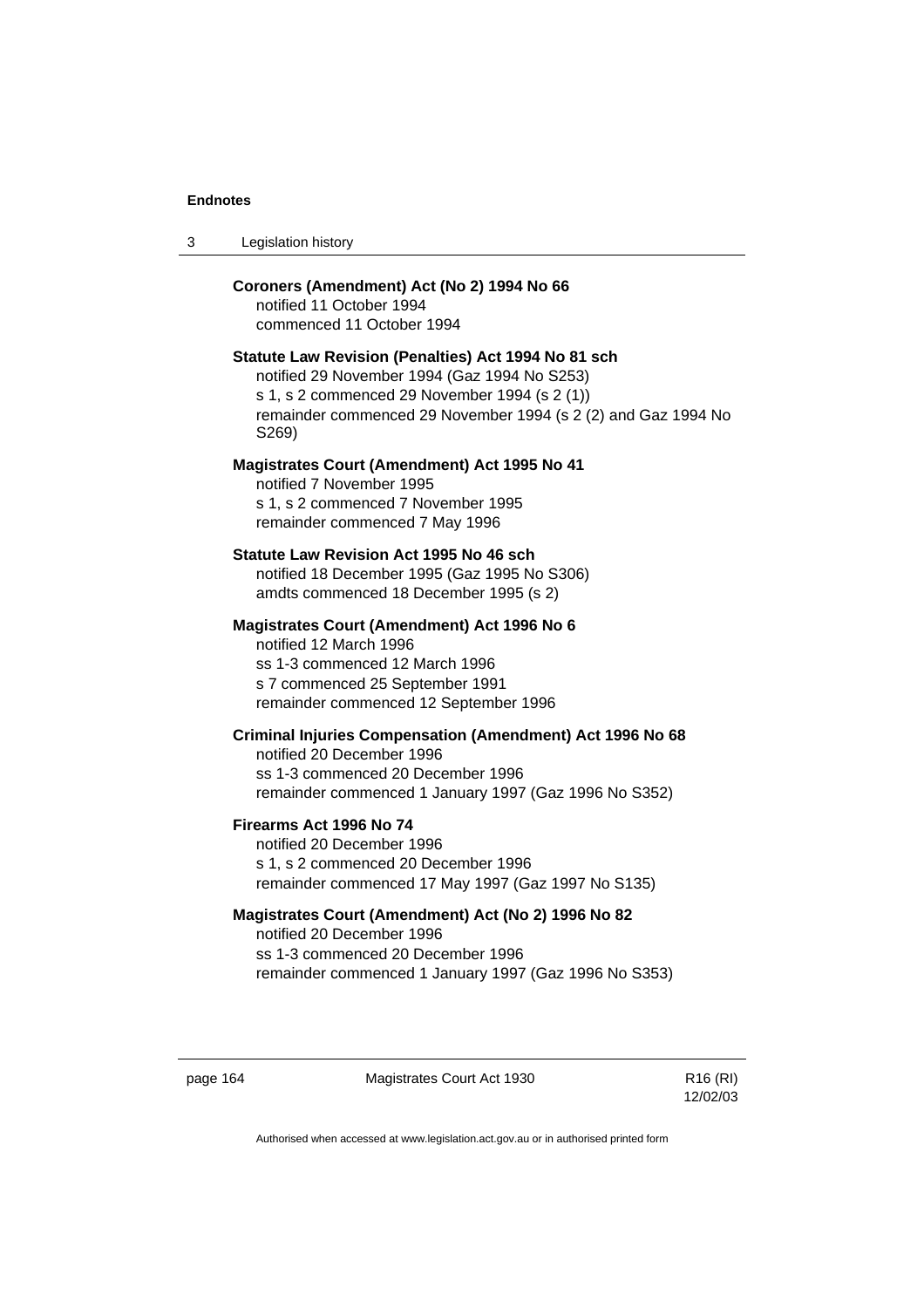#### **Magistrates Court (Amendment) Act 1997 No 25**

notified 29 May 1997 ss 1-3 commenced 29 May 1997 remainder commenced 30 May 1997 (s 2 (2) and Gaz 1997 No S149)

#### **Remuneration Tribunal (Consequential Amendments) Act 1997 No 41 sch 1 (as am by Act 2002 No 49 amdt 3.222)**

notified 19 September 1997 (Gaz 1997 No S264) commenced 24 September 1997 (s 2 as am by Act 2002 No 49 amdt 3.222)

#### **Magistrates Court (Civil Jurisdiction) (Amendment) Act 1997 No 94**  notified 1 December 1997 ss 1-3 commenced 1 December 1997

remainder commenced 25 May 1998 (Gaz 1998 No S140)

### **Legal Practitioners (Consequential Amendments) Act 1997 No 96 sch 1**

notified 1 December 1997 (Gaz 1997 No S380) s 1, s 2 commenced 1 December 1997 (s 2 (1)) sch 1 commenced 1 June 1998 (s 2 (2))

## **Magistrates Court (Amendment) Act 1998 No 25**

notified 10 July 1998 s 1, s 2 commenced 10 July 1998

remainder commenced 1 January 1999 (Gaz 1998 No 50)

#### **Magistrates Court (Amendment) Act (No 2) 1998 No 38**

notified 14 October 1998 ss 1-3 commenced 14 October 1998 remainder commenced 19 October 1998 (Gaz 1998 No 41)

#### **Statute Law Revision (Penalties) Act 1998 No 54 sch**

notified 27 November 1998 (Gaz 1998 No S207) s 1, s 2 commenced 27 November 1998 (s 2 (1)) remainder commenced 9 December 1998 (s 2 (2) and Gaz 1998 No 49)

#### **Custodial Escorts (Consequential Provisions) Act 1998 No 67**

notified 23 December 1998 (Gaz 1998 No S212) s 1, s 2 commenced 23 December 1998 (s 2 (1))

remainder commenced 23 December 1998 (s 2 (2) and Gaz 1998 No 51)

R16 (RI) 12/02/03 Magistrates Court Act 1930 **page 165**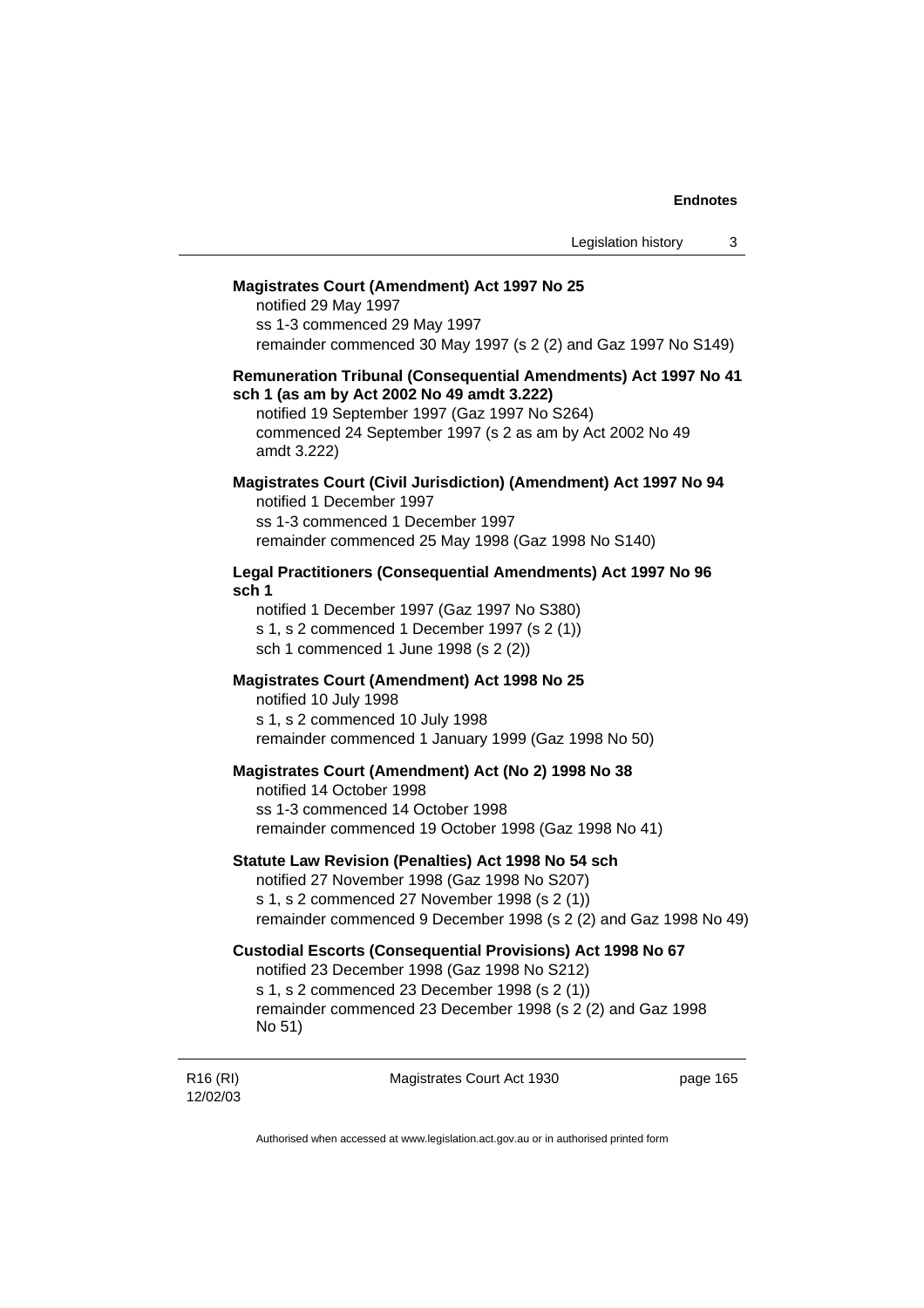3 Legislation history

## **Children's Services (Amendment) Act 1999 No 12**

notified 23 March 1999 commenced 1 May 1999

#### **Courts and Tribunals (Audio Visual and Audio Linking) Act 1999 No 22**

notified 14 April 1999 (Gaz 1999 No S16) s 1, s 2 commenced 14 April 1999 (s 2 (1)) remainder commenced 1 September 1999 (s 2 (2) and Gaz 1999 No 35)

## **Magistrates Court (Amendment) Act 1999 No 34**

notified 2 July 1999 commenced 2 July 1999

#### **Magistrates Court Amendment Act (No 2) 1999 No 59**

notified 10 November 1999 (Gaz 1999 No 45 and 1999 No 47) commenced 10 November 1999

**Children's Services Amendment Act (No 2) 1999 No 61**  notified 10 November 1999 s 1, s 2 commenced 10 November 1999

remainder commenced 1 December 1999

## **Children and Young People (Consequential Amendments) Act 1999 No 64 sch 2**

notified 10 November 1999 (Gaz 1999 No 45) s 1, s 2 commenced 10 November 1999 (s 2 (1)) remainder commenced 10 May 2000 (s 2 (2))

## **Law Reform (Miscellaneous Provisions) Act 1999 No 66 sch 3**

notified 10 November 1999 (Gaz 1999 No 45) commenced 10 November 1999 (s 2)

## **Road Transport Legislation Amendment Act 1999 No 79 sch 3**

notified 23 December 1999 (Gaz 1999 No S65) s 1, s 2 commenced 23 December 1999 (IA s 10B) remainder commenced 1 March 2000 (s 2 (2) and Gaz 2000 No S5)

page 166 Magistrates Court Act 1930 R16 (RI)

12/02/03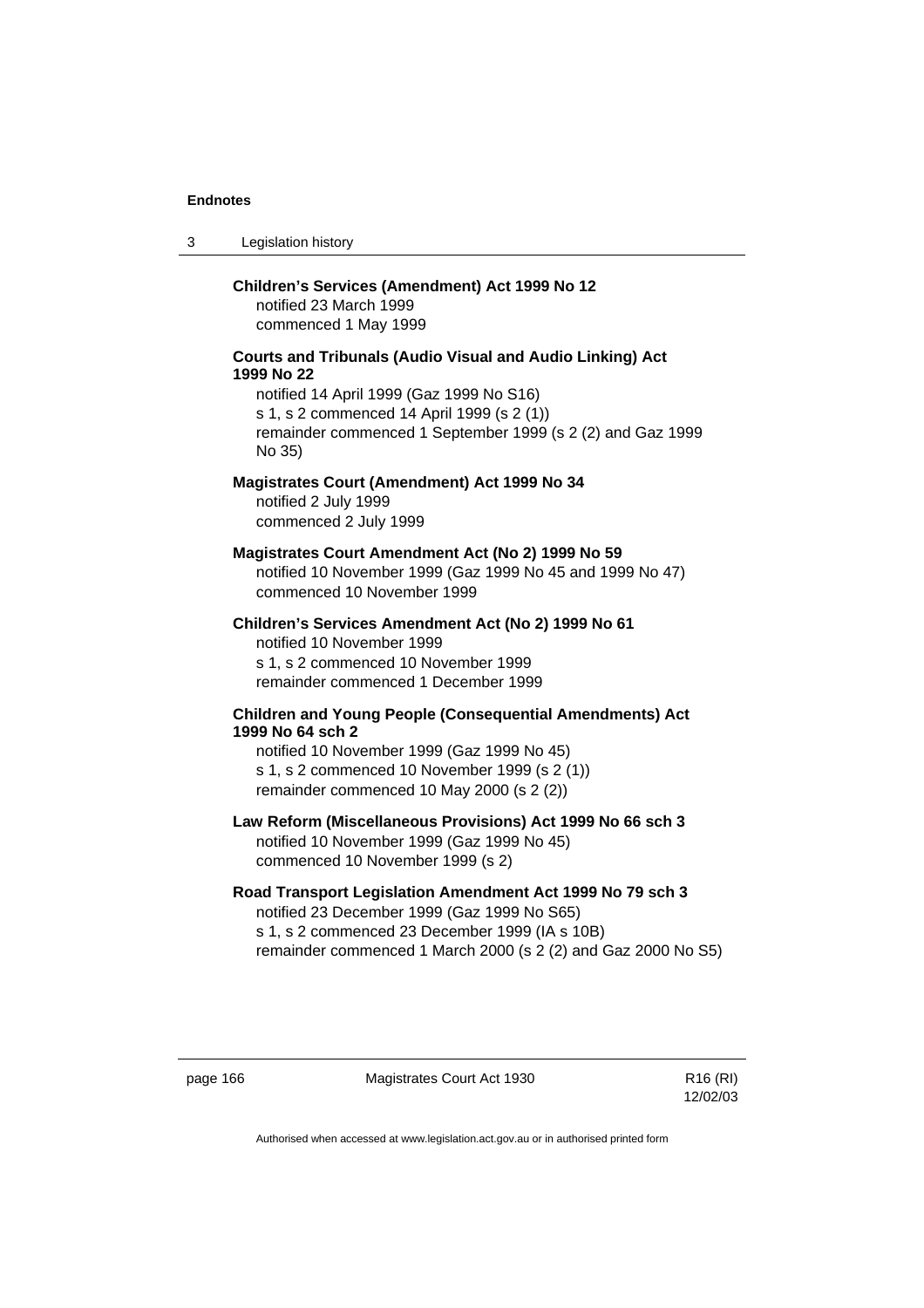## **Victims of Crime (Financial Assistance) (Amendment) Act 1999 No 91 sch 2**

notified 23 December 1999 (Gaz 1999 No S65) s 1, s 2 commenced 23 December 1999 (IA s 10B) remainder commenced 24 December (s 2 (2) and Gaz 1999 No S69)

# **Justice and Community Safety Legislation Amendment Act 2000 No 1 sch**

notified 9 March 2000 (Gaz 2000 No 10) s 1, s 2 commenced 9 March 2000 (s 2 (1)) amdts commenced 9 September 2000 (s 2 (3))

# **Justice and Community Safety Legislation Amendment Act 2000 (No 3) No 17 sch 1**

notified 1 June 2000 (Gaz 2000 No 22) commenced 1 June 2000 (s 2)

## **Magistrates Court Amendment Act 2000 No 60**

notified 5 October 2000 (Gaz 2000 No 40) commenced 5 October 2000 (s 2)

## **Leases (Commercial and Retail) Act 2001 No 18 s 174**

notified 19 April 2001 (Gaz 2001 No 16) s 1, s 2 commenced 19 April 2001 (IA s 10B) s 174 commenced 1 July 2002 (s 2)

## **Legislation (Consequential Amendments) Act 2001 No 44 pt 237**

notified 26 July 2001 (Gaz 2001 No 30)

s 1, s 2 commenced 26 July 2001 (IA s 10B)

pt 237 commenced 12 September 2001 (s 2 and see Gaz 2001 No S65)

## **Statute Law Amendment Act 2001 (No 2) 2001 No 56 pt 3.37**  notified 5 September 2001 (Gaz 2001 No S65) commenced 5 September 2001 (s 2 (1))

**Road Transport (Public Passenger Services) Act 2001 No 62 pt 1.1**  notified 10 September 2001 (Gaz 2001 No S66) s 1, s 2 commenced 10 September 2001 (IA s 10B)

pt 1.1 commences 1 December 2001 (s 2 and CN 2001 No 2)

R16 (RI) 12/02/03 Magistrates Court Act 1930 **page 167**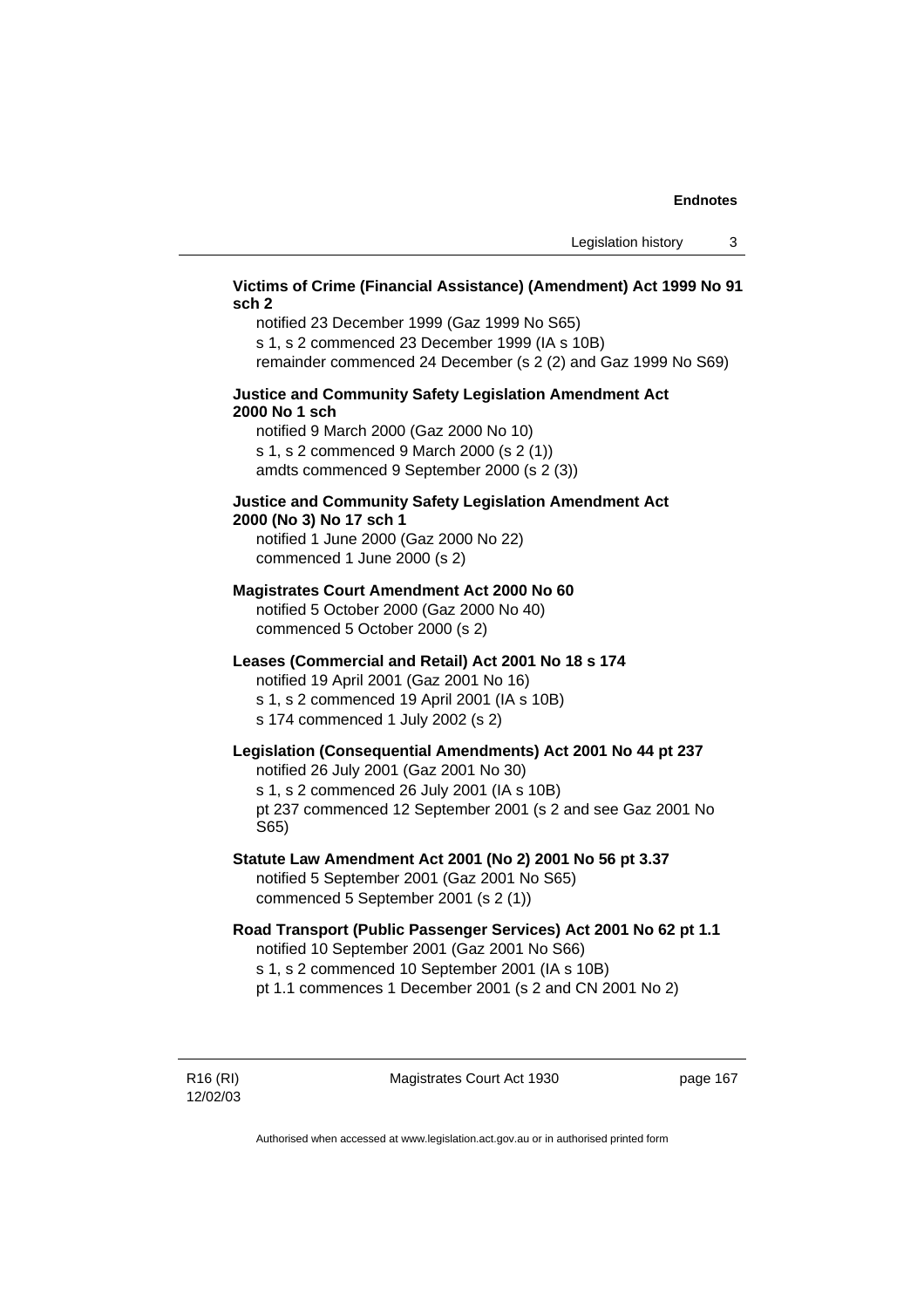| -3 | Legislation history |
|----|---------------------|
|----|---------------------|

## **Crimes Legislation Amendment Act 2001 No 63 pt 8**

notified 10 September 2001 (Gaz 2001 No S66) s 1, s 2 commenced 10 September 2001 (IA s 10B) pt 8 commenced 27 September 2001 (s 2 (2) and CN 2001 No 3)

## **Criminal Code 2001 Act No 64 sch 1 (as am by Criminal Code Amendment Act 2002 No 2)**

notified 10 September 2001 (Gaz 2001 No S66) repealed before commencement by Criminal Code 2002 No 51 s 126

### **Justice and Community Safety Legislation Amendment Act 2001 No 70 sch 1**

notified LR 14 September 2001 amdt commenced 14 September 2001 (s 2 (5))

## **Fair Trading Legislation Amendment Act 2001 No 77 pt 4**

notified LR 14 September 2001

s 1, s 2 commenced 14 September 2001 (LA s 75)

pt 4 commenced 14 March 2002 (LA s 79)

## **Protection Orders (Consequential Amendments) Act 2001 No 90 sch 1 pt 8**

notified LR 27 September 2001

s 1, s 2 commenced 27 September 2001 (LA s 75)

sch 1 pt 8 commenced 27 March 2002 (s 2 and LA s 79)

# **Criminal Code Amendment Act 2002 No 2 s 4**

notified LR 7 March 2002

s 1, s 2 commenced 7 March 2002 (LA s 75) remainder commenced 9 March 2002 (s 2)

*Note* This Act only amends the Criminal Code 2001 Act No 64. The Criminal Code 2001 was repealed before it commenced (see Act 2002 No 51 s 126)

# **Statute Law Amendment Act 2002 No 30 pt 3.46**

notified LR 16 September 2002

```
s 1, s 2 taken to have commenced 19 May 1997 (LA s 75 (2)) 
pt 3.46 commenced 17 September 2002 (s 2 (1))
```
page 168 Magistrates Court Act 1930 R16 (RI)

12/02/03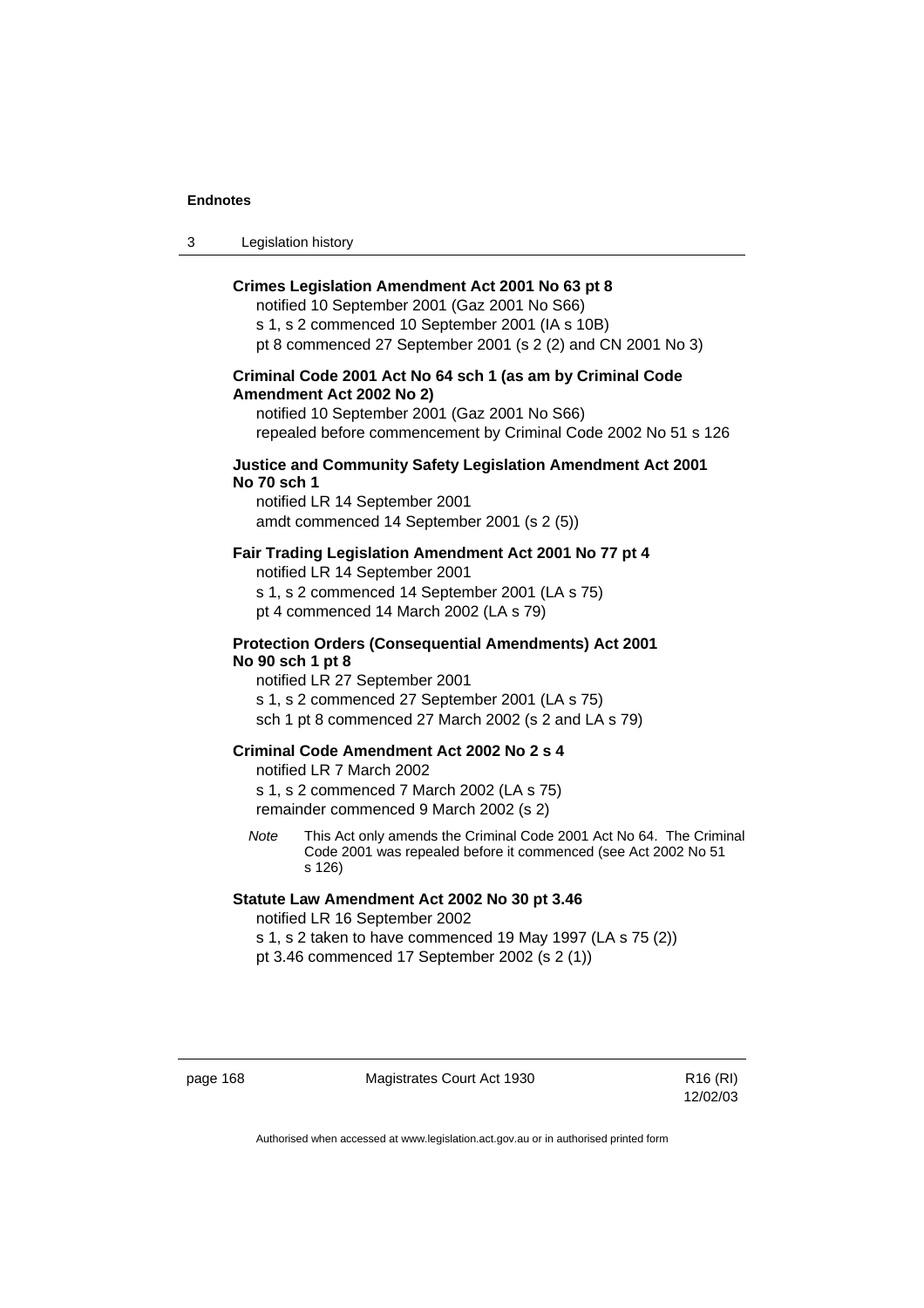## **Magistrates Court (Refund of Fees) Amendment Act 2002 No 36**

notified LR 10 October 2002 s 1, s 2 commenced 10 October 2002 (LA s 75 (1)) remainder commenced 11 October 2002 (s 2)

### **Statute Law Amendment Act 2002 (No 2) No 49 amdt 3.222**

notified LR 20 December 2002

s 1, s 2 taken to have commenced 7 October 1994 (LA s 75 (2)) amdt 3.222 commenced 24 September 1997 (s 2 (3))

*Note* This Act only amends the Remuneration Tribunal (Consequential Amendments) Act 1997 No 41.

# **4 Amendment history**

The *Magistrates Court (Enforcement of Judgments) Act 1994* No 61 s 28 amended the Act by reversing the order of masculine and feminine pronouns. The amendments have been incorporated in the republication but have not been noted in the amendment history.

| <b>Title</b><br>title                | am 1985 No 67                                                                                                                                                                                                                                                                                                                                                                                                                                              |
|--------------------------------------|------------------------------------------------------------------------------------------------------------------------------------------------------------------------------------------------------------------------------------------------------------------------------------------------------------------------------------------------------------------------------------------------------------------------------------------------------------|
| <b>Short title</b><br>s 1            | am 1986 No 83                                                                                                                                                                                                                                                                                                                                                                                                                                              |
| Administration<br>s <sub>2</sub>     | om 1978 No 46                                                                                                                                                                                                                                                                                                                                                                                                                                              |
| Repeal<br>s 3                        | om 1994 No 61                                                                                                                                                                                                                                                                                                                                                                                                                                              |
| <b>Parts</b><br>s 4                  | am 1937 No 28; 1953 No 14<br>sub 1958 No 12<br>am 1968 No 25; 1972 No 37<br>om 1974 No 14                                                                                                                                                                                                                                                                                                                                                                  |
| <b>Interpretation for Act</b><br>s 5 | am 1937 No 28; 1938 No 35; 1951 No 7; 1951 No 12; 1953<br>No 14;1958 No 12; 1967 No 1; 1968 No 25; 1973 No 48;<br>1976 No 42; 1980 No 4; 1984 No 62; 1985 No 17; 1985<br>No 41; 1985 No 67; 1986 No 74; 1989 No 59; 1989 No 60;<br>1990 No 5: 1991 No 38: 1991 No 44: 1992 No 9: 1993 No 4:<br>1993 No 91; 1994 No 4; 1996 No 6; 1996 No 82; 1997 No 96;<br>1998 No 67; 1999 No 22 s 18; 1999 No 66 sch 3; 1999 No 79<br>s 5 sch 3; 2001 No 44 amdt 1.2748 |

R16 (RI) 12/02/03 Magistrates Court Act 1930 **page 169**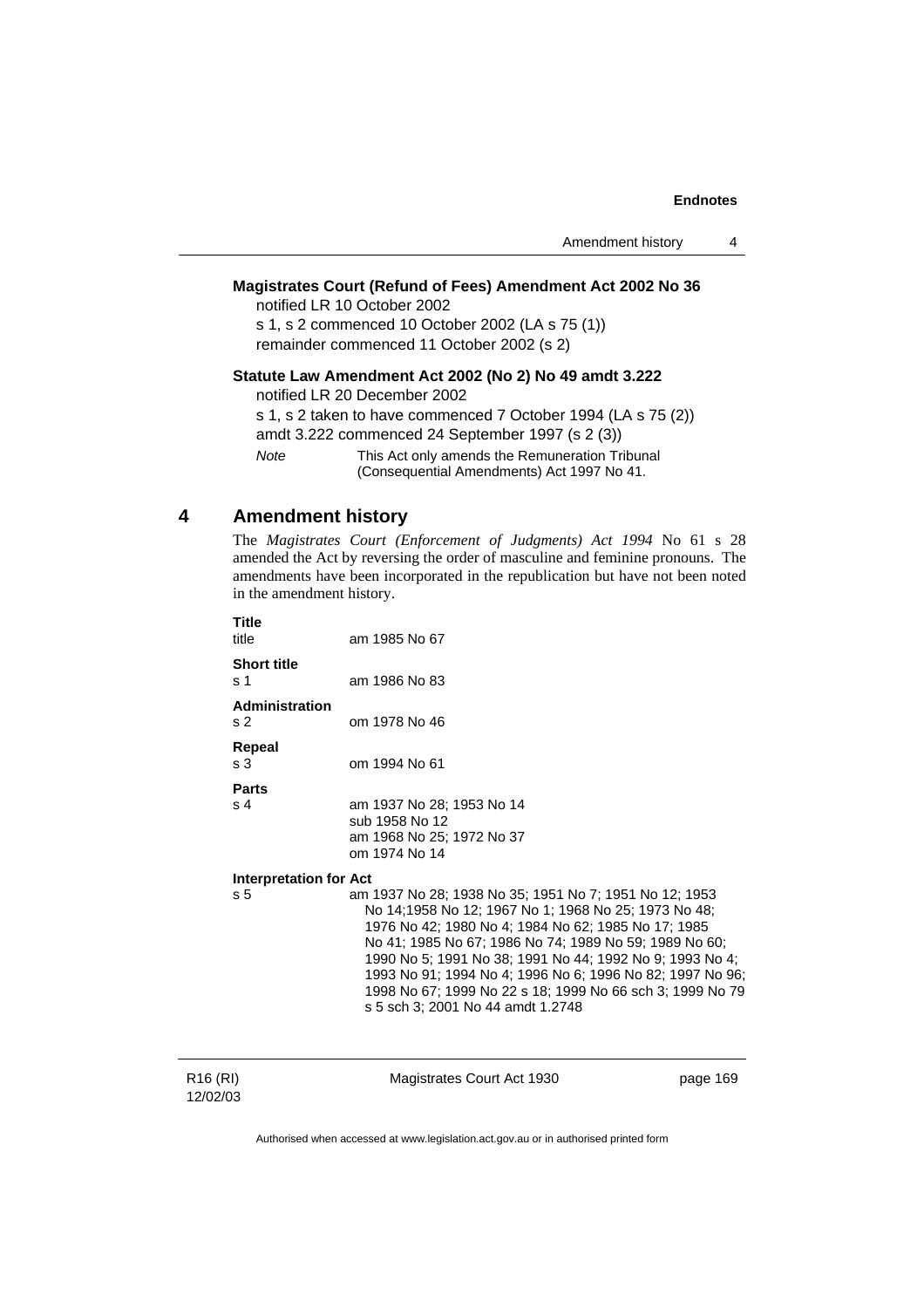4 Amendment history

**Application to Jervis Bay Territory**  s 6 5 sub 1951 No 12 am 1990 No 5 **Appointment of Chief Magistrate and magistrates**  div 2.1 hdg (prev pt 2 div 1 hdg) ins 1977 No 4 am 1985 No 67 renum R8 LA **Meaning of** *magistrate* **in div 2.1**  s 6A ins 1977 No 4 am 1985 No 67 **Chief Magistrate and other magistrates**  s 7 sub 1949 No 13 am 1951 No 7; 1951 No 12; 1973 No 48 sub 1977 No 4; 1985 No 67 am 1990 No 5 **Eligibility for appointment as Magistrate**  s 8 am 1949 No 13 sub 1977 No 4 am 1997 No 96 **Functions of the Chief Magistrate**  s 8A ins 1983 No 48 om 1977 No 4 **Duties of the clerk**  s 8B ins 1983 No 48 om 1977 No 4 **Seniority of magistrates**  s 9 sub 1977 No 4 am 1985 No 67 **Terms and conditions of appointment**<br>s 10 am 1938 No 35: 1973 am 1938 No 35; 1973 No 48 sub 1977 No 4 am 1990 No 5 sub 1997 No 41 **Tenure of office**  s 10A ins 1977 No 4 **Resignation**  s 10B ins 1977 No 4 am 1990 No 5 **Acting Chief Magistrate**  ins 1977 No 4 am 1985 No 67; 1990 No 5

page 170 Magistrates Court Act 1930 R16 (RI)

12/02/03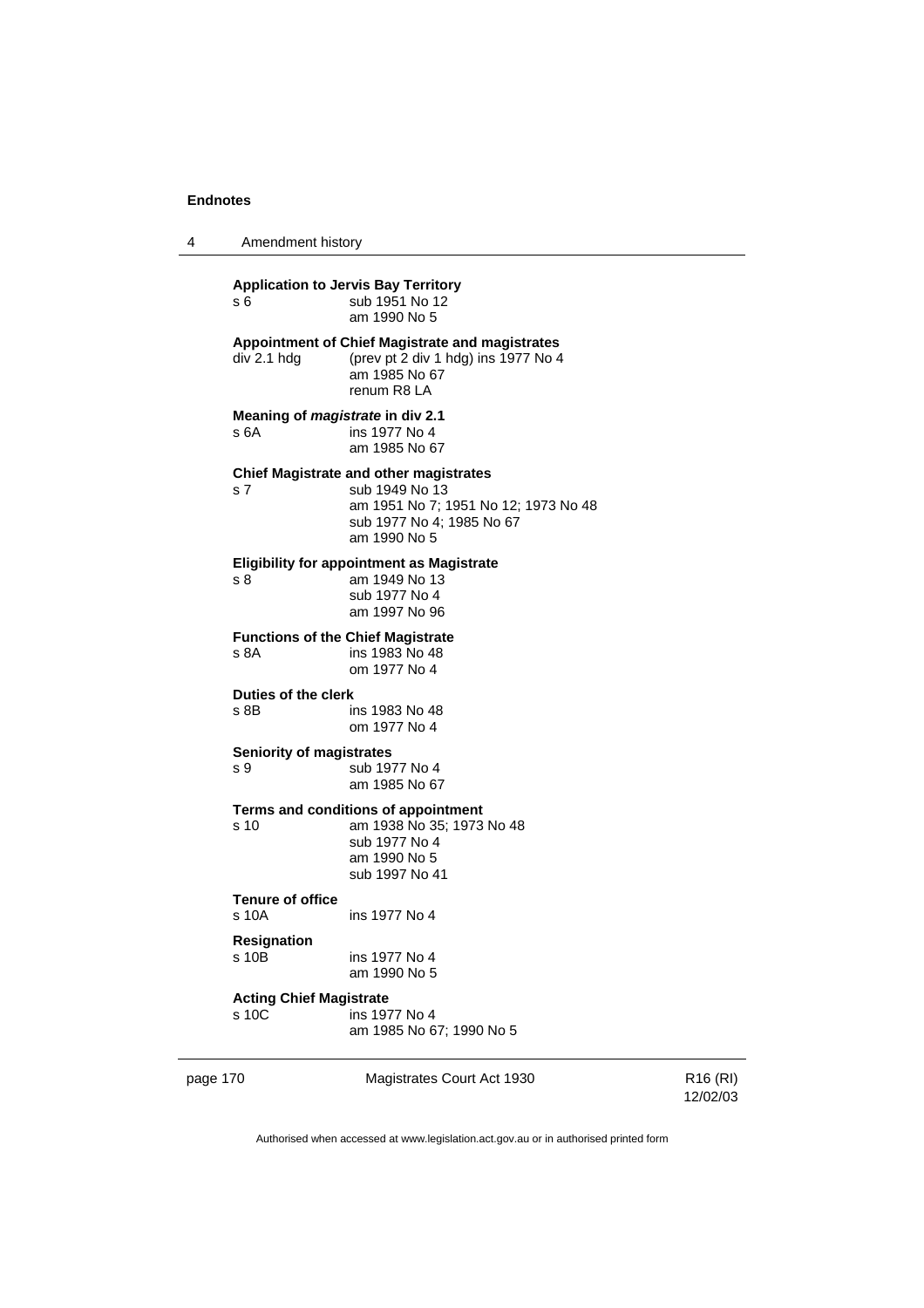# **Retirement**  ins 1977 No 4 sub 1994 No 10 **Magistrates not to undertake other work**  ins 1977 No 4 am 1993 No 4; 1996 No 6 **Rights of public servants**  s 10F ins 1977 No 4 sub 1994 No 38 **Arrangement of business of courts**  ins 1977 No 4 am 1985 No 67; 1986 No 74; 1994 No 66 sub 1999 No 12 am 1999 No 61 s 6; 1999 No 64 s 4 sch 2 **Special magistrates**  (prev pt 2 div 2 hdg) ins 1977 No 4 renum R8 LA **Appointment of special magistrates**   $\frac{1}{1}$  ins 1977 No 4 am 1990 No 5 **Tenure of office**  s 10J ins 1977 No 4 sub 1994 No 10 am 1996 No 6 **Resignation**  ins 1977 No 4 am 1990 No 5 **Terms and conditions of appointment**  s 10L ins 1977 No 4 am 1990 No 5 sub 1997 No 41 **Registrar and other officers of Magistrates Court**  div 2.3 hdg (prev pt 2 div 3 hdg) ins 1977 No 4 am 1985 No 67; 1991 No 44 renum R8 LA **Appointment of registrar etc**  s 10M hdg am 1991 No 44<br>s 10M ins 1977 No 4 ins 1977 No 4 am 1985 No 67; 1991 No 44 sub 1993 No 4

R16 (RI) 12/02/03 Magistrates Court Act 1930 **page 171**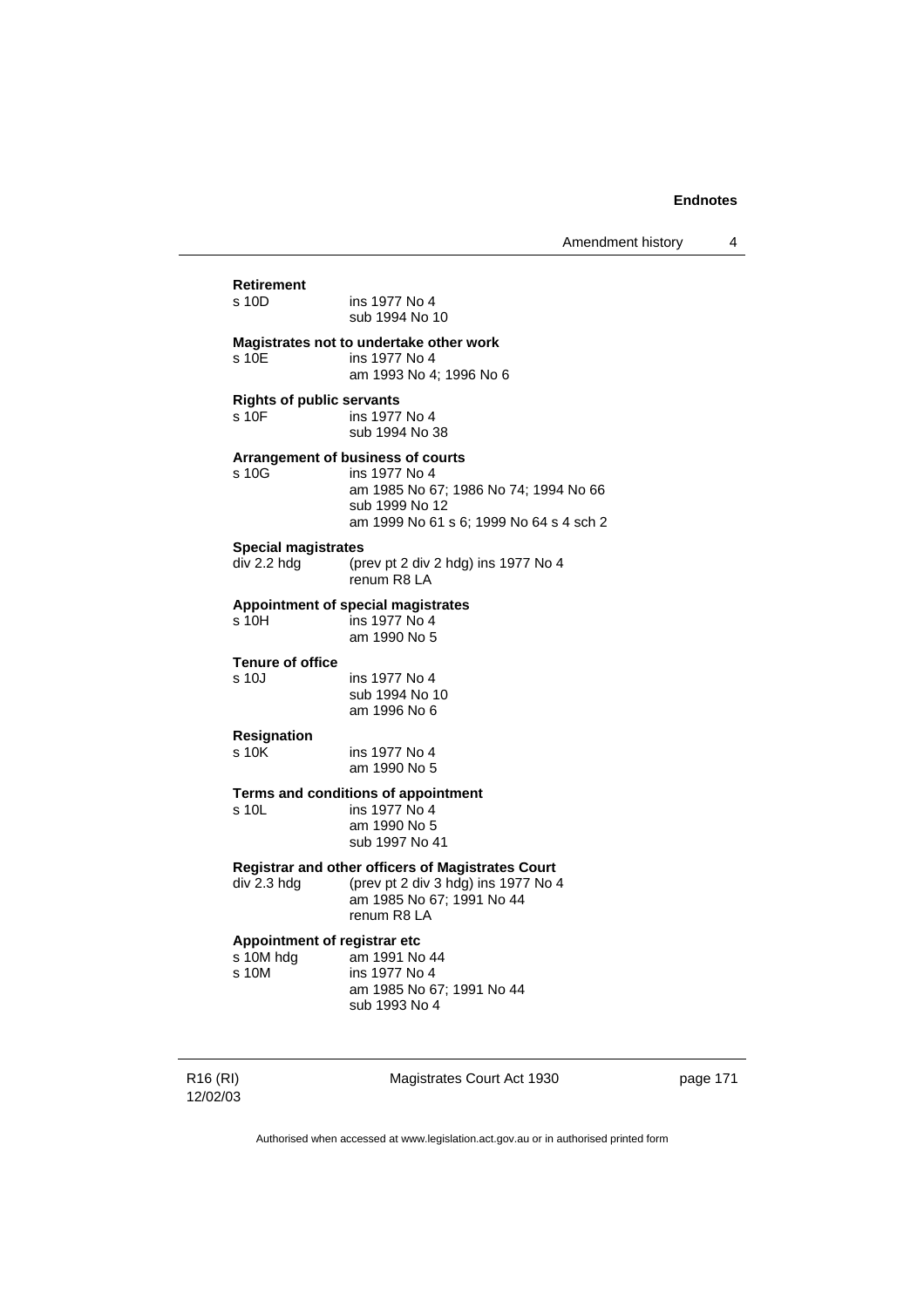| 4                                                                                                                          | Amendment history                                                                                                        |                                                                                                            |                      |
|----------------------------------------------------------------------------------------------------------------------------|--------------------------------------------------------------------------------------------------------------------------|------------------------------------------------------------------------------------------------------------|----------------------|
|                                                                                                                            | <b>Staff assisting registrar</b><br>s 10MA                                                                               | ins 1994 No 38                                                                                             |                      |
|                                                                                                                            | Duties of registrar<br>s 10N hdg<br>s 10N                                                                                | am 1991 No 44<br>ins 1977 No 4<br>am 1991 No 44                                                            |                      |
|                                                                                                                            | Jurisdiction of magistrates<br>div 2.4 hdg                                                                               | (prev pt 2 div 4 hdg) ins 1977 No 4<br>renum R8 LA                                                         |                      |
|                                                                                                                            | Oath etc of office<br>s 10P                                                                                              | ins 1977 No 4<br>am 1990 No 5; 2001 No 44 amdt 1.2749                                                      |                      |
|                                                                                                                            | <b>Acts done beyond Territory</b><br>s 10Q                                                                               | ins 1977 No 4                                                                                              |                      |
|                                                                                                                            | s 11 hda<br>s <sub>11</sub>                                                                                              | Authentication of acts of magistrate or registrar<br>am 1991 No 44<br>am 1991 No 44; 1994 No 61; 1996 No 6 |                      |
|                                                                                                                            | Acts by magistrate or registrar<br>am 1991 No 44<br>s 12 hdg<br>s 12<br>am 1937 No 28; 1986 No 74; 1991 No 44; 1996 No 6 |                                                                                                            |                      |
|                                                                                                                            | s 13                                                                                                                     | Issue of warrant of commitment or writ of execution<br>am 1991 No 44; 1994 No 61                           |                      |
|                                                                                                                            | s 14                                                                                                                     | Warrants of execution after appeal<br>om 1972 No 37                                                        |                      |
| Process not avoided by death of magistrate or registrar<br>$s15$ hdg<br>am 1991 No 44<br>s 15<br>am 1991 No 44; 1994 No 61 |                                                                                                                          |                                                                                                            |                      |
|                                                                                                                            | Order instead of mandamus<br>s 16                                                                                        | am 1937 No 28; 1977 No 4; 1991 No 44; 1996 No 6                                                            |                      |
|                                                                                                                            | s 17                                                                                                                     | Powers and functions of magistrates<br>am 1937 No 28; 1990 No 5                                            |                      |
|                                                                                                                            | <b>Magistrates Court</b><br>pt 3 hdg                                                                                     | sub 1985 No 67                                                                                             |                      |
|                                                                                                                            | div 3.1 hdg                                                                                                              | <b>Establishment of Magistrates Court</b><br>(prev pt 3 div 1 hdg) am 1985 No 67<br>renum R8 LA            |                      |
|                                                                                                                            | <b>Constitution of court</b><br>s 18                                                                                     | am 1940 No 20; 1985 No 67; 1990 No 5; 2001 No 44<br>amdt 1.2750                                            |                      |
| page 172                                                                                                                   |                                                                                                                          | Magistrates Court Act 1930                                                                                 | R <sub>16</sub> (RI) |

12/02/03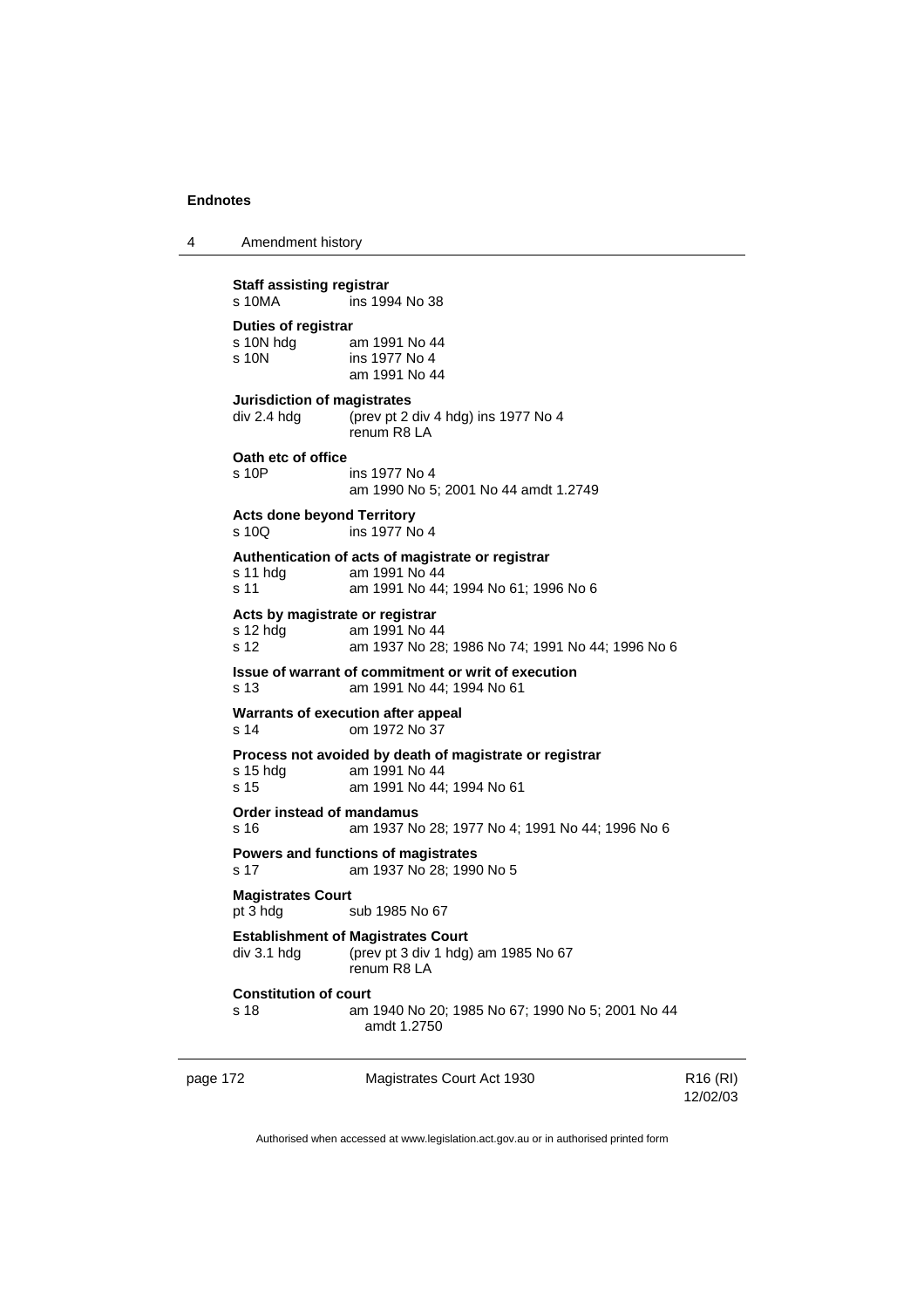**Jurisdiction of Magistrates Court<br>
div 3.2 hdg (prev pt 3 div 2 hdg)** (prev pt 3 div 2 hdg) am 1985 No  $67$  renum R8 LA **Jurisdiction of court**  s 19 am 1937 No 28; 1985 No 67; 1986 No 74; 1990 No 5; 1999 No 66 sch 3; 2001 No 44 amdt 1.2751; 2001 No 56 amdt 3.447, amdt 3.448 **Civil jurisdiction of the court**  s 20 am 1936 No 13; 1967 No 1; 1969 No 12; 1977 No 4 om 1986 No 74 **Civil jurisdiction of court in action for nuisance**  ins 1961 No 2 am 1967 No 1 om 1986 No 74 **Jurisdiction of court if defendant absent from Territory**  s 21 am 1937 No 28; 1958 No 12; 1986 No 74; 1996 No 6 **Ex parte order may be set aside**  s 23 am 1970 No 15 sub 1974 No 14 am 1979 No 33; 1986 No 74; 1989 No 60; 1991 Nos 44 and 112; 1993 Nos 4 and 48; 1998 No 25 **Ex parte conviction may be set aside on application by informant**  s 23AA ins 1982 No 3 **Requests under conventions regarding legal proceedings in civil and commercial matters**  s 23A ins 1932 No 21 **Rectification of certain orders etc**  ins 1985 No 18 am 1991 No 44 **Cases excepted from court's jurisdiction**  s 24 om 1986 No 74 **Removal of civil cases to the Supreme Court**  s 24A ins 1937 No 28 om 1986 No 74 **Procedure after removal of cases**  s 24B ins 1937 No 28 am 1953 No 14; 1980 No 10; 1985 No 67 om 1986 No 74 **General**  div 4.1 hdg (prev pt 4 div 1 hdg) renum R8 LA

R16 (RI) 12/02/03 Magistrates Court Act 1930 **page 173**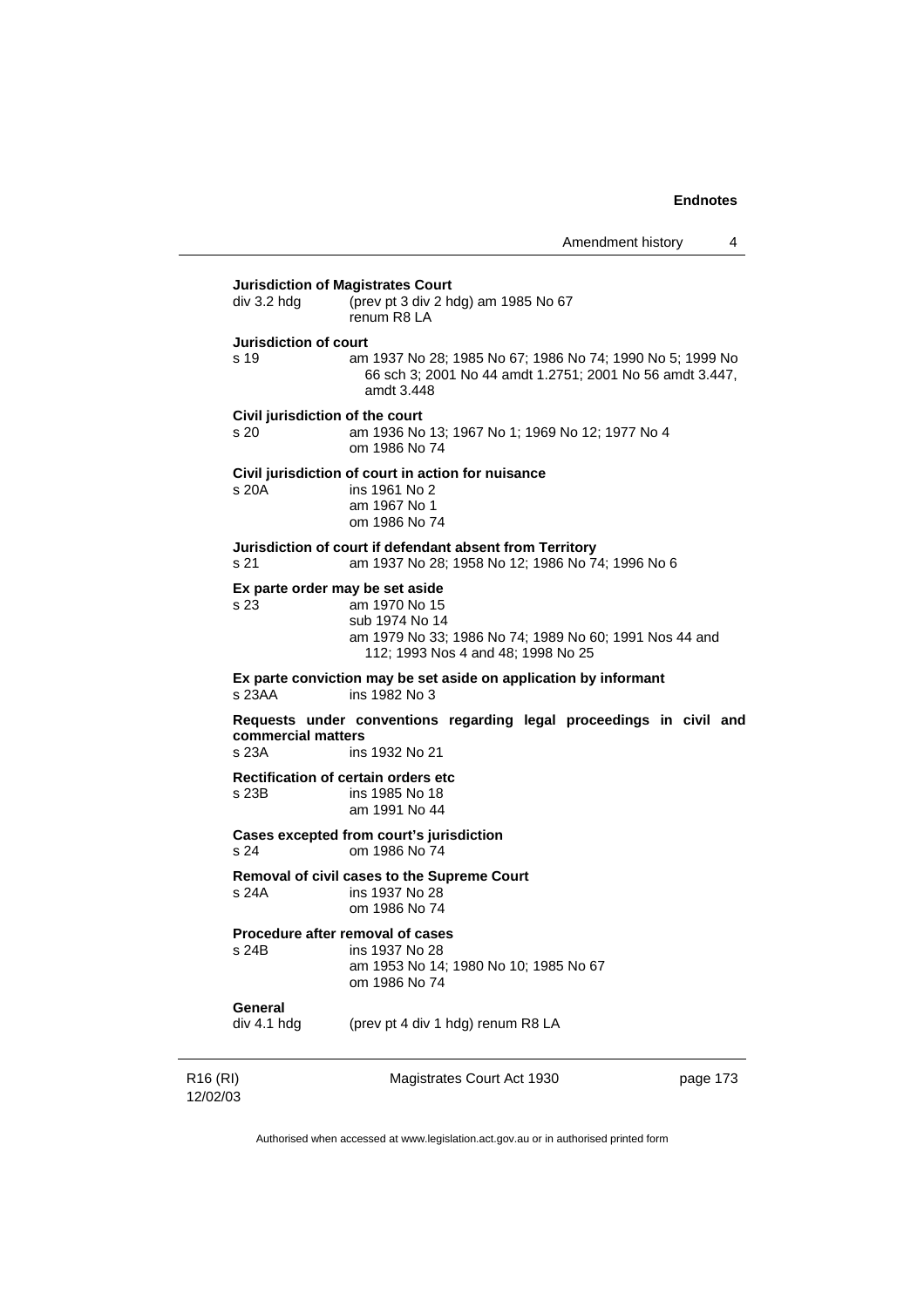4 Amendment history

```
page 174 Magistrates Court Act 1930 R16 (RI)
     Informations 
                     (prev pt 4 div 2 hdg) renum R8 LA
     Informations 
     s 25 sub 1974 No 14 
                      am 1986 No 74; 1996 No 6 
     Laying of informations 
      s 26 am 1991 No 38; 1993 No 4; 1994 No 4 
      Description of persons and property and of offences 
     s 27 am 1990 No 5 
      Authority to appear etc in place of informant 
     s 27A ins 1974 No 14 
                     om 1985 No 17 
     Limitation of proceedings 
      s 31 am 1989 No 59; 1990 No 5; 1996 No 6; 1999 No 59 s 3 
                     om 2001 No 63 s 58 
      Complaints 
     pt 4 div 3 hdg om 1986 No 74 
      Commencement of action by entry of complaint 
     s 32 am 1961 No 2 
                     om 1986 No 74 
     Complaint may be for 1 or more matters 
      s 33 am 1967 No 1; 1969 No 12; 1977 No 4 
                      om 1986 No 74 
     Demands not to be divided into 2 suits or complaints 
                    om 1986 No 74
     Infant may sue 
     s 35 am 1974 No 47 
                      om 1986 No 74 
      Copy of information or complaint 
     s 36 om 1986 No 74 
     Summonses 
                     (prev pt 4 div 4 hdg) renum R8 LA
     When magistrate may issue summons 
     s 37 am 1986 No 74; 1989 No 55; 1990 No 5; 1991 No 38; 1993 
                      No 4; 1996 No 6 
     Form of summons 
      s 38 am 1937 No 28; 1979 No 33; 1986 No 74; 1996 No 6 
      Ex parte proceedings 
     s 39 om 1986 No 74
```
Authorised when accessed at www.legislation.act.gov.au or in authorised printed form

12/02/03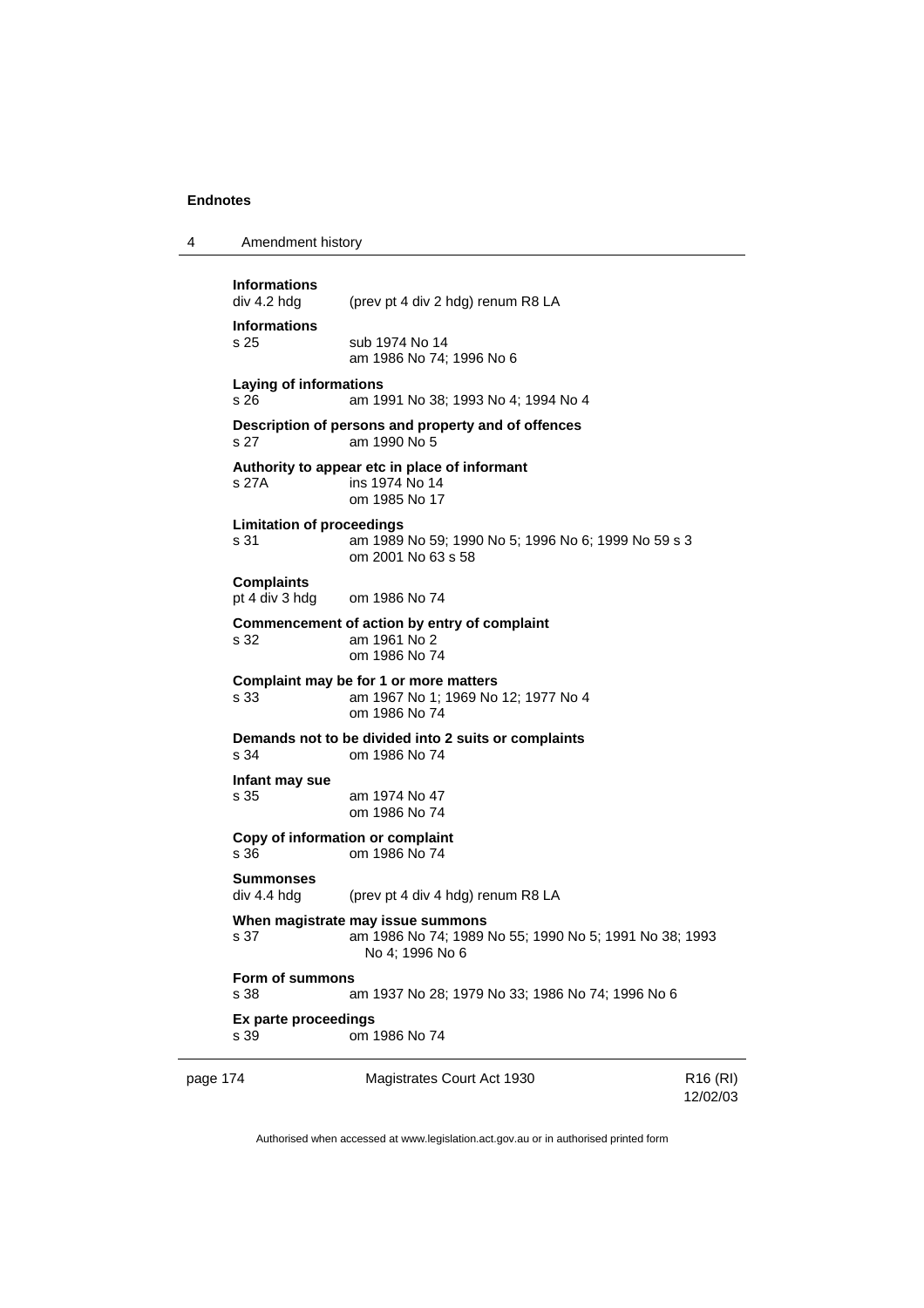Amendment history 4

**Signature and contents of summons**<br>s 40 am 1979 No 33 am 1979 No 33 om 1996 No 6 **Service of summons**  s 41 sub 1937 No 28 am 1953 No 14; 1986 No 74; 1991 No 44; ss renum R10 LA **Warrants of arrest**  div 4.5 hdg (prev pt 4 div 5 hdg) renum R8 LA **Issue of warrant and summons**  s 42 am 1974 No 14, 1979 No 33; ss renum R10 LA **Procedure on filing indictment**  s 43 am 1937 No 28; 1990 No 5; 1992 No 9; 1996 No 6 **Warrants to be signed and, where so required, sealed**  s 46 om 1996 No 6 **Form of arrest warrant**  s 47 am 1998 No 67 **Bail of persons arrested without a warrant**  s 50 am 1991 No 44 om 1992 No 9 **General**  div 5.1 hdg (prev pt 5 div 1 hdg) renum R8 LA **Hearings to be in public except in special circumstances**  s 51 am 1986 No 74 sub 1996 No 6 **Exclusion of strangers**  s 52 om 1996 No 6 **Conduct of case**  s 53 am 1986 No 74; 1996 No 6 **If both parties present in court to hear case**  s 54 am 1986 No 74; 1991 No 79; 1993 No 2; 1996 No 6 **Interpreter**  s 54AA ins 1991 No 79 om 1993 No 2 **Recording of proceedings**  s 54A ins 1980 No 4 am 1985 No 41; 1986 Nos 71, 74 and 83; 1990 No 5; 1991 Nos 44 and 106; 1999 No 22 s 19; 1999 No 66 sch 3; 2000 No 17 s 3 sch 1; ss renum R10 LA

R16 (RI) 12/02/03 Magistrates Court Act 1930 **page 175**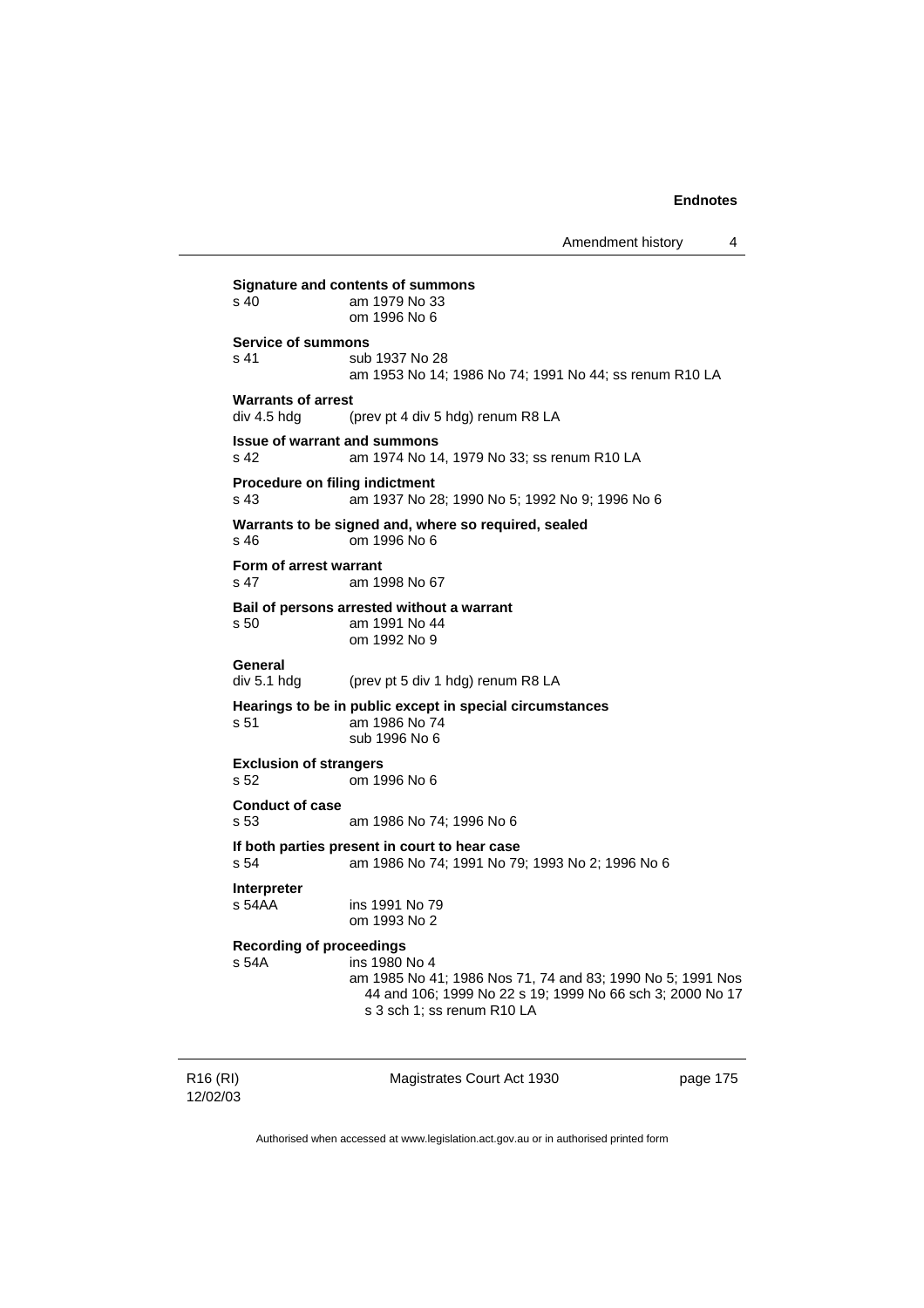4 Amendment history Evidence<br>div 5.2 hda (prev pt 5 div 2 hdg) renum R8 LA **Power to order witnesses out of Court**  s 56 am 1986 No 74 om 1996 No 6 **Husband or wife of complainant or defandant to be competent witness**  s 57 om 1986 No 74 **Proof of negative etc**  s 59 am 1990 No 5 **Record of proceedings and transcript**  s 60 sub 1958 No 12; 1967 No 1 am 1972 No 37 sub 1974 No 14; 1980 No 4 am 1991 No 44; 1999 No 22 s 20 **Informant may request witnesses to attend**  s 60A ins 1996 No 6 **Power of magistrate to summon witnesses**  s 61 am 1986 No 74 sub 1996 No 6 **Service of summons on witness**  s 62 sub 1937 No 28; 1996 No 6 **Witnesses entitled to claim expenses**  s 62A ins 1996 No 6 **Warrant to bring witness to court**  s 63 am 1967 No 1 sub 1996 No 6 **Refusal of witness to be examined**  s 65 am 1976 No 42; 1986 No 74 om 1994 No 61 **Production of documents before magistrate**  s 66 am 1937 No 28 **Setting aside summons**  s 66A ins 1987 No 56 **Person about to leave Territory may be ordered to be examined or produce documents**  s 67 am 1980 No 4; 1986 No 74; 1996 No 6; ss renum R10 LA

page 176 Magistrates Court Act 1930 R16 (RI)

12/02/03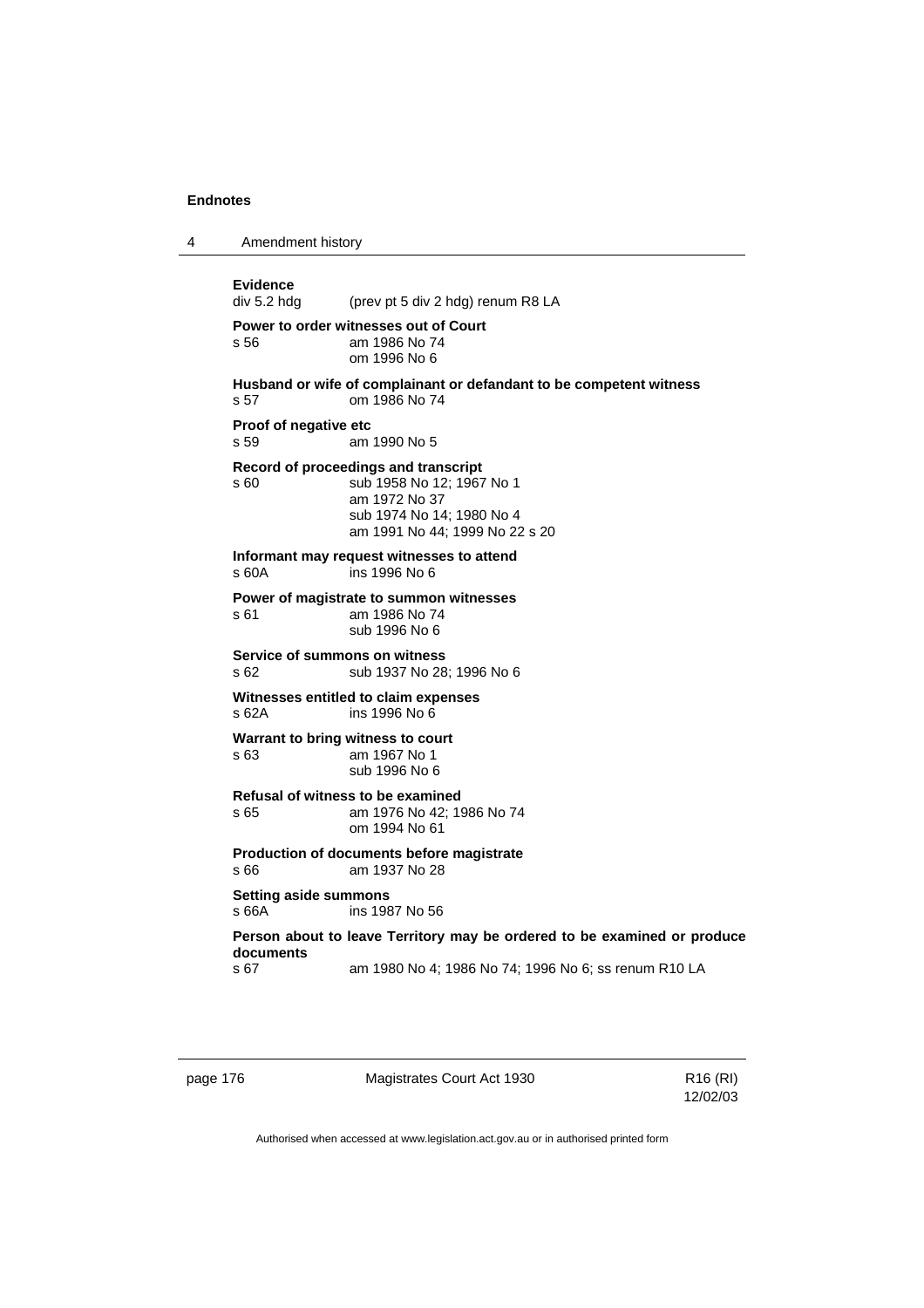| Examination of<br><b>Jurisdiction</b> ) Act<br>s 67A | witnesses—application of Magistrates Court (Civil<br>ins 1986 No 74                                                |
|------------------------------------------------------|--------------------------------------------------------------------------------------------------------------------|
|                                                      | am 1990 No 5; 1995 No 46                                                                                           |
| s 67B                                                | Affidavits-application of Magistrates Court (Civil Jurisdiction) Act<br>ins 1986 No 74<br>am 1990 No 5; 1995 No 46 |
| Witnesses' rights and liabilities<br>s 68            | am 1996 No 6                                                                                                       |
| s 69 hda<br>s 69                                     | Depositions to be delivered to registrar<br>am 1991 No 44<br>am 1958 No 12; 1967 No 1; 1980 No 4; 1991 No 44       |
| Remand<br>div 5.3 hdg                                | (prev pt 5 div 3 hdg) renum R8 LA                                                                                  |
| <b>Remand of defendant</b>                           |                                                                                                                    |
| s 70                                                 | am 1977 No 61; 1996 No 6<br>sub 1996 No 82<br>am 1998 No 67                                                        |
| <b>Verbal remand</b>                                 |                                                                                                                    |
| s 71                                                 | am 1996 No 6<br>om 1996 No 82                                                                                      |
| Hearing of bail applications<br>s 72A                | ins 1999 No 22 s 21<br>am 2000 No 17 s 3 sch 1                                                                     |
| s 72B                                                | Defendant's appearance in proceedings other than bail proceedings<br>ins 1999 No 22 s 21                           |
| s 73                                                 | Bail of defendant during examination<br>am 1992 No 9                                                               |
| <b>Committal and recognisance</b><br>div 5.4 hdg     | (prev pt 5 div 4 hdg) renum R8 LA                                                                                  |
| <b>Application of div 5.4</b>                        |                                                                                                                    |
| s 73A                                                | ins 1986 No 74<br>am 1995 No 46                                                                                    |
| s 74                                                 | <b>Committal or detention before decision</b><br>am 1996 Nos 6 and 82                                              |
| s 75                                                 | Committal of witness or of defendant after decision<br>sub 1976 No 42<br>am 1996 No 82                             |

R16 (RI) 12/02/03 Magistrates Court Act 1930 **page 177**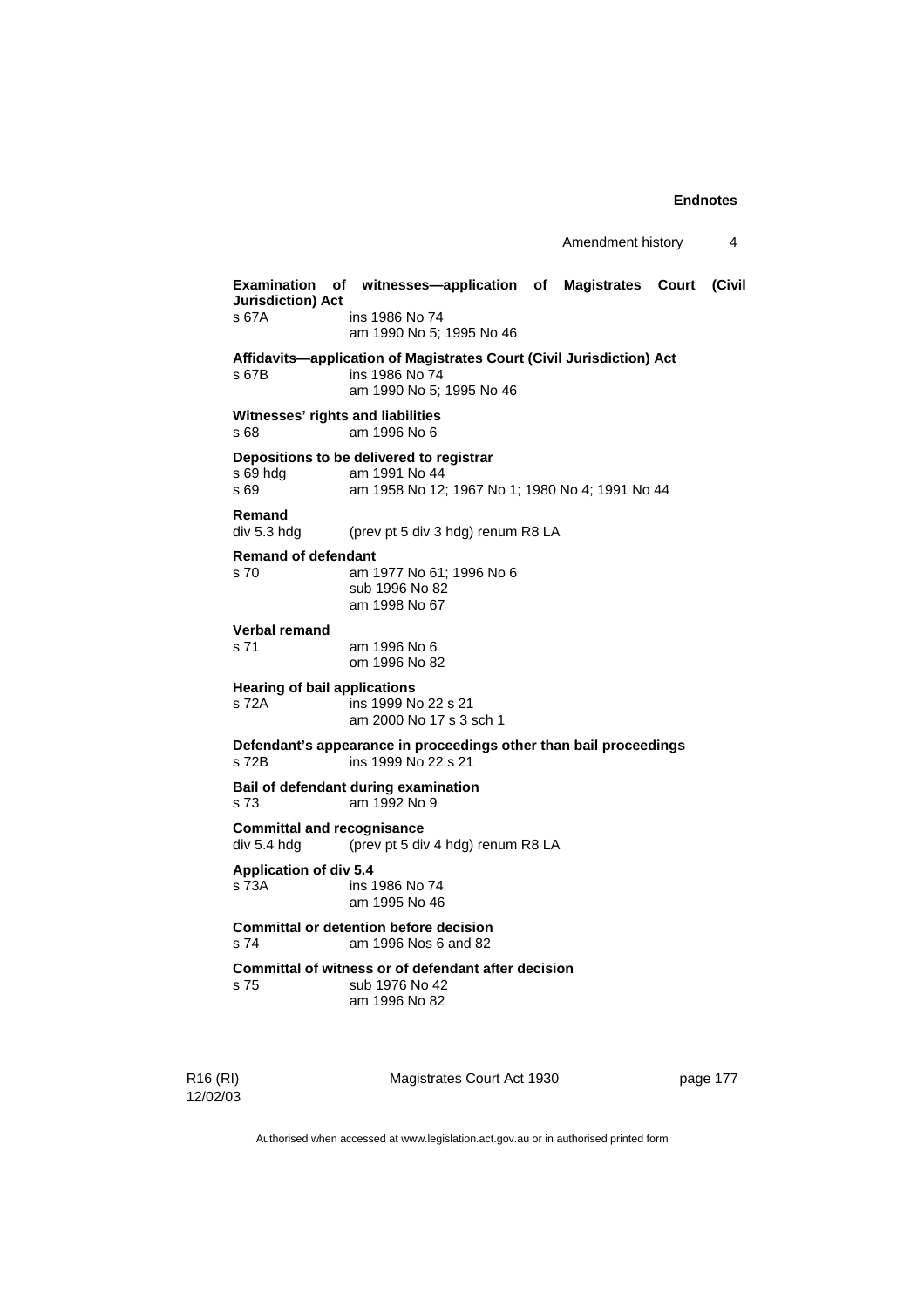4 Amendment history

**Witnesses may be discharged on recognisance**  s 76 am 1986 No 74; 1994 No 61 **Recognisances**  s 77 am 1970 No 15; 1992 No 9 **Issue of warrant for non-appearance**  s 78 am 1992 No 9 **Recognisances taken out of court**  s 79 am 1974 No 14; 1976 No 42; 1991 No 44; 1992 No 9; 1996 No 6 **Forfeited recognisances—how enforced**  s 80 am 1974 No 14; 1984 No 62; 1986 No 53; 1990 No 5; 1992 No 9; 1996 No 6 **Arrest of principal by sureties**  s 81 am 1937 No 28; 1976 No 42 om 1992 No 9 **Conveying persons to custody**  s 82 am 1976 No 42; 1996 No 82 **Adjournment of proceedings**  div 5.5 hdg (prev pt 5 div 5 hdg) renum R8 LA **Particular cases may be adjourned**  s 84 am 1986 No 74; 1992 No 9; 1996 No 6 **Proceedings if either party not present at adjourned hearing**  s 85 am 1986 No 74; 1996 No 6 **Proceedings if both parties present at adjourned hearing**  s 86 am 1996 No 6 **Witnesses to attend adjourned sittings**  s 87 am 1977 No 61 **Postponement of hearing**  s 88 **am 1986** No 74; 1991 No 44 **Preliminary**  div 6.1A hdg (prev pt 6 div 1A hdg) ins 1987 No 56 renum R8 LA **Meaning of** *jury* **in pt 6**  s 88A ins 1987 No 56 **Institution of proceedings**<br>div 6.1 hdg (prev pt 6 (prev pt 6 div 1 hdg) renum R8 LA **Disobedience of summons**  s 89 am 1977 No 61

page 178 Magistrates Court Act 1930 R16 (RI)

12/02/03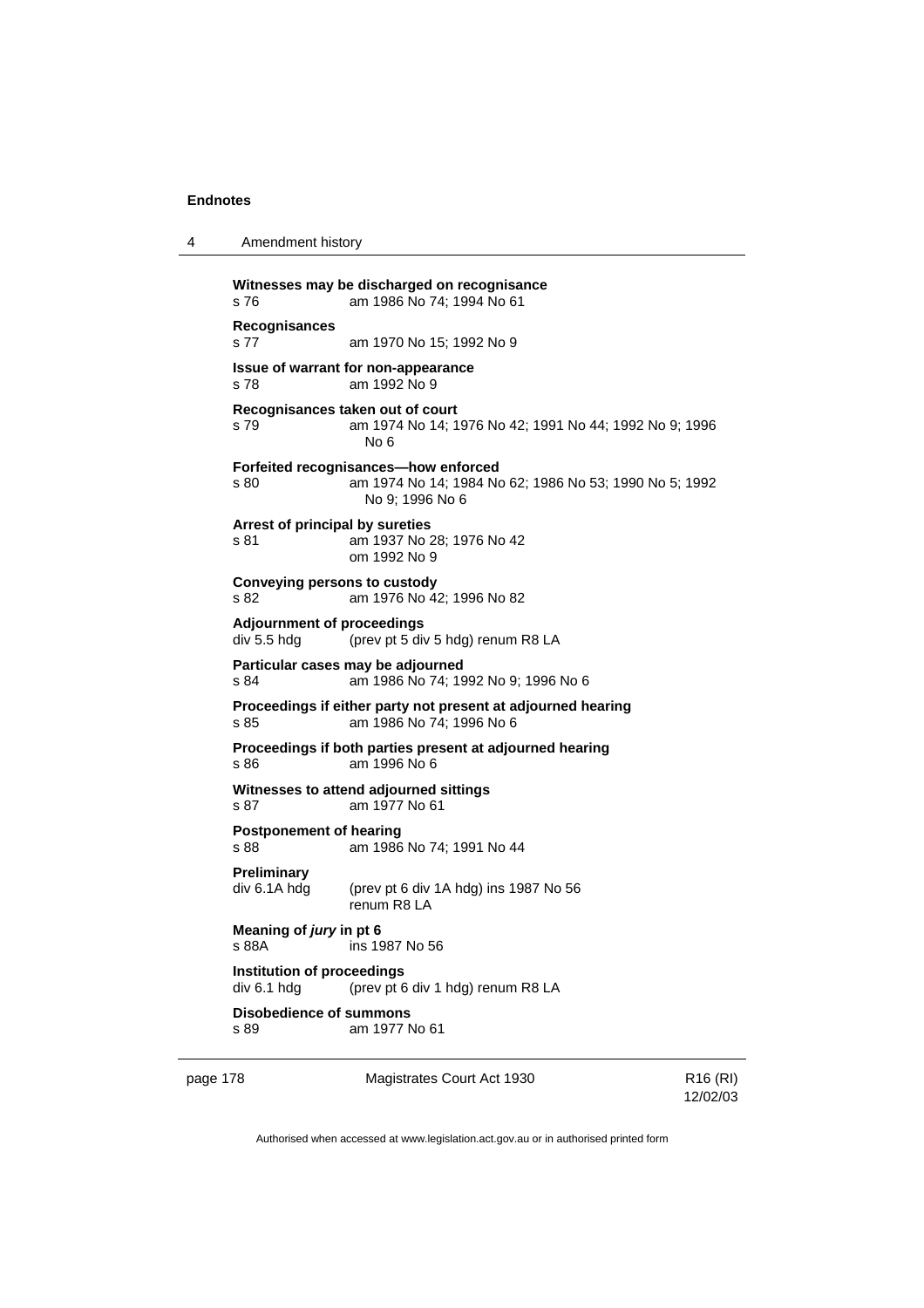**Accused person may be excused from attendance before court**  s 89A ins 1977 No 61 am 1987 No 56; 1992 No 9; 1996 No 6 **Procedure if informant proposes to tender written statements to court**  s 90 sub 1958 No 12 am 1967 No 1 sub 1974 No 14 am 1977 No 61; 1991 No 44; 1996 No 6 **Written statements may be admitted in evidence**  s 90AA ins 1974 No 14 am 1991 No 44; 1996 No 6 **Preliminary examination if written statements not tendered**  s 90AB ins 1974 No 14 am 1977 No 61; 1996 No 6 **Attendance not required under s 90AA or s 90AB if order made under s 89 (1)**  s 90ABA ins 1977 No 61 **Plea of guilty in committal proceedings**  s 90A ins 1958 No 12 am 1985 No 41; 1990 No 5; 1996 No 6; ss renum R10 LA **Court may discharge accused**  s 91 am 1974 No 14; 1987 No 56 **Proceedings if evidence sufficient to put accused on trial**  s 92 am 1951 No 12; 1958 No 12; 1967 No 1; 1974 No 14; 1977 No 61; 1985 No 41; 1986 No 74; 1987 No 56 **Committal for sentence for indictable offence tried summarily**  s 92A ins 1974 No 14 **Depositions as evidence**  s 92B ins 1985 No 41 **Admissions and confessions**  s 93 am 1958 No 12; 1967 No 1; 1996 No 6 **Proceedings subsequent to hearing of evidence**  div 6.2 hdg (prev pt 6 div 2 hdg) renum R8 LA **Discharge or committal for trial**  s 94 am 1937 No 28; 1976 No 42; 1987 No 56; 1996 No 6 **Depositions of dead or absent persons**  s 95 sub 1958 No 12 am 1967 No 1; 1989 No 59; 1996 No 6

Magistrates Court Act 1930 **page 179**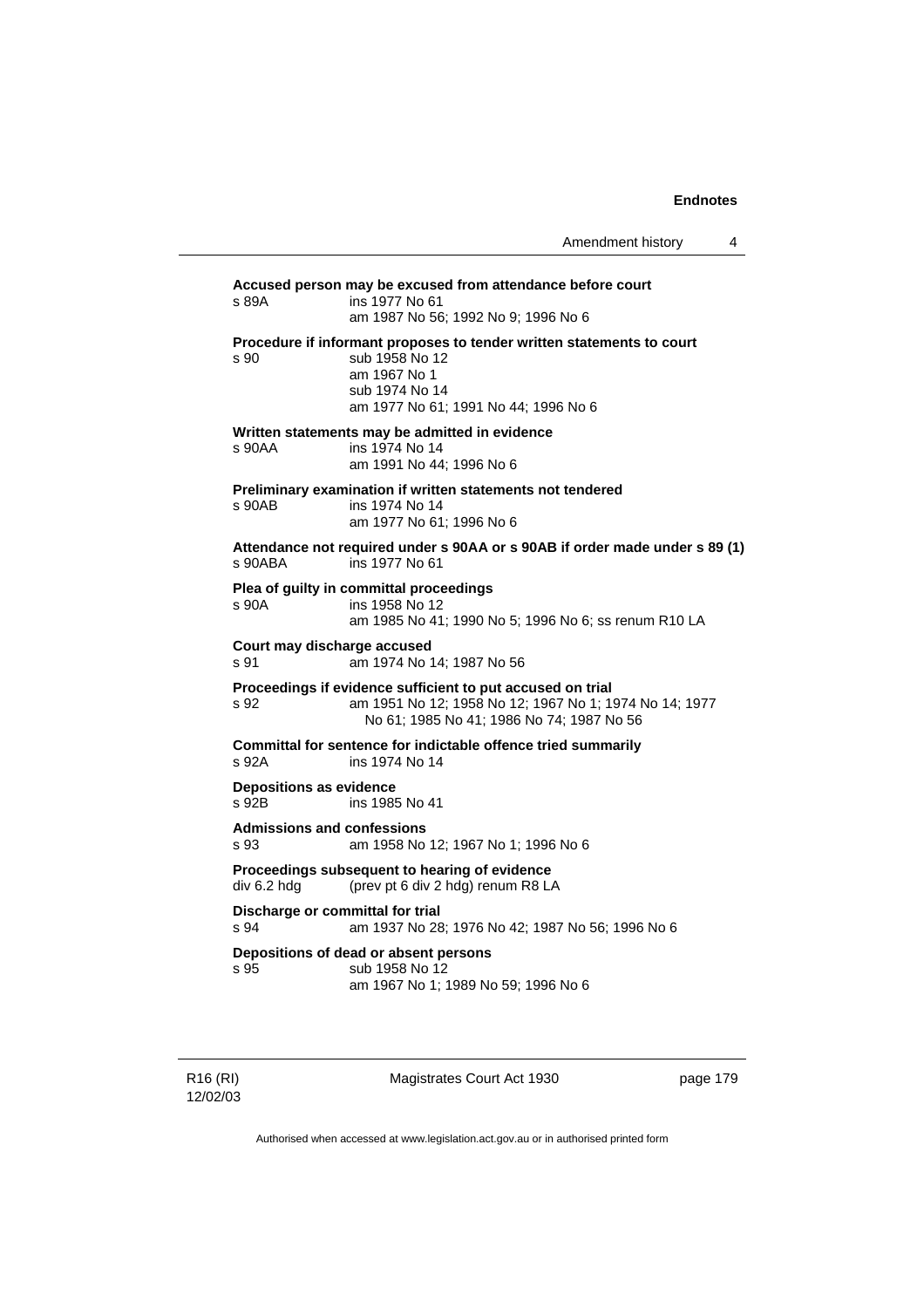4 Amendment history

**Costs**  (prev pt 6 div 2A hdg) ins 1984 No 9 renum R8 LA **Discontinued proceedings**  s 97 am 1937 No 28 om 1958 No 12 ins 1984 No 9 am 1987 No 56 **Recognisances of witnesses**  div  $6.\overline{3}$  hdg (prev pt  $6$  div  $3$  hdg) am 1992 No  $9$  renum R8 LA **Bail in capital offences**  s 98 am 1937 No 28 om 1989 No 59 **Admission of persons committed for trial to bail**  s 99 am 1937 No 28; 1976 No 42; 1989 No 59 om 1992 No 9 **Admission of persons committed for trial and are in prison awaiting trial to bail**  am 1937 No 28; 1976 No 42; 1989 No 59 om 1992 No 9 **Recognisances to be transmitted to Crown Solicitor**  s 101 am 1967 No 1; 1976 No 42; 1985 No 17 om 1992 No 9 **Warrant of deliverance**  s 102 am 1976 No 42 om 1992 No 9 **Recognisances of witnesses**  div 6.3 hdg (prev pt 6 div 3 hdg) renum R8 LA **Recognisance of witnesses etc**  s 103 am 1974 No 14; 1996 No 6 **Court may commit refractory witness**  s 105 am 1976 No 42 **Miscellaneous**  (prev pt 6 div 4 hdg) renum R8 LA **Transmission of depositions etc to director of public prosecutions**  s 106 am 1967 No 1; 1985 Nos 17 and 41; 1992 No 9 **Delivery of documents to proper officer of court**  s 107 am 1967 No 1; 1985 No 17; 1996 No 6; 1999 No 66 sch 3

page 180 Magistrates Court Act 1930 R16 (RI)

12/02/03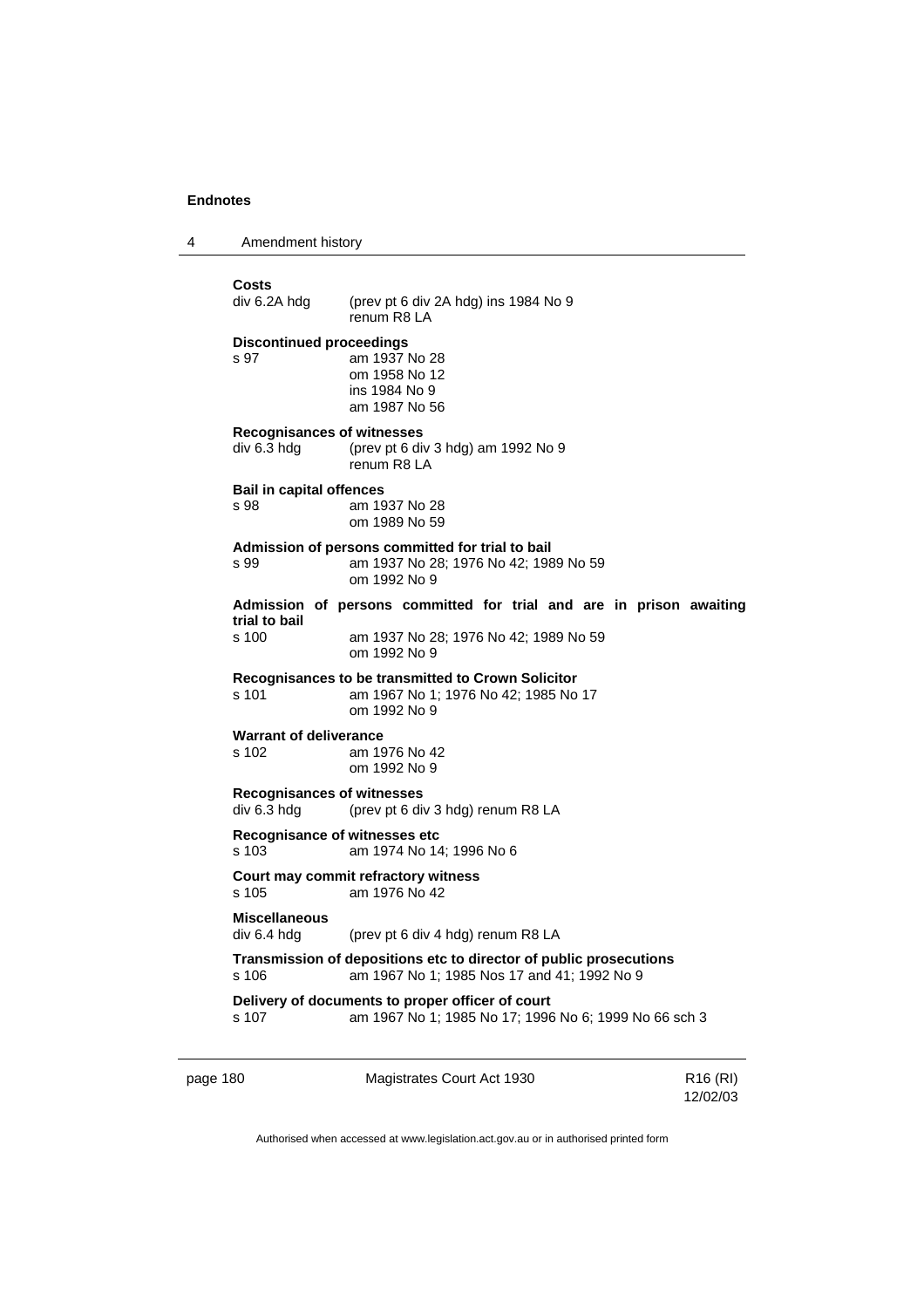**Copies of depositions may be obtained by accused**  s 108 am 1967 No 1; 1999 No 66 sch 3 **Indictable offences dealt with summarily**  ins 1985 No 41 **Dismissal or adjournment in absence of informant**  sub 1996 No 6 **Ex parte hearing in absence of defendant**  s 110 am 1974 No 14; 1986 No 83; 1989 No 59; 1996 No 6 **Both parties appearing**  am 1996 No 6 **If defendant does not admit the case**  s 114 am 1937 No 28 **Court may proceed to hearing in absence of both or either of the parties**  s 115 am 1996 No 6 **Conduct of summary proceedings regulated**  s 116 am 1996 No 6 **Service and pleading by post for certain offences**  pt 7A hdg ins 1974 No 14 sub 1979 No 33 **Interpretation for pt 7A**<br>s 116A *ins* 19  $ins 1974$  No 14 sub 1979 No 33 am 1984 No 10; 1990 No 5; 1993 No 4; 1996 No 6; 1998 No 54; 1999 No 79 s 5 sch 3 **Meaning of** *prescribed offence* **for pt 7A**  s 116AA ins 1999 No 79 s 5 sch 3 am 2001 No 62 amdts 1.1-1.3 **Service of summons**  s 116B ins 1974 No 14 sub 1979 No 33 am 1993 No 4 **Giving of notice**  ins 1993 No 4 **Proof of service**  ins 1974 No 14 sub 1979 No 33 am 1991 No 44; 1993 No 4; 1996 No 6

R16 (RI) 12/02/03 Magistrates Court Act 1930 **page 181**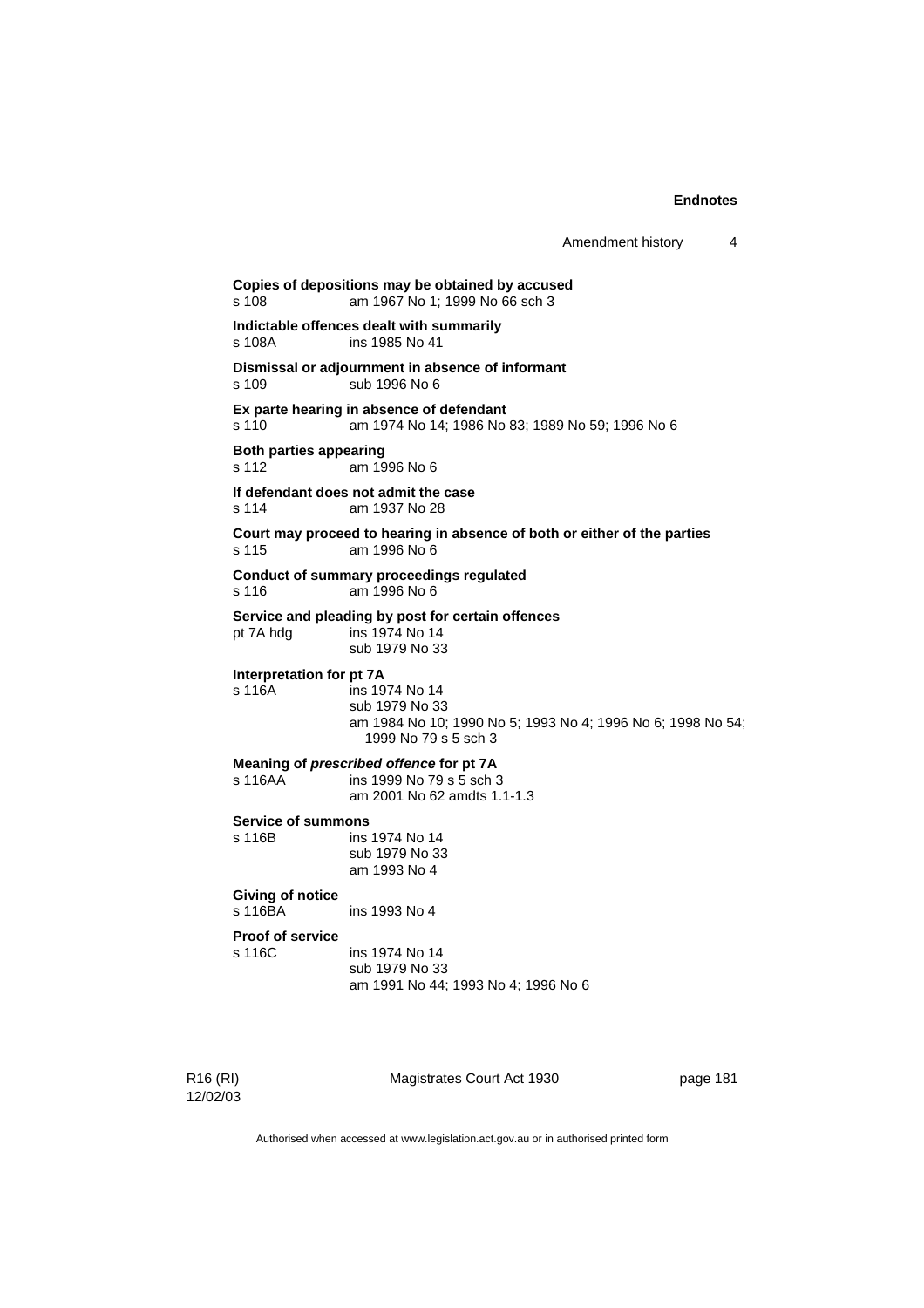4 Amendment history

page 182 Magistrates Court Act 1930 R16 (RI) **Pleas**  ins 1974 No 14 sub 1979 No 33 am 1991 No 44; 1993 No 4 **Procedure if plea of guilty entered**  s 116E ins 1974 No 14 sub 1979 No 33 am 1991 No 44; 1993 No 4 **Procedure if notice of intention to defend given**  s 116F ins 1974 No 14 sub 1979 No 33 am 1991 No 44; 1993 No 4 **Procedure if defendant pleads not guilty**  s 116FA ins 1989 No 59 **Procedure if defendant does not plead**  s 116G ins 1974 No 14 sub 1979 No 33 am 1989 No 59; 1991 No 44; 1993 No 4 **Restricted penalties under pt 7A**  ins 1974 No 14 sub 1979 No 33; 1993 No 4 am 1996 No 6; 1998 No 25 **Consequences of conviction ex parte**  s 116| ins 1974 No 14 sub 1979 No 33 am 1991 No 44; 1993 No 4; 1996 No 6 **Date of conviction**  s 116J ins 1974 No 14 om 1979 No 33 **Infringement notices for certain offences**<br>pt 8 hdg om 1986 No 74 om 1986 No 74 ins 2001 No 77 s 21 **Preliminary**  ins 2001 No 77 s 21 **Definitions for pt 8**  s 117 om 1986 No 74 ins 2001 No 77 s 21 def *authorised person* sub 2002 No 30 amdt 3.587 **Purpose and effect of pt 8**  s 118 om 1986 No 74 ins 2001 No 77 s 21

12/02/03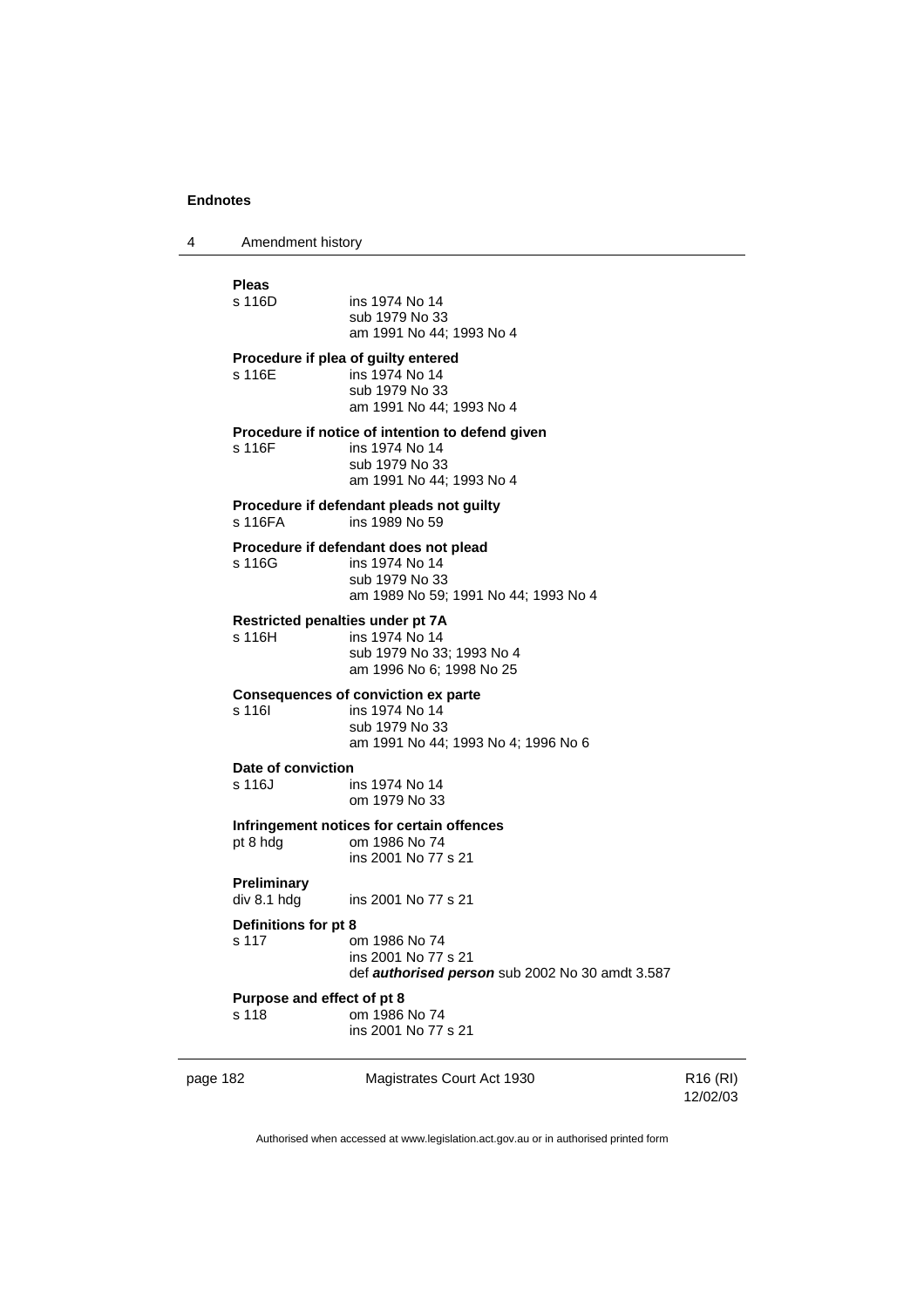Amendment history 4

**Regulations about infringement notice offences**  om 1986 No 74 ins 2001 No 77 s 21 **Infringement and reminder notices**<br>div 8.2 hdg ins 2001 No 77 s 2 ins 2001 No 77 s 21 **Service of infringement notices**  s 120 om 1986 No 74 ins 2001 No 77 s 21 **Contents of infringement notices**  s 121 om 1986 No 74 ins 2001 No 77 s 21 **Additional information in infringement notices**  s 122 om 1986 No 74 ins 2001 No 77 s 21 **Time for payment of infringement notice penalty**  sub 1937 No 28 om 1986 No 74 ins 2001 No 77 s 21 **Extension of time to pay penalty**  s 124 om 1986 No 74 ins 2001 No 77 s 21 **Effect of payment of infringement notice penalty**  s 125 am 1937 No 28 om 1986 No 74 ins 2001 No 77 s 21 **Application for withdrawal of infringement notice**  om 1986 No 74 ins 2001 No 77 s 21 **Withdrawal of infringement notice**  s 127 sub 1937 No 28 om 1986 No 74 ins 2001 No 77 s 21 **Guidelines about withdrawal of infringement notices**  am 1937 No 28 om 1986 No 74 ins 2001 No 77 s 21 **Reminder notices**  sub 1967 No 1 am 1980 No 4 om 1986 No 74 ins 2001 No 77 s 21

R16 (RI) 12/02/03 Magistrates Court Act 1930 **page 183**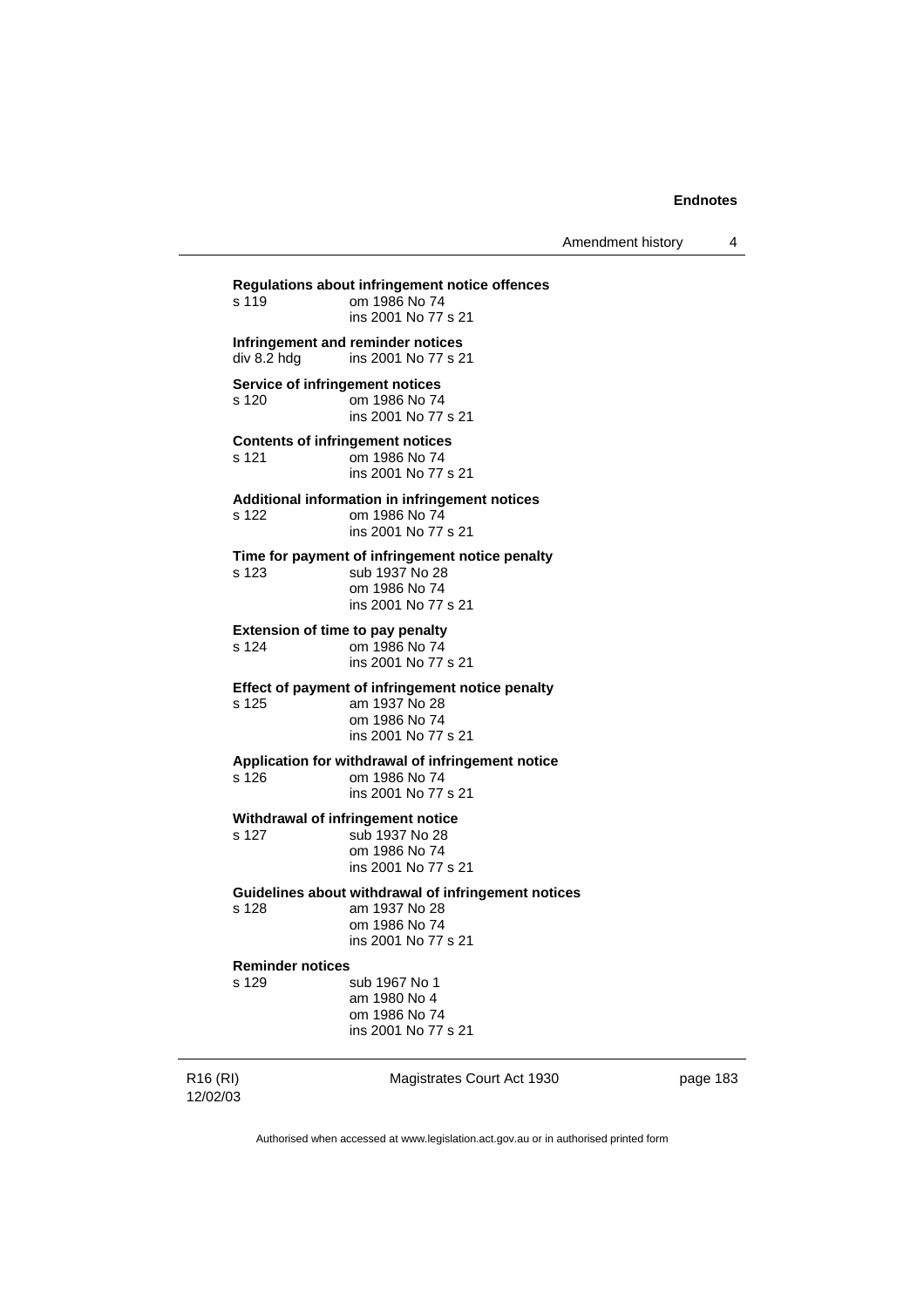4 Amendment history

**Contents of reminder notices**  om 1986 No 74 ins 2001 No 77 s 21 **Additional information in reminder notices**  s 131 om 1986 No 74 ins 2001 No 77 s 21 **Disputing liability**  div 8.3 hdg ins 2001 No 77 s 21 **Disputing liability for infringement notice offence**  s 132 am 1967 No 1; 1969 No 12; 1977 No 4 om 1986 No 74 ins 2001 No 77 s 21 **Extension of time to dispute liability**  s 133 am 1937 No 28 om 1986 No 74 ins 2001 No 77 s 21 **Procedure if liability disputed**  s 134 ins 2001 No 77 s 21 **Miscellaneous**  ins 2001 No 77 s 21 **Authorised people for infringement notice offences**  s 134A ins 1968 No 25 om 1986 No 74 ins 2002 No 30 amdt 3.588 **Money recovered by infant or person of unsound mind**  ins 1968 No 25 am 1978 No 46 om 1986 No 74 **Delegation of administering authority's functions**  s 135 am 1937 No 28 om 1986 No 74 ins 2001 No 77 s 21 sub 2002 No 30 amdt 3.589 **Evidentiary certificates**  om 1986 No 74 ins 2001 No 77 s 21 **Default summons**  s 137 om 1986 No 74 **Service of default summons**  s 138 om 1986 No 74

page 184 Magistrates Court Act 1930 R16 (RI)

12/02/03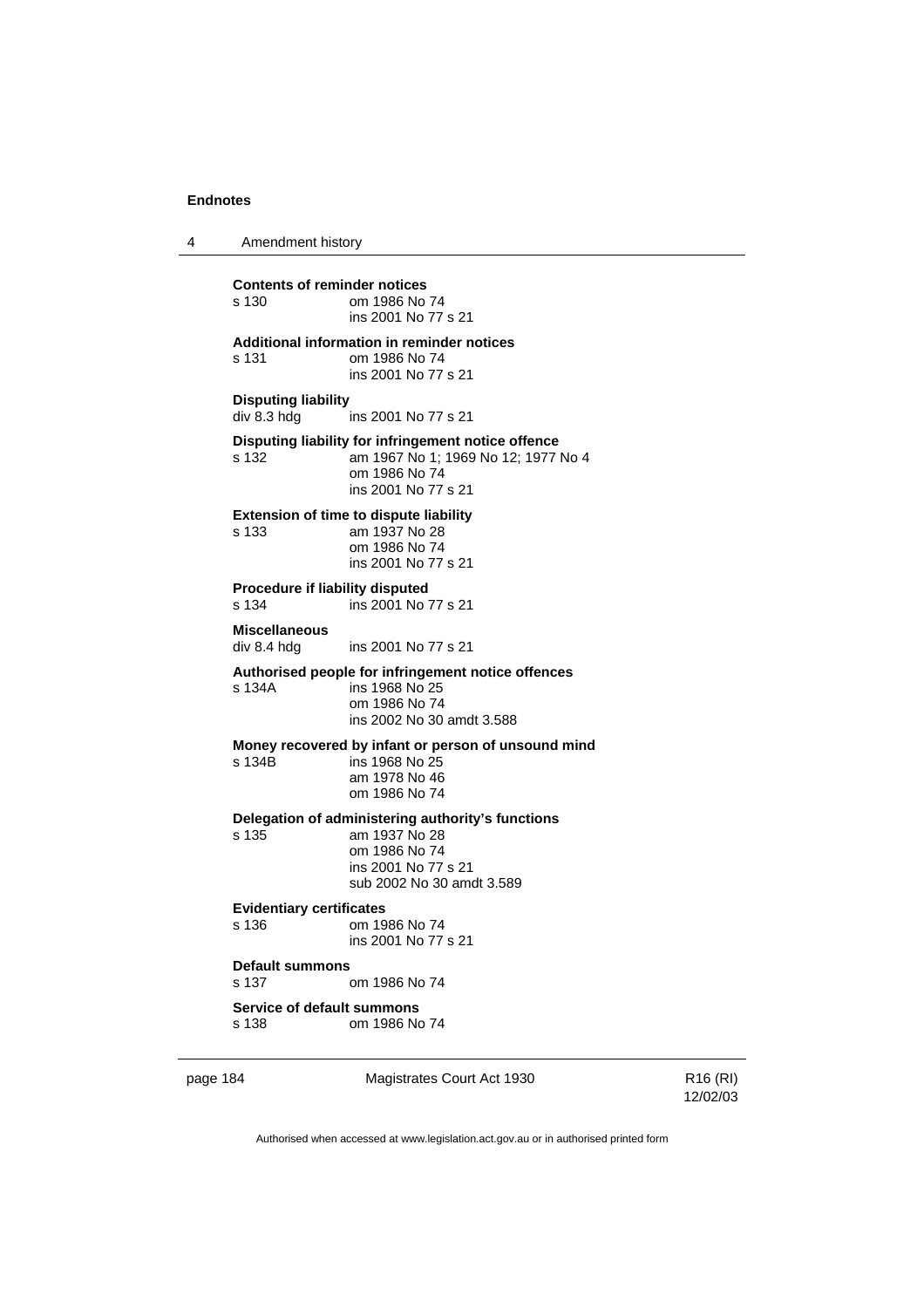| Ground of defence to be in writing lodged with the clerk<br>am 1937 No 28; 1958 No 12; 1970 No 15<br>s 139<br>om 1986 No 74<br>Trial<br>s 140<br>am 1958 No 12; 1970 No 15<br>om 1986 No 74<br>General<br>div 9.1 hdg<br>(prev pt 9 div 1 hdg) renum R8 LA<br>Minute of decision and notice to defendant<br>s 141<br>am 1972 No 37; 1990 No 5; 1991 No 44; 1993 No 4; 1996<br>Nos 6 and 68; 1998 No 25; 1999 No 91 sch 2; ss renum<br><b>R10 LA</b><br><b>Formal convictions and orders</b><br>s 142<br>am 1937 No 28; 1991 No 44<br>Proceedings in case of dismissal<br>s 143<br>am 1986 No 74; 1991 No 44<br>Copies of informations and other documents<br>s 144<br>sub 1967 No 1<br>Imprisonment in first instance<br>s 145<br>am 1996 No 6<br><b>Enforcement of fines</b><br>div 9.2 hdg<br>(prev pt 9 div 2 hdg) sub 1994 No 61<br>am 1998 No 25<br>renum R8 LA<br>Definitions for div 9.2<br>s 146<br>om 1986 No 57<br>ins 1989 No 60<br>sub 1991 No 112<br>am 1993 No 4; 1998 No 25; 1999 No 91 s 13 sch 2<br>No imprisonment for breach of reparation order<br>s 146A<br>ins 1990 No 1<br>am 1996 No 6<br>om 1998 No 25<br><b>Payment of fine</b><br>s 147 | Amenament history<br>4                                                                                                                    |
|--------------------------------------------------------------------------------------------------------------------------------------------------------------------------------------------------------------------------------------------------------------------------------------------------------------------------------------------------------------------------------------------------------------------------------------------------------------------------------------------------------------------------------------------------------------------------------------------------------------------------------------------------------------------------------------------------------------------------------------------------------------------------------------------------------------------------------------------------------------------------------------------------------------------------------------------------------------------------------------------------------------------------------------------------------------------------------------------------------------------------------------------------------------------|-------------------------------------------------------------------------------------------------------------------------------------------|
|                                                                                                                                                                                                                                                                                                                                                                                                                                                                                                                                                                                                                                                                                                                                                                                                                                                                                                                                                                                                                                                                                                                                                                    |                                                                                                                                           |
|                                                                                                                                                                                                                                                                                                                                                                                                                                                                                                                                                                                                                                                                                                                                                                                                                                                                                                                                                                                                                                                                                                                                                                    |                                                                                                                                           |
|                                                                                                                                                                                                                                                                                                                                                                                                                                                                                                                                                                                                                                                                                                                                                                                                                                                                                                                                                                                                                                                                                                                                                                    |                                                                                                                                           |
|                                                                                                                                                                                                                                                                                                                                                                                                                                                                                                                                                                                                                                                                                                                                                                                                                                                                                                                                                                                                                                                                                                                                                                    |                                                                                                                                           |
|                                                                                                                                                                                                                                                                                                                                                                                                                                                                                                                                                                                                                                                                                                                                                                                                                                                                                                                                                                                                                                                                                                                                                                    |                                                                                                                                           |
|                                                                                                                                                                                                                                                                                                                                                                                                                                                                                                                                                                                                                                                                                                                                                                                                                                                                                                                                                                                                                                                                                                                                                                    |                                                                                                                                           |
|                                                                                                                                                                                                                                                                                                                                                                                                                                                                                                                                                                                                                                                                                                                                                                                                                                                                                                                                                                                                                                                                                                                                                                    |                                                                                                                                           |
|                                                                                                                                                                                                                                                                                                                                                                                                                                                                                                                                                                                                                                                                                                                                                                                                                                                                                                                                                                                                                                                                                                                                                                    |                                                                                                                                           |
|                                                                                                                                                                                                                                                                                                                                                                                                                                                                                                                                                                                                                                                                                                                                                                                                                                                                                                                                                                                                                                                                                                                                                                    | am 1980 No 10; 1986 No 74; 1991 Nos 38 and 44; 1994 No 4                                                                                  |
|                                                                                                                                                                                                                                                                                                                                                                                                                                                                                                                                                                                                                                                                                                                                                                                                                                                                                                                                                                                                                                                                                                                                                                    |                                                                                                                                           |
|                                                                                                                                                                                                                                                                                                                                                                                                                                                                                                                                                                                                                                                                                                                                                                                                                                                                                                                                                                                                                                                                                                                                                                    |                                                                                                                                           |
|                                                                                                                                                                                                                                                                                                                                                                                                                                                                                                                                                                                                                                                                                                                                                                                                                                                                                                                                                                                                                                                                                                                                                                    |                                                                                                                                           |
|                                                                                                                                                                                                                                                                                                                                                                                                                                                                                                                                                                                                                                                                                                                                                                                                                                                                                                                                                                                                                                                                                                                                                                    |                                                                                                                                           |
| sub 1998 No 25                                                                                                                                                                                                                                                                                                                                                                                                                                                                                                                                                                                                                                                                                                                                                                                                                                                                                                                                                                                                                                                                                                                                                     | am 1968 No 25; 1977 No 34; 1986 No 74; 1989 No 60; 1990 No<br>5; 1991 No 112; 1992 No 23; 1993 No 4; 1994 Nos 4, 45 and<br>61: 1995 No 46 |

R16 (RI) 12/02/03 Magistrates Court Act 1930 **page 185**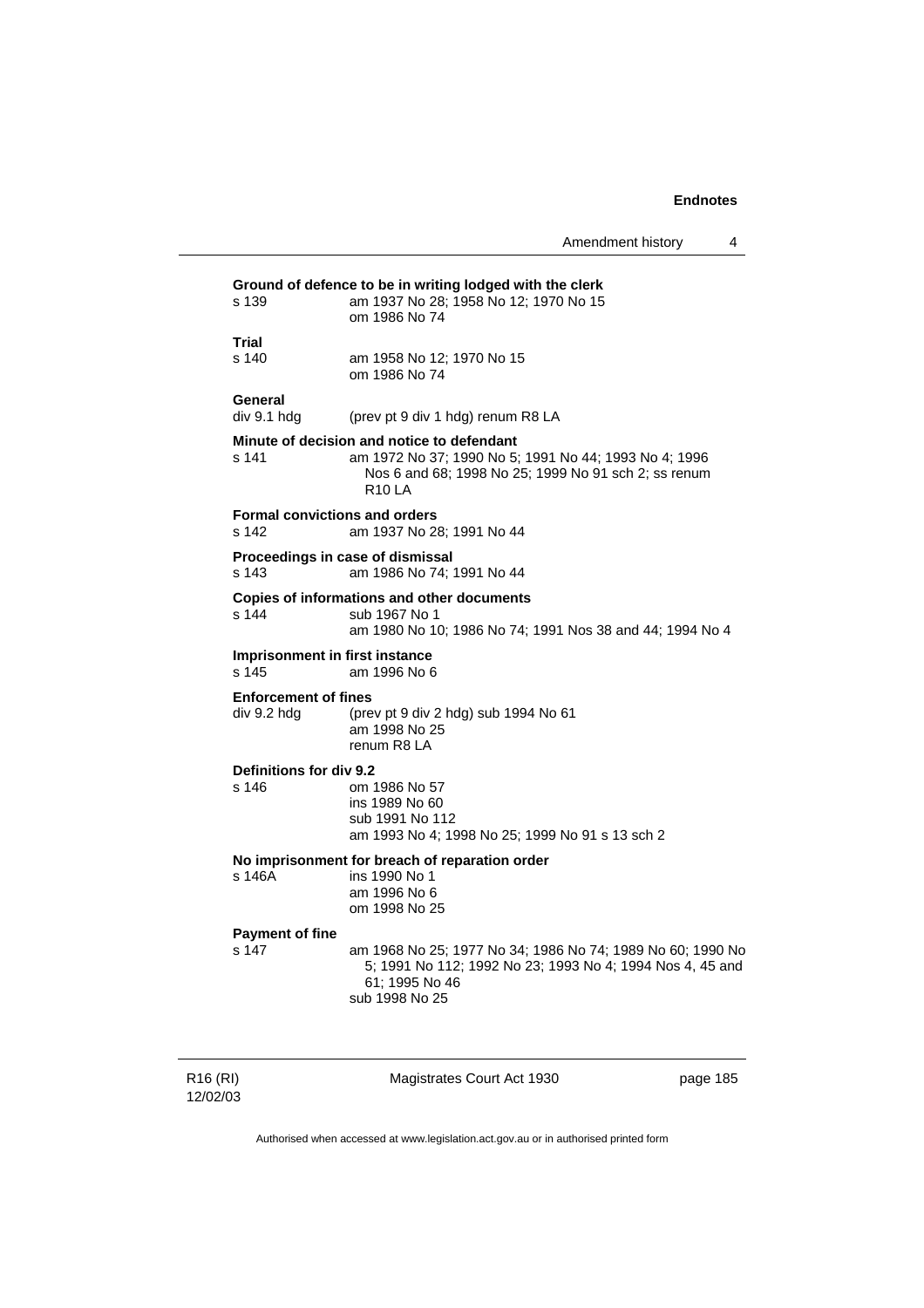| Notice of address etc<br>s 147A         | ins 1989 No 60<br>am 1991 Nos 44 and 112; 1993 No 48<br>sub 1998 No 25                                                                              |
|-----------------------------------------|-----------------------------------------------------------------------------------------------------------------------------------------------------|
| s 147B                                  | Access to particulars of address<br>ins 1998 No 25                                                                                                  |
| <b>Doubtful service</b><br>s 147C       | ins 1998 No 25                                                                                                                                      |
| Court may allow time to pay<br>s 148    | am 1974 No 14; 1979 No 33; 1991 No 44; 1998 No 25; ss<br>renum R10 LA                                                                               |
| <b>Penalty notice</b><br>s 149          | om 1986 No 74<br>ins 1998 No 25                                                                                                                     |
| <b>Default</b><br>s 150                 | am 1974 No 14; 1977 No 34; 1979 No 33; 1986 No 74; 1989 No<br>60; 1991 No 112; 1993 No 4; 1999 No 79 s 5 sch 3<br>sub 1998 No 25                    |
| s 150A                                  | Parking offences-further orders in respect of natural persons<br>ins 1989 No 60<br>am 1991 Nos 44 and 112; 1993 No 48<br>om 1998 No 25              |
| s 150B                                  | Parking offences-further orders in respect of bodies corporate<br>ins 1989 No 60<br>am 1991 Nos 44 and 112; 1993 No 48; 1994 No 61<br>om 1998 No 25 |
| <b>Further orders-service</b><br>s 150C | ins 1989 No 60<br>am 1991 No 44<br>om 1998 No 25                                                                                                    |
| Default notice<br>s 151                 | orig s 151 renum as s 185<br>ins 1998 No 25                                                                                                         |
| <b>Special arrangements</b><br>s 152    | orig s 152 renum as s 186<br>ins 1998 No 25                                                                                                         |
| s 153                                   | Notice for suspension of driver licence etc<br>am 1937 No 28; 1940 No 22; 1989 No 60; 1991 No 44<br>om 1998 No 25<br>sub 1999 No 79 s 5 sch 3       |
|                                         |                                                                                                                                                     |

page 186 Magistrates Court Act 1930

R16 (RI)<br>12/02/03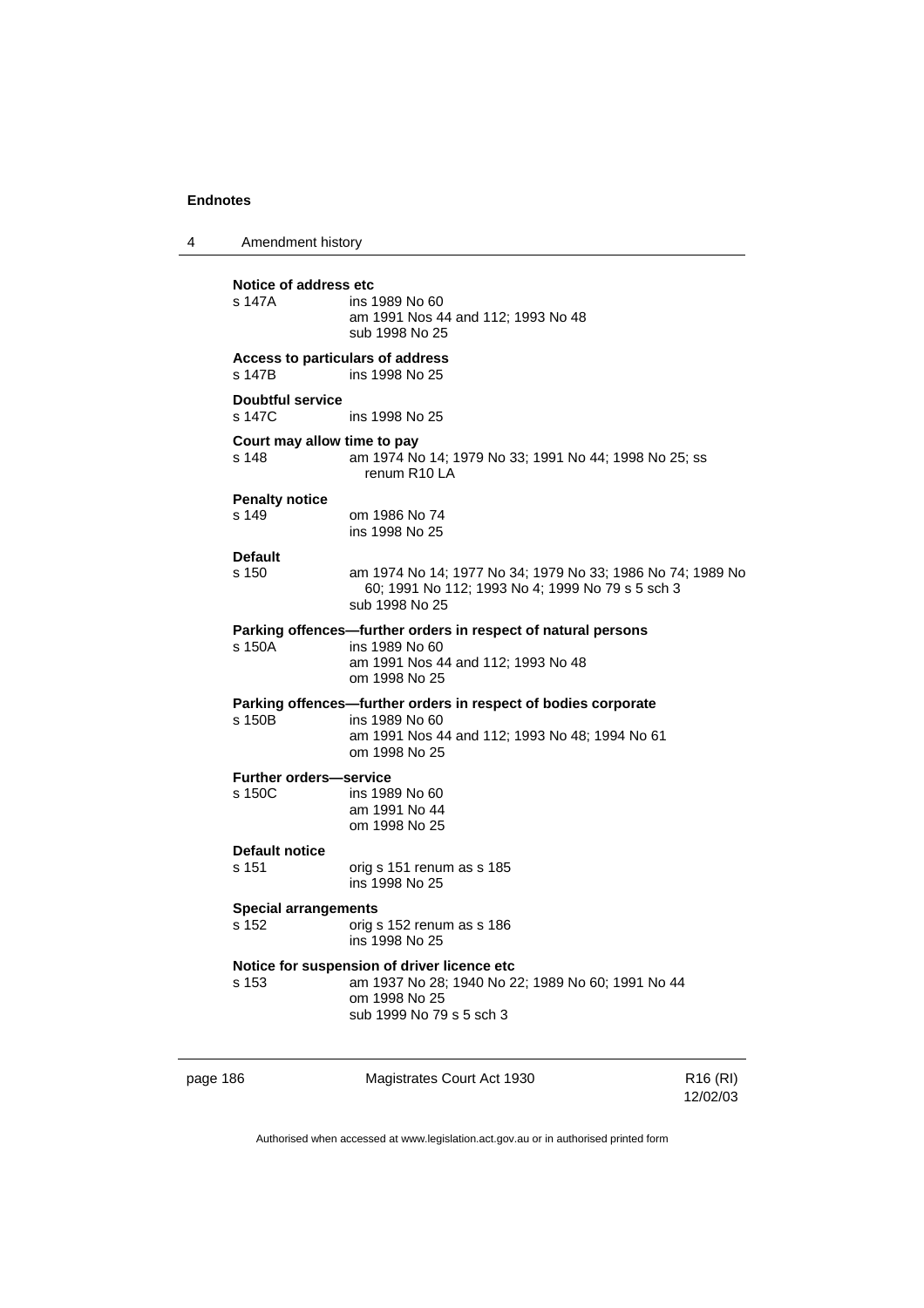Amendment history 4

# **Parking offences—instalment payments**

ins 1989 No 60 am 1991 No 44 om 1998 No 25

## **Consequence of non-compliance with certain orders**

s 153B ins 1989 No 60 am 1991 No 44 om 1998 No 25

## **Part payments**

s 153C ins 1989 No 60

 am 1991 No 44 om 1998 No 25

## **Access to personal information**

s 154 orig s 154 renum as s 187 ins 1998 No 25

#### **Ascertainment of capacity to pay fine**  s 154A ins 1998 No 25

**Garnishee orders and writs of execution**  ins 1998 No 25

**Application of Magistrates Court (Civil Jurisdiction) Act, pt 19**  s 154C ins 1998 No 25

#### **Committal to prison—fine defaulters**  ins 1998 No 25

# **Money to be paid to registrar**

| s 155 hdg | am 1991 No 44 |
|-----------|---------------|
| s 155     | am 1991 No 44 |

### **Costs to be paid to clerk by registrar of motor vehicles**

| s 155A hdg | am 1991 No 44          |
|------------|------------------------|
| s 155A     | ins 1989 No 60         |
|            | am 1991 Nos 44 and 112 |
|            | om 1998 No 25          |

#### **Execution to cease on payment of amount due**  s 156 am 1977 No 34

**Payment of amount to keeper or superintendent**  s 157 am 1976 No 42; 1977 No 34; 1991 No 44; 1998 No 25

#### **Fine satisfied by imprisonment**

s 158 am 1986 No 74; 1991 No 44 om 1994 No 61 ins 1998 No 25

R16 (RI) 12/02/03 Magistrates Court Act 1930 **page 187**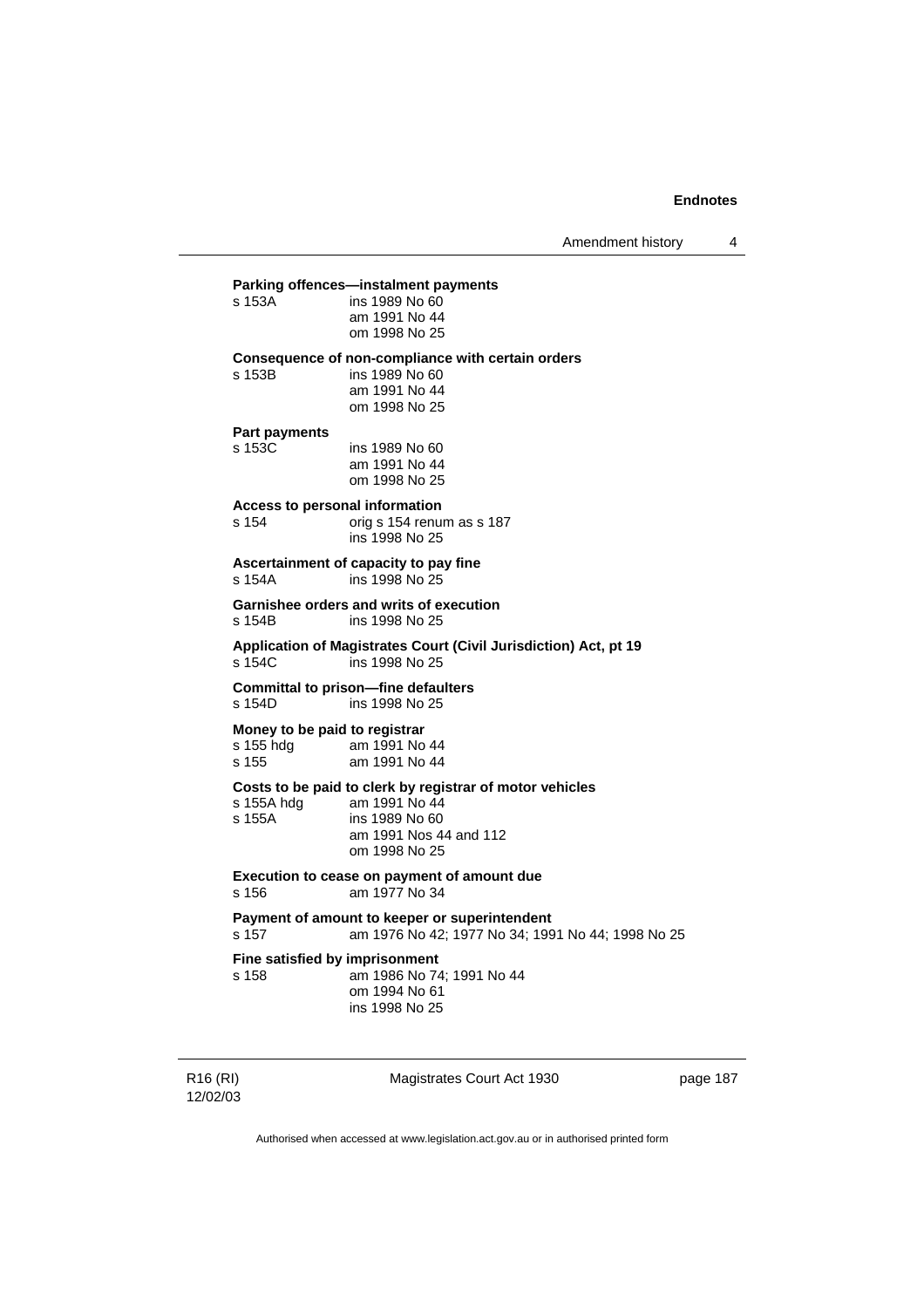4 Amendment history

# **Remission**  am 1991 No 44 s 159 am 1991 No 44 om 1994 No 61 ins 1998 No 25 **Conviction or order quashed or set aside**  s 160 om 1994 No 61 ins 1998 No 25 am 1999 No 79 s 5 sch 3 **Other enforcement provisions not affected**  s 161 am 1986 No 74 om 1994 No 61 ins 1998 No 25 **Procedure on execution**  am 1953 No 14; 1967 No 1; 1991 No 44; 1994 No 81 om 1994 No 61 **Warrant of distress after appeal**  s 163 om 1972 No 37 **Money, Australian notes and bank notes may be seized and choses in action may be seized, sued on and sold**  s 164 am 1990 No 5 om 1994 No 61 **Time of application to be recorded**  s 165 am 1953 No 14; 1991 No 44 om 1994 No 61 **Warrant of execution, when to be executed**  s 166 am 1967 No 1; 1994 No 81 om 1994 No 61 **Reciprocal enforcement of fines against bodies corporate**<br>div 9.2A hdg (prev pt 9 div 2A hdg) ins 1982 No 2 (prev pt 9 div 2A hdg) ins 1982 No  $2$  renum R8 LA **Definitions for div 9.2A**  s 166A ins 1982 No 2 am 1991 No 44 **Declarations relating to reciprocating courts**  s 166B ins 1982 No 2 am 2001 No 44 amdts 1.2752-1.2754 **Enforcement of fine**  s 166C ins 1982 No 2 am 1991 No 44; 1994 No 61

page 188 Magistrates Court Act 1930 R16 (RI)

12/02/03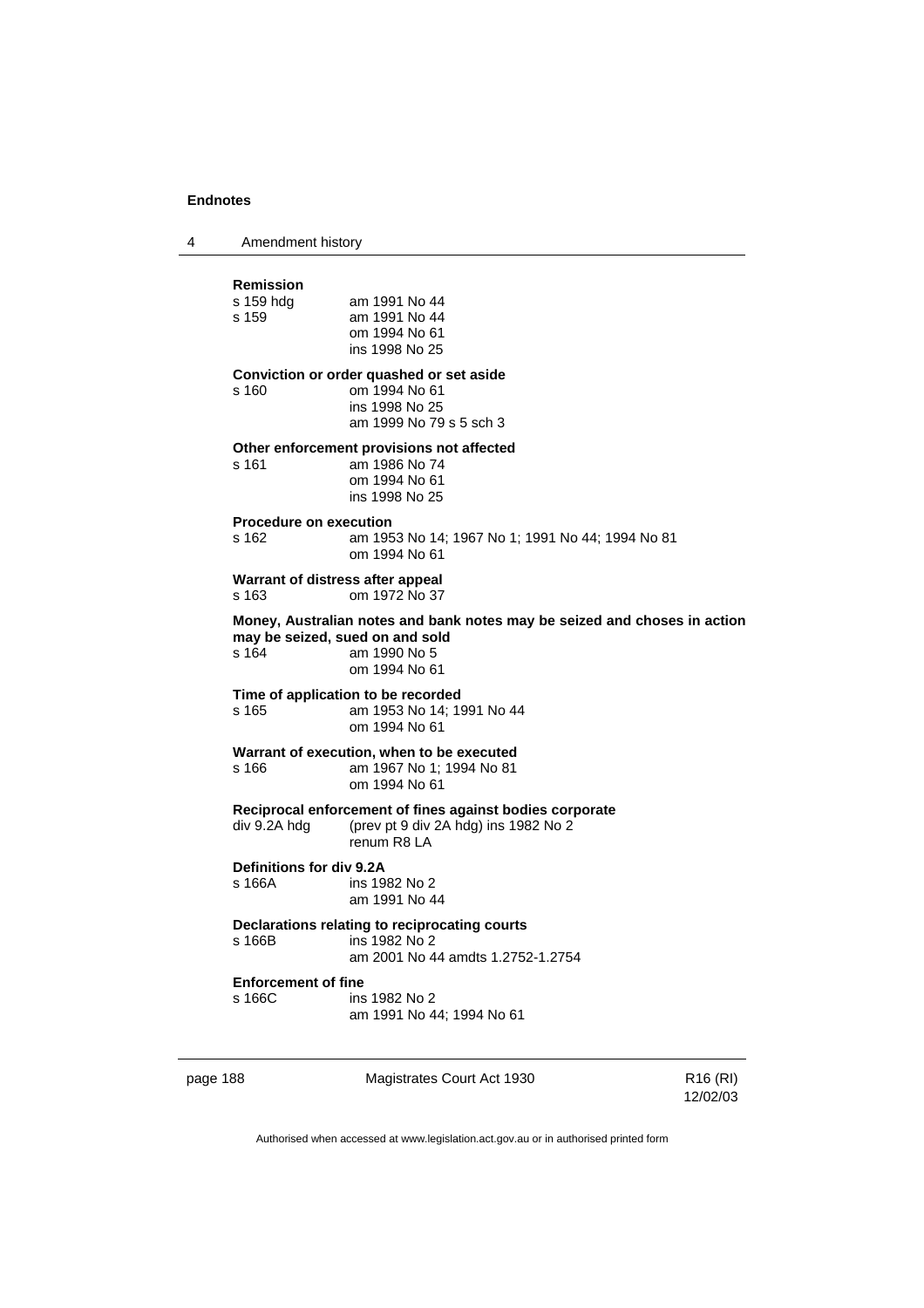Amendment history 4

**Effect of enforcement by reciprocating court**<br>
s 166D ins 1982 No 2  $ins$  1982 No 2 am 1991 No 44 **Registrar to notify payment of Territory fine**  s 166E hdg am 1991 No 44 s 166E ins 1982 No 2 am 1991 No 44 **Adverse claims**  om 1986 No 74 **Adverse claim to goods seized**  s 167 am 1953 No 14 om 1986 No 74 **Rules in Interpleader summons**  s 168 om 1986 No 74 **Right of landlord not affected**<br>s 169 cm 1986 No om 1986 No 74 **Attachment of debts**  pt 9 div 4 hdg om 1994 No 61 **Oral examination of debtor as to debts owing to him**  am 1968 No 25; 1991 No 44 om 1994 No 61 **Order nisi for attachment of debt**  s 171 am 1937 No 28; 1991 No 44 om 1994 No 61 **Service of order nisi to bind debts**  s 172 am 1993 No 4 om 1994 No 61 **Where garnishee does not dispute debt**  s 173 sub 1968 No 25 am 1970 No 15; 1991 No 44 om 1994 No 61 **Where garnishee disputes debt**  s 174 am 1986 No 74 om 1994 No 61 **Issue may be filed**  s 175 om 1994 No 61 **Where third party claims lien or charge on debt**  s 176 om 1994 No 61

R16 (RI) 12/02/03 Magistrates Court Act 1930 **page 189**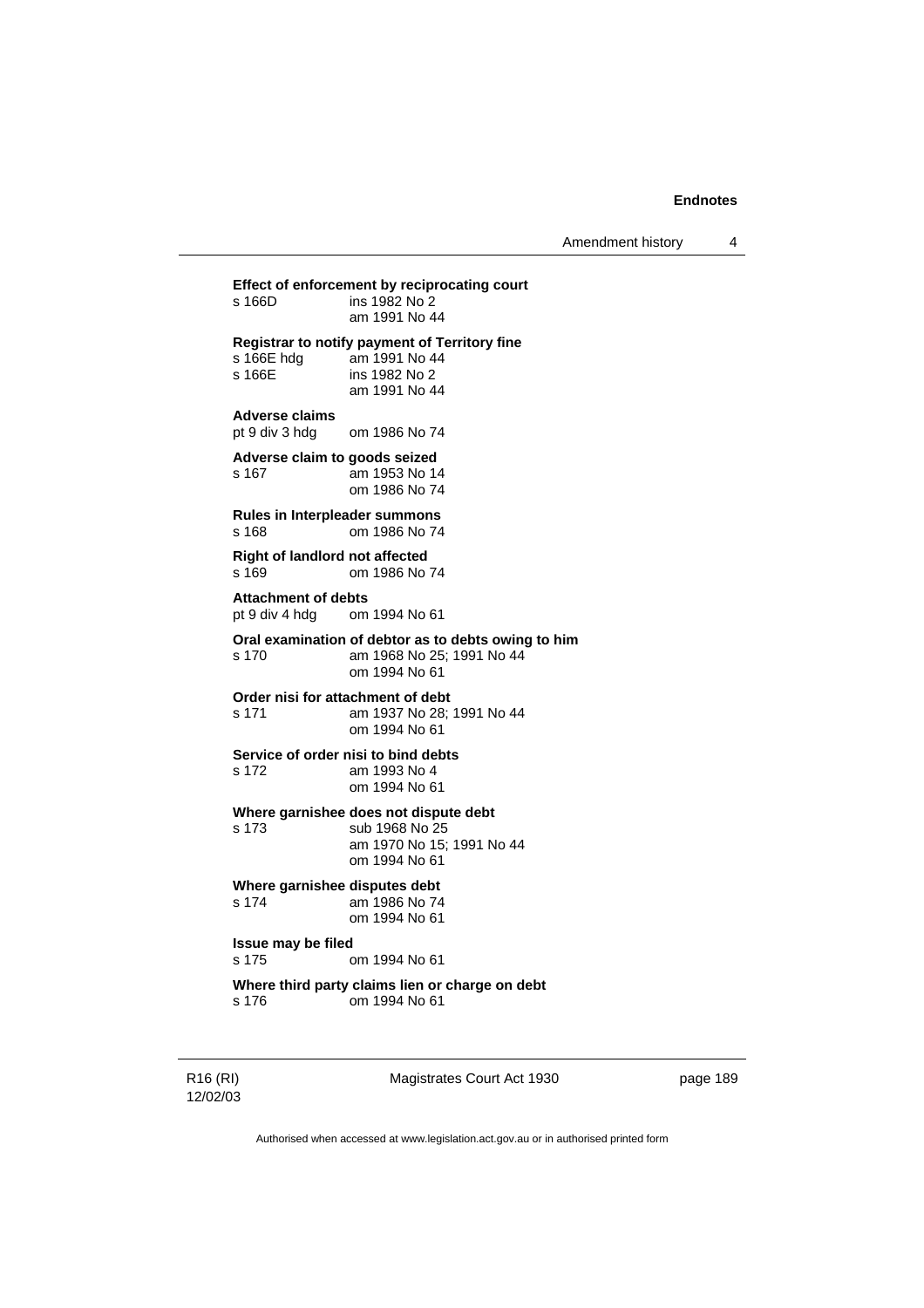```
4 Amendment history 
      Court may order warrant to levy amount or issue to be tried 
      s 177 om 1994 No 61 
      Payment by debtor under order to be valid discharge 
                       am 1937 No 28
                        om 1994 No 61 
      Debt attachment book 
      s 179 am 1991 No 44 
                        om 1994 No 61 
      Costs of attachment 
      s 180 om 1994 No 61 
      Imprisonment of fraudulent debtors 
      pt 9 div 5 hdg om 1994 No 61 
      Defendants in civil cases not to be imprisoned except under certain 
      circumstances 
      s 181 am 1937 No 28; 1991 No 44 
                        om 1994 No 61 
      Warrant in default of compliance 
      s 182 am 1991 No 44 
                        om 1994 No 61 
      Ex parte order of commitment<br>s 183 am 1991 No 4
                       am 1991 No 44
                        om 1994 No 61 
      Miscellaneous 
      div 9.6 hdg (prev pt 9 div 6 hdg) renum R8 LA 
      Enforcement of costs against informant 
      s 184 orig s 184 am 1991 No 44 
                        om 1994 No 61 
                        ins 1998 No 25 s 17 
      Committal to prison—orders not involving payment of money 
      s 185 orig s 185 sub 1967 No 1 
                        om 1972 No 37 
                        (prev s 151) am 1977 No 34; 1996 No 6 
                        renum 1998 No 25 
      Warrant of commitment to prison<br>s 186<br>orig s 186 om 199
                       s 186 orig s 186 om 1994 No 61 
                        (prev s 152) sub 1996 No 6 
                        renum 1998 No 25 
                        am 1998 No 67; ss renum R10 LA
```
page 190 Magistrates Court Act 1930 R16 (RI)

12/02/03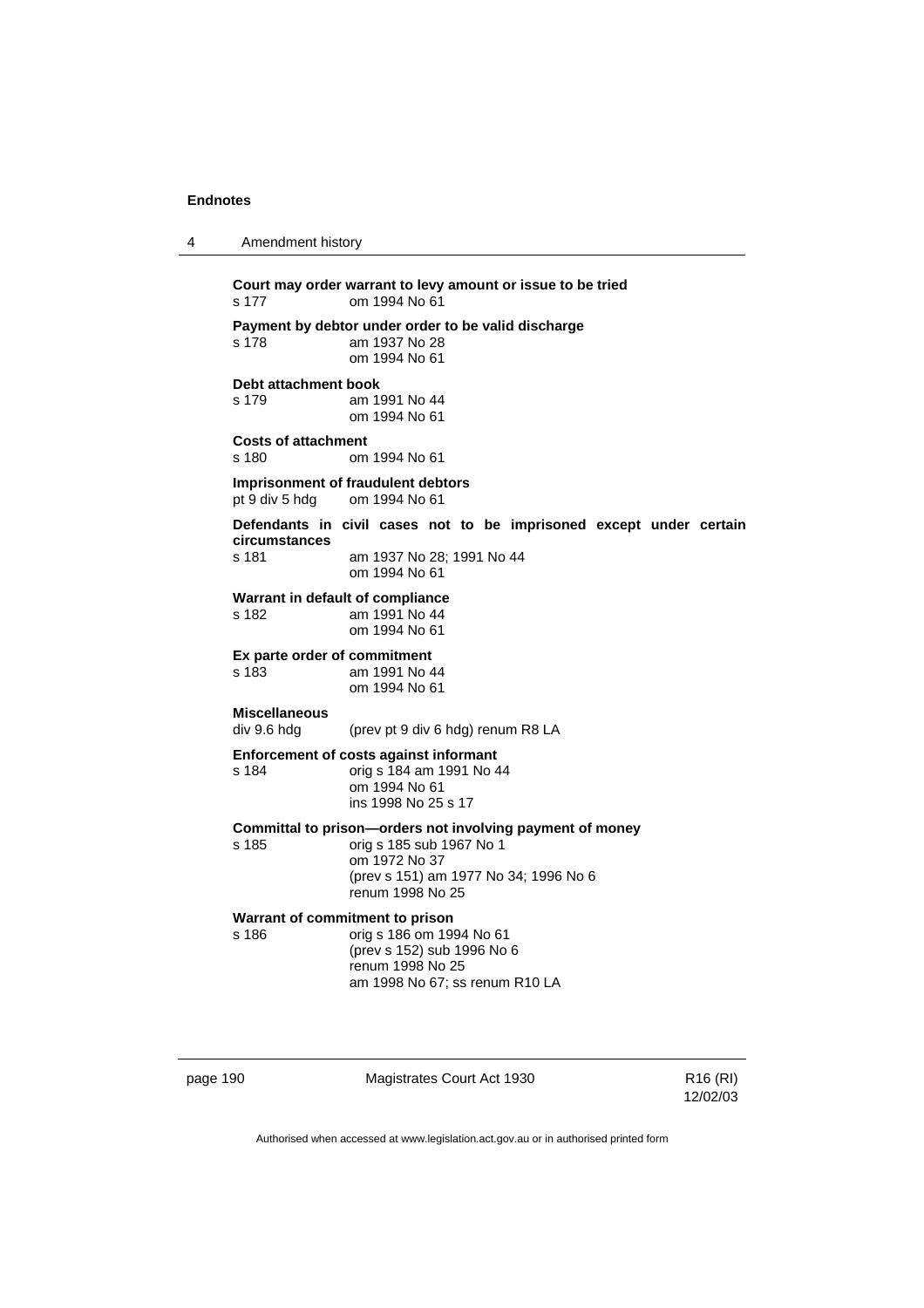Amendment history 4

| s 187                                   | Warrant of commitment if defendant already in prison<br>orig s 187 om 1994 No 61<br>(prev s 154) renum 1998 No 25                                |
|-----------------------------------------|--------------------------------------------------------------------------------------------------------------------------------------------------|
| Mitigation of payment by court<br>s 188 | am 1967 No 1; 1982 No 3; 1985 No 41; 1990 No 5; 1994 No 81                                                                                       |
| s 189                                   | Scale of imprisonment for nonpayment of money<br>am 1967 No 1; 1977 No 34; 1978 No 46<br>sub 1993 No 4<br>am 1994 No 61<br>om 1998 No 25         |
| s 190                                   | <b>Proceeds of warrants of execution</b><br>sub 1986 No 74<br>am 1990 No 5; 1991 No 44<br>om 1994 No 61                                          |
| s 191 hdg<br>s 191                      | Accounts to be kept in approved form<br>am 2001 No 44 amdt 1.2755<br>am 1967 No 1; 1979 No 33; 1991 No 44; 1994 No 81; 2001 No<br>44 amdt 1.2756 |
| s 192                                   | Executors and administrators may enforce orders in civil matters<br>am 1991 No 44<br>om 1994 No 61                                               |
| Forfeited goods may be sold<br>s 193    | am 1990 No 5                                                                                                                                     |
| s 194                                   | Warrant of commitment or writ of execution not void for form only<br>am 1994 No 61                                                               |
| s 195                                   | Convictions etc to be transmitted to registrar of Supreme Court<br>am 1937 No 28; 1992 No 23                                                     |
| <b>Restraining orders</b><br>pt 10 hdg  | sub 1990 No 65<br>om 2001 No 90 amdt 1.79                                                                                                        |
| Definitions for pt 10<br>s 196          | am 1937 No 28<br>sub 1990 No 65<br>am 1992 No 37; 2000 No 60 s 4<br>om 2001 No 90 amdt 1.79                                                      |
| Power to make<br>s 197                  | sub 1990 No 65<br>om 2001 No 90 amdt 1.79                                                                                                        |

R16 (RI) 12/02/03 Magistrates Court Act 1930 **page 191**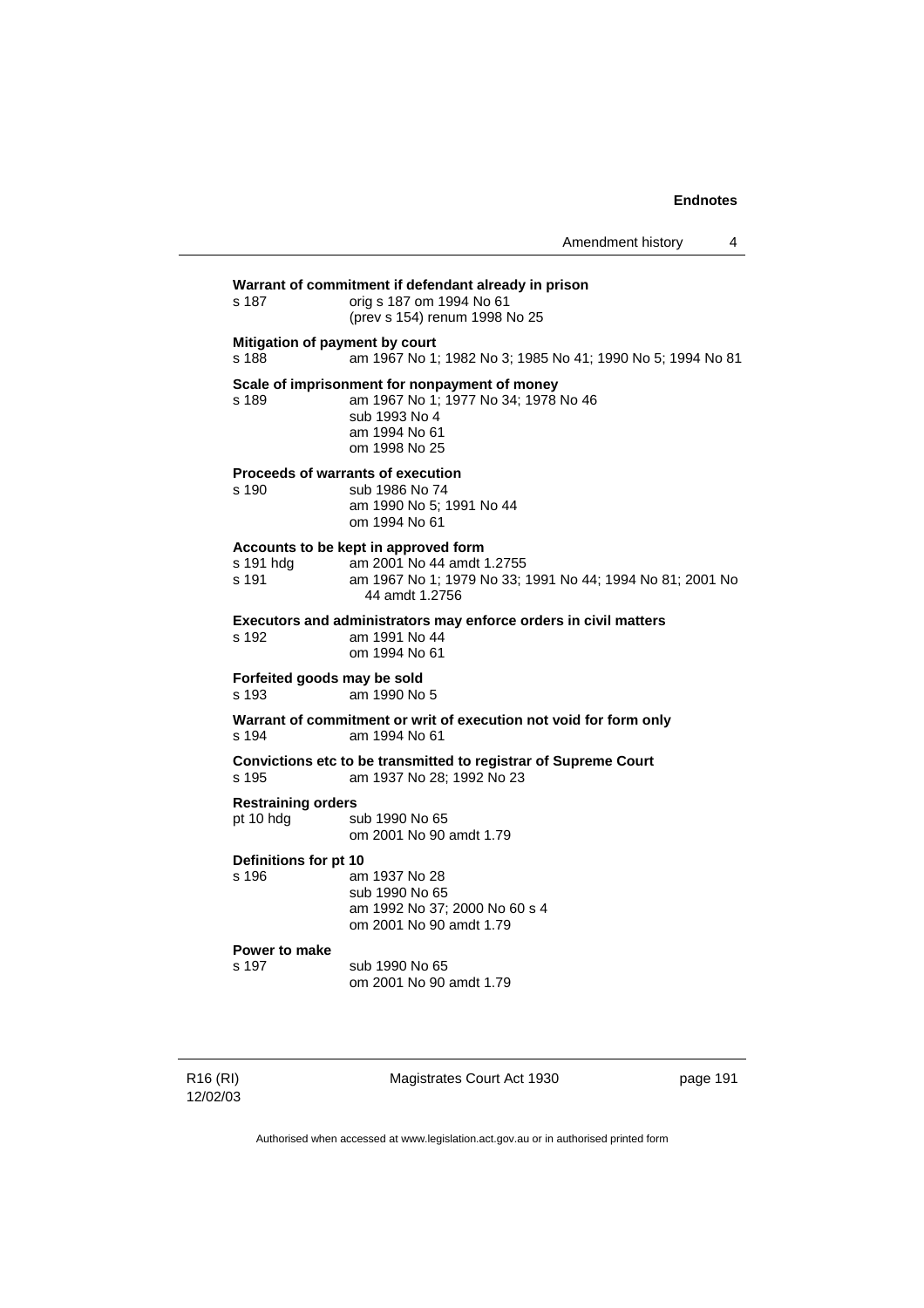4 Amendment history page 192 Magistrates Court Act 1930 R16 (RI) **Entitlement to apply**<br>s 198 sub  $sub$  1990 No 65 am 1998 No 38; 2000 No 60 s 5 om 2001 No 90 amdt 1.79 **Powers exercisable in care and protection proceedings**  s 198A ins 1999 No 64 s 4 sch 2 om 2001 No 90 amdt 1.79 **Special requirements—applications by community advocate or employer**   $ins$  2000 No 60 s 6 om 2001 No 90 amdt 1.79 **Hearing dates**  am 1937 No 28 sub 1990 No 65 am 1991 No 44 om 2001 No 90 amdt 1.79 **Parties—applications by persons other than aggrieved persons**  s 200 am 1937 No 28 sub 1990 No 65 am 1998 No 38; 2000 No 60 s 7 om 2001 No 90 amdt 1.79 **Parties—applications involving children**  sub 1990 No 65 am 1991 No 44 om 2001 No 90 amdt 1.79 **Representation of children**  sub 1990 No 65 om 2001 No 90 amdt 1.79 **Hearing of applications**  s 203 sub 1990 No 65 am 1995 No 46; 1999 No 34 om 2001 No 90 amdt 1.79 **Matters to be taken into account**<br>s 204 **budy** sub 1990 No 65 sub 1990 No 65 om 2001 No 90 amdt 1.79 **Restrictions in orders**  s 205 am 1986 No 74 sub 1990 No 65 om 2001 No 90 amdt 1.79 **Consent orders**  sub 1990 No 65 om 2001 No 90 amdt 1.79

12/02/03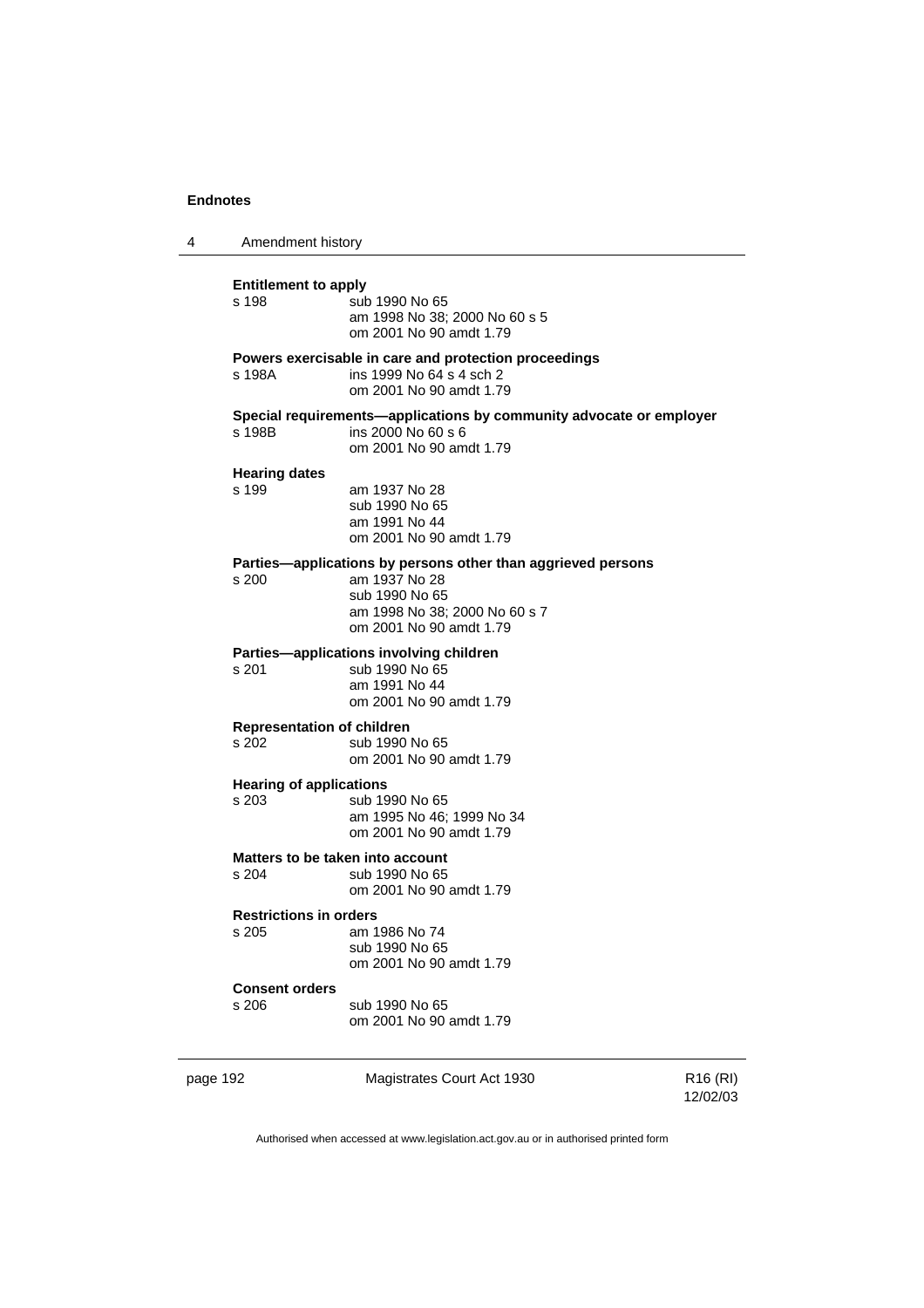**Jurisdiction under s 206**  ins 1999 No 34 om 2001 No 90 amdt 1.79 **Service of applications**  ins 1990 No 65 am 1991 No 44; 2000 No 60 s 8; 2001 No 44 amdt 1.2757 om 2001 No 90 amdt 1.79 **Procedure in absence of respondent**<br>  $\frac{1}{206B}$  ins 1990 No 65 ins 1990 No 65 om 2001 No 90 amdt 1.79 **Interim restraining orders**  ins 1990 No 65 om 2001 No 90 amdt 1.79 **Seizure of firearms**  ins 1990 No 65 am 1991 No 9; 1996 No 74; 1997 No 25 om 2001 No 90 amdt 1.79 **Explaining proposed orders**  ins 1990 No 65 am 1992 No 37 om 2001 No 90 amdt 1.79 **Counselling**  ins 1990 No 65 om 2001 No 90 amdt 1.79 **Power of court to make orders where person charged**  ins 1990 No 65 om 2001 No 90 amdt 1.79 **Duration of orders**  s 206H ins 1990 No 65 om 2001 No 90 amdt 1.79 **Exercise of certain powers by registrar**  s 206I ins 2001 No 70 amdt 1.67 om 2001 No 90 amdt 1.79 **Variation and revocation of orders**<br>s 206J ins 1990 No 65 ins 1990 No 65 am 1991 No 44; 1999 No 64 s 4 sch 2 om 2001 No 90 amdt 1.79

R16 (RI) 12/02/03 Magistrates Court Act 1930 **page 193**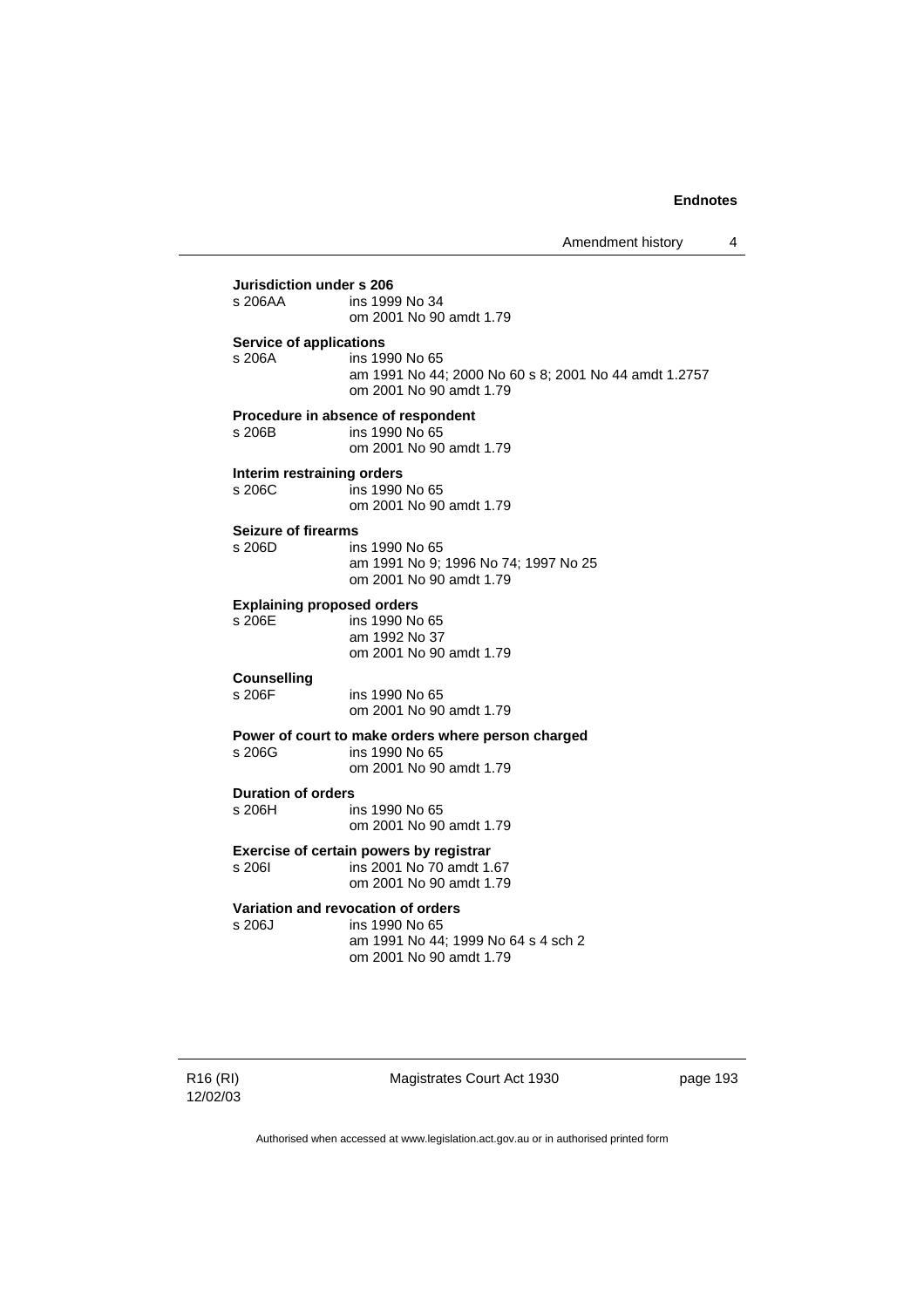| 4 | Amendment history                            |                                                                                                                                |
|---|----------------------------------------------|--------------------------------------------------------------------------------------------------------------------------------|
|   | Service etc of orders<br>s 206K              | ins 1990 No 65<br>am 1991 No 44; 1996 No 51; 2001 No 44 amdt 1.2758,<br>amdt 1.2759<br>om 2001 No 90 amdt 1.79                 |
|   | <b>Offence</b><br>s 206L                     | ins 1990 No 65<br>am 1992 No 37; 1994 No 81; 1997 No 25<br>om 2001 No 90 amdt 1.79                                             |
|   | s 206M                                       | Service other than personal service<br>ins 1990 No 65<br>om 2001 No 90 amdt 1.79                                               |
|   | Service by police officers<br>s 206N         | ins 1990 No 65<br>am 1991 No 44<br>om 2001 No 90 amdt 1.79                                                                     |
|   | s 206P                                       | Restriction on publication of reports of proceedings<br>ins 1990 No 65<br>am 1994 No 81: 1998 No 38<br>om 2001 No 90 amdt 1.79 |
|   | s 206PA                                      | Limits of restriction on publication<br>ins 1998 No 38<br>om 2001 No 90 amdt 1.79                                              |
|   | s 206PB                                      | Application not invalid only because made under wrong Act<br>ins 1998 No 38<br>om 2001 No 90 amdt 1.79                         |
|   | <b>Appeals</b><br>s 206Q                     | ins 1990 No 65<br>am 1995 No 46<br>om 2001 No 90 amdt 1.79                                                                     |
|   | <b>Application of Crimes Act</b><br>s 206R   | ins 1990 No 65<br>om 2001 No 90 amdt 1.79                                                                                      |
|   | <b>Appeals to Supreme Court</b><br>pt 11 hdg | sub 1972 No 37                                                                                                                 |
|   | div 11.1 hdg                                 | <b>Appellate jurisdiction of Supreme Court</b><br>(prev pt 11 div 1 hdg) ins 1972 No 37<br>renum R8 LA                         |

page 194 Magistrates Court Act 1930 R16 (RI)

12/02/03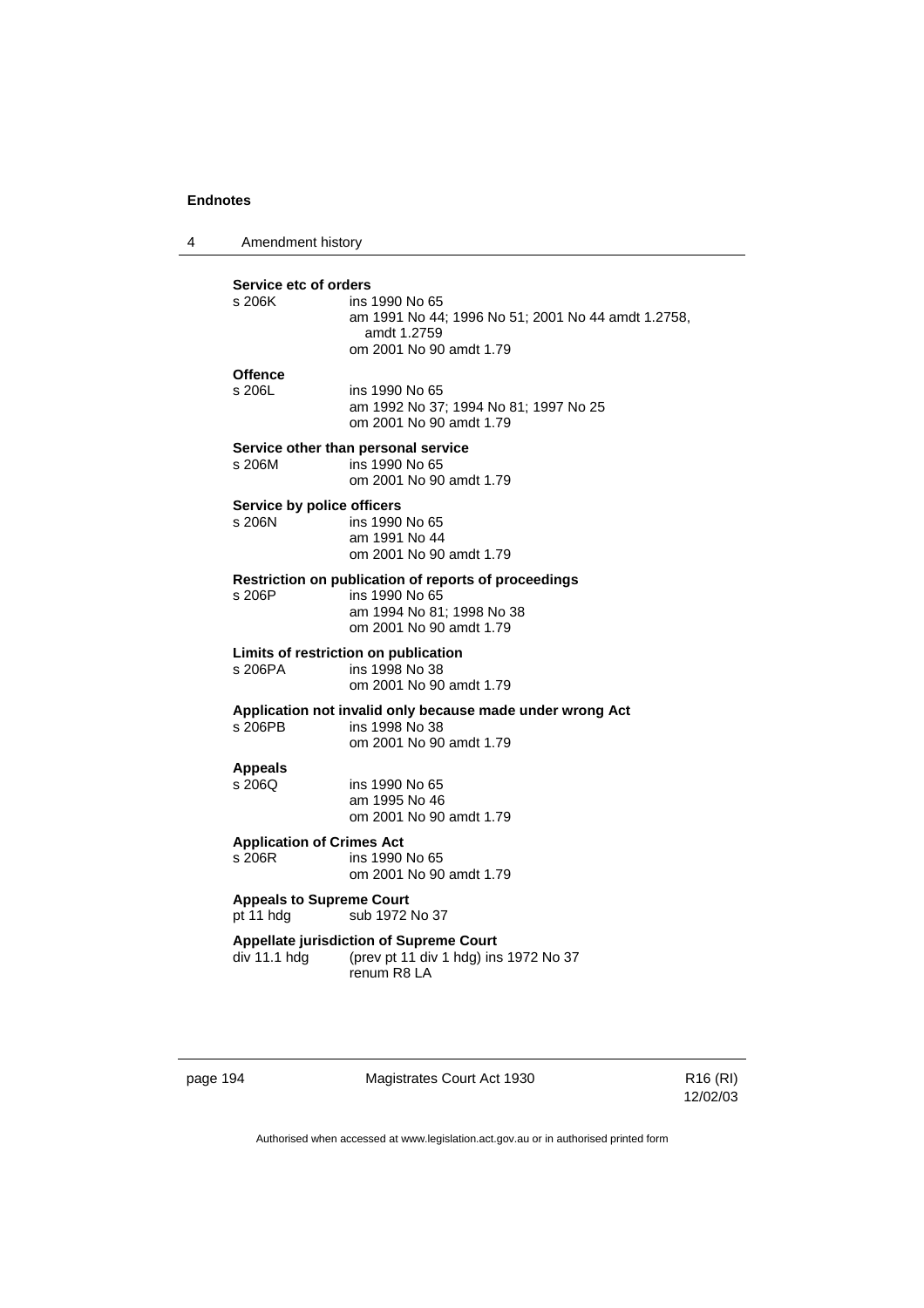# **Jurisdiction of Supreme Court**<br>
s 207 **bub 1937** No 2

sub 1937 No 28 am 1967 No 1; 1968 No 25 sub 1972 No 37 am 1985 No 67; 1990 No 65; 2001 No 90 amdt 1.80

div 11.2 hdg (prev pt 11 div 2 hdg) ins 1972 No 37 renum R8 LA

## **Appeals to which div 11.2 applies**

s 208 sub 1937 No 28 am 1953 No 14; 1958 No 12; 1968 No 25 sub 1972 No 37 am 1984 No 16; 1985 Nos 41 and 67; 1986 Nos 33 and 74; 1990 No 65; 1992 No 9; 1994 No 61; 1996 No 6

# **Appeals in other cases**

**Appeals** 

ins 1958 No 12 am 1967 No 1; 1968 No 25 om 1972 No 37

### **Substituted service of notice of appeal**

s 208B ins 1958 No 12 om 1972 No 37

## **Institution of appeal**

s 209 am 1934 No 17 sub 1937 No 28 am 1967 No 1 sub 1972 No 37 am 1984 No 61; 1985 No 67 sub 1986 No 74

# **Substituted service of notice of appeal**

am 1934 No 17

sub 1937 No 28; 1972 No 37

# **When appeal deemed to be duly instituted**<br>s 211 **b** sub 1937 No 28: 1972 No 3

sub 1937 No 28; 1972 No 37; 1985 No 18 om 1986 No 74

## **When appeal deemed to be duly instituted**

s 212 sub 1937 No 28; 1958 No 12 am 1967 No 1 sub 1972 No 37 om 1985 No 18

# **Increase in amount of security**<br>s 213 **IDE** Sub 1937 No 2

sub 1937 No 28; 1972 No 37 om 1985 No 18

R16 (RI) 12/02/03 Magistrates Court Act 1930 **page 195**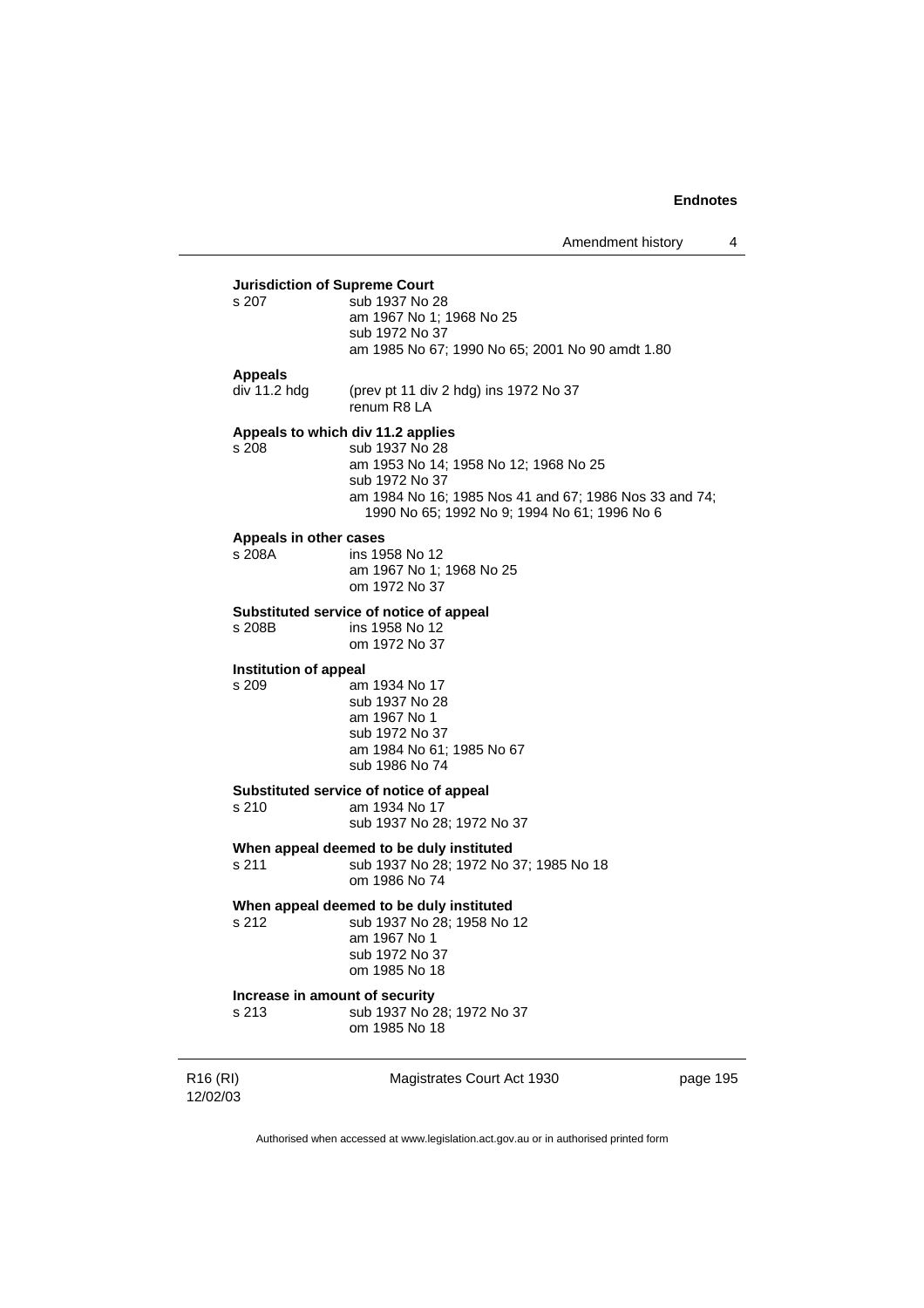4 Amendment history

**Appeals in cases other than civil cases**  sub 1937 No 28 am 1967 No 1 sub 1972 No 37 am 1984 No 61; 1990 No 65 **Appeals in relation to grant of bail**  s 214A ins 1986 No 33 om 1992 No 9 **Appeals in civil cases**  s 215 om 1937 No 28 ins 1972 No 37 am 1985 No 67 om 1986 No 74 **Stay of execution pending appeal in certain cases**  om 1937 No 28 ins 1972 No 37 am 1984 No 62; 1986 No 74; 1992 No 9; 1995 No 41 **Execution not to be stayed in other cases except by order of Supreme Court**  s 217 om 1937 No 28 ins 1972 No 37 om 1986 No 74 **Orders by Supreme Court on appeals**  s 218 om 1937 No 28 ins 1972 No 37 sub 1984 No 61 am 1985 No 67 **Barring of right of appeal under div 11.2 if order to review granted**  s 219 om 1937 No 28 ins 1972 No 37 am 1985 No 67; 1986 No 74 **Orders to review**  div 11.3 hdg (prev pt 11 div 3 hdg) ins 1972 No 37 renum R8 LA **Interpretation**  s 219A ins 1972 No 37 om 1994 No 61 **Appeals by way of orders to review**  ins 1972 No 37 am 1974 No 14; 1979 No 41; 1984 No 16; 1985 Nos 41 and 67; 1990 No 9; 1994 No 61; 1996 No 6; pars renum R10 LA

page 196 Magistrates Court Act 1930 R16 (RI)

12/02/03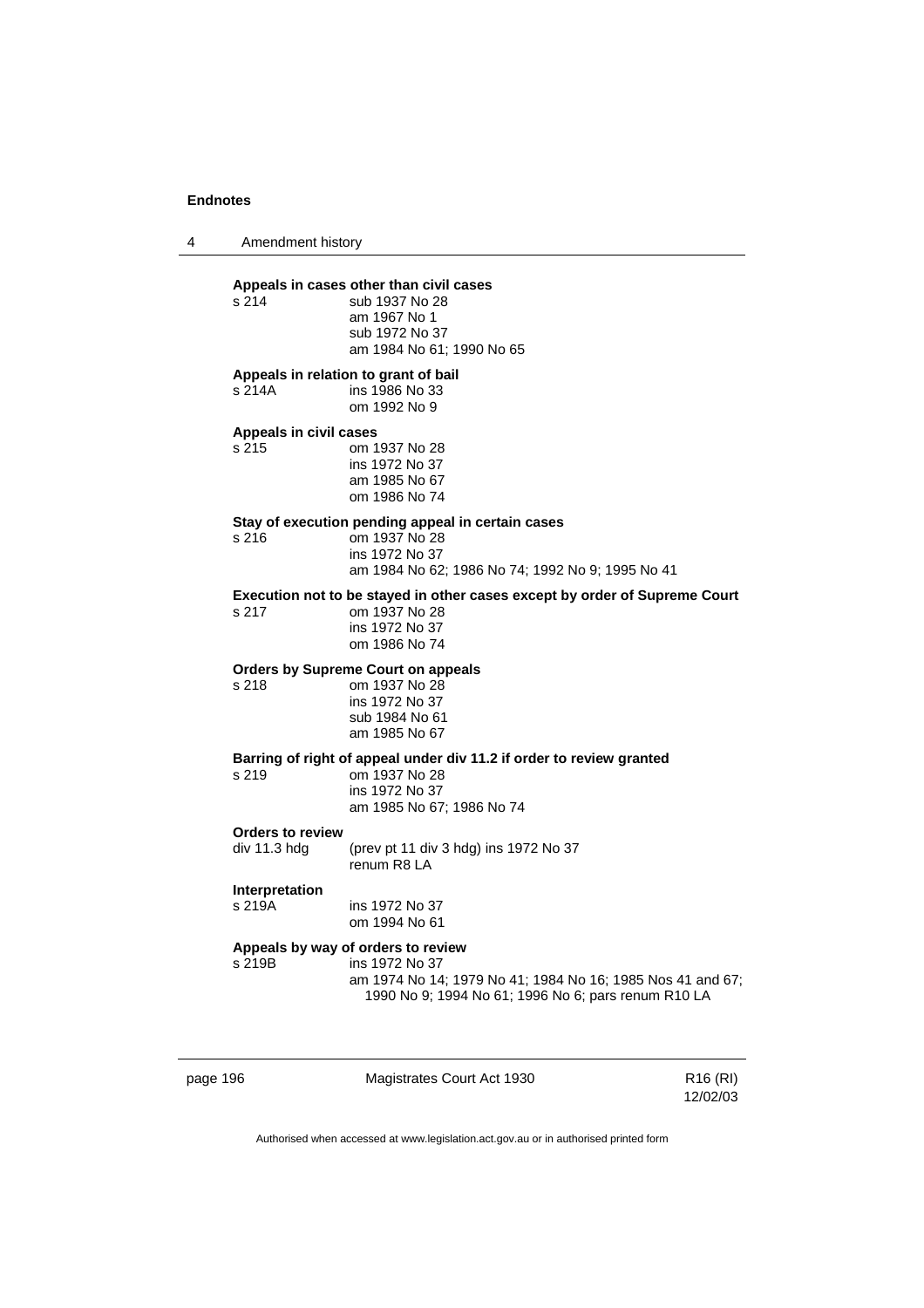# **Grant of order nisi to review**  ins 1972 No 37 am 1974 No 14; 1979 No 41; 1984 No 61; 1985 Nos 41 and 67; 1990 No 9; 1996 No 6; pars renum R10 LA **Security for costs and stay of execution**  s 219D ins 1972 No 37 am 1985 Nos 41 and 67; 1990 No 9; 1992 No 9; 1996 No 6; ss renum R10 LA **Non-appearance of applicant**  s 219E ins 1972 No 37 am 1996 No 6 **Powers of Supreme Court**  ins 1972 No 37 am 1974 No 14; 1979 No 41; 1985 Nos 41 and 67; 1990 No 9; ss and pars renum R10 LA **Absconding appellants**  pt 11 div 3A hdg ins 1984 No 62 om 1992 No 9 **Interpretation**  ins 1984 No 62 am 1986 No 74 om 1992 No 9 **Warrant of apprehension of appellant**  s 219H ins 1984 No 62 om 1992 No 9

**Power of Court where person apprehended** 

s 219J ins 1984 No 62 om 1992 No 9

# **Effect of apprehension of appellant**<br>s 219K ins 1984 No 62

ins 1984 No 62 om 1992 No 9

## **Stay of execution not affected**

s 219L ins 1984 No 62 om 1992 No 9

## **General Provisions**

div 11.4 hdg (prev pt 11 div 4 hdg) ins 1972 No 37 renum R8 LA

# **Forfeiture of recognisance**

s 220 am 1937 No 28; 1972 No 37 sub 1984 No 62 om 1992 No 9

R16 (RI) 12/02/03 Magistrates Court Act 1930 **page 197**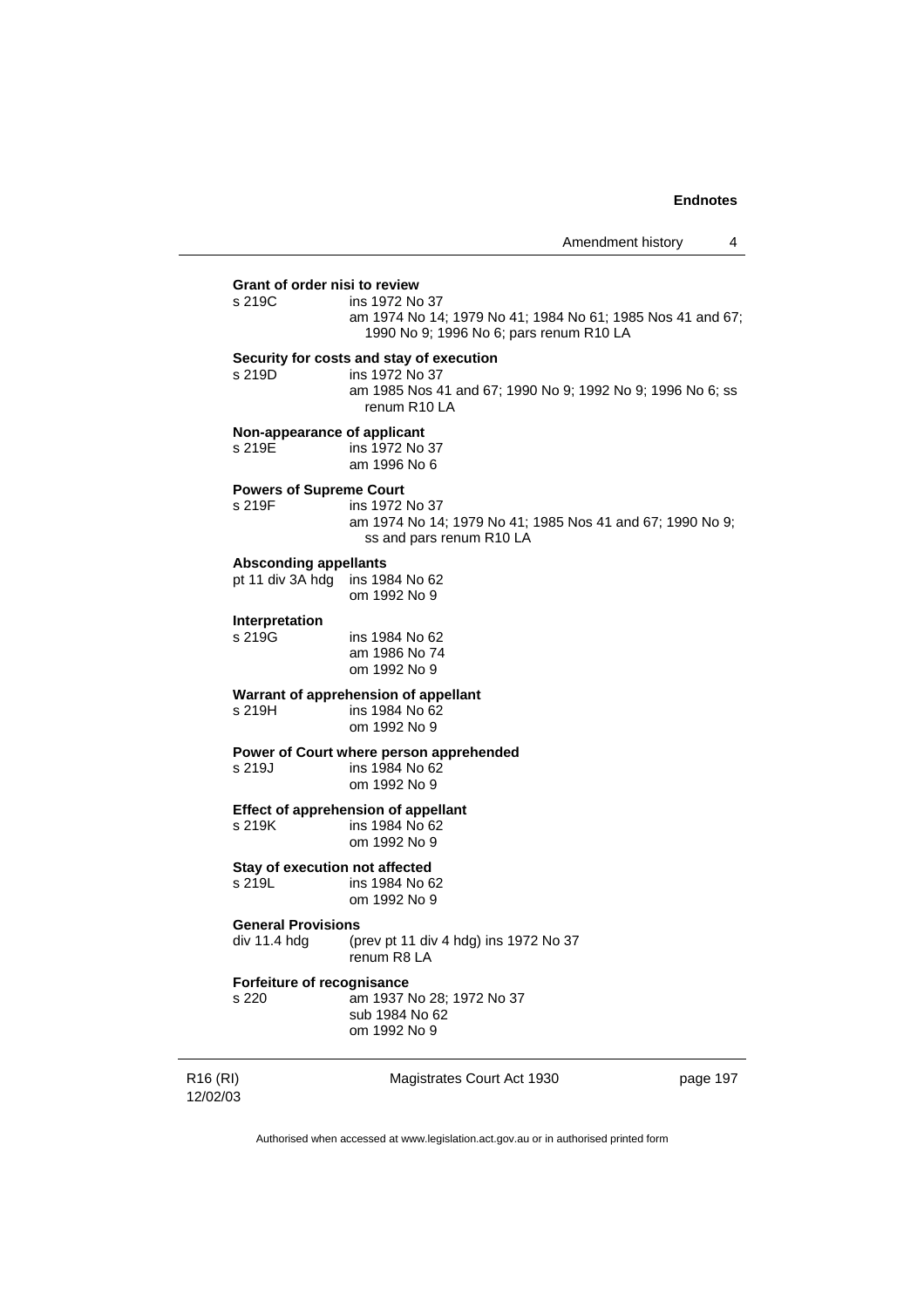4 Amendment history

| s 221                                       | Magistrate may order appellant to be liberated<br>om 1937 No 28                                                                         |
|---------------------------------------------|-----------------------------------------------------------------------------------------------------------------------------------------|
| s 222                                       | <b>Control of Supreme Court over summary convictions</b><br>am 1937 No 28; 1985 No 67; 1986 No 74                                       |
| <b>Amendment</b><br>s 223                   | am 1937 No 28; 1985 No 67; 1986 No 74                                                                                                   |
| In cases of certiorari<br>s 224             | am 1937 No 28                                                                                                                           |
| Notice dispensed with<br>s 225              | am 1937 No 28; 1967 No 1; 1985 No 17                                                                                                    |
| Power of court to admit to bail<br>s 226    | am 1937 No 28; 1992 No 9                                                                                                                |
| s 227                                       | Respecting the amendment of convictions etc<br>am 1937 No 28; 1985 No 67; 1996 No 6                                                     |
| s 228                                       | Want of summons or information<br>am 1986 No 74                                                                                         |
| s 230                                       | Provisions applicable in relation to security given for costs of appeal<br>am 1937 No 28<br>sub 1972 No 37<br>am 1985 No 18; 1991 No 44 |
| s 231                                       | Magistrate sued for act not within jurisdiction<br>am 1937 No 28; 1953 No 14; 1994 No 61                                                |
| s 233                                       | Warrant or writ by magistrate on order of court<br>am 1994 No 61                                                                        |
| s 234                                       | No action for acts done under order of Supreme Court<br>am 1937 No 28                                                                   |
| s 235                                       | No action where proceedings confirmed on appeal<br>am 1994 No 61                                                                        |
| <b>Actions in cases prohibited</b><br>s 236 | am 1937 No 28                                                                                                                           |
| <b>Limitation of actions</b><br>s 237       | om 1985 No 66                                                                                                                           |
| <b>Notice of actions</b><br>s 238           | om 1985 No 66                                                                                                                           |
| Payment of money into court<br>s 239        | am 1937 No 28; 1986 No 74                                                                                                               |
|                                             |                                                                                                                                         |

page 198 Magistrates Court Act 1930

R16 (RI)<br>12/02/03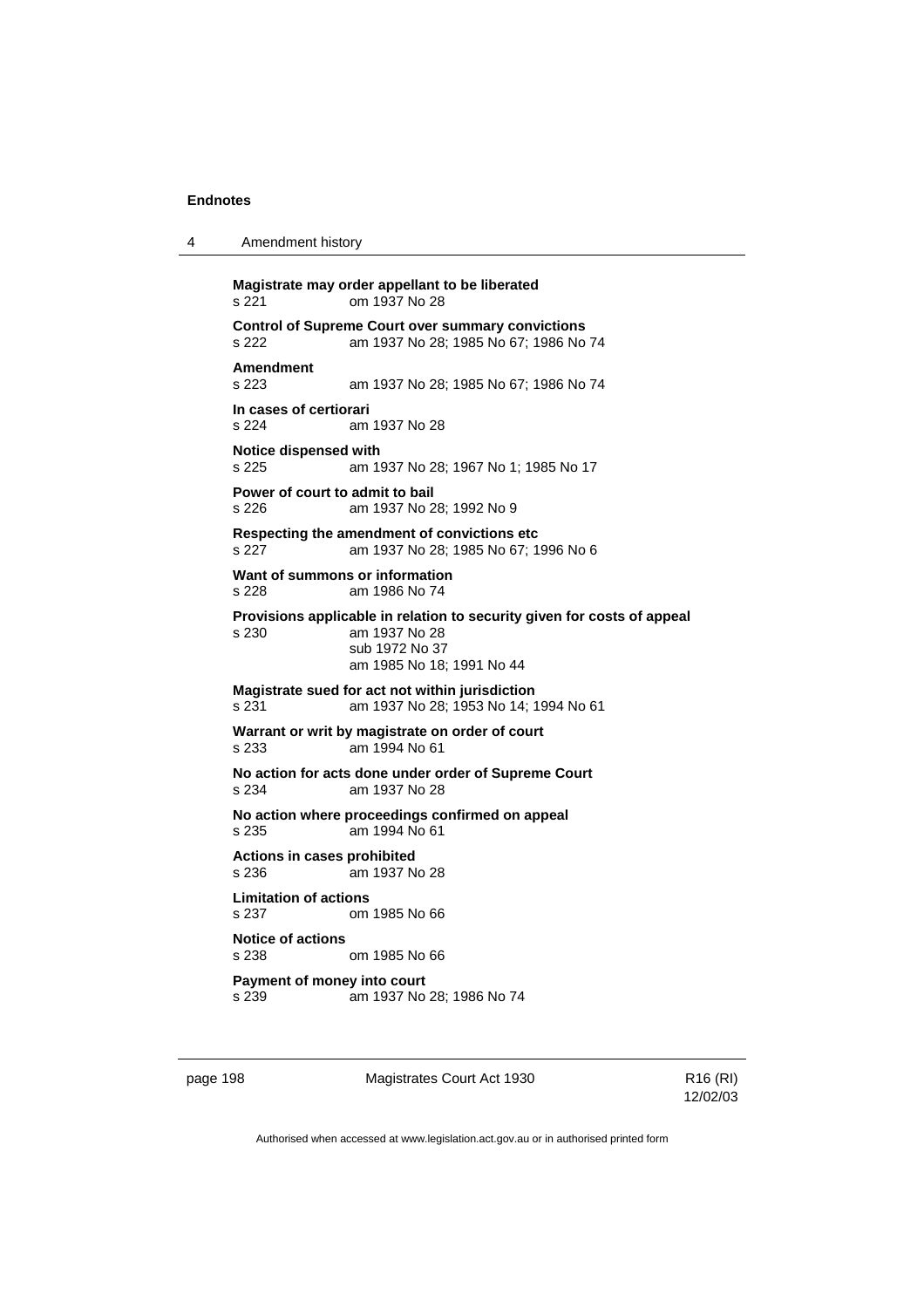| No action against magistrate for judicial acts in Magistrates Court<br>am 1985 No 67<br>$s$ 240 |                                                                                                     |  |
|-------------------------------------------------------------------------------------------------|-----------------------------------------------------------------------------------------------------|--|
| <b>Verdict for defendant</b><br>s 242                                                           | am 1937 No 28; 1986 No 74<br>sub 1996 No 6                                                          |  |
| <b>Damages</b><br>s 243                                                                         | am 1966 No 2<br>sub 1994 No 61                                                                      |  |
| <b>Costs</b><br>pt 13 hdg                                                                       | sub 1953 No 14<br>am 1994 No 4                                                                      |  |
| <b>Award of costs</b><br>s 244                                                                  | am 1937 No 28; 1953 No 14; 1986 No 74; 1994 No 61                                                   |  |
| <b>Court fees</b><br>s 245                                                                      | sub 1953 No 14; 1980 No 10<br>am 1991 Nos 38 and 44<br>om 1994 No 4                                 |  |
| <b>Remission of fees</b><br>s 245A                                                              | ins 1937 No 28<br>sub 1986 No 83<br>am 1989 No 55; 1990 No 5; 1991 No 44; 1993 No 4<br>om 1994 No 4 |  |
| Solicitor's costs<br>s 246                                                                      | sub 1937 No 28<br>om 1986 No 74                                                                     |  |
| <b>Witnesses expenses</b><br>s 247                                                              | sub 1953 No 14; 1967 No 1<br>am 1996 No 6                                                           |  |
| <b>Court and tribunal fees</b><br>pt 13A hdg                                                    | orig pt 13A hdg ins 1974 No 14<br>om 1992 No 9<br>ins 1994 No 4<br>sub 2000 No 1 s 3 sch            |  |
| Definitions for pt 13A<br>s 248                                                                 | om 1994 No 61 s 49<br>ins 2001 No 1 s 3 sch<br>am 2001 No 18 s 174                                  |  |

R16 (RI) 12/02/03 Magistrates Court Act 1930 **page 199**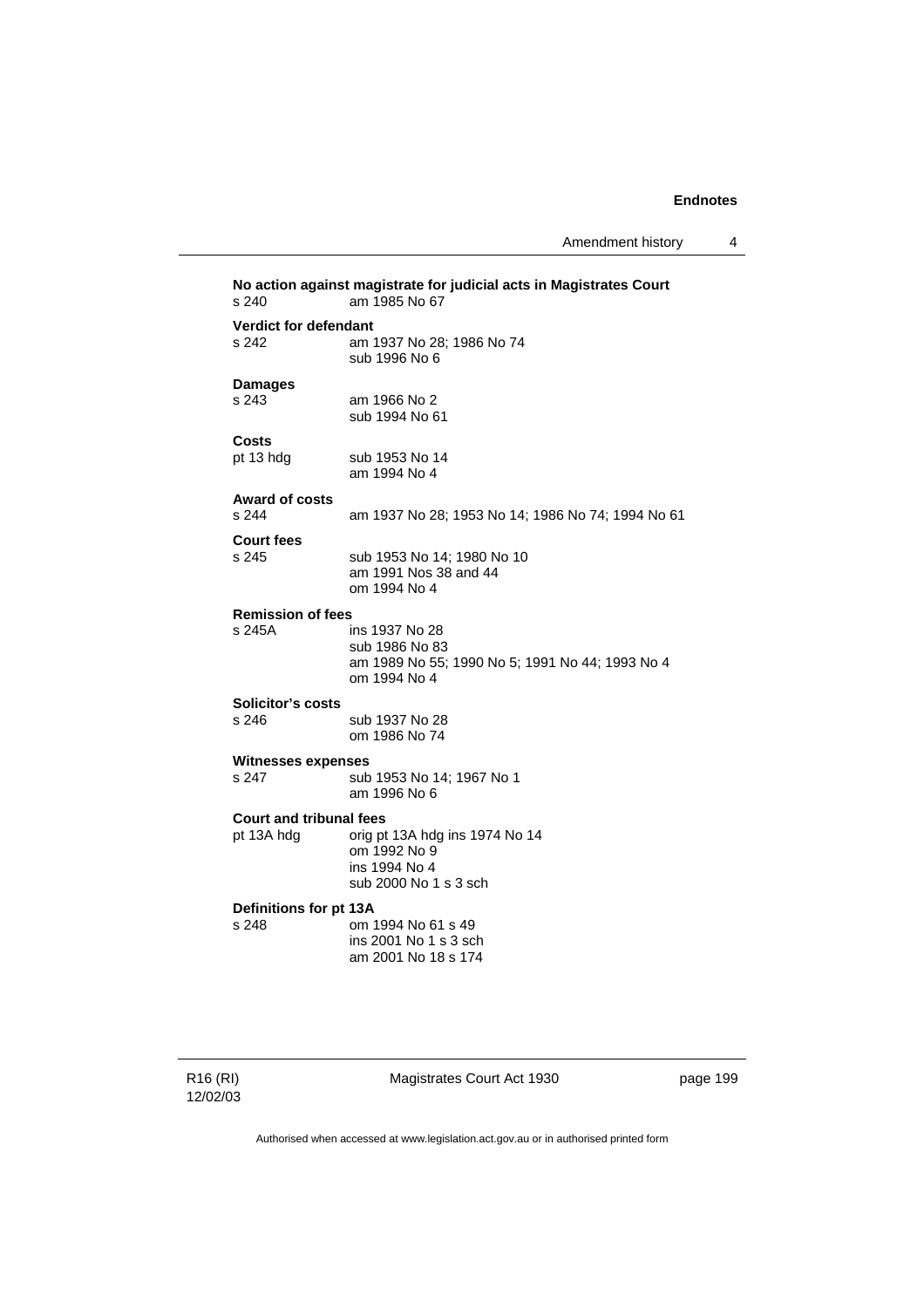4 Amendment history

**Determination of fees**<br>s 248A **ins 1** ins 1974 No 14 am 1986 No 53; 1990 No 5 om 1992 No 9 ins 1994 No 4 am 1997 No 94; 1998 No 25 sub 2000 No 1 s 3 sch am 2001 No 44 amdt 1.2760 **Payment of fees**  ins 1974 No 14 am 1986 No 53; 1990 No 5 om 1992 No 9 ins 1994 No 4 sub 2000 No 1 s 3 sch am 2001 No 44 amdt 1.2761 **Remission, refund, deferral, waiver and exemption of fees**  s 248C ins 1974 No 14 om 1992 No 9 ins 1994 No 4 am 1994 No 45; No. 1995 No 46; 1997 No 96; 1999 No 66 sch 3; 1999 No 64 s 4 sch 2 sub 2000 No 1 s 3 sch am 2002 No 36 s 4 (4), (5) exp 11 October 2003 (s 248C (5)) **Recovery of fees in non-criminal proceedings if fees otherwise not payable**  s 248D ins 1974 No 14 am 1986 No 53 om 1992 No 9 ins 1994 No 4 sub 2000 No 1 s 3 sch **Recovery of fees in criminal proceedings if fees not otherwise payable**  ins 1994 No 4 sub 2000 No 1 s 3 sch **Review of decisions**  ins 1994 No 4 am 1996 No 6 sub 2000 No 1 s 3 sch **Securities taken under Act**  s 249 am 1991 No 44 **Recovery of sum due under security**  s 250 ins 1937 No 28 am 1986 No 74; 1991 No 44; 1992 No 9

page 200 Magistrates Court Act 1930 R16 (RI)

12/02/03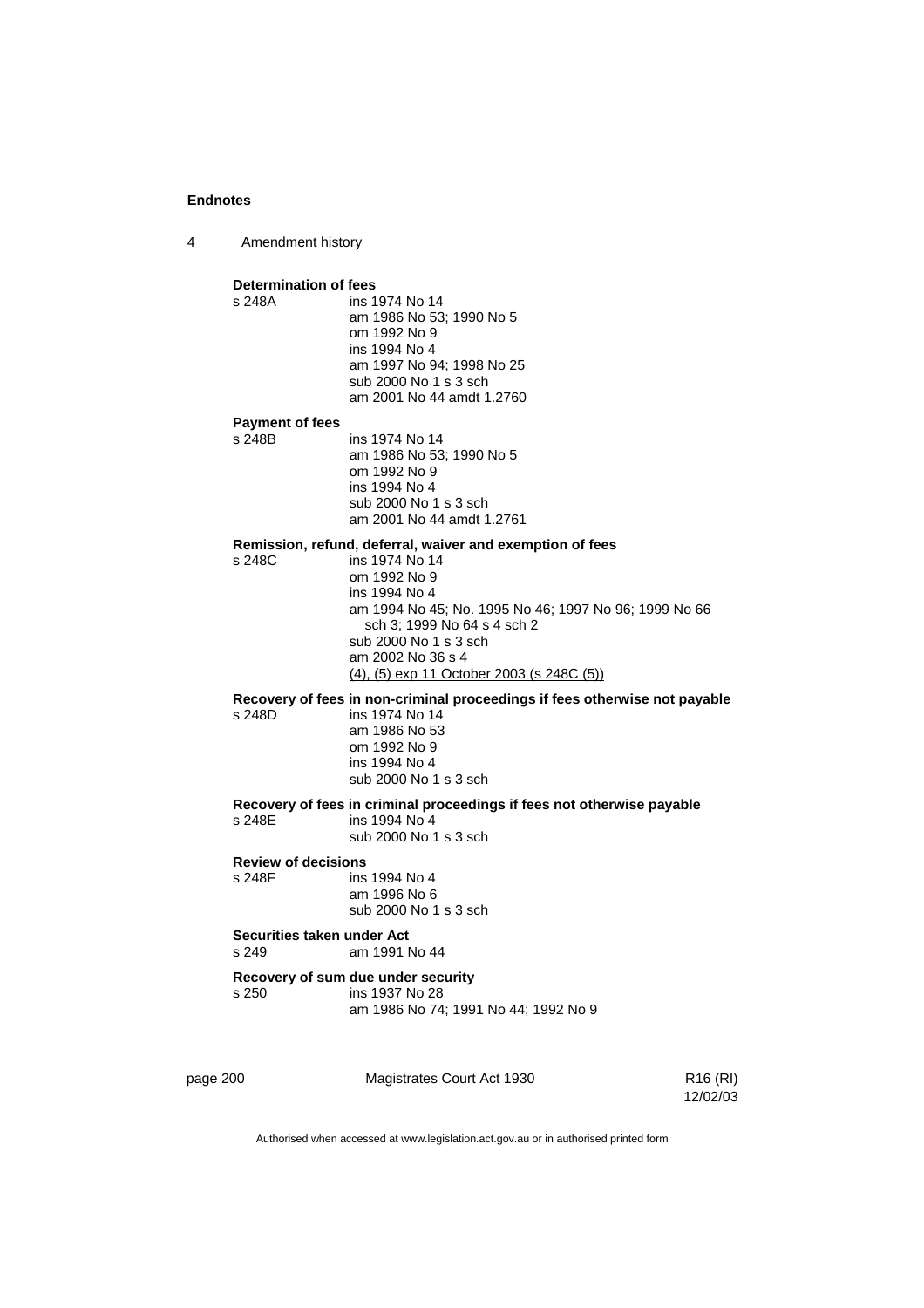| Enforcement of payment of sum due by principal<br>s 251<br>om 1937 No 28                             |                                                                                                                                               |          |
|------------------------------------------------------------------------------------------------------|-----------------------------------------------------------------------------------------------------------------------------------------------|----------|
| Sums paid by surety may be recovered from principal<br>am 1937 No 28; 1986 No 74; 1992 No 9<br>s 252 |                                                                                                                                               |          |
| Payment enforced by security<br>s 253                                                                | am 1992 No 9                                                                                                                                  |          |
| <b>Enforcement of recognisance</b><br>s 254                                                          | sub 1974 No 14<br>am 1986 Nos 53 and 74; 1990 No 5; 1991 No 44; 1992 No 9;<br>1994 No 61                                                      |          |
| Directions as to procedure<br>s 254A                                                                 | ins 1989 No 59                                                                                                                                |          |
| s 254B                                                                                               | Appearance by audiovisual or audio links<br>ins 1999 No 22 s 22<br>am 2000 No 17 s 3 sch 1                                                    |          |
| Contempt in face of court<br>s 255                                                                   | am 1967 No 1; 1972 No 37; 1990 No 5<br>sub 1993 No 4<br>am 1994 Nos 66 and 81; 1999 No 22 s 23; ss renum R10 LA                               |          |
| s 255AA                                                                                              | Refusal or failure to give evidence-offence<br>ins 1994 No 61<br>am 1995 No 46; 1996 No 6; 1998 Nos 25 and 54                                 |          |
| s 255AB                                                                                              | Refusal or failure to give evidence-committal<br>ins 1994 No 61<br>am 1995 No 46                                                              |          |
| <b>Commitment to remand centre</b><br>s 255A                                                         | ins 1976 No 42<br>am 1995 No 41; 1996 No 6; 1998 No 25                                                                                        |          |
| s 255B hdg<br>s 255B                                                                                 | Registrar to give directions for preparation of transcript<br>am 1991 No 44<br>ins 1980 No 4<br>am 1986 No 71; 1991 No 44                     |          |
| <b>Applications for transcripts</b><br>s 255C                                                        | ins 1980 No 4<br>am 1986 Nos 71 and 83; 1988 No 45; 1991 Nos 38 and 44;<br>1993 No 4; 1994 No 4; 1999 No 22 s 24                              |          |
| <b>Forms</b><br>s 256                                                                                | am 1967 No 1; 1970 No 15; 1974 No 14; 1979 No 33; 1993 No<br>4; 2001 No 44 amdts 1.2762-1.2764<br>(8)-(11) exp 12 September 2002 (s 256 (11)) |          |
| (RI)                                                                                                 | Magistrates Court Act 1930                                                                                                                    | page 201 |

Authorised when accessed at www.legislation.act.gov.au or in authorised printed form

R16 (RI) 12/02/03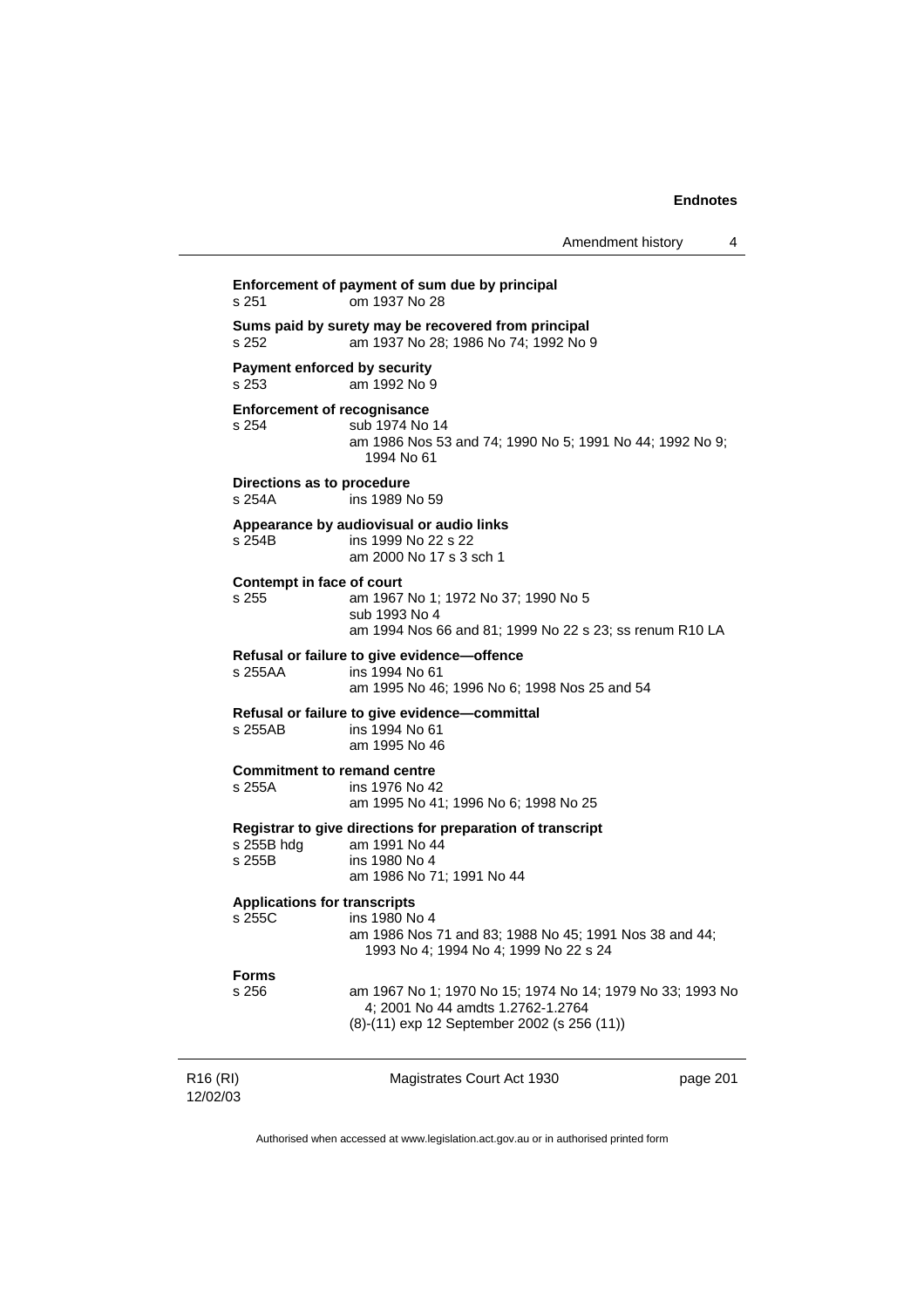4 Amendment history page 202 Magistrates Court Act 1930 R16 (RI) **Power of Minister to determine fees**<br>s 257 am 1937 No 28 am 1937 No 28 om 1986 No 74 ins 1991 No 38 om 1994 No 4 **Power to make rules or regulations**  s 258 am 1932 No 21; 1937 No 28; 1953 No 14; 1986 No 74; 1990 No 5; 1991 No 44; 2001 No 44 amdts 1.2765-1.2768 **Transitional**  pt 16 hdg ins 1999 No 34 om 2001 No 90 amdt 1.81 **Application of s 203 (as amended) and s 206AA**  ins 1999 No 34 om 2001 No 90 amdt 1.81 **Oath**  sch 1 orig sch 1 am 1937 No 28; 1938 No 25 (as am 1938 No 35); 1938 No 35; 1953 No 14; 1958 No 12; 1966 No 2; 1967 No 1; 1968 No 25; 1972 No 37; 1974 No 14; 1976 No 42; 1977 Nos 34 and 61; 1978 No 46; 1979 No 33; 1984 No 62; 1985 No 67; 1986 No 74; 1989 No 59; 1990 No 65; 1991 No 44; 1992 Nos 9 and 37; 1993 No 4; 1994 No 61; 1996 Nos 6 and 82; 1998 No 67 om 2001 No 44 amdt 1.2769 (prev sch 2) am 1938 No 25 (as am 1938 No 35) om 1977 No 4 ins 1977 No 4 am 1997 No 94 renum 2001 No 44 amdt 1.2770 **Oath**  sch 2 renum as sch 1 sch 3 am 1938 No 25 (as am 1938 No 35); 1976 No 42; 1985 No 67; 1991 No 44 om 2001 No 44 amdt 1.2771 **Fees**<br>sch 4 am 1937 Nos 5 and 28 om 1953 No 14 sch 5 om 1953 No 14 **Witnesses' expenses**<br>sch 6 om om 1953 No 14

12/02/03